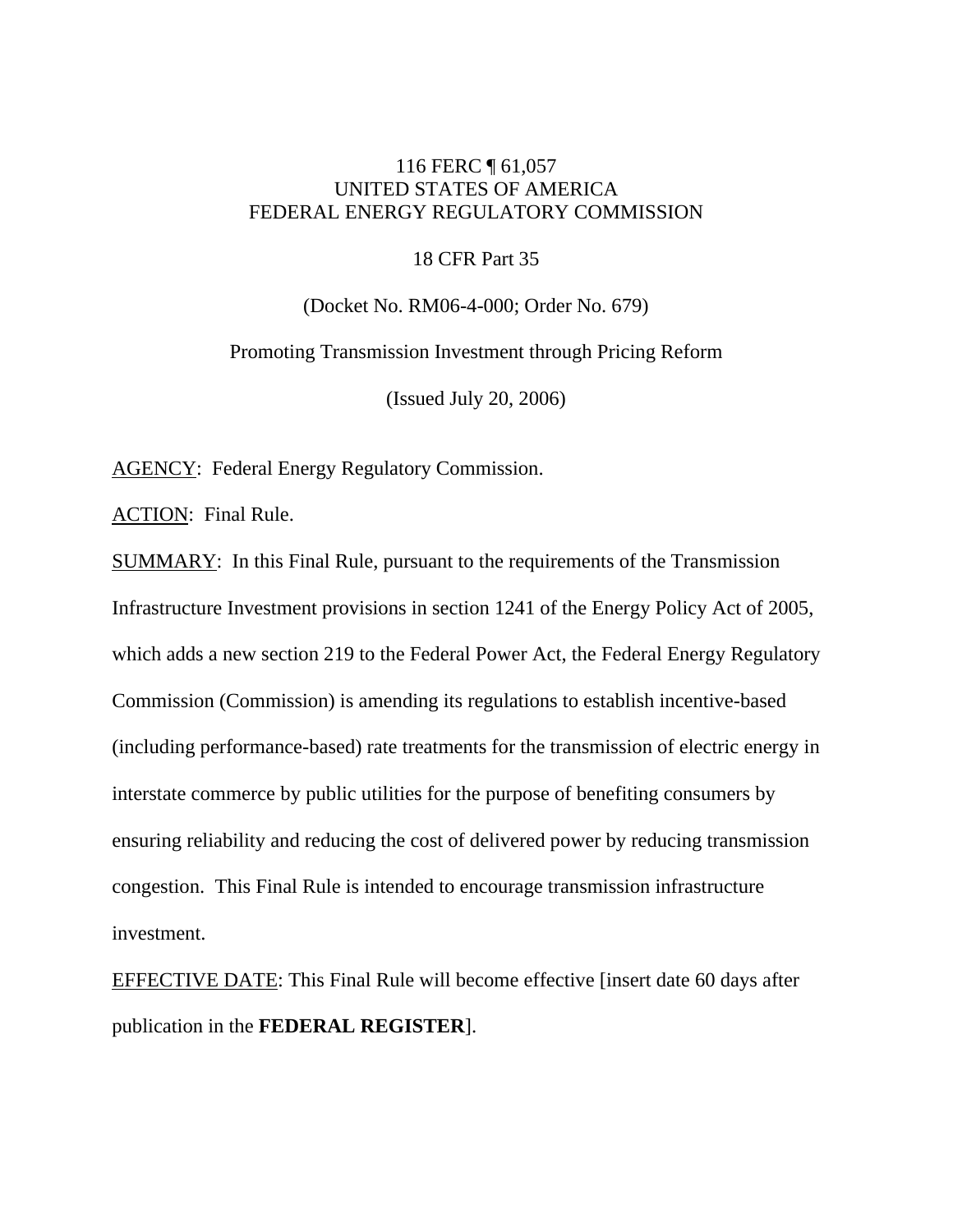## FOR FURTHER INFORMATION CONTACT:

Jeffrey Hitchings (Technical Information) Office of Energy Markets and Reliability Federal Energy Regulatory Commission 888 First Street, NE Washington, DC 20426 202-502-6042

Sebastian Tiger (Technical Information) Office of Energy Markets and Reliability Federal Energy Regulatory Commission 888 First Street, NE Washington, DC 20426 202-502-6079

Andre Goodson (Legal Information) Office of the General Counsel Federal Energy Regulatory Commission 888 First Street, NE Washington, DC 20426 202-502-8560

Tina Ham (Legal Information) Office of the General Counsel Federal Energy Regulatory Commission 888 First Street, NE Washington, DC 20426 202-502-6224

Martin Kirkwood (Legal Information) Office of the General Counsel Federal Energy Regulatory Commission 888 First Street, NE Washington, DC 20426 202-502-8125

## SUPPLEMENTARY INFORMATION: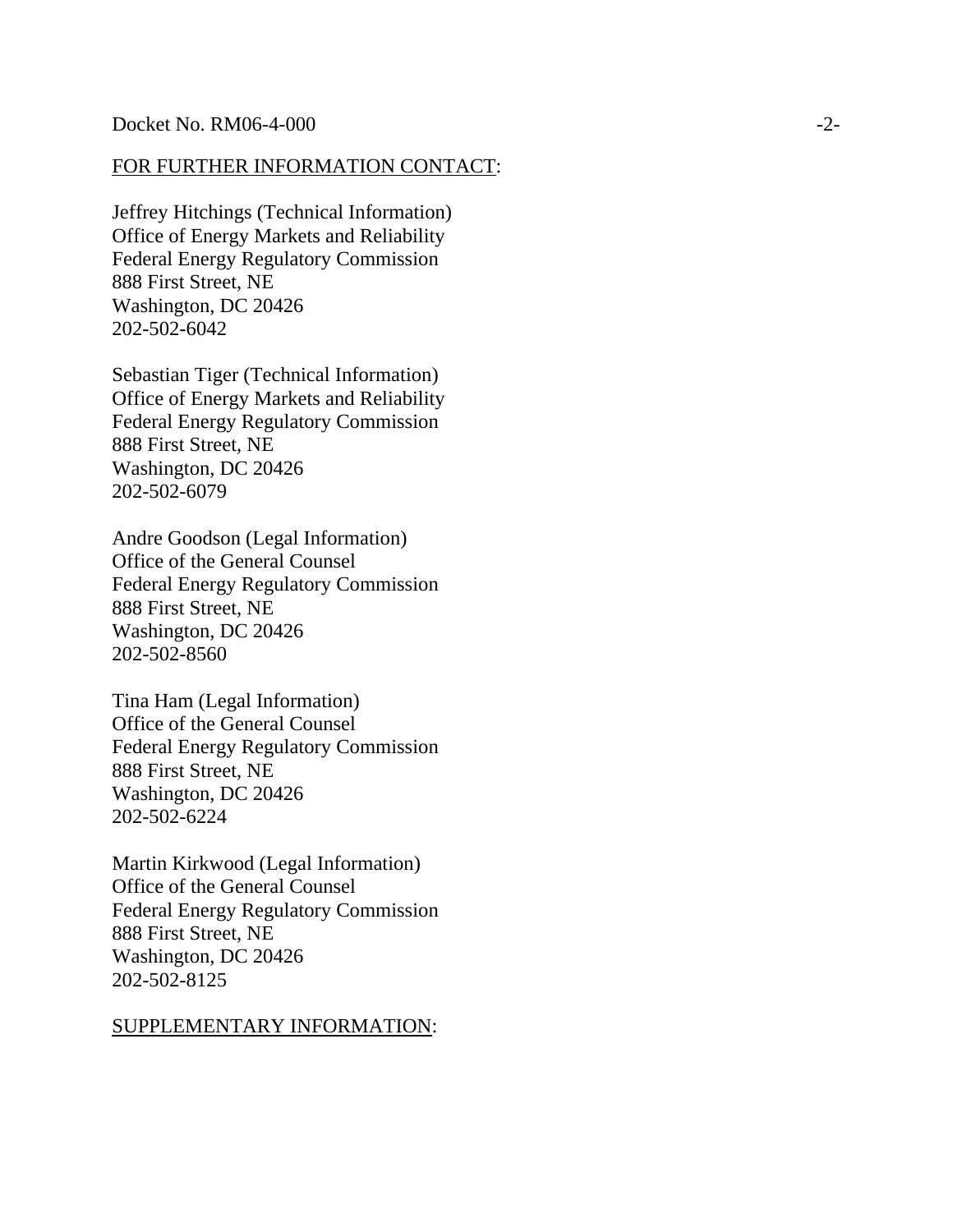# UNITED STATES OF AMERICA FEDERAL ENERGY REGULATORY COMMISSION

Promoting Transmission Investment through Pricing Reform

Docket No. RM06-4-000

# FINAL RULE

# ORDER NO. 679

# (Issued July 20, 2006)

# Paragraph Numbers

| C. Summary of the Nature and Applicability of Incentives Adopted by the              |  |
|--------------------------------------------------------------------------------------|--|
|                                                                                      |  |
|                                                                                      |  |
|                                                                                      |  |
|                                                                                      |  |
|                                                                                      |  |
|                                                                                      |  |
|                                                                                      |  |
| 1. The Final Rule Applies to the Recovery of Costs Incurred to Ensure Reliability or |  |
|                                                                                      |  |
|                                                                                      |  |
|                                                                                      |  |
| 4. Applicants Seeking Incentive-Based Rates Will Not Be Required To File A Cost-     |  |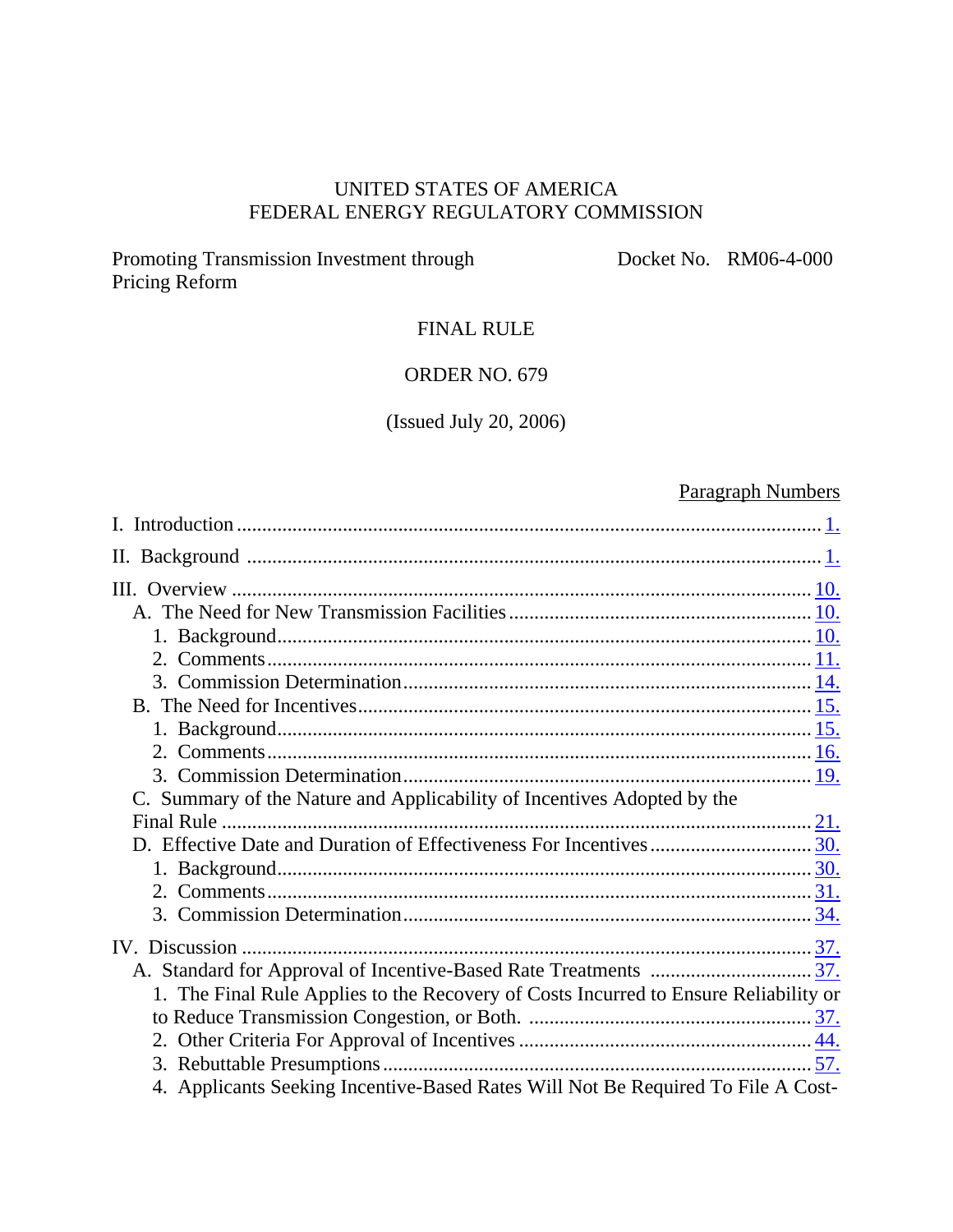| 5. Procedural Requirements for Obtaining Incentive-Based Rate Treatments  66.    |  |
|----------------------------------------------------------------------------------|--|
|                                                                                  |  |
|                                                                                  |  |
| 2. Construction Work in Progress (CWIP) and Pre-Commercial Expenses  103.        |  |
|                                                                                  |  |
|                                                                                  |  |
|                                                                                  |  |
| 6.                                                                               |  |
|                                                                                  |  |
|                                                                                  |  |
|                                                                                  |  |
|                                                                                  |  |
|                                                                                  |  |
|                                                                                  |  |
|                                                                                  |  |
|                                                                                  |  |
|                                                                                  |  |
| 2. Comments Proposing Performance Tests and Competitive Bidding 273.             |  |
|                                                                                  |  |
|                                                                                  |  |
|                                                                                  |  |
|                                                                                  |  |
|                                                                                  |  |
|                                                                                  |  |
|                                                                                  |  |
|                                                                                  |  |
|                                                                                  |  |
|                                                                                  |  |
| G. Recovery of Prudently Incurred Costs to Comply with Reliability Standards and |  |
| Recovery of Prudently Incurred Costs Associated with Transmission Infrastructure |  |
|                                                                                  |  |
|                                                                                  |  |
|                                                                                  |  |
|                                                                                  |  |
|                                                                                  |  |
|                                                                                  |  |
|                                                                                  |  |
|                                                                                  |  |
|                                                                                  |  |
|                                                                                  |  |
|                                                                                  |  |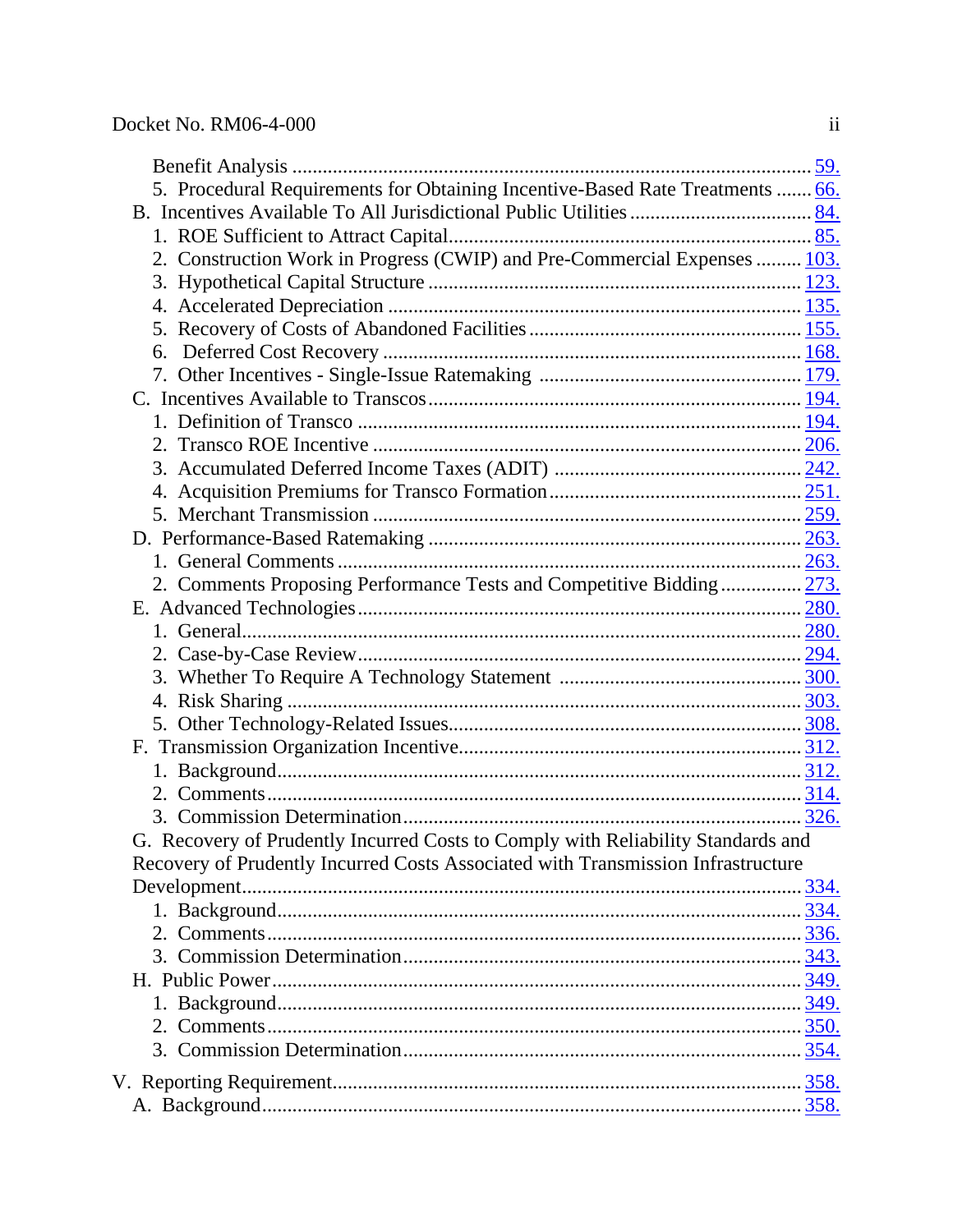# **APPENDICES**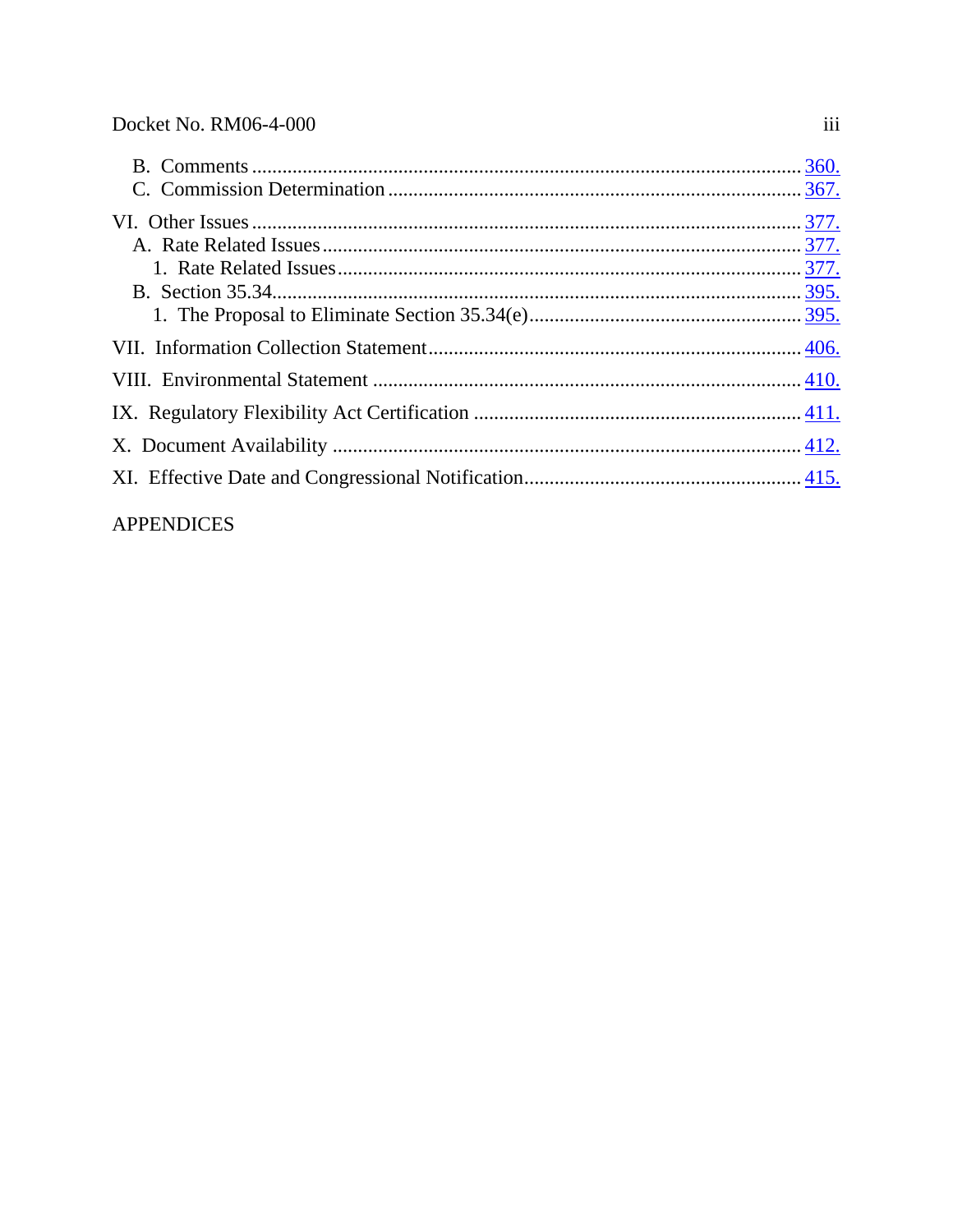# UNITED STATES OF AMERICA FEDERAL ENERGY REGULATORY COMMISSION

Before Commissioners: Joseph T. Kelliher, Chairman; Nora Mead Brownell, and Suedeen G. Kelly.

Promoting Transmission Investment through Pricing Reform Docket No. RM06-4-000

# FINAL RULE

Order No. 679

(Issued July 20, 2006)

# **I. Introduction**

1. Pursuant to the directives in section 1241 of the Energy Policy Act of 2005 (EPAct 2005)**<sup>1</sup>** which added a new section 219 to the Federal Power Act (FPA), in this Final Rule the Commission provides incentives for transmission infrastructure investment that will help ensure the reliability of the bulk power transmission system in the United States and reduce the cost of delivered power to customers by reducing transmission congestion. The Rule does not grant outright any incentives to any public utility, but rather identifies specific incentives that the Commission will allow when justified in the context of individual declaratory orders or section 205 filings by public utilities under the FPA. A number of these incentives reflect departures from what the Commission has permitted in

<sup>&</sup>lt;u>1</u> Energy Policy Act of 2005, Pub. L. No. 109-58, 119 Stat. 594, 315 and 1283  $(2005)$ ..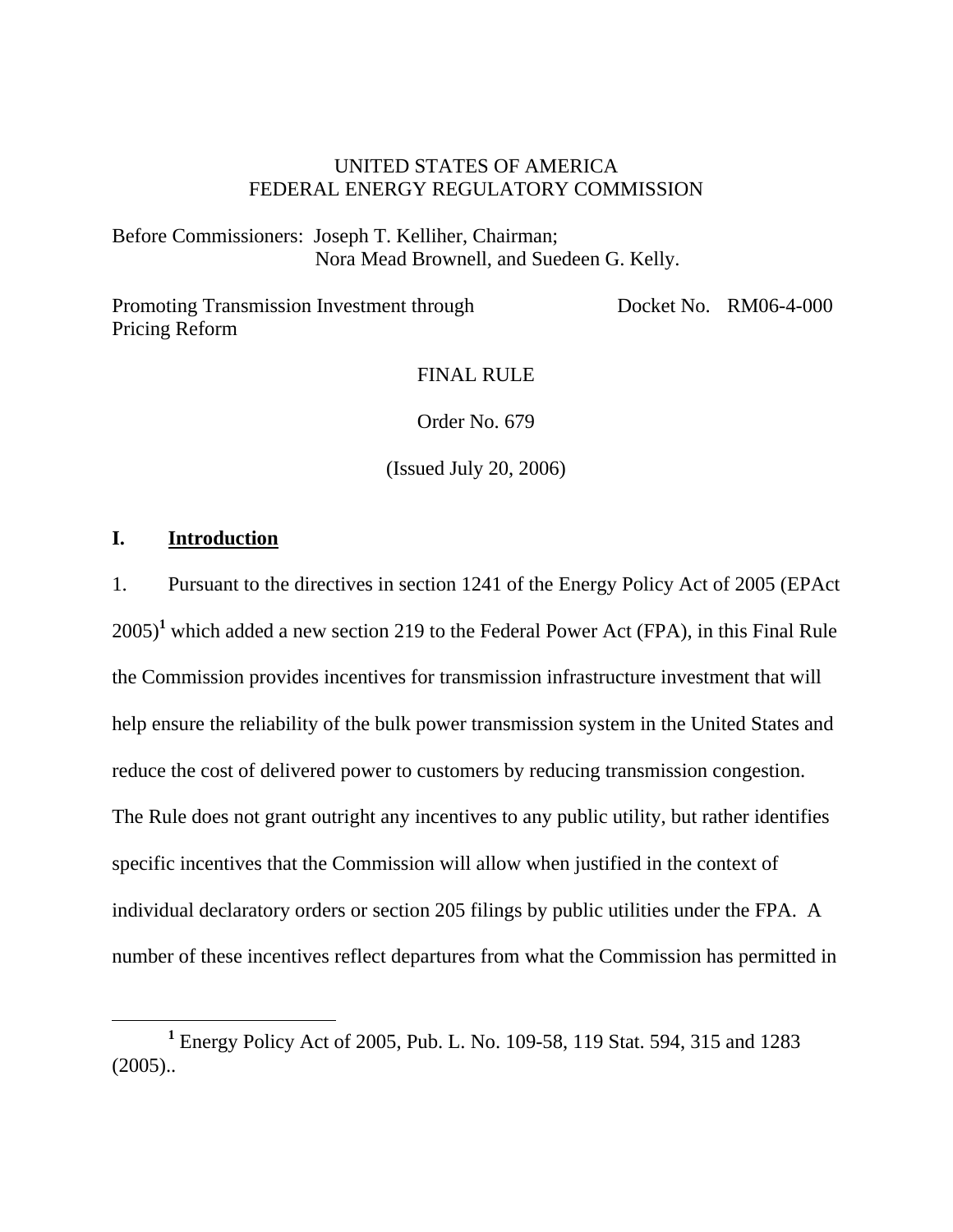### $Dacket No. RM06-4-000$  - 2 -

the past and a willingness to consider much greater flexibility with respect to the nature and timing of rate recovery for needed transmission infrastructure. While the Commission in recent years has permitted higher rates of return and deviations from past ratemaking practices in a few individual transmission infrastructure cases,<sup>2</sup> we here determine generically that these types of ratemaking options and others should be considered on a broader basis for those applicants that can demonstrate that their infrastructure proposals meet section 219 requirements.

2. In reaching our determinations in this Final Rule, we have considered comments that reflect widely divergent views with respect to whether and when utilities should receive incentives and what they must demonstrate in order to receive particular incentives. As noted, the Rule does not grant incentives to any public utility but instead permits an applicant to tailor its proposed incentives to the type of transmission investments being made and to demonstrate that its proposal meets the requirements of section 219. Further, under the Rule, the Commission will permit incentives only if the incentive package as a whole results in a just and reasonable rate. For example, an incentive rate of return sought by an applicant must be within a range of reasonable

**<sup>2</sup>**  $2$  See Western Area Power, 99 FERC  $\P$  61,306, reh'g denied, 100 FERC  $\P$  61,331 (2002) (Western), aff'd sub nom. Public Utilities Commission of the State of California v. FERC, 367 F.3d 925 (D.C. Cir. 2004); Michigan Electric Transmission Co., LLC, 105 FERC ¶ 61,214 (2003) (METC); American Transmission Company, L.L.C., 105 FERC ¶ 61,388 (2003) (American Transmission); ITC Holdings Corp., 102 FERC ¶ 61,182, reh'g denied, 104 FERC ¶ 61,033 (2003) (ITC Holdings).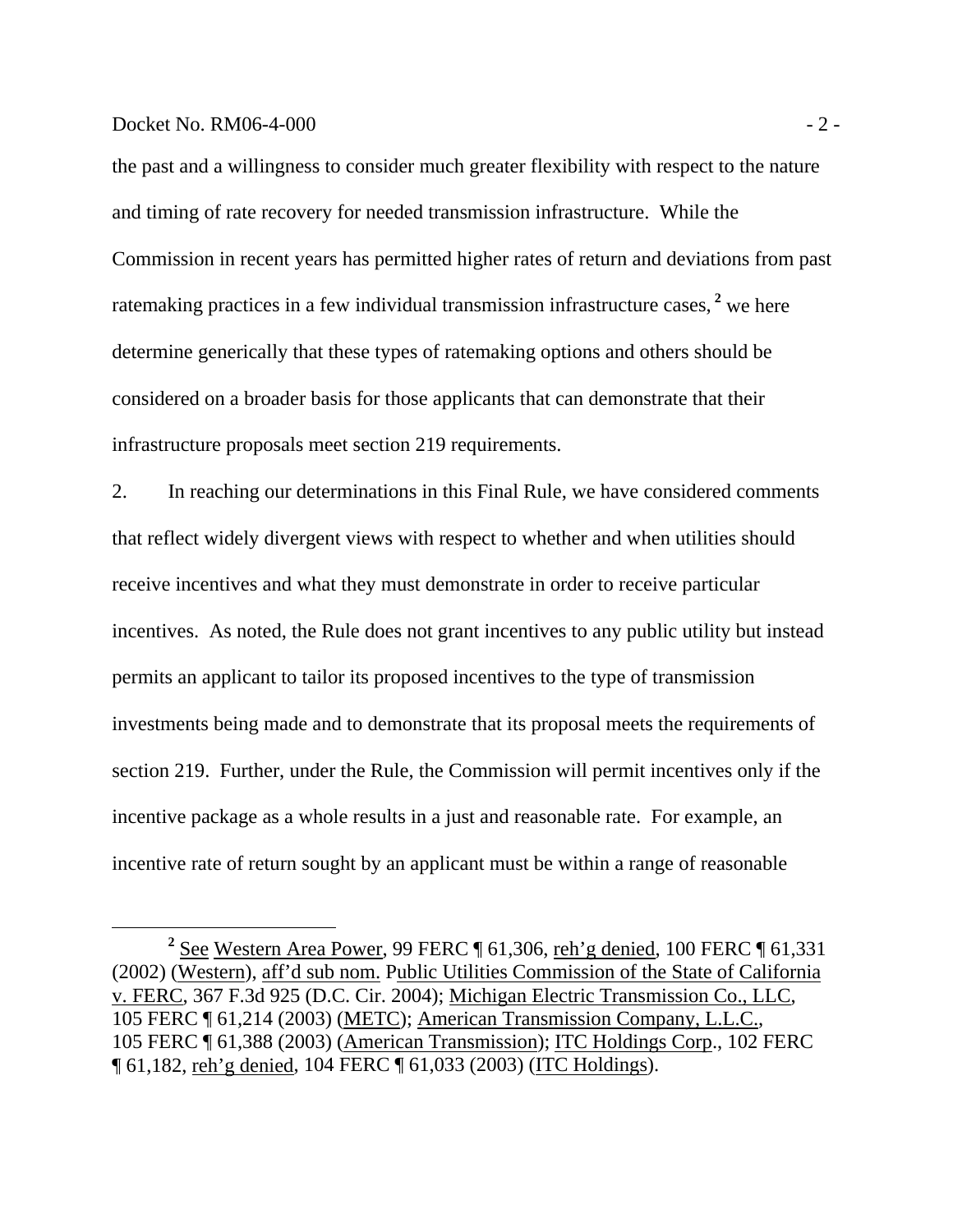## $Docke$ t No. RM06-4-000  $-3 -$

returns and the rate proposal as a whole must be within the zone of reasonableness before it will be approved.

3. An important component of this Rule is the willingness to provide procedural flexibility, including the use of expedited declaratory orders on permitted ratemaking treatments, to help with financing and up-front regulatory certainty for project investments. We are particularly attuned to the need for flexibility to support longdistance interstate projects that significantly reduce the cost of delivered power by reducing transmission congestion on the interstate grid.

4. The Final Rule provides incentive-based rate treatments to any public utility transmitting electric energy in interstate commerce that meets the requirements of section 219 and this Final Rule. The Commission will not limit an applicant's ability to seek incentive-based rate treatments based on corporate structure or ownership. In addition, the Final Rule provides additional incentives, to the extent within our jurisdiction,<sup>3</sup> to any transmitting utility or electric utility transmitting electric energy in interstate commerce that joins a Transmission Organization.**<sup>4</sup>** Finally, as explained below, to the extent our

**<sup>3</sup>** <sup>3</sup> With regard to non-public utilities, although the Commission's regulatory authority is bound by statute, such entities could be covered by a public utility's incentive rate proposal by a separate agreement between the public utility and a non-public utility. See Bonneville Power Administration, et. al. v. FERC, 422 F.3d 408 (9th Cir. 2005).

<sup>&</sup>lt;sup>4</sup> Transmission Organization is defined in 18 CFR 35.35(a)(2) of this Final Rule as "a Regional Transmission Organization, Independent System Operator, independent transmission provider, or other transmission organization finally approved by the Commission for the operation of transmission facilities." Electric Utility is defined in (continued)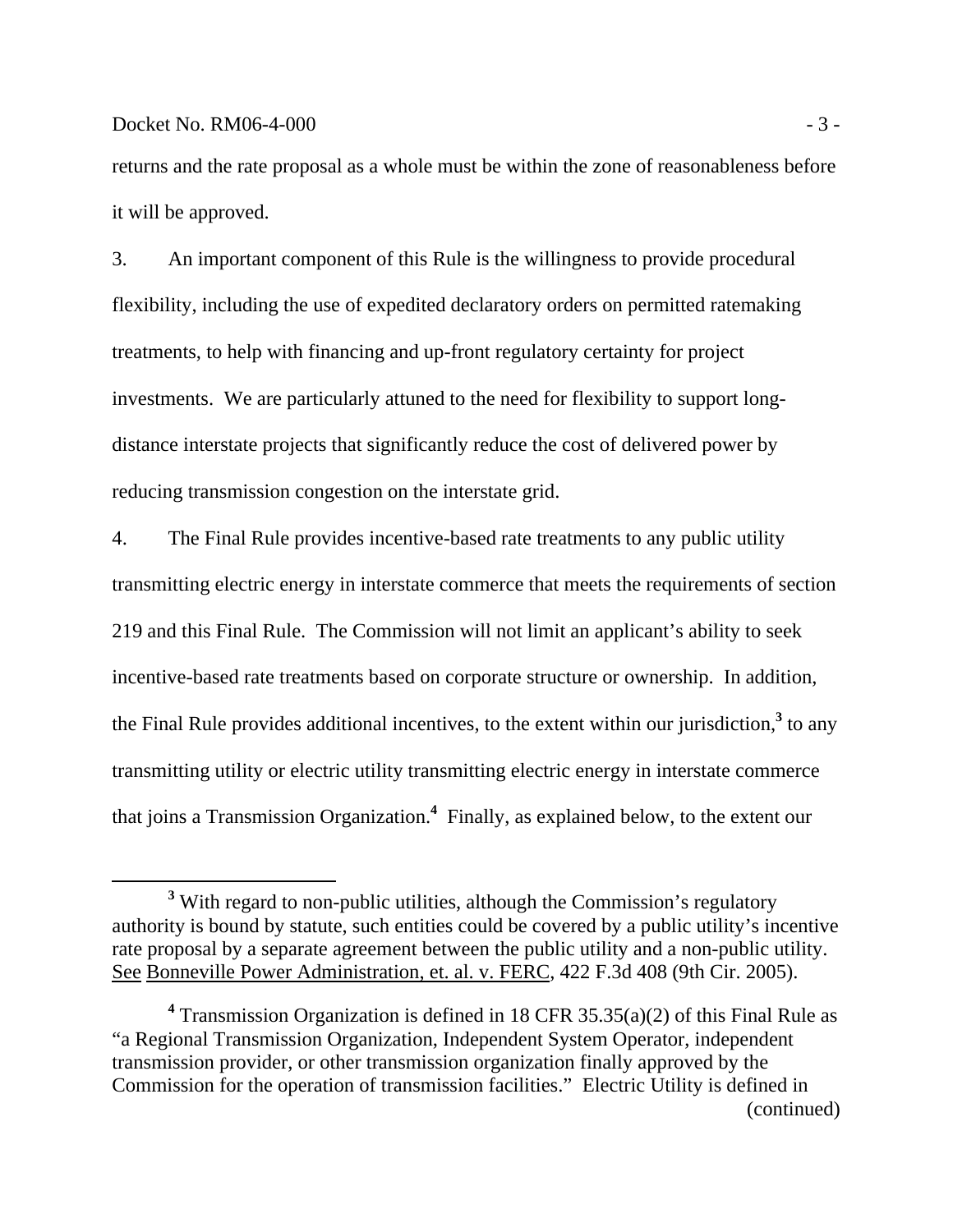## $Dacket No. RM06-4-000$   $-4-000$

jurisdiction allows, we encourage public power entities to take advantage of the incentive-based rate treatments outlined in the Final Rule.

5. Some commenters have argued that few or no incentives are needed to encourage new transmission investment. We reject these comments as fundamentally inconsistent with section 219. Section 219 reflects Congress' determination that the Commission's traditional ratemaking policies may not be sufficient to encourage new transmission infrastructure. Although section 219 does not permit approval of rates that are inconsistent with section 205 or 206, section 219 nonetheless constitutes a clear directive that "the Commission shall establish, by rule, incentive-based . . . rate treatments . . . for the purpose of benefiting consumers by ensuring reliability and reducing the cost of delivered power by reducing transmission congestion" (emphasis added). We therefore cannot simply rely on existing ratemaking policy to faithfully implement section 219. This Final Rule therefore identifies a non-exclusive list of ratemaking reforms and requires applicants to tailor their proposals to fit the facts of their particular case.

6. We do agree, however, with the position of certain wholesale customers and state commissions that the Commission should not provide incentives that only serve to

section 3(22) of the FPA as "any person or State agency (including any municipality) which sells electric energy; such term includes the Tennessee Valley Authority, but does not include any Federal power marketing agency." 16 U.S.C. 796(22). Transmitting Utility is defined in section 3(23) of the FPA as "any electric utility, qualifying cogeneration facility, qualifying small power production facility, or Federal power marketing agency which owns or operates electric power transmission facilities which are used for the sale of electric energy at wholesale." 16 U.S.C. 796(23).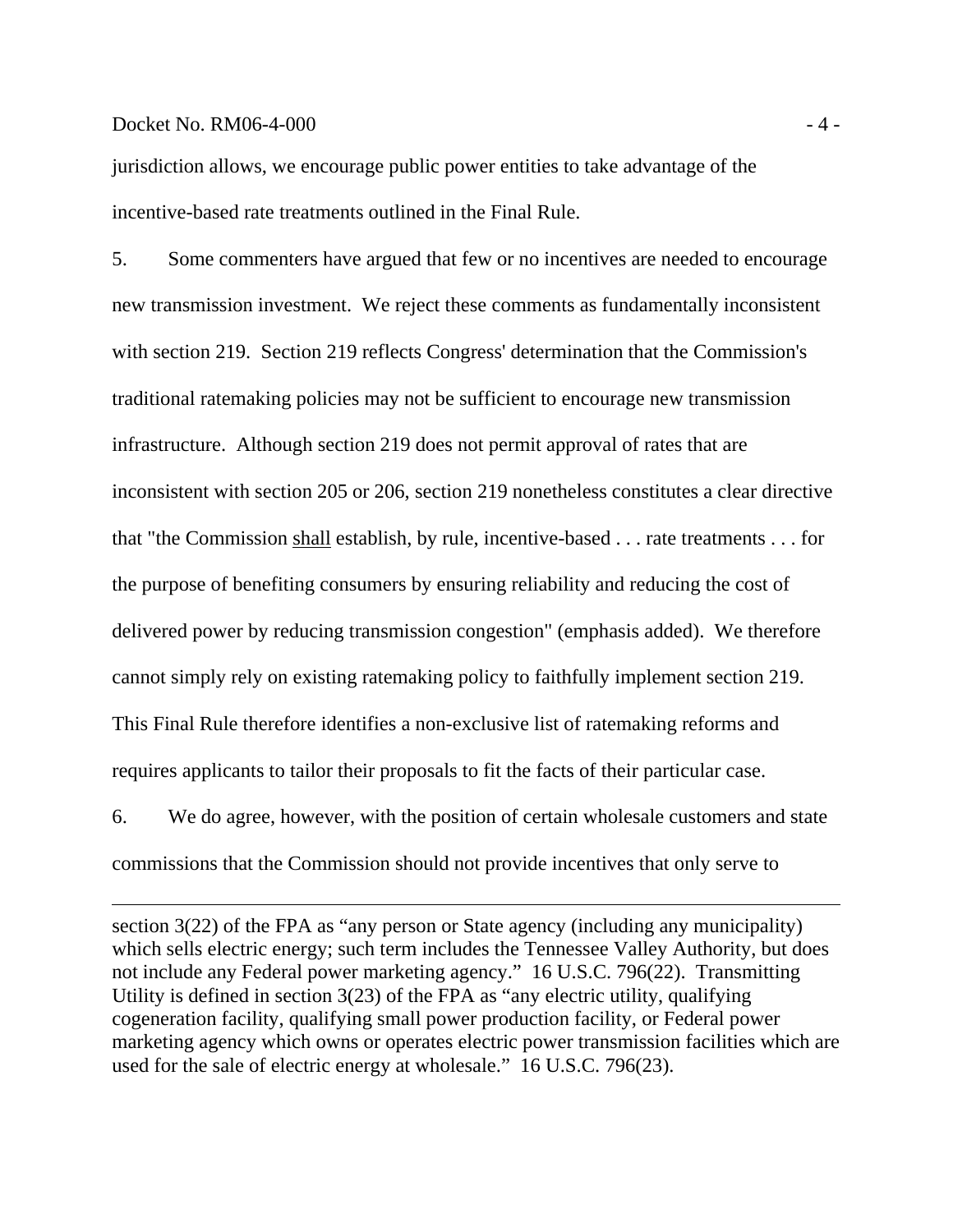increase rates without providing any real incentives to construct new transmission infrastructure. Section  $219(a)$  states that transmission incentives should be "benefiting consumers by ensuring reliability and reducing the cost of delivered power by reducing transmission congestion" (emphasis added). The purpose of our Rule is to benefit customers by providing real incentives to encourage new infrastructure, not simply increasing rates in a manner that has no correlation to encouraging new investment. The Final Rule, therefore, makes clear that not every incentive identified herein will be necessary or appropriate for every new transmission investment. To provide guidance in this regard to potential applicants, we discuss below why certain incentives may, as a general matter, be better tailored to certain types of investments than others.

### **II. Background**

7. Section 219 of the FPA requires the Commission to establish, by rule, incentivebased (including performance-based) rate treatments for the transmission of electric energy in interstate commerce by public utilities for the purpose of benefiting consumers by ensuring reliability and reducing the cost of delivered power by reducing transmission congestion. Section 219(b) requires that the rule:

1. promote reliable and economically efficient transmission and generation of electricity by promoting capital investment in the enlargement, improvement, maintenance, and operation of all facilities for the transmission of electric energy in interstate commerce, regardless of the ownership of the facilities;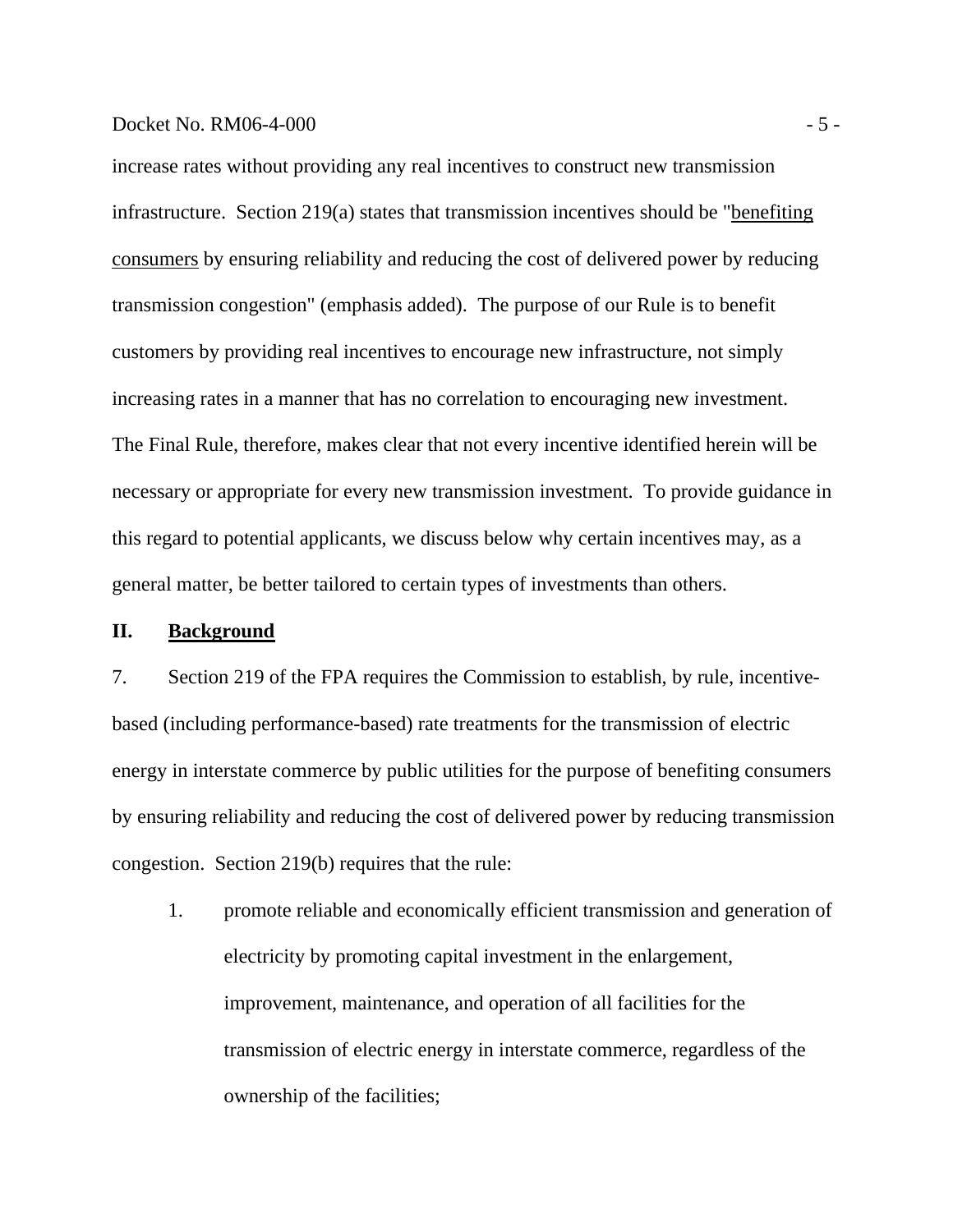$Docke$ t No. RM06-4-000  $-6$  -

- 2. provide a return on equity that attracts new investment in transmission facilities (including related transmission technologies);
- 3. encourage deployment of transmission technologies and other measures to increase the capacity and efficiency of existing transmission facilities and improve the operation of the facilities; and
- 4. allow the recovery of all prudently incurred costs necessary to comply with mandatory reliability standards issued pursuant to section 215 of the FPA, and all prudently incurred costs related to transmission infrastructure development, pursuant to section 216 of the FPA (transmission national interest corridors).

8. Section 219(c) requires that the Rule provide for incentives to each transmitting utility or electric utility that joins a Transmission Organization and to ensure that any recoverable costs associated with joining may be recovered through transmission rates charged by the utility or through the transmission rates charged by the Transmission Organization that provides transmission service to the utility. Finally, section 219(d) provides that all rates approved under the Rule are subject to the requirements of sections 205 and 206 of the FPA,**<sup>5</sup>** which require that all rates, charges, terms and conditions be just and reasonable and not unduly discriminatory or preferential.

 **<sup>5</sup>**  $5$  16 U.S.C. 824(d) and 824(e) (2000).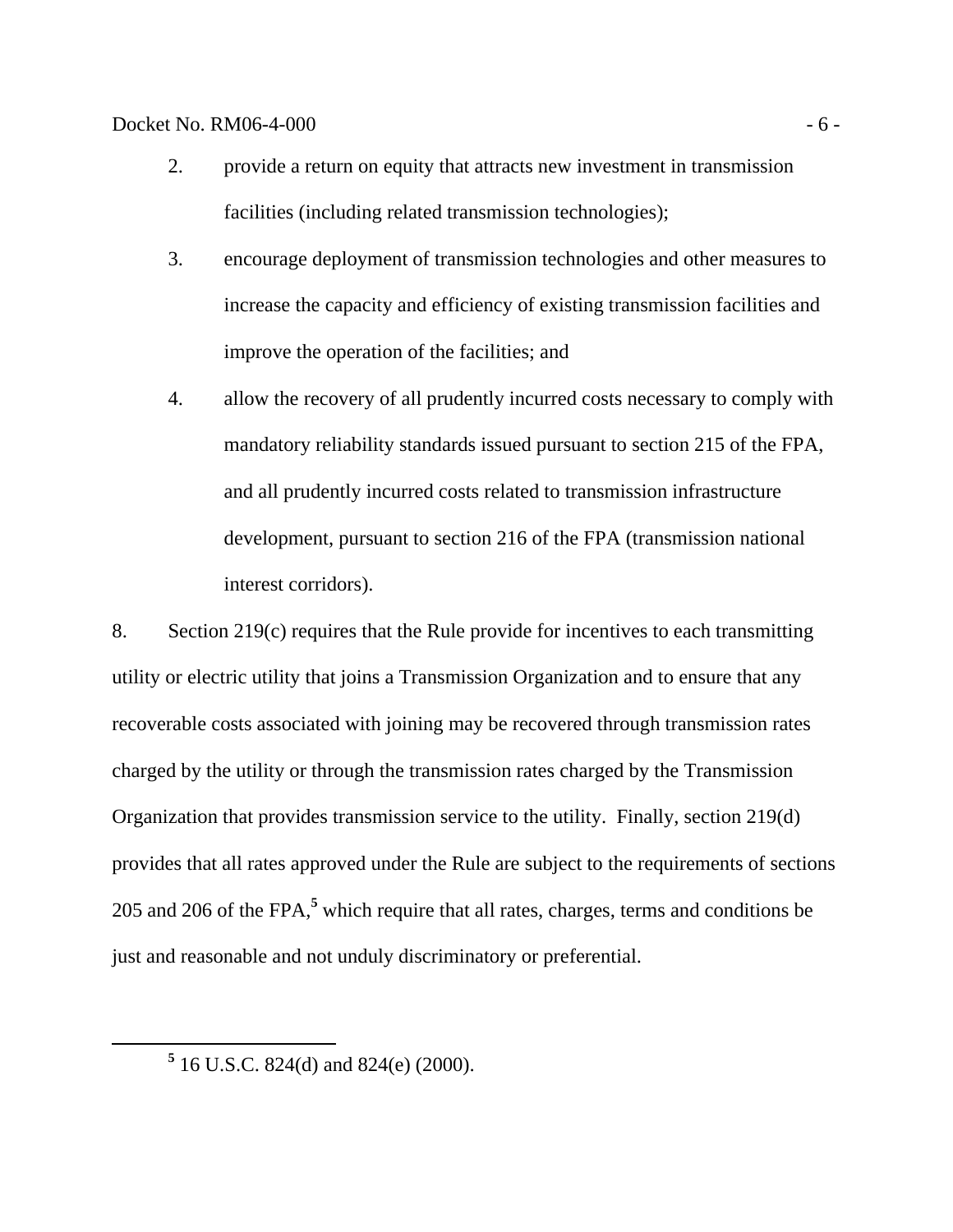Docket No. RM06-4-000 - 7 -

9. Congress directed the Commission to issue a Final Rule establishing incentivebased rate treatments for transmission construction within one year of enactment of EPAct 2005, or by August 8, 2006. The Commission issued a Notice of Proposed Rulemaking (NOPR) on November 18, 2005 seeking comment on the Commission's proposal to comply with section 219.<sup>6</sup> In the NOPR, the Commission proposed to amend Part 35 of Chapter I, Title 18 of the Code of Federal Regulations by eliminating paragraph 35.34(e) under Subpart F and adding paragraph 35.35 under Subpart G. The Commission received several hundred pages of comments. A list of the commenters appears in Appendix B. As explained below, based on the comments filed, the Commission clarifies and adopts the proposed regulations in the NOPR.

# **III. Overview**

# **A. The Need for New Transmission Facilities**

# **1. Background**

10. As indicated in the NOPR, investment in transmission facilities in real dollar terms declined significantly between 1975 and 1998. Although the amount of investment has increased somewhat in the past few years, data for the most recent year available, 2003, shows investment levels still below the 1975 level in real dollars.**<sup>7</sup>** This decline in

**<sup>6</sup>** <sup>6</sup> Promoting Transmission Investment Through Pricing Reform, 70 FR 71409 (Nov. 29, 2005), FERC Stats. & Regs., Proposed Regs. ¶ 32,593 (2005).

<sup>&</sup>lt;sup>7</sup> EEI Survey of Transmission Investment: Historical and Planned Capital Expenditures (1999-2008) at 3 (2005).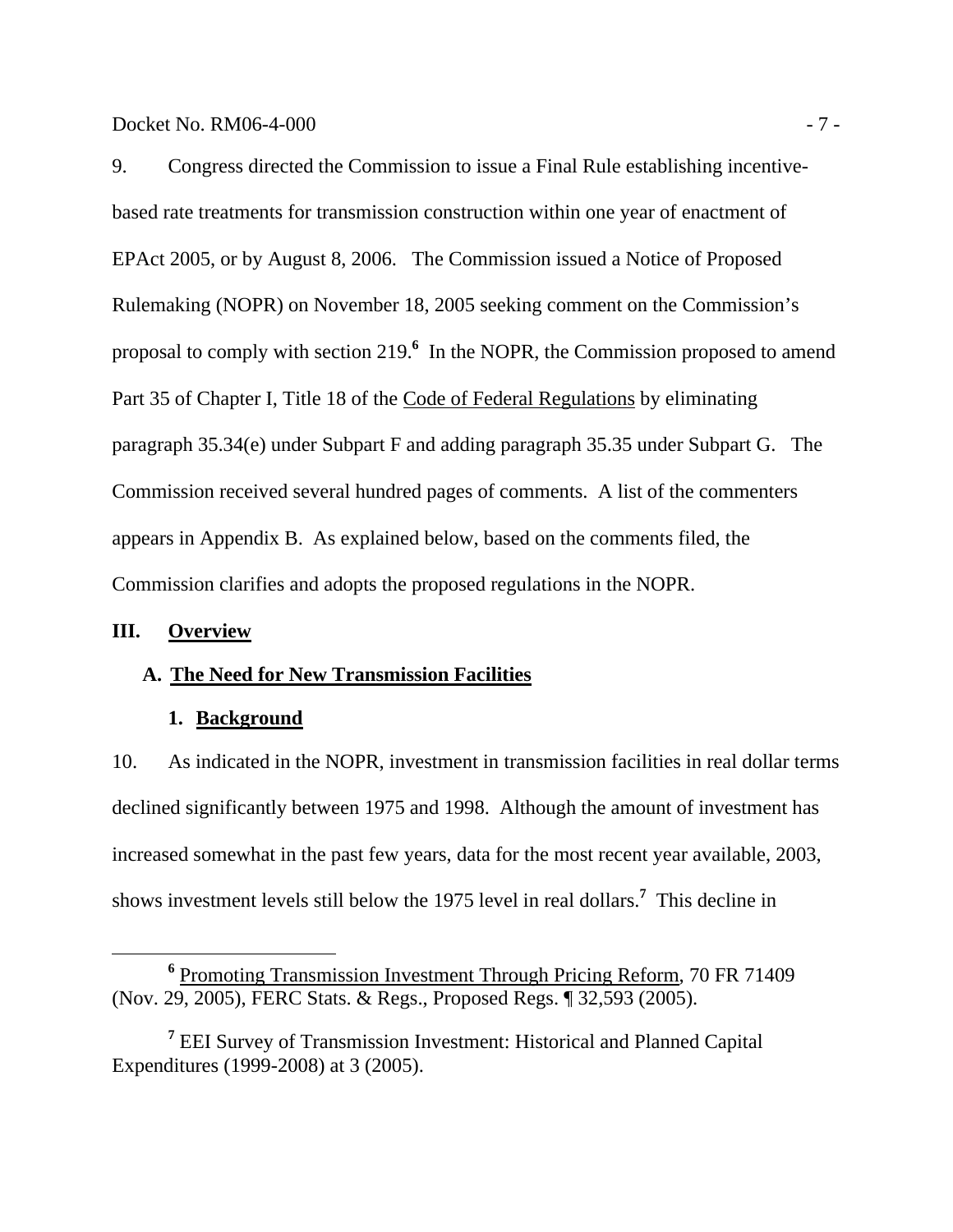#### $Docke$ t No. RM06-4-000  $-8$  -

transmission investment in real dollars has occurred while the electric load using the nation's grid more than doubled.**<sup>8</sup>** Further, the record shows that the growth rate in transmission mileage since 1999 is not sufficient to meet the expected 50 percent growth in consumer demand for electricity over the next two decades.**<sup>9</sup>**

## **2. Comments**

11. Many commenters agree that there is a significant need for new investment in transmission facilities. EEI states that, although increases in transmission investment are predicted over the 2004 to 2008 period, the industry still has not reached the optimal level of investment.**<sup>10</sup>** International Transmission notes that growth in transmission capacity has lagged behind the growth in peak demand over the last three decades and this trend is projected to continue through at least 2012.**<sup>11</sup>** International Transmission cites to studies

<sup>9</sup> Energy Policy Act of 2005: Hearings before the House Subcommittee on Energy and Commerce, 109<sup>th</sup> Congress, First Sess. (2005) (Prepared statement of Thomas R. Kuhn, President of EEI).

**<sup>10</sup>** 2004 State of the Markets Report*,* Federal Energy Regulatory Commission, Staff Report by the Office of Market Oversight and Investigations, June 2005, at p 27.

**<sup>11</sup>** See Eric Hirst, U.S. Transmission Capacity: Present Status and Future Prospects, a study prepared for EEI and the U.S. Department of Energy Office of Electric Transmission and Distribution, June 2004 (Hirst) and Keeping Energy Flowing: Ensuring a Strong Transmission System to Support Consumer Needs for Cost-Effectiveness, Security and Reliability, a report of the Consumer Energy Council of America, Transmission Infrastructure Forum, January 2005. See also Affidavit of Jon E. Jipping, (continued)

**<sup>8</sup>** Barriers to Transmission Investment, Presentation by Brendan Kirby (U.S. Department of Energy, Oak Ridge National Laboratory), April 22, 2005 Technical Conference, Transmission Independence and Investment, Docket No. AD05-5-000 (April 22, 2005 Technical Conference).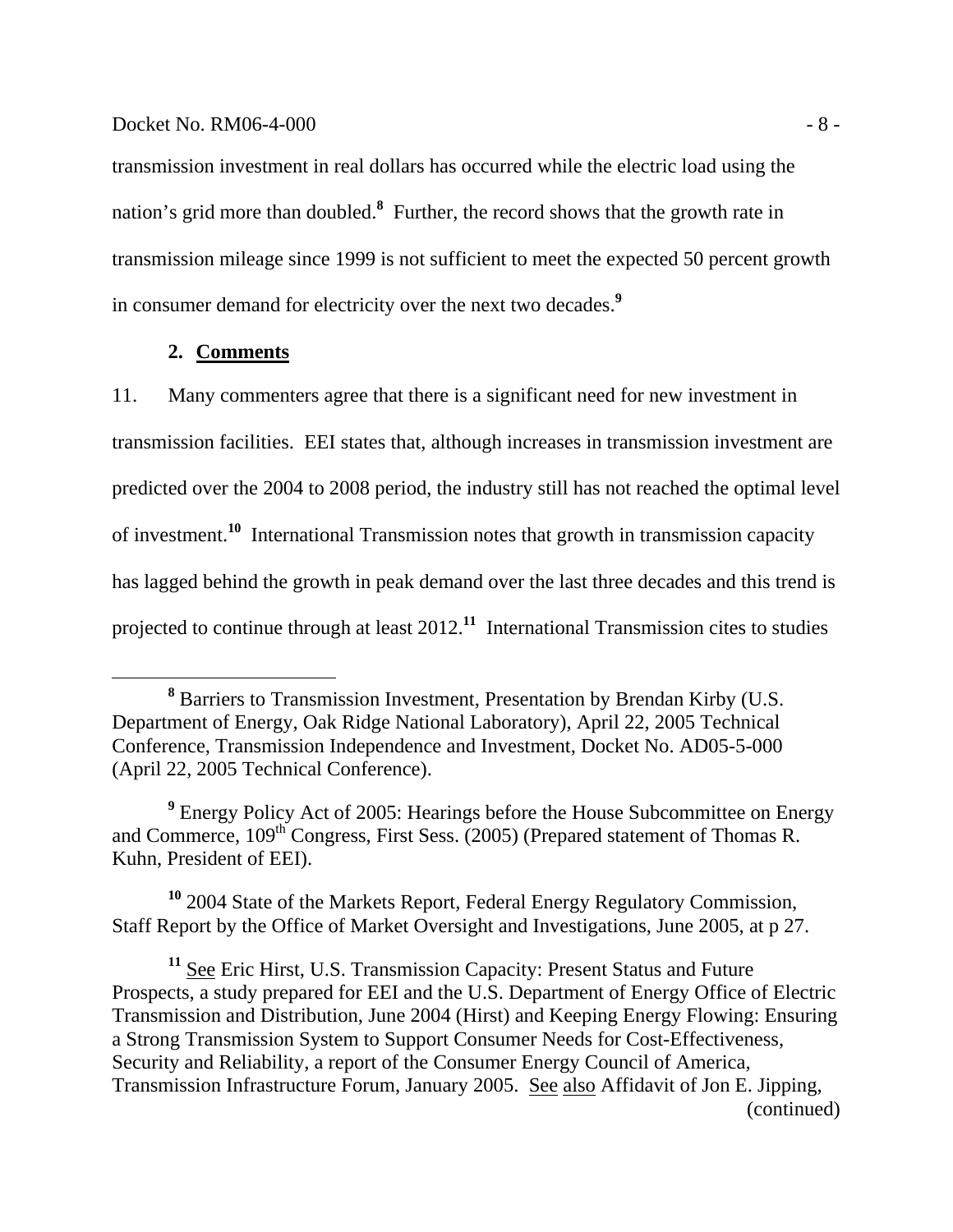$Dacket No. RM06-4-000$  - 9 -

estimating the cost of power interruptions and fluctuations to range from between \$29 billion and \$135 billion annually,**<sup>12</sup>** the cost of the August 2003 Northeast-Midwest blackout to be between \$4 billion and \$10 billion,**<sup>13</sup>** congestion costs of \$4.8 billion in the ISO/RTO markets of California, New York, New England, the Midwest and PJM for 1999 to 2002,**<sup>14</sup>** and increases in PJM congestion costs, from \$499 million in 2003 to \$808 million in 2004.**<sup>15</sup>**

12. Many transmission users and state commissions also agree that there is a need for additional investment in transmission infrastructure.**<sup>16</sup>**

13. However, some commenters dispute the need for new transmission investment.

They assert the Commission has overlooked that investment in transmission has

increased in recent years.**<sup>17</sup>** They also contend that investment in transmission by utilities

Exhibit A to the Reply Comments of International Transmission (the transmission system purchased in Michigan was 2.5 to 7 years behind schedule in maintenance on key transmission facilities).

**<sup>12</sup>** Kristina LaCommare and Joseph Eto, Understanding the Cost of Power Interruptions to U.S. Electricity Consumers, Lawrence Berkeley National Laboratory (September 2004) at xiv.

**<sup>13</sup>** See Final Report on the August 14, 2003 Blackout in the United States and Canada by the U.S. – Canada Power System Outage Task Force (April 2004) at 1.

**<sup>14</sup>** See Hirst at 8.

 $\overline{a}$ 

**<sup>15</sup>** See 2004 PJM State of the Market Report at 37 (March 8, 2005).

**<sup>16</sup>** E.g., TDU Systems, APPA, and Maryland Commission.

**<sup>17</sup>** E.g., NASUCA and Connecticut DPUC.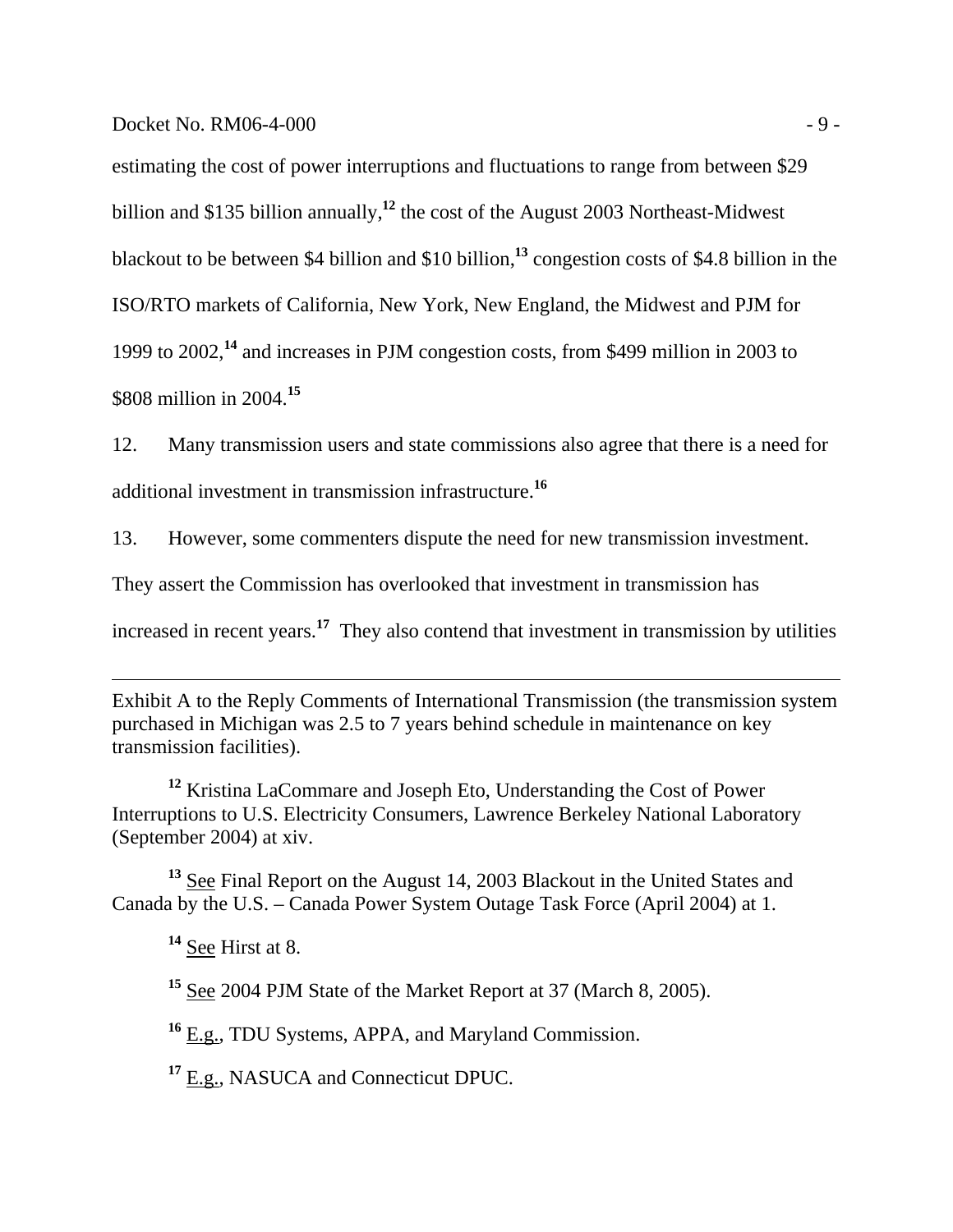in RTOs and ISOs has been significant, citing to the approximately \$2 billion of approved spending in PJM since 2000. E.ON US asserts that wide-spread system shortages have rarely occurred during the past 40 or more years, and that there does not appear to be any trend line that would suggest that it is becoming a serious problem now.

# **3. Commission Determination**

14. The issue of whether there is a need for new transmission investment that is sufficient to justify transmission incentives was put to rest by section 219. Section 219 mandates that the Commission "establish, by rule, incentive-based (including performance-based) rate treatments" and, in doing so, "promote reliable and economically efficient transmission and generation of electricity by promoting capital investment in the enlargement, improvement, maintenance, and operation of all facilities for the transmission of electric energy in interstate commerce" (emphasis added). If this were not enough, the legislative mandate of section 219 is supported by abundant evidence, as discussed above, including the fact that transmission investment in real dollars terms is lower today than it was in 1975 when the load was significantly smaller and that, even with the transmission additions of recent years, the industry still incurs significant congestion costs due to inadequate transmission.

# **B. The Need for Incentives**

### **1. Background**

15. In section 219(a) of the FPA, Congress directed the Commission to establish incentive-based rate treatments to foster investment in transmission facilities.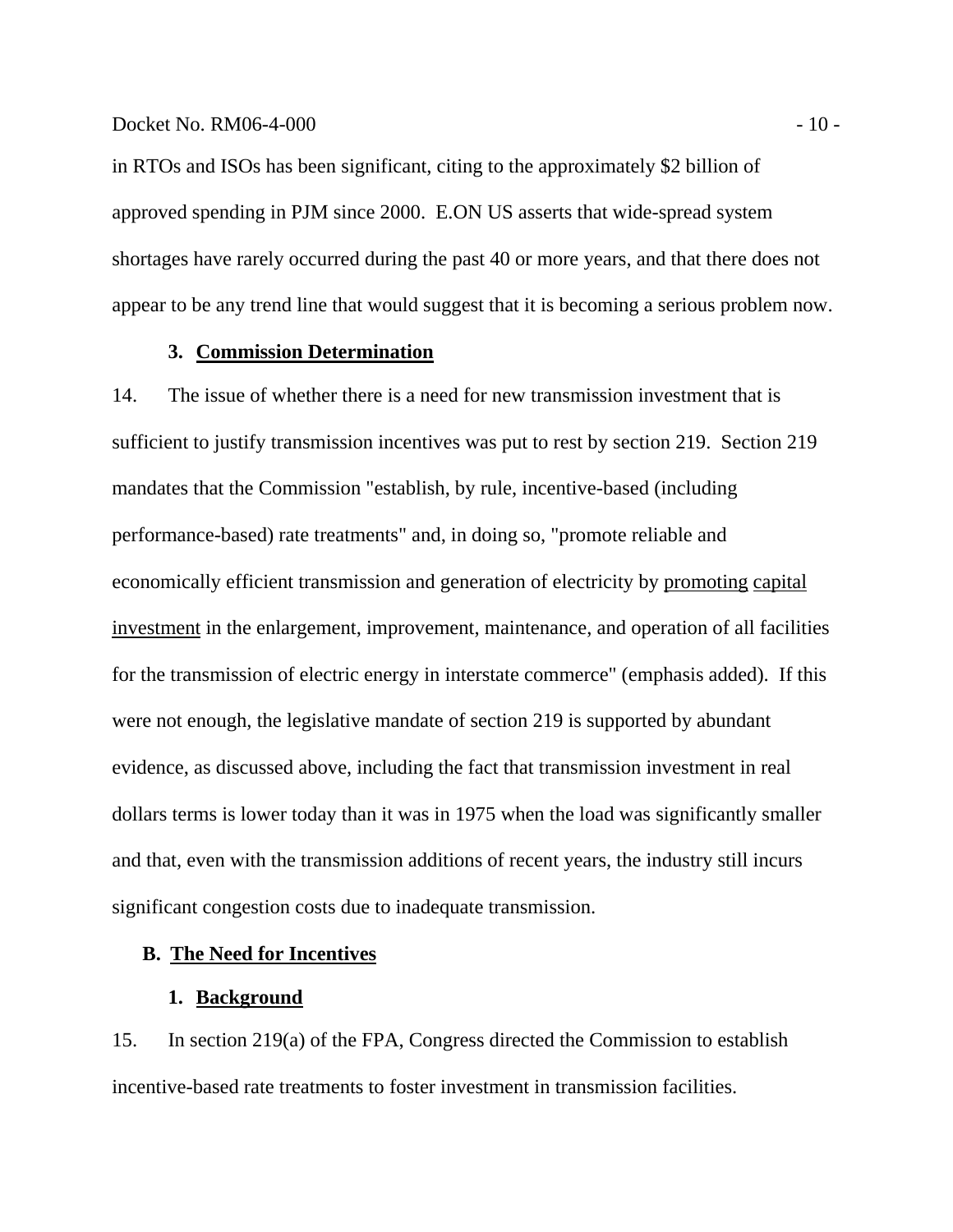## **2. Comments**

16. Several commenters argue that incentive-based rates are not necessary to encourage transmission construction or that incentives will not accomplish the intended goal.**<sup>18</sup>** Others assert that reliance on incentives may increase the price of electricity without any real benefit.<sup>19</sup>

17. Commenters urge the Commission to limit the scope of any incentive-based treatments or to adopt mechanisms to ensure that they have their intended effect. For example, the New Mexico AG and TAPS assert that the Commission may implement an incentive-based mechanism by penalizing utilities or RTOs that fail to make investments necessary to ensure the reliability of the transmission grid. The Delaware Commission contends that providing incentives without assessing penalties for failure to meet obligations violates the just and reasonable standard. NASUCA states that it is unfair to provide incentives that increase utility profits but do not hold applicants accountable for performance. The Missouri Commission proposes that the Commission implement a process that determines performance-based return on equity. Other commenters recommend that the Commission make approval of any incentives conditional on the

**<sup>18</sup>** E.g., APPA, TAPS, NECOE, E.ON U.S., NARUC, and New Jersey Board.

**<sup>19</sup>** E.g., Connecticut DPUC, NASUCA, NECPUC, Delaware Commission, Missouri Commission, and New Mexico AG.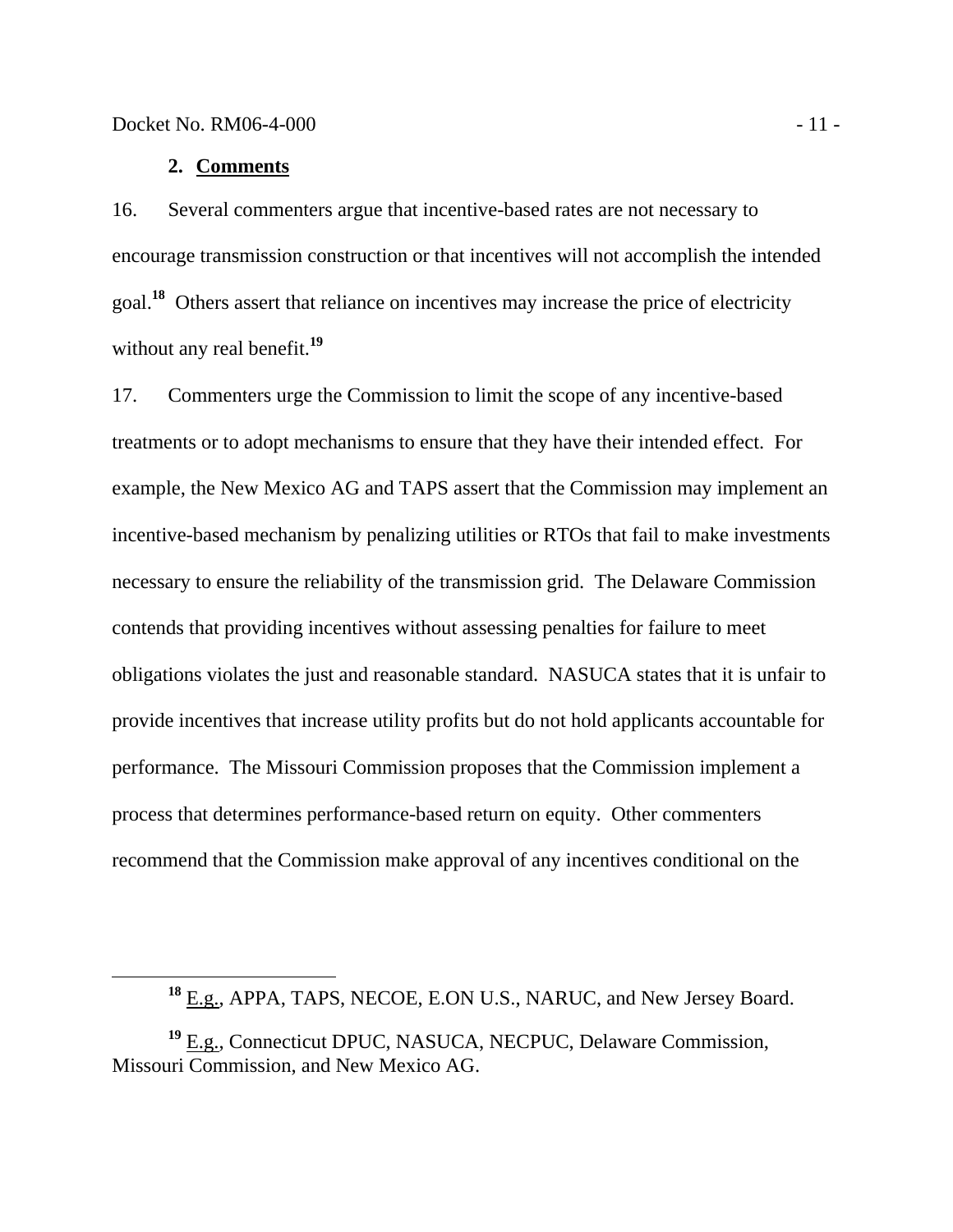applicant showing a need for the incentive or that the facility would not have been built absent the incentive.

18. In contrast, a number of commenters, including EEI and a large number of utility and Transco commenters, argue that incentives are needed to foster investment in transmission facilities. EEI asserts that incentives are needed to stimulate planning and investment in national interest electric transmission corridors. NU states that the many risk factors associated with transmission investments, such as considerable time delays, negative public opinion of transmission construction, state siting uncertainties and recovery of project costs, justify incentives.

# **3. Commission Determination**

19. Here again, the fundamental issue raised by certain commenters – whether transmission incentives are necessary to encourage new infrastructure – was put to rest by the plain language of section 219(a), which requires the Commission issue a rule that adopts "incentive-based . . . rate treatments." Certain commenters urge the Commission to adopt "penalties" in this rulemaking for entities that do not build sufficient transmission. We decline to do so here.

20. Other commenters do not oppose incentives outright, but rather are concerned with the extent to which incentives may increase rates to consumers. Those concerns are premature. The Final Rule does not grant incentive-based rate treatments or authorize any entity to recover incentives in its rates. Rather, it informs potential applicants of incentives that the Commission is willing to allow when justified. Before adopting any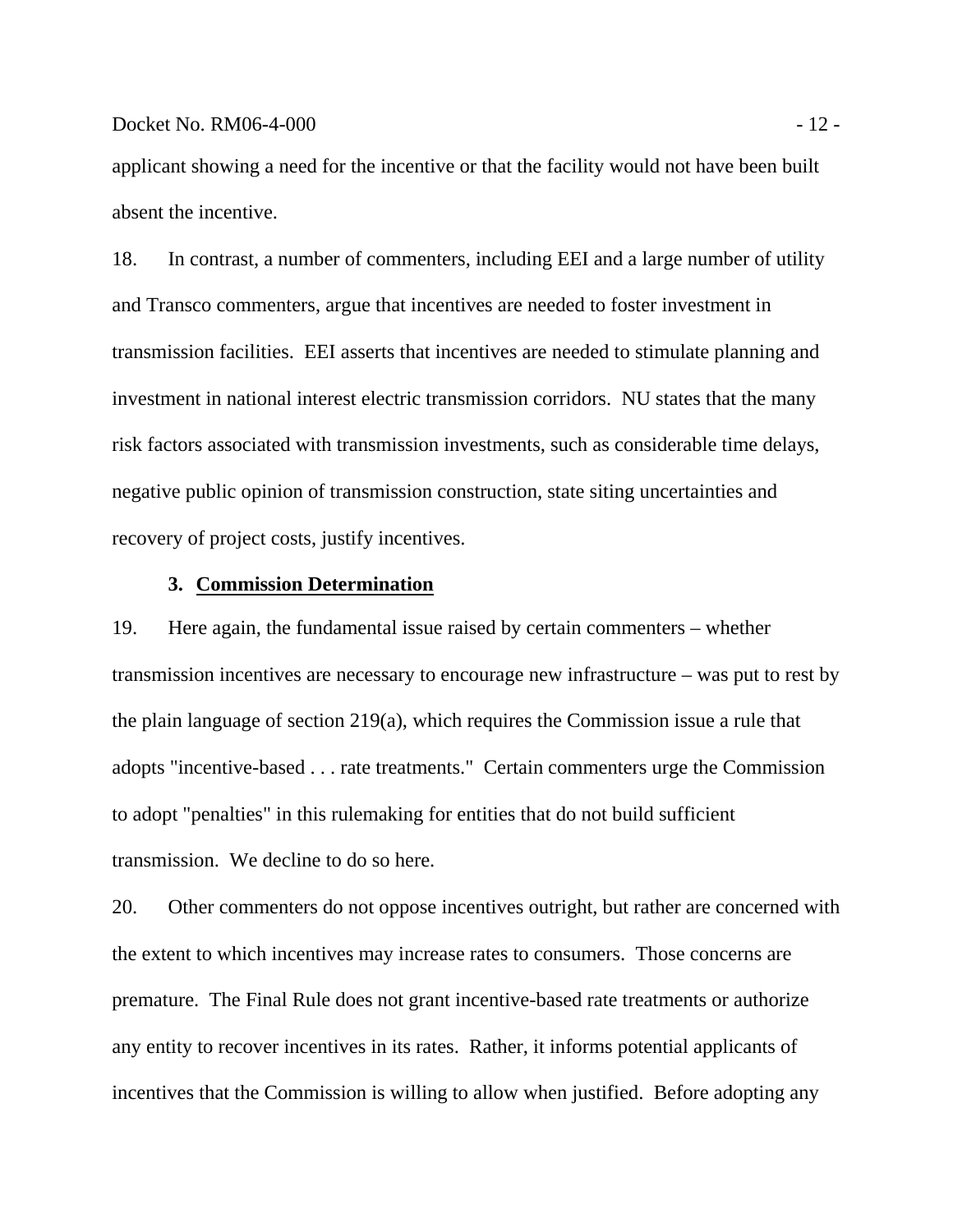#### Docket No. RM06-4-000 - 13 -

incentive-based rate treatments for a particular company, the Commission will need to determine that the applicant has justified its specific incentive request. In addition, although the Commission intends to provide flexible procedural mechanisms by which an applicant may obtain an early determination of which incentives it may receive (e.g., through an expedited declaratory order proceeding), before recovering any incentives in its rates, specific rates must be approved under section 205 of the FPA.

# **C. Summary of the Nature and Applicability of Incentives Adopted by the Final Rule**

21. The incentives adopted by this Final Rule are properly understood only in the context of the traditional regulatory principles they seek to further. The longstanding rule is that utility rate regulation must adequately balance both consumer and investor interests. It is not enough to ensure that investors are properly compensated, and it is not enough to ensure that consumers are protected against excessive rates. Our policies must ensure both outcomes and, in doing so, strike the appropriate balance between these twin objectives. In striking that balance, the courts have recognized that there is no single formula for establishing a just and reasonable rate. Rather, the test is whether the "end result" is just and reasonable.**<sup>20</sup>**

22. The traditional policies that we re-examine here reflect both fundamental precepts: the need to balance investor and consumer interests and the recognition that there is no

**<sup>20</sup>** See FPC v. Hope Natural Gas Co., 320 U.S. 591, 602-03 (1944).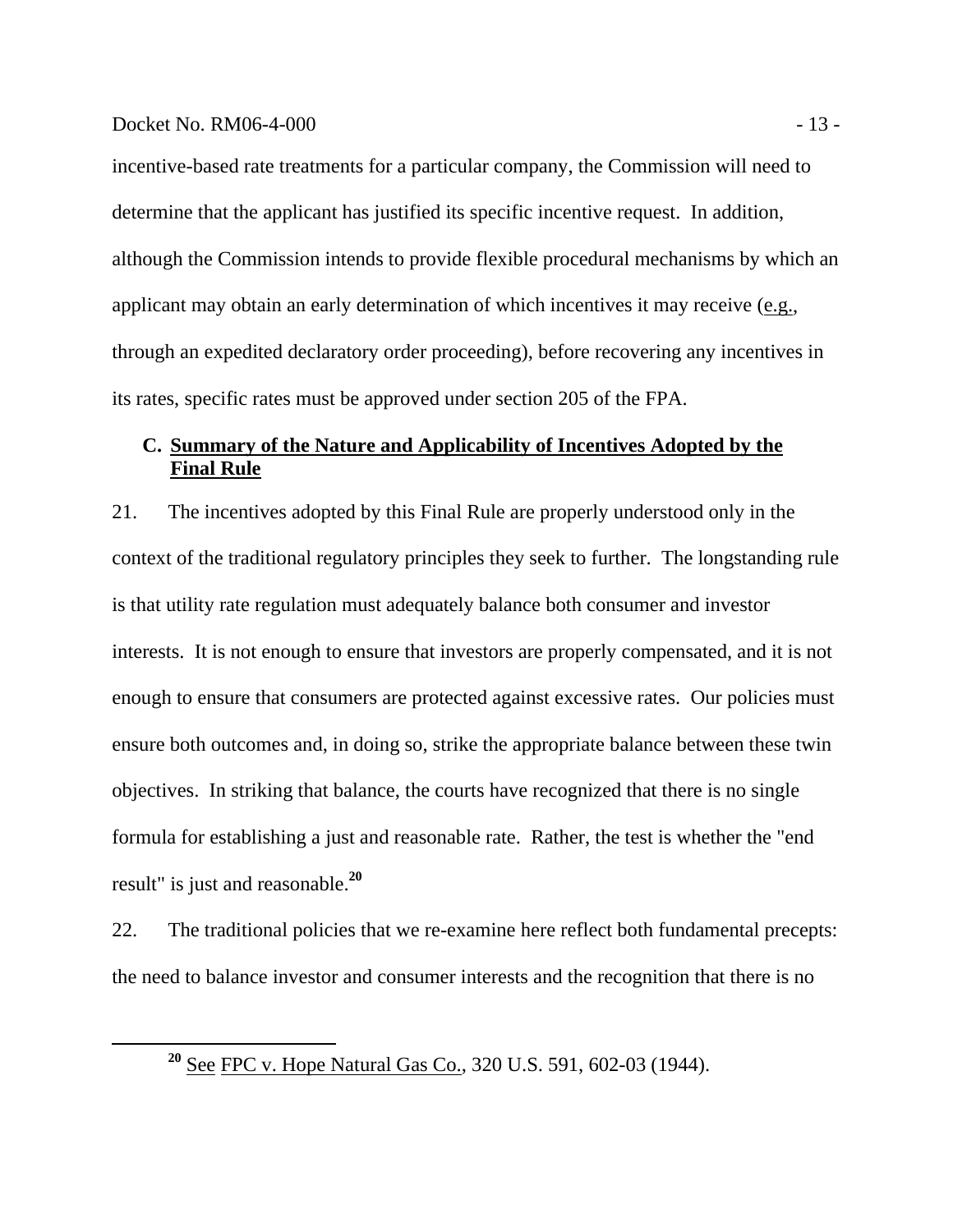# Docket No. RM06-4-000 - 14 -

single formula for doing so. For example, in ensuring that rates produce adequate returns for investors, we do not set a single return on equity for all public utilities, nor do we presume that there is only one return on equity that is appropriate for any individual utility. Rather, our precedents require the establishment of a range of returns and we select an ROE within that range that reflects the facts and circumstances of a particular case. Similarly, our policies regarding the recovery of Construction Work in Progress (CWIP) seek to balance investor and consumer interests by allowing, in the typical case, 50 percent of CWIP in rate base. This policy balances investor and consumer interests in the ordinary case by permitting investors recovery of some construction costs on a current basis while also protecting consumers against full rate recovery before a particular facility is placed into service.

23. Our procedural regulations respecting rate recovery also seek to balance investor and consumer interests. For example, we allow public utilities to determine, as a general matter, the timing and frequency of when to seek a rate increase, which ensures that investors can file a rate increase when current rates are no longer adequate (e.g., when the utility is undergoing a large construction program). However, we also typically require a utility seeking a rate increase to expose all of its costs to review and therefore do not generally permit "single issue" rate filings (selective rate adjustment).

24. Section 219 requires the Commission to re-examine these and other policies to determine whether they continue to strike the appropriate balance in encouraging new transmission investment given the significant need for new transmission infrastructure in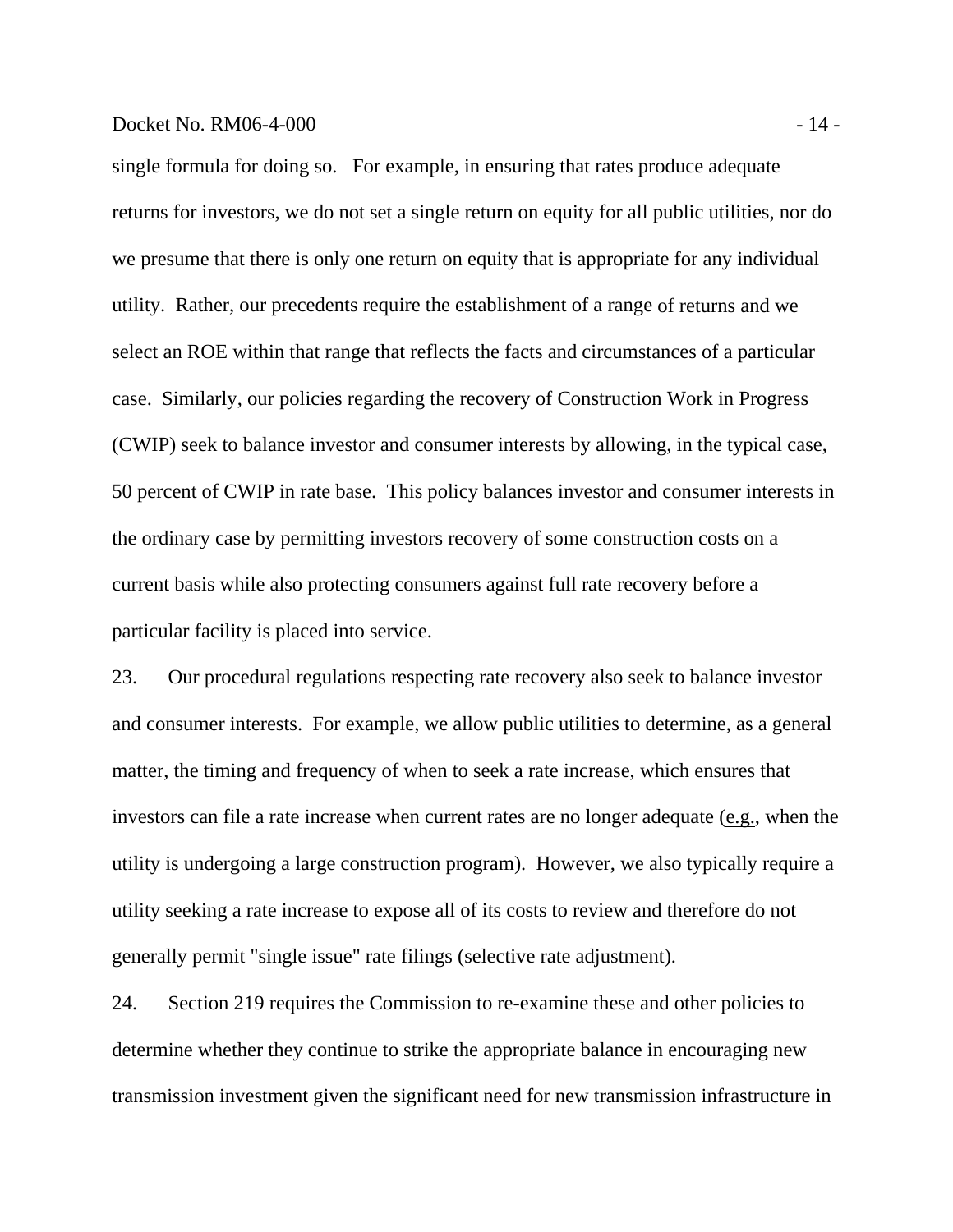## Docket No. RM06-4-000 - 15 -

the Nation. We do so in recognition of the unique and substantial challenges faced by large new transmission projects. Siting major new transmission lines is extraordinarily difficult, given the environmental and land use concerns associated with obtaining and permitting new rights-of-way. The experience of American Electric Power Corp. in taking 16 years to complete construction of a new high-voltage transmission line from Wyoming County, West Virginia to Jackson Ferry, Virginia represents an extreme example, but it is illustrative of the significant risks and challenges associated with siting large new transmission projects.**<sup>21</sup>**

25. These challenges and risks are underscored by the fact that, in many instances, new transmission projects will not be financed and constructed in the traditional manner. New transmission is needed to connect new generation sources and to reduce congestion. However, because there is a competitive market for new generation facilities, these new generation resources may be constructed anywhere in a region that is economic with respect to fuel sources or other siting considerations (e.g., proximity to wind currents), not simply on a "local" basis within each utility's service territory. To integrate this new generation into the regional power grid, new regional high voltage transmission facilities will often be necessary and, importantly, no single utility will be "obligated" to build such facilities. Indeed, many of these projects may be too large for a single load serving

**<sup>21</sup>** Although new section 216 of the FPA improves the siting process for certain new projects, it does not eliminate all risks faced by such projects nor does it address the risks faced by other projects that do not reside in a national interest transmission corridor.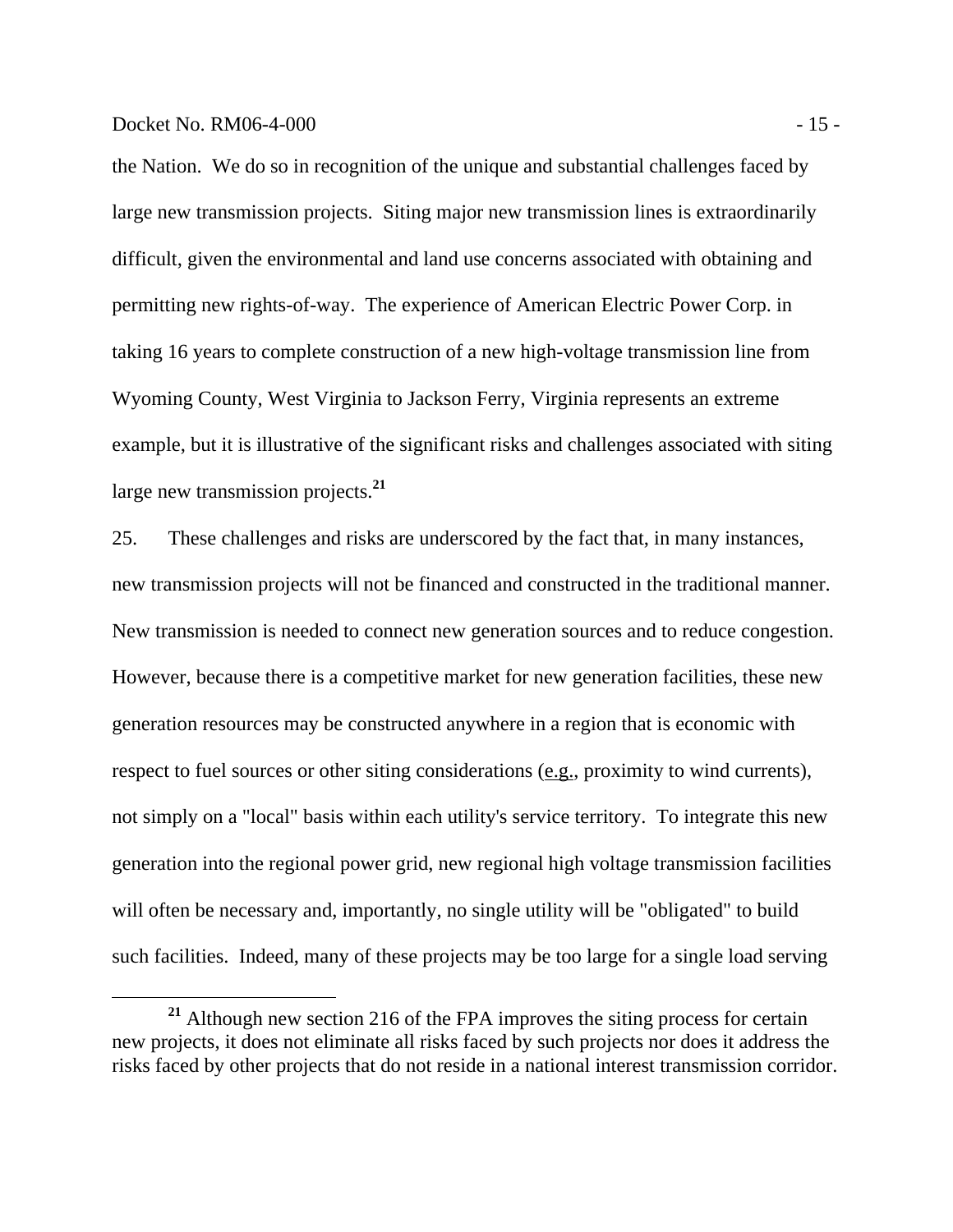#### Docket No. RM06-4-000 - 16 -

entity to finance. Thus, for the Nation to be able to integrate the next generation of resources, we must encourage investors to take the risks associated with constructing large new transmission projects that can integrate new generation and otherwise reduce congestion and increase reliability. Our policies also must encourage all other needed transmission investments, whether they are regional or local, designed to improve reliability or to lower the delivered cost of power.

26. To address the substantial challenges and risks in constructing new transmission, the Final Rule identifies instances where our regulatory policies may no longer strike the appropriate balance in encouraging new investment. The Final Rule identifies several policies that should be adjusted, where appropriate on the facts of a particular case, to encourage new transmission investment or otherwise remove impediments to such investment. Although each reform adopted by the Final Rule constitutes an "incentive" as that term is used by section 219, this label has caused some confusion in the comments. It is true that our reforms adopted in the Final Rule provide "incentives" to construct new transmission, but they do not constitute an "incentive" in the sense of a "bonus" for good behavior. Rather, as we explain below, each will be applied in a manner that is rationally tailored to the risks and challenges faced in constructing new transmission. Not every incentive will be available for every new investment. Rather, each applicant must demonstrate that there is a nexus between the incentive sought and the investment being made. Our reforms therefore continue to meet the just and reasonable standard by achieving the proper balance between consumer and investor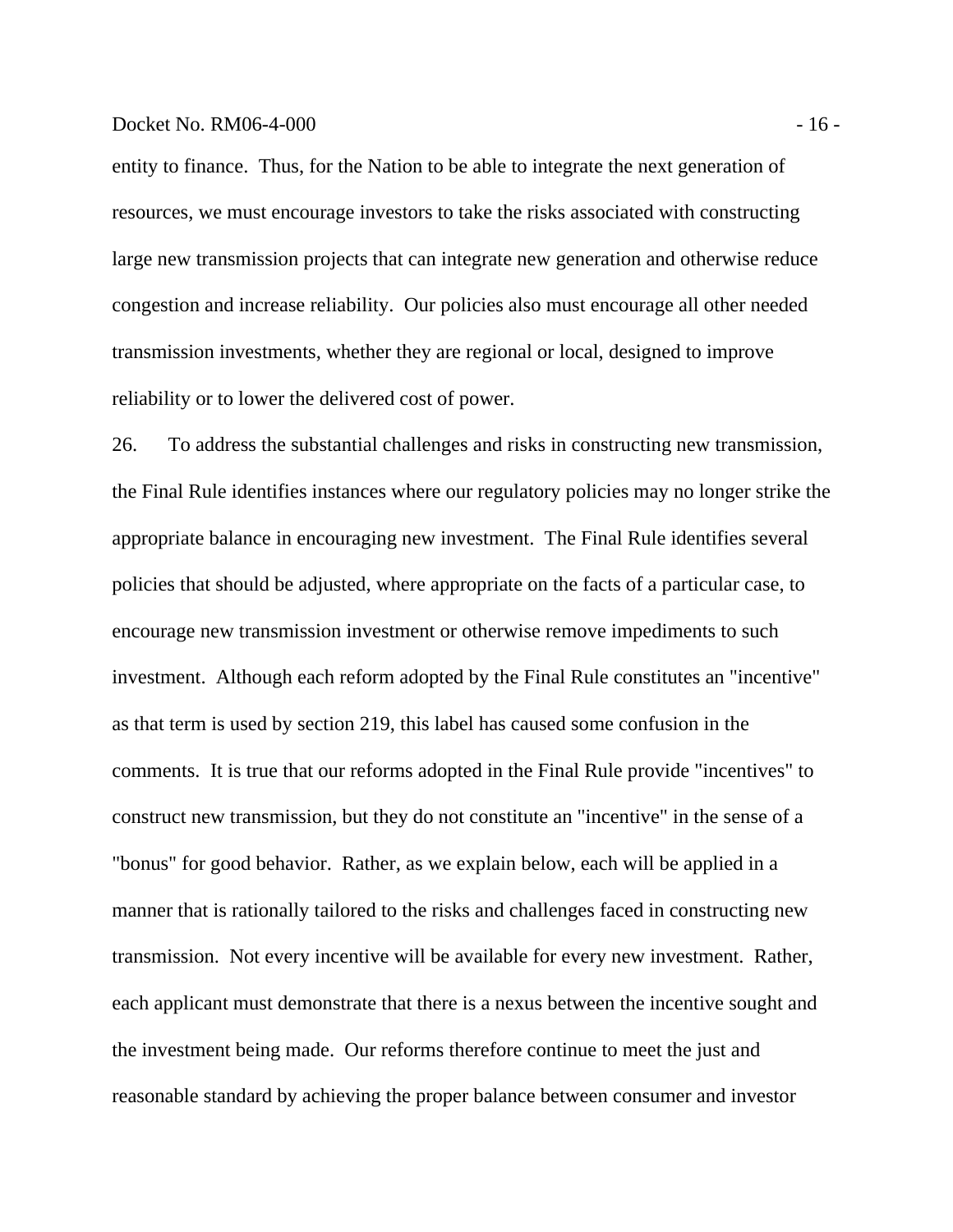#### Docket No. RM06-4-000 - 17 -

interests on the facts of a particular case and considering the fact that our traditional policies have not adequately encouraged the construction of new transmission.

27. A few examples will illustrate this point. The Final Rule permits higher returns on equity for certain transmission investments. This may be appropriate in several contexts, such as where the risks of a particular project exceed the normal risks undertaken by a utility (and hence are not reflected in a traditional discounted cash flow (DCF) analysis) and where necessary to encourage creation of a Transco or participation in a Transmission Organization. However, this does not mean that every new transmission investment should receive a higher return than otherwise would be the case. For example, routine investments to meet existing reliability standards may not always, for the reasons discussed below, qualify for an incentive-based ROE.

28. The Final Rule also adopts incentives that are designed to reduce the risks of new investments. For example, the Final Rule provides that the Commission will provide assurance of recovery of abandoned plant costs if the project is abandoned for reasons outside the control of the public utility. Although this qualifies as an "incentive" under section 219, it is perhaps more properly characterized as reducing a regulatory barrier – the potential lack of recovery of costs – to infrastructure development. Moreover, this reform adequately balances consumer and investor interests because it is available only when a project is abandoned for reasons beyond the control of the public utility.

29. Our Final Rule also adopts certain reforms that affect the timing of recovery of new transmission investments. Given the long lead time required to construct new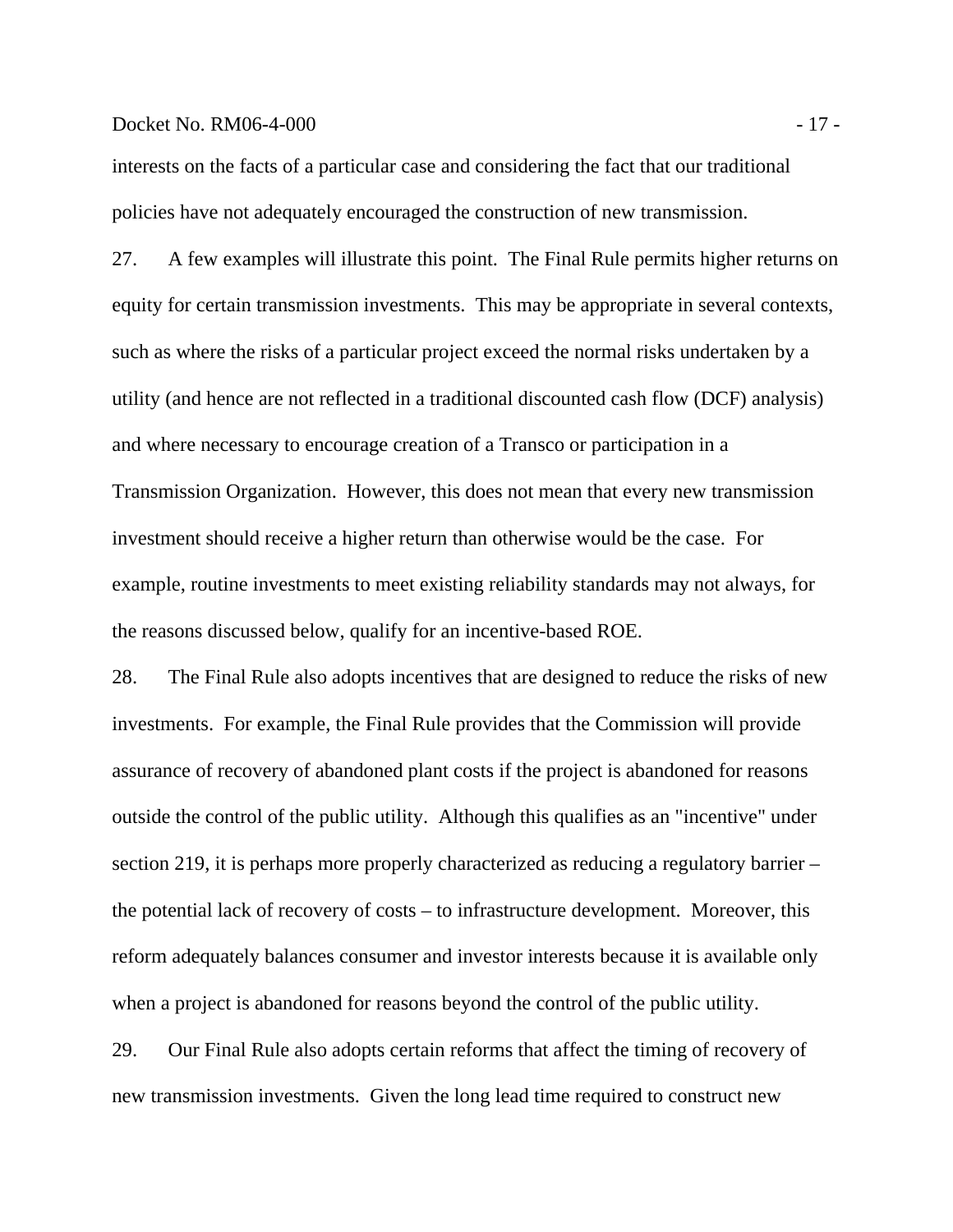## Docket No. RM06-4-000 - 18 -

transmission, and the associated cash flow difficulties faced by many entities wishing to invest in new transmission, the Final Rule provides that, where appropriate, the Commission will allow for the recovery of 100 percent of CWIP in rate base. Here again, we seek to remove an impediment – inadequate cash flow – that our current regulations can present to those investing in new transmission. We also will permit, where appropriate, the recovery of the costs of new transmission through a single issue rate filing without requiring the public utility to re-open all its transmission rates to review. We do not, however, suggest that such selective rate adjustments will be appropriate in all cases, as discussed in more detail below. Rather, as with each incentive adopted by the Final Rule, an applicant must show that there is a nexus between its proposal to make a single issue rate adjustment and the facts of its particular case.

# **D. Effective Date and Duration of Effectiveness For Incentives**

# **1. Background**

30. Congress directed the Commission to issue a rule establishing incentive-based rate treatments no later than one year after enactment of EPAct 2005, or by August 8, 2006.

# **2. Comments**

31. Certain commenters urge the Commission to apply the rule to investments made before August 8, 2005 while others ask the Commission to apply the rule to investments made after August 8, 2005.<sup>22</sup> Certain commenters argue that the Commission should not

**<sup>22</sup>** E.g., Progress, NEMA, and PG&E.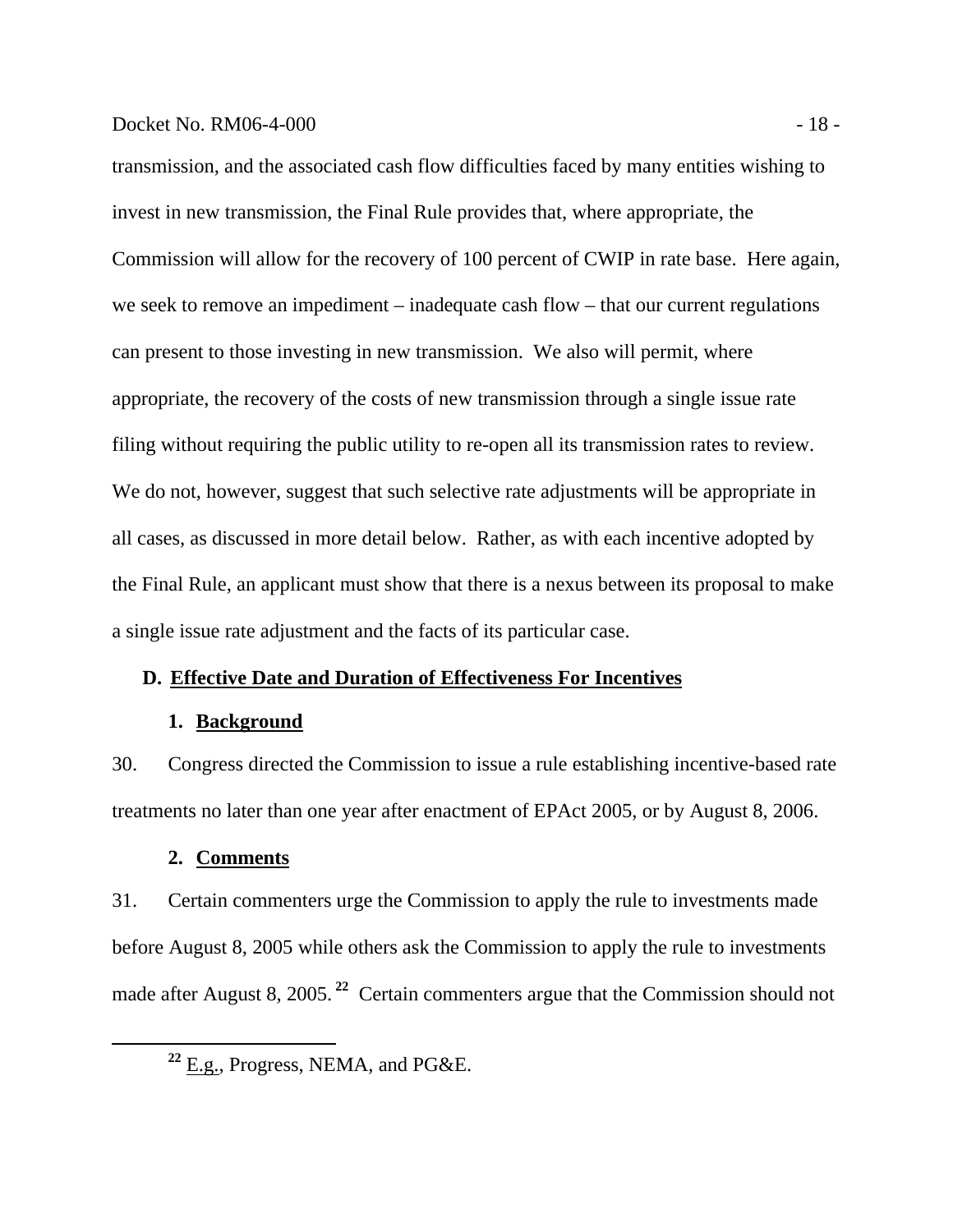### Docket No. RM06-4-000 - 19 -

approve incentives for facilities that are pending at the time the Final Rule becomes effective, while others request that the Commission not allow incentives for investment in facilities that an applicant already has committed to build or for Transcos that already exist.**<sup>23</sup>**

32. Several commenters argue that, once the incentives have been granted, the Commission should not eliminate them, or should do so only under very limited circumstances.**<sup>24</sup>** In contrast, others argue that the Commission should grant incentives for a specific time period or retain the flexibility to change or review any incentives if it is found the incentives provide no customer benefit.**<sup>25</sup>** The California Oversight Board requests that any authorized incentives be subject to refund.

33. KKR explains that, under certain circumstances, investors in transmission assets may need favorable rate treatment for a sufficient period of time to ensure an appropriate return on their capital, i.e., for a 15 to 30-year period.**<sup>26</sup>** KKR recommends that public utilities requesting incentive treatment for an extended period into the future propose criteria that can be used to evaluate that entity's performance during periodic evaluations. KKR notes that applicants may not always be able to meet certain proposed metrics due

**<sup>23</sup>** E.g., PG&E, Connecticut DPUC, NASUCA, TDU Systems and TANC.

**<sup>24</sup>** E.g., Progress, NEMA, EEI, Trans-Elect, and National Grid.

**<sup>25</sup>** E.g., TANC, Snohomish, Municipal Commenters, and TDU Systems.

**<sup>26</sup>** See also National Grid and EEI.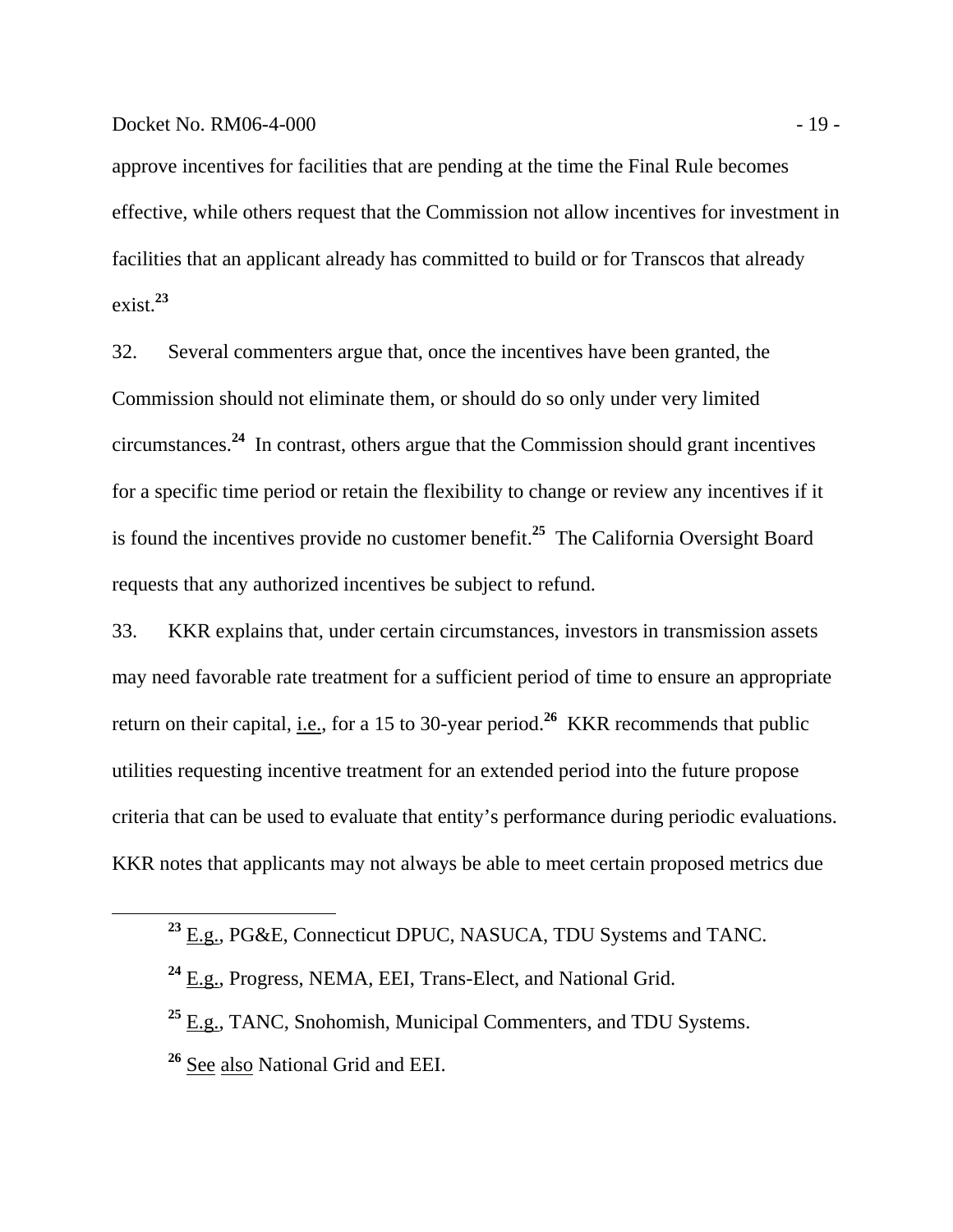## Docket No. RM06-4-000 - 20 -

to circumstances beyond their control. For example, a transmission owner should not lose its incentive rate treatments if it does not succeed in meeting desired reductions in congestion because the applicant may not have complete control of the factors affecting congestion, such as generation additions, changes in load location and operation of neighboring systems, and RTO policies. KKR emphasizes that the Commission should retain the flexibility to assess an applicant's proposal as the facts and circumstances will vary case-by-case. Finally, KKR recommends that applicants be required to file a report on their performance every several years and that the Commission may initiate a proceeding to review incentives only if the criteria are not met. KKR explains that frequent reviews run the risk of distorting results due to the "lumpiness" of capital investment and the long time periods to make capital additions and for capital additions to have effects. Further, KKR states that frequent reviews will make long-term investments more uncertain and, hence, less likely. In supplemental comments, KKR asserts that higher ROEs are of material value for Transcos only when long-term. KKR cites International Transmission as an example, noting that it is only able to invest in excess of every dollar it earns back into its system due to the certainty afforded it by its rate compact, which is long-term, formula-based, and includes a reasonable ROE. The certainty and long-term horizon of International Transmission's rates give debt and equity investors in International Transmission comfort that they will ultimately receive an adequate return on their capital.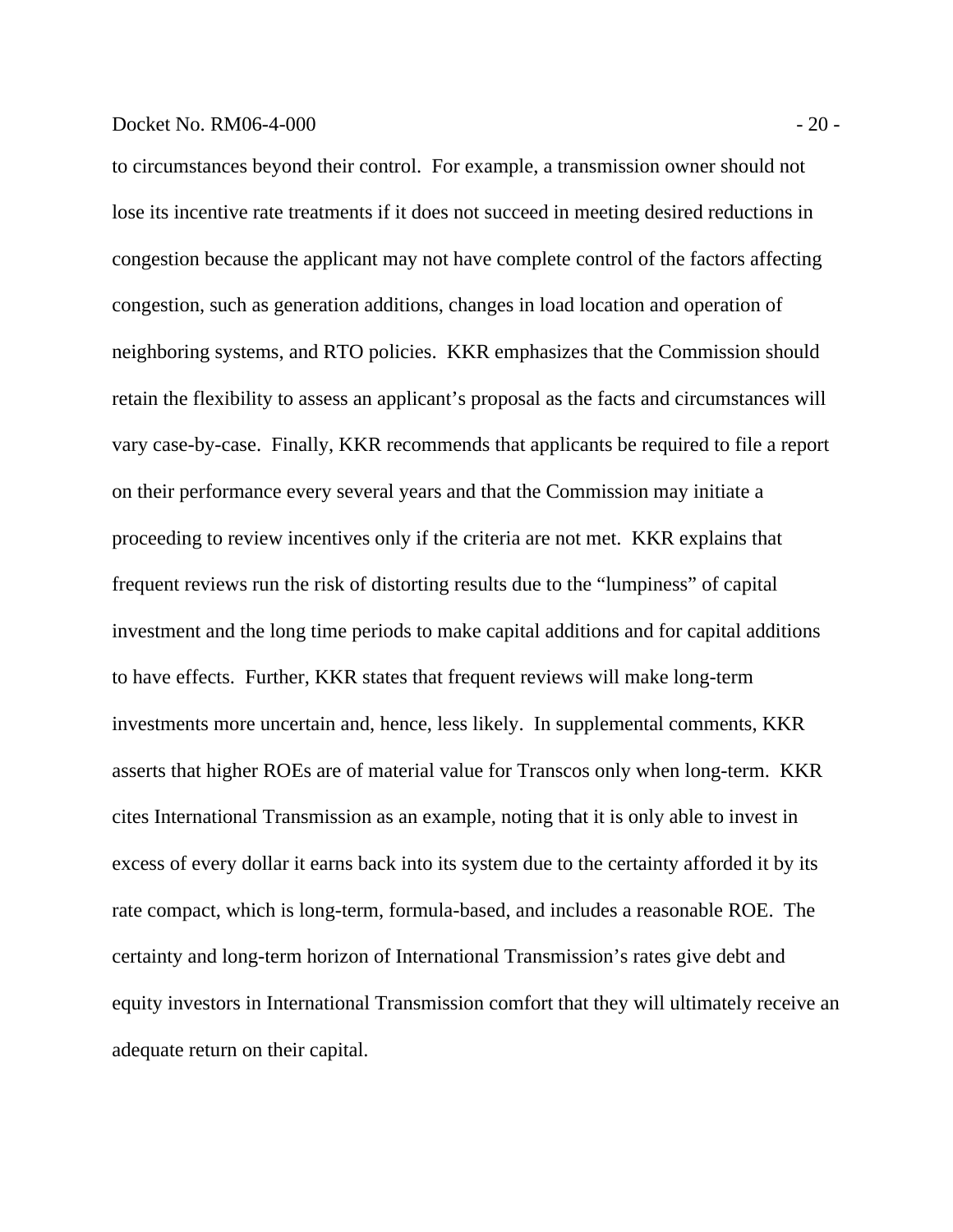# **3. Commission Determination**

34. Section 219 of the FPA became effective on August 8, 2005. Codification of section 219 on that date and the requirement for a rule authorizing investment incentives provided notice to the industry that Congress intended that the Commission provide incentive-based rate treatments promptly. Thus, the Final Rule will become effective 60 days after publication in the Federal Register. However, we clarify that any investment made in, or costs incurred for, transmission infrastructure after August 8, 2005 that ensures reliability or lowers the cost of delivered power by reducing transmission congestion will be eligible for incentive-based rate treatments under this Rule. Applicants seeking incentive-based rate treatments for investments made or costs incurred after August 8, 2005 will need to satisfy the requirements of this Rule to obtain and recover any incentives and will need to make an appropriate filing under section 205. 35. The fact that a proposed expansion was in a utility's expansion plan as of August 8, 2005 does not disqualify the project for incentive treatment. Inclusion of a facility in a plan does not mean that a project can or will get built. Even where a project already has been planned or announced, the granting of incentives may help in securing financing for the project or may bring the project to completion sooner than originally anticipated. Congress's directive that the Commission issue a rule within one year of enactment of EPAct 2005 shows that Congress intended for the Commission to take steps to bring new transmission on line expeditiously.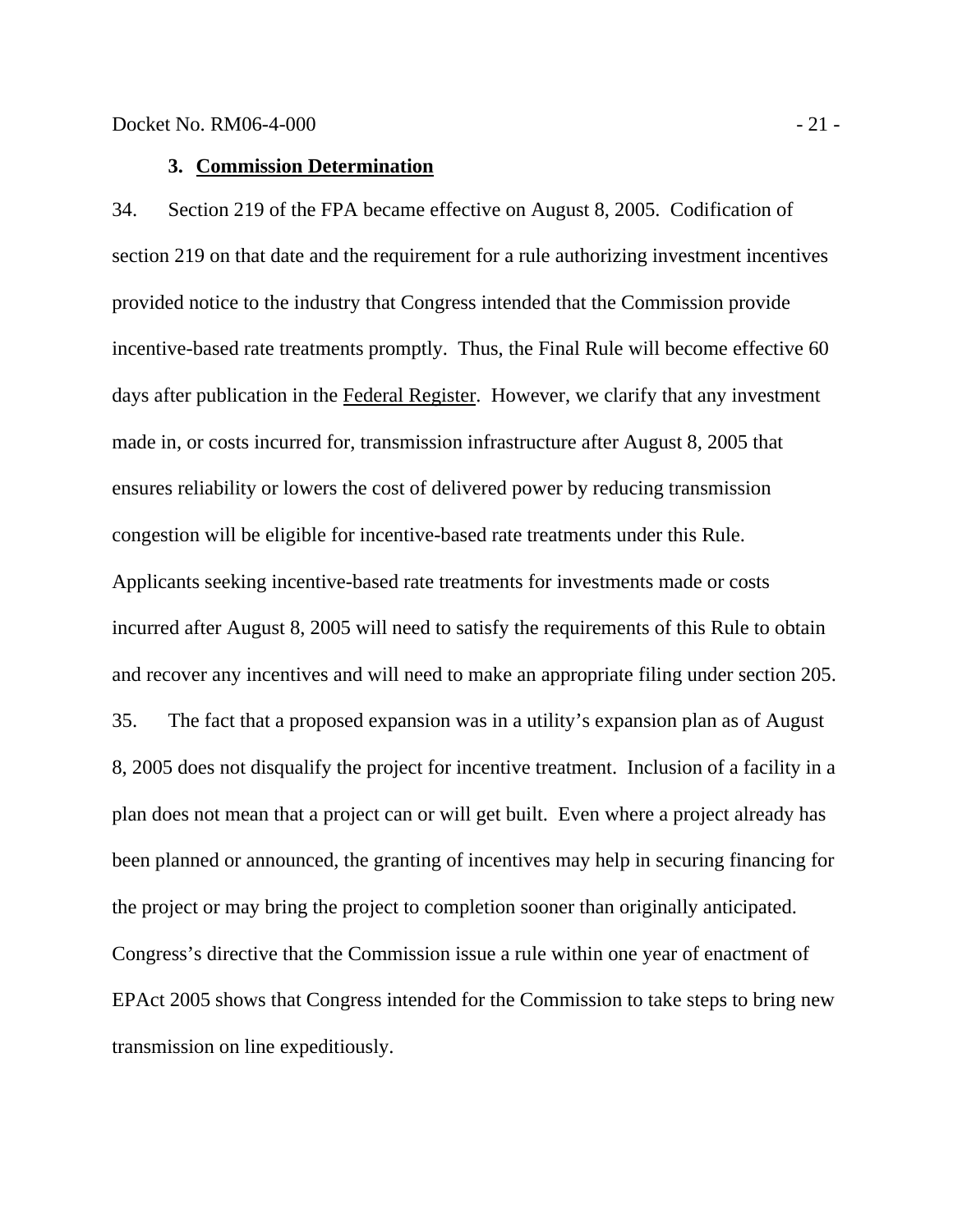36. With respect to the issue of how long an incentive-based proposal should remain in effect, the Commission recognizes that it may be necessary to authorize incentives that may extend over several years in order to support investment in long-term transmission. It can be important to investors making long-term investments in long-lived facilities to be assured that a ratemaking proposal adopted prior to construction of those facilities will not later be altered in a manner that undermines the basis for the financing of those facilities. The Commission will therefore allow applicants to propose specific time periods by which their incentive-based proposals will not be "re-opened" in a manner incompatible with the nature of the initial approvals. However, to ensure that ratepayers are also adequately protected, we will require any applicants seeking such a fixed term for its plan to explain how ratepayers can be assured that such a plan is delivering the benefits that formed the basis for the Commission's initial approval of it. For example, an applicant may propose periodic progress assessments with appropriate metrics to measure how well the project is progressing and whether the proposed investment in new transmission is improving reliability or reducing congestion. Such metrics would provide the Commission a means to determine whether and how the applicant is providing the anticipated benefits and thus that the approved incentives need not be revisited. Because the scope and size of each project will differ, any applicant seeking incentive-based rate treatments may propose metrics for its project as well as the frequency for review of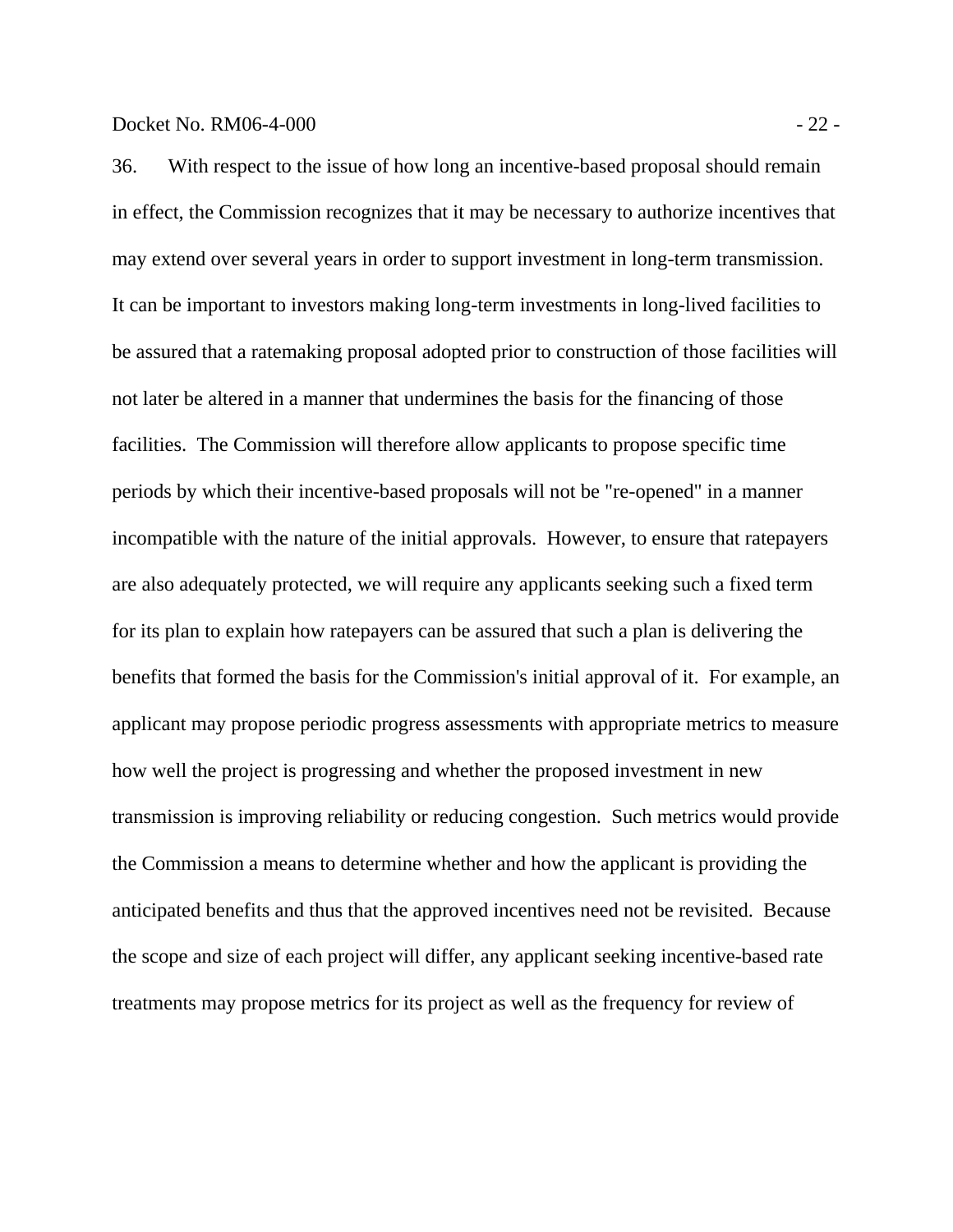those metrics.**<sup>27</sup>** An applicant may include its proposed metrics and any timetable for review in its section 205 rate filing seeking recovery of incentives.**<sup>28</sup>** Where such metrics are found to be needed and are approved by the Commission, an applicant would be required to submit information filings to the Commission consistent with the approved metrics and timetable. We clarify, however, that the metrics reviews will not be opportunities to re-argue the issues addressed in proceedings granting the incentive-based rates; they are for the purpose of measuring whether the plan is being implemented as initially approved.

# **IV. Discussion**

# **A. Standard for Approval of Incentive-Based Rate Treatments**

# **1. The Final Rule Applies to the Recovery of Costs Incurred to Ensure Reliability or to Reduce Transmission Congestion, or Both.**

# **a. Background**

37. Proposed § 35.35(d)(1) specifies that the Commission will authorize incentivebased rate treatments for investment by public utilities, including Transcos, in new transmission capacity that reduces the cost of delivered power by reducing congestion or promotes reliability, as demonstrated in an application to the Commission.

<sup>&</sup>lt;sup>27</sup> The information may include, as well as supplement, information provided in FERC-730, discussed in section V below.

**<sup>28</sup>** An applicant has the option to include metrics proposals in a declaratory order proceeding, but would also need to include them in the subsequent section 205 rate filing.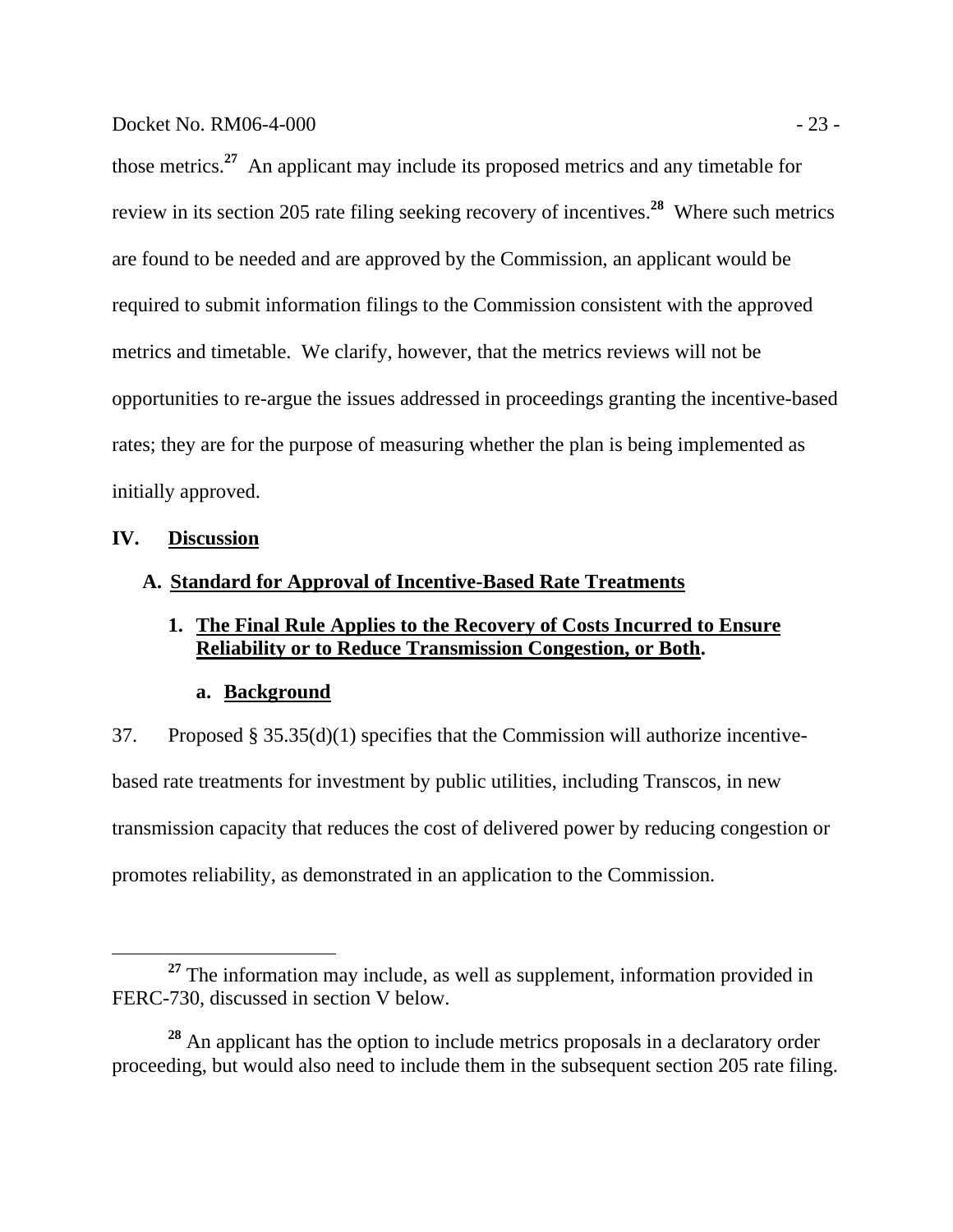# **b. Comments**

38. Many commenters urge the Commission to be flexible in applying the incentives.**<sup>29</sup>** Southern and the Nevada Companies assert the Commission should not require that facilities both improve regional reliability and reduce congestion to be eligible for an incentive ROE. They argue that the guiding factor should be to provide incentives that improve regional reliability and/or reduce transmission congestion. AEP urges the Commission to adopt a functional approach to determine whether a project qualifies for incentives. For example, AEP suggests that projects that connect newer technology generation or renewables be eligible for incentives. Upper Great Plains contends that incentives should be available for projects that support the development of new electric generation in recognition of the expected growth in electric consumption and the need for additional investment to keep pace.

39. Several commenters urge the Commission to establish criteria for transmission projects to demonstrate that they achieve Congress' goals before projects receive an incentive.**<sup>30</sup>** The New York Commission asks the Commission to convene a technical conference to develop the criteria.

**<sup>29</sup>** E.g., FirstEnergy, Southern, Nevada Companies, AEP.

**<sup>30</sup>** E.g., AEP and New York Commission.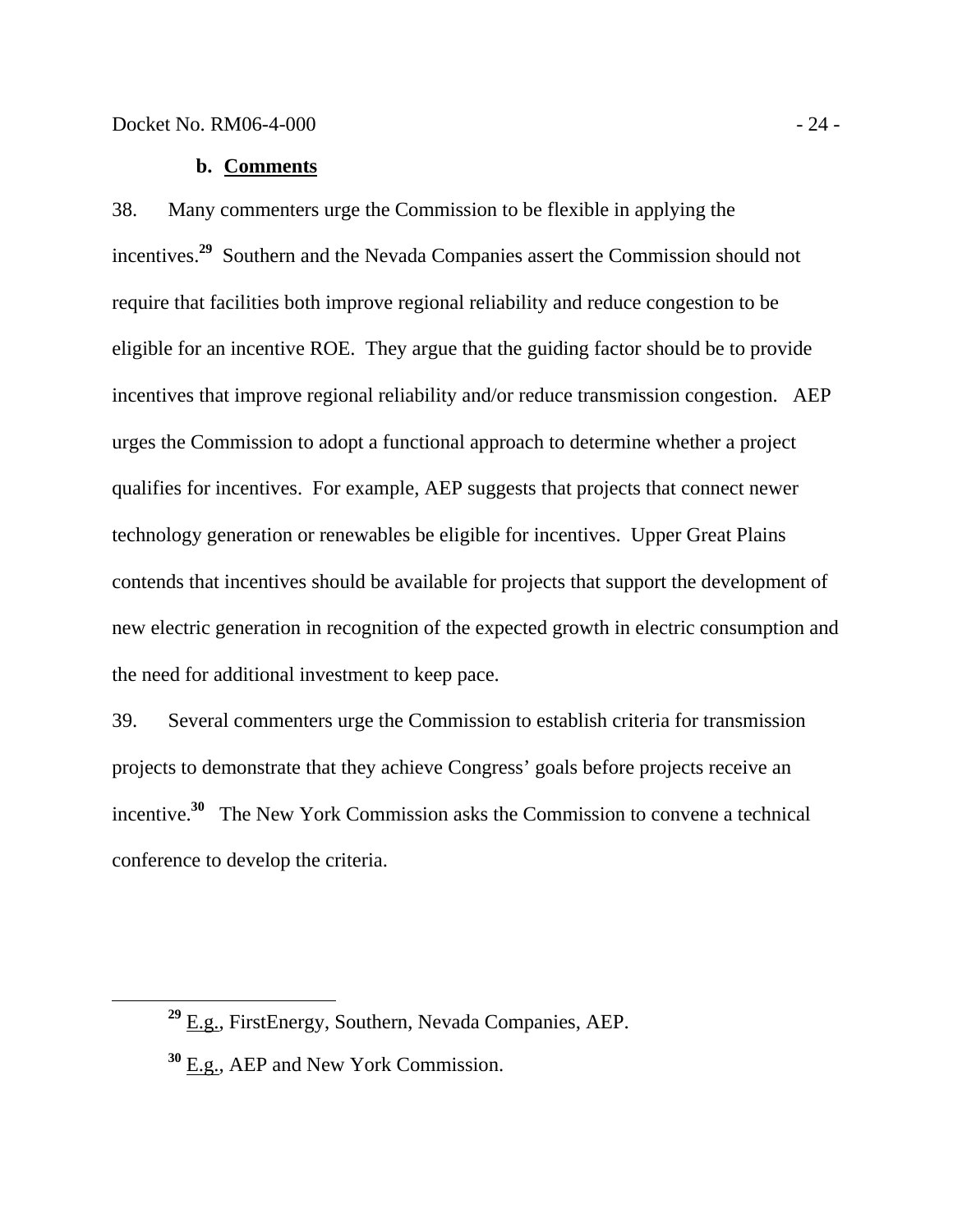## Docket No. RM06-4-000 - 25 -

40. The Maryland Commission supports incentives that are forward-looking and targeted to support electric reliability, competitive markets and diversity in fuel sources, including renewable resources, in the short and long term.

## **c. Commission Determination**

41. The purpose of section 219 of the FPA is to benefit consumers by promoting transmission capital investments that result in reliable and economically efficient transmission and generation. Congress did not enact section 219 in isolation. Section 219 is a part of a larger statutory framework in which Congress directed the Commission to take steps to address reliability of the bulk power system as well as to remedy the adverse effects of transmission congestion. For example, in new section 215 of the FPA Congress enacted a regulatory regime under which the Commission will, for the first time in its history, approve and enforce mandatory reliability standards for the nation's power grid.**<sup>31</sup>** In new section 216, Congress directed the Secretary of Energy to identify areas of the nation in which transmission congestion adversely affects consumers (national interest electric transmission corridors) and gave the Commission certain permitting authority to ensure timely construction of transmission facilities to remedy transmission congestion in those corridors. In section 1223 of EPAct 2005, Congress directed the Commission to encourage the deployment of advanced transmission technologies that

**<sup>31</sup>** See Order No. 672, Rules Concerning Certification of the Electric Reliability Organization; and Procedures or the Establishment, Approval, and Enforcement of Electric Reliability Standards, 71 FR 8662 (Feb. 17, 2006), FERC Stats. & Regs. ¶ 31,204 (2006).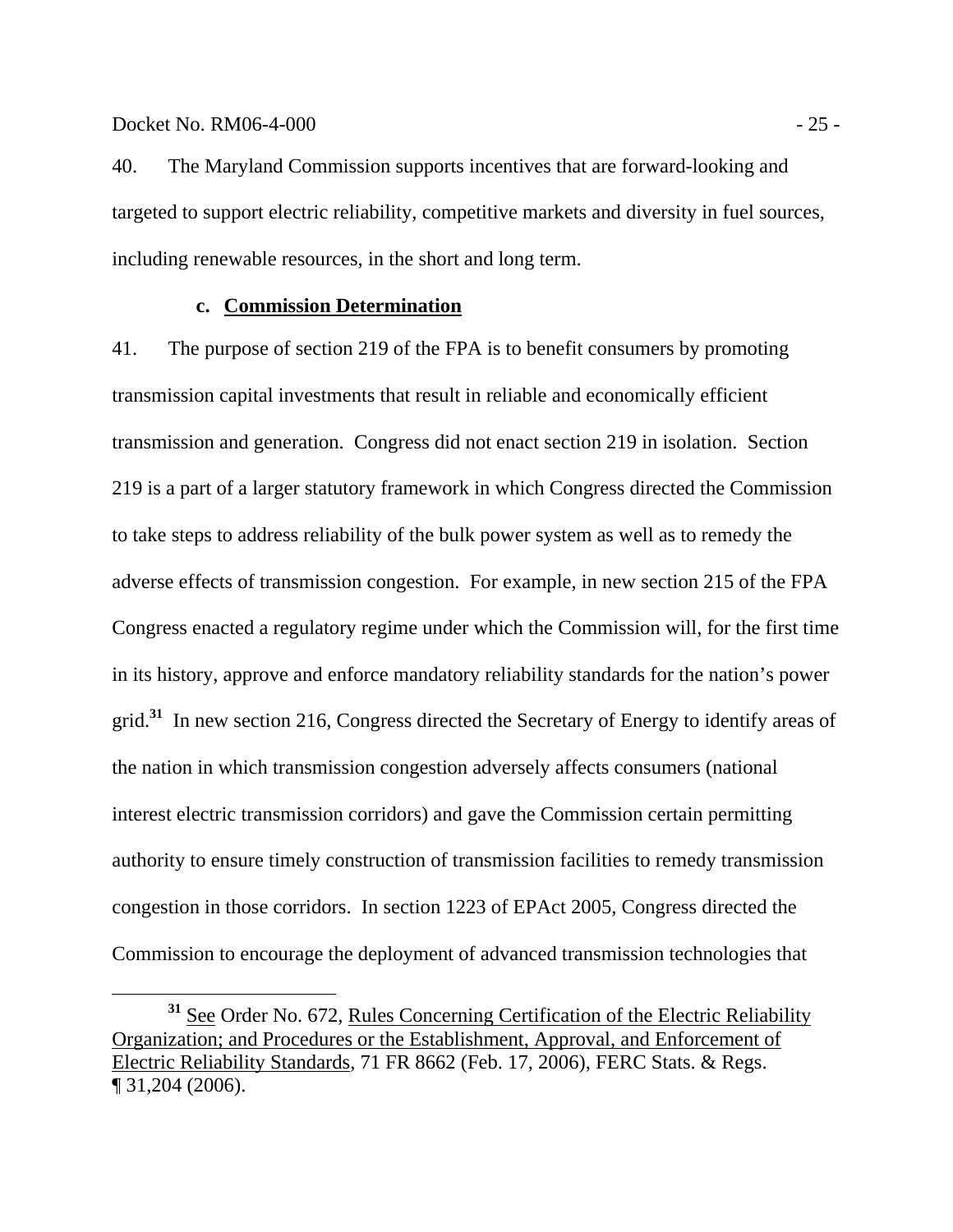#### Docket No. RM06-4-000 - 26 -

increase the capacity, efficiency and reliability of an existing or new transmission facility. In enacting these provisions of EPAct, Congress made clear that it was equally concerned with reliability as well as the adverse impacts of transmission congestion and that the Commission should take steps to address both issues. New FPA section 219, which is complementary to these other EPAct provisions, directs the Commission to provide rate incentives for the purpose of ensuring reliability and reducing transmission congestion. However, nowhere in section 219 does the language say that the Commission may provide incentives only to applicants that propose to both improve reliability and reduce congestion. In fact, we believe it would be contrary to the intent of the new provisions, taken together, to limit incentives this way.

42. Consistent with the overall goals of Congress in EPAct 2005, and in particular its focus on reliability improvements and relief of transmission congestion, we interpret section 219 to promote capital investment in a wide range of infrastructure investments that can have either reliability or congestion benefits rather than investments that have both reliability and congestion benefits. The alternative to this reading would be to apply section 219 in a manner that would deny incentive-based rate treatments to a transmission facility that significantly enhances reliability but does not reduce the cost of delivered power by reducing transmission congestion. This would be contrary to a fundamental goal of EPAct 2005 to improve reliability of the interstate transmission grid. We do not consider such an interpretation to be reasonable. In any event, we expect there will be few transmission projects that provide one type of benefit but not the other.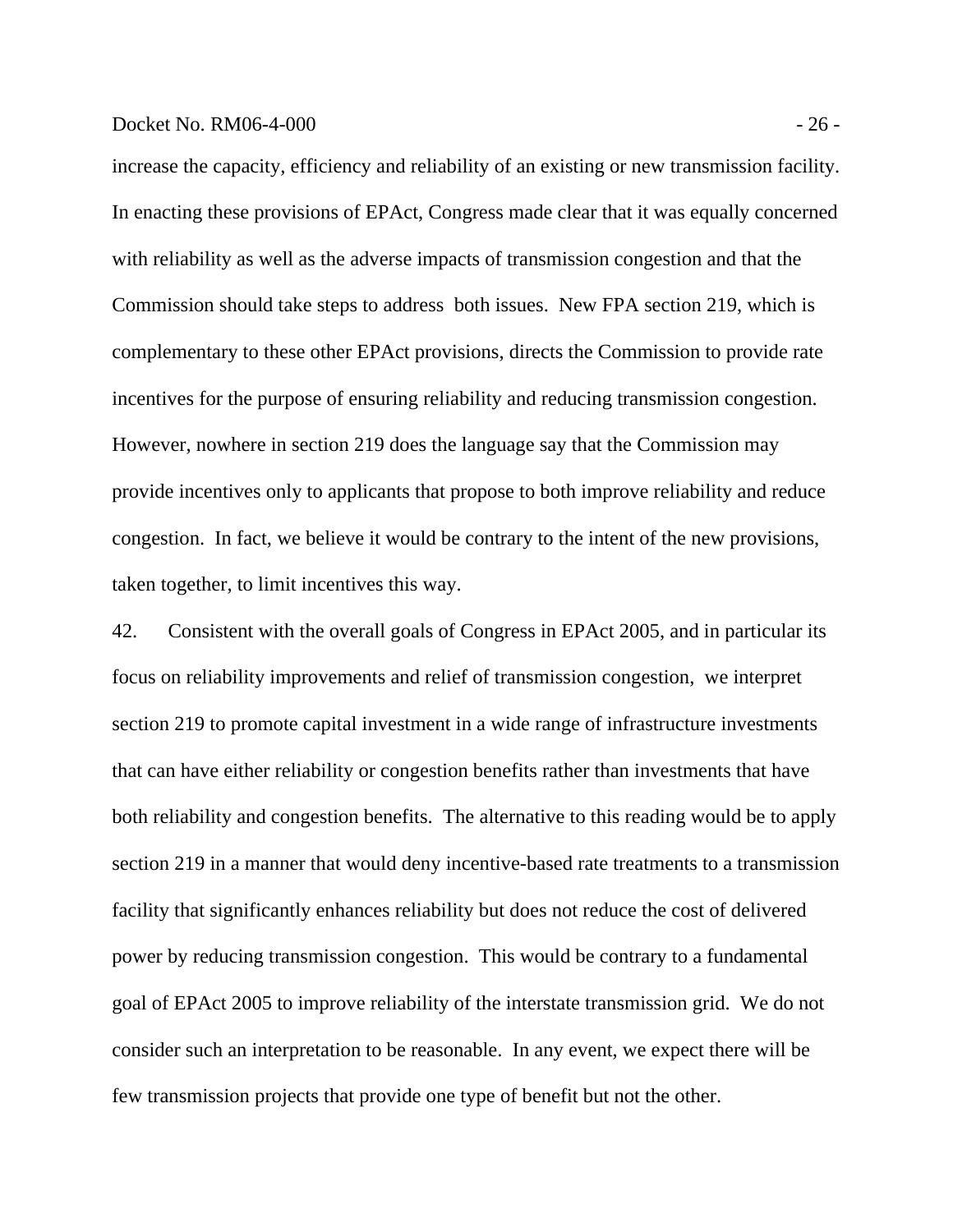43. Commenters seeking a narrow reading of section 219 are primarily concerned with the impact of any incentive-based rate treatment on an applicant's rates. These concerns are premature. Before the Commission will permit any applicant to recover incentives in its rates, the Commission will evaluate the rate impact under section 205 or 206 of the FPA. Interested parties may raise any rate concerns at that time. Further, our case-bycase approach ensures that the incentives granted will be tailored to particular circumstances. Finally, except for the rebuttable presumptions addressed below, we will not at this time establish more detailed criteria an applicant must meet to be eligible for incentive-based rate treatments. Establishing criteria now would limit the flexibility of the Rule or improperly pre-judge which projects are acceptable for incentives. The Commission will, on a case-by-case basis, require each applicant to justify the incentives it requests. Because these proceedings will provide ample opportunity for parties to comment on any incentive proposal, we do not see the need for a technical conference or detailed criteria now. This notwithstanding, we provide certain guidance, as described below, regarding the types of projects that may be particularly well suited to certain incentives and others that may not.

# **2. Other Criteria For Approval of Incentives**

#### **a. Comments**

44. Numerous commenters seek additional conditions to be considered in the grant of incentives. Some argue that the number of incentives should be limited while others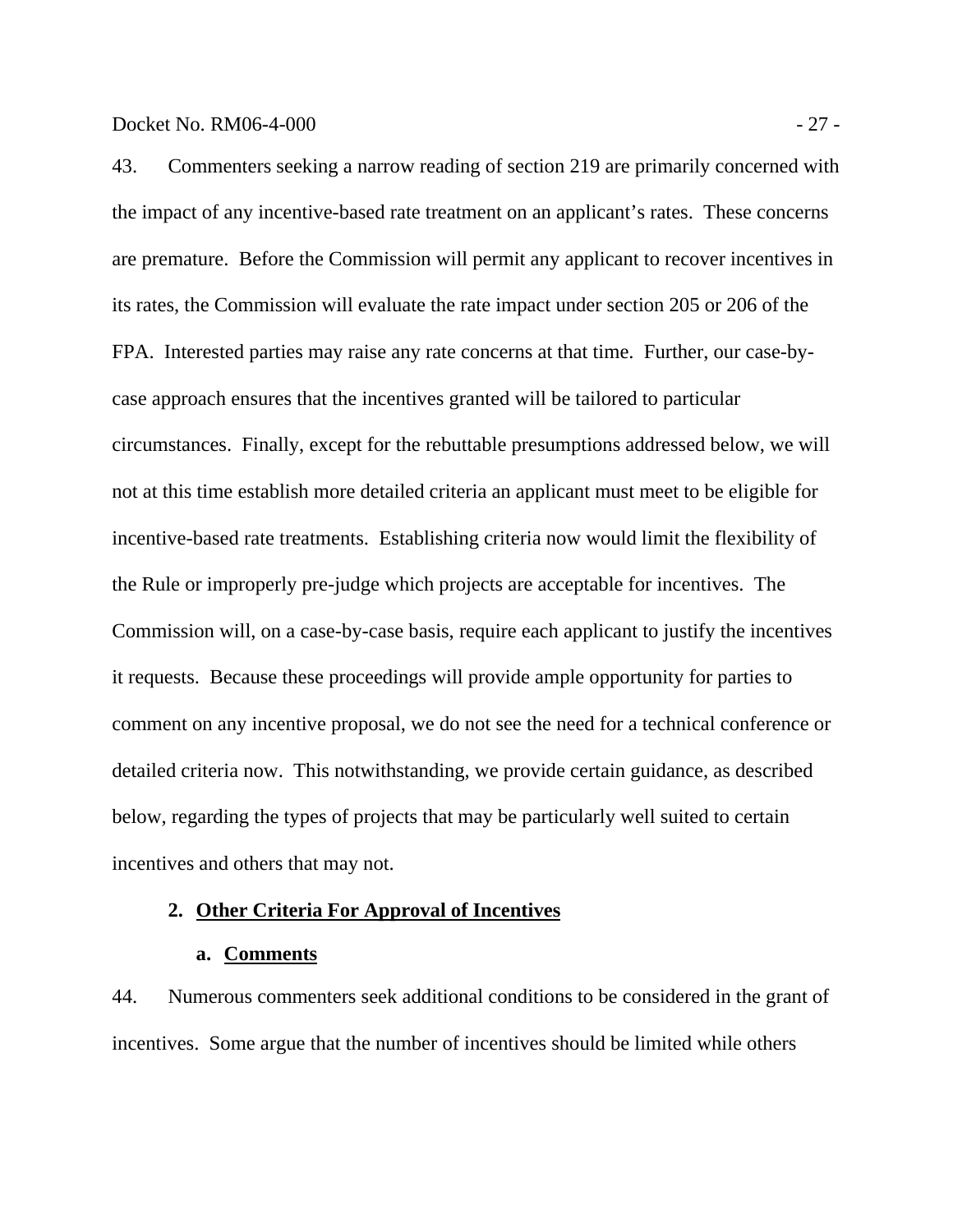## Docket No. RM06-4-000 - 28 -

recommend additional criteria that an applicant must satisfy**<sup>32</sup>** or that the incentives be limited to certain types of facilities. For example, TDU Systems assert that the Final Rule should specifically identify other incentives that will be considered under § 35.35(d) (viii) and specify the parameters for eligibility for the incentives. EEI, however, contends the Commission should allow individual companies to propose any incentives on a caseby-case basis because the individual companies are in a better position to understand the efficacy of particular incentive mechanisms. Similarly, National Grid requests clarification that the incentives are not mutually exclusive and transmission owners should be free to propose customized rate packages that include one or more of the incentives in combination.

45. With regard to additional conditions, some commenters argue, for example, that the Commission should authorize incentives only for proposals that recognize regional differences, that are the product of an open and inclusive regional transmission planning process, increase network capacity, or that respond to specific reliability or congestion concerns. TANC argues that the Commission should limit qualification for the incentives to those transmission projects that are 200 kV and above. NECOE argues that incentives should be provided to utilities that conform to good utility practice and minimize total costs. Also, NECOE asserts that, when more than one incentive is requested, the Commission should require the applicant to demonstrate why a single, appropriately

**<sup>32</sup>** E.g., East Texas, TANC, and TAPS.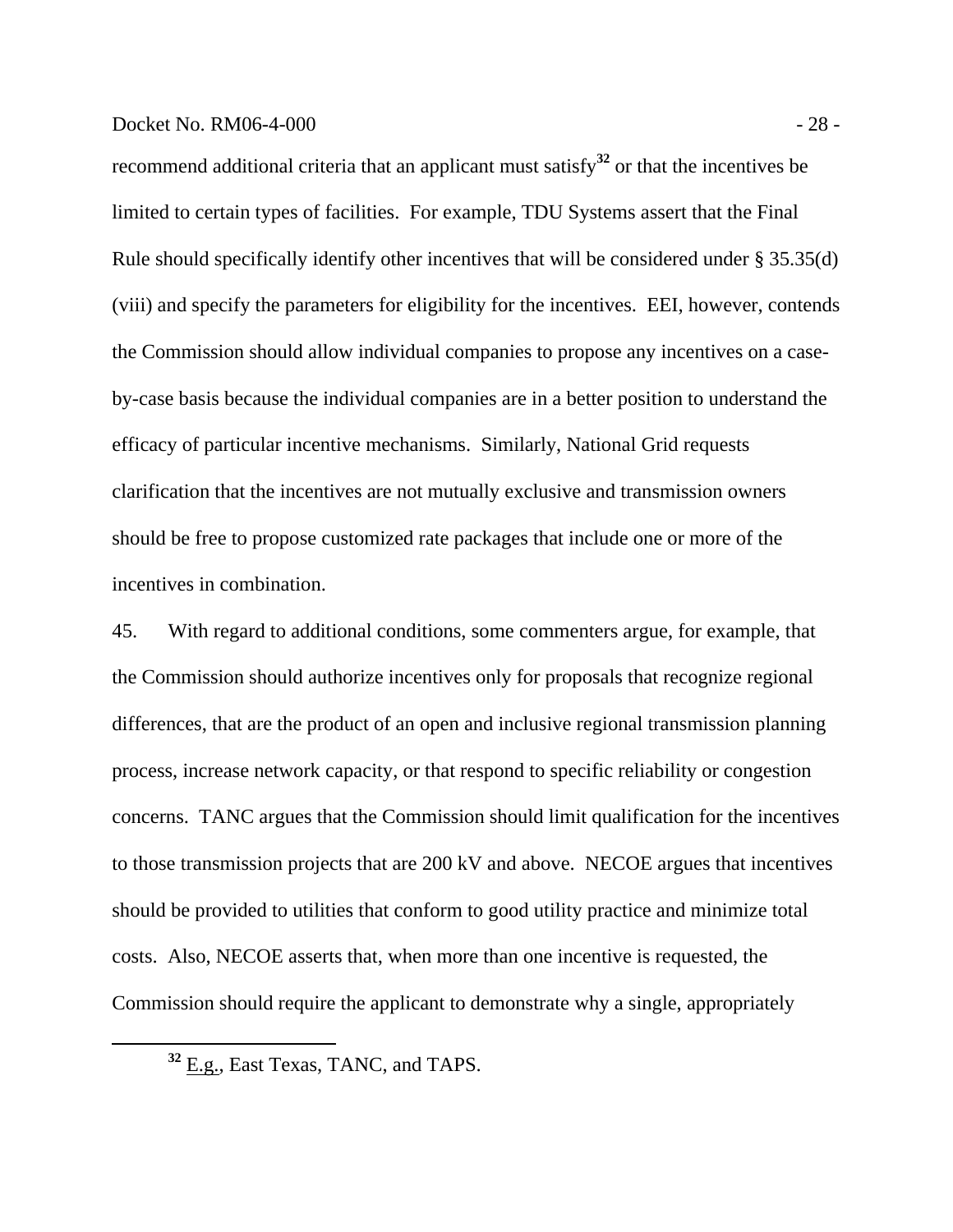## Docket No. RM06-4-000 - 29 -

targeted incentive is insufficient. Several commenters urge the Commission to grant incentives for existing facilities and for maintenance of existing facilities.**<sup>33</sup>** The Southern Companies state that the Commission should grant incentives to proposals that resolve a significant inter or intra-regional constraint, or preclude or mitigate anticipated constraints that may or may not arise. Progress asserts that incentives should be granted to encourage installation of new software to better manage flowgates and calculate Available Transfer Capability values on existing transmission facilities. The Steel Manufacturers state that a utility does not deserve special rate treatment to maintain or upgrade its facility to comply with mandated reliability standards.

46. Several commenters urge the Commission to condition any incentive-based rate treatment on the applicant, among other things, divesting the subject facility to a Transco, demonstrating that the subject facility solves congestion constraints on a regional basis or results in significant new transfer capacity, complying with the 1992 and 1994 Policy Statements, showing that the facilities would not have been built absent the incentives, or showing that the facilities were not already necessary to meet NERC reliability criteria or normal load growth.**<sup>34</sup>** PJM proposes a tiered procedure to determine whether incentives are warranted. TDU Systems recommend that incentives should be denied to public

**<sup>33</sup>** E.g., FirstEnergy, PSEG, AEP, EEI, Duquesne and MidAmerican.

**<sup>34</sup>** E.g., TDU Systems, APPA, TAPS, NRECA, NARUC, NASUCA, Connecticut DPUC, New Jersey Board, WPS.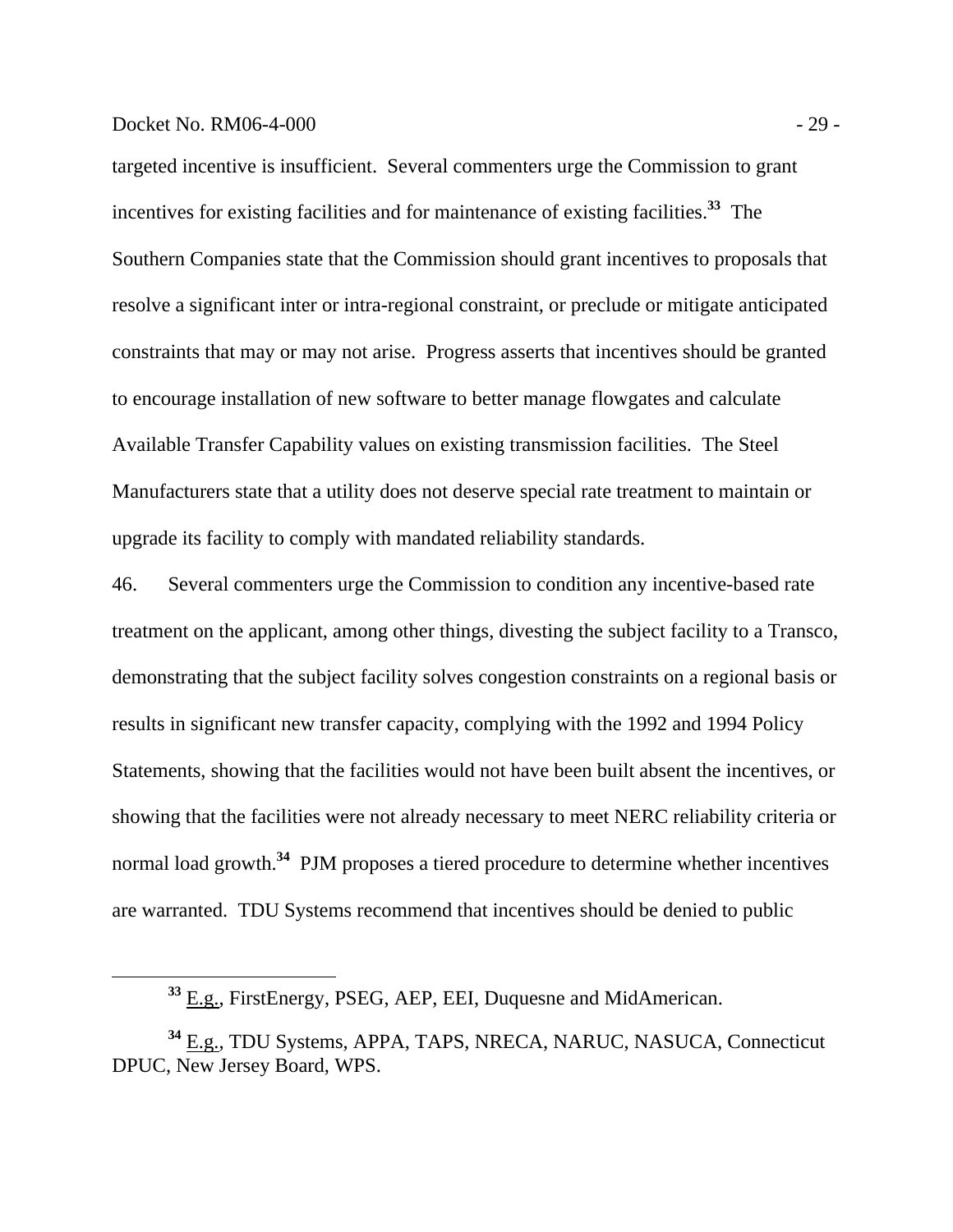utilities that have refused to provide requested relief from transmission congestion in the form of transmission upgrades or otherwise, until such congestion is remedied without the incentive rates.

47. Several commenters request that the Commission allow states to play a role in the approval or recovery of incentives because states may hinder recovery of incentives in bundled rates.**<sup>35</sup>** National Grid asserts that the Commission and states should have an alignment of interests on transmission investment and, therefore, there is no basis to believe that the rule will warrant shifts in states' roles.

# **b. Commission Determination**

48. Congress has determined that there is a need for incentives, and has directed the Commission to issue a rule to provide them. Most of the prerequisites and preconditions raised in the comments reflect a desire to limit or circumscribe the nature or applicability of incentives that may be granted under the rule. We have considered these comments and do not believe that any of them should be adopted at this time. Some of them are consistent with our overall policy goals (such as the emphasis on regional planning) and, to that extent, we explain how we will factor those considerations into an analysis of a proposed incentive. However, some are inconsistent with the policy goals of section 219 because they will only serve to discourage transmission investment. Therefore, unless

**<sup>35</sup>** E.g., CREPC, KCPL, Steel Manufacturers, Montana-Dakota, MidAmerican, and EEI.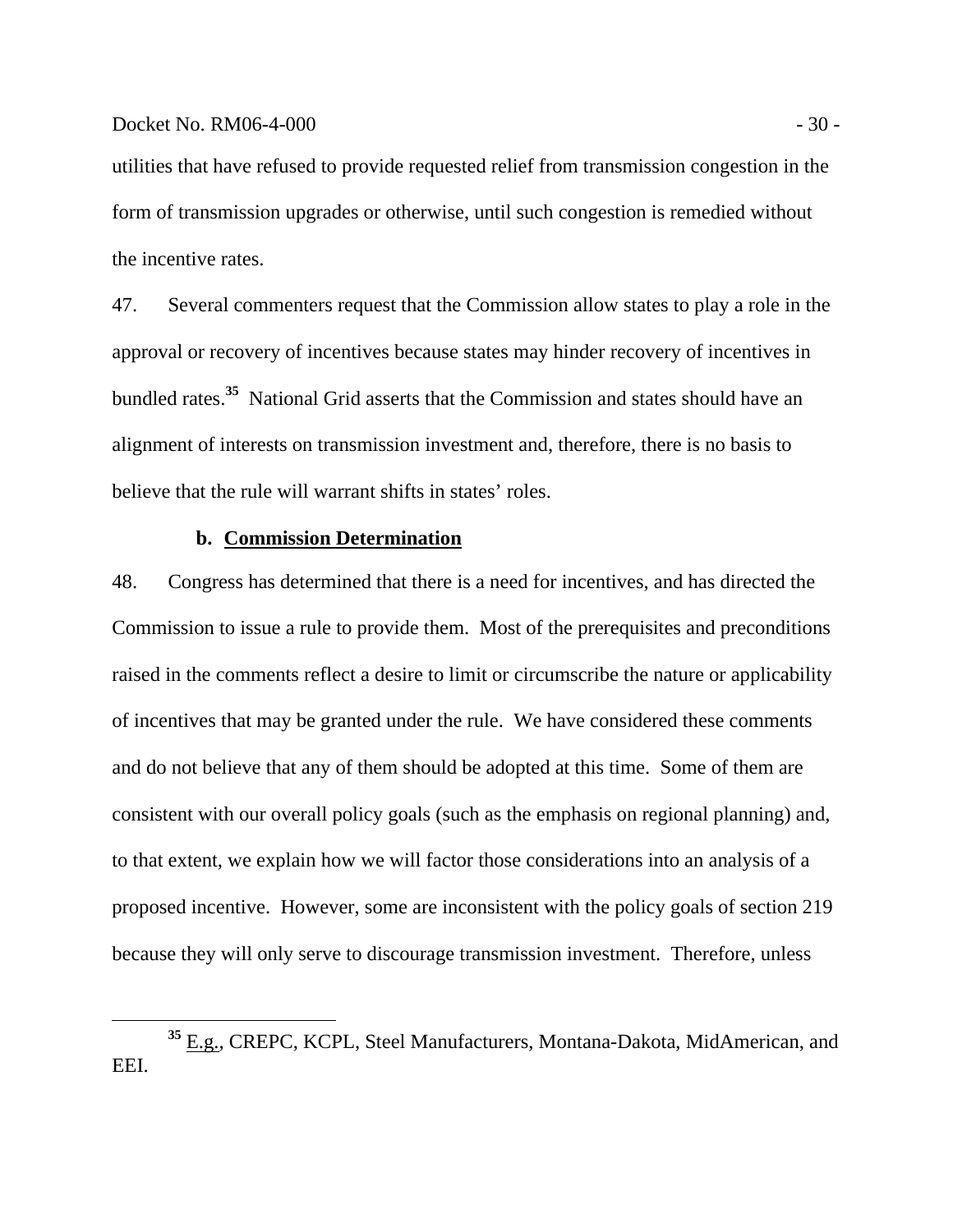#### Docket No. RM06-4-000 - 31 -

adopted in other sections of this rule, we will not require applicants to satisfy the requirements proposed in the comments. For example, we reject arguments that an applicant must show that, but for the incentives, the expansion would not occur. Those arguments are based on commenters' conclusions that the Commission's prior issuances (i.e., Removing Obstacles order, the 1992 Policy Statement, or the innovative rate proposal in Order No. 2000) required an applicant to show need prior to receiving incentives. However, the Final Rule is based on a clear directive from Congress that does not require an applicant to show that it would not build the facilities but for the incentives. This notwithstanding, we do require applicants to show some nexus between the incentives being requested and the investment being made, i.e., to demonstrate that the incentives are rationally related to the investments being proposed.

49. We also consider our procedures for the approval of incentives to be comprehensive and, therefore, will not attempt to establish gradations regarding either approval requirements or the amount of incentive approved, as recommended by TANC, PJM, Industrial Consumers and others. Section 219 does not mandate higher returns for projects that are part of independent regional planning processes, nor does it require higher standards of review for projects that do not result from independent planning processes. As long as the project ensures reliability or reduces the cost of delivered power by reducing congestion, regardless of where it is located on the nationwide transmission grid, the project is eligible for incentive ratemaking.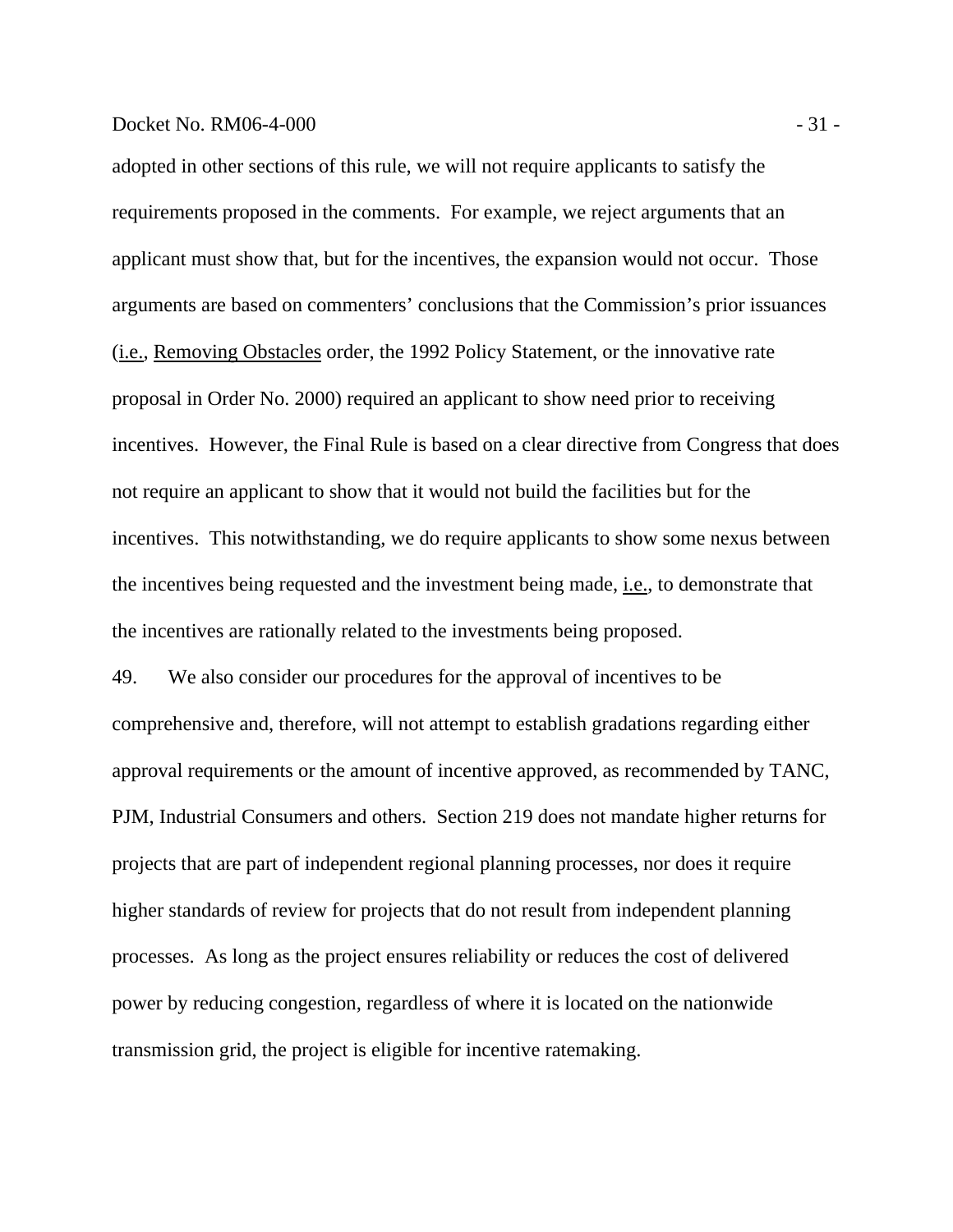Docket No. RM06-4-000 - 32 -

50. We will not impose size limits on eligible transmission projects. Projects below 200 kV can have a significant impact on reliability or reduce congestion, and therefore would qualify for incentive treatment. We will also not condition approval of incentives on market power findings. Our regulations and penalties on market power and market behavior are sufficient inducements to ensure markets are not manipulated and, therefore, additional provisions are not necessary.

51. We will not deny incentives to public utilities that have not built transmission upgrades requested by transmission customers. The scope of this Rule is restricted to implementing the requirements of section 219; the appropriate means to address this issue is to file a complaint in a separate proceeding.

52. While the promotion of renewable energy projects supports other policy and regulatory objectives, we will not adopt separate rate-based incentives for renewable energy projects. Congress directed the Commission to issue a rule to ensure reliability or to reduce the cost of delivered power by reducing transmission congestion regardless of the nature of the energy carried over the new transmission facilities. We believe that, by providing incentives applicable to all transmission facilities, the Final Rule provides incentives for transmission to serve renewable resources and, therefore, additional incentives are not necessary.

53. Because section 219 provides a new directive to the Commission to permit greater incentives and does not on its face require an individual showing of need by incentive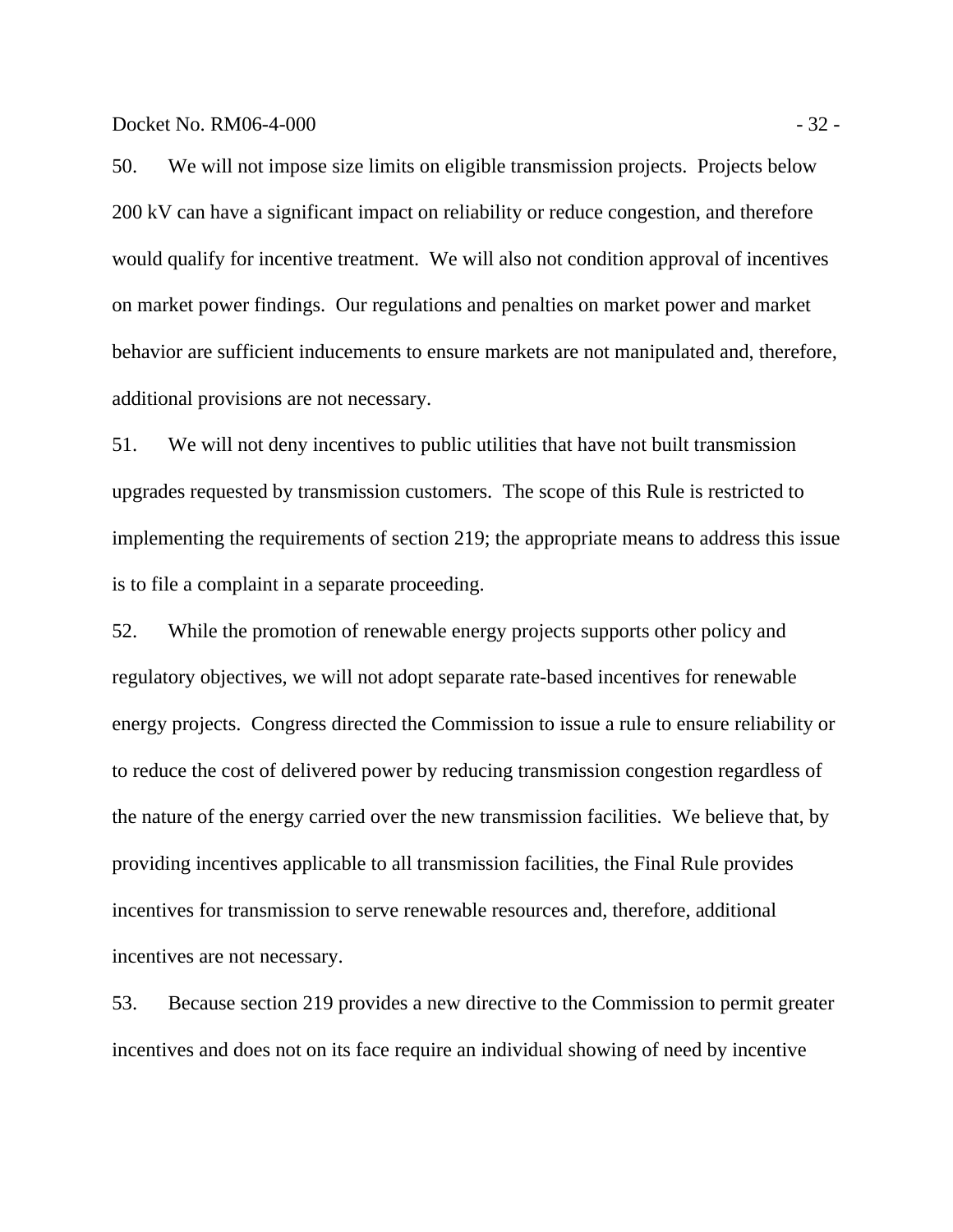## Docket No. RM06-4-000 - 33 -

applicants, we will not require compliance with the 1992 or 1994 Transmission Policy Statements as a precondition for approval of incentives.

54. With regard to state review, the Commission recognizes that incentives for many utilities are incorporated into rates that must receive state commission approval and that many decisions on siting and permitting of new facilities are under the jurisdiction of state and local government authorities. Because of this, we will carefully consider the views of any state bodies having jurisdiction over these matters. We also will, as discussed below, adopt a rebuttable presumption that projects approved by an appropriate state commission or siting authority are eligible for incentives under section 219. We believe that, in these ways, we will appropriately coordinate our consideration of incentives with the views of responsible state agencies. We will not, however, adopt any further requirements regarding state approval, such as the requirement that an applicant receive state approval of any proposed incentives. While state approval is desirable it is not required by section 219. However, if state approval of a particular plan is required, we expect that any applicant will seek that approval in due course.

55. Finally, we reiterate that an applicant may request any combination of the incentives listed in the Final Rule. Applicants also may request incentives that are not listed in the Final Rule. The Commission will not use the Final Rule to identify each and every incentive an applicant may request. However, this in no way relieves the applicant of fully supporting its rate request and demonstrating that its request for incentives satisfies section 219 and the requirements of this Final Rule. If an interested party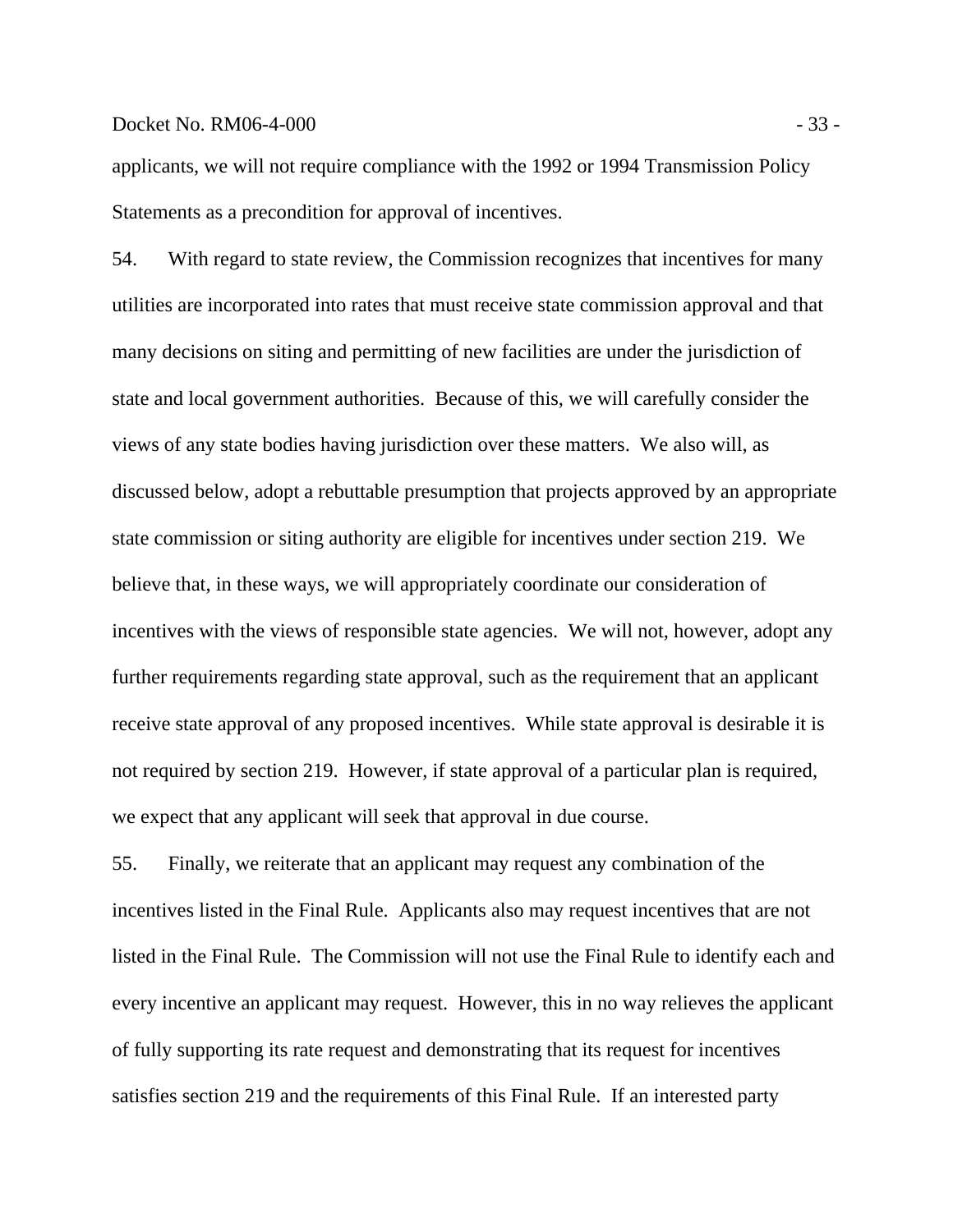believes a particular incentive is not warranted, it may raise its concerns when an applicant proposes that incentive in a declaratory order or in a section 205 rate application.

56. Because section 219 makes clear that the Final Rule should promote capital investment in the operation and maintenance of all facilities for the transmission of electric energy in interstate commerce, new investment in existing facilities will be eligible for incentive-based rate treatments.**<sup>36</sup>** The reliability benefits of operation and maintenance capital spending are obvious, and we expect applicants incurring this type of capital spending will be able to demonstrate reliability benefits and thereby be eligible for incentive treatment.

## **3. Rebuttable Presumptions**

57. As we discussed above, we will not adopt the variety of preconditions recommended by the commenters. However, we are nonetheless required to make findings that a particular investment falls within the scope of section 219. In making that finding, we have chosen to rely on existing processes to the extent practicable in determining whether a particular facility is needed to maintain reliability or reduce congestion. We describe these processes below and find that, if an applicant satisfies them, its project will be afforded a rebuttable presumption that it qualifies for

**<sup>36</sup>** In addition, the Final Rule makes available incentives for joining a Transmission Organization.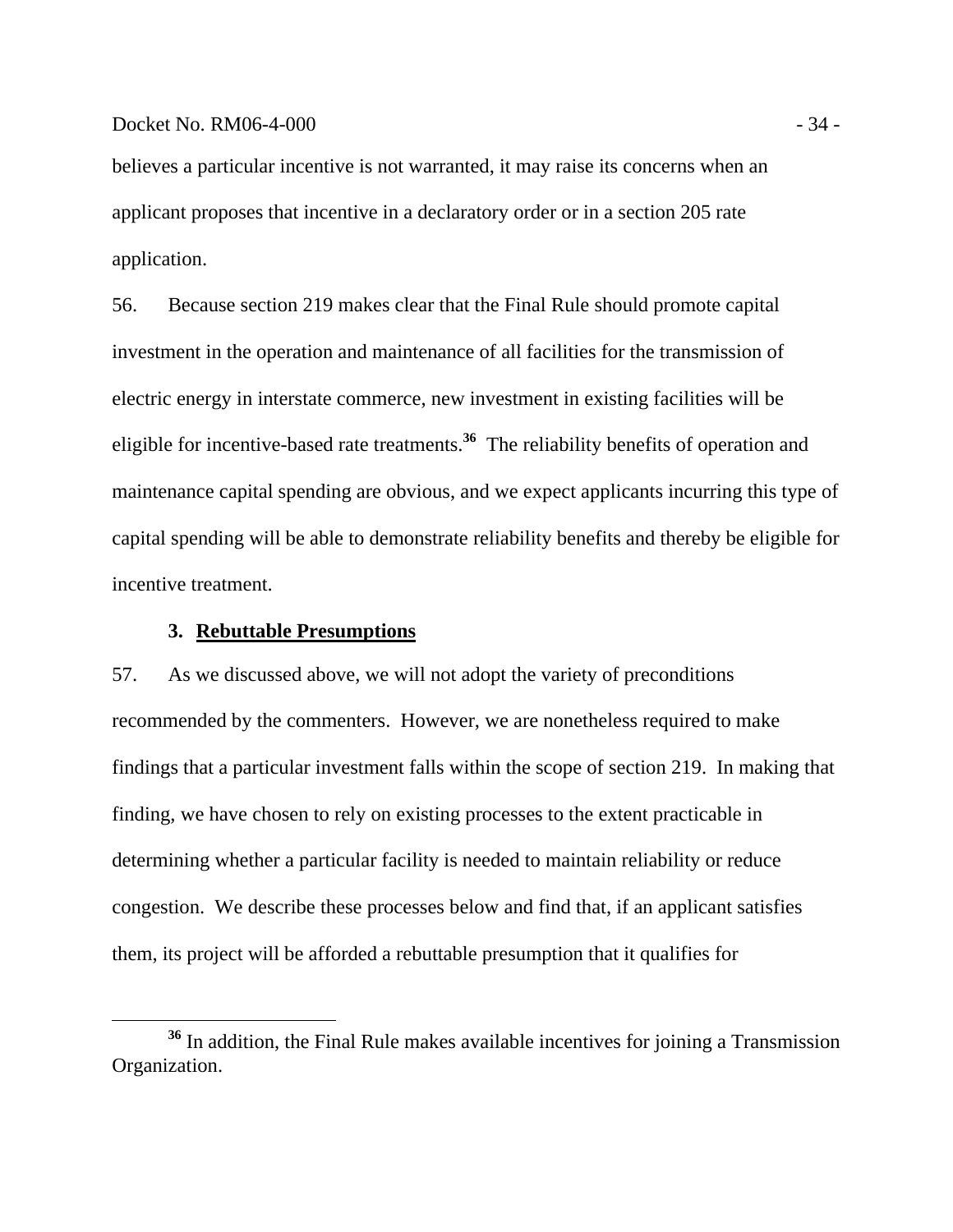## Docket No. RM06-4-000 - 35 -

transmission incentives. Other applicants not meeting these criteria may nonetheless demonstrate that their project is needed to maintain reliability or reduce congestion by presenting us a factual record that would support such findings. Once we determine that the project is eligible for incentives, we would, as described below, consider whether the particular incentives being proposed are appropriate for the particular investments being made.

58. The first rebuttable presumption we will adopt relates to regional planning. Although we will not require participation in regional planning processes as a precondition for obtaining incentives, as section 219 does not require such a precondition, we believe that regional planning processes can provide an efficient and comprehensive forum through which those seeking to make transmission investments can have their projects evaluated to see if they meet the requirements of section 219. Regional planning processes can help determine whether a given project is needed, whether it is the better solution, and whether it is the most cost-effective option in light of other alternatives (e.g., generation, transmission and demand response). It does so by looking at a variety of options across a large geographic footprint; thus, regional planning can allow for a broad assessment of loop flows and impacts on neighboring systems. Regional Planning also can serve as a forum in which states can readily participate.**<sup>37</sup>** This benefit of a

**<sup>37</sup>** State representation in stakeholder committee is a feature of the Midwest ISO, i.e., the Organization of MISO States (MISO States or OMS).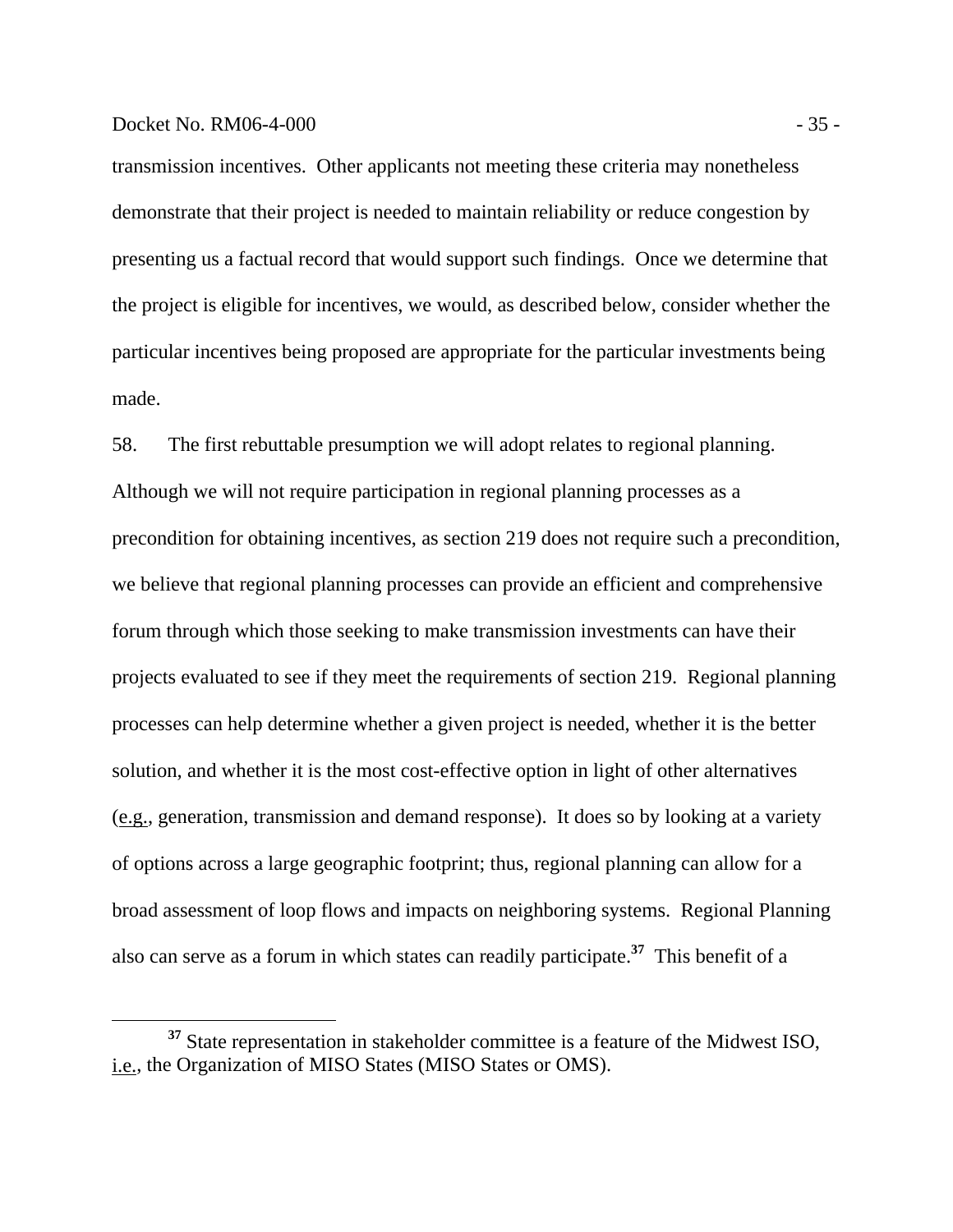## Docket No. RM06-4-000 - 36 -

regional planning process is difficult to duplicate on a utility-by-utility basis. It may prove difficult for applicants, on an individual basis, to timely gain access to all the information that might be required to make a showing that the project ensures reliability and/or reduces the cost of delivered power by reducing congestion. The Commission expressly recognized the value of regional planning when it proposed to amend the pro forma Open Access Transmission Tariff of jurisdictional public utilities to require regional planning to ensure that transmission is planned and constructed on a nondiscriminatory basis to support reliable and economic service to all eligible customers in a region.**<sup>38</sup>** Consistent with our actions in that NOPR and our belief that power markets are regional in nature and that the transmission systems supporting those markets must be supported by regional planning, we will create a rebuttable presumption for projects that result from regional planning. Thus, the Commission will rebuttably presume that transmission projects that result from a fair and open regional planning process that considers and evaluates projects for reliability and/or congestion and is found

**<sup>38</sup>** Preventing Undue Discrimination and Preference in Transmission Service, Notice of Proposed Rulemaking, 71 FR 32,636 (June 6, 2006), FERC Stats. & Regs., Regs. Preambles ¶ 32,603 at P 36 (2006) (OATT Reform NOPR):

We conclude that the inadequacy of the existing obligation to conduct joint and regional transmission system planning, coupled with the lack of transparency surrounding system planning generally, require reform of the pro forma OATT to ensure that transmission infrastructure is constructed on a nondiscriminatory basis and is otherwise sufficient to support reliable and economic service to all eligible customers.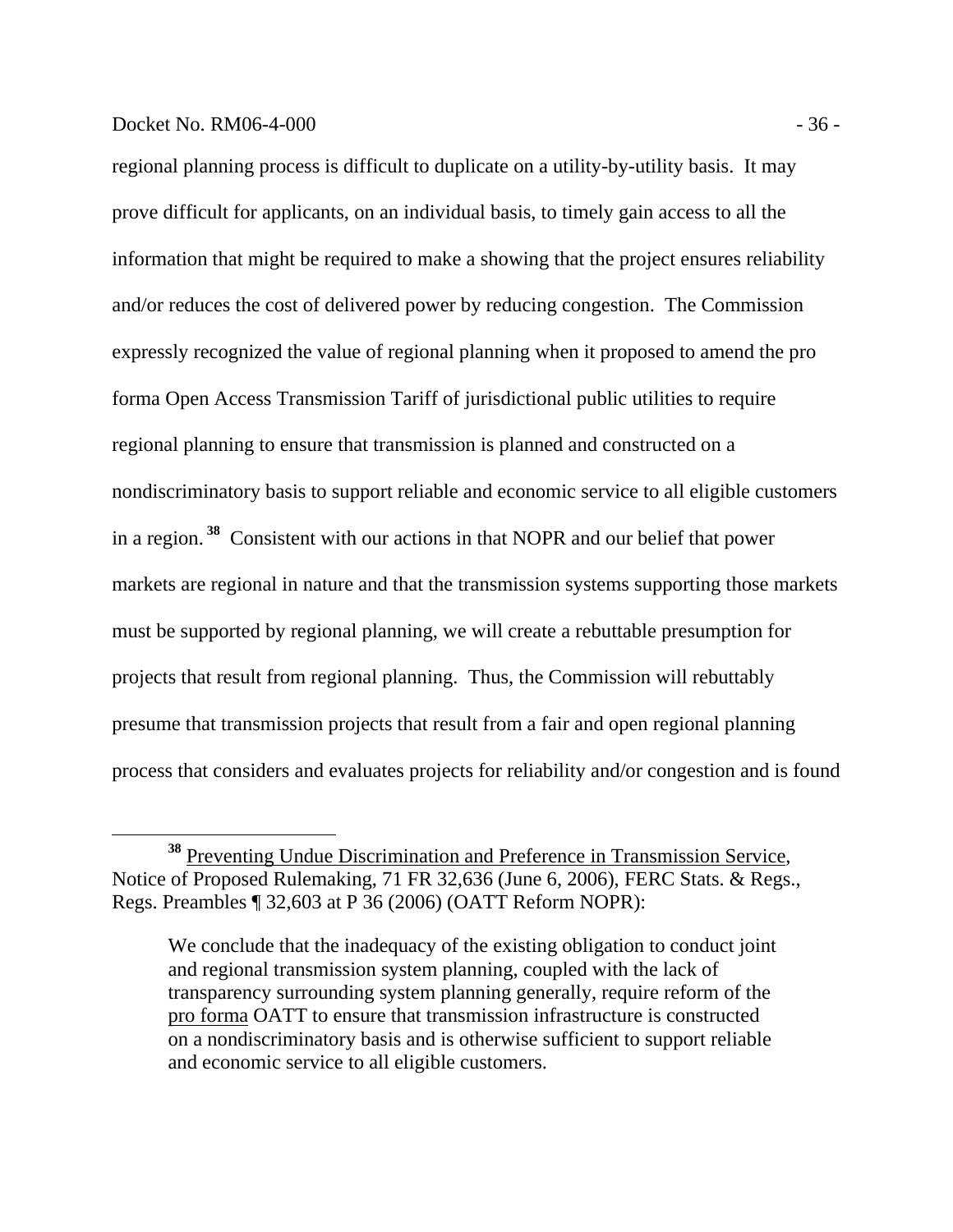to be acceptable to the Commission satisfy the requirements of this Rule.**<sup>39</sup>** In addition, the Commission will adopt the following other rebuttable presumptions. We will also attach a rebuttable presumption that an applicant has met the requirements of section 219 if a proposed project is located in a National Interest Electric Transmission Corridor or where a project has received construction approval from an appropriate state commission or state siting authority.

# **4. Applicants Seeking Incentive-Based Rates Will Not Be Required To File A Cost-Benefit Analysis**

**a. Background**

59. The NOPR explained that no cost-benefit analysis would be required to obtain incentives because customers will be protected by the Commission's review of applications pursuant to sections 205, 206 and 219 of the FPA, which require that all rates be just and reasonable and not unduly discriminatory or preferential.<sup>40</sup>

# **b. Comments**

60. Certain commenters argue that judicial precedent requires that incentive rates be supported by a showing of a quantifiable relationship between the incentive and the result

**<sup>40</sup>** NOPR at P 16.

**<sup>39</sup>** An applicant may wish to file a request for incentive treatment for a project which is undergoing consideration in a regional planning process. The Commission will consider such requests, but may make any requested rate treatment contingent upon the project being approved under the regional planning process. As discussed elsewhere in this Final Rule, different types of projects and the circumstances under which they are undertaken may warrant different rate treatments and incentives.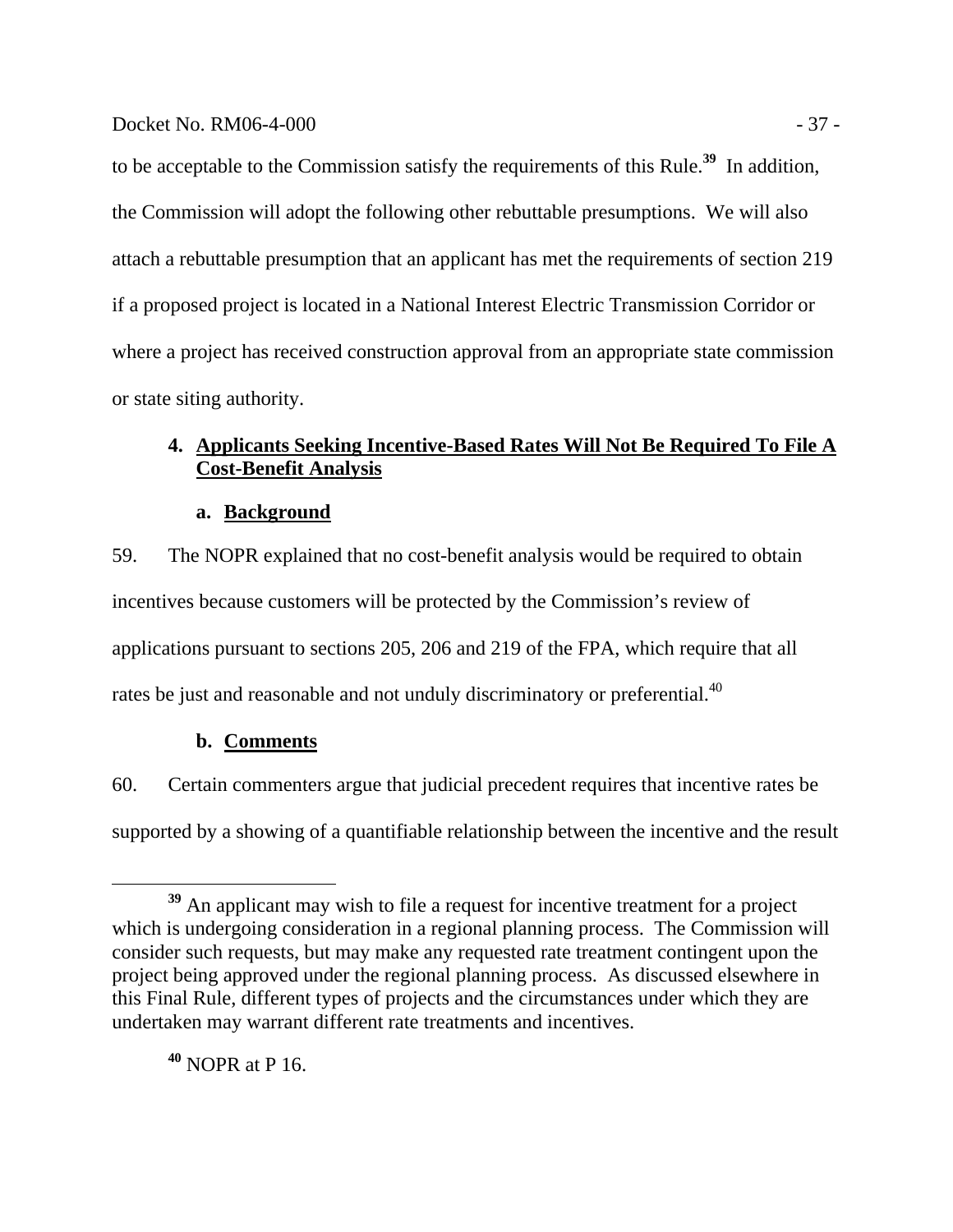## Docket No. RM06-4-000 - 38 -

the incentive is intended to achieve.**<sup>41</sup>** They also argue that the level of the incentive must be calibrated to a level that it is no more than needed to achieve the outcome that the incentive is supposed to produce.<sup>42</sup> They further argue that section 219 does not require significant changes to the Commission's existing rules and ratemaking policies governing incentive rates, such as its 1992 Policy Statement<sup>43</sup> and Order No. 2000,<sup>44</sup> in which the Commission required that applications for incentives be supported with cost-benefit analyses. They contend that the Commission's existing rules and policies already satisfy the Commission's obligations under the FPA, even as amended by section 219, and should be retained.<sup>45</sup>

61. Several commenters state that, without a cost-benefit analysis, the Commission has no basis for concluding that a particular incentive provides customers with a net

**<sup>42</sup>** E.g., NECOE.

**<sup>43</sup>** Incentive Ratemaking for Interstate Natural Gas Pipelines, Oil Pipelines, and Electric Utilities: Policy Statement on Incentive Regulation, 61 FERC ¶ 61,168 at 61,590 (1992).

**<sup>44</sup>** Regional Transmission Organizations, Order No. 2000, 65 FR 809 (Jan. 6, 2000), FERC Stats. & Regs., Regulations Preambles July 1996-December 2000 ¶ 31,089 (1999), order on reh'g, Order No. 2000-A, 65 FR 12,088 (Mar. 8, 2000), FERC Stats. & Regs., Regulations Preambles July 1996-December 2000 ¶ 31,092 (2000), aff'd sub nom. Public Utility District. No. 1 of Snohomish County, Washington v. FERC, 272 F.3d 607 (D.C. Cir. 2001).

**<sup>45</sup>** E.g., TDU Systems, NRECA, NECOE, and SMUD.

**<sup>41</sup>** E.g., NECOE, PSE&G, and WPC Companies.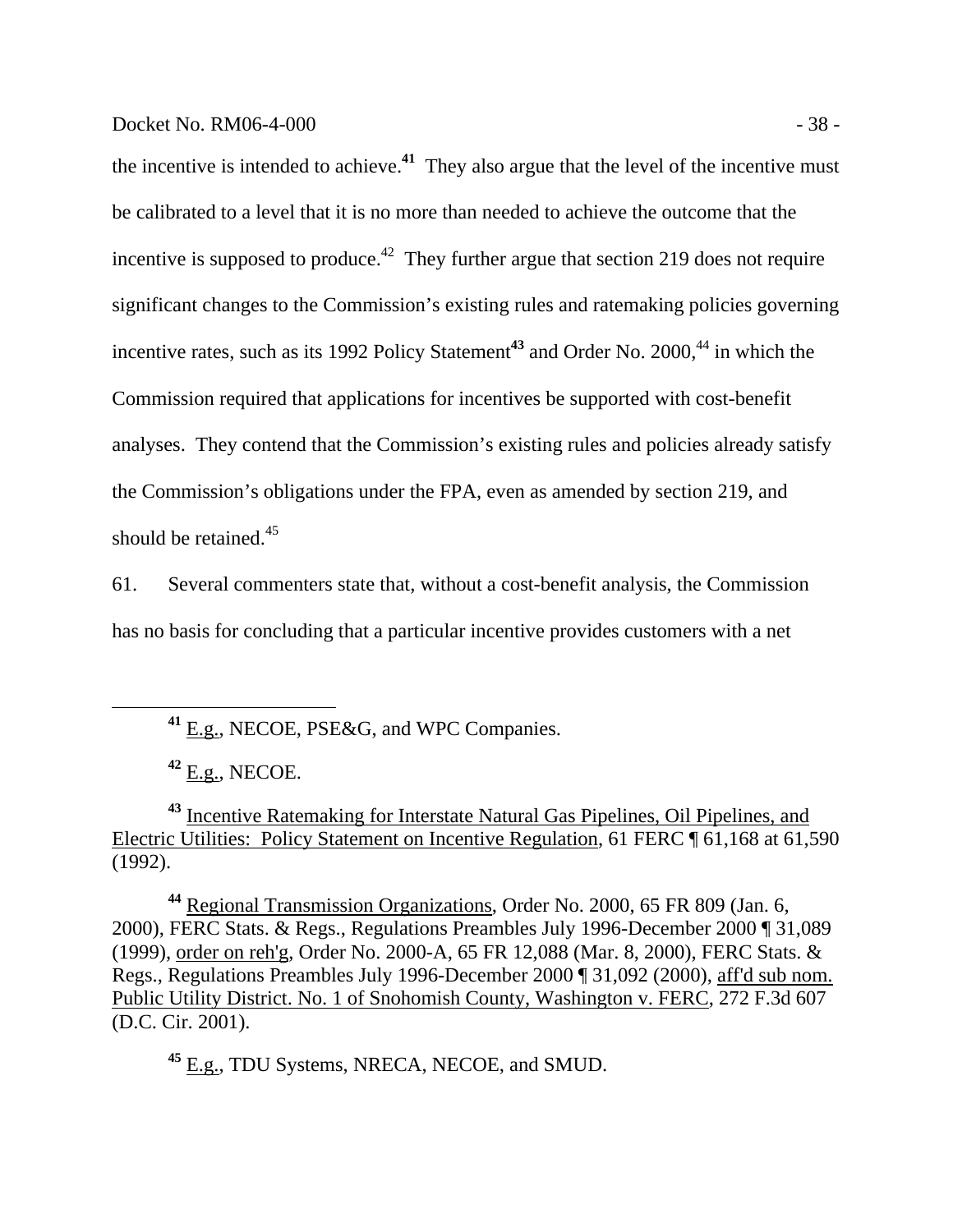benefit or will be just and reasonable.<sup>46</sup> The New York Commission suggests that criteria for a cost-benefit analysis be established through a separate technical conference or rulemaking.

62. PJM argues that the Commission should provide incentives for transmission owners' participation in robust regional transmission planning that identifies both the costs and economic benefits of a given project. PJM proposes that such a process should support a rebuttable presumption that the decision to build is prudent and warrants an ROE incentive.

63. East Texas states that utilities engaged in meeting reliability standards,

constructing projects across designated corridors and joining qualified Transmission Organizations should be allowed the incentive rates on the simple showing that they seek to recover no more than their prudently incurred costs. SMUD states that, under section 219, an incentive is appropriate only when it results in lower power costs to consumers. The Oklahoma Commission states that the Commission should give direction as to the showing by applicants that is acceptable in lieu of the cost-benefit analysis.

64. Other commenters argue that a cost-benefit analysis is unnecessary.**<sup>47</sup>** National Grid states that the Commission already recognized generically the benefits of using ROE

**<sup>47</sup>** E.g., National Grid.

**<sup>46</sup>** E.g., NRECA, NARUC, TAPS, East Texas, Connecticut AG, Industrial Customers, NECPUC, California Oversight Board, MISO States, DTE Energy, Wyoming Consumer Advocate, and New York Commission.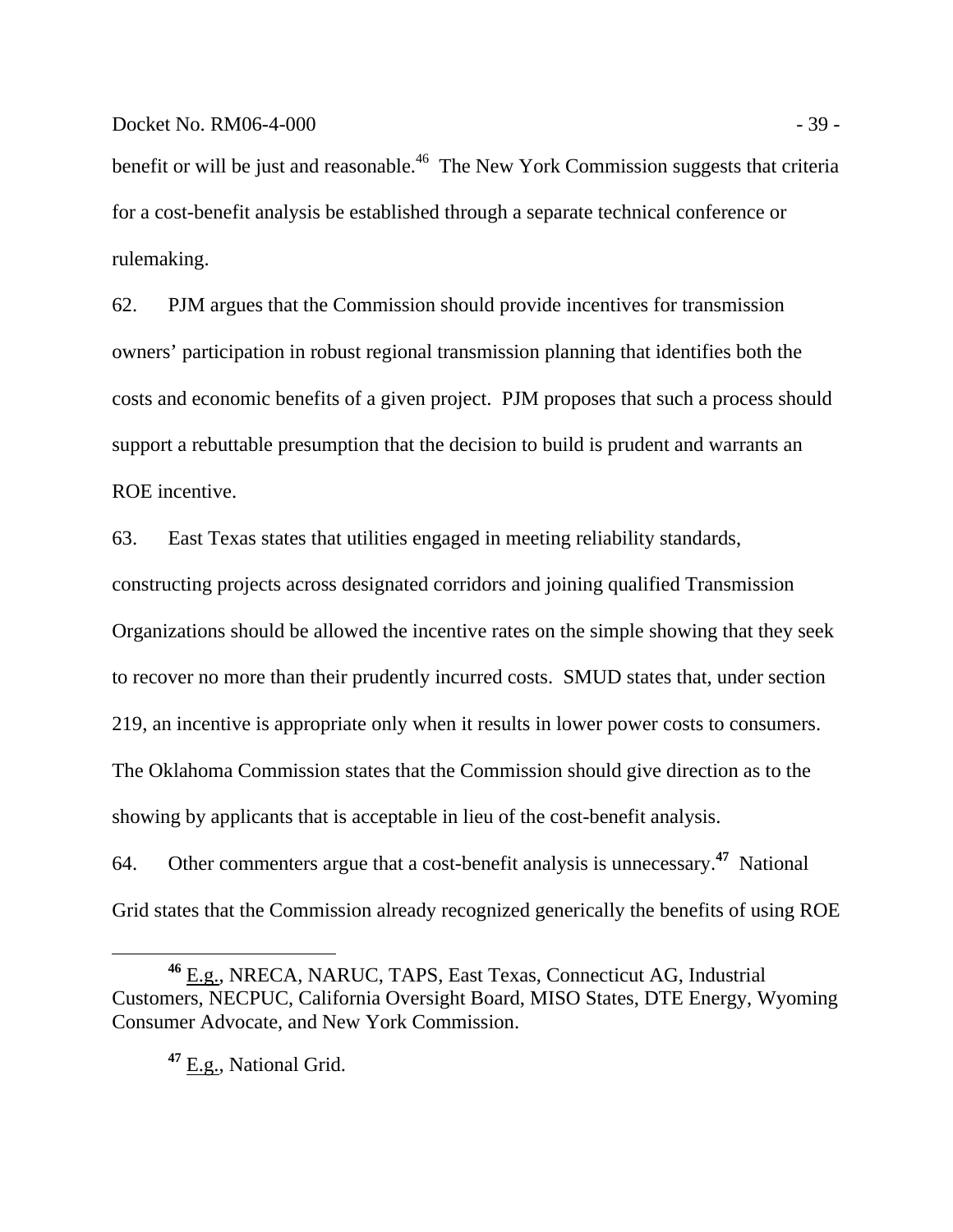## $Dacket No. RM06-4-000$   $-400$

adders as an incentive for needed transmission investment in the Removing Obstacles order.<sup>48</sup> FirstEnergy asserts that consumers benefit by strengthening the transmission grid and by encouraging new investment in transmission and that the benefits of these factors potentially far exceed the costs. International Transmission asserts that requiring a cost-benefit analysis could delay needed transmission upgrades.

# **c. Commission Determination**

65. We reaffirm the NOPR's determination not to require applicants for incentivebased rate treatments to provide cost-benefit analyses. The courts have long recognized that a primary purpose of the FPA, and its counterpart the Natural Gas Act, is to encourage the orderly development of plentiful supplies of electricity and natural gas at reasonable prices.**<sup>49</sup>** To carry out this purpose, the Commission may consider non-cost factors as well as cost factors.**<sup>50</sup>** Moreover, Congress's enactment of section 219 reflects its determination that incentives generally can spur transmission investment which will, in turn, provide the benefits of a robust transmission system identified by the

**<sup>48</sup>** Removing Obstacles to Increased Electric Generation and Natural Gas Supply in the Western United States, 94 FERC ¶ 61,272, reh'g denied, 95 FERC ¶ 61,225, order on reh'g, 96 FERC ¶ 61,155, further order on reh'g, 97 FERC ¶ 61,024 (2001).

**<sup>49</sup>** See, e.g., Pub. Utilities Comm'n of the State of California v. FERC, 367 F.3d 925, 929 (D.C. Cir. 2004) (CPUC v. FERC), citing NAACP v. FPC, 425 U.S. 662, 670 (1976).

**<sup>50</sup>** Id., citing Permian Basin Area Rate Cases, 390 U.S. 747, 791, 815 (1968); Maine Public Utilities Commission v. FERC, No. 05-1001, slip op. at 19 (D.C. Cir., June 30, 2006).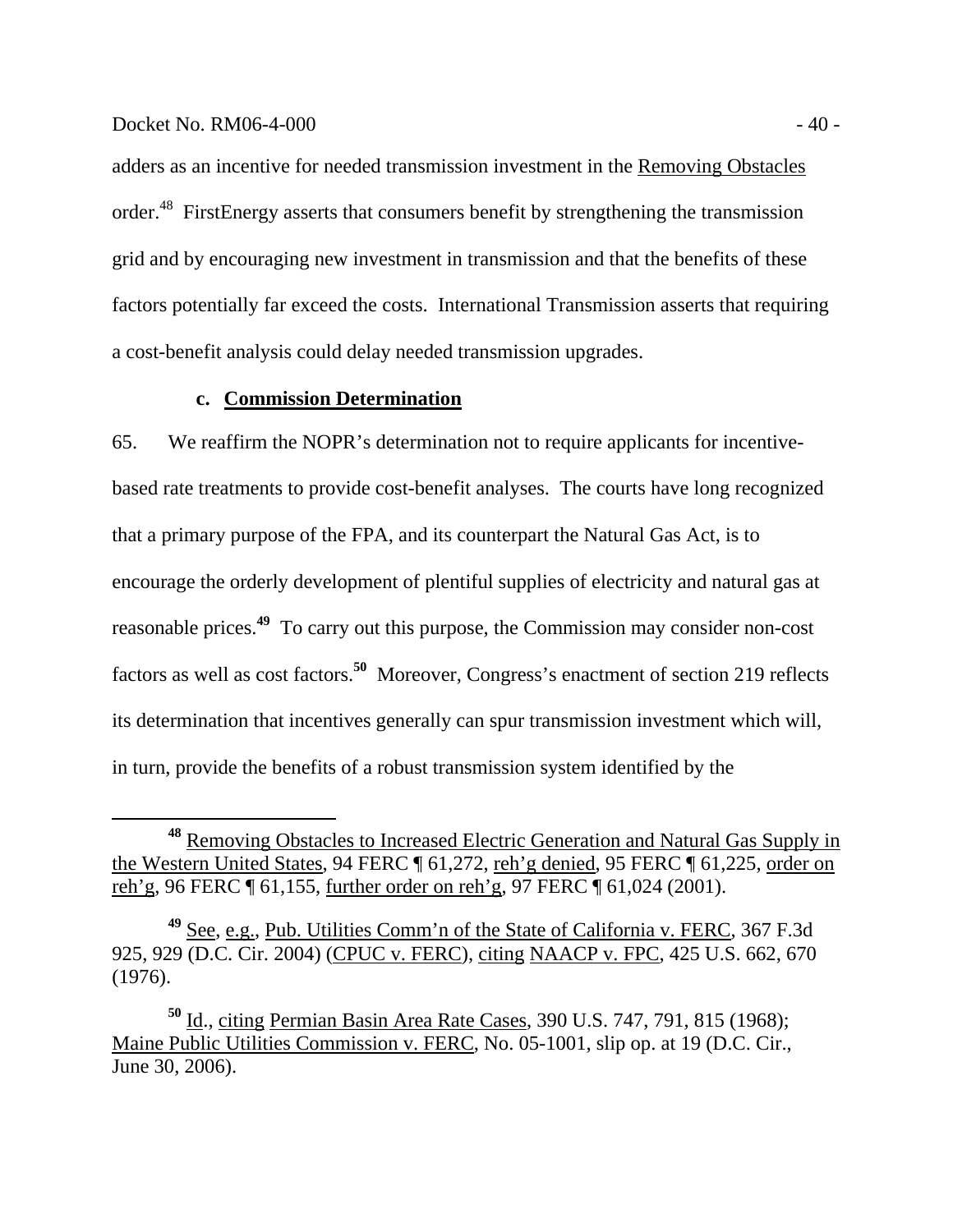## $Docke$ t No. RM06-4-000  $-41$  -

commenters. The Commission will consider the justness and reasonableness of any proposal for incentive rate treatment in individual proceedings.

# **5. Procedural Requirements for Obtaining Incentive-Based Rate Treatments**

#### **a. Background**

66. Section 35.35(c) in the NOPR proposed that all rates approved under the rule would be subject to sections 205 and 206 of the FPA. Section 35.35(d) in the NOPR proposed certain options by which an applicant may seek incentive-based rate treatments. The NOPR proposed that applicants must explain whether the proposed facilities are part of an independent regional planning process. The Commission also sought comment on whether the Final Rule should establish a definition of "independent regional planning process" or if the Commission should consider this issue on a case-by-case basis.

# **b. Comments**

67. Most transmission owners request that the Commission implement a streamlined process to review and approve incentive-based rate treatments. For example, some suggest that the Commission adopt a pre-approval procedure that provides a preliminary determination of a project's rate treatment, similar to the expedited pre-approval in the Path 15 upgrade in California,<sup>51</sup> to promote timely construction of additional needed transmission facilities.**<sup>52</sup>**

**<sup>51</sup>** See Western supra note 2.

**<sup>52</sup>** E.g., Mid-American, Nevada Companies, PacifiCorp, and Northwestern.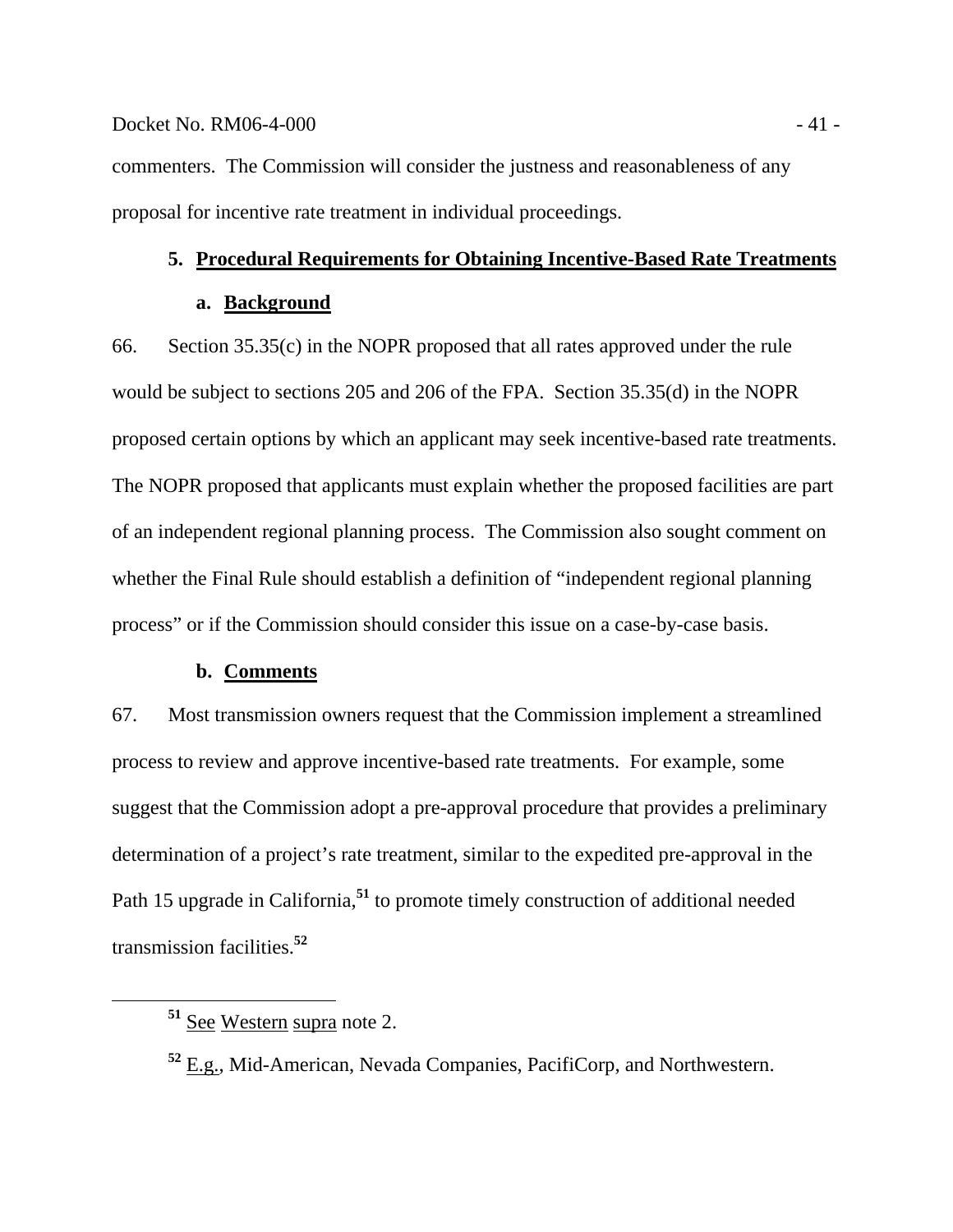68. A number of commenters urge the Commission not to require transmission owners to make section 205 filings to implement incentive-based rates. They argue that such proceedings may result in unreasonable delay and uncertainty and thereby discourage, if not preclude, incentive-based rate proposals.**<sup>53</sup>** Many of these parties urge the Commission automatically to approve incentives once the facilities or investment have been shown to ensure reliability or reduce congestion.**<sup>54</sup>** Other commenters suggest that the Commission create a category of incentives that would not require any review under section 205 and then hold paper hearings only for those incentives that do not fall within the designated category of incentives.**<sup>55</sup>** Other commenters request that the Commission establish a rebuttable presumption that each incentive is just and reasonable or allow transmission owners to self-certify that they meet the criteria of section 219.**<sup>56</sup>** Others similarly ask that there be a presumption that facilities included in a regional planning process are eligible for incentives.**<sup>57</sup>** Another group of commenters argue that projects

**<sup>53</sup>** E.g., United Illuminating, Vectren, NSTAR, and EEI.

**<sup>54</sup>** E.g., Nevada Companies and MidAmerican.

**<sup>55</sup>** E.g., EEI, NU, New England TOs, NYSEG, and RGE.

**<sup>56</sup>** E.g., Southern and FirstEnergy.

**<sup>57</sup>** E.g., BG&E, PEPCO, KCPL, National Grid, PJM, PJM TOs, United Illuminating and Vectren.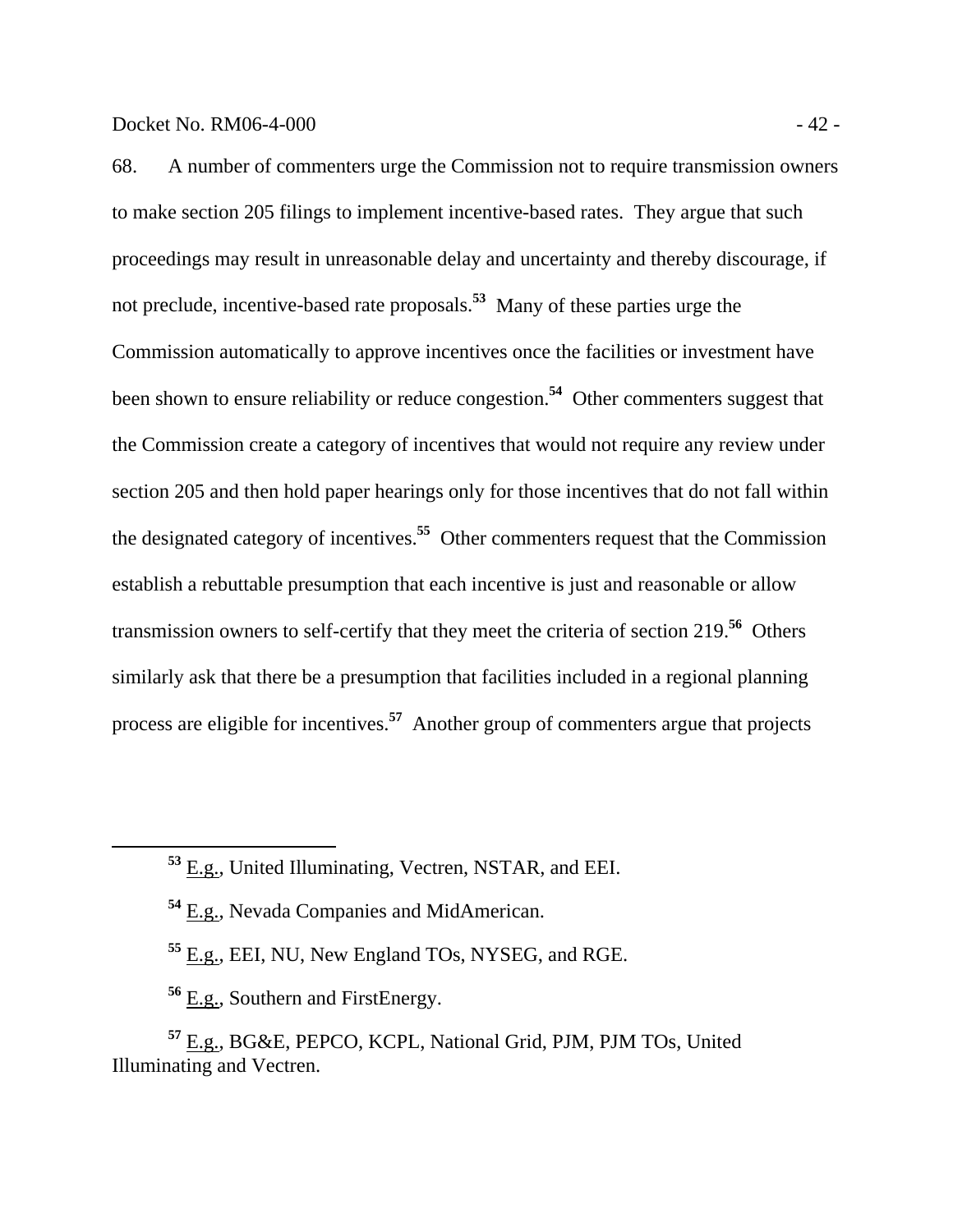## Docket No. RM06-4-000 - 43 -

need not be part of an independent regional planning process to receive an incentive because other regional processes will also provide the same benefits.**<sup>58</sup>**

69. EEI argues that public utilities should be permitted to make limited section 205 filings to specifically address recovery of incentives in rates, regardless of the form of rate.

70. National Grid requests clarification that the Commission will continue to accept incentive and rate reforms that are tailored to the specific needs of the transmission owner, so that transmission owners can be allowed more traditional rate treatment, such as accruing the allowance for funds used during construction, capitalization of precommercial costs and a 30-year depreciation.

71. BG&E requests clarification that, once the Commission approves an incentivebased ROE for a particular regional planning process, any entity within that planning process will be authorized to receive the approved incentive-based ROE without being required to individually apply for, or rejustify, the incentive.

72. Some commenters argue that the Commission must review all elements of an applicant's cost of service before authorizing any incentives.**<sup>59</sup>** The Steel Manufacturers assert that applicants must justify each incentive they request under sections 205, 206,

**<sup>58</sup>** E.g., EEI, Progress, Nevada Companies and FirstEnergy.

**<sup>59</sup>** E.g., Dairyland, TDU Systems, and NASUCA.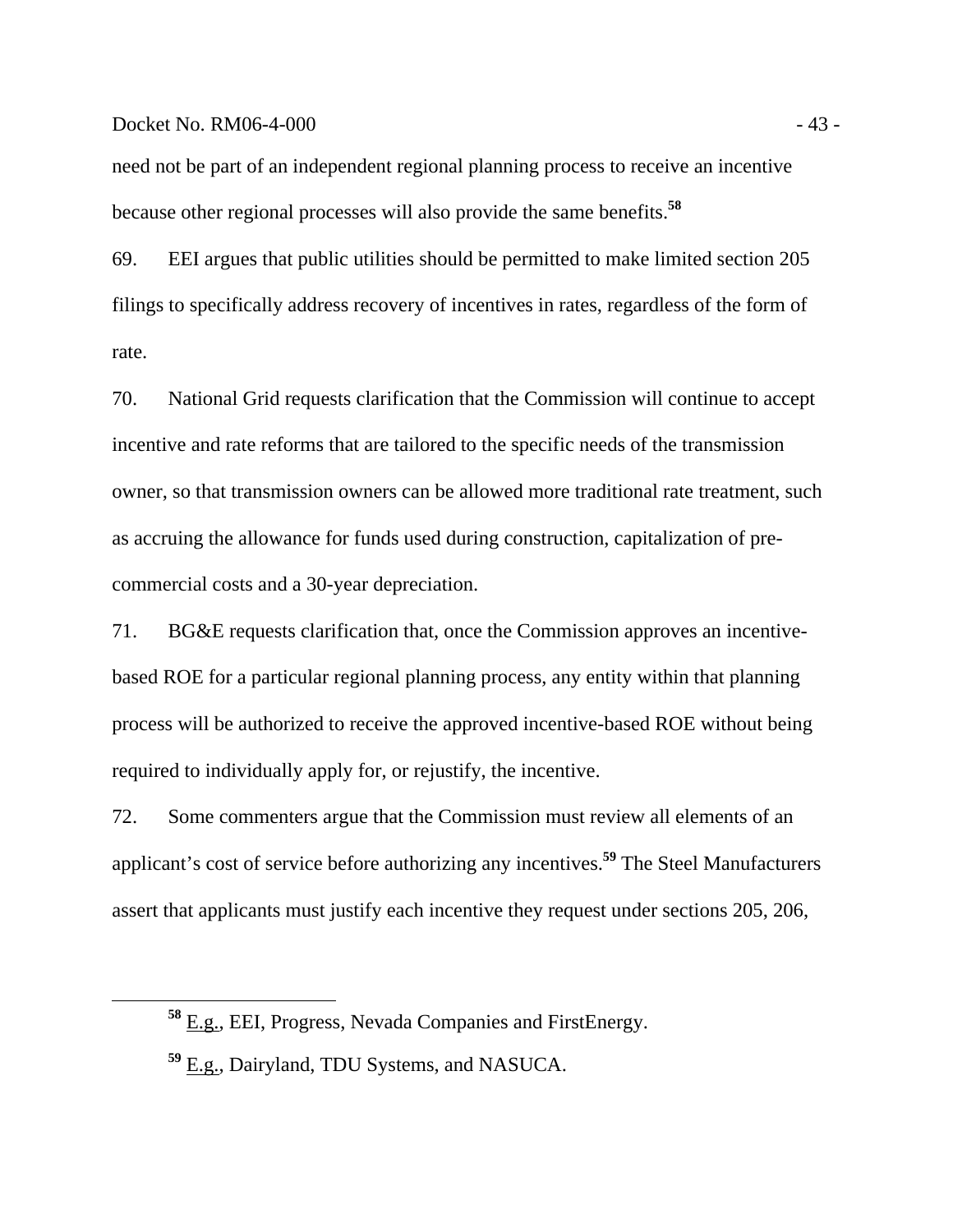## Docket No. RM06-4-000 - 44 -

and 219 and that those applications seeking more than one incentive must demonstrate that the overall package results in rates that satisfy the same criteria.

73. TAPS asserts that, when an applicant files a facility-specific incentive filing the load divisor and depreciation reserve should be updated, in the circumstance that existing rate inputs are known; and, if they are not known because they are part of a "black box" settlement, they should be imputed. TAPS suggests ways in which this can be done.

74. Snohomish argues that applicants should be required to submit a schedule of lower-cost alternatives, including potential non-wires solutions, and to explain why these alternatives were not chosen. The Oklahoma Commission recommends that state commissions make the determination as to whether the cost of the project, including the cost of the incentive, is more beneficial for ratepayers than if a generation facility were built closer to avoid the cost of transmission.

75. Finally, several commenters urge the Commission to adopt a generic definition of independent regional planning as well as guidelines and minimum criteria for acceptable independent regional planning processes.**<sup>60</sup>** Other commenters ask the Commission to be flexible in determining what constitutes a satisfactory "regional planning process," and to take into consideration any differences among regions on a case-by-case basis.**<sup>61</sup>**

**<sup>60</sup>** E.g., PJM TOs, APPA, International Transmission, MidAmerican, Pacificorp, National Grid, Kentucky Commission, PJM, OMS, NRECA and Semantic.

**<sup>61</sup>** E.g., Consumer Energy Council, Ameren, SDG&E, Southern Companies, NorthWestern and PEPCO, Dairyland, and Vectren.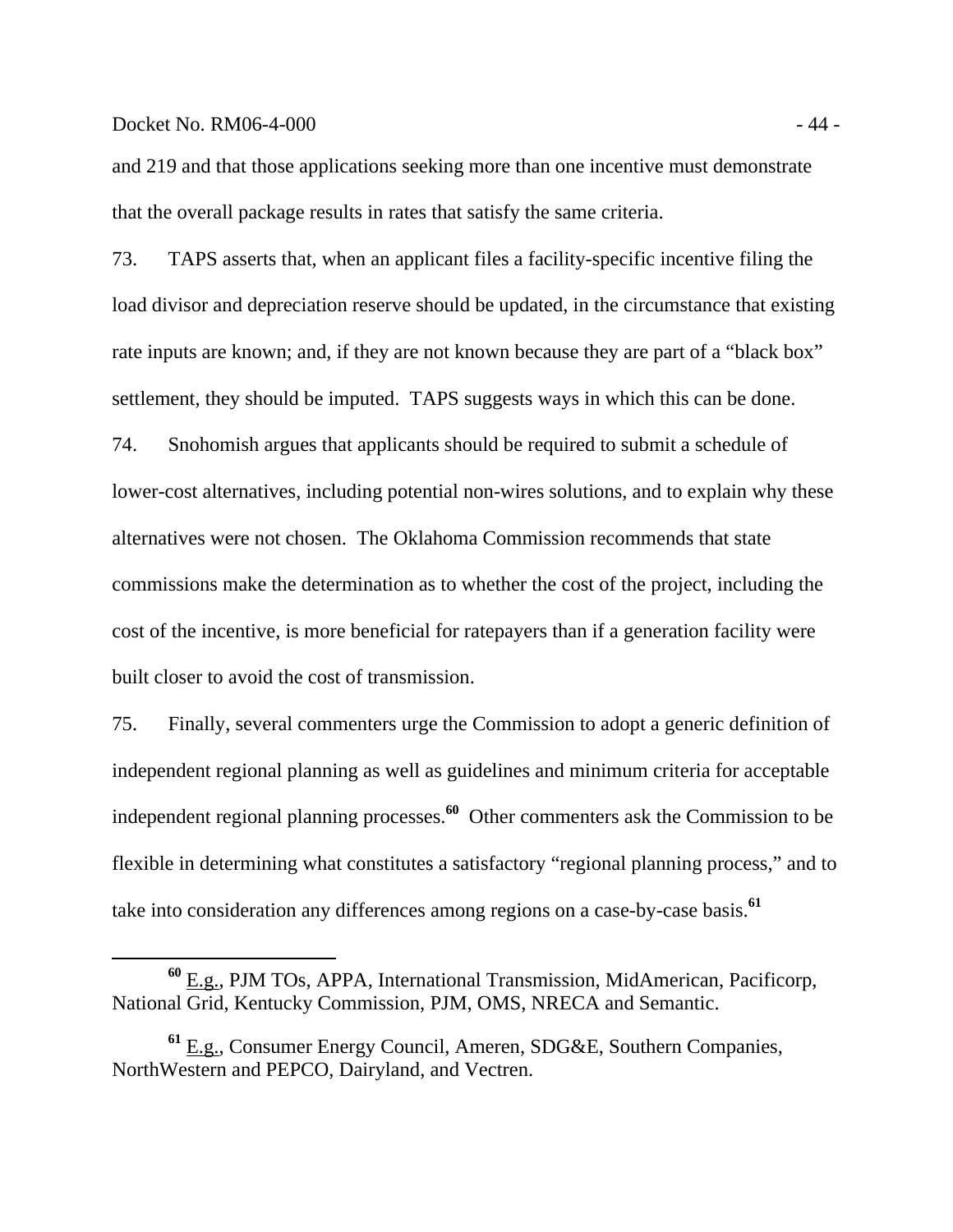# **c. Commission Determination**

76. Our goal is to provide procedural options that offer applicants flexibility to address their construction and investment opportunities while at the same time ensuring that the resulting rates are just and reasonable and not unduly discriminatory or preferential. The Commission offers two ways to accomplish this. An applicant may obtain these rulings: (1) through a combination of a petition for a declaratory order and a subsequent section 205 filing or (2) by filing only a section 205 filing. For both of these options, the applicant must demonstrate that the facilities for which it seeks incentives either ensure reliability or reduce the cost of delivered power by reducing transmission congestion consistent with the requirements of section 219, that there is a nexus between the incentive sought and the investment being made, and that the resulting rates are just and reasonable.

77. The Commission has found that the first option – petition for declaratory order followed by a section 205 filing – to be a valuable tool. In certain instances, it is valuable for an applicant to obtain an order indicating it qualifies for incentive-based rates prior to making a formal section 205 filing and prior to commencing siting, permitting and construction activities because such orders facilitate financing and investment in new facilities.**<sup>62</sup>** To provide applicants with as much flexibility as possible, the Commission will permit applicants to seek a declaratory order prior to construction of the facilities to

**<sup>62</sup>** See Western supra note 2.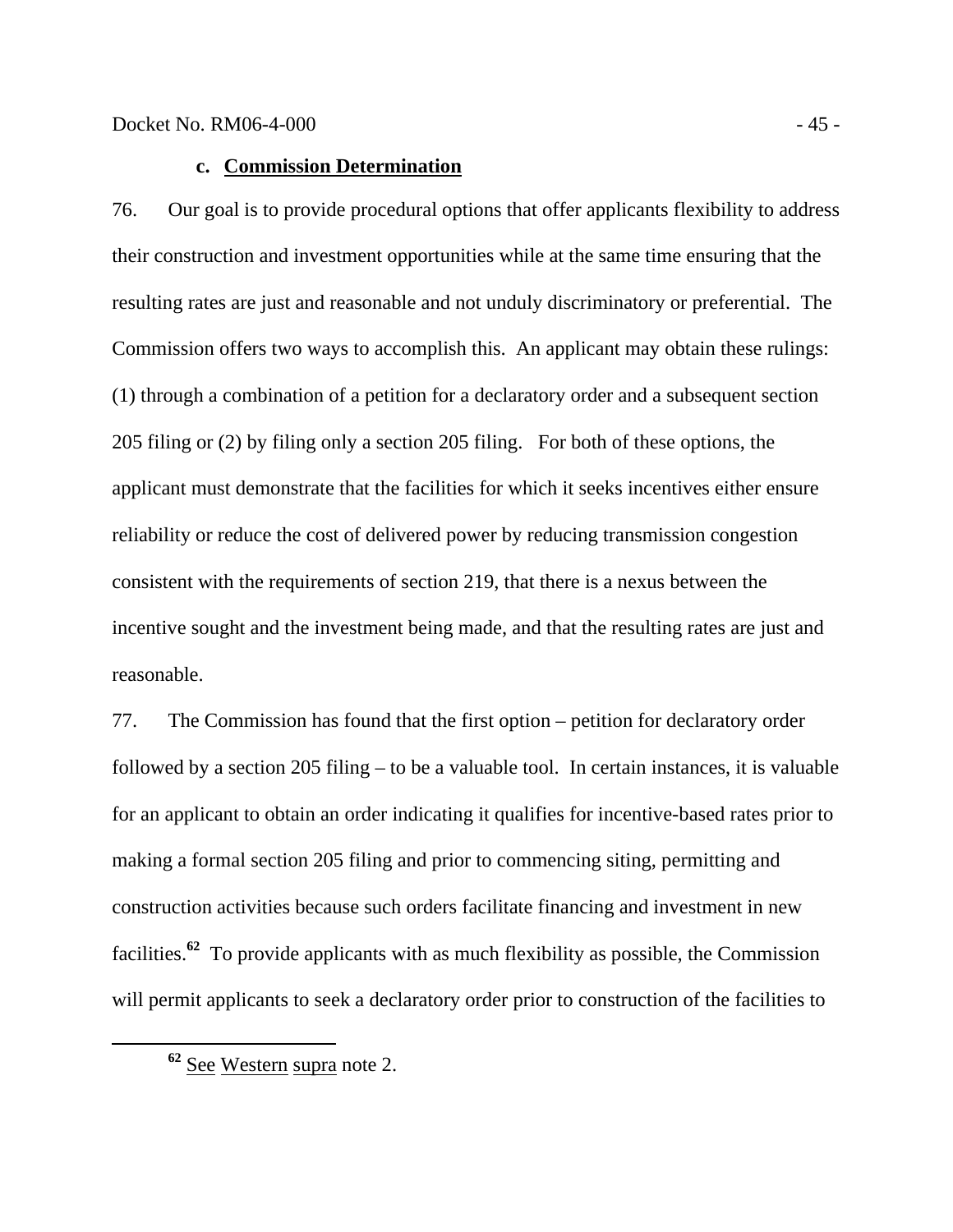## Docket No. RM06-4-000 - 46 -

request a finding that the facilities qualify for incentive-based rate treatments. The petitioner would have to demonstrate that its proposal will either ensure reliability or reduce the cost of delivered power by reducing transmission congestion. The petitioner may rely on one of the rebuttable presumptions outlined above or make an independent demonstration. The applicant may also use the petition to justify which incentives it seeks to implement. We clarify that any declaratory order will only rule on whether the applicant's proposal qualifies for incentive-based rate treatment and, if requested, which incentives the applicant may adopt. The applicant must seek to put the rates into effect through a separate single-issue or comprehensive section 205 filing. The Commission's expectation is that, based on past practice, a declaratory order finding that the applicant is eligible for incentive-based rate treatments would be sufficient for the applicant to obtain funding or otherwise acquire financing for the project. The Commission will seek to process petitions for declaratory order quickly. While we cannot guarantee Commission action within 60 days of the request (as is statutorily required for section 205 filings), we will strive to meet that standard.

78. If an applicant obtains a declaratory order finding that the proposal qualifies for incentive-based rate treatment, the subsequent section 205 proceeding would be limited to a review of the applicant's rates and would not include a review of whether the applicant's facility qualifies to receive incentive-based rate treatments. If the petition addresses the applicant's incentives or finds that the required nexus has been demonstrated, the applicant would not be required to re-justify those findings in the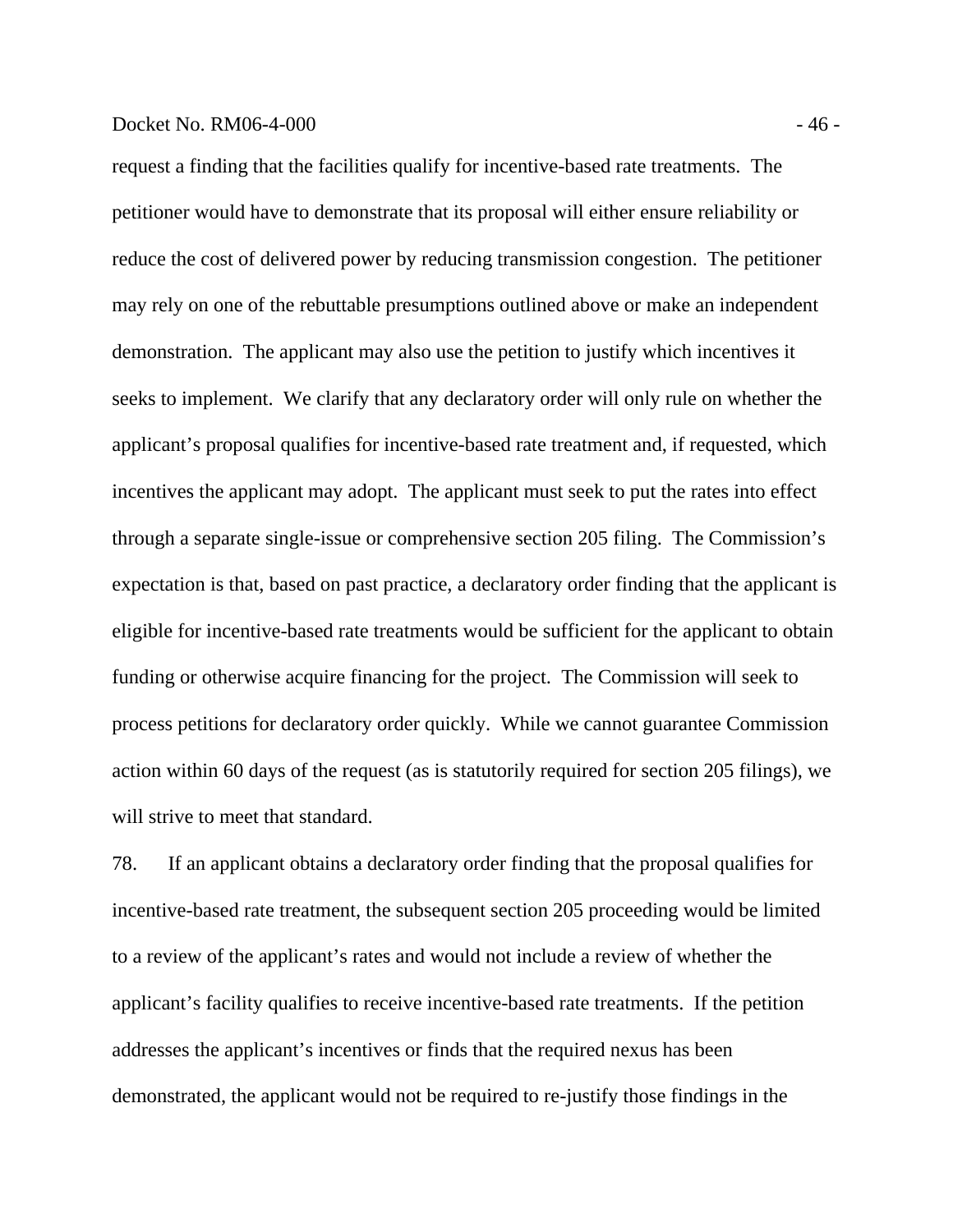## Docket No. RM06-4-000 - 47 -

section 205 filing. Therefore, if an interested party believes a petitioner's proposal does not qualify for incentive-based rate treatments or that the incentives requested are not justified, the party must raise its objections when the petition is filed and not wait to raise them in the subsequent section 205 proceeding. If an applicant obtains a declaratory order and the proposal changes from the facts on which the declaratory order was issued, the applicant may seek another declaratory order or wait to seek approval of the changes in the subsequent section 205 filing. In that event, interested parties may challenge the changes in the section 205 proceeding.

79. The second option involves filing only a section 205 filing (either "single-issue" or comprehensive) to request all of the required approvals. Prior to recovering any incentive-based rate treatments in rates, an applicant must demonstrate that the rates in which the applicant seeks to recover any incentives are just and reasonable and not unduly discriminatory. However, the applicant will have the option of filing a comprehensive section 205 rate case in which all of the utility's rates would be reviewed in conjunction with the proposed recovery of the incentive-based rate treatments or filing a single-issue section 205 rate filing in which only the impact of the incentive-based rate treatment for the facility granted the incentive will be addressed. As explained below in section IV.B.7 (the discussion of single-issue section 205 proceedings), the Commission believes there is a sufficient need for timely investment in transmission infrastructure to justify, in certain circumstances, a departure from our past practice by allowing an applicant to seek to recover any incentive in a single-issue section 205 rate proceeding.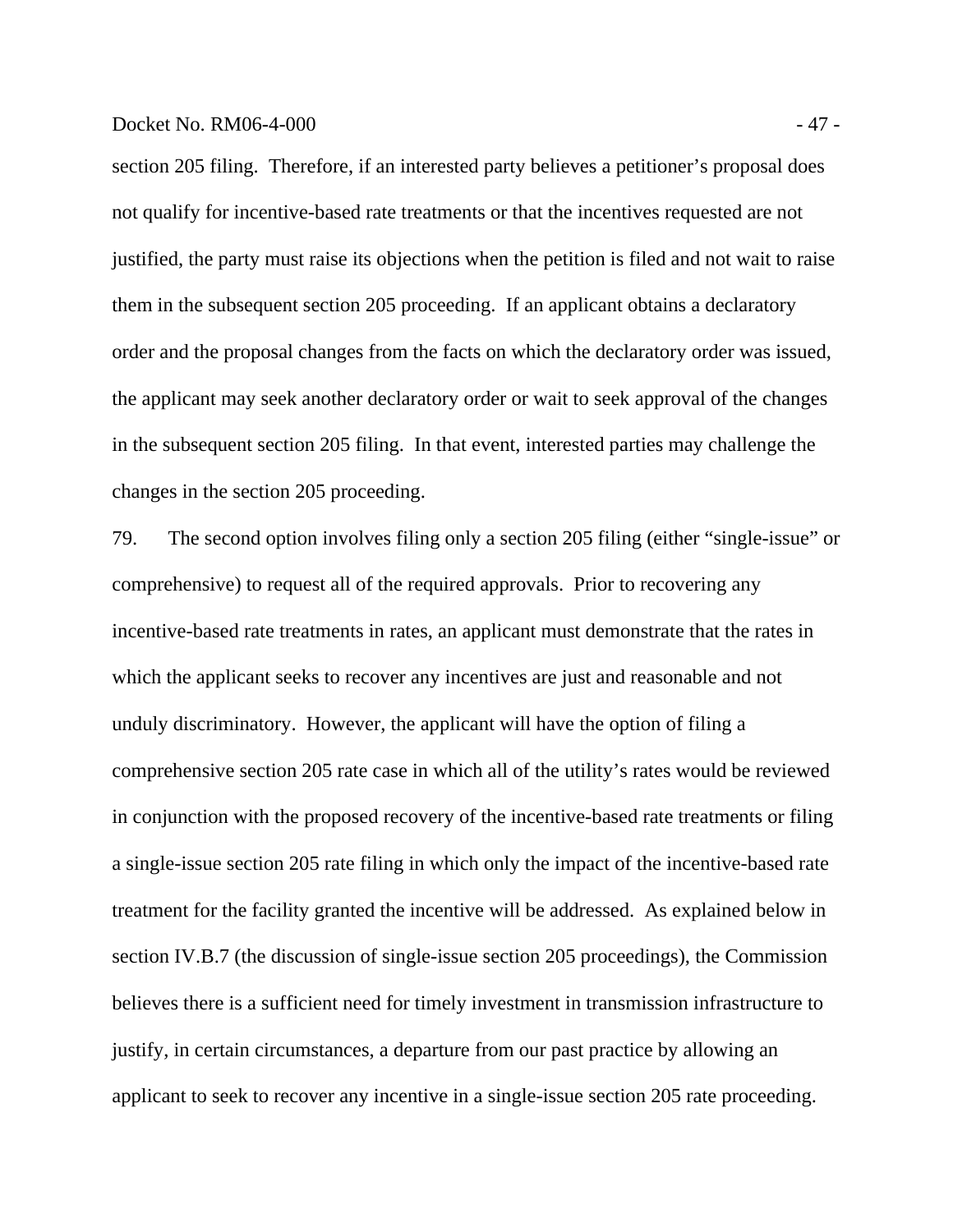## Docket No. RM06-4-000 - 48 -

Single issue section 205 proceedings, as well as the declaratory order procedural option discussed above, can remove obstacles to new investments by allowing for timely cost recovery. Single issue filings also can support new investment by allowing applicants to compare the returns of such investments with the risks of the project itself, as opposed to having to compare those returns to both the risks of the project being pursued and the risks associated with re-opening all their rates, which is ordinarily a time-consuming, expensive, litigious and uncertain process. Additionally, in further facilitating these goals, the Commission does not intend to routinely convene trial-type, evidentiary hearings to review either a comprehensive or a single-issue section 205 filing but will attempt to render a decision based on the paper submissions whenever possible.

80. We clarify that no incentives will be granted on a final basis without a section 205 filing. Therefore, an RTO member will not automatically receive incentives granted to another RTO member. However, when evaluating applications for incentive-based rate treatments filed by an RTO member, the Commission will take into account incentives granted to other RTO members, particularly in cases where investments being made by that other RTO member pursuant to a regional plan also lead to the need for expansions by the applicant in its own footprint.

81. We will not specify the rate calculations for section 205 proceedings, as requested by TAPS. These issues are appropriately addressed in individual section 205 proceedings.

82. The Commission will require applicants to justify each of the incentive-based rate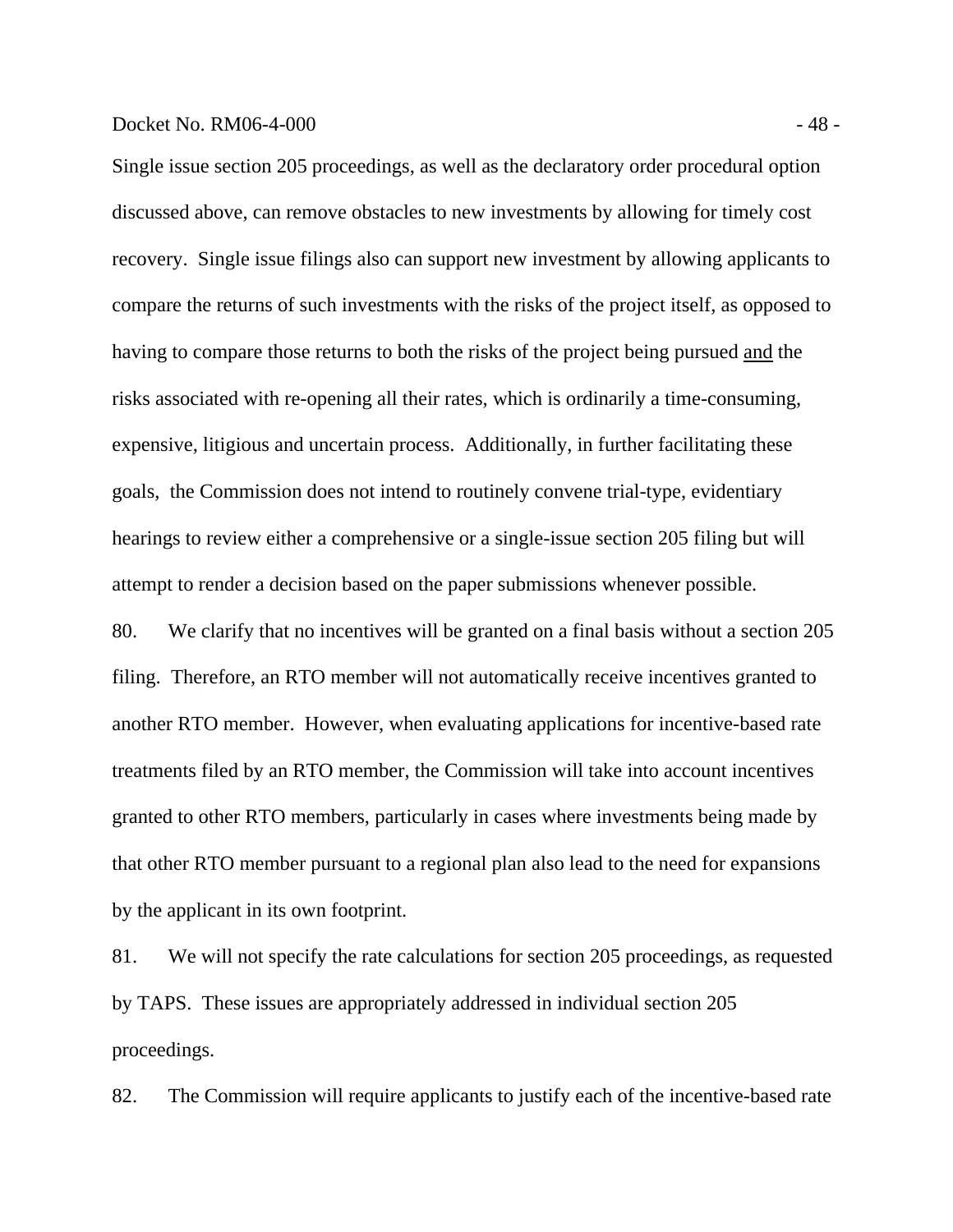## Docket No. RM06-4-000 - 49 -

treatments it proposes by showing how the proposed incentive satisfies section 219.**<sup>63</sup>** For example, an applicant will be required to show how the granting of the incentive will promote reliable and economically efficient transmission and generation of electricity, attract new investment, or increase capacity and efficiency of existing transmission facilities or improve their operation. The Commission, as set forth above, provides several vehicles for making this showing, including reliance on a Commission accepted regional planning process. We also will require the applicant to show that there is a nexus between the incentives being proposed and the investment being made.

83. With respect to procedures applicable to joining Transmission Organizations in § 35.35(e), we clarify that applicants also may file a petition for declaratory order as to whether the applicant qualifies for incentives under section 219(c) and then submit a comprehensive or single-issue section 205 filing to obtain approval of the rates, or simply file a comprehensive or single-issue section 205 case to obtain all necessary approvals.

# **B. Incentives Available To All Jurisdictional Public Utilities**

84. In the NOPR, the Commission proposed eight incentive-based rate treatments for transmission infrastructure investments for all public utilities, including Transcos. As discussed below, the Commission will adopt these in the Final Rule.

**<sup>63</sup>** An applicant would not be required to demonstrate that, but for the incentive, the project would not be completed. Section 219 does not require such a condition.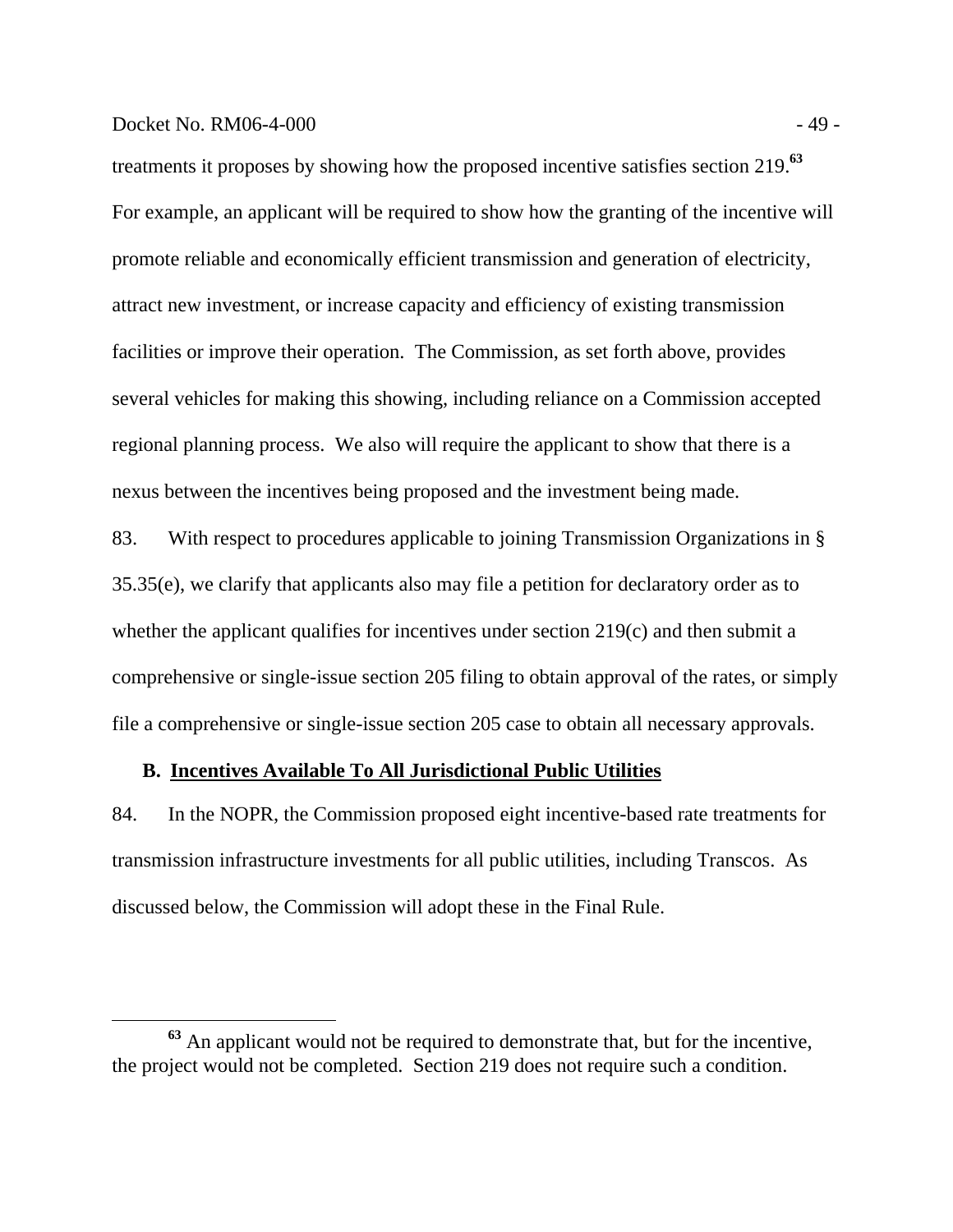# **1. ROE Sufficient to Attract Capital**

# **a. ROE**

## **i. Background**

85. The Commission proposed to consider granting an incentive-based ROE to all public utilities (i.e., traditional public utilities and Transcos) that build new transmission facilities that benefit consumers by ensuring reliability and reducing the cost of delivered power by reducing transmission congestion thereby fulfilling the requirements of section 219. As proposed, to receive an incentive-based ROE, a public utility must submit a request in an application under section 205 of the FPA and must support the ROE request by demonstrating how the new facilities will improve regional reliability and reduce transmission congestion. In addition, the application must explain whether the facilities are part of an independent regional planning process, such as that administered by an RTO or ISO or another independent regional planning process recognized by the Commission and how the proposed ROE was derived and why it is appropriate to encourage new investment. (NOPR at P 22) Recognizing that the Commission had approved higher ROEs (referred to in the NOPR as an "adder") for certain projects that were designed to increase transfer capability or reduce congestion, the Commission sought comments on the appropriateness of a higher ROE as a mechanism for increasing investment in new capacity.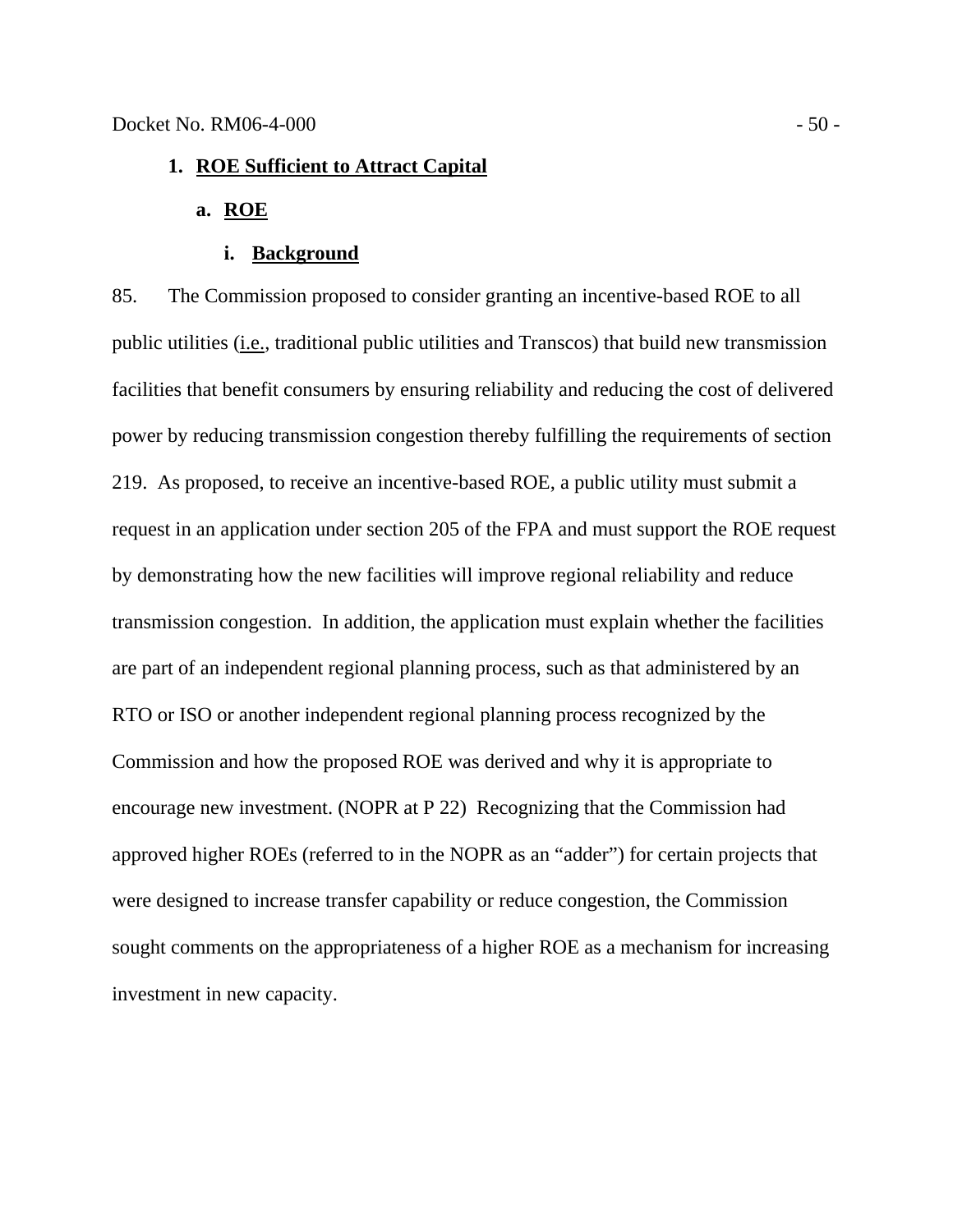## **ii. Comments**

86. Numerous Commenters**<sup>64</sup>** express general support for the proposal to grant incentive-based ROEs to encourage transmission investment stating that it is the most direct and effective means of attracting needed capital to improve the nation's transmission infrastructure. Southern Companies assert that allowing an incentive ROE only "within the zone of reasonableness" is inconsistent with Congress' mandate in section 219 that the Commission provide incentive ROEs for transmission investment. NSTAR and Vectren state that an incentive need not be cost-based; an incentive is justified under the statute as just and reasonable if it serves the statutory purpose of improving reliability or reducing the overall cost of delivered power.

87. Other commenters oppose the Commission's proposal to grant incentive-based ROEs for investment in new transmission facilities. For example, APPA states that an ROE adder is basically a bonus payment to reward transmission providers for doing the job for which they are already getting paid an adequate ROE under current Commission standards and relevant FPA requirements. Connecticut DPUC argues ROE adders are not a useful policy tool for improving transmission and the Commission's standard rate review process of assessing the firm's risk-adjusted cost of capital assures a completely adequate ROE without any adders. TDU Systems and New Mexico AG contend that

**<sup>64</sup>** E.g., National Grid, FirstEnergy, EEI, KCPL, Xcel, Kentucky Commission, Nevada Companies, Progress, and Southern Companies.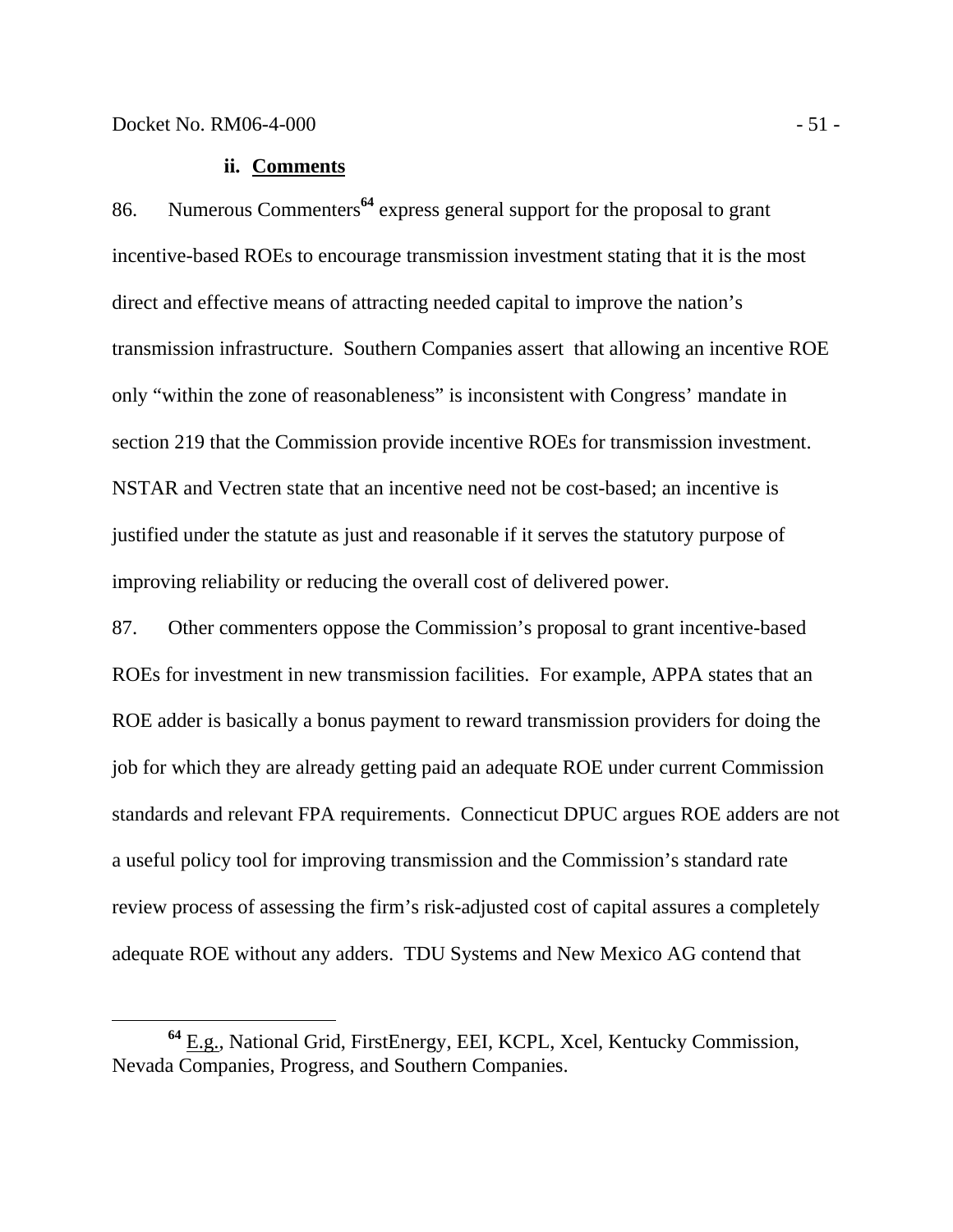## Docket No. RM06-4-000 - 52 -

ROE adders will fail the judicial mandate that rates be just and reasonable. CREPC maintains that a blanket ROE increase generally runs counter to the Commission's goal of encouraging transmission investment because it will either unnecessarily increase the cost of electricity to end-users or render an otherwise economic transmission project uneconomic in comparison to its alternatives. The California Commission states that the Commission's reliance on incentives granted to Trans-Elect with respect to financing the critical Path 15 upgrade in California several years ago is misleading since the special consideration accorded to Trans-Elect was a direct consequence of the unique, emergency energy crisis facing California and the Western United States in 2001.

88. Some commenters**<sup>65</sup>** assert that the Commission must consider the certainty of rate recovery for investment in new transmission facilities and associated lower risk - providing the basis for a lower ROE -- before granting incentive-based ROEs. Others, however, such as MidAmerican and PacifiCorp, state that the Commission should consider ROE adders or other forms of enhanced returns if a project investment entails levels of risk to investors and consumers that a traditional rate of return would not cover or otherwise lacks the economic or commercial incentives necessary to attract needed capital. PJM recommends the Commission establish an equity return range based on a generic analysis of investor expectations concerning transmission investment as opposed

**<sup>65</sup>** E.g., NRECA, CREPC, AWEA, the Delaware Commission, New Mexico AG, NY Association, the New York Commission, the California Commission and SMUD.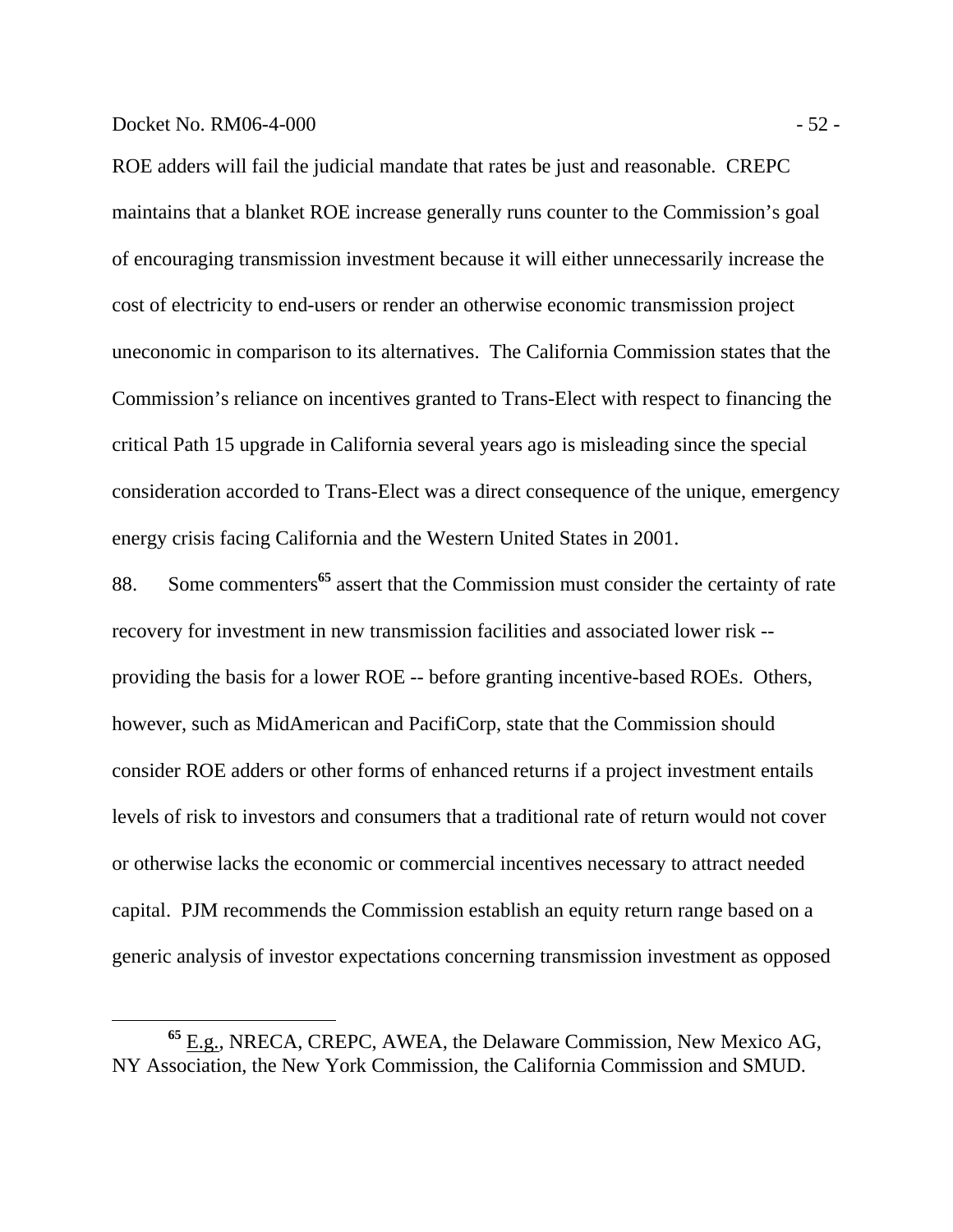#### Docket No. RM06-4-000 - 53 -

to an analysis of a vertically integrated company or, as an alternative, recognize the overall risk of each project, such as the risk of delayed recovery at the state level.

89. TAPS states that any incentive-based adjustment to transmission returns should take the form of an equivalent adjustment to total return (i.e*.,* return on both debt and equity), rather than making the value of the adjustment vary with the transmitter's capital structure. TDU Systems state that if the Commission allows ROE adders, it should consider applying the adders to the overall rate of return as an alternative to estimating equity returns using public utility returns as a proxy.

90. MISO States argues that the Commission should make clear that proposed ROE incentives are on investments in new transmission, as contrasted with all of a public utility's transmission investment. TAPS claims that increasing the ROE for existing facilities does nothing to encourage investment in new transmission facilities. TDU Systems recommends limiting ROE adders to the portion of rate base related to the new investment.

## **iii. Commission Determination**

91. Consistent with the proposal in the NOPR, the Commission will allow, when justified, an incentive-based ROE to all public utilities (*i.e.*, traditional public utilities and Transcos) for new investments in transmission facilities that benefit consumers by ensuring reliability or reducing the cost of delivered power by reducing transmission congestion. By including this provision in the Final Rule, we meet the requirement of section 219 to provide an ROE that attracts new investment in transmission facilities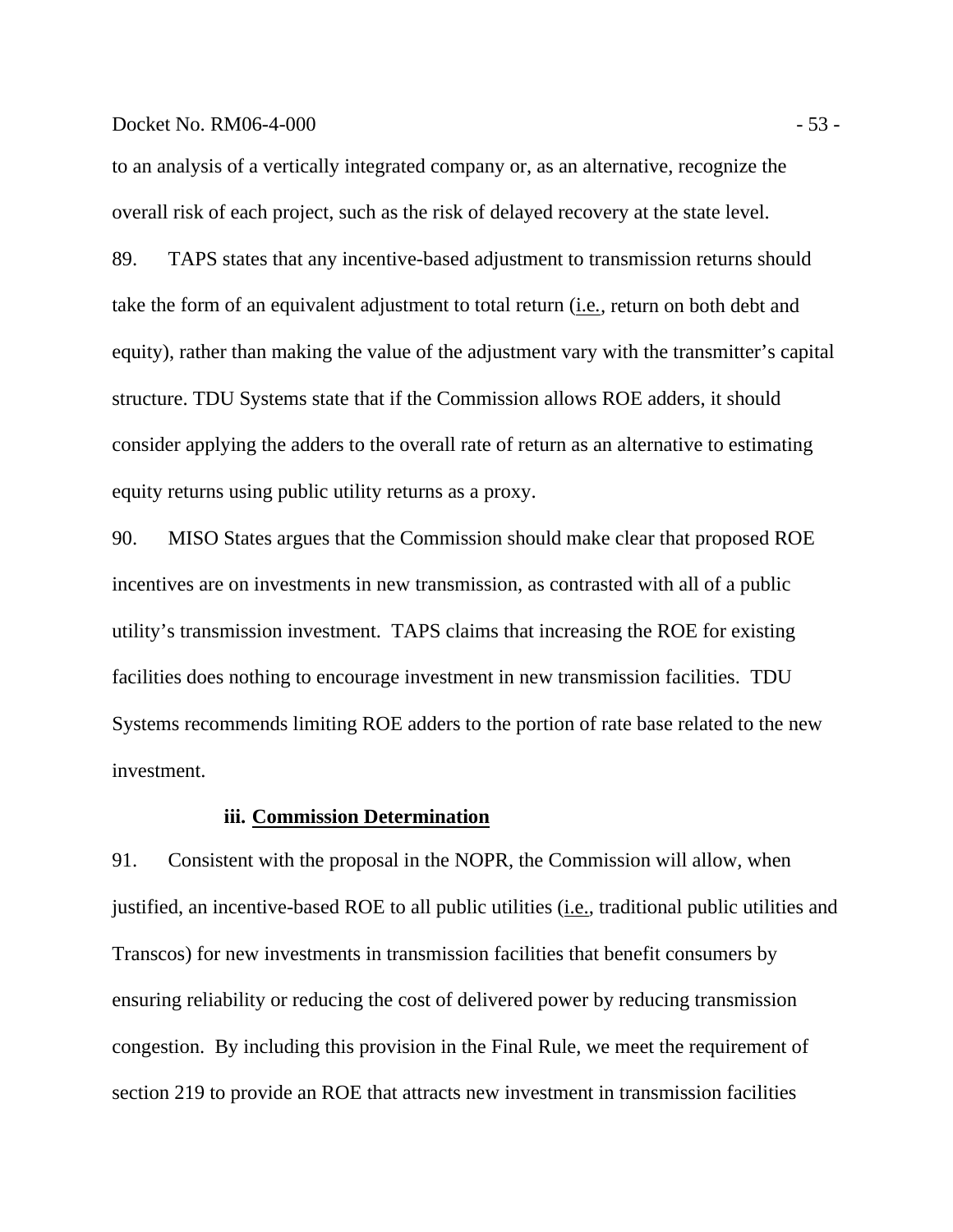## Docket No. RM06-4-000 - 54 -

(including related transmission technologies). Public utilities making investments in transmission infrastructure have made clear, both in their applications for new projects and in their comments on this Rule, that the ROE incentives encourage investment. We expect that an incentive ROE will make transmission projects more attractive, and therefore more likely, when transmission projects must compete for capital in verticallyintegrated utilities as well as in transmission and delivery utilities. Accordingly, the Commission will approve an ROE at the upper end of the zone of reasonableness for new infrastructure investments that meet the requirements of section 219 as discussed elsewhere in this Final Rule.

92. Concerns of blanket ROE increases and ROEs that exceed the DCF determined ROE are misplaced. The NOPR's use of the term "adder" may have contributed some confusion regarding the Commission's proposal. The Commission, as discussed later in this section, will continue to use the DCF analysis for ROE determinations. That analysis can result in a range of returns  $(e.g., 9$  percent to 13 percent), any of which falling within the range are just and reasonable. This analysis, undertaken in individual rate applications, assesses representative proxy companies and the impact of other factors, including risk, on the zone of reasonableness for ROE. Thus, contrary to certain comments, our justification for a higher ROE is not based on a risk assessment; the risk assessment is part of the traditional DCF analysis.

93. Under the Rule adopted herein, the Commission will provide ROEs at the upper end of the zone of reasonableness for transmission investments that meet the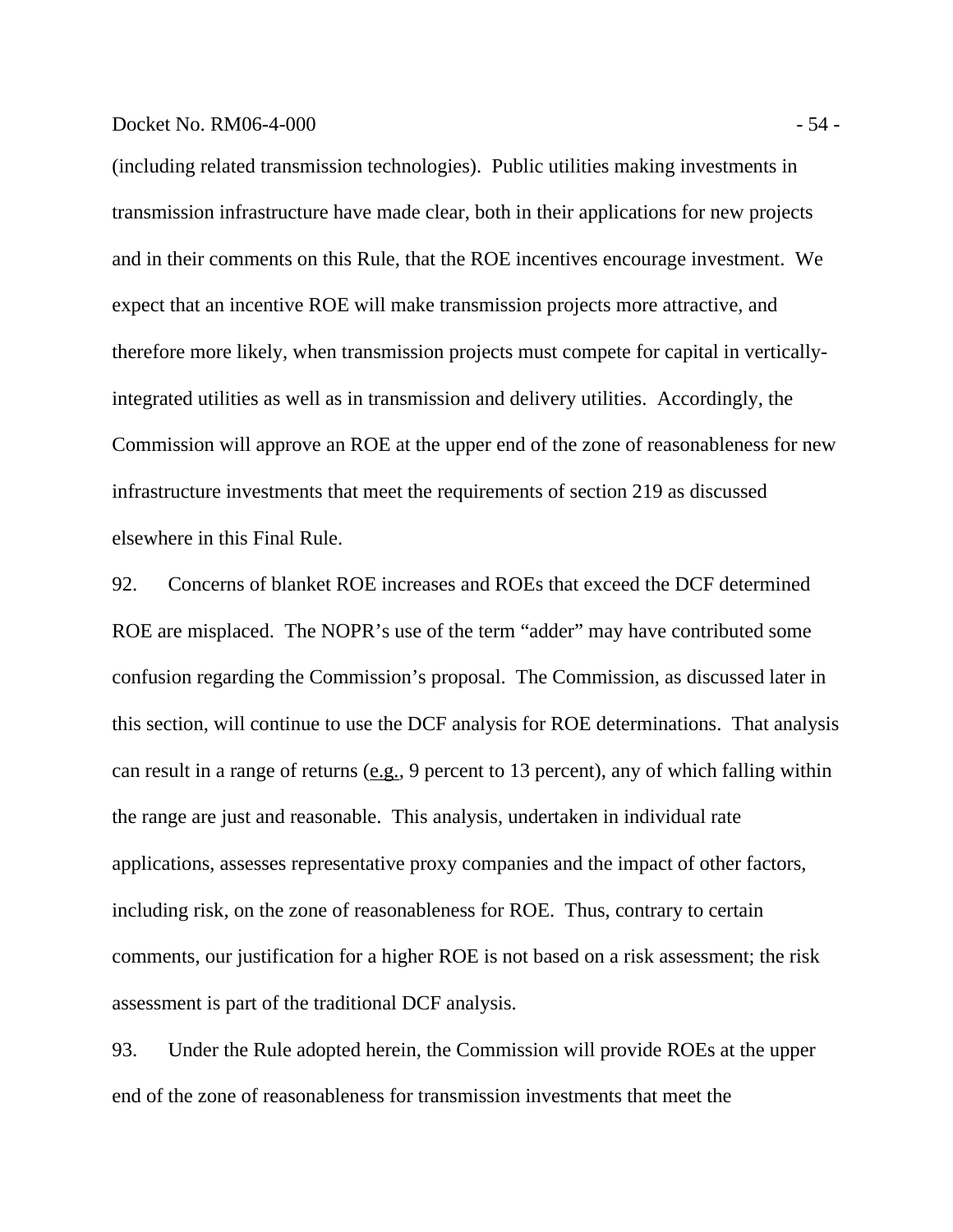requirements of section 219 as discussed elsewhere in this Final Rule. Incentive-based ROEs, like other incentives offered in this Rule, are to be filed with the Commission for approval before rates that reflect such incentives can be charged. Accordingly, because the approved ROE, including the impact of an incentive, will be within the zone of reasonableness, we consider this provision consistent with section 205 of the FPA. We will not create specific ROE adders (e.g., 100 basis points); the Commission has always considered a range of returns in determining the appropriate ROE and we see no reason to depart from this practice. Though some commenters assert that the incentive need not be cost-based and therefore can justifiably be above the upper-end of the zone of reasonableness, we believe a return within the zone will be adequate to attract new investment and consistent with the intent of Congress in section 219. The Commission will determine the level of the ROE on a case-by-case basis when an application for an incentive-based ROE is filed with the Commission. This is consistent with the approach the Commission has employed to date, which has been found to be just and reasonable.**<sup>66</sup>**

94. The foregoing does not mean, however, that we will grant incentive-based ROEs to every new investment that increases reliability or reduces congestion. The purpose of section 219 was, as described above, to require the Commission to re-examine whether its current policies are adequate to encourage new investment and strike the appropriate

**<sup>66</sup>** Public Utilities Commission of the State of California v. FERC, 367 F.3d 925 (D.C. Cir. 2004).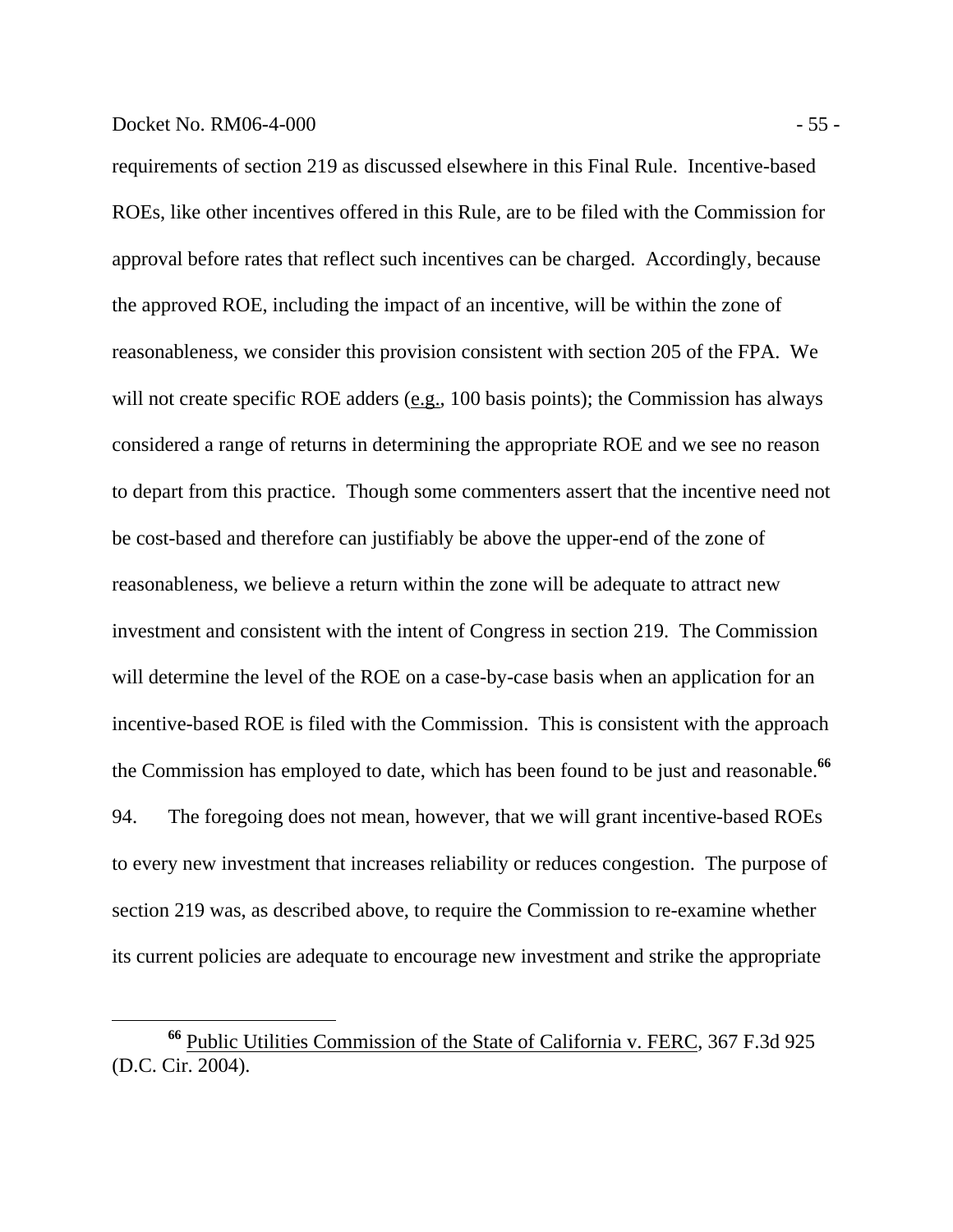## Docket No. RM06-4-000 - 56 -

balance between the investor and consumer interests. In many instances, an incentivebased ROE is appropriate because our traditional policies are not sufficient to encourage new investment. For example, a large new interstate transmission project that reduces congestion or increases reliability can face substantial risks that the ordinary transmission investment does not. Further, such projects will often be undertaken only at the election of investors, given that no single entity is "required" to undertake them, and thus an incentive-based ROE is appropriate to encourage proactive behavior. Other projects also may present special risks or considerations that merit an incentive-based ROE. By contrast, there are certain projects that may not merit such an incentive. For example, routine investments made to comply with existing reliability standards may not always qualify for an incentive-based ROE. These are the types of investments that have, as a general matter, been adequately addressed through traditional ratemaking because there is an obligation to construct them and high assurance of recovery of the related costs. For these and other reasons, traditional ROE determinations may continue to be appropriate for these investments. This does not mean that other incentives may not be appropriate for such investments (such as 100 percent CWIP recovery) or that other reliability investments (e.g., substantial new investments to meet new standards) would not qualify for incentive-based ROE determinations.

95. We decline to apply incentives to total return, including debt, as requested by TAPS. Section 219 directs the Commission to focus on ROE, not total return; and this focus is proper. In a competitive market for debt financing, any incentives added to the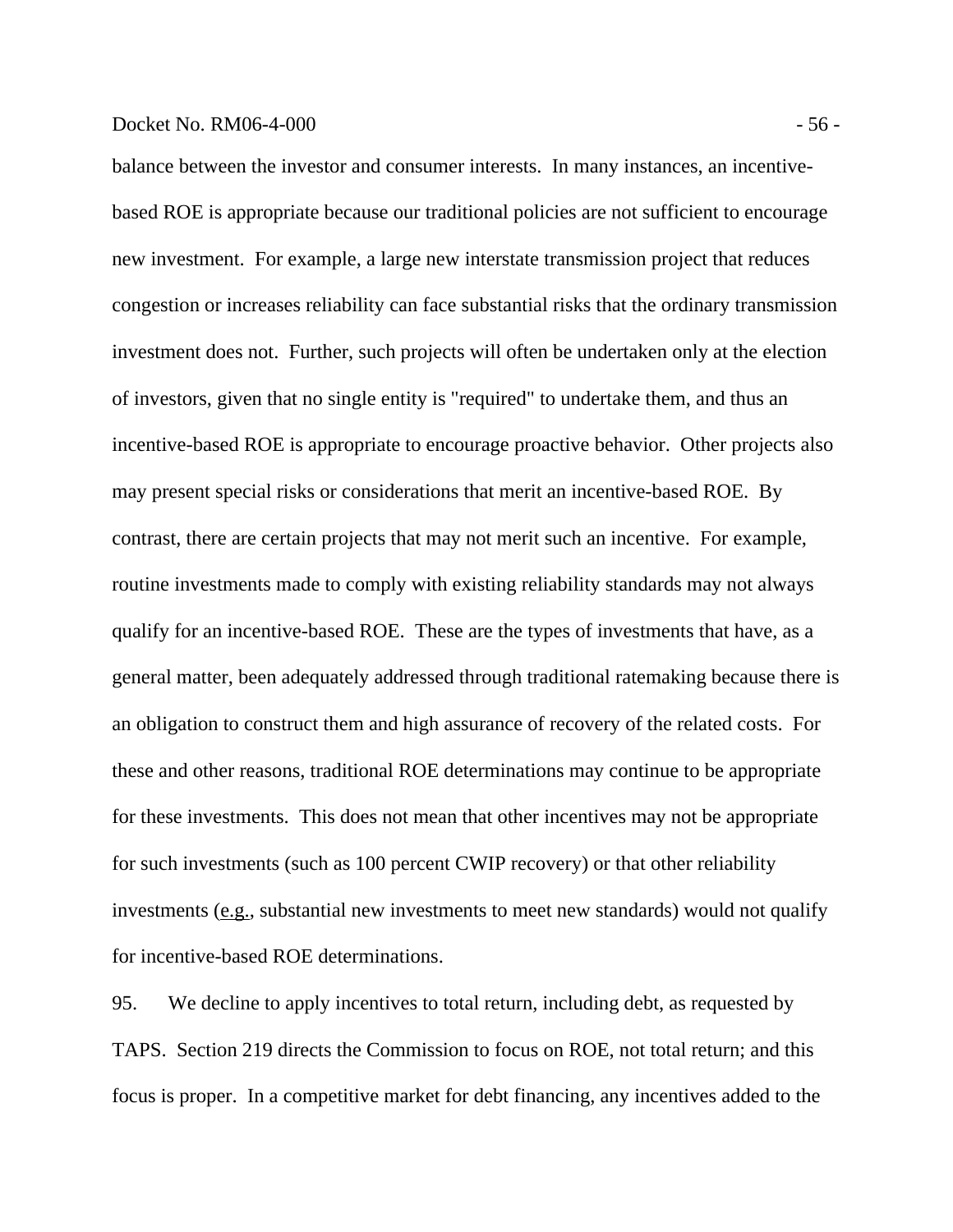## Docket No. RM06-4-000 - 57 -

actual costs of debt will flow to equity investors without actually increasing the returns of debt capital providers. Unlike debt investors who do not propose new investment or make direct investment decisions, equity investors make investment decisions directly or by giving management their proxy. Thus the opportunity for a higher ROE will directly and more transparently influence the actions of those in the position to make initial investment decisions.

96. With regard to questions about whether the opportunity to earn an incentive-based ROE applies to all of a public utility's transmission investment, we clarify that it applies to new transmission investment including investment that results in the enlargement of or improved operation and maintenance of all facilities, consistent with section 219 as discussed elsewhere in this Final Rule.

# **b. Alternatives to DCF Analysis**

# **i. Background**

97. While the Commission has typically utilized a DCF analysis, the NOPR (at P 20) sought comment on whether it should consider alternatives to the DCF analysis as a way to provide incentives for investment in new transmission capacity.

#### **ii. Comments**

98. A number of commenters**<sup>67</sup>** do not support a departure from the DCF method that the Commission currently uses to determine allowed ROE. APPA , for example, states

**<sup>67</sup>** E.g., APPA, the Kentucky Commission, New Mexico AG, NY Association, New York Commission, TDU Systems and TAPS.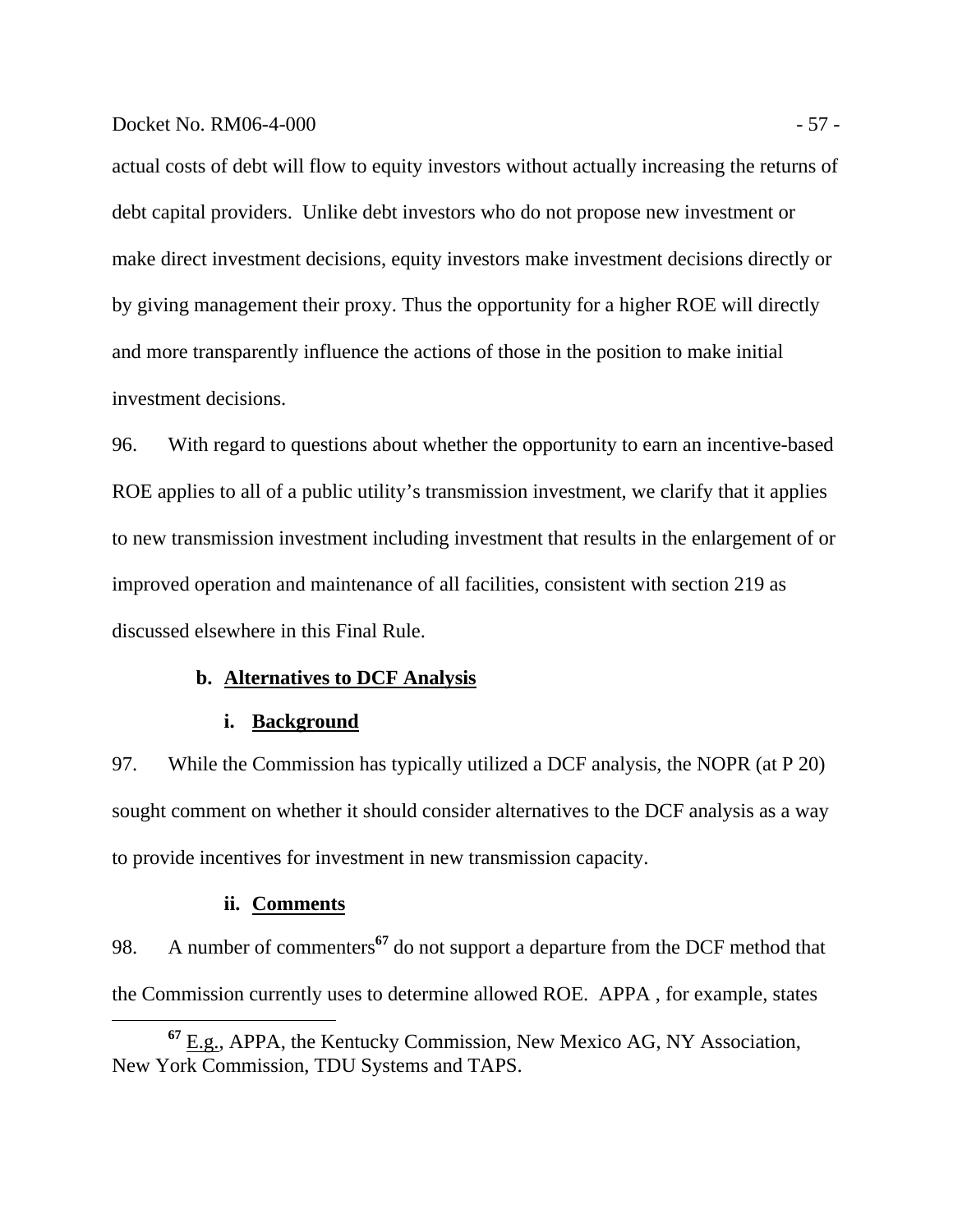## Docket No. RM06-4-000 - 58 -

that the DCF approach is generally analytically sound and has produced consistent, predictable results over time, eliminating some of the subjectivity and randomness in equity forecasts that might occur if the Commission were to change methods on a caseby-case basis. The New York Commission supports the use of a DCF analysis as an appropriate means to determine an ROE that reflects commensurate risks and thus would attract new investments.

99. A number of commenters,**<sup>68</sup>** request that the Commission adopt additional methodologies, such as risk premium, comparable earnings, Fama-French, and/or capital asset pricing, to use along with the current DCF analysis because a multiple model approach will result in a more representative ROE range. These commenters contend that the Commission should make clear that it will consider and use alternative methods of calculating ROEs. They argue that the Commission's final determination of a just and reasonable ROE should be based on a combination of the results from those alternative methods of calculating ROEs, not on the result from any single method, because each method has its own set of theoretical deficiencies and a range of methods ensures all applicable variables are considered.

**<sup>68</sup>** E.g., AEP, Ameren, EEI, California Commission, KCPL, PacifiCorp, PEPCO, PJM TOs, Progress Energy, NSTAR, SDG&E, SCE, Southern Companies, Trans-Elect, Vectren and WPS.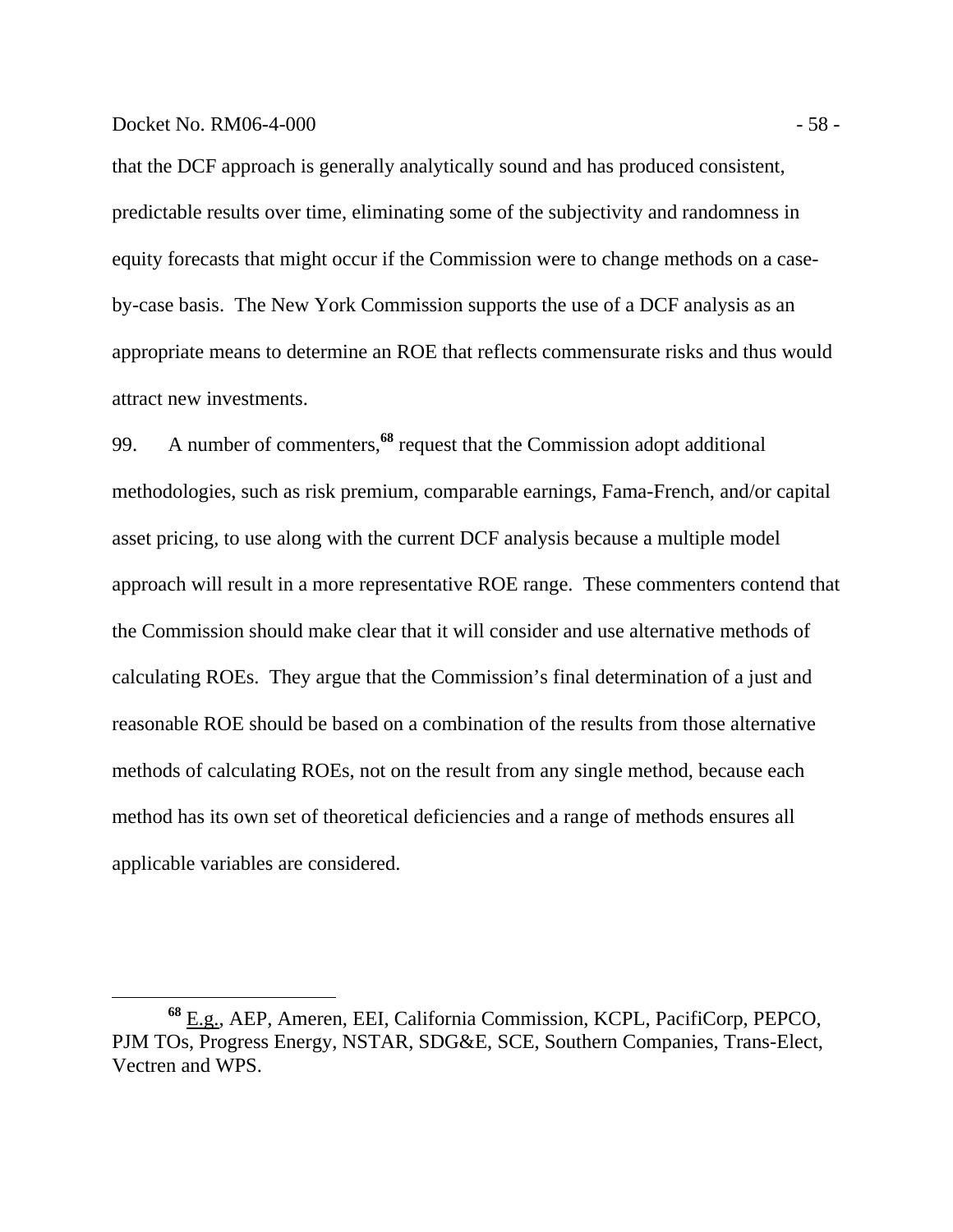100. Other Commenters**<sup>69</sup>** ask that the Commission consider changes to how it determines proxy groups in the DCF analysis, by permitting adjustments for leveraging effects, or adopting modified or expanded proxy groups, as appropriate on a case-by-case basis, and by looking more to companies in the primary or sole business of providing electric delivery service or by isolating those activities from the other activities of public utilities included in proxy groups. EEI recommends that the Commission should use after-tax weighted average cost of capital to adjust for leverage differences among sample companies and recommends applying DCF results to the market value of equity rather than to the book value of equity.

101. NSTAR and New England TOs assert that any changes to the Commission's ROE methodology should not be considered an incentive because updating the ROE methodology including appropriate recognition of risk is not an incentive, but rather is necessary to assure that the ROEs received by transmission-owning utilities are compensatory and fair under current market conditions and recover their cost of capital.

# **iii. Commission Determination**

102. While commenters note that every alternative method has a theoretical deficiency and there is a benefit to introducing more information into the analysis process, we do not see any basis to conclude that the alternative methods would encourage more transmission investment than continued reliance on the DCF analysis. Our past practice

**<sup>69</sup>** E.g., PEPCO, APPA, PJM, AEP, FirstEnergy, and Ameren.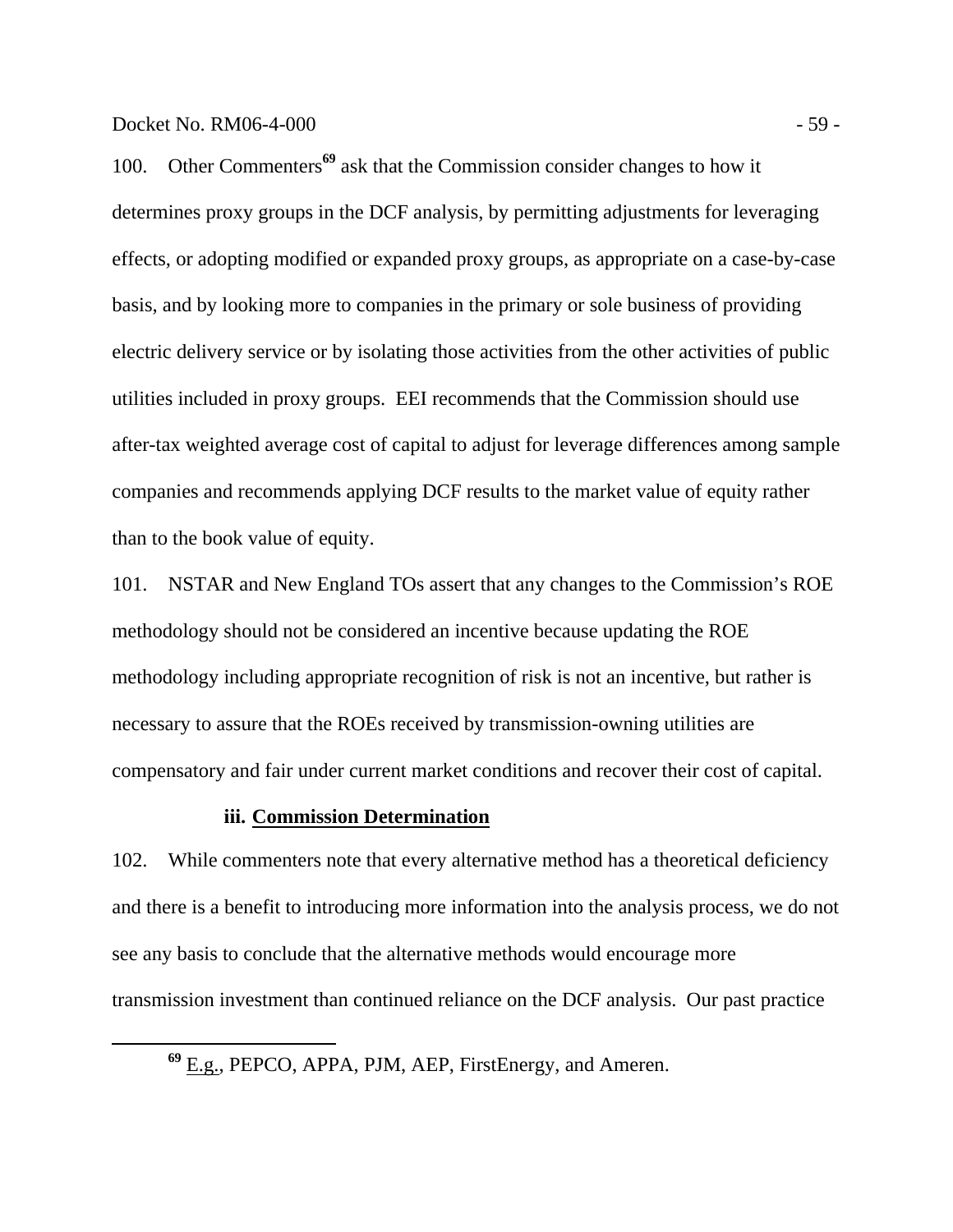of using the DCF approach has yielded just and reasonable results and is consistent with long-standing ratemaking principles. Therefore, at this time, we will not make broadly applicable changes to how the Commission has traditionally performed its DCF analysis on companies in the electric industry. However, we will consider on a case-by-case basis whether the application of the traditional DCF analysis should be modified and entertain proposals to use different proxy groups as a way of capturing different business models.

# **2. Construction Work in Progress (CWIP) and Pre-Commercial Expenses**

## **a. Background**

103. In the NOPR, the Commission noted that the long lead times required to plan and construct new transmission can impact utility cash flow, in turn affecting the overall financial health of a company and its ability to attract capital at reasonable prices. The Commission proposed including 100 percent of CWIP in rate base;**<sup>70</sup>** and expensing rather than capitalizing pre-commercial operations costs associated with new transmission investment in order to relieve the pressures on utility cash flows associated with transmission investment programs.

**<sup>70</sup>** CWIP is a return on capital. Since 1987, the Commission's general policy has been to allow only 50 percent of the non-pollution control/fuel conversion construction costs as CWIP in rate base. The remaining construction costs, including an allowance for funds used during construction (AFUDC) which provides a return on those expenditures, generally would have been capitalized and included in rate base only when the plant went into commercial operation, i.e., when the plant became used and useful. Allowing some portion of the costs in rate base prior to commercial operation provides utilities with additional cash flow in the form of an immediate earned return. See 18 CFR 35.25(c)(3).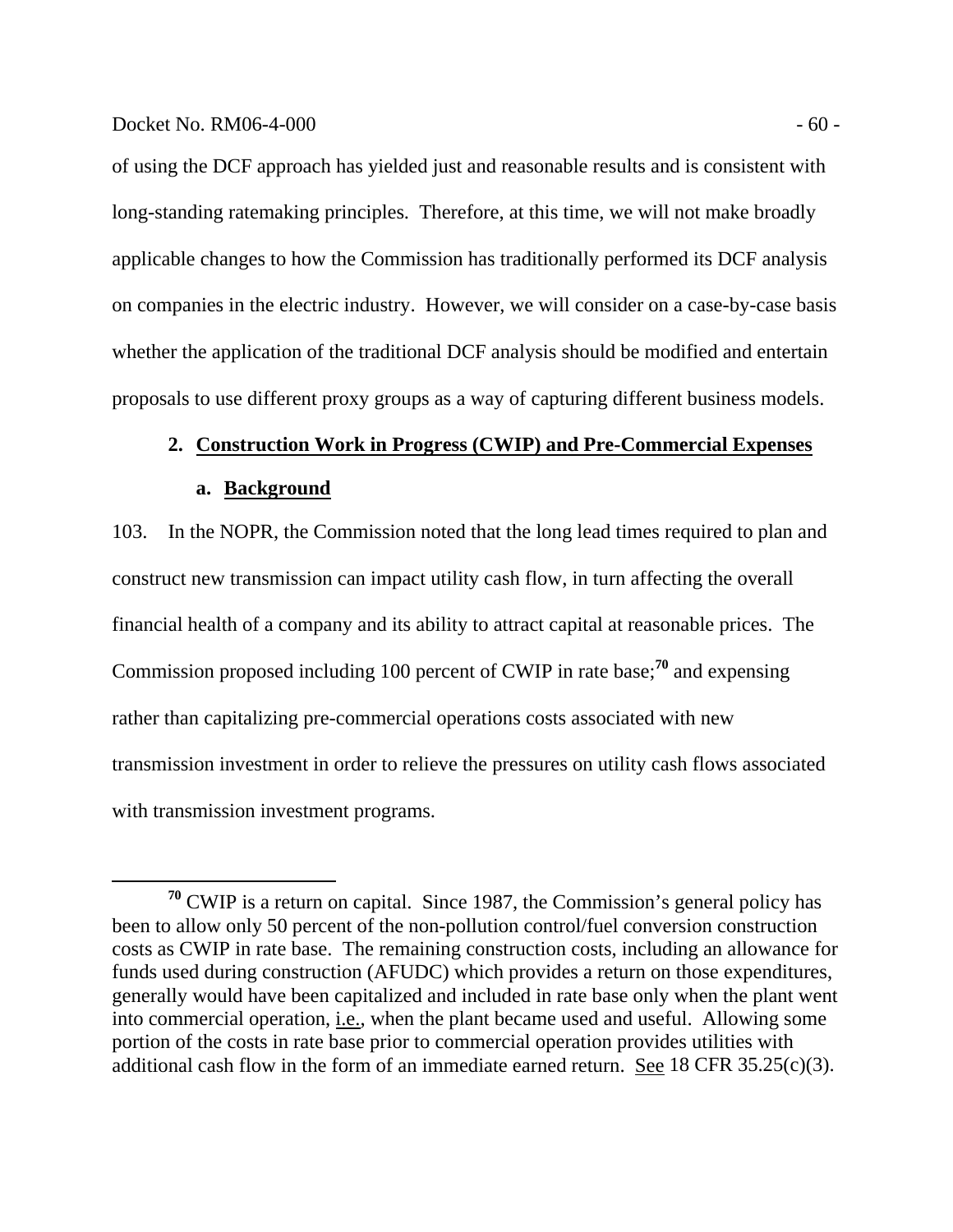Docket No. RM06-4-000 - 61 -

104. In 2004, the Commission accepted a proposal by American Transmission Company (American Transmission) to include 100 percent of CWIP in the calculation of transmission rates and to expense pre-commercial operations costs for new transmission investment, instead of capitalizing those costs and earning a return.**<sup>71</sup>** American Transmission stated that these incentives would help maintain adequate cash flow during the construction process and that without these incentives it could face a downgrade of its fixed income rating over the next several years due to inadequate cash flow, thereby increasing its capital costs by \$176 million over a twenty-year horizon.

105. The Commission stated in the NOPR that allowing public utilities, on a case-bycase basis, to include up to 100 percent of prudently incurred transmission-related CWIP in rate base and permitting them to expense prudently incurred pre-commercial operations costs will further the goals of section 219 by relieving the pressures on utility cash flows associated with their transmission investment programs and providing upfront regulatory certainty. The Commission specifically requested comment on (1) the types of costs that should be considered "pre-commercial" operation costs; and (2) whether there should be a presumption that these incentives meet the requirements of FPA section 219 that investments ensure reliability and reduce the cost of delivered power.

**<sup>71</sup>** See American Transmission, supra note 2.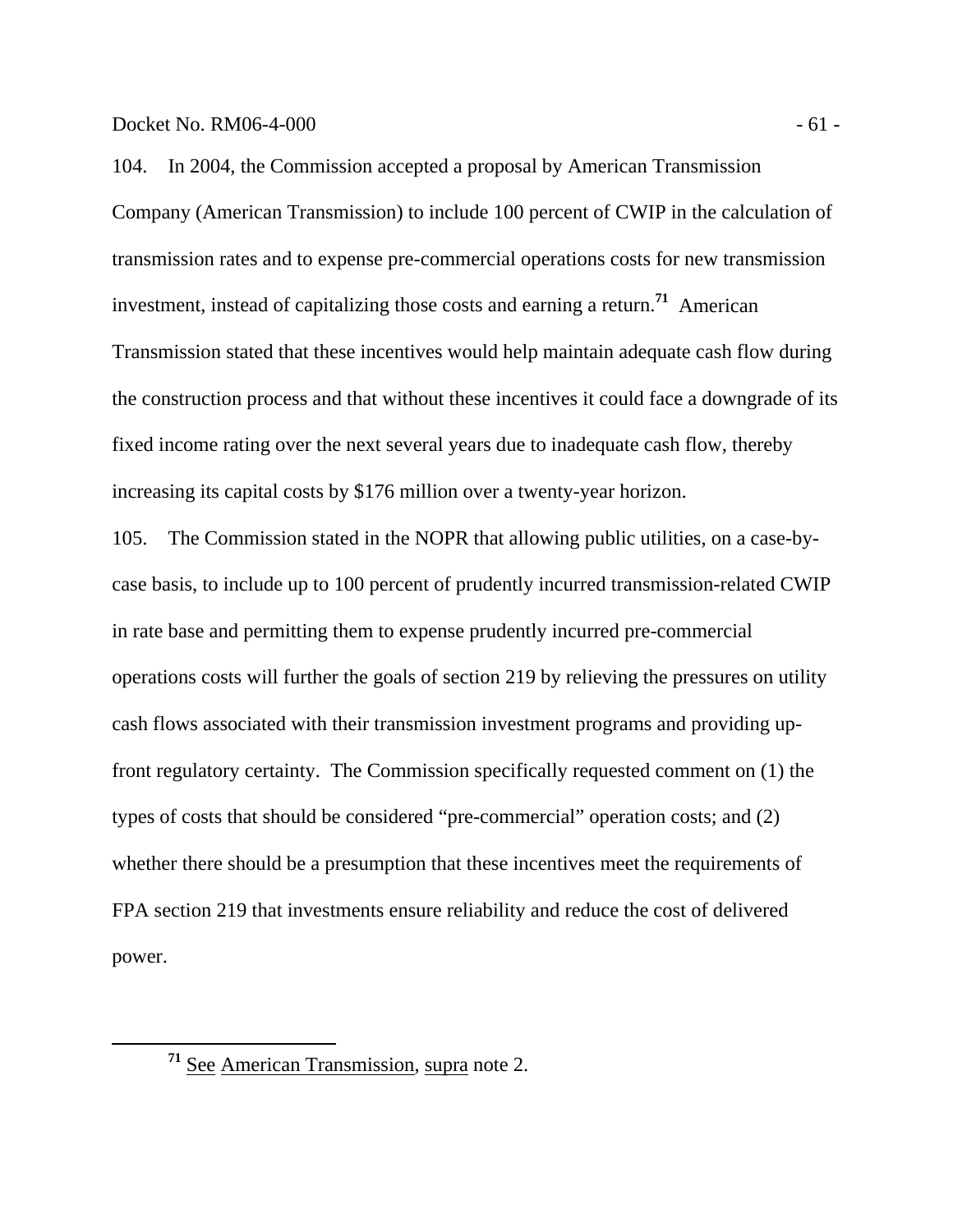## **b. Comments**

106. Most of the commenters,**<sup>72</sup>** support including 100 percent of prudently-incurred CWIP in rate base and expensing all pre-commercial operation costs, stating that these incentives will encourage transmission investment through improved cash flow, greater rate stability and lower rates to future customers. Additionally, SDG&E notes that this incentive will balance short-term rates and long-term rates by increasing the rates during construction but lowering the rates during operation of a facility.

107. Opponents, such as the New Mexico AG and California Commission, state that maintaining the status quo would be in keeping with the long-standing ratemaking doctrine that recovery of utility plant costs should be based on utility plant that is "used and useful." They also oppose expensing pre-commercial costs instead of capitalizing such costs because there will be no opportunity for a comprehensive review of project costs before those costs are passed on to ratepayers.

108. Snohomish argues that the Commission must implement a procedure to handle refunds where the project is never ultimately completed, and must condition inclusion of CWIP and other pre-operation costs in rates on adherence to the construction schedule submitted with the application.

**<sup>72</sup>** E.g., EEI, American Transmission, AWEA, PG&E, AEP, NSTAR, WPS and TDU Systems.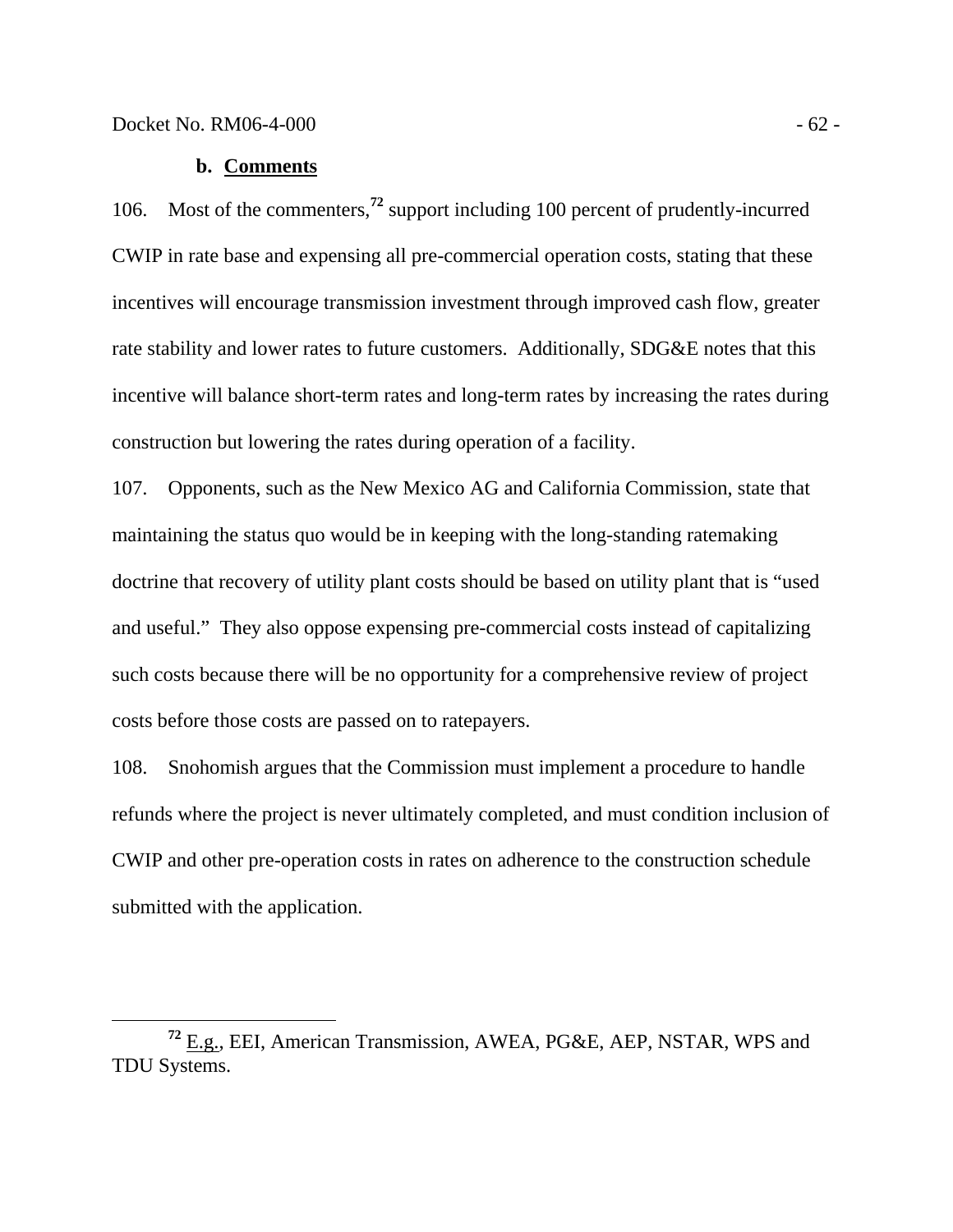109. In its supplemental comments, EEI recommends the Commission waive the requirement that a utility requesting CWIP must provide a forward-looking allocation that estimates the average use a wholesale customer will make of the utility system over the life of a project, as currently required by  $18$  CFR  $35.25(c)(4)$ . EEI states the purpose of the required forward-looking allocation is to protect wholesale customers against a double whammy (i.e., being required to pay for the construction of new generation facilities if the customer switched supplier). EEI states that the double whammy concern is not present with transmission facilities because the customer will almost certainly not switch transmission suppliers.

110. TDU Systems assert that CWIP should not be allowed for projects for which the public utility receives upfront interconnection payments, nor for any project for which the funds have been provided by a third party, except in tandem with crediting-back of such prepayments or investments on a schedule to which the transmission customer agrees. TDU Systems assert that if formula rates are in place for the public utility seeking to expense the cost of capital assets, inter-generational inequity is even more egregious since the public utility may well receive a one-year amortization of that expense although future rate payers will benefit from the use of those facilities for years to come.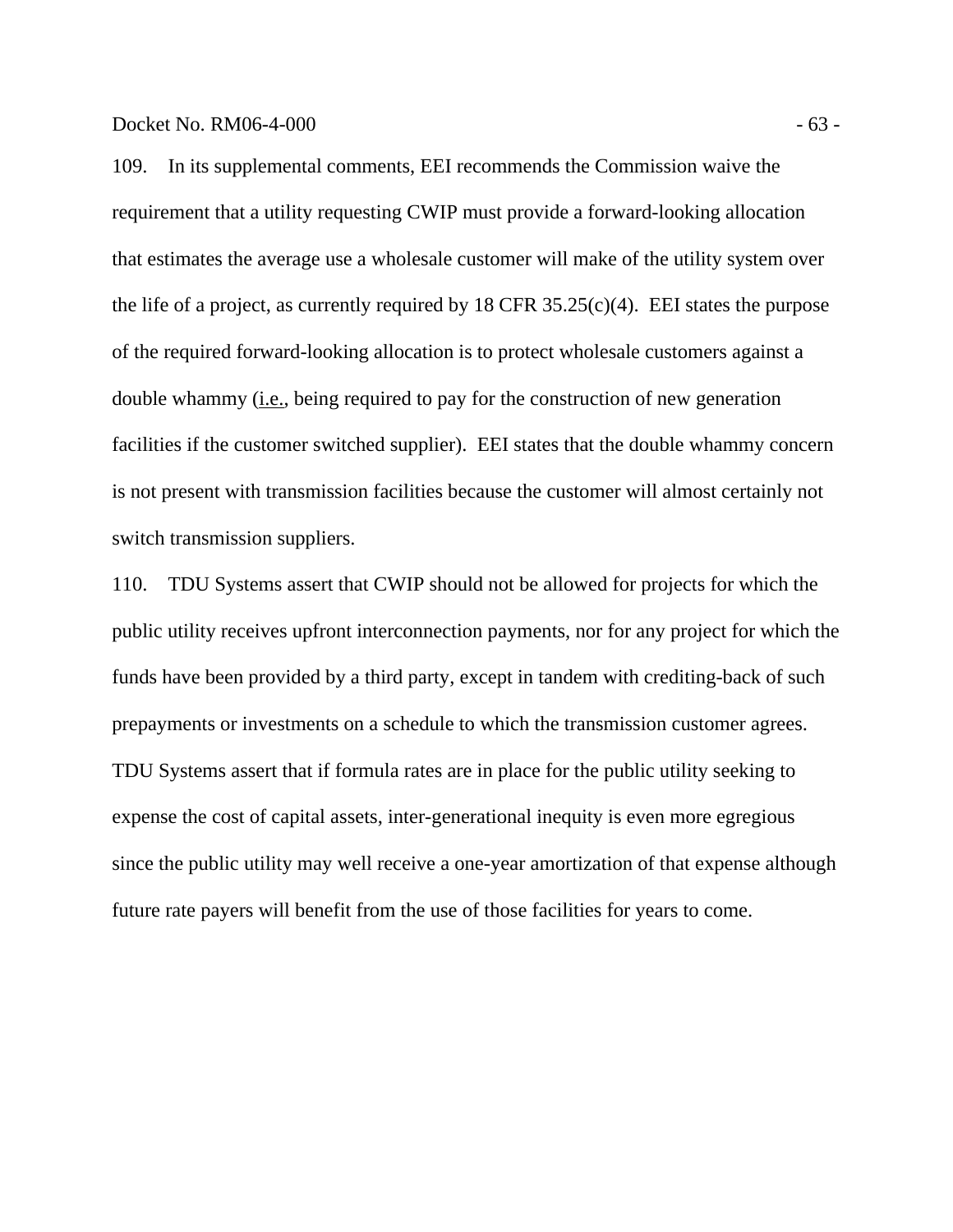111. Other commenters state that pre-commercial costs should be defined and the Commission should provide guidance.**<sup>73</sup>** Commenters' proposals for pre-commercial costs definitions include all costs associated with pre-construction activities, such as planning, related studies, and siting costs, including (1) costs of routing studies for placement of transmission lines, (2) costs of certification associated with regulatory approvals including legal and consulting costs, (3) costs of public hearings and informational hearings, (4) costs for design, planning, drafting, surveying services, material procurement and labor in support of project construction, and (5) costs associated with development and implementation of interim measures to maintain adequate reliability level due to the delayed completion of the proposed project.

112. Additionally, EEI argues the Commission should also include as pre-commercial costs other costs that have been traditionally expensed such as costs of resetting relays, using a mobile transformer, making payments to other transmission owners for upgrades to their lines, and the write-offs of the undepreciated cost of facilities that are being replaced with new transmission investment.

113. NRECA states that these costs should be limited to prudently incurred direct transmission investment costs. TDU Systems states that in no event should the

**<sup>73</sup>** E.g., EEI, SCE, AEP, NSTAR, WPS, NU, FirstEnergy, the Nevada Companies, KCPL, NRECA and Ameren.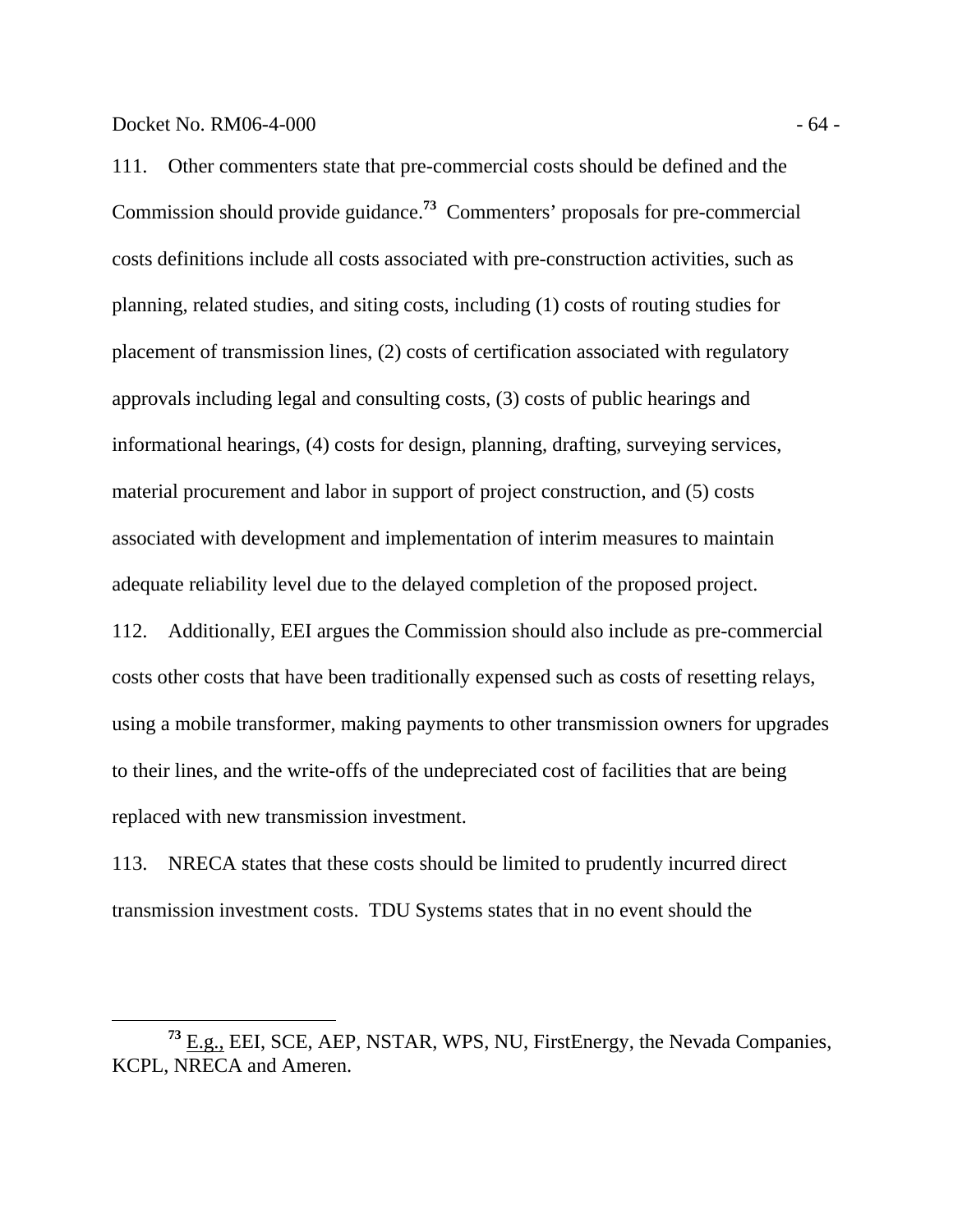## Docket No. RM06-4-000 - 65 -

Commission allow public utilities to expense costs associated with transmission facilities such as land, towers, transformers, lines, and substations.

114. PJM recommends that costs of developing a transmission proposal through a planning process should be considered a pre-commercial cost.

# **c. Commission Determination**

115. After considering all the comments, we adopt in this Final Rule the proposal from the NOPR to give public utilities, where appropriate, the ability to include 100 percent of prudently incurred transmission-related CWIP in rate base and to expense prudently incurred "pre-commercial" costs. These rate treatments will further the goals of section 219 by providing up-front regulatory certainty, rate stability and improved cash flow for applicants thereby easing the pressures on their finances caused by transmission development programs. As noted by many commenters, these proved effective for American Transmission by easing the pressures on American Transmission's finances caused by its transmission development program allowing American Transmission to, among other things, stay on schedule with its development program. For American Transmission, this also meant a higher credit rating and lower cost of capital, thus benefiting customers. Similar results can be expected for other transmission developers availing themselves of such opportunities.

116. We appreciate the concerns, as expressed by the California Commission and others, that the proposal is a departure from existing ratemaking doctrine that rates should be based on plant that is "used and useful." However, as times and circumstances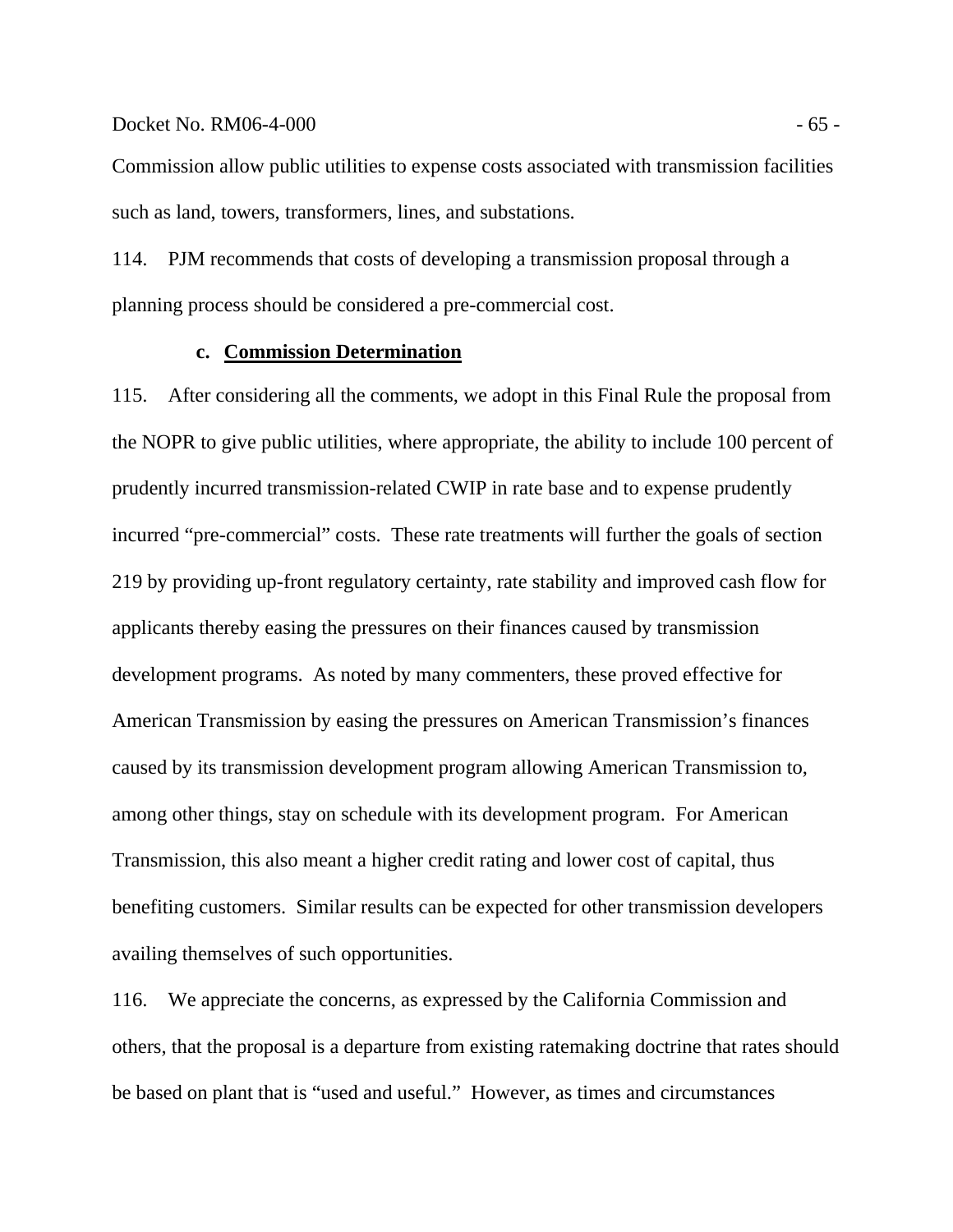## Docket No. RM06-4-000 - 66 -

warrant, the Commission has revised its ratemaking policies. In fact in Order No. 298,**<sup>74</sup>** the Commission did just that when it decided to allow any public utility engaged in the sale of electric power for resale to file to include in rate base up to 50 percent of CWIP, subject to limitations. Thus, the Commission already allows inclusion of some CWIP in rate base. The Commission also departed from existing principles in the American Transmission and Southern California Edison cases.**<sup>75</sup>** The nation has suffered a decline 0in transmission investment and it is time that the Commission revisit ratemaking policies that may serve as a barrier to investment and revise them accordingly while ensuring that customers are protected and rates remain just and reasonable. Finally, we note that 100 percent recovery of CWIP costs is already provided for pollution control facilities of public utilities.**<sup>76</sup>**

117. Allowing public utilities the opportunity, in appropriate situations, to include 100 percent of CWIP in the calculation of transmission rates and to expense pre-commercial operations costs for new transmission investment (instead of capitalizing these costs and earning a return) removes a disincentive to construction of transmission, which can

**<sup>76</sup>** See 18 CFR 35.25(c)(1).

**<sup>74</sup>** Construction Work in Progress for Public Utilities; Inclusion of Costs in Rate Base, Order No. 298, FERC Stats. & Regs. ¶ 30,455 (1983), order on reh'g, 25 FERC ¶ 61,023 (1983).

**<sup>75</sup>** See American Transmission, supra note 2; Southern California Edison Co., 112 FERC ¶ 61,014, at P 61, reh'g denied, 113 FERC ¶ 61,143 (2005) (SCE).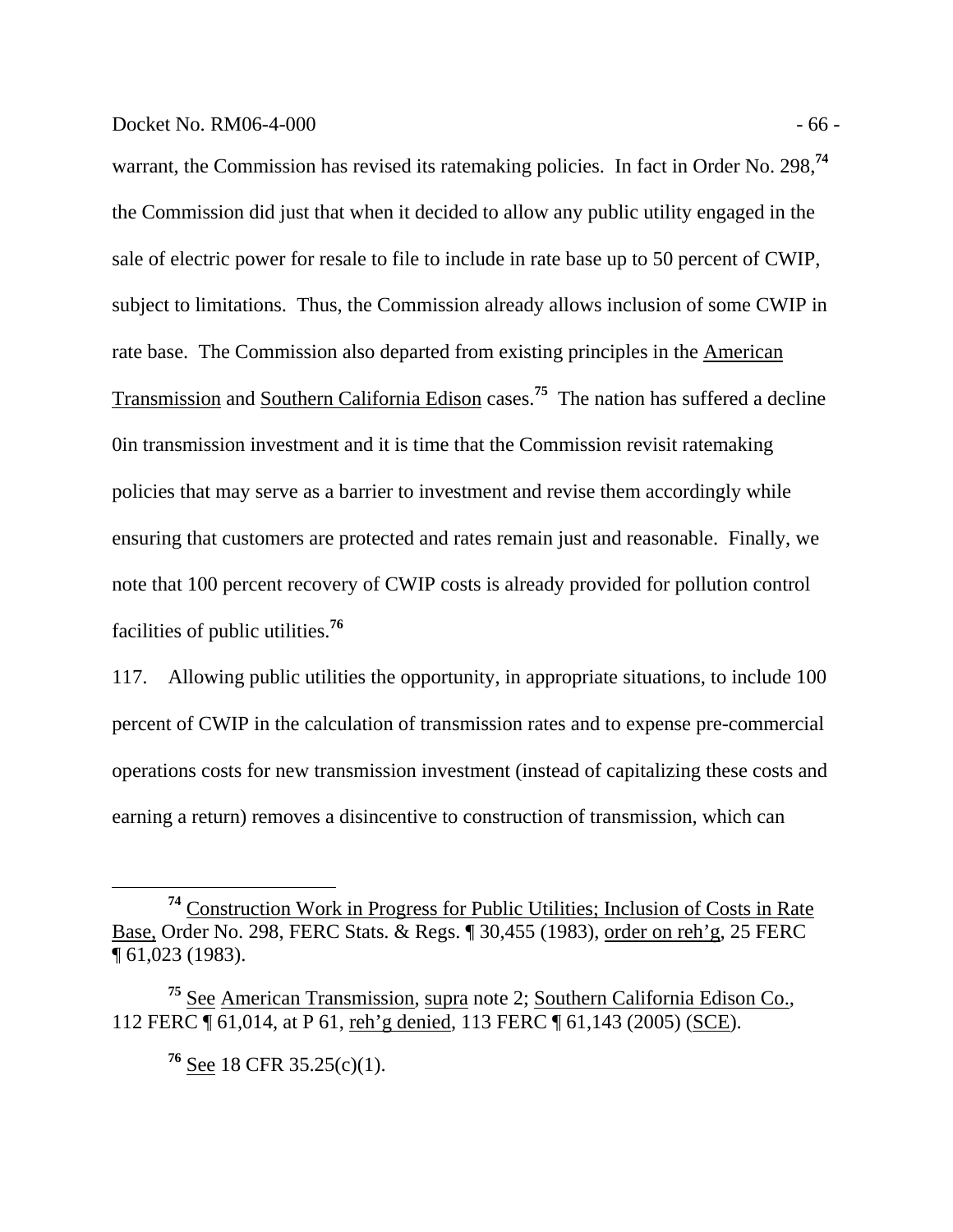## Docket No. RM06-4-000 - 67 -

involve very long lead times and considerable risk to the utility that the project may not go forward. The fact that public utilities have the opportunity to recover these costs in rates in a different manner than in the past does not mean that the rates are not subject to review under FPA sections 205 and 206. Even for rates that are formulaic, it may be necessary for the utility to revise the rate formula under section 205 to capture the recovery of these types of costs to the extent that they are not provided for in the formula. Moreover, as the D.C. Circuit has found, the Commission can depart from the norm as long as it reasonably balances consumers' interest in fair rates against investors' interest in "maintaining financial integrity and access to capital markets."**<sup>77</sup>** Finally, if the transmission facility never enters service (i.e., is never used or useful), the transmission owner may still seek recovery of the expenses associated with the construction work in progress (i.e., the return on capital) under our abandoned plant incentive, as discussed below. Accordingly, we find that the "used and useful" ratemaking principle is not a sufficient basis to deny adoption of the NOPR's proposal. However, as explained above, we will require each applicant to demonstrate that there is a nexus between its request for

**<sup>77</sup>** Jersey Central Power & Light Co. v. FERC, 810 F.2d 1168, 1178 (D.C. Cir. 1987) (Jersey Central). "Although a utility's rate base normally consists only of items presently "used and useful" (see New England Power Co. Mun. Rate Comm. v. FERC*,*  668 F.2d 1327, 1333 (D.C. Cir. 1981), cert. denied*,* 457 U.S. 1117 (1982)), a utility may include "prudent but canceled investments" in its rate base as long as the Commission reasonably balances consumers' interest in fair rates against investors' interest in "maintaining financial integrity and access to capital markets." Jersey Central*,* 810 F.2d 1168, 1178 (D.C. Cir. 1987).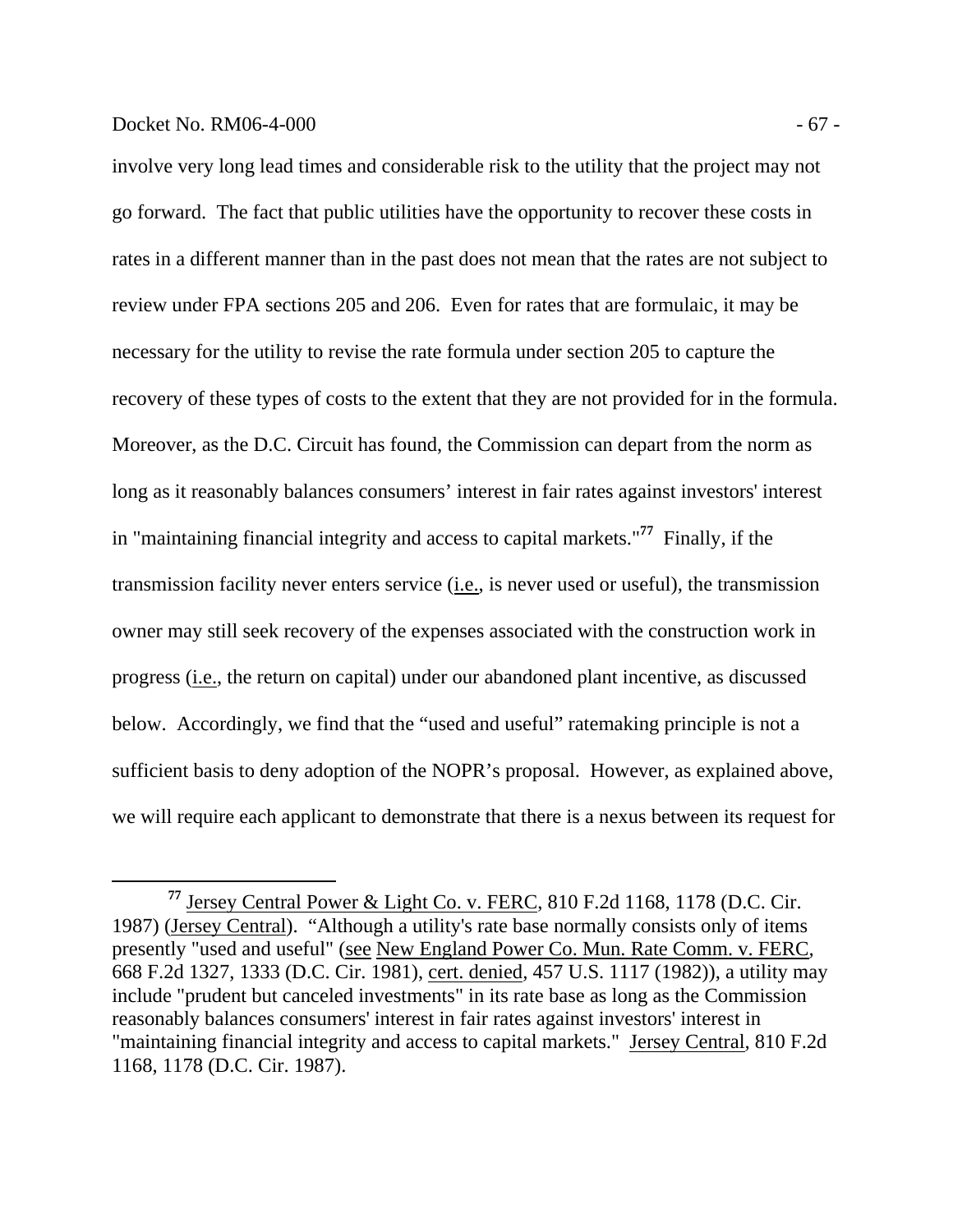#### Docket No. RM06-4-000 - 68 -

100 percent CWIP recovery and the investments being made. Ordinarily, such an incentive would be appropriate for large new investments or in situations, as occurred with ATC, where denying such an incentive would adversely affect the utility's ratings. There may be other situations as well where such an incentive is appropriate and we will consider each proposal on the basis of the particular facts of the case.

118. With regard to requests that the Commission condition inclusion of CWIP and preoperation costs on adherence to the construction schedule submitted with the application and that we implement a procedure to handle refunds in the event the facility is not put into service, we find them to be unnecessary and/or inconsistent with the other measures we adopt in this Final Rule. As discussed further below, the Commission is proposing to provide a public utility with the opportunity to file for abandoned plant costs. Thus, requiring a refund procedure that raises perceived risks of proposing new transmission at this time would be inconsistent. We also do not see the need to condition inclusion of CWIP on adherence to a construction schedule. Because the actual recovery of CWIP will occur either under a rate on file or a rate to be filed under FPA section 205, parties will have an opportunity to raise any concerns with regard to actual expenditures vis-avis construction progress at that time. Accordingly, we see no reason to condition inclusion of CWIP on adherence to a construction schedule.

119. The Commission's current CWIP regulations were developed in an era of bundled wholesale services and apply to any rate schedule. Since that time, most wholesale transmission service subject to the Commission's jurisdiction is provided at unbundled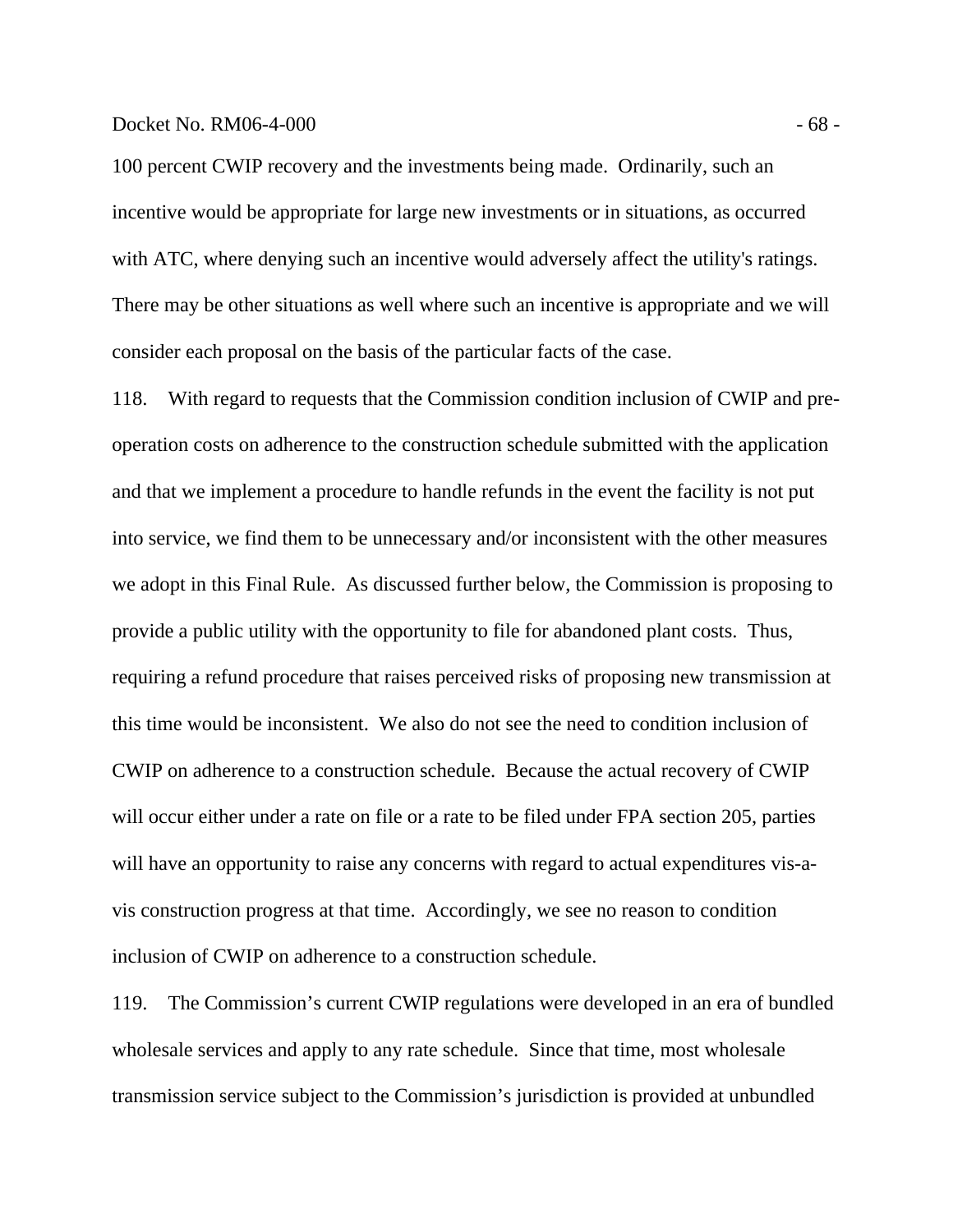## Docket No. RM06-4-000 - 69 -

rates under open access transmission tariffs. EEI points out that the requirement for a forward looking allocation that estimates the average use a wholesale customer will make of the utility system over the life of the project is not necessary with transmission facilities. We agree. The forward looking allocation ratio was to prevent a customer that was switching power plant suppliers from having to share in the cost of CWIP of a particular plant if the customer had no responsibility in the decision of the utility to build the plant. We believe it highly unlikely that transmission customers will be faced with such an opportunity. Accordingly, because we do not view the "double whammy" to be a concern in the transmission context, we grant EEI's request and waive the requirement in 18 CFR 35.25(c)(4) as it pertains to preventing double whammy with regard to CWIP associated with new investment in transmission.<sup>78</sup> Further, we clarify § 35.35(d)(1)(ii) to state that other provisions of § 35.25 apply, unless waived by the Commission on a caseby-case basis. We believe that these clarifications to the regulatory text will avoid uncertainty expressed by commenters regarding the procedures for obtaining the CWIP incentive.

120. In response to comments, we clarify that pre-payments, i.e., payments prior to the start of construction, for project costs by third-parties should not be included in CWIP. If

**<sup>78</sup>** However, this waiver does not relieve transmission owners from supplying the necessary information required in § 35.25(c) (4) that pertains to CWIP-induced price squeeze. The Commission will evaluate CWIP-induced price squeeze concerns on a case-by-case basis.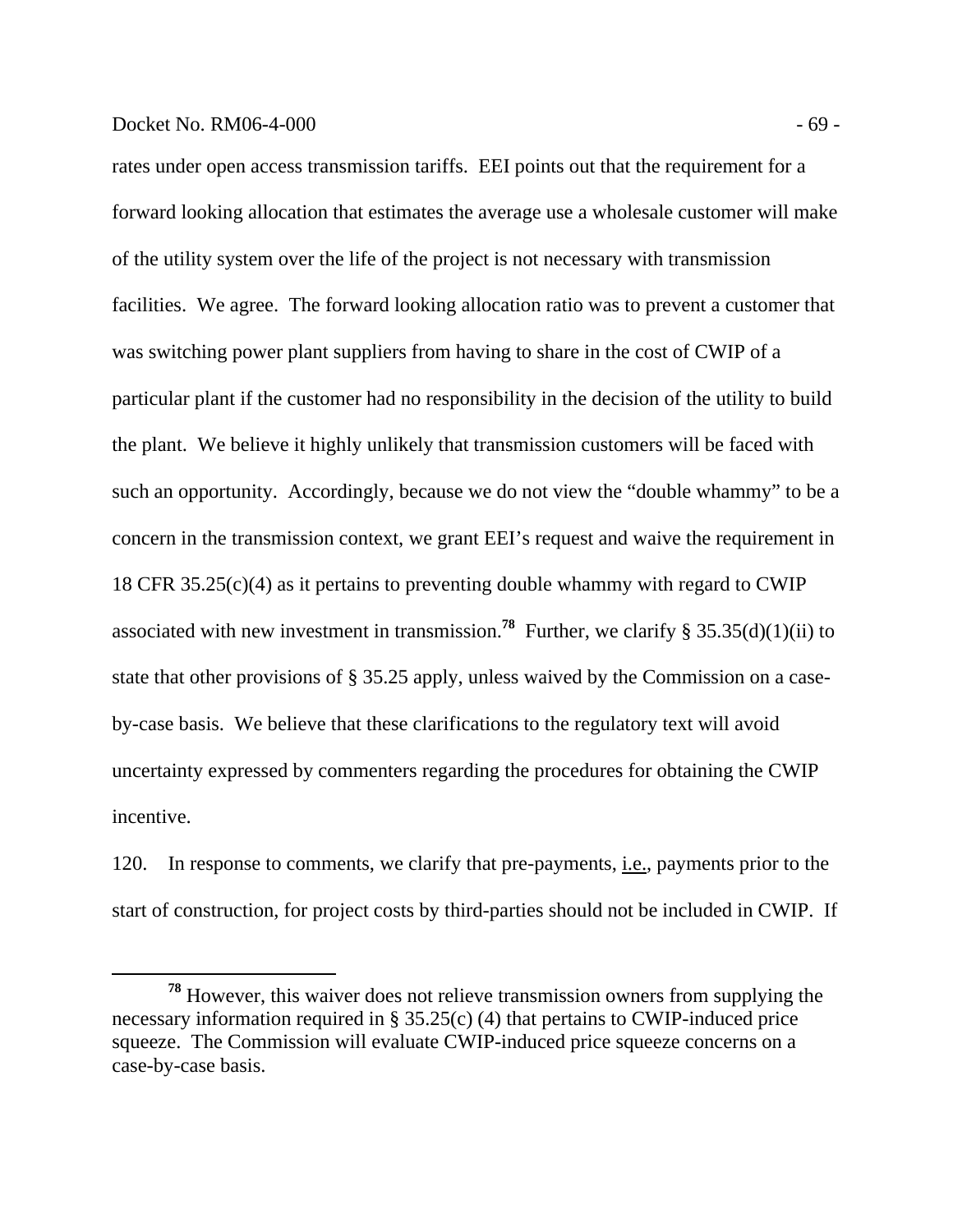## Docket No. RM06-4-000 - 70 -

a customer is making contributions in aid of construction, these amounts should not be included in rate base. Similarly, in the instance of generator interconnect, the up-front amount paid by the customer should not be included in rate base; rather it is included in rate base over time as the transmission provider provides credits to the customer.

121. The Commission has previously determined that recovery of CWIP on a formulary basis is not permitted without prior Commission review to ensure that the Commission's CWIP standards are met.**<sup>79</sup>** The Commission in Maine Yankee allowed Maine Yankee to propose a method to limit its filing obligation to once a year so that Maine Yankee did not have to file each month that it changed the CWIP balances in its monthly formula charges.**<sup>80</sup>** Likewise, we will allow public utilities to propose a method to limit their filing requirement related to CWIP to an annual filing. These annual filings may be limited to CWIP and will not subject public utilities to a comprehensive rate review.**<sup>81</sup>**

**<sup>80</sup>** Id., at 62,252.

**<sup>81</sup>** We deny the request to limit recovery of these incentives to the amount originally budgeted. We note that, as a practical matter, it would be difficult to hold electric transmission projects to the original budget estimate when it can be 10 to 15 years between the time the project is proposed and lines are actually built. Also, if public utilities are held to recovering only originally estimated budgets, they would either have incentives to overestimate costs or to avoid the risky projects which the policy is intended to facilitate.

**<sup>79</sup>** Maine Yankee Atomic Power Co., 66 FERC ¶ 61,375, at 62,252-53 & n.10 (1994) (Maine Yankee).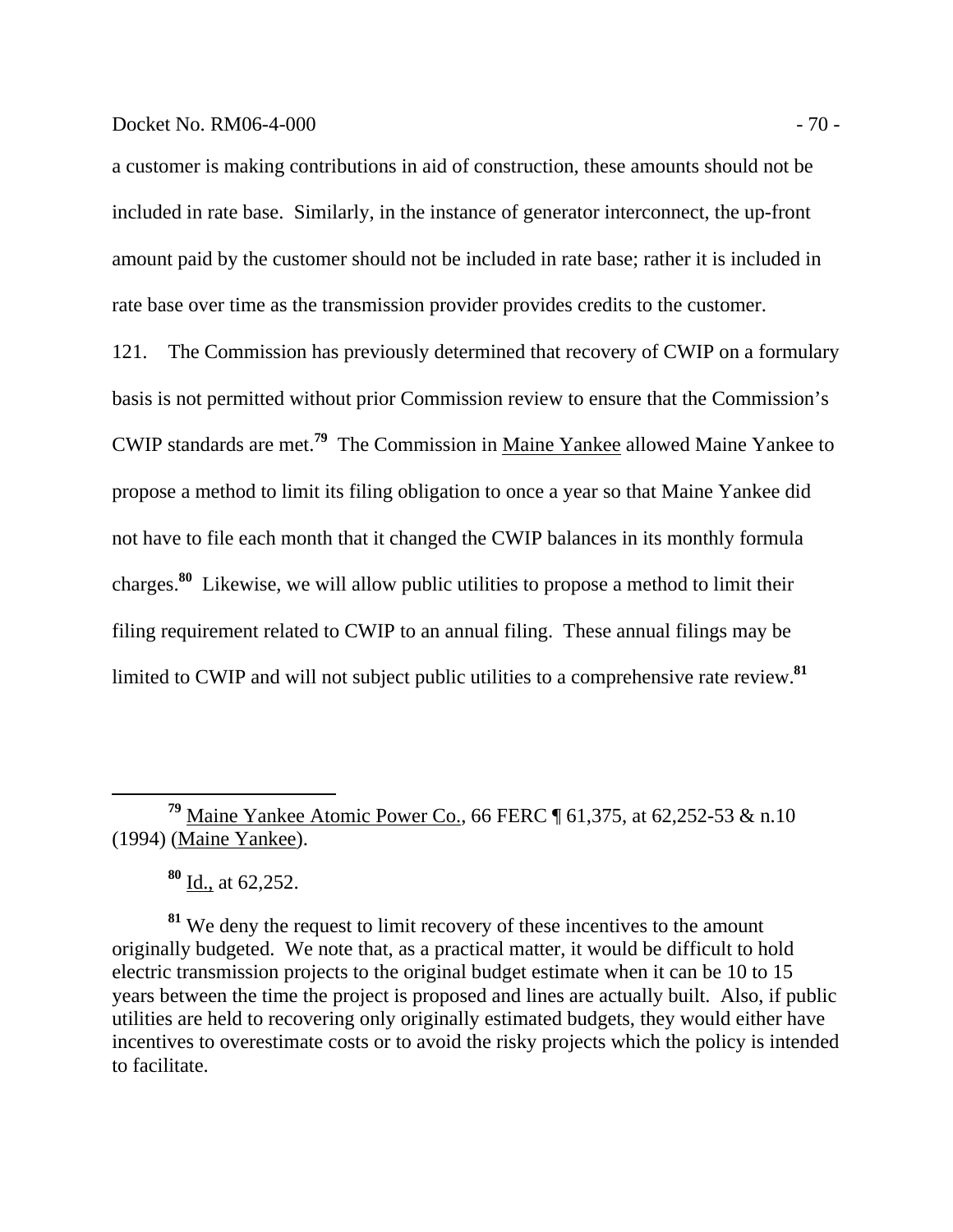122. With respect to the types of pre-commercial operations costs that we will allow to be expensed rather than capitalized, we will allow, on a generic basis, the same types of costs that we approved in the American Transmission settlement.**<sup>82</sup>** Further, we will entertain proposals by public utilities to expense other types of costs for consideration on a case-by-case basis.

# **3. Hypothetical Capital Structure**

#### **a. Background**

123. The Commission stated in the NOPR (at P 29) that it has largely relied on the actual capitalization of a utility in setting its rate of return, but recognized that an overly rigid approach to evaluating a proposed capital structure could be a disincentive to investment in new transmission projects and Transco formation. Each project or company may have unique financial and cash flow requirements, and a rigid approach to acceptable capital structures could threaten the viability of some projects. Accordingly, the Commission proposed allowing applicants to file an overall rate of return based on a hypothetical capital structure, and giving them the flexibility to refinance or employ different capitalizations as may be needed to maintain the viability of new capacity additions. The Commission stated that it expected applicants to develop their proposals

**<sup>82</sup>** American Transmission, in its application approved in American Transmission defined pre-certification costs as preliminary survey and investigation costs in Account 183. These costs include all expenditures for, preliminary surveys, plans and investigations, made for the purpose of determining the feasibility of utility projects and costs of studies and analyses mandated by regulatory bodies related to plant in service.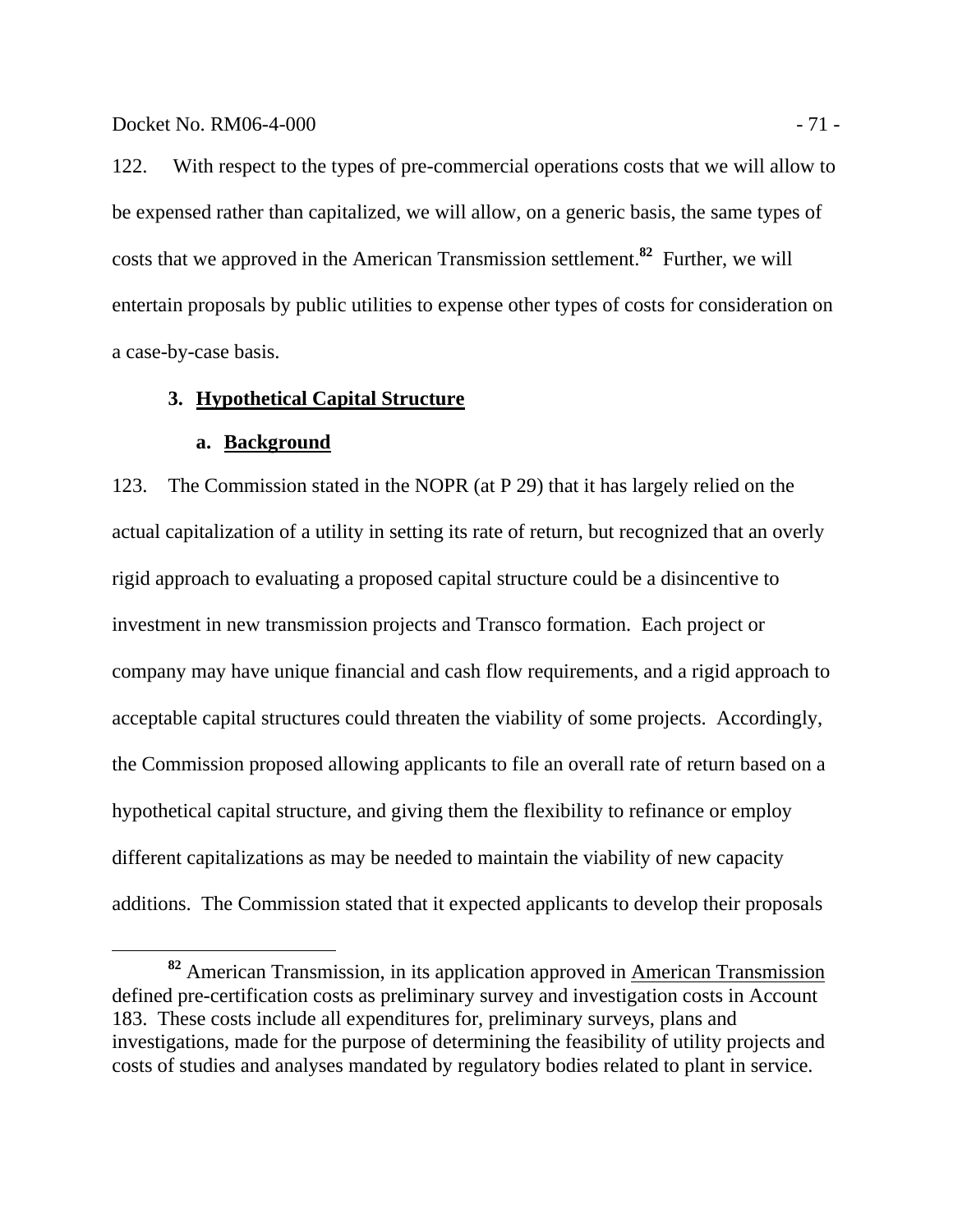based on the specific requirements and circumstances of their projects, and that the Commission would evaluate proposals for this incentive on a case-by-case basis. The Commission required public utilities to provide support in their application for why the hypothetical capital structure incentive is needed to promote investment consistent with the goals of section 219. The Commission required the applicant to provide its transmission investment plan and explain the specific projects to which the proposed return will apply.

# **b. Comments**

124. Many commenters support the hypothetical capital structure as an incentive.**<sup>83</sup>** Both American Transmission and Trans-Elect note that they received approval to use a hypothetical capital structure and that they had been able to stay on schedule for extensive transmission construction programs. **<sup>84</sup>**

125. Several parties, including EEI, NSTAR and NU argue in a similar vein that hypothetical capital structures can aid investments by companies that are entering a large capital expenditure program or are emerging from financial distress and may be aiming

**<sup>83</sup>** American Transmission, EEI, First Energy, KCPL, Nevada Companies, NSTAR, NU, NYSEG and RGE, PJM, PG&E, Progress, Semantic, Trans-Elect, United Illuminating and Xcel support the proposal.

**<sup>84</sup>** Trans-Elect cites Western, 99 FERC ¶ 61,306 at 62,280, reh'g denied, 100 FERC ¶ 61,331 at P 7, 9 (stating that rate treatments including hypothetical capital structure were necessary for the Path 15 project to be built). See also, METC, 105 FERC ¶ 61,214 at P 20 (Commission recognized the need to encourage, through regulatory ratemaking policy, the independent business model).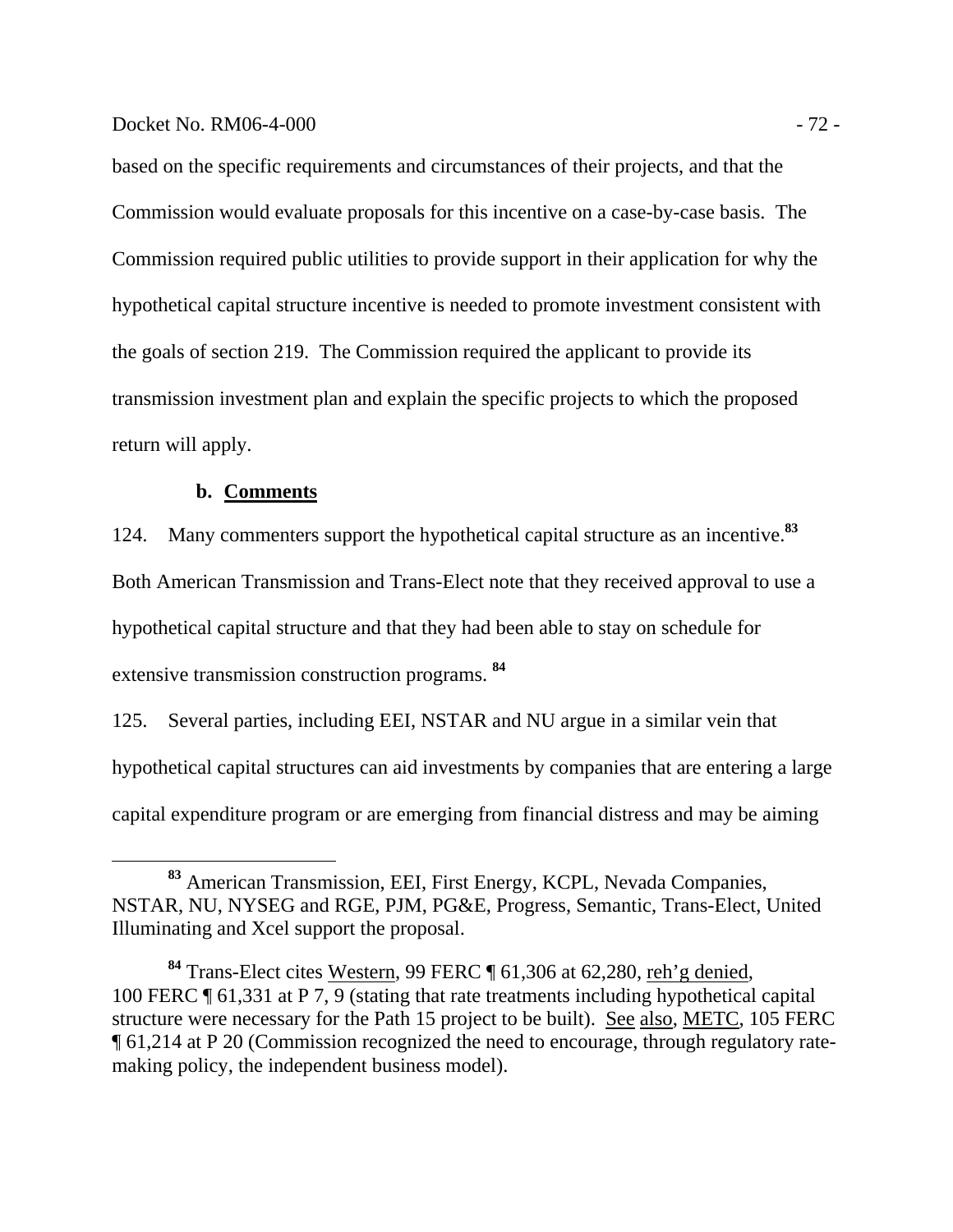### Docket No. RM06-4-000 - 73 -

for a capital structure they have not yet realized. Semantic suggests a 75 percent equity and 25 percent debt capital structure be used to reflect the higher risks of early adoption of advanced technologies.

126. PJM and NSTAR state that hypothetical capital structures are particularly useful for projects involving consortia. PJM cites its proposed consortium approach to building transmission, where a capital structure could be based on the project as a whole rather than piecemeal based on the individual capital structures of each participant in individual rate cases.**<sup>85</sup>**

127. A number of commenters oppose hypothetical capital structures.**<sup>86</sup>** APPA and CREPC argue hypothetical capital structures could result in a windfall to public utilities by increasing actual return far in excess of the Commission's allowed return on equity. Commenters also express concern that the proposed incentive represents a departure from Commission precedent and could result in unjust and unreasonable rates.

128. Other commenters, such as the Kentucky Commission, Dairyland and MISO States, assert that the Commission should preclude a public utility from receiving both hypothetical capital structure and the ROE incentive because combining the incentives

**<sup>85</sup>** PJM TOs concur that the incentive could be helpful in project-specific rates.

**<sup>86</sup>** E.g., California Commission, TDU Systems, APPA, CREPC, Steel Manufacturers, New Mexico AG, the Oklahoma Commission, PPC, NECOE, Connecticut AG, and the Delaware Commission.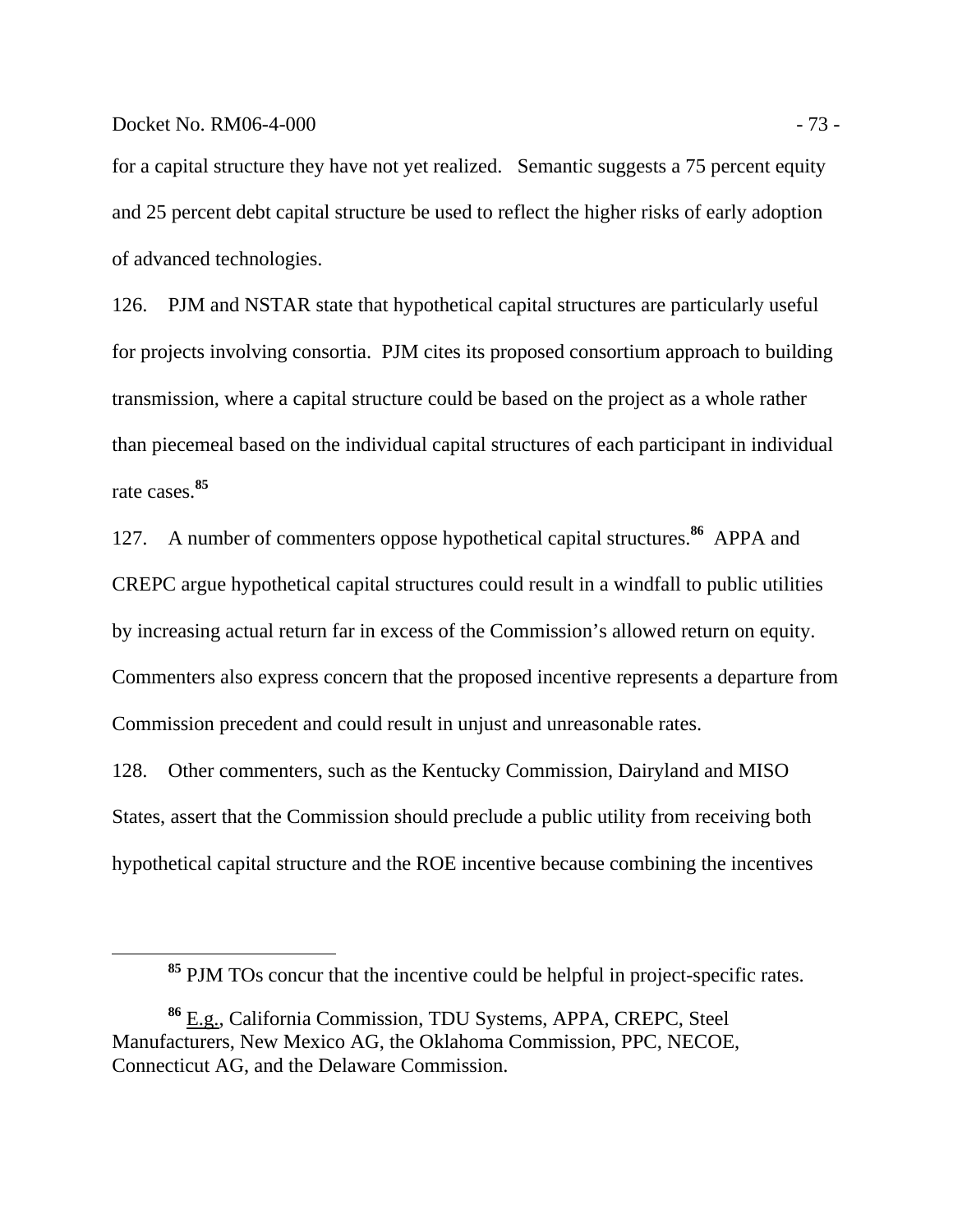# Docket No. RM06-4-000 - 74 -

could result in adopting a cost of equity well in excess of the DCF range of reasonableness.

129. Because of concerns about the criteria to be used in evaluating proposals for hypothetical capital structures, many parties, including CREPC, California Commission, NRECA and California Oversight Board, recommend evaluating the proposal on a caseby-case basis, with California Oversight Board arguing for standard of proof much higher than merely having to support the proposal as the NOPR proposes.

130. NECOE states that the Commission should categorically prohibit verticallyintegrated utilities from using a hypothetical capital structure. MISO States argues that this incentive is not reasonable, especially if applied to a company's entire rate base, instead of just its new transmission. APPA states that if a specific transmission project is financed separately from other projects within a transmission network (e.g., merchant transmission line), it may be appropriate to evaluate its capitalization separately from other affiliates; however, the evaluation should be based on actual capitalization instead of hypothetical capitalization. In contrast, Ameren asserts that hypothetical capital structures beyond project-financed investments can be supported and should be considered on a case-by-case basis.**<sup>87</sup>**

**<sup>87</sup>** Ameren states that the Commission has approved the use of a hypothetical capital structure to better reflect the risk profile of a regulated enterprise. See High Island Offshore Systems, L.L.C., 110 FERC ¶ 61,043, at P 143, order on reh'g, 112 FERC ¶ 61,050 (2005) (High Island).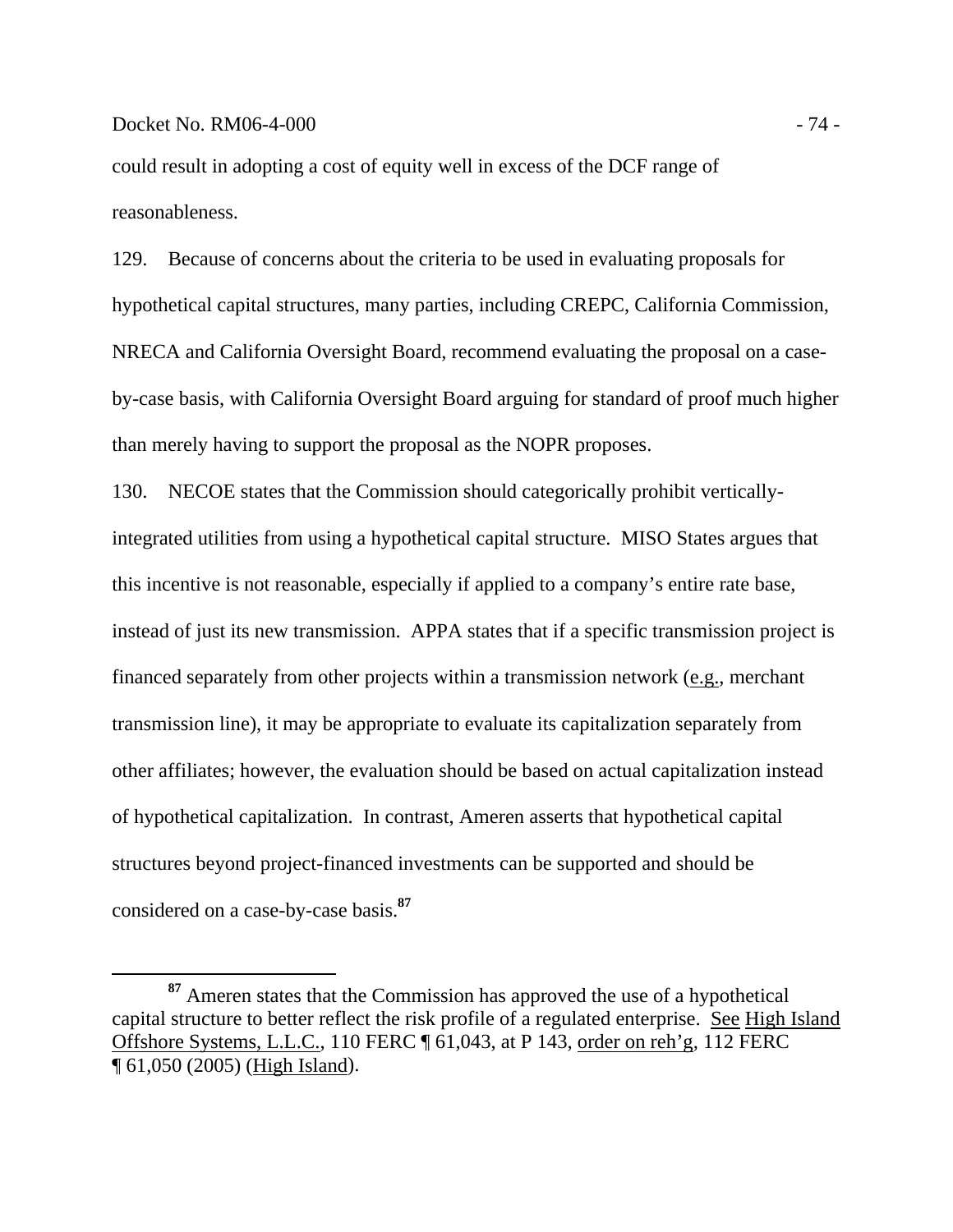# **c. Commission Determination**

131. The Commission finds that hypothetical capital structures can be an effective tool available to public utilities to foster transmission investment in appropriate circumstances. As some commenters point out, use of a hypothetical capital structure is not new. For example, the Commission has allowed independent transmission companies to use a hypothetical capital structure to recognize the significant benefits of independent ownership and operation of transmission including, among other things, improved access to capital markets for transmission investment**<sup>88</sup>** and the Commission has allowed its use for specific projects when shown to be necessary for project financing, among other things.**<sup>89</sup>** Further, as PJM argues in its comments, hypothetical capital structures may be effective for development of consortium projects. This can be especially important for projects with a diverse set of sponsors, some of which have different capital structures, (e.g., a power marketing agency that contributes access but no equity compared to a project sponsor that brings only equity to a proposed investment). We note the rise in interest in these types of projects, including such large-scale, multiple-developer projects as the Frontier Line and TransWest proposals. Thus, the Commission finds that, in certain contexts, this incentive is appropriate for consideration under section 219 because it has

**<sup>88</sup>** METC, 105 FERC ¶ 61,214 at P 20.

**<sup>89</sup>** Western, supra note 2.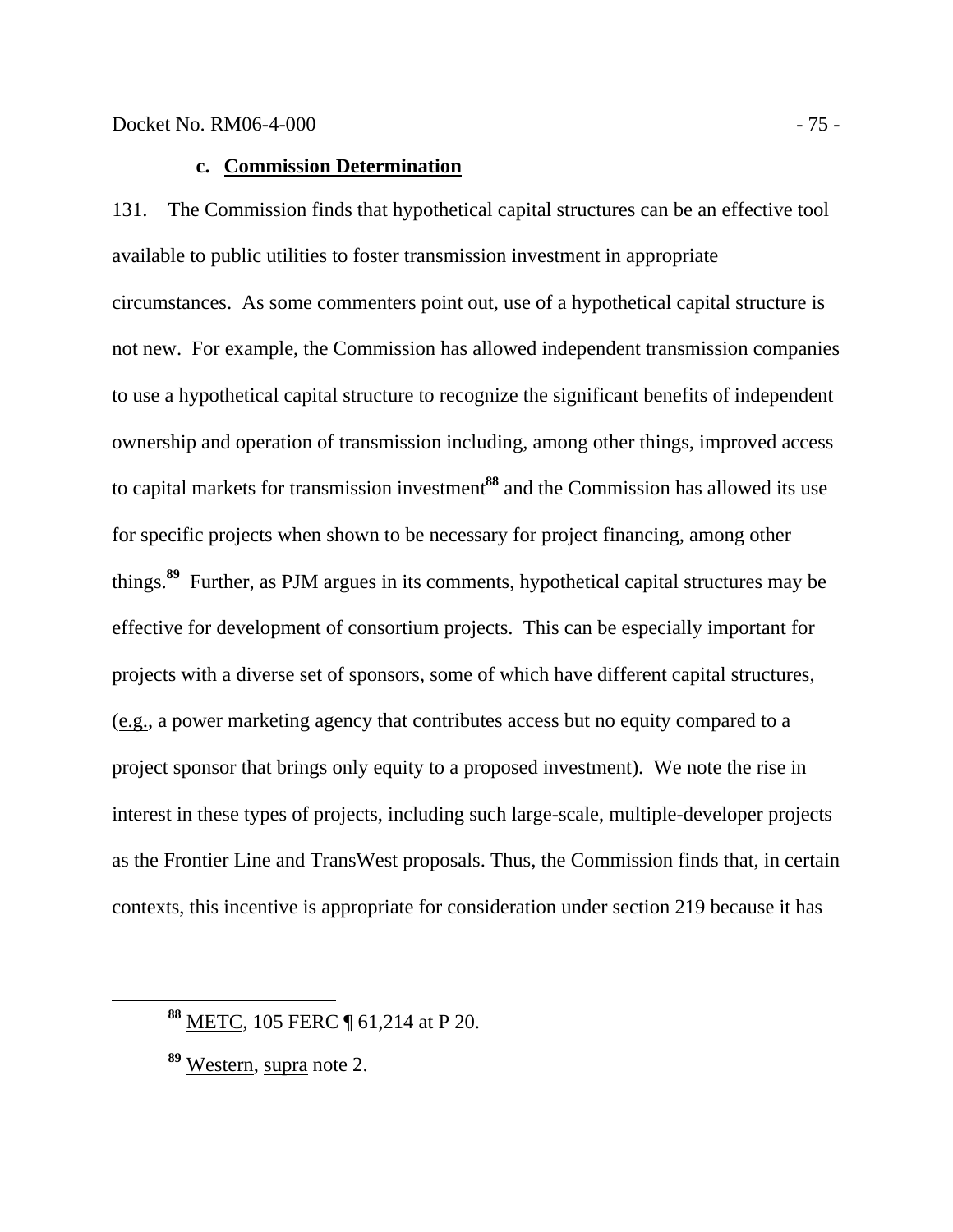### Docket No. RM06-4-000 - 76 -

been demonstrated to foster the development of transmission investment, as indicated by the experience of American Transmission and Trans-Elect.

132. The Commission continues to believe that an overly rigid approach to evaluating proposed capital structures may discourage the development of new transmission projects. Therefore, the Commission will evaluate each proposal on a case-by-case basis but will not prescribe specific criteria or set target debt/equity ratios for evaluating hypothetical capital structures, as requested by some commenters.**<sup>90</sup>**

133. We will not categorically deny the incentive to vertically-integrated utilities, as recommended by NECOE. We agree with Ameren that there may be circumstances in which a hypothetical capital structure may be appropriate for a transmission investment by a vertically-integrated utility. However, we are not suggesting that hypothetical capital structures will become the norm. As with the other incentives, we will require that the applicant demonstrate a nexus between its proposed incentive and the facts of its particular case.

134. In this regard, we note that many of the instances in which hypothetical capital structures are used and can be used reflect unique circumstances, such as a project or consortium that requires a special capital structure where the capital structure may change significantly with new investments. We disagree with TDU Systems that the

**<sup>90</sup>** We note that many commenters support case-by-case review and recognize the merits of evaluating the specific circumstances of hypothetical capital structure proposals.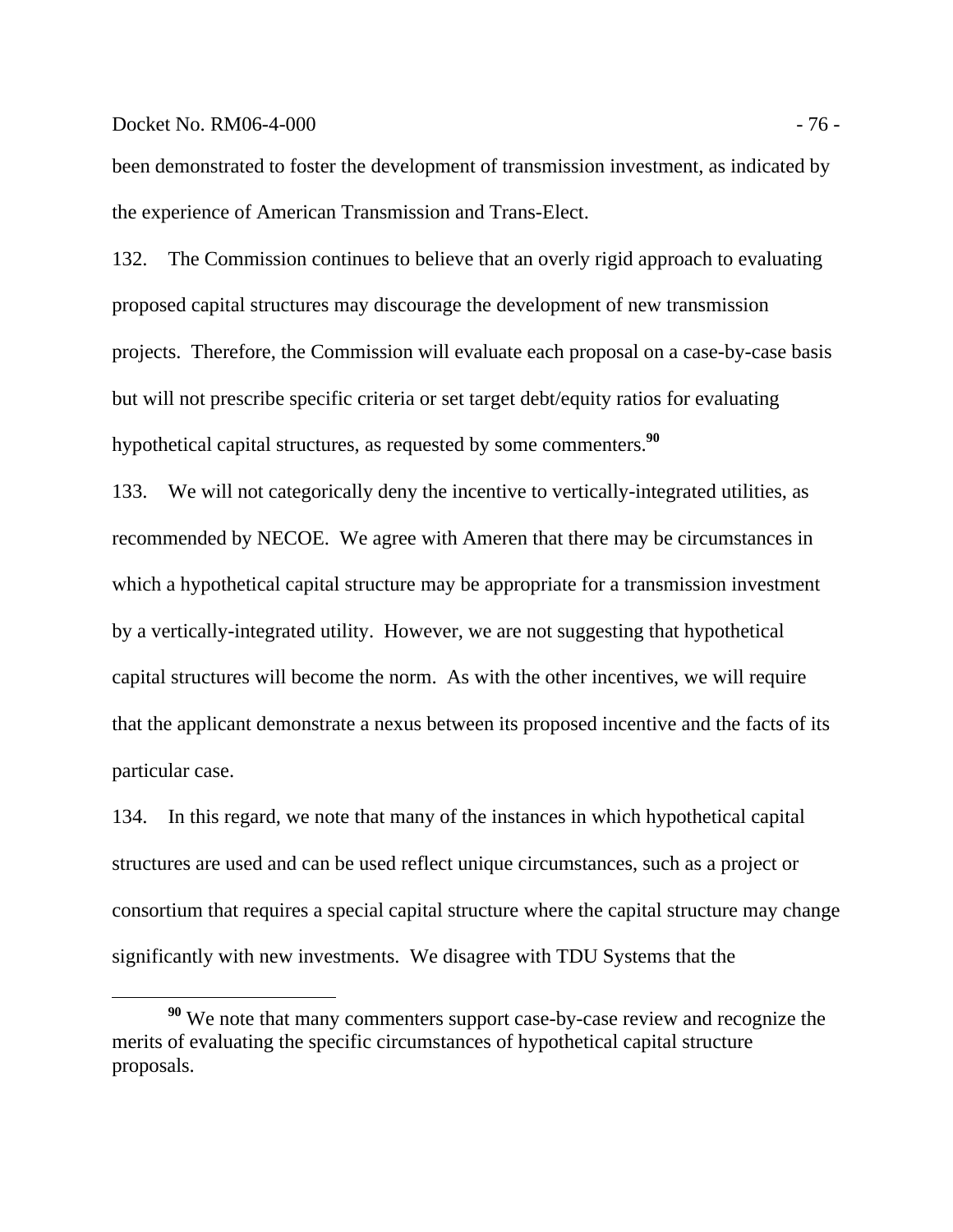# Docket No. RM06-4-000 - 77 -

Commission has (or should adopt) a general policy on when to use hypothetical capital structures. Moreover, we do not believe that the Commission's recent approvals of hypothetical capital structures for electric transmission companies have resulted in abnormally high equity ratios or over-compensation for the equity holder at the expense of the ratepayer.

# **4. Accelerated Depreciation**

### **a. Background**

135. In the NOPR (at P 30), the Commission proposed accelerated depreciation as another way to increase cash flow to utilities, thereby removing a potential disincentive to investing. The Commission has determined that in some circumstances allowing accelerated depreciation is warranted to encourage investment in transmission infrastructure because it provides improved cash flow and better positions public utilities for longer-term transmission investments.**<sup>91</sup>** The Commission stated that permitting accelerated depreciation more broadly than just for emergency conditions or special projects may further the goals of section 219 by providing incentives to undertake transmission projects that have the potential to reduce the cost of delivered power and ensure reliability, and, therefore, proposed to allow transmission facilities to be

**<sup>91</sup>** See Removing Obstacles and Western, supra note 2.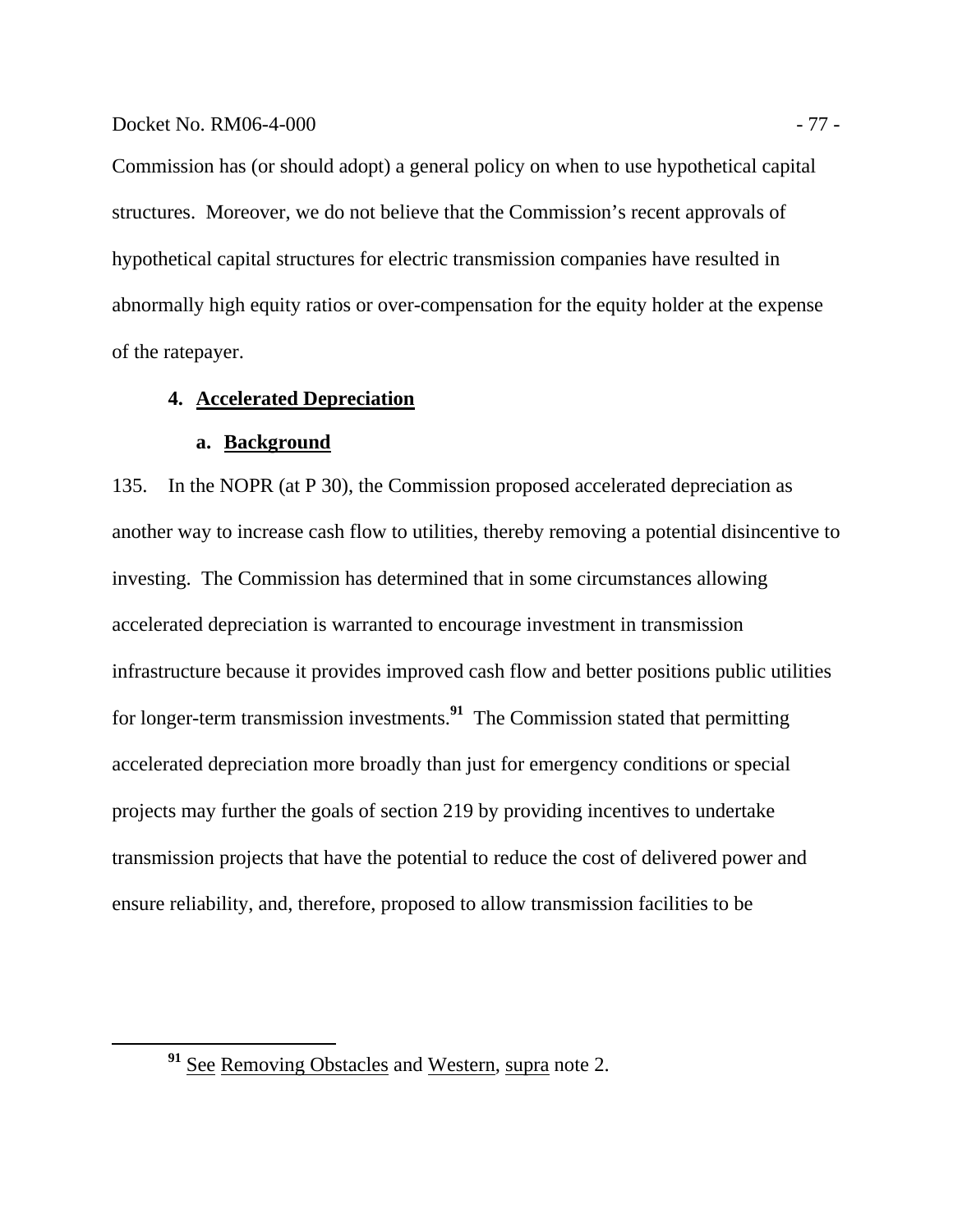### Docket No. RM06-4-000 - 78 -

depreciated over a period of 15 years, in place of the typical Commission practice to allow depreciation over the useful life of the facilities.**<sup>92</sup>**

136. The Commission also sought comment on two issues. The Commission asked whether 15 years is an appropriate time period for cost recovery or whether the Commission should establish a presumption of a shorter or longer depreciable life for new transmission facilities.**<sup>93</sup>** The Commission also requested comment on whether accelerated depreciation has any longer-term negative impacts that would undermine the goals of section 219.

# **b. Comments**

137. A number of commenters support the proposal to allow accelerated depreciation of 15 years for the reasons set forth in the NOPR.**<sup>94</sup>** Some of the supporters, such as the Delaware Commission, KCPL, International Transmission, NYSEG and RGE, Progress, Siemens, Upper Great Plains, and United Illuminating recommend that the incentive should be optional.

**<sup>92</sup>** Removing Obstacles, 94 FERC ¶ 61,272, at 61,968-69.

<sup>93</sup> For example, in Removing Obstacles, the Commission permitted a 10-year depreciable life for facilities that will increase transmission capacity to relieve existing constraints and could be in service within a few months.

**<sup>94</sup>** E.g., Ameren, EEI, BG&E, FirstEnergy, NSTAR, PG&E, PJM, PJM TOs, SCE and WPS. Ameren, MidAmerican and Nevada Companies assert that the Commission should be receptive to a shorter depreciable life or that a different life may be appropriate, possibly tied to the term of a service agreement.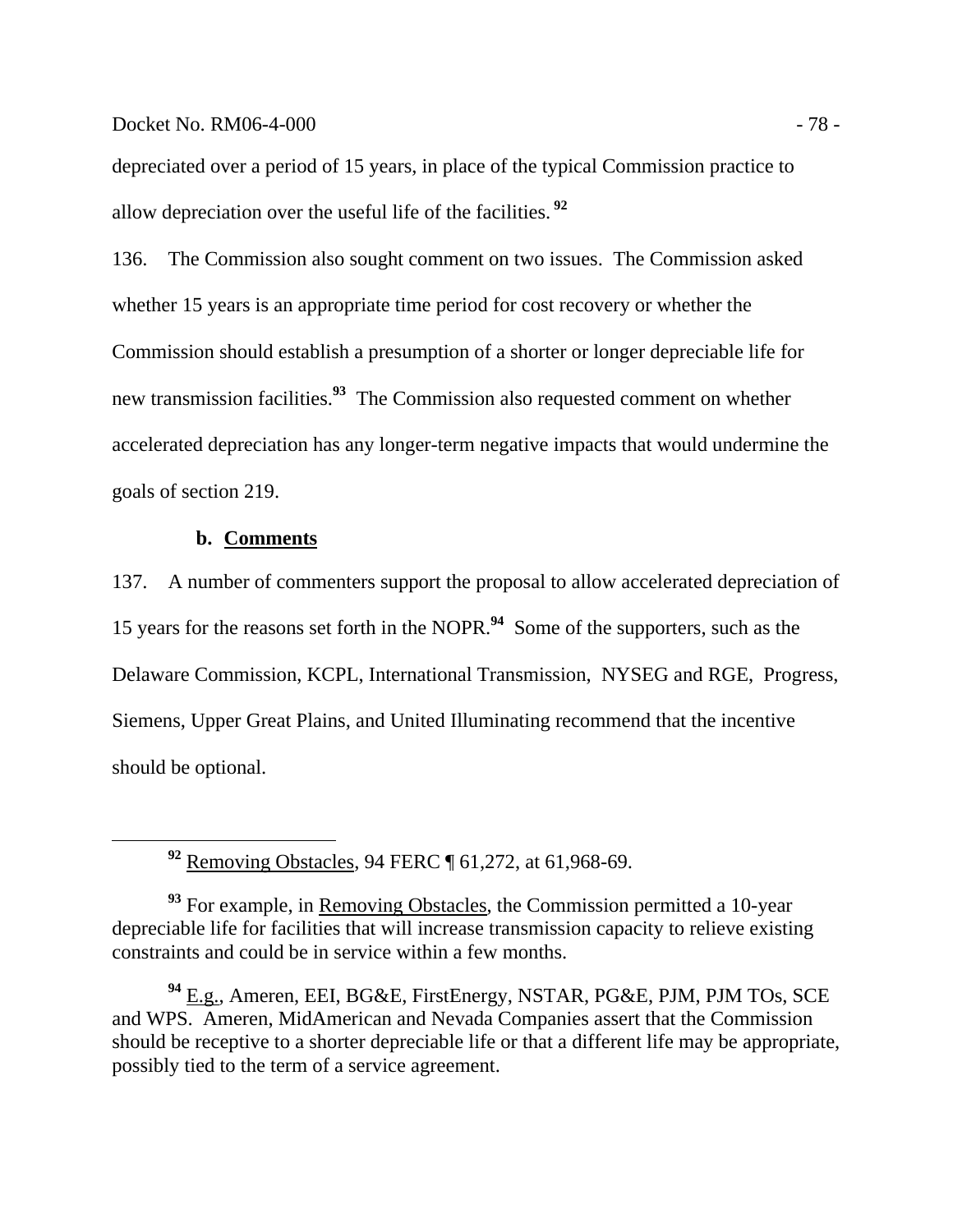Docket No. RM06-4-000 - 79 -

138. Other commenters oppose the proposal to allow accelerated depreciation of transmission facilities.**<sup>95</sup>** For example, Connecticut AG, NECOE and TANC assert the accelerated depreciation incentive will increase costs and rates and result in gold-plating and over-building of transmission infrastructure. APPA claims that after new transmission facilities have been depreciated over the shorter time period proposed by the Commission, the transmission owners will essentially be providing transmission service for free. APPA is concerned that when this happens the transmission owners will propose to "recalibrate" (i.e., increase) the transmission rate base to depreciate the same facilities yet another time at ratepayer expense.

139. Additionally, TAPS opposes accelerated depreciation because transmitting utilities will no longer earn a return on their investments after the facility has been depreciated and would potentially seek to recover a management fee which would deny ratepayers of the supposed benefits of accelerated depreciation.**<sup>96</sup>** TAPS claims that given the likelihood of this management fee, the Commission cannot refer to accelerated depreciation as a timing difference. Ameren, on the other hand, states the one drawback to accelerated depreciation is that once the asset has been fully depreciated, the public

<sup>&</sup>lt;sup>95</sup> E.g., TDU Systems, the California Commission, APPA, the Connecticut AG, NY Association, NECOE, TAPS, the New York Commission and TANC.

**<sup>96</sup>** TAPS cites High Island, 110 FERC ¶ 61,043, at P 105-115.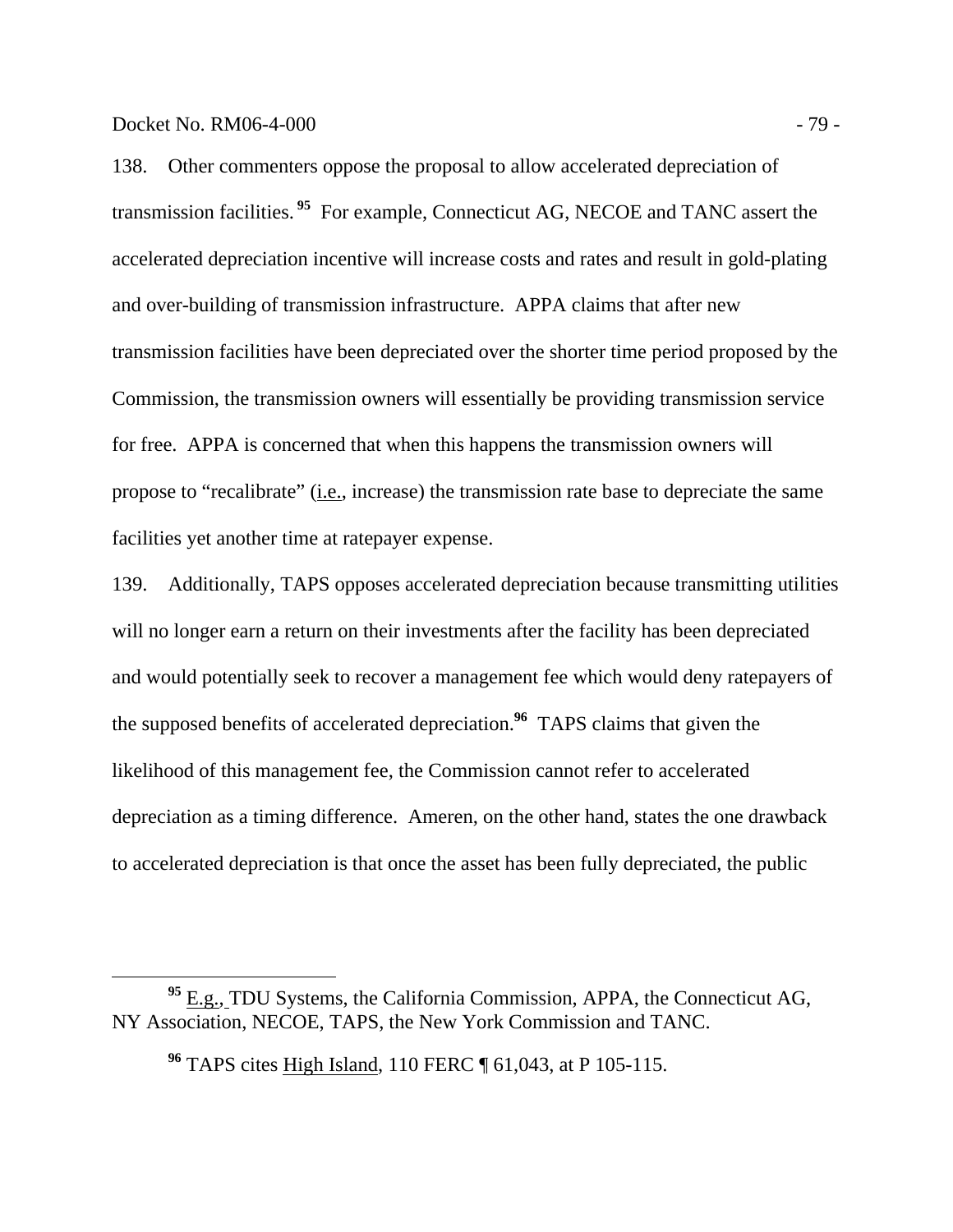utility can not earn a return.**<sup>97</sup>** Ameren states the Commission should consider generic procedures for the establishment of compensatory management fees for fully depreciated transmission assets.

140. TAPS also argues that accelerated depreciation would skew investments towards depreciable plant and away from non-depreciable land even if acquisition of rights-ofway was the cheaper alternative. TAPS states that, if the Commission is intent on permitting accelerated depreciation, the Commission should require the utility to auction off the fully depreciated facilities at full market value with the proceeds credited to ratepayers.

141. California Commission opposes accelerated depreciation because when a facility is placed into service, the value of the undepreciated plant is at its highest; therefore, the company earns a high return on the plant. As a result, the company has immediate cash flow that does not need to be enhanced. California Commission, TAPS and TDU Systems express concern that accelerated depreciation may cause generational inequities between those who pay for the facilities now and those who do not have to pay later. 142. EEI states that this incentive should not be dependent on corporate structure, should not be limited to 15 years when it may be appropriate to use a shorter depreciable life for certain facilities, and when 15 years is used by a public utility, the company should be able to match the tax law depreciation methodology, which weights the tax

<sup>&</sup>lt;sup>97</sup> AEP and International Transmission also note this concern.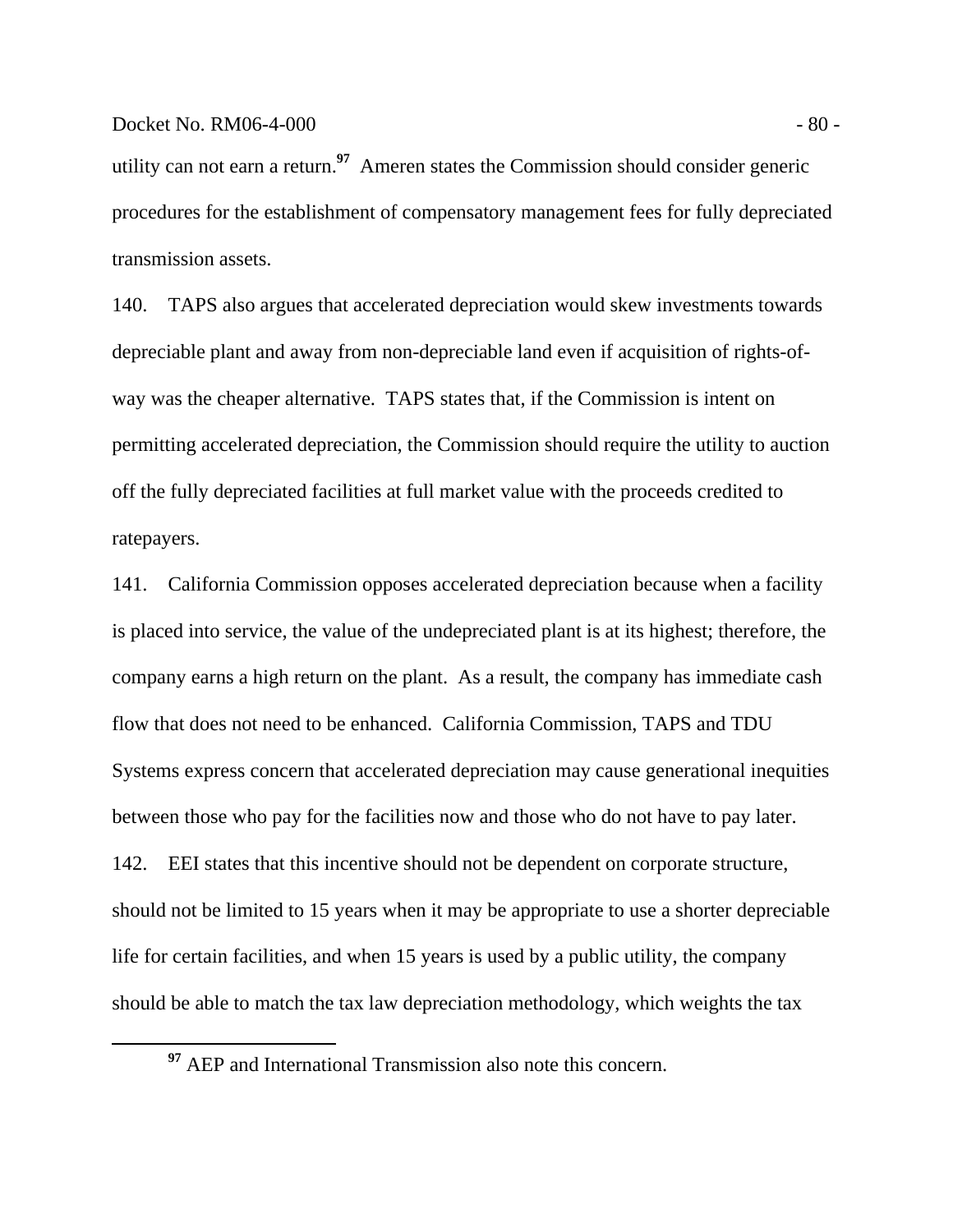### Docket No. RM06-4-000 - 81 -

depreciation more heavily toward the beginning of the life of the project rather than spreading it evenly over 15 years.

143. APPA cites to a number of concerns including the effect of such accelerated depreciation on book-tax timing differences, and the associated deferred tax accounts, and complications in calculating inter-period income tax allocations. APPA also contends that, if the Commission allows rate recovery over a 15 year life for transmission assets, then there should be no provision for deferred income taxes allowed with respect to such assets in any rate case (and no deduction from rate base), because such book and taxable income with respect to such assets would then be matched.

144. International Transmission asserts that in Order No. 618, the Commission correctly determined that the choice of depreciation method should be left to industry.**<sup>98</sup>** International Transmission argues that flexibility in determining depreciation methods is particularly important when new technologies are deployed that may not be proven, may cost more or have uncertain useful lives, and may be needed to accommodate ongoing industry restructuring or regulatory innovation.

**<sup>98</sup>** Depreciation Accounting, Order No. 618, FERC Stats. and Regs. ¶ 31,104, at 31,694 (2000)(Order No. 618). According to International Transmission, in Order No. 618, the Commission modified its initial proposal to require straight-line depreciation to permit other methods of depreciation that allocated the cost of utility property over its useful life in a systematic and rational manner. The Commission recognized that this approach would "[allow] flexibility in a changing business environment."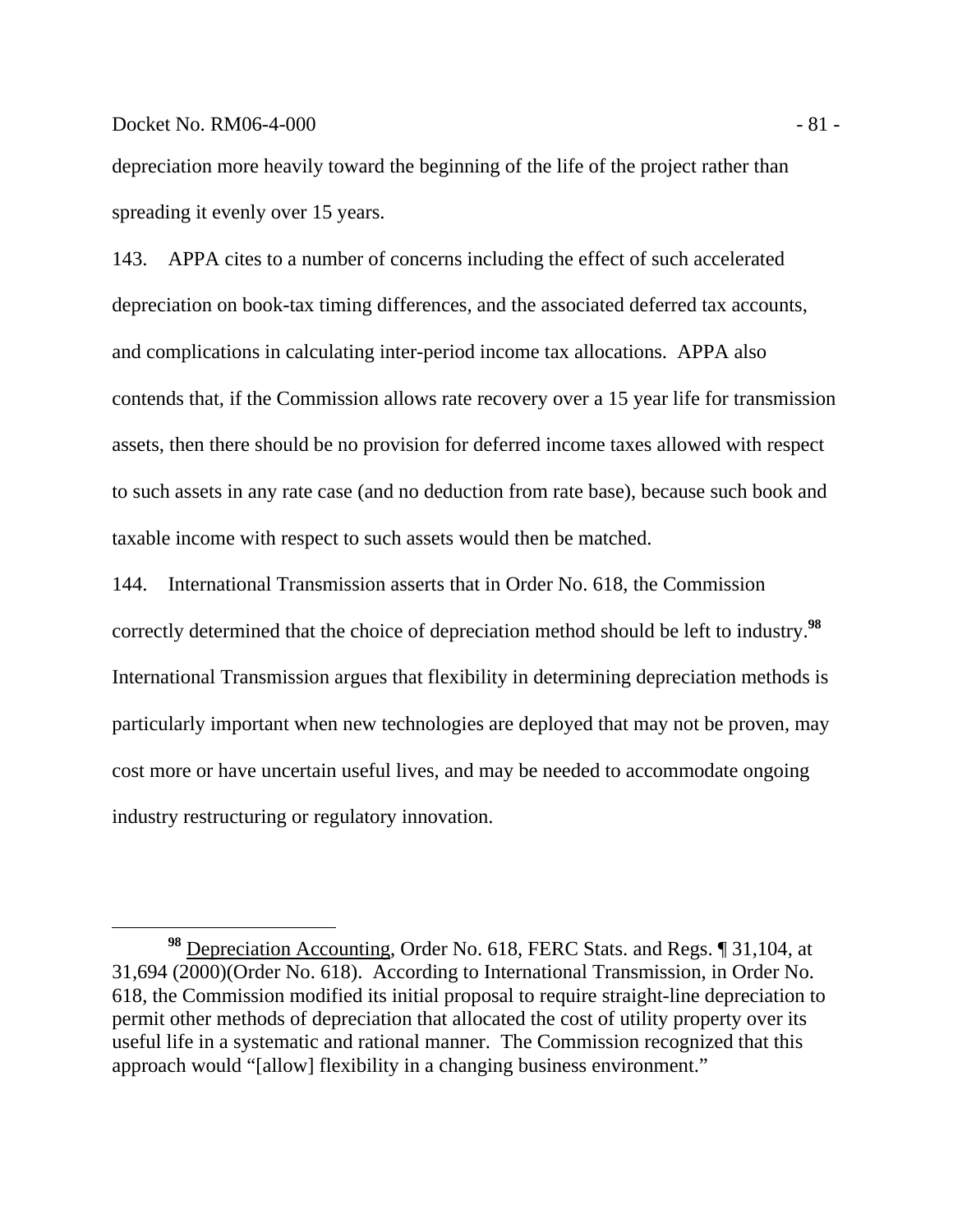145. International Transmission states that accelerated depreciation does not increase cash flow for companies with formula rates as it would for companies with stated rates, because the formula rates reset every year. International Transmission urges the Commission to clarify that any changes to depreciation rates for a company using a formula rate will be accepted as a ministerial filing with issues limited only to estimation of the depreciation life and salvage parameters; and that an added bonus of this approach would permit companies with formula rates to remove from their formula rates, in ministerial filings, accumulated deferred income tax balances from rate base. International Transmission argues that to do so would increase cash coverage ratios and the return on equity during the early years of an asset's life and thereby create a taxrelated incentive that furthers the Congressional intent to encourage transmission investment.**<sup>99</sup>** International Transmission states that if it allows companies to use accelerated depreciation, the Commission will need to revisit its Accounting Directive in Order No. 618, in which the Commission stated that recovery over the useful life generally best matches benefits with costs. International Transmission offer that accelerated depreciation could lead to the following problems: 1) depreciation would no longer be representative of the useful life of assets, 2) the representation of net fixed asset value in financial statements could be distorted; 3) there would be a divergence between

**<sup>99</sup>** International Transmission notes that Congress reduced the tax depreciable life on transmission investments from 20 years to 15 years to encourage transmission investment. EPAct 2005, section 1308.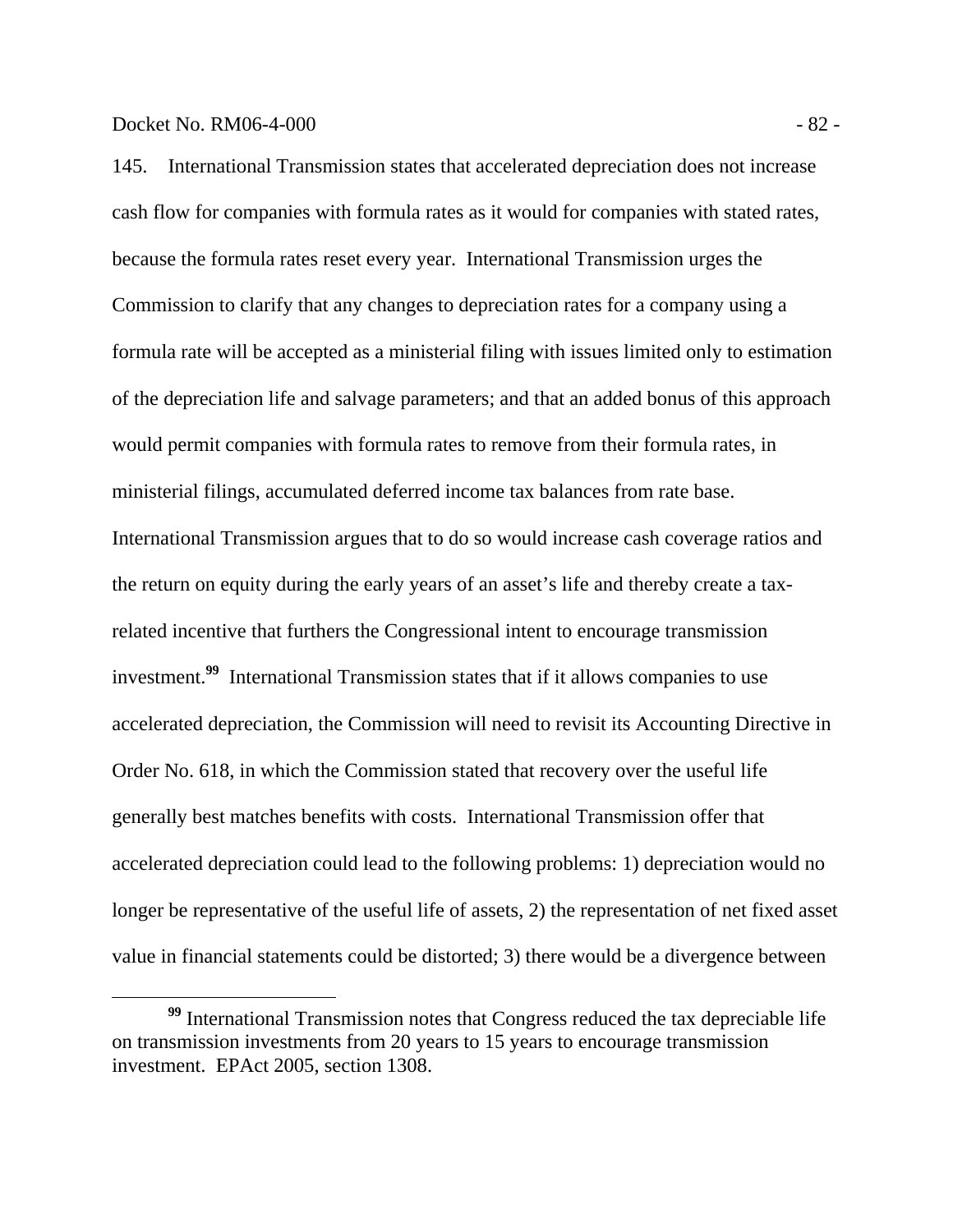Generally Accepted Accounting Principles and Commission reporting and 4) efforts by FASB, the Commission and others to clarify financial reporting could be frustrated.

# **c. Commission Determination**

146. After considering all comments, we will adopt the NOPR proposal to allow, as an option, accelerated depreciation for new transmission facilities that meet the goals of section 219. Accelerated depreciation increases the cash flow of public utilities thereby providing an incentive to undertake transmission investment. However, we are not proposing to grant accelerated depreciation on a generic basis; rather, as with the other incentives, the applicant must demonstrate a nexus between its proposal and the facts of its particular case (e.g., the need for additional cash flow produced by accelerated depreciation in order to fund new transmission investment).

147. We do not share the commenters' concerns that this incentive will result in intergenerational inequity. Most transmission customers are dependent upon the transmission system serving them and are likely to continue to receive transmission service over the long-term. Thus, unlike in power supply situations where there are greater options to change suppliers, there is little likelihood of intergenerational impact through the use of accelerated depreciation for transmission investment. In the event accelerated depreciation results in higher rates in the near-term, most of the same customers paying the higher rates will benefit from lower transmission rates in the longer-term. We clarify that the use of accelerated depreciation may be proposed for new transmission facilities including additions to capacity on existing facilities.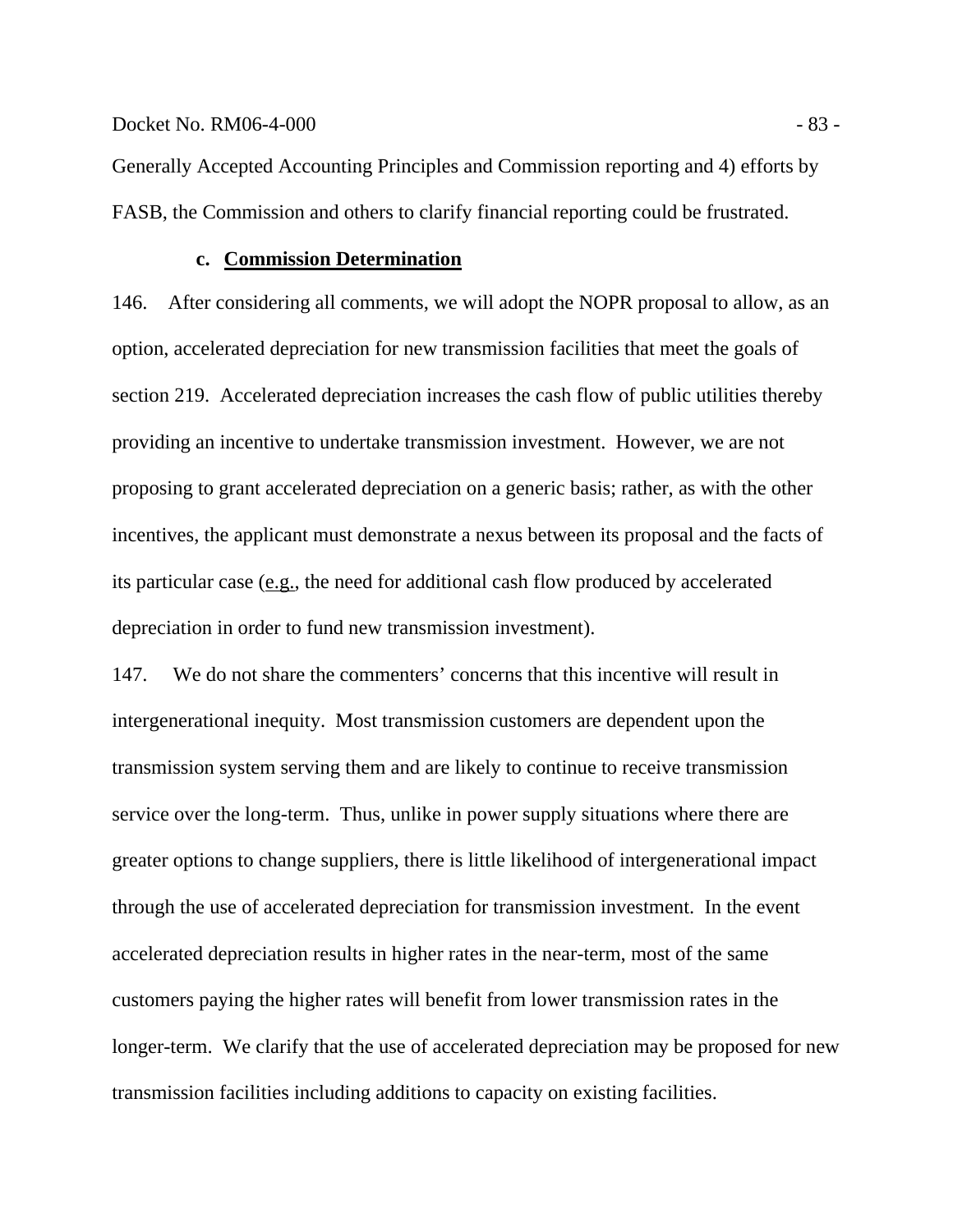148. Given the long-term under-investment in transmission, we disagree with the comments of the California Commission that existing policy is sufficient to encourage transmission investment in all situations. As the California Commission is aware, Trans-Elect stated that accelerated depreciation was a necessary component for its participation in the Path 15 project. In response to the mandate of section 219, we believe it is appropriate to offer this rate treatment more broadly to encourage the same successful outcome that was achieved with Path 15. This does not mean that accelerated depreciation is necessary or will be granted for every project. Instead, the applicant will be required to demonstrate that there is a need for the additional cash flow produced by the accelerated depreciation or that the incentive is appropriate for other reasons. Likewise, at this juncture, concerns expressed by some commenters about the potential for overbuilding of transmission facilities as a result of this rate treatment are unsupported and highly speculative.

149. We concur with the comments that suggest the need for flexibility in the length of the depreciable life. Therefore, public utilities may propose using accelerated depreciation for rate purposes over a period of time as short as 15 years. Moreover, we will consider, on a case-by-case basis, depreciable lives of less than 15 years because shorter depreciable lives may be appropriate in certain cases, such as advanced technologies for which the useful life is not necessarily known.

150. Based on the comments, we are mindful of the potential consequences of this rate treatment when the facilities are fully depreciated. Commenters express concern that the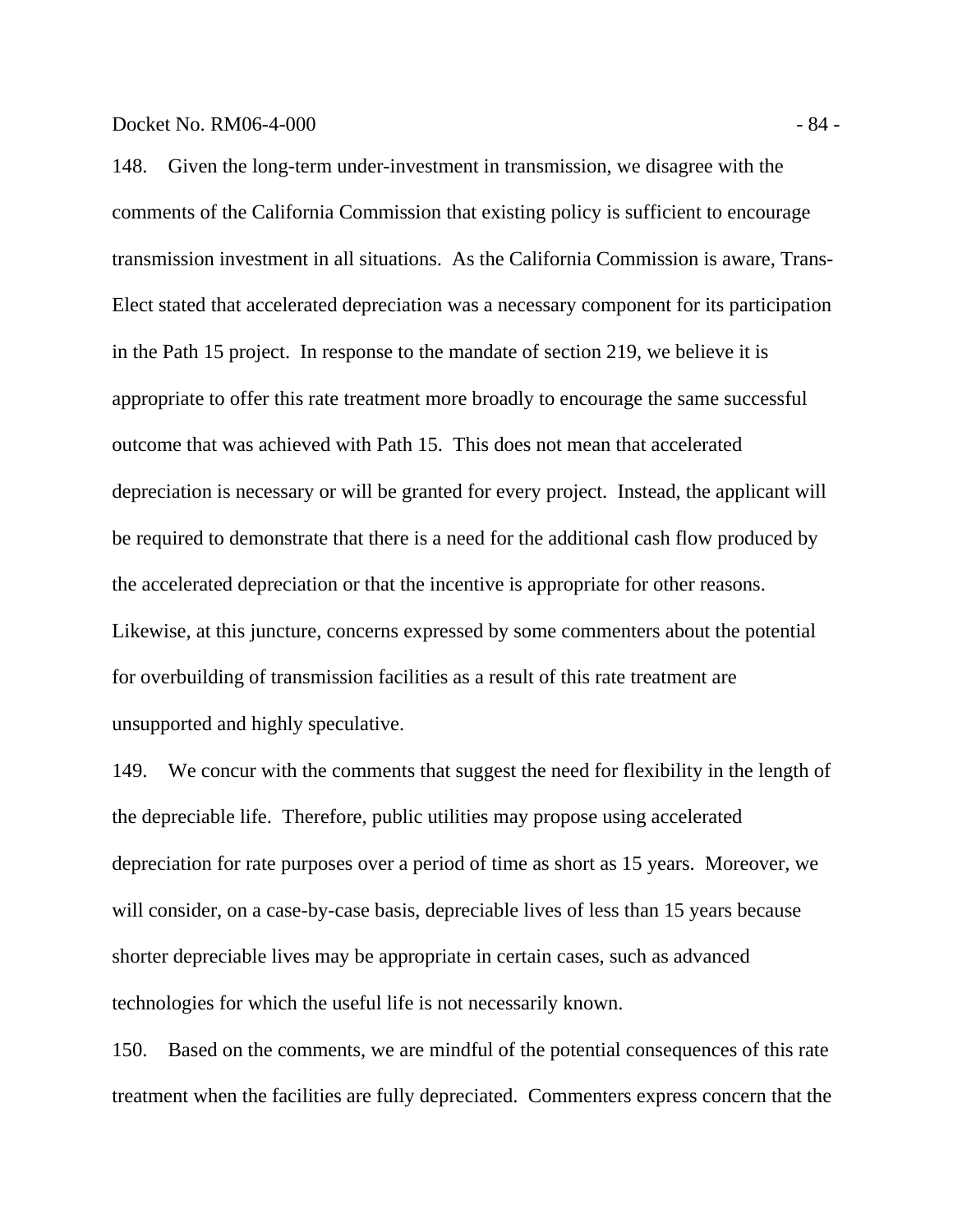## Docket No. RM06-4-000 - 85 -

Commission will allow public utilities to recalibrate the amount of depreciation, or institute a management fee. Other commenters state the Commission should require certain rules for sale of the facilities because of complications that will arise from selling fully depreciated assets. We will not address those issues here but will address such issues if and when they occur.

151. Commenters raise various accounting issues. With respect to the effect of this rate treatment on ADIT (accumulated deferred incomes taxes), we disagree that this proposal will necessarily require that no provision for deferred incomes taxes be allowed with respect to such assets (and no deduction from rate base). As stated previously, we are going to be flexible with respect to the depreciable lives of qualifying assets; therefore, public utilities may choose 30 years as Trans-Elect did with Path 15 and as a result deferred income taxes may still be necessary. Moreover, even if public utilities choose 15 years, depreciation expense for rate recovery purposes will likely be calculated using the straight-line method over those 15 years,**<sup>100</sup>** while accelerated depreciation for tax purposes may be calculated using a different method (e.g., double declining balance) over 15 years. Therefore, despite the use of the same 15 year life, method differences could continue to create timing differences for which deferred income taxes would be required.

**<sup>100</sup>** The straight-line method is typically used by utilities and will likely continue to be used for most utility property. However, consistent with Order No. 618 we will not require its universal use, as that may be overly prescriptive. Order No. 618 at 31,694.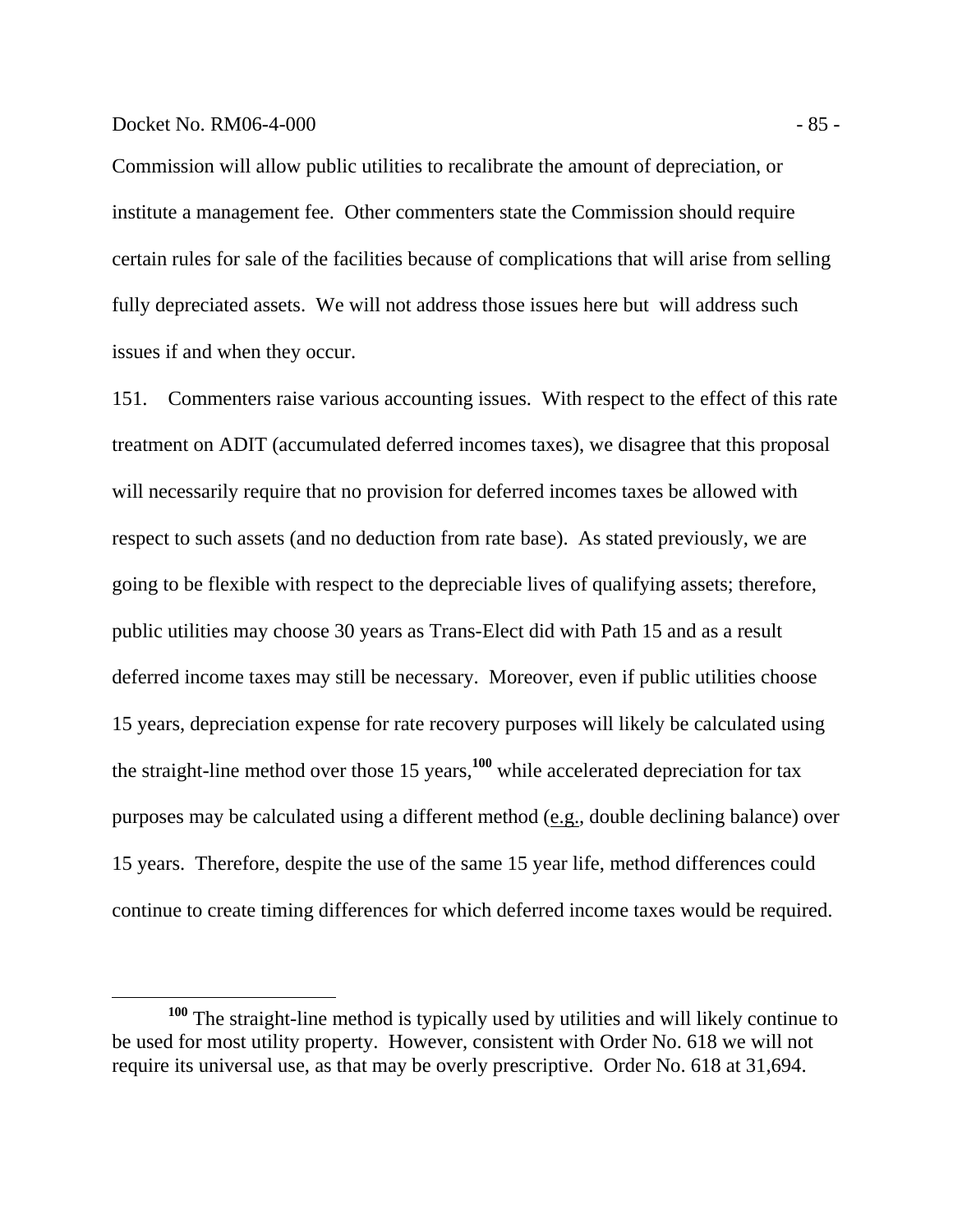# Docket No. RM06-4-000 - 86 -

152. With respect to APPA's concern about potential difficulties in applying SFAS 71,**<sup>101</sup>** the Commission and other rate regulatory authorities often include amounts in allowable costs for ratemaking purposes in periods other than the period in which those amounts would ordinarily be charged to expense or included in income for financial accounting purposes. In those instances, the rate actions of regulators have economic consequences that must be recognized in financial statements. Under both SFAS 71 and the Commission's Uniform System of Accounts, if regulation provides reasonable assurance that incurred costs will be recovered in future periods, companies must capitalize the costs. If current recovery is provided for costs that are expected to be incurred in the future, companies must recognize the current receipts as a credit amount on the balance sheet. Therefore, because the accounting requirements for accelerated depreciation are no different than accounting for the economic consequences of other rate actions, we do not see an impediment to implementing accelerated rate recovery of transmission assets.

153. We are not persuaded that we need to revisit Order No. 618 in this proceeding as some commenters suggest. In Order No. 618, the Commission established standards for determining depreciation expense for book purposes. Here we are establishing a standard

**<sup>101</sup>** SFAS 71 applies to general-purpose external financial statements of an enterprise that has regulated operations. The Commission's Uniform System of Accounts for Public Utilities and Licensees (18 C.F.R. Part 101) contains provisions similar to SFAS 71 that apply to financial statements public utilities must file with the Commission.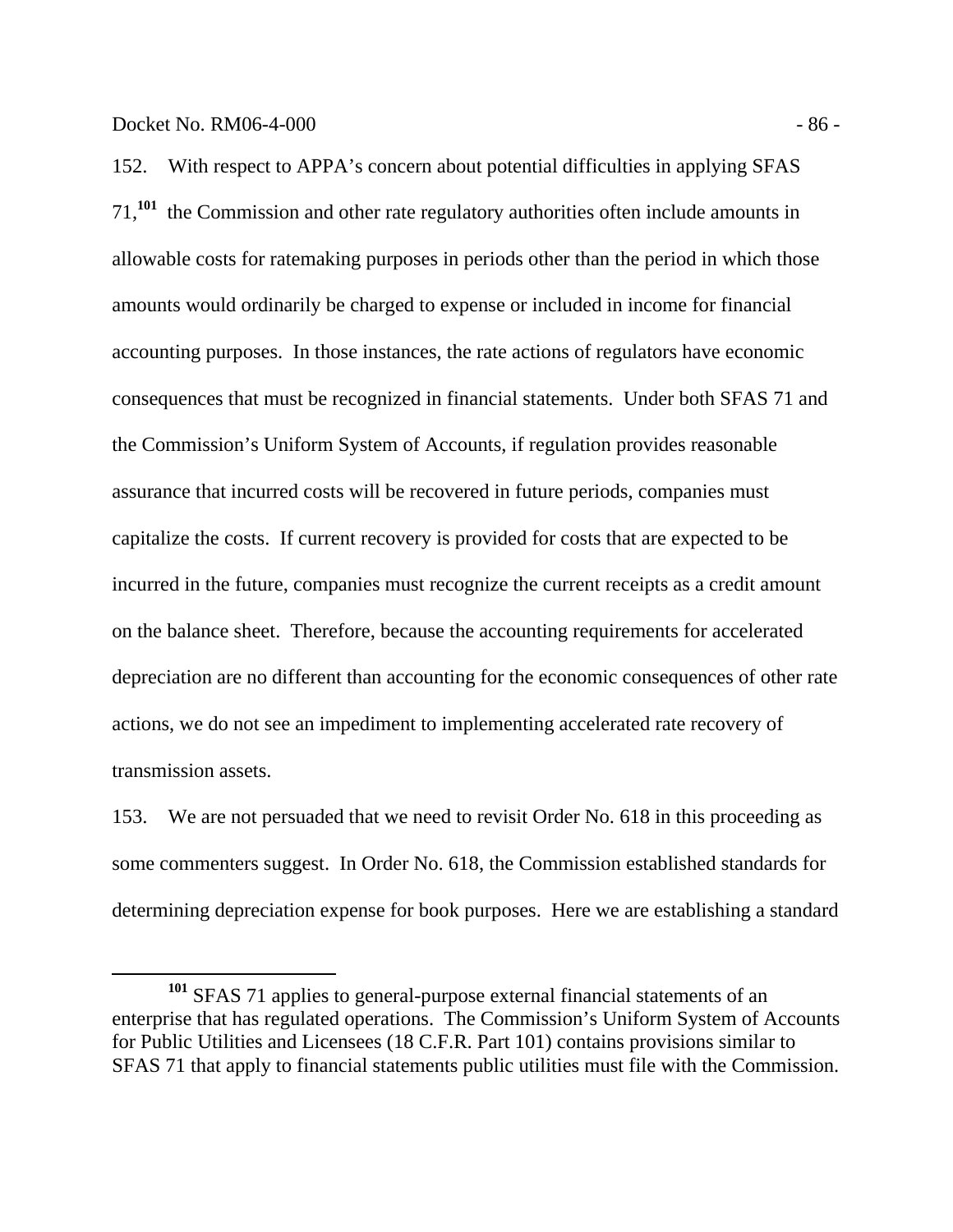# Docket No. RM06-4-000 - 87 -

for determining depreciation expense allowable for rate purposes. Although accounting and cost-based rate setting generally share common standards, there are instances, and this is one, where different standards should be used by each discipline and the difference bridged by recognition of regulatory assets or liabilities as provided for in our Uniform System of Accounts.**<sup>102</sup>** Therefore, companies will continue to depreciate transmission assets over their economic service life in a systematic and rational manner for accounting purposes and separately recognize as a regulatory liability any difference between depreciation expense recognized for accounting purposes and accelerated depreciation expense included in the development of rates. In order to clarify this distinction the Commission shall revise  $\S 35.35(d)(1)(v)$  of the regulatory text proposed in the NOPR which read "(v) accelerated regulatory book depreciation." The revised regulatory text shall read "(v) accelerated depreciation used for rate recovery."

154. We deny International Transmission's request to alter our section 205 filing requirements for public utilities operating under formula rates. In Order No. 618, the Commission permitted utilities to not make a filing to change depreciation rates for accounting purposes but maintained the filing requirement for changes in depreciation rates for rate purposes.**<sup>103</sup>** The Commission said it would monitor changes in depreciation rates for accounting purposes when companies filed for rate changes. We decline in this

**<sup>102</sup>** 18 CFR Part 101.

**<sup>103</sup>** Order No. 618 at 31,695.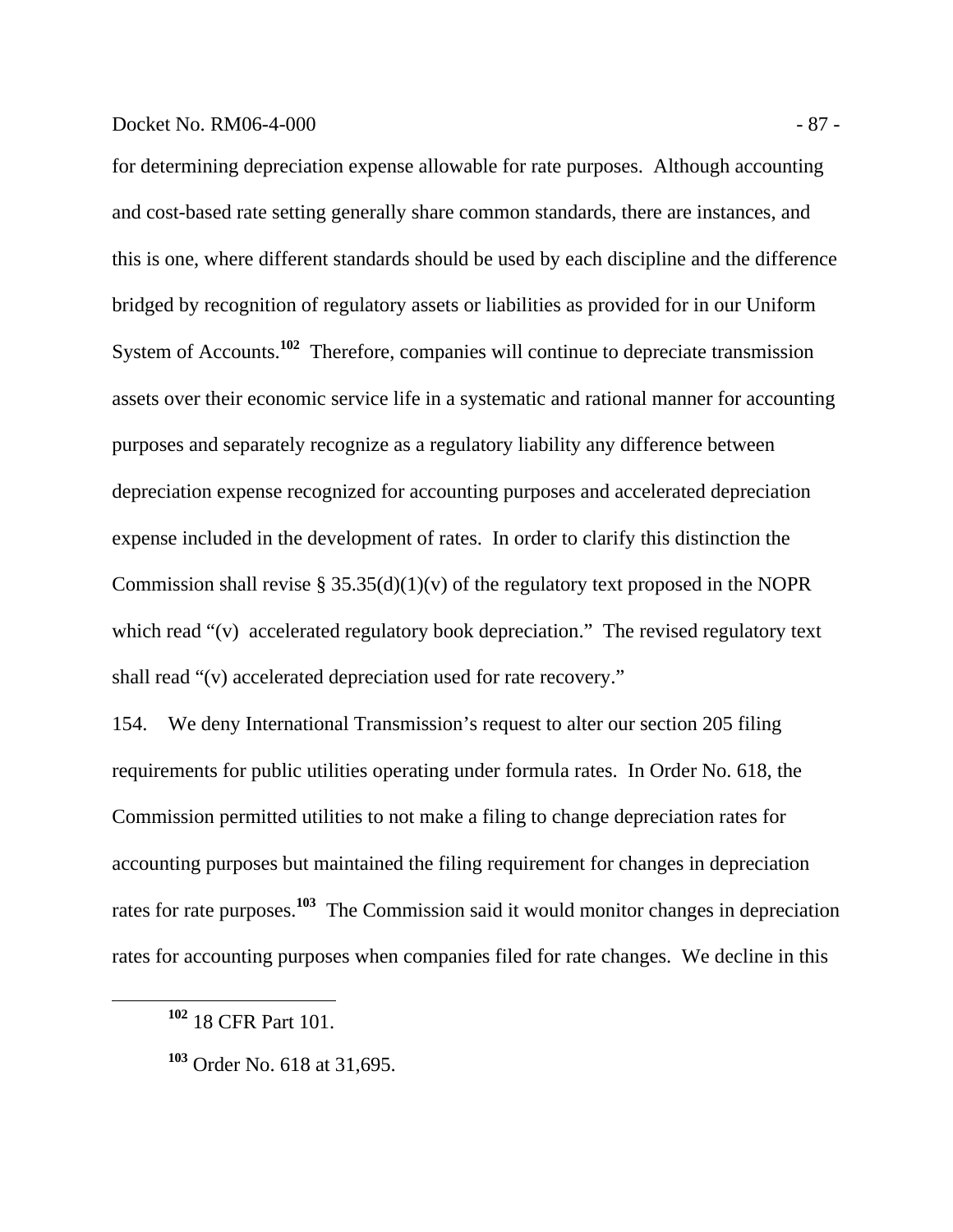# Docket No. RM06-4-000 - 88 -

Final Rule to adopt International Transmission's requested changes to formula rates. International Transmission is free to petition the Commission to revise its formula rate to allow flexibility going forward, but we decline to make such a generic determination here because to do so would presume that all formula rates worked in the same manner.

# **5. Recovery of Costs of Abandoned Facilities**

# **a. Background**

155. The Commission noted that public utilities, in considering investments that fulfill the requirements of FPA section 219, may encounter investment opportunities with significant risk associated with factors beyond their control, such as generation developers' decisions to develop or terminate the development of potential resources or difficulty obtaining state or local siting approvals. In these circumstances, the Commission stated that it may be appropriate to consider ways to reduce the risk associated with potential upgrades or other improvements to the transmission system. To reduce the uncertainty associated with higher risk projects, thereby facilitating investment in these projects, the Commission proposed allowing recovery of 100 percent of the prudently incurred costs of transmission facilities that are cancelled or abandoned due to factors beyond the control of the public utility.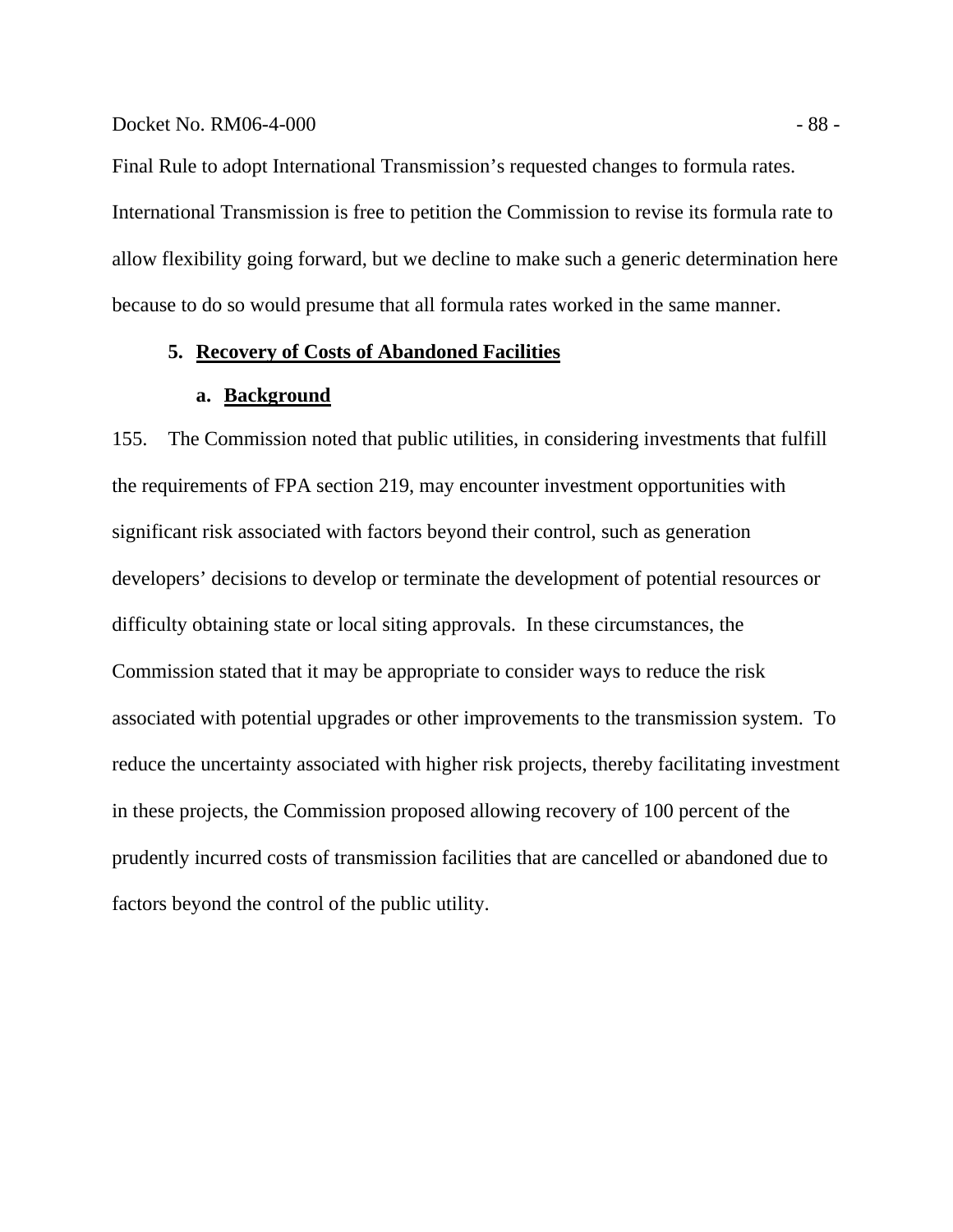156. The Commission's proposal was an extension of a recent Commission decision to allow Southern California Edison Company**<sup>104</sup>** to recover all prudently incurred costs related to certain proposed transmission facilities if those facilities were later cancelled or abandoned.**<sup>105</sup>** The Commission noted that the company's management did not control the decision to develop or cancel the wind farm generation project and that the company's shareholders did not share in the earnings associated with the generation project. The Commission further determined that the company might be at a higher risk in developing the project because of factors beyond its control. It also noted that SCE was not a wind farm developer and therefore would not directly benefit from the facilities. Thus, the Commission concluded that SCE should not shoulder the risk of the project.**<sup>106</sup>**

 **<sup>104</sup>** SCE, 112 FERC ¶ 61,014 at P 58-61, reh'g denied, 113 FERC ¶ 61,143 at P 9-15.

**<sup>105</sup>** Prior to SCE, the Commission's policy with respect to recovery of cancelled plant costs provided that 50 percent of the prudently incurred costs of a cancelled generating plant should be amortized as an expense over a period reflecting the life of the plant if it had been completed and that the remaining 50 percent of the prudently incurred costs of the cancelled plant should be written off as a loss. Under this policy, ratepayers are entitled to the income tax deduction associated with that portion of the loss for which they are paying. In addition, they are entitled to a rate base reduction to reflect the accumulated deferred income tax amounts associated with 50 percent of the abandonment loss. See New England Power Co., Opinion No. 295, 42 FERC ¶ 61,016 at 61,068, 61,081-83, order on reh'g, 43 FERC ¶ 61,285 (1988). See also, Public Service Company of New Mexico, 75 FERC ¶ 61,266 at 61,859 (1996) (PSNew Mexico).

**<sup>106</sup>** SCE. at P 61.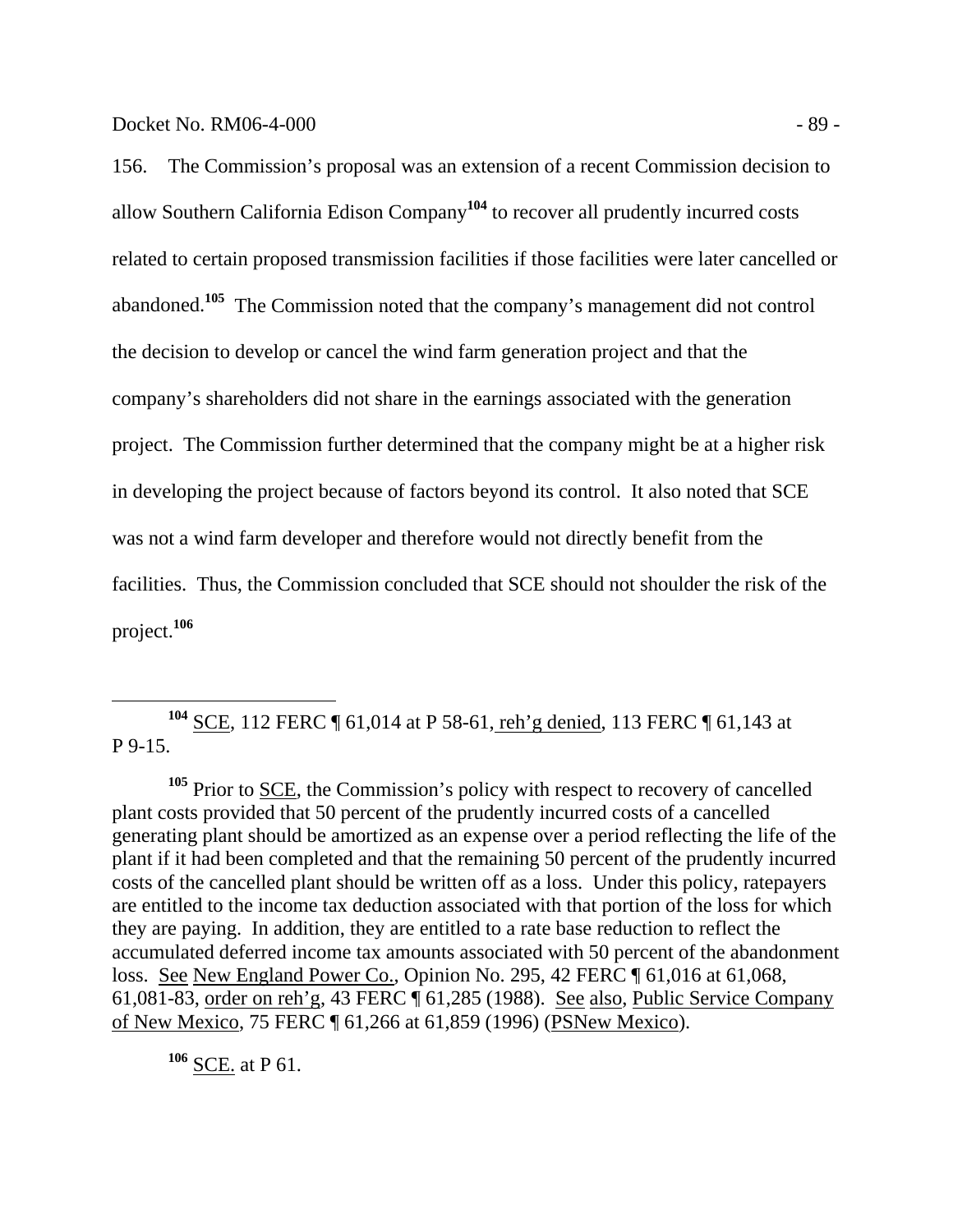### **b. Comments**

157. A number of commenters support the 100 percent recovery of prudently incurred costs of transmission projects that must be abandoned for reasons beyond the transmission provider's control as a way to reduce the up-front risk associated with important regional projects.**<sup>107</sup>** Some, like the Kentucky Commission,**<sup>108</sup>** advocate that the Commission should adopt a case-by-case approach to recovery of costs related to cancelled plant.**<sup>109</sup>** Kentucky Commission agrees that this incentive should be evaluated on a case-by-case basis to ensure that the decision to abandon the facility was truly beyond the utility's control. California Commission and CADWR do not oppose the recovery of 100 percent of the recovery of prudently incurred costs as long as the determination is made on a case-by-case basis. International Transmission states that preliminary surveys and investigations should also be included in the costs that can be recovered.

<sup>109</sup> Trans-Elect supports the case-by-case approach and cites **San Diego Gas &** Elec. Co., 98 FERC ¶ 61,332 at 62,408, reh'g denied, 100 FERC ¶ 61,073 (2002) ("claims for full recovery of any infrastructure projects that are ultimately cancelled will be addressed by the Commission on a case-specific basis").

**<sup>107</sup>** E.g., AWEA, Ameren, AEP, EEI, KCPL, NSTAR, Vectren, International Transmission, WPS, APPA, NYSEG-RGE, NorthWestern, National Grid, New York Commission, NY Association, Progress, PNM and TNMP, SDG&E, and Upper Great Plains.

**<sup>108</sup>** E.g., California Commission and CADWR.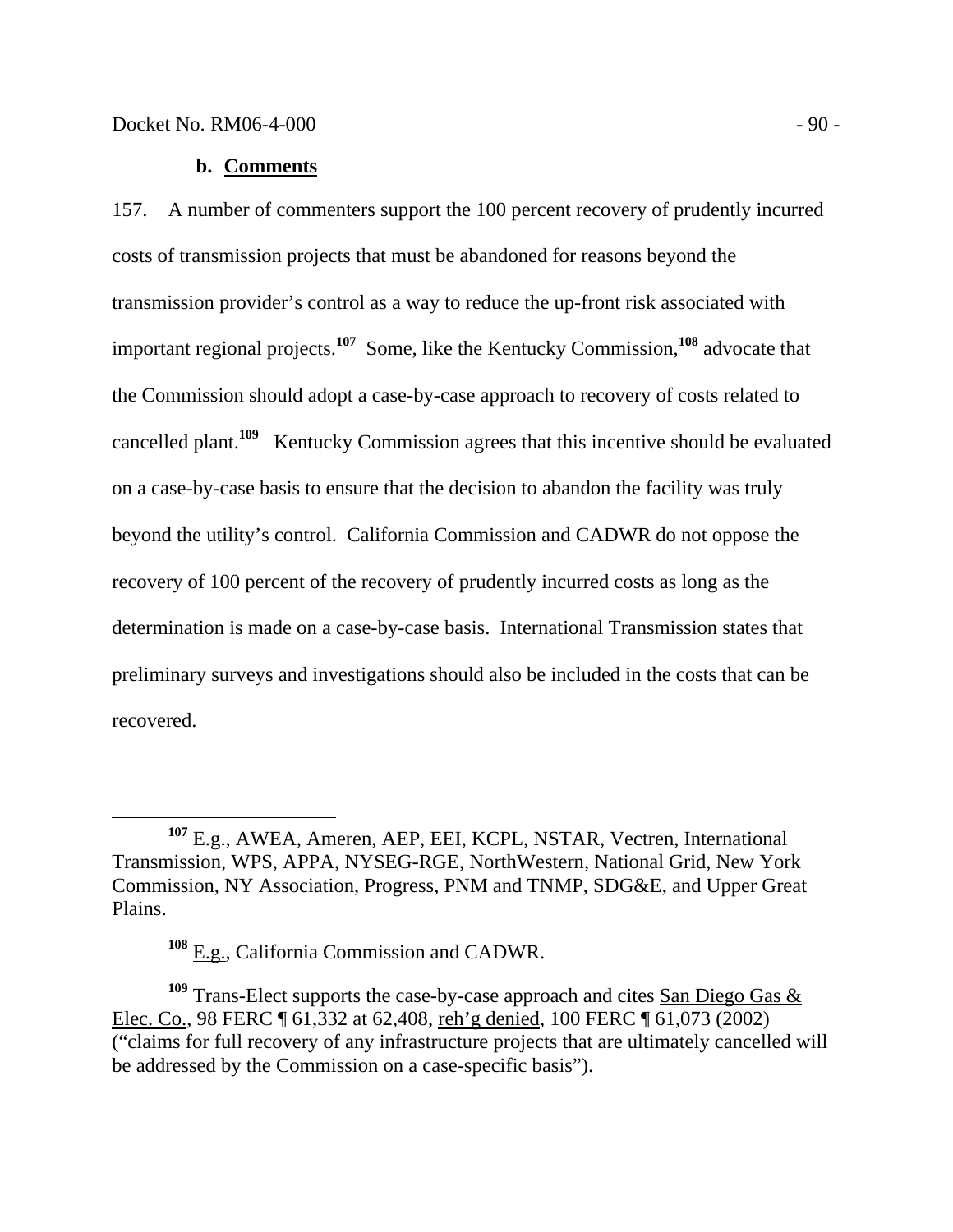158. SCE supports the recovery of abandoned plant and recommends specific standards to facilitate the recovery. SCE states that 100 percent of prudently incurred costs should be approved for recovery if the facility was initially proposed and sited through a process involving stakeholder input and the subsequent decision to abandon is not under the control of management. Additionally, SCE states that utilities should be able to recover the costs of abandoned plant even when they have some control over the decision to abandon but the project was cancelled or abandoned due to problems in obtaining regulatory or other approvals. SCE also supports recovery where economic circumstances have changed, causing there to be no demonstrable net benefits.

159. Others**<sup>110</sup>** oppose the incentive. For example, CREPC states that guaranteeing the cost recovery of cancelled plant allows investors to ignore risk and places the risk on parties who are unable to manage the risk. ESAI argues that allowing recovery of 100% of prudently incurred development costs runs the risk of producing a proliferation of white elephants.

160. TANC argues that the Commission has upheld and enforced its existing cancelled plant policy and rejected the utility's arguments that it be allowed full recovery of the cancelled plant because it could not get state regulatory approvals; and that the Commission should not adopt a separate policy now.**<sup>111</sup>** TANC argues the proposal

**<sup>110</sup>** E.g., CREPC, the New Mexico AG, Steel Manufacturers and TANC.

**<sup>111</sup>** TANC cites PSNew Mexico.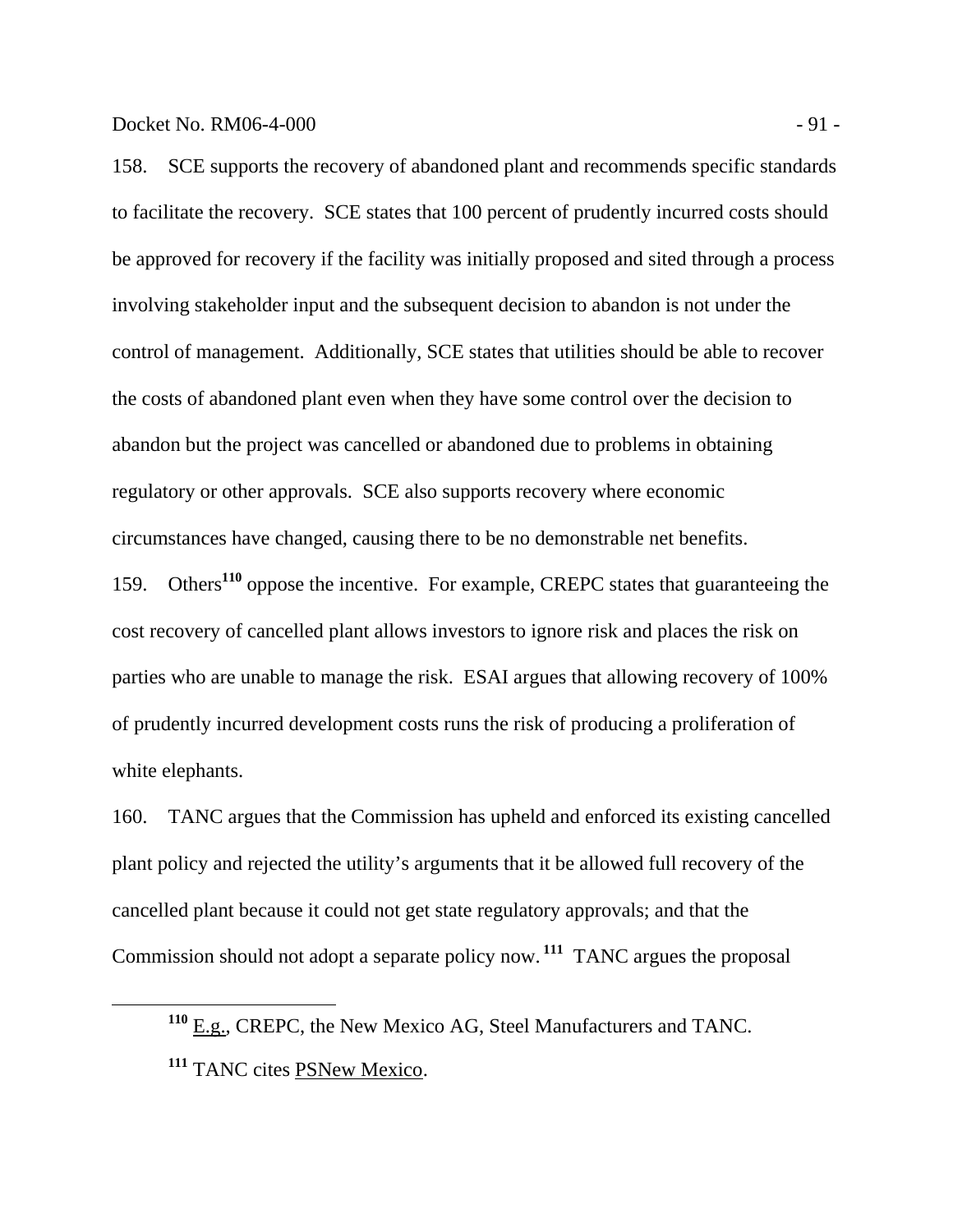Docket No. RM06-4-000 - 92 -

violates the intent of Opinion 295-A which is to encourage investors to make efficient production and consumption decisions.

161. Commenters**<sup>112</sup>** offer numerous instances where they believe it would be inappropriate to allow a utility to recover abandoned plant costs. For example, the Commission should not permit recovery: where the nature of the project was speculative; and where the project was abandoned for reasons within the control of the utility; or where there is an unexpected turn in the economy. TAPS questions whether project abandonment is really beyond a utility's control if a state siting authority does not outright reject a proposal but instead conditions its acceptance in a way that the utility finds objectionable.

162. Snohomish asserts applicants must make showings of why the project failed and recoverable costs should be limited to the original budget. New Mexico AG, TDU Systems and TAPS assert that if utilities are guaranteed their investment in abandoned facilities they need a lower ROE to represent the reduced risk of recovery.

# **c. Commission Determination**

163. We find that an applicant may request 100 percent of prudently-incurred costs associated with abandoned transmission projects can be included in transmission rates if such abandonment is outside the control of management. This incentive will be an

**<sup>112</sup>** E.g., Industrial Consumers, Oklahoma Commission, PPC, MISO States, and TAPS.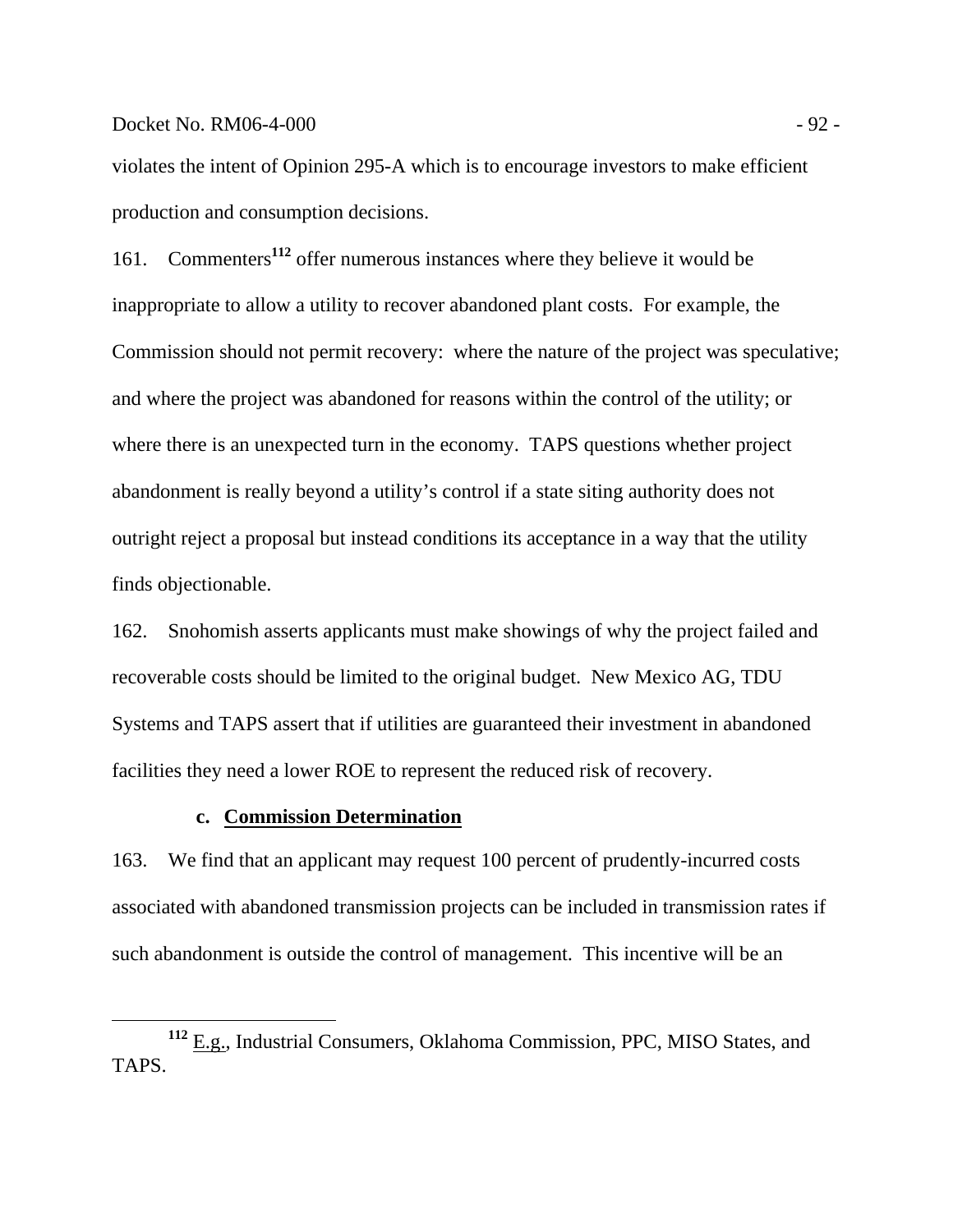effective means to encourage transmission development by reducing the risk of nonrecovery of costs.

164. Many commenters request that we evaluate proposals on a case-by-case basis and we affirm that we intend to do so. The case-by-case approach and the limitation to prudently-incurred costs should adequately discipline investment decisions. However, we will not prescribe specific rules to govern our evaluation but offer limited guidance below.

165. We agree with many commenters that when local, state and federal (as applicable) siting authorities reject an application outright, we would view those circumstances, generally, as abandonment beyond the control of management. As TAPS points out, the situation is less clear when siting authorities do not reject the application outright but add conditions to the application that make it uneconomical or otherwise objectionable. In these instances we would expect the utility to file with the Commission and support the decision to abandon. The Commission will evaluate, in these instances, the change in circumstances from those originally planned on a case-by-case basis.

166. We see no need to specify unique application procedures for this incentive. We will require a section 205 filing for recovery of abandoned plant costs in rates at the time the project is abandoned. We disagree with CREPC that this incentive shifts risk from those who can manage the risk to those who cannot because this incentive is limited by definition to abandonment that is beyond the control of the utility. We will not by rule limit the recovery of costs associated with abandoned plant to the costs included in the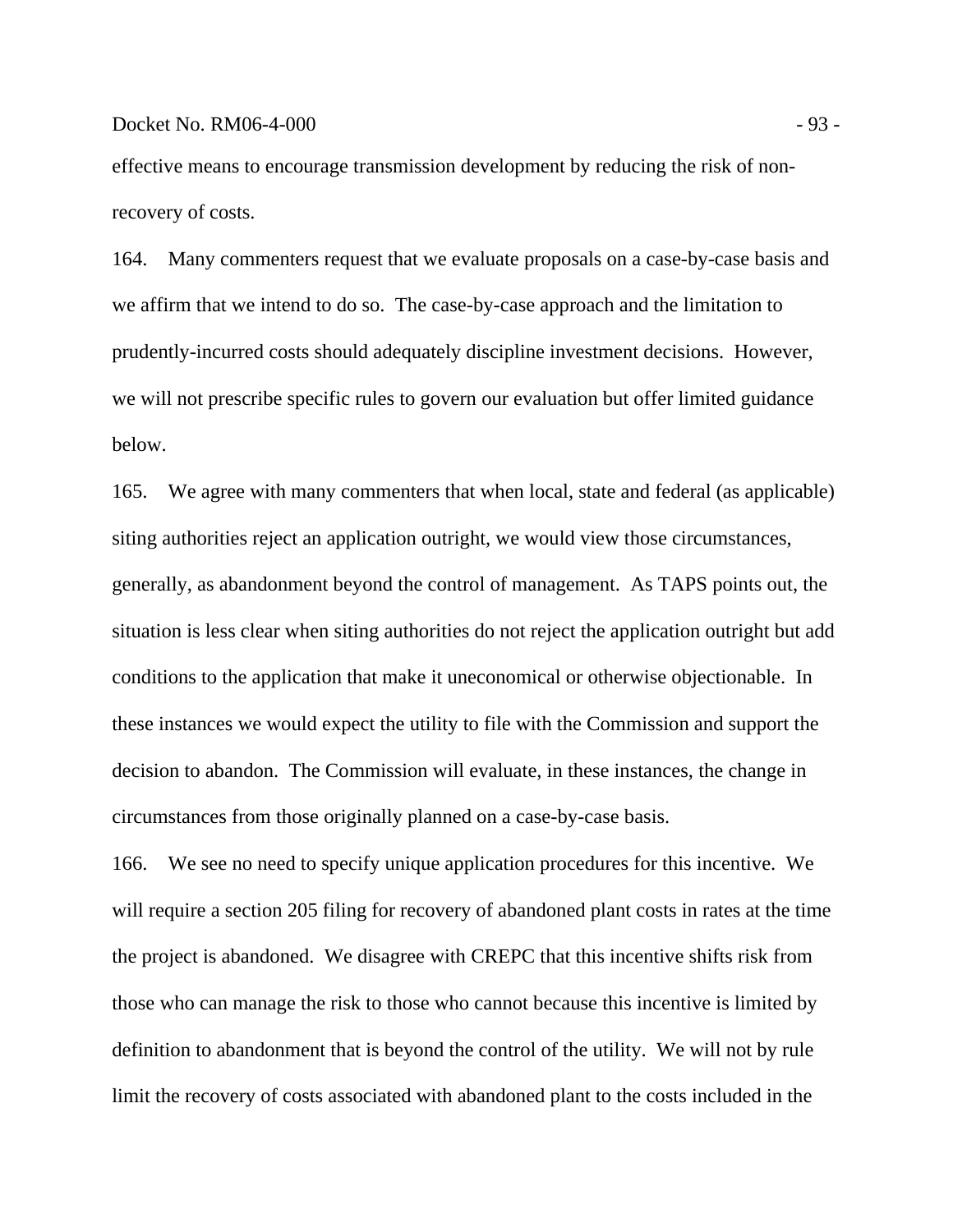## Docket No. RM06-4-000 - 94 -

original budget estimate. The Commission will evaluate the public utility's cost recovery to ensure no double recovery of costs. For example, if a utility already recovered survey costs by expensing these costs as a pre-commercial cost, it would be unjust and unreasonable for the utility to recover those costs again if the facility was subsequently abandoned.**<sup>113</sup>**

167. We will not mandate a reduction in ROE for utilities that receive approval for this rate treatment. As stated in the ROE incentive discussion, determinations of a just and reasonable ROE include risk evaluations made in individual rate proceedings and are based on the facts pertinent to the utility and its proxy group. We note, however, that a utility that receives approval to recover abandoned plant in rate base would likely face lower risk and thus may warrant a lower ROE than would otherwise be the case without this assurance.**<sup>114</sup>** This does not mean that the Commission would reject an incentivebased ROE for a project that also receives assurance of abandoned plant costs that are beyond the utility's control. We would consider any such request on a case-by-case basis. The risk of a failed project is only one criteria that would be evaluated in determining whether an incentive-based ROE would be appropriate in a given case.

**<sup>113</sup>** We also clarify that we maintain the timing of recovery as set forth in Opinion No. 295 which required recovery over the life of the asset as if it had gone into service.

**<sup>114</sup>** SCE, supra note 104.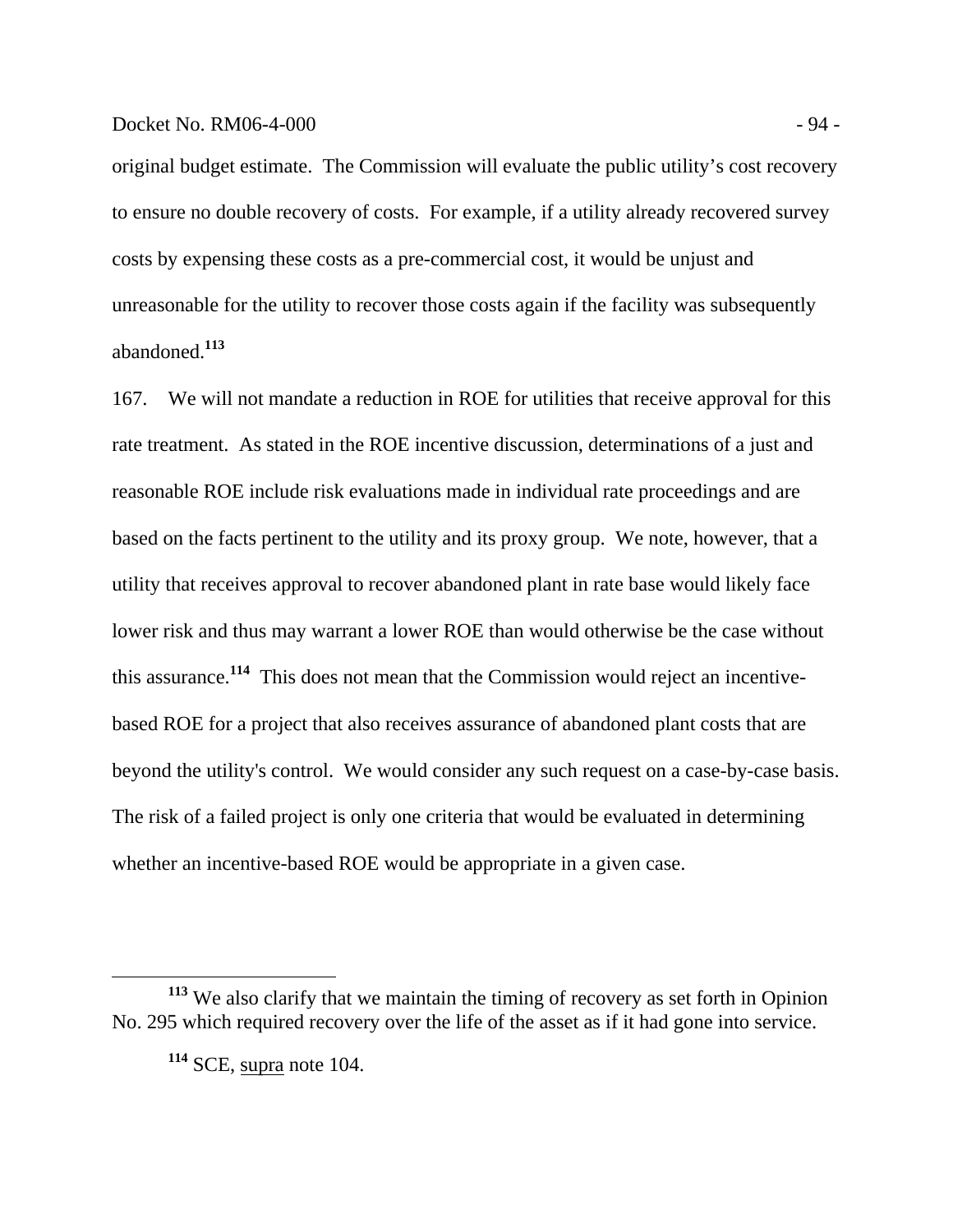# **6. Deferred Cost Recovery**

#### **a. Background**

168. In the NOPR, the Commission stated that public utilities with a retail rate moratorium may have less incentive to build transmission facilities that could reduce congestion or ensure reliability because of concerns about cost recovery for those facilities. Accordingly, the NOPR proposed to permit such utilities to use a deferred cost recovery mechanism which allows them to commence recovery of new facility costs in FERC-jurisdictional rates at the end of a retail rate moratorium. By providing a mechanism to facilitate cost recovery by public utilities that build transmission facilities during a retail rate moratorium, the Commission believed that it would meet the goals of section 219 by providing certainty to investors that costs can be recovered as quickly as possible.**<sup>115</sup>**

# **b. Comments**

169. Many commenters support the deferred recovery proposal.**<sup>116</sup>** International Transmission states that deferred cost recovery should be used to facilitate the divestiture of transmission assets to Transcos. Of those that support the proposal, several urge

**<sup>115</sup>** The Commission has approved a deferred cost recovery provision that allowed for the recovery of the cost of new facilities upon the end of a retail rate moratorium. See Trans Elect, Inc., 98 FERC ¶ 61,142, reh'g denied, 98 FERC ¶ 61,368 (2002).

**<sup>116</sup>** In addition to commenters mentioned below, AEP, Ameren, KCPL, National Grid, Nevada Companies, NSTAR, NYSEG and RGE, and Upper Great Plains also support the proposal.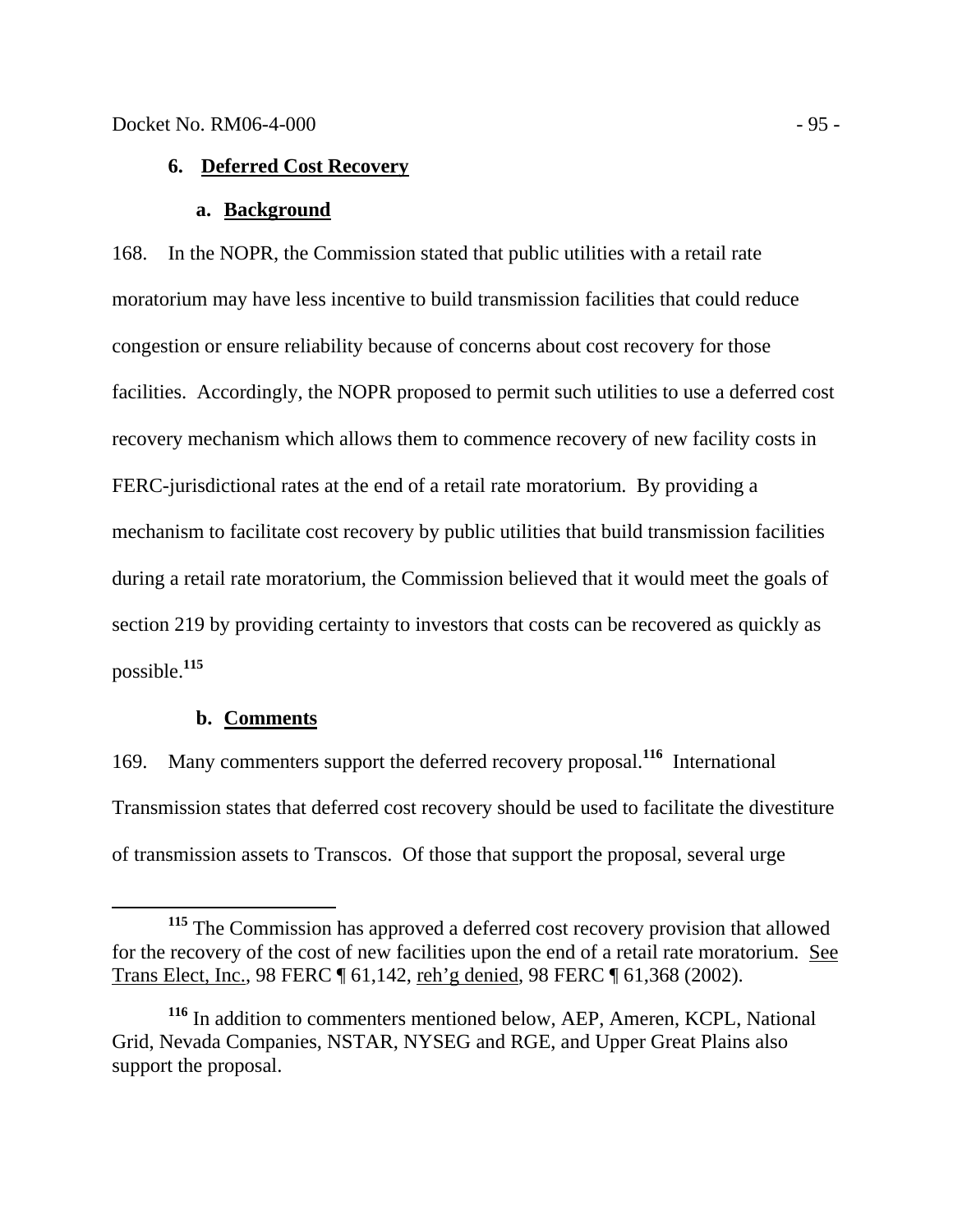### Docket No. RM06-4-000 - 96 -

cooperation between federal and state regulatory authorities.**<sup>117</sup>** In particular, NSTAR and AEP urge the FERC to collaborate with states and regional state committees to develop solutions for full and timely cost recovery and/or be prepared to intervene in state and court proceedings to the extent state regulators attempt to trap wholesale costs and prevent recovery of those costs in retail rates. EEI urges the Commission to ensure that the necessary regulatory mechanisms are in place to allow cost recovery and should cooperate with the states to develop these recovery mechanisms including transmission cost recovery tracker mechanisms.**<sup>118</sup>** In EEI's supplemental comments, EEI states that any utility that constructs new transmission facilities should automatically be entitled to deferred cost recovery.

170. Trans-Elect argues that the Commission should allow recovery of all costs approved for deferred recovery for Michigan Electric Transmission Company (METC)**<sup>119</sup>** and International Transmission.**<sup>120</sup>**

171. TAPS agrees that deferred cost recovery is reasonable in the case cited in the NOPR in which all connected retail customers pay the same rates and see the same deferral. However, TAPS asserts that allowing utilities with stated rates based on old test

**<sup>117</sup>** E.g., PJM TOs, NSTAR, EEI, and AEP.

**<sup>118</sup>** NU and PEPCO support EEI's comments.

**<sup>119</sup>** See Michigan Electric Transmission Company, 107 FERC ¶ 61,206 at P12 (2004).

**<sup>120</sup>** See ITC Holdings, 102 FERC ¶ 61,182 at P 74.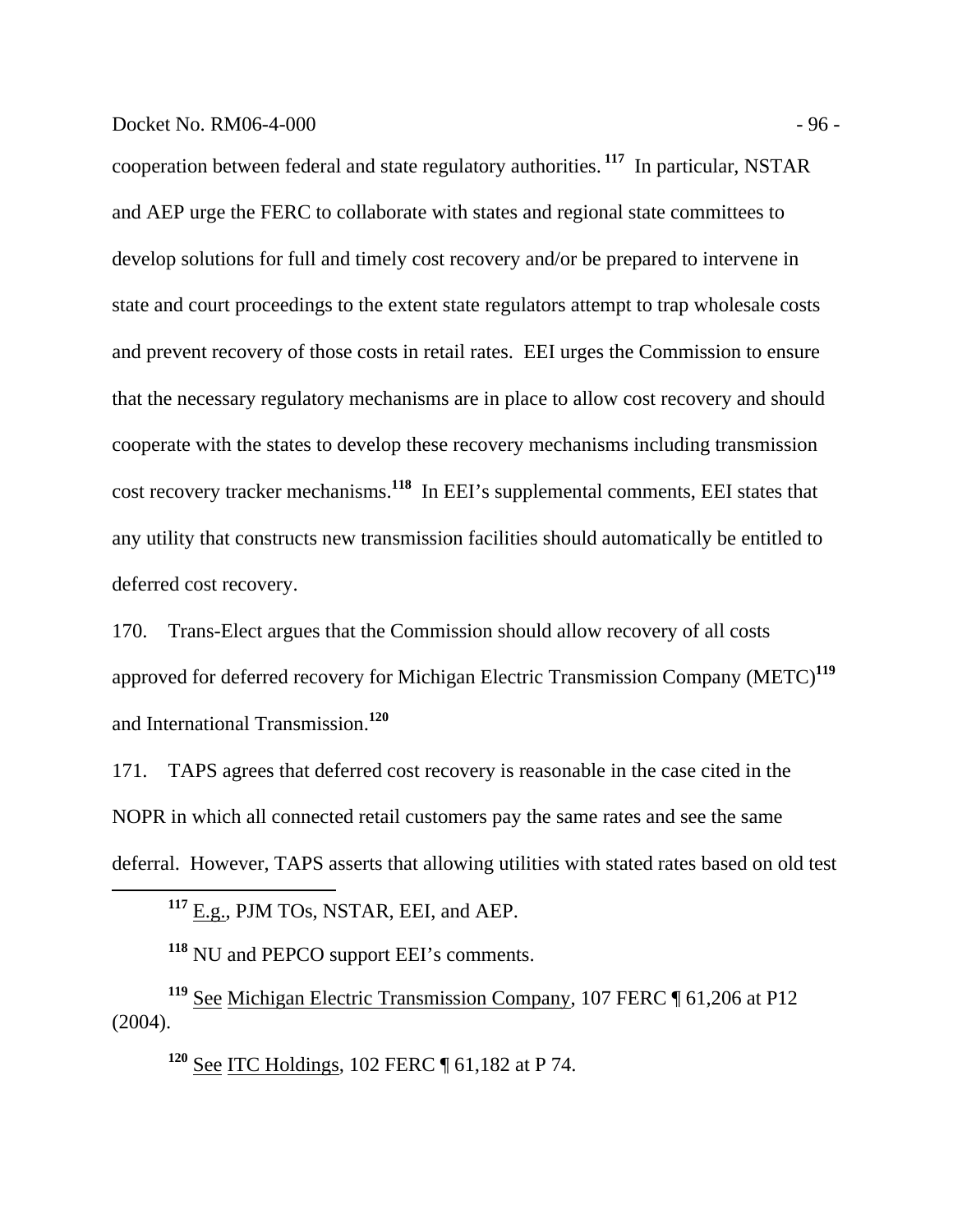### Docket No. RM06-4-000 - 97 -

years to defer the collection of additional revenues associated with costs related to new facilities would constitute an unreasonable double-dip and would be inconsistent with section 219(d). Moreover, because the rates of bundled retail customers are set elsewhere based on different test years, this double-dip would be paid only by wholesale customers and unbundled retail customers and would be unreasonable and unduly discriminatory. 172. Several commenters opposing deferred cost recovery cite to concerns about the effect on state regulation.**<sup>121</sup>** Some argue that the proposal may undermine or impinge on areas exclusively under state jurisdiction (Pennsylvania Commission cites 16 U.S.C. 824 (a)(b)). Others allege that the unrestricted ability of a public utility to defer cost recovery until the end of the rate moratorium may not be consistent with the spirit of settlements struck as part of rate freezes.**<sup>122</sup>** Pennsylvania Commission adds that all the rate caps in its state are time-limited and any incremental benefit from a federal incentive would be more than offset by the legal uncertainty that would be attached to such incentives and the eventual federal/state conflict that would ensue.

173. MISO States argues that the Commission would do better to work with state authorities on retail rate recovery issues (e.g., ensure rate recovery at wholesale and

**<sup>121</sup>** E.g., Kentucky Commission, MISO States, Pennsylvania Commission, and Wyoming Advocate.

**<sup>122</sup>** Similarly, New Mexico AG, California Commission, PPC and Steel Manufacturers oppose the deferred cost recovery proposal because of the potential effect on state regulation.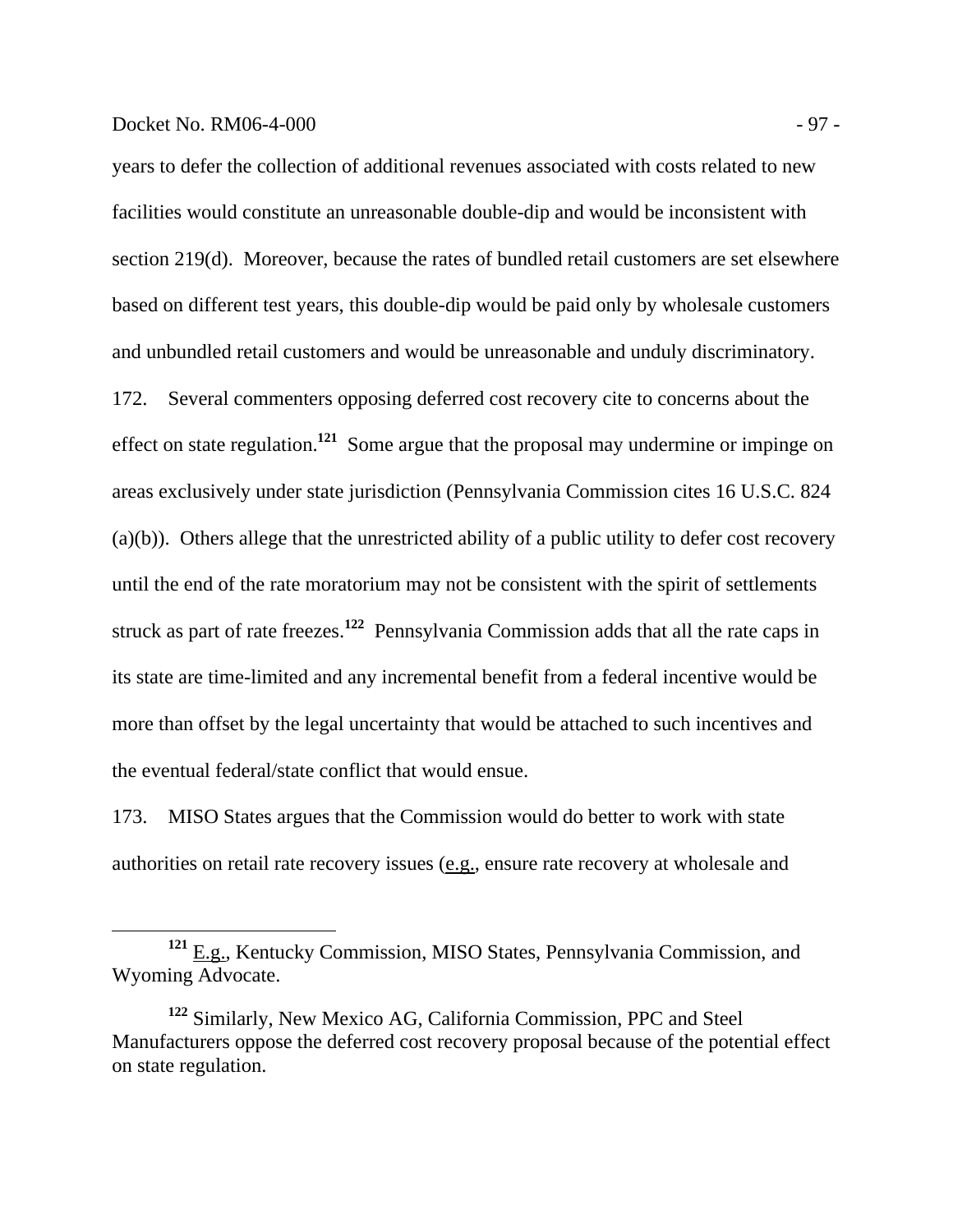retail) than to adopt a policy unilaterally.**<sup>123</sup>** MISO States comments that Commission statements and accusations that state-statutory retail rate reviews undermine incentive ratemaking at the federal level are unwarranted. If the Commission proceeds with its proposed incentive of allowing deferred cost recovery, the Commission should consider granting deference to objections from state-level officials, according to MISO States. 174. Other commenters**<sup>124</sup>** seek assurance that the Commission will ensure the company does not over-recover its actual costs; offer that the Commission should adopt a case-bycase approach to allowing deferred cost recovery until the end of a moratorium and requiring agreement by wholesale and retail customers as to the nature, amount and duration over which the costs are to be deferred and synchronization of wholesale and retail ratemaking practices to avoid regulatory price squeeze;**<sup>125</sup>** and, argue that the Commission should place limits on the amount that can be deferred, and initial deferral period and subsequent recovery period.

**<sup>123</sup>** Steel Manufacturers contends that the Commission should instead work cooperatively with states on transmission planning matters, particularly in regional forums, in order to reduce possible areas for dispute, cost recovery gaps, or duplicative cost recovery.

<sup>&</sup>lt;sup>124</sup> E.g., Municipal Commenters, and APPA.

**<sup>125</sup>** APPA notes that new transmission facility costs that would be eligible for inclusion as CWIP in rate base should similarly be eligible for deferred cost recovery to address mismatches in cost recovery created by retail rate freezes.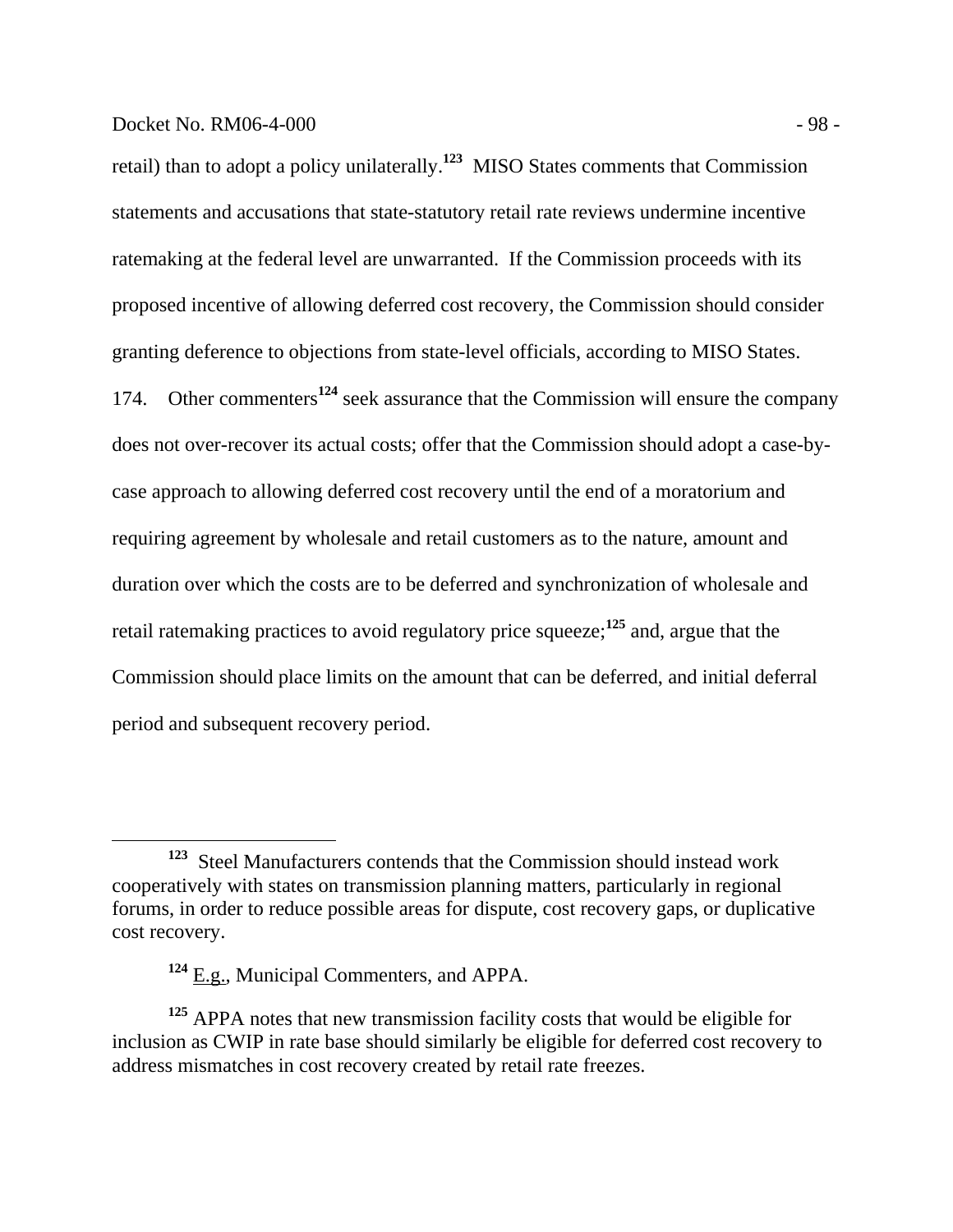# **c. Commission Determination**

175. We find that permitting public utilities under retail rate freezes to defer recovery of new transmission investment costs undertaken consistent with section 219 will help facilitate investment. Increased certainty of cost recovery of new transmission investment will encourage development of more transmission infrastructure thereby fulfilling the goals of section 219 of the FPA.

176. To date, the Commission has approved deferred cost recovery mechanisms during the formation of Transcos which permitted the new Transcos to defer recovery of other costs such as the ADIT adjustment associated with the acquisition of the transmission system and to defer recovery of the rate differential between the frozen rates and the rate it would have received. As discussed more fully below, we believe that Transcos offer significant benefits and the deferred cost recovery mechanisms that we approved for METC and International Transmission were helpful to establish those Transcos. We also believe that deferred cost recovery mechanisms should be available to all public utilities, not just Transcos and recognize the importance of ensuring that federal and state ratemaking policies align so that we not only reduce regulatory lag but facilitate transmission development.

177. Most of the comments opposing this proposal cite potential conflicts with state regulation to be a critical issue. We believe that deferred cost recovery mechanisms generally will not hinder retail ratemaking. However, if a situation arises where a state regulator believes that a federal deferred cost mechanism conflicts with a state goal or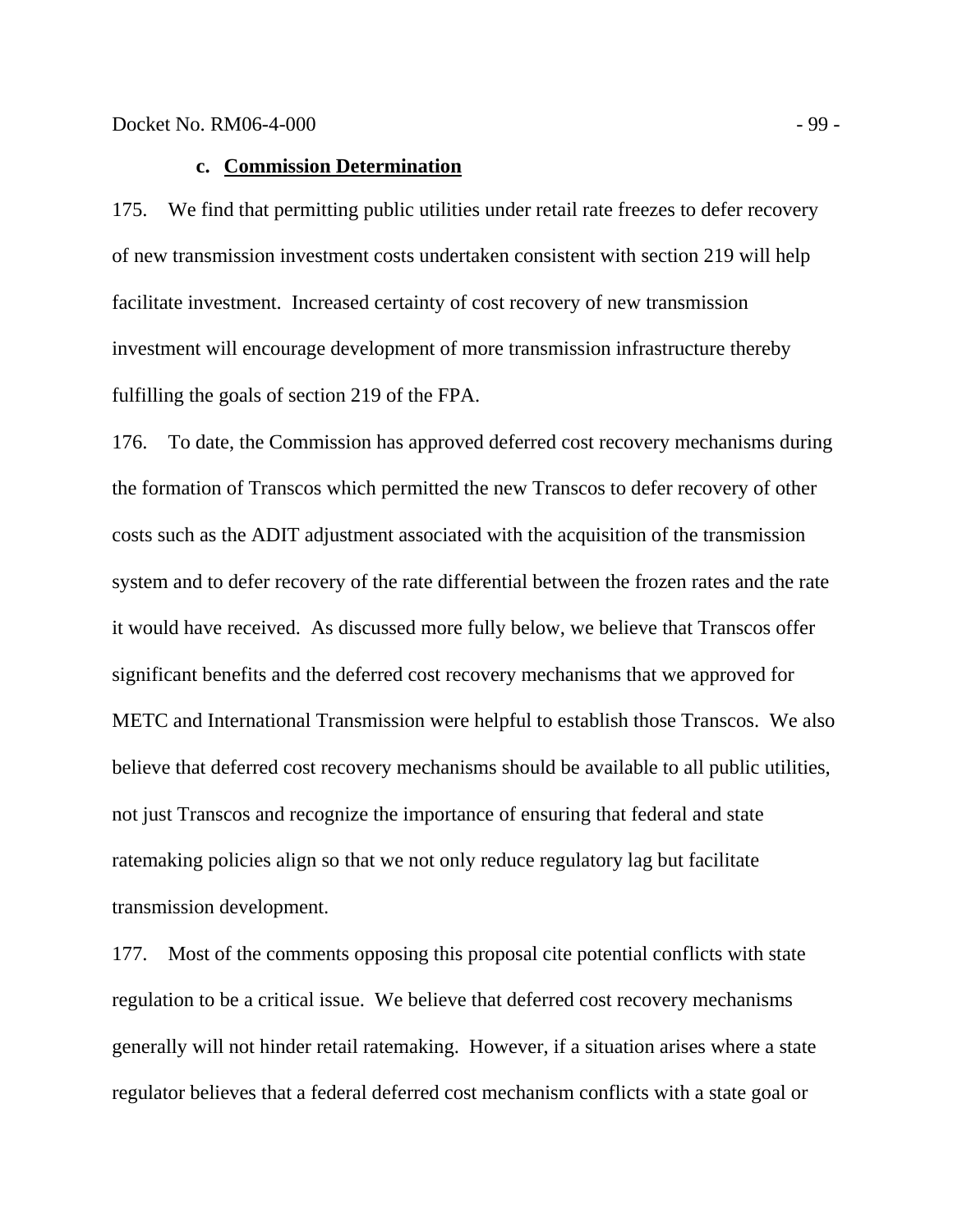### Docket No. RM06-4-000 - 100 - 100 - 100 - 100 - 100 - 100 - 100 - 100 - 100 - 100 - 100 - 100 - 100 - 100 - 100 - 100 - 100 - 100 - 100 - 100 - 100 - 100 - 100 - 100 - 100 - 100 - 100 - 100 - 100 - 100 - 100 - 100 - 100 -

undermines a state settlement with the applicant, we will consider objections by state regulators on a case-by-case basis, and seek to avoid inconsistencies between state and federal regulation. In this regard, we note that the approval by the Commission of regional state committees provides one vehicle for discussing Federal and state ratemaking issues on a cooperative and regional basis. With respect to TAPS' concern that the cost of the incentive would be recovered from only wholesale customers and unbundled retail customers, the Commission may approve a rate design such that wholesale customers and unbundled retail customers pick up only a proportionate share of the costs of the incentive.

178. With respect to commenters' specific proposals for trackers, limits, and deferral periods, we decline to adopt such proposals here. The justness and reasonableness of any deferred cost recovery proposal will be considered as part of the section 205 filing and there is no basis to arbitrarily place limits on recovery through this rule. The intent of the deferred recovery mechanism is to increase the certainty of cost recovery to encourage more transmission investment. It may also facilitate the creation of Transcos in states where retail rate freezes are in place. The deferred recovery mechanism is an option available for any public utility to propose; a public utility may also propose the use of a regulatory asset, as suggested by APPA.**<sup>126</sup>** We believe that a public utility must propose

**<sup>126</sup>** Regardless of whether it proposes to use a regulatory asset, the public utility should explain its proposed accounting for the deferred recovery mechanism.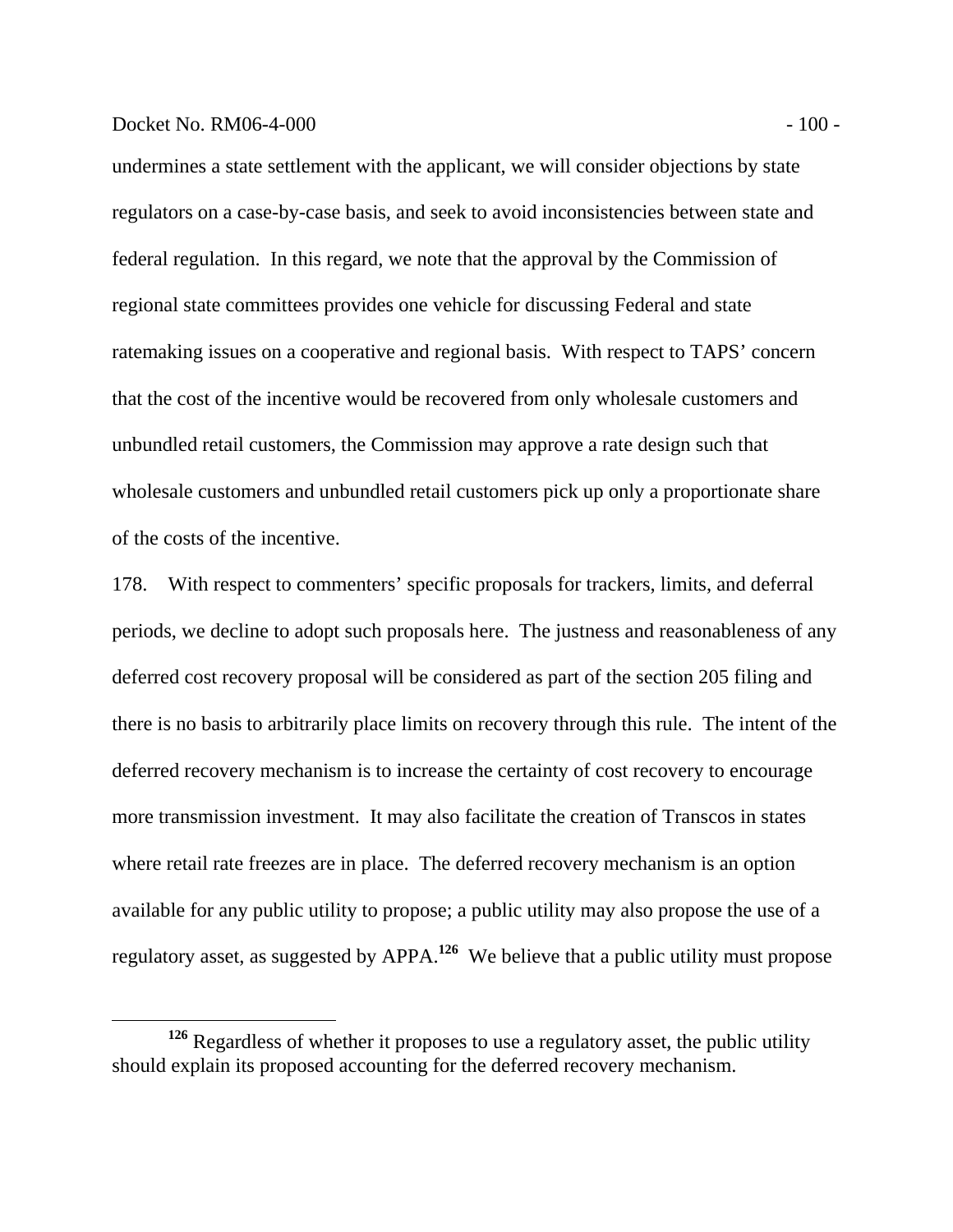### Docket No. RM06-4-000 - 101 -

a set of incentives that is tailored to the facts of its particular case and the Commission must review those proposals to ensure they are just and reasonable.

# **7. Other Incentives - Single-Issue Ratemaking**

### **a. Background**

179. In the NOPR (at 54), the Commission recognized that transmission pricing issues are some of the most difficult issues facing the industry and that the Commission's policy of not allowing selective adjustments to a cost-of-service may serve as a disincentive to transmission investment.**<sup>127</sup>** Certain applicants may consider the time requirements and the uncertainties associated with rate proceedings that encompass their entire transmission systems to be disincentives to making incentive filings, as specified in the NOPR. To ensure that the approval process for incentive treatment is as streamlined as possible, thereby ensuring timely infrastructure investments, the Commission stated it was willing to consider incentive filings, applicable to both Transcos and traditional public utilities, that propose rates applicable only to the new transmission project.**<sup>128</sup>**

<sup>&</sup>lt;sup>127</sup> See, e.g., City of Westerville, Ohio v. Columbus Southern Power Co., 111 FERC ¶ 61,307 at P 18 & n.11 (2005).

**<sup>128</sup>** The NOPR cited Removing Obstacles as an example of one type of approach utilizing a limited section 205 filing.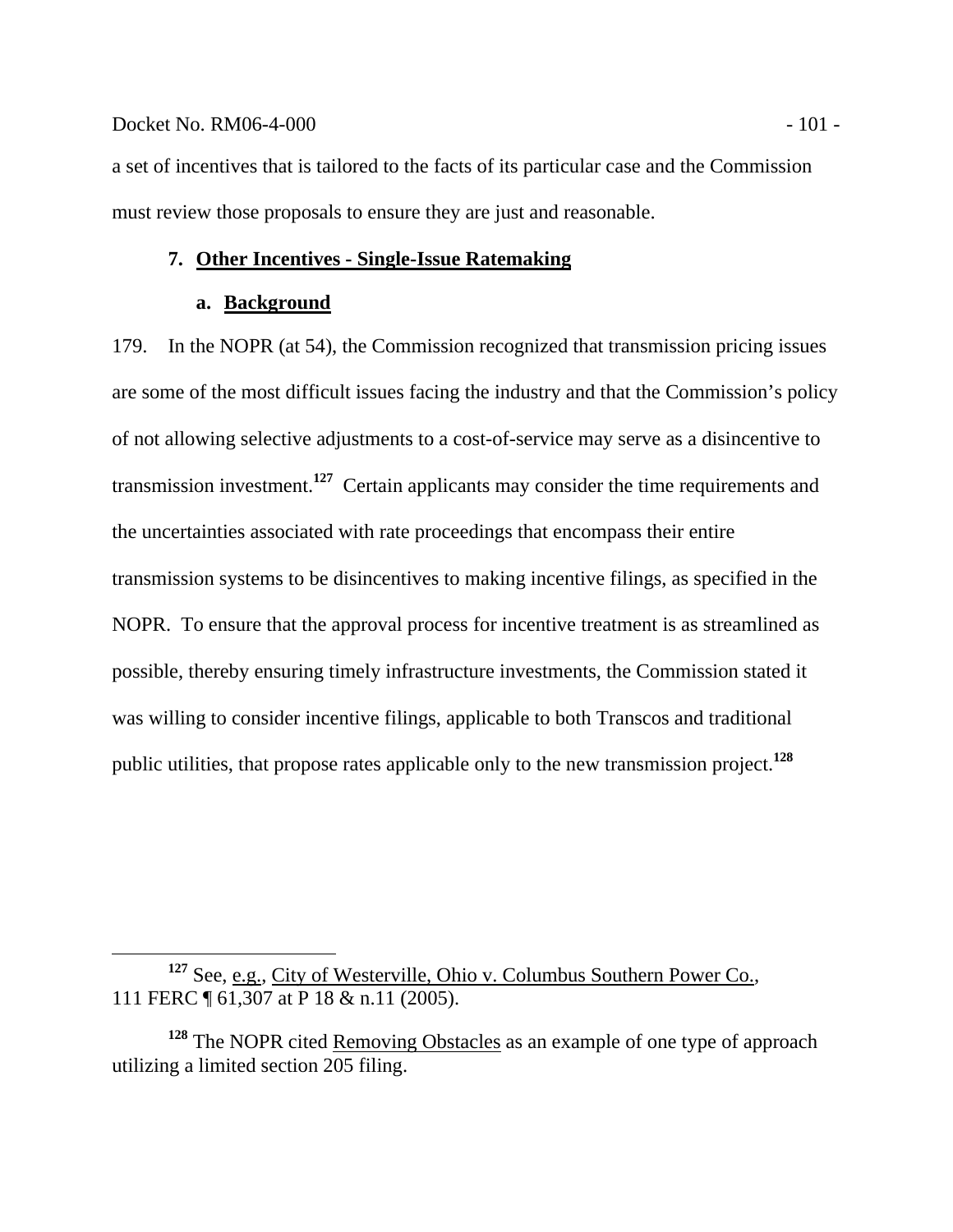### **b. Comments**

180. Numerous commenters**<sup>129</sup>** support single issue ratemaking for the reasons set forth in the NOPR. Additionally, Ameren states that single-issue ratemaking can be useful in obtaining advance approvals of specific rate treatments that may be required by investors as a condition to financing new construction.**<sup>130</sup>** Moreover, Kentucky Commission states that as long as single issue rate cases relate only to new transmission and comply with the filing requirements set forth elsewhere in the NOPR, it does not object to this proposal. 181. FirstEnergy states this proceeding is analogous to the Removing Obstacles orders where, in order to facilitate development of transmission investment the Commission permitted limited section 205 rate applications. FirstEnergy states that in this proceeding, Congress has realized there is a pressing need for transmission investment and the Commission should permit limited section 205 rate applications to facilitate the needed development. FirstEnergy asserts single issue ratemaking is particularly important for companies using formula rates.

182. AEP states that the Commission should be flexible with ratemaking conventions and that single-issue ratemaking could be a powerful incentive to encourage more transmission investment. AEP also states that single-issue ratemaking along with

**<sup>129</sup>** E.g., Ameren, EEI, PJM, Trans-Elect, FirstEnergy, NorthWestern, MidAmerican, Nevada Companies, AEP, KCP&L, Semantic and Xcel.

**<sup>130</sup>** See, e.g., Western, supra note 2 (issuing advance approvals of certain rate treatments for proposed California transmission Path 15 upgrades).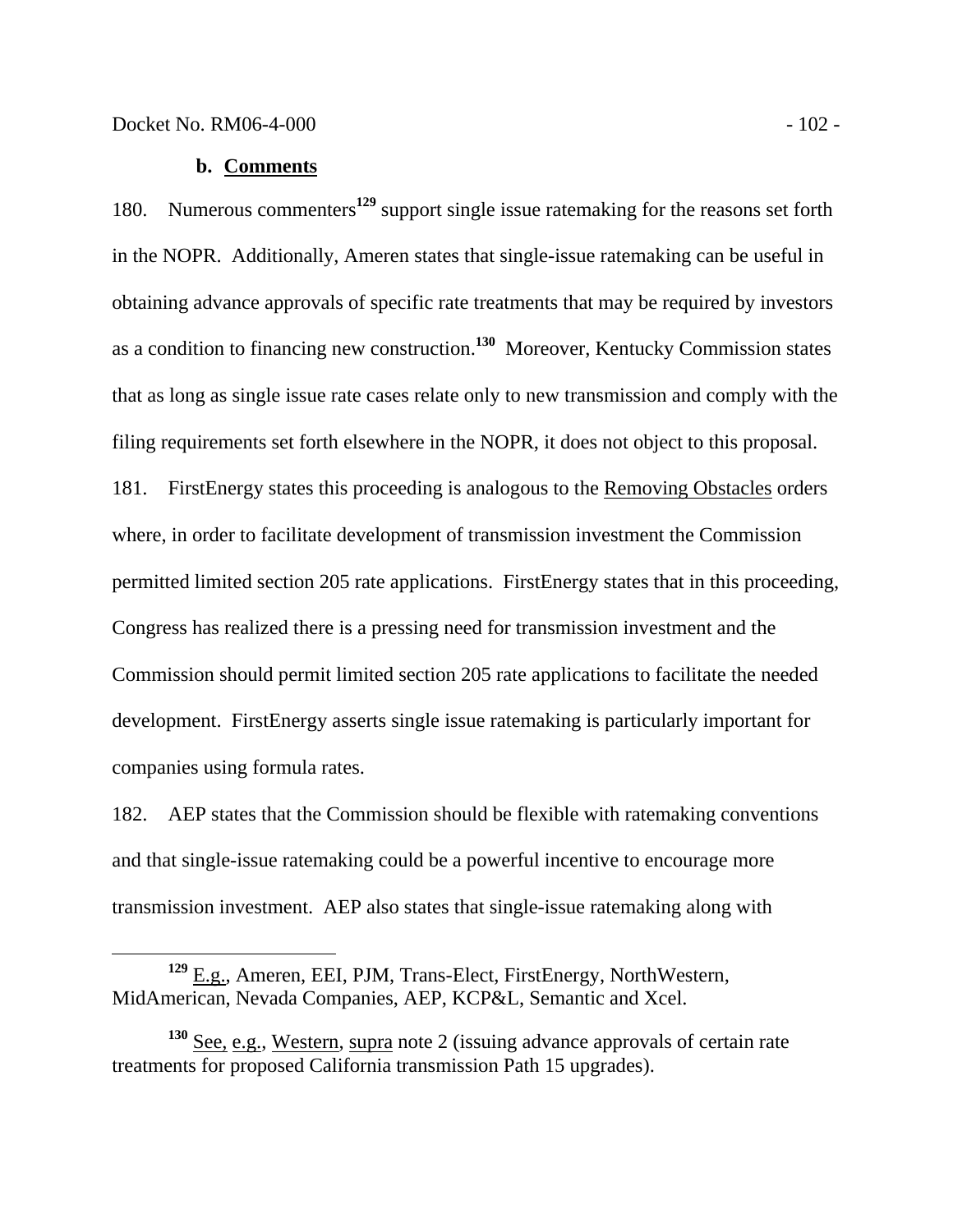transmission cost trackers at the state level would be productive measures especially with integrated utilities.

183. TDU Systems notes that where the Commission has accepted single issue ratemaking, the Commission required the implementation of a mechanism that would harmonize the rate increase from that surcharge with adjustments to rates for existing facilities to reflect the offsetting decreases in depreciation costs associated with those existing facilities. EEI agrees that it is important to establish a crediting mechanism in some cases to harmonize the rate treatment for new and existing transmission facilities.**<sup>131</sup>** PJM, Progress, TAPS and TDU Systems state that Schedule 12 of the PJM tariff provides an example of how concerns with single issue ratemaking can be addressed to implement a \$/KW/month adder to network or point-to-point transmission rates.**<sup>132</sup>**

184. TAPS proposes an alternative approach in which the Commission could harmonize the existing rates and new facility rates, when the inputs to the existing rate are known (*i.e.*, not hidden in a "black box" settlement), by updating the load divisor and depreciation reserve, and all other rate components would remain the same (other than the new facility charge). Where the existing rate was black box, a load divisor and

**<sup>131</sup>** EEI cites Allegheny Power, 111 FERC ¶ 61,308 at P 54; see also Request for Rehearing of the PJM Transmission Owners, Docket No. ER05-513-001, filed on June 30, 2005.

<sup>&</sup>lt;sup>132</sup> PJM and TAPS also cite **Allegheny Power** (accepting cost recovery provisions of Schedule 12).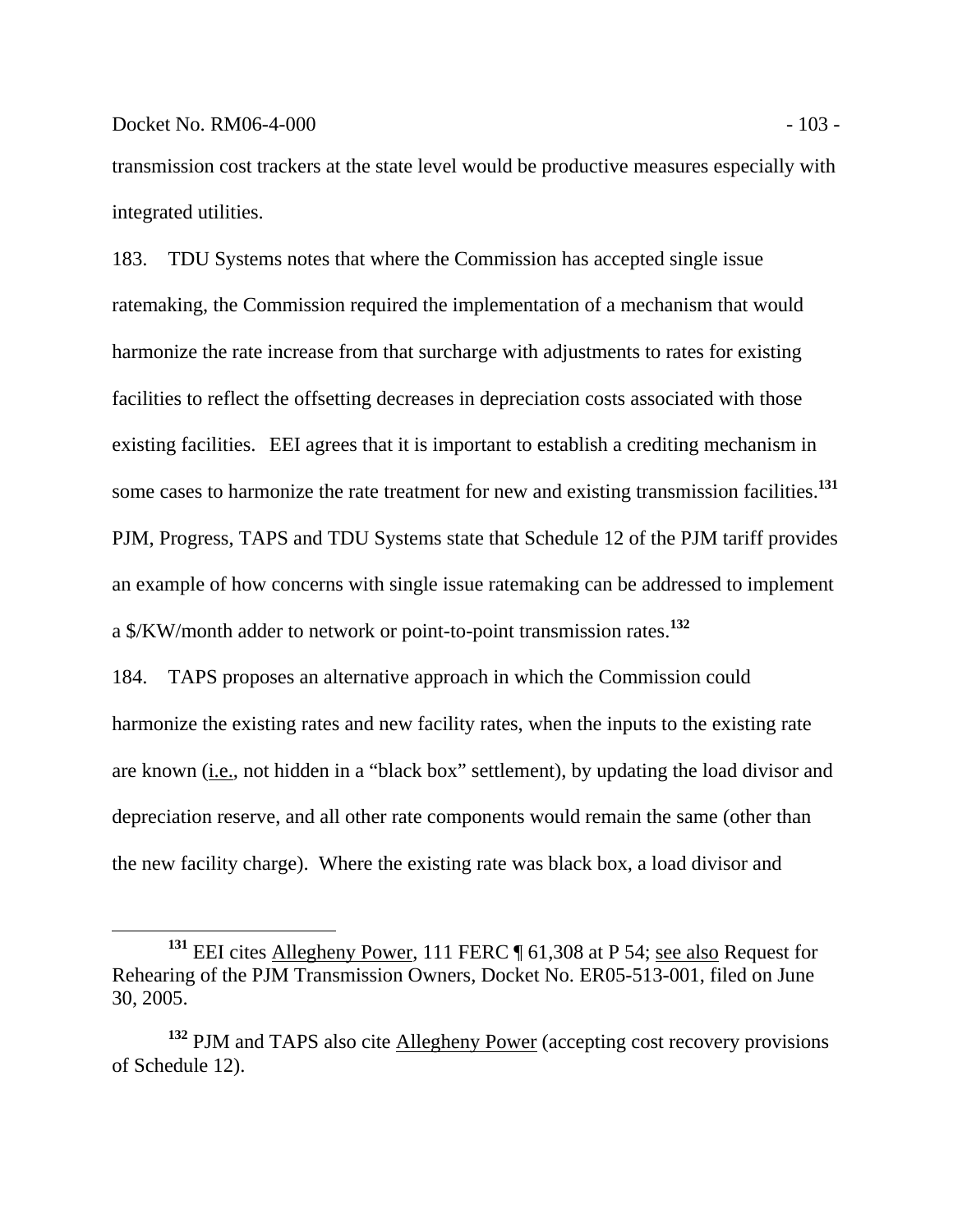### Docket No. RM06-4-000 - 104 - 104 - 104 - 104 - 104 - 104 - 104 - 104 - 104 - 104 - 104 - 104 - 104 - 104 - 10

depreciation reserve would have to be imputed for these purposes by assuming that the difference between the filed-for and settled rate represented an adjustment to the rate divisor and depreciation reserve.

185. Additionally, if the Commission proceeds with single issue ratemaking, APPA, TAPS and SCE suggest having the public utility file a full rate case at some point in the future which would roll-in the existing rate and the separate surcharge for the new transmission investment. APPA and TAPS recommend a full rate case after three years while SCE does not state a specific deadline for a full rate case.

186. APPA, NASUCA and TDU Systems oppose single issue ratemaking for transmission service claiming that public utilities are likely earning returns on their existing transmission facilities in excess of previously allowed rates of return (due to load growth, continuing depreciation of existing transmission facilities, and stale rates). They argue that single issue ratemaking fails to determine if the entire transmission rate is just and reasonable. APPA states that to allow a rate increase for a new facility to be added to the transmission rates charged for existing facilities improperly mixes costs from different periods for the same functional class of facilities. In addition, NASUCA and TDU Systems state that single issue ratemaking violates section 205 because one rate determinant may often be accompanied by an associated decrease in other portions of the rate and failure to consider all rate components together can lead to overstatements that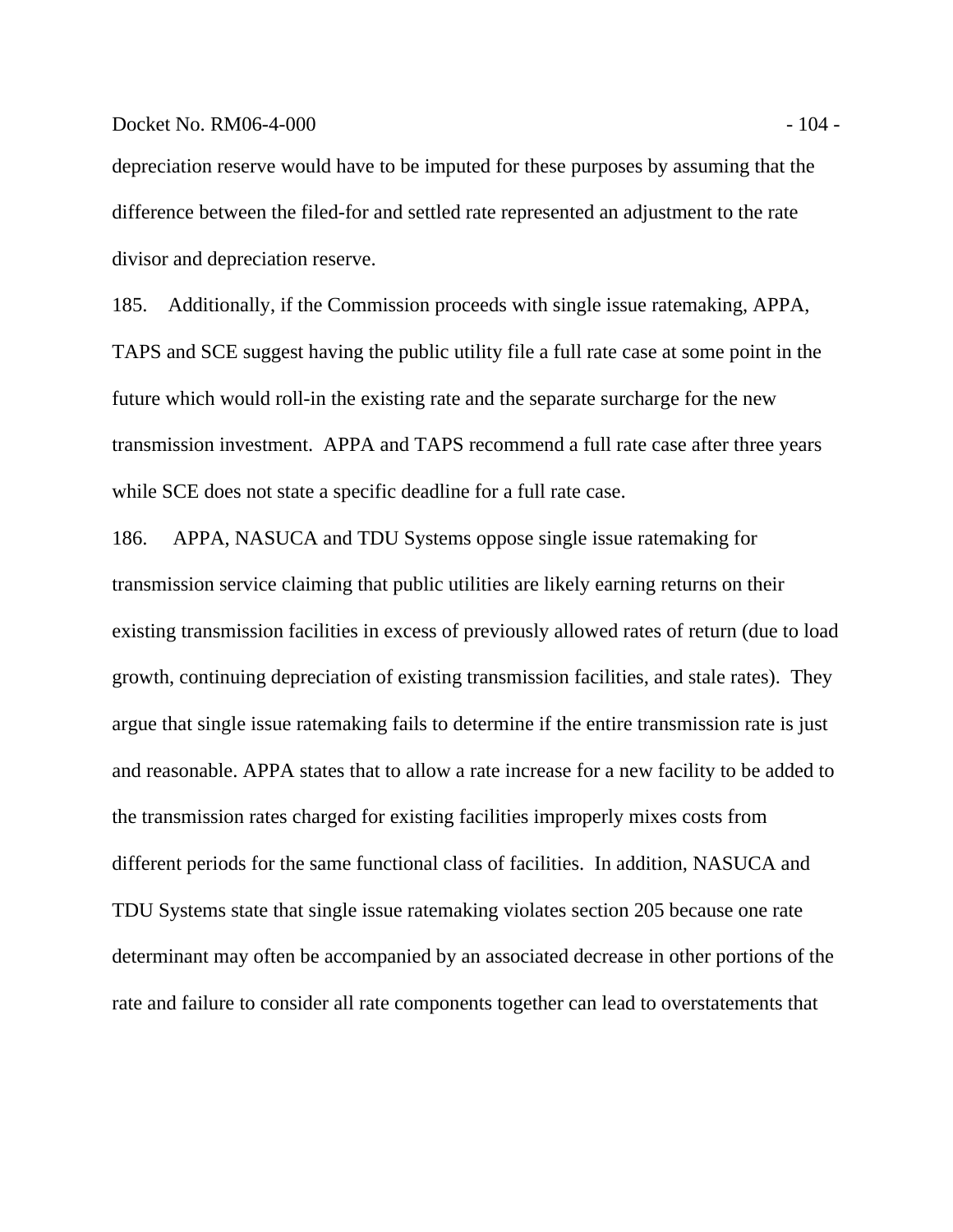### Docket No. RM06-4-000 - 105 -

produce unjust and unreasonable rates.**<sup>133</sup>** Further, NASUCA states that waivers of the general rule for a full blown rate case are found only in limited circumstances, for example where the utility is merely an accounting conduit for rate changes made by another utility from which the first utility purchases services.**<sup>134</sup>**

187. Municipal Commenters oppose single issue ratemaking because it represents a departure from cost-of-service ratemaking in that it fails to demonstrate any nexus between the awarding of proposed incentives and the owner's overall cost of service, need, financing cost, capital structure or performance.

188. TAPS suggests an alternative approach of having companies file their incentive rate proposals, individually tailored to that utility where appropriate, but generally applicable to that utility's qualifying transmission investments. Subsequent facilityspecific filings, as necessary, would merely apply the existing approved plan. With this approach, single issue ratemaking is unnecessary according to TAPS.

189. In the event that the Commission decides to proceed with allowing single issue ratemaking for new transmission investment projects, commenters have suggested

**<sup>133</sup>** NASUCA cites Arkansas Power & Light Co. v. Missouri Public Service Commission, 829 F.2d 1444, 1451-52 (8th Cir. 1987) (A state may determine whether the company has experienced savings in other areas which might offset the increased price resulting from the pass-through of the increased wholesale rate).

**<sup>134</sup>** NASUCA cites Panhandle Eastern Pipe Line. v. FERC, 613 F. 2d 1120, 1127 (D.C. Cir. 1979).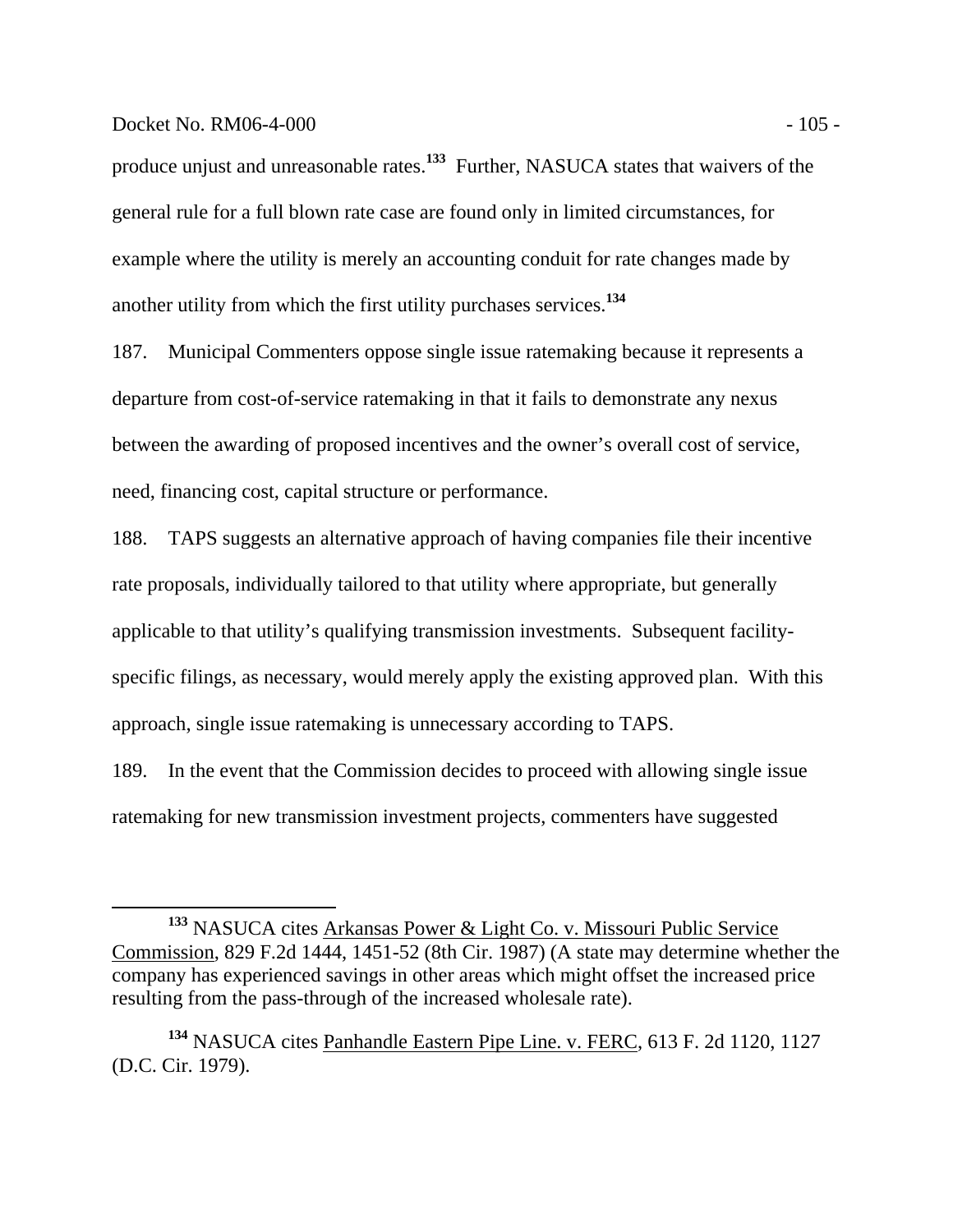### Docket No. RM06-4-000 - 106 - 106 - 106 - 106 - 106 - 106 - 106 - 106 - 106 - 106 - 106 - 106 - 106 - 106 - 10

methodologies for implementing single issue ratemaking and ways to mitigate any potential problems with it.

190. EEI explains that public utilities should be permitted to file with the Commission to establish a revenue requirement to recover the costs of constructing a specific new transmission facility pursuant to section 205. Under this approach, the transmission owner determines whether to establish a new ROE or use its current Commissionapproved ROE.

# **c. Commission Determination**

191. We believe that single-issue ratemaking can provide a significant incentive for achieving the infrastructure investment goals of section 219 because it can provide assurance that the decision to construct new infrastructure is evaluated on the basis of the risks and returns of that decision, rather than the additional uncertainty associated with re-opening the applicant's entire base rates to review and litigation. We agree with FirstEnergy that there is a pressing need for transmission investment and therefore the Commission should allow for limited section 205 filings as a way to facilitate needed development, as was approved for the Path 15 project. The Commission's approval of limited section 205 procedures in Removing Obstacles showed how useful and appropriate single-issue ratemaking can be for needed investment in existing facilities, as Trans-Elect attests in their comments.

192. We will not require harmonization of rates, roll-in of new and existing rates or reopening of existing rates in this rule, as recommended by some commenters. Nor will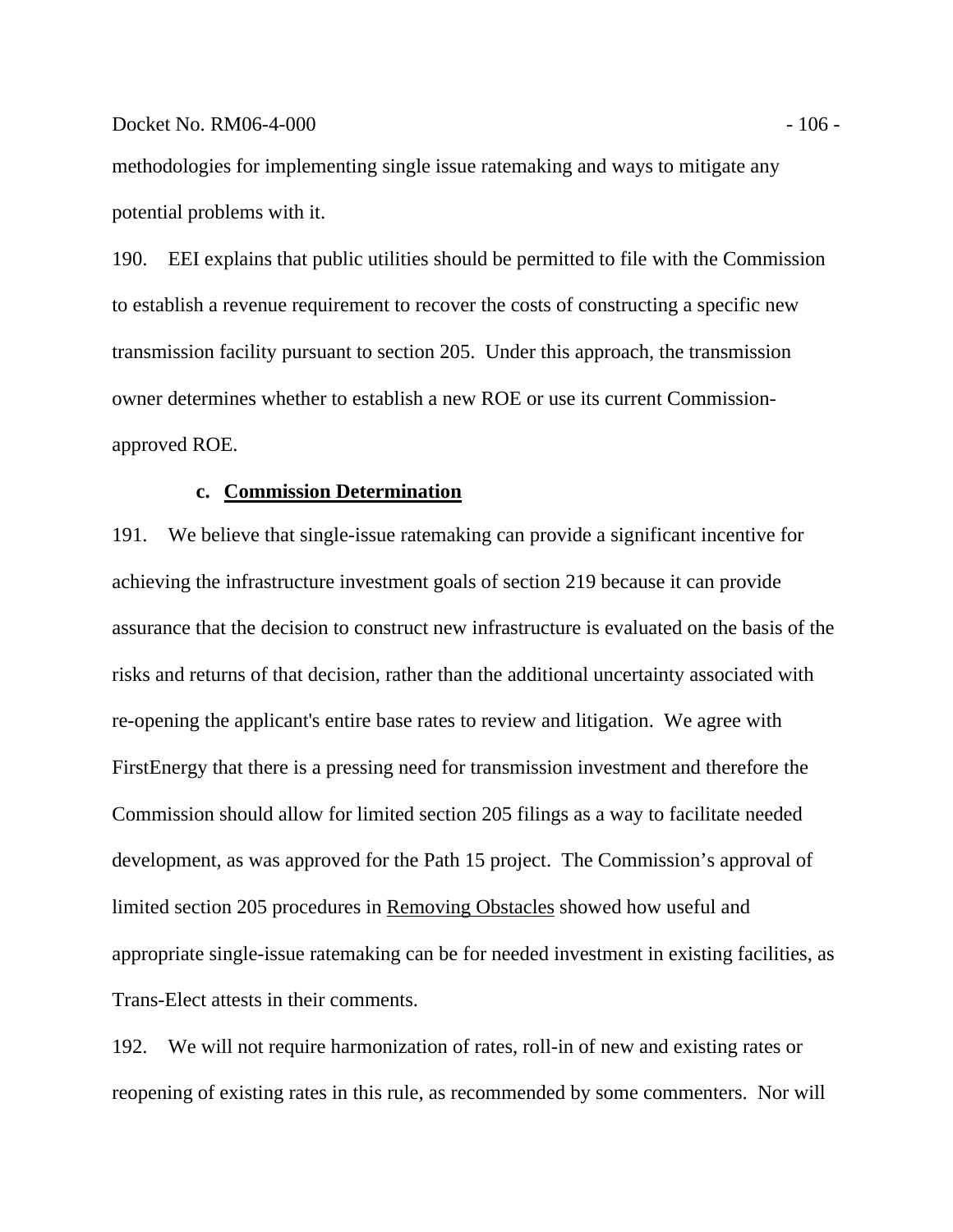### Docket No. RM06-4-000 - 107 -

we specify in this rule the rate calculations associated with developing a transmission rate for a particular new facility. Our concern in this rule is to ensure new investments are not impeded because of existing-system rate issues. Accordingly, applicants filing for singleissue ratemaking for a particular project are only required to address cost and rate issues associated with the new investment in the section 205 proceeding to approve rates. However, the applicant will be required to fully develop and support any transmission rate designed to recover the costs of a particular transmission system facility or upgrade – including cost allocation and rate design. The Commission will consider the potential need to combine or reconcile the new rate with any existing transmission rate when an applicant submits a request for incentives. In some instances, the Commission may find that single-issue ratemaking is appropriate without any determination as to when that rate will be harmonized with existing rates; in other cases, the Commission may, if appropriate, adopt certain of the mechanisms suggested by the commenters, such as a requirement to file a full rate case at a date certain in the future. In each instance, the Commission will balance the need for new infrastructure, and the importance of permitting single issue ratemaking in support of that infrastructure, with the concerns over whether a specific mechanism is required to re-open existing rates or whether the traditional complaint processes are sufficient for that purpose.

193. We find the claims of some commenters that public utilities are currently earning excessive returns on their existing rates to be speculative. We have no basis to conclude earned returns are excessive since these commenters have not submitted section 206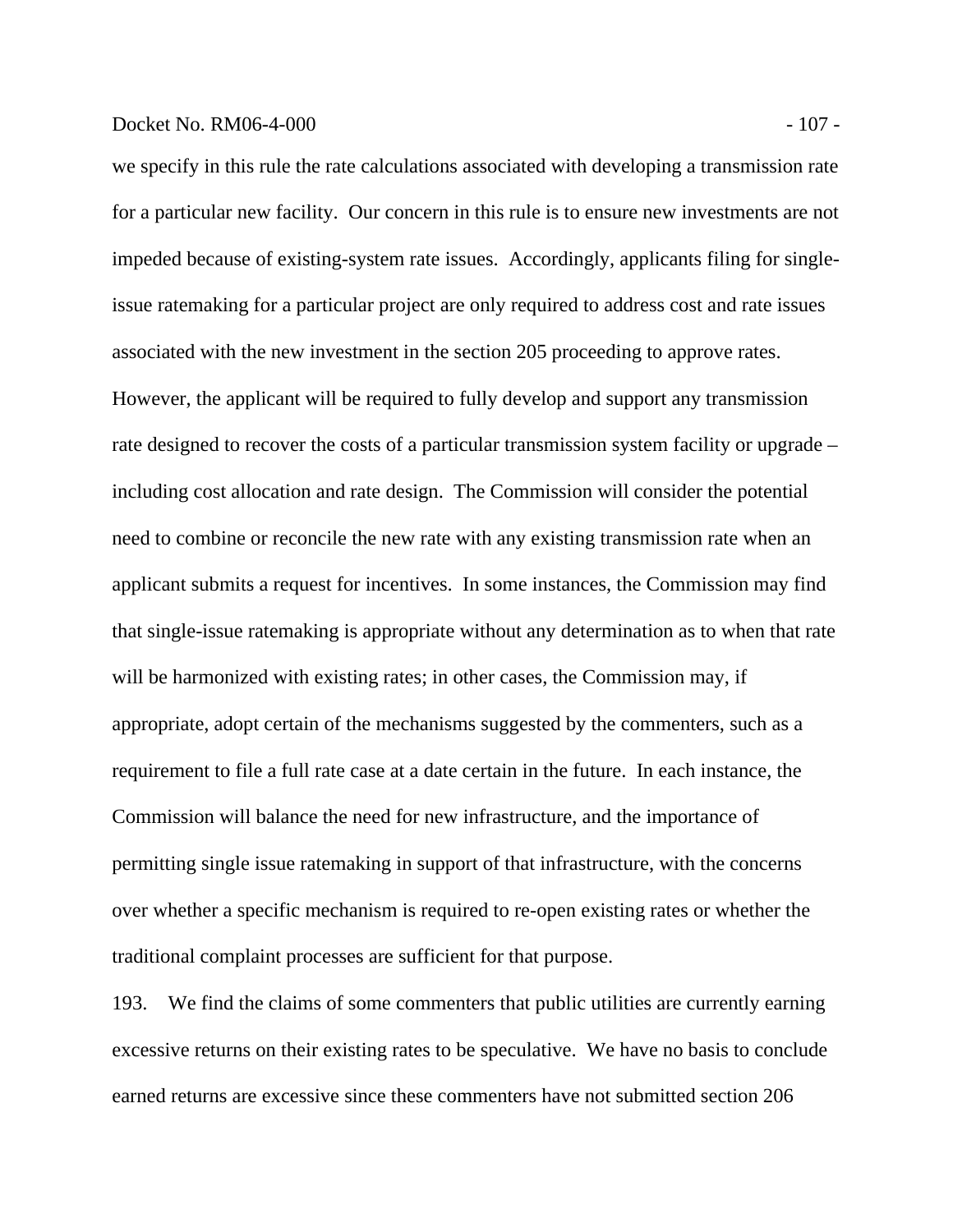### Docket No. RM06-4-000 - 108 -

filings alleging such excessive returns nor do they provide evidence in their pleadings identifying the companies that are realizing excessive returns.

### **C. Incentives Available to Transcos**

# **1. Definition of Transco**

### **a. Background**

194. The NOPR (at P 37) proposed to define a Transco as a stand-alone transmission company, approved by the Commission, which sells transmission service at wholesale and/or on an unbundled retail basis, regardless of whether it is affiliated with another public utility. The Commission invited comments on this proposed definition of Transcos.

#### **b. Comments**

195. AEP and PEPCO support the proposed definition because it allows a Transco to be affiliated with another public utility. AEP states that eligible entities should include integrated utility companies or their affiliates, and PEPCO that the definition of a Transco should allow for ownership by a single affiliate.

196. Other commenters support a definition that includes affiliated Transcos, but only those with passive ownership. Commenters differed on the level and nature of independence requirements, if any, that should apply to affiliated Transcos. PJM TOs, for example, argued only for the same governance requirements otherwise applicable to Transcos. TAPS, on the other hand, advocates more specific definitions of affiliated Transcos that would need to meet all of the standards of the Policy Statement Regarding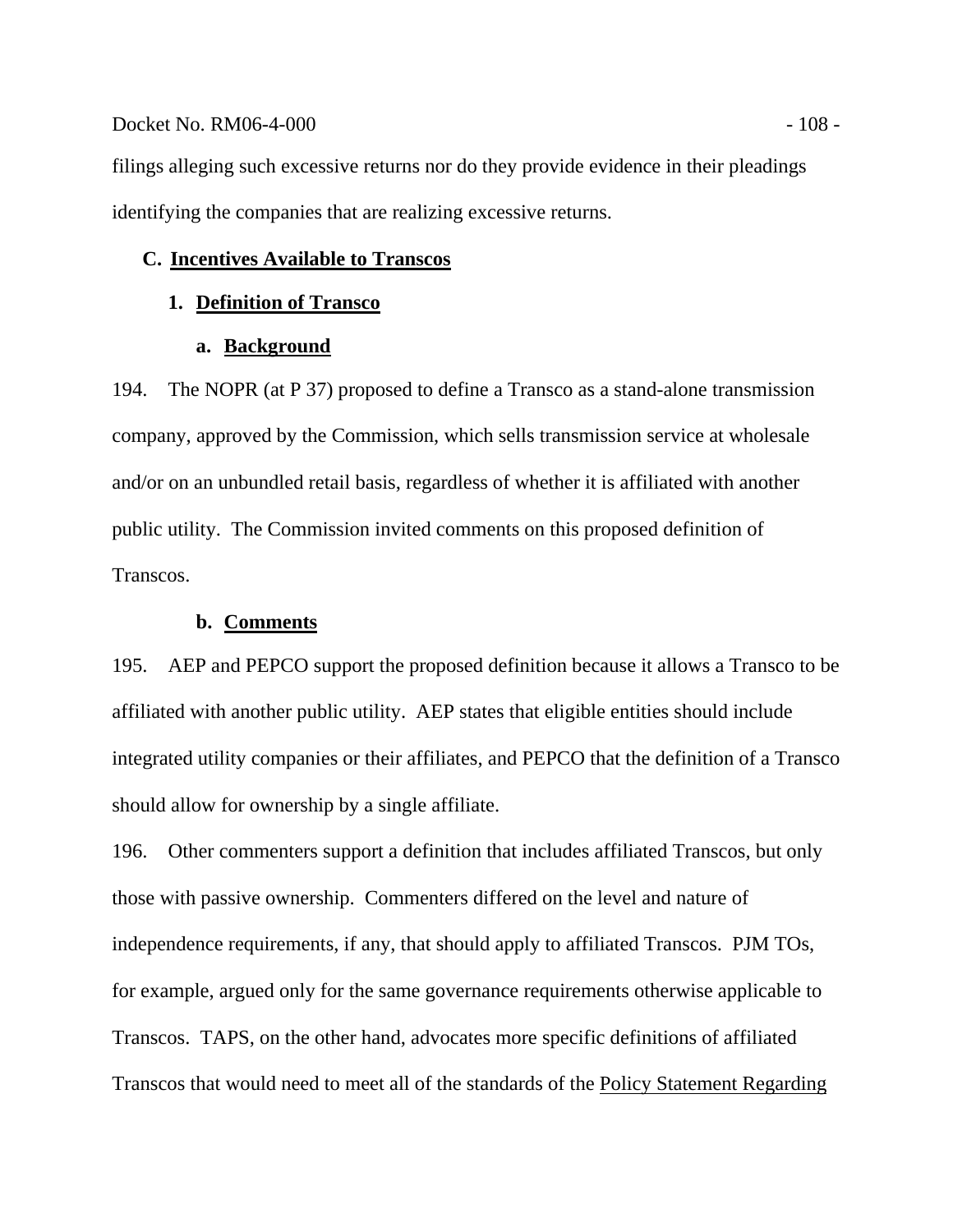Evaluation of Independent Ownership and Operation of Transmission (Policy Statement Regarding Evaluation of Independent Ownership).**<sup>135</sup>** Several commenters, including APPA and ITC, argue for the benefits of independence. Vectren opposes the proposed definition of Transco in the NOPR because by permitting inclusion of transmission owners with affiliates that own generation and/or distribution, it allows a Transco to be substantially identical to a vertically-integrated utility. Vectren questions whether the Commission's policy initiatives would have more impact on an FPA jurisdictional Transco with generation and distribution affiliates than on a traditional integrated transmission owner due to the Transco's parent company's common equity ownership of transmission and distribution as well as its role in making critical Transco business decisions. Vectren also argues that holding companies with Transcos will utilize shared service companies to fulfill common managerial and administrative functions for Transcos and affiliates.

197. Commenters differed on whether the level of affiliate ownership should bear on the definition of a Transco. For example, Ameren states that utilities exhibiting comparable levels of independence (and benefits) should be entitled to similar rate treatments, regardless of organizational structure. Ameren focuses on the level of functional separation and operational independence of the Transco – and not the

**<sup>135</sup>** 111 FERC ¶ 61,473 (2005).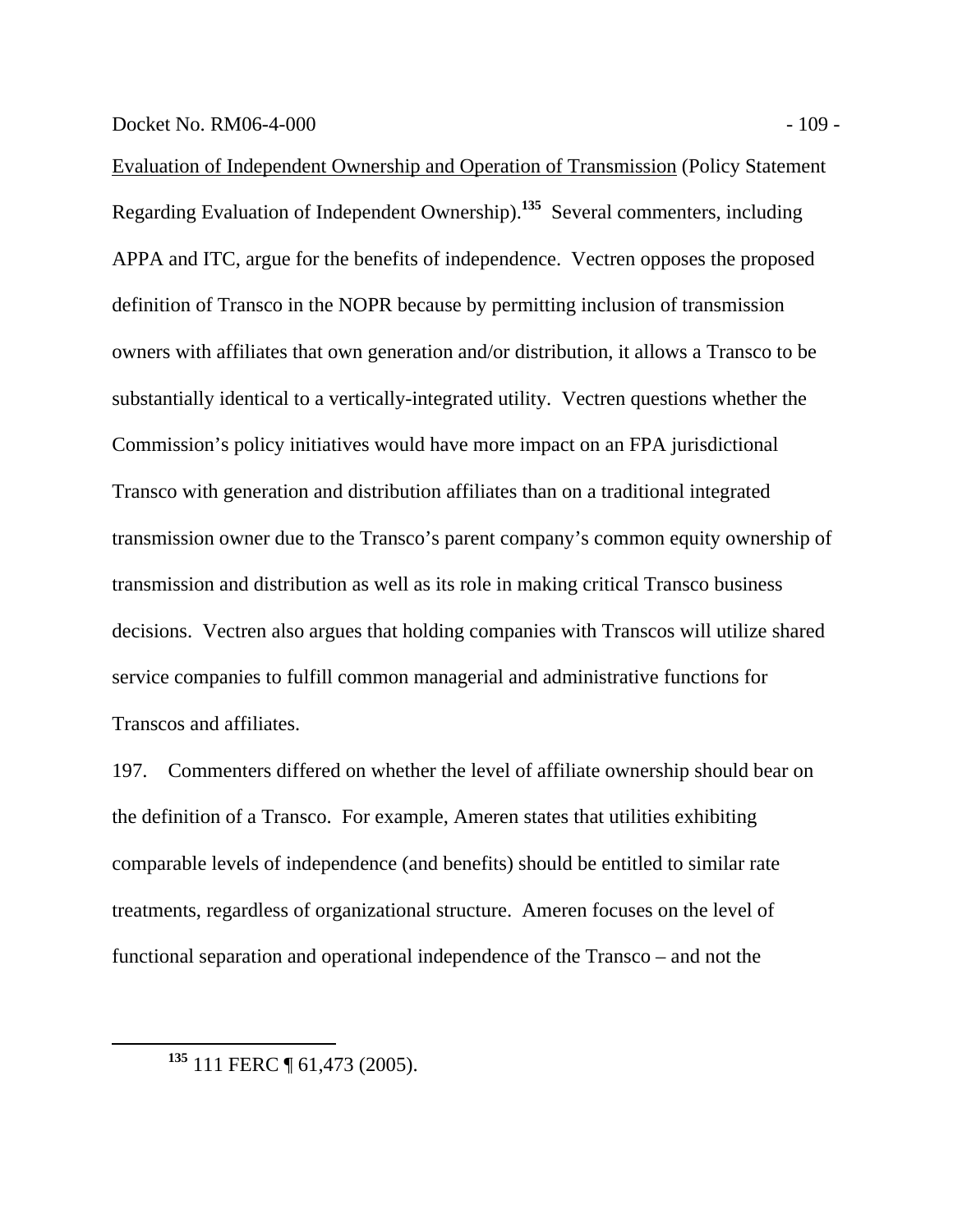#### Docket No. RM06-4-000 - 110 - 110 - 110 - 110 - 110 - 110 - 110 - 110 - 110 - 110 - 110 - 110 - 110 - 110 - 110 - 110 - 110 - 110 - 110 - 110 - 110 - 110 - 110 - 110 - 110 - 110 - 110 - 110 - 110 - 110 - 110 - 110 - 110 -

percentage of passive equity ownership. Semantic requests that the Commission define the maximum permitted traditional utility ownership allowed in a Transco.

198. Some commenters, including TransCanada and American Transmission, advocate flexibility regarding ownership in the proposed definition. NSTAR, National Grid, and OMS contend that the Commission's proposed definition of Transco is overly restrictive in applying only to companies that are solely transmission providers. They argue that transmission and distribution companies that have taken significant steps toward independence by divesting of generation and marketing activities be similarly rewarded. 199. Due to concerns about competition for capital within Transcos, TDU Systems states only Transcos with strict limits on investments in other industries should receive incentive rates. APPA states that Transcos must have access to sources of equity capital other than their affiliates, such as through issuance of new equity or through capital contributions from a diverse base of Load Serving Entity owners.

200. Semantic states that the definition of Transco should be broadened to include entities that deliver services using advanced transmission technologies recognized in section 1223(a) of EPAct 2005, such that a Transco need not directly participate in the flow of energy. A Transco could be an "Advanced Technology Transco" that delivers enhanced grid state data processed by analytical software.

## **c. Commission Determination**

201. We will adopt in the Final Rule the definition from the NOPR that a Transco is a stand-alone transmission company that has been approved by the Commission and that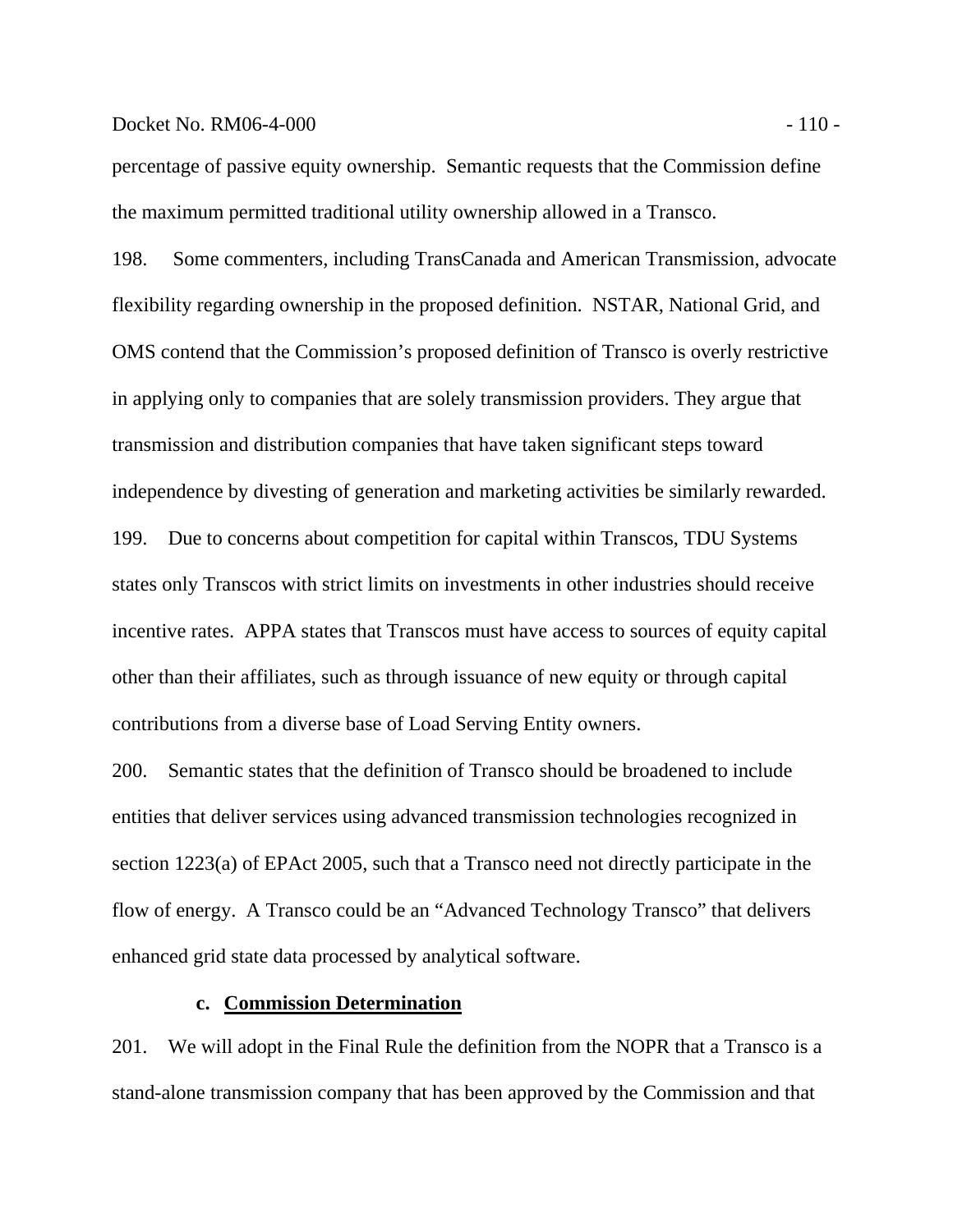### Docket No. RM06-4-000 - 111 -

sells transmission services at wholesale and/or on an unbundled retail basis, regardless of whether it is affiliated with another public utility. This definition includes the flexibility advocated by some commenters and allows the Commission to consider various business models and arrangements.

202. The definition we adopt here does not exclude affiliated Transcos with active ownership by market participants, or stand-alone transmission companies that own transmission and distribution facilities. However, we expect applicants to demonstrate the value of their particular affiliated Transco proposal. We will consider the eligibility of such arrangements based on a showing of how the specific characteristics of a proposed Transco affect its ability and propensity to increase transmission investment and lead to increased transmission investment similar to the Transcos we have already approved. We note that the three Transcos established thus far – which have all demonstrated their willingness and ability to invest in new transmission – are either not affiliated with any market participant (e.g., International Transmission and METC) or have joint ownership and board membership by a number of market participants and independent members (e.g., American Transmission). Concerns regarding affiliated Transcos, such as those voiced by Vectren, or support for companies that own transmission and distribution or other business structures, will be considered in the context of specific applications for incentive treatment.

203. In addition, because we do not wish to preclude entities that may help foster investment in needed transmission infrastructure simply because they have not yet been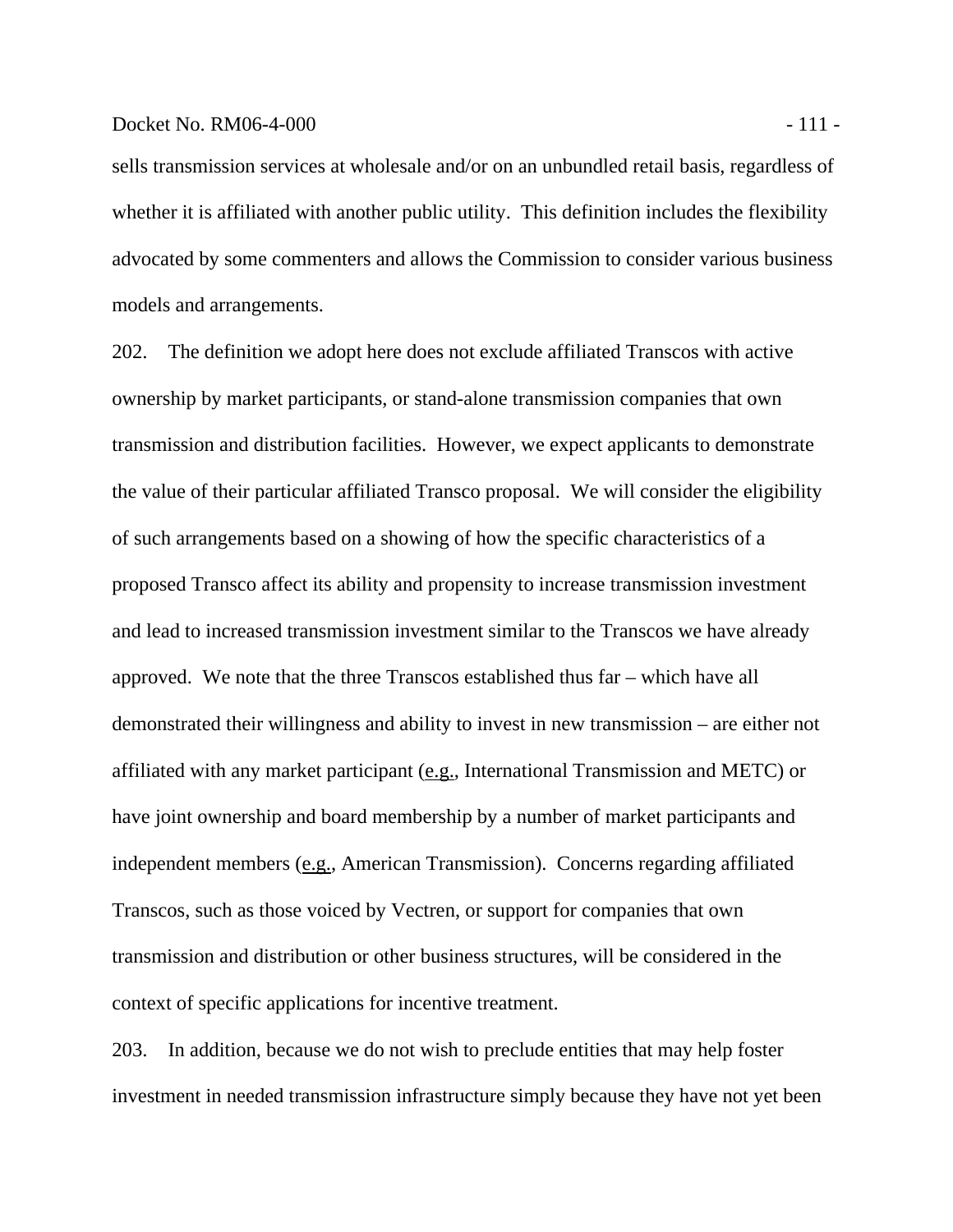proposed or evaluated, we will not establish specific limits on Transcos regarding, for example, business investments in other industries, sources of equity, or levels of active and passive ownership.

204. We also clarify that an entity's status as a Transco will not be conditioned on membership in an ISO or RTO. As the Commission explained in the NOPR, just as the need for investment is a national need, we believe that the expansion and investment objectives of new FPA section 219 are best met by a definition of Transcos that does not restrict the formation of Transcos to only certain organized markets. Similarly, we clarify that an applicant that receives an incentive related to its status as a Transco may also request and be eligible for other generally applicable incentives discussed in the Final Rule, such as those for joining an RTO or ISO. The Commission will consider the suitability of multiple incentives at the time of an application.

205. We will not create a new Transco category that includes entities that do not own transmission facilities, as requested by Semantic. Consistent with section 219 the Final Rule applies to rate treatments for transmission of electric energy in interstate commerce by public utilities. To the extent Semantic meets this requirement, it may file an application for incentive treatment and the Commission will then make its determination of whether the Semantic proposal meets the requirements of section 219.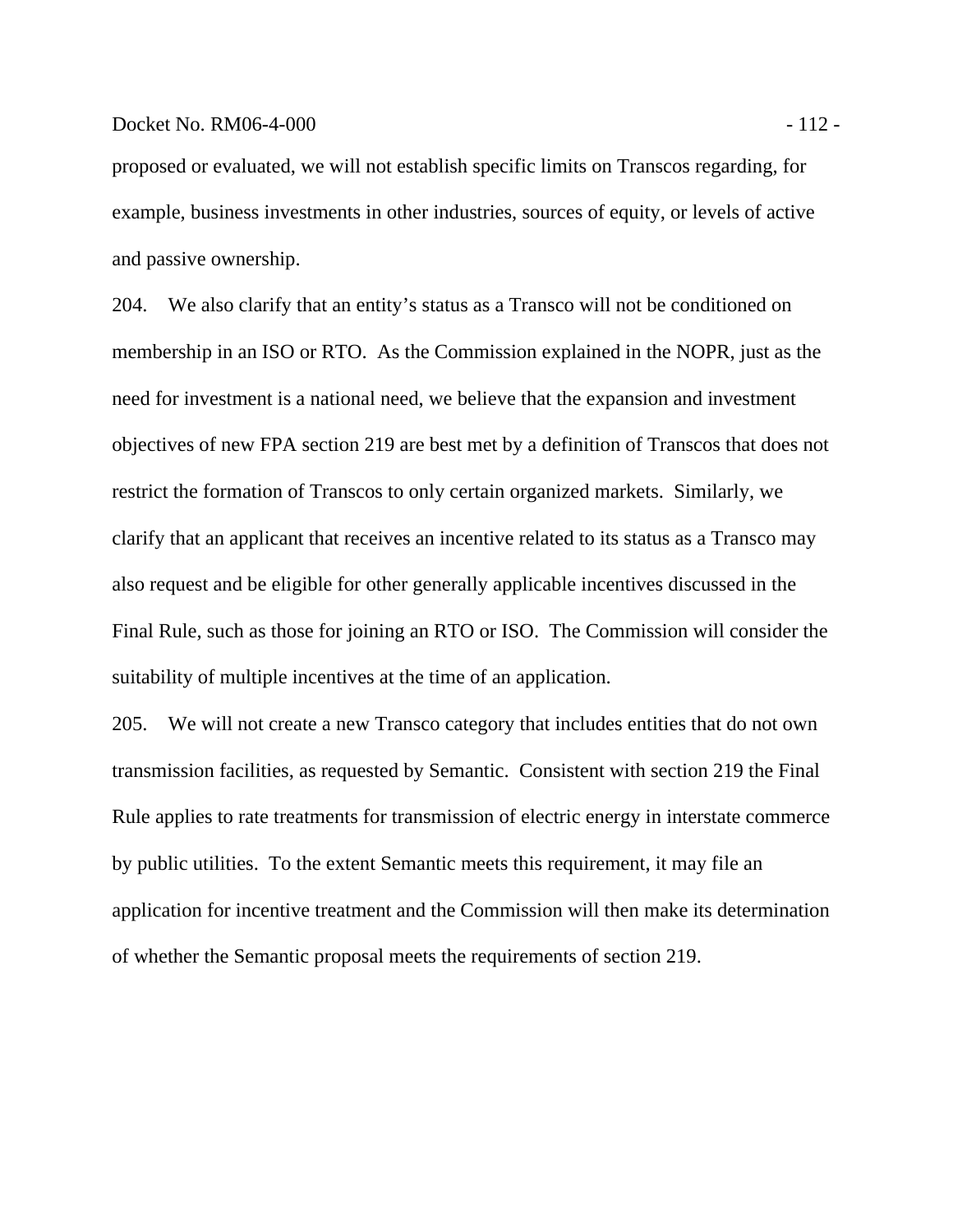# **2. Transco ROE Incentive**

# **a. ROE Incentive**

**i. Background**

206. As part of the encouragement of Transco formation, the Commission stated that it will permit suitably structured Transcos to receive an ROE that both encourages Transco formation and is sufficient to attract investment. For example, the Commission approved equity returns for METC and International Transmission that reflect the significant benefits that their status as Transcos provide, and these returns are higher than those approved for integrated entities. Continuing to allow a higher ROE (that falls within a zone of reasonableness) in recognition of the benefits Transcos provide is an appropriate way to ensure the achievement of section 219's objectives. Therefore, the Commission stated that it will consider the positive impact Transcos have on transmission investment and in turn on the reliable or economically efficient transmission and generation of electricity when it evaluates ROEs proposed by properly structured Transcos. (NOPR at P 40, footnote omitted)

### **ii. Comments**

207. Several commenters,**<sup>136</sup>** oppose the Commission's proposal to grant an ROE

**<sup>136</sup>** E.g., APPA, Community Power Alliance, Municipal Commenters, NASUCA, NECPUC, New Mexico AG, NRECA, NU, Pennsylvania Commission, Snohomish, and TANC.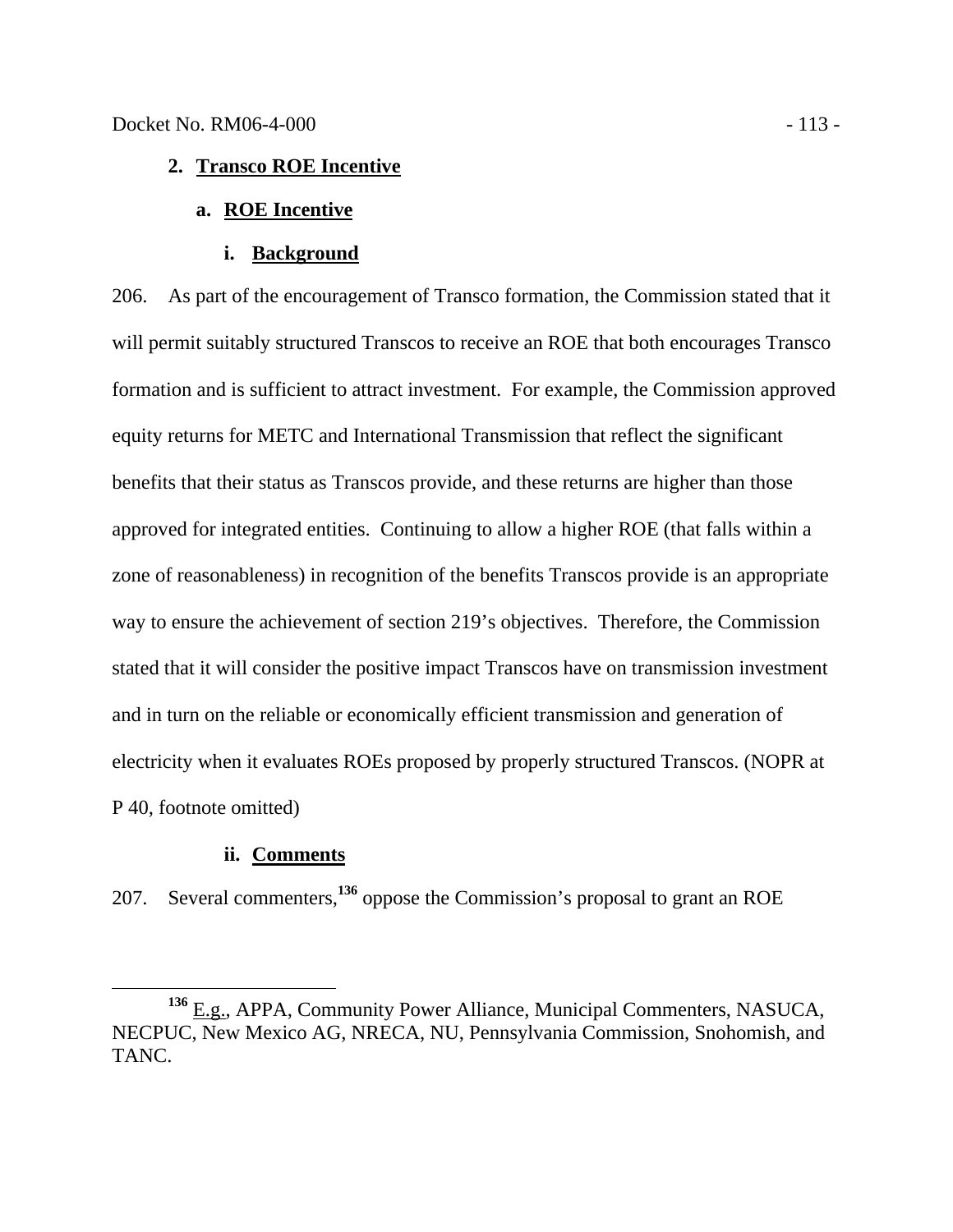### Docket No. RM06-4-000 - 114 -

incentive to Transcos outright. Other commenters**<sup>137</sup>** oppose giving Transcos an incentive that is not available to other business models.

208. Those opposing the outright grant of ROE incentives to Transcos**<sup>138</sup>** contend, among other things, that: there should be no equity incentive adders without direct demonstration of customer benefits; such incentives would unfairly divert capital to Transcos; and that enhanced Transco ROEs do nothing to solve the problem of building needed transmission.

209. Commenters opposing**<sup>139</sup>** treatment based on corporate form or business model suggest that the Commission focus on the purpose and effect of the proposed investments, not the type of entity that proposes them. They argue that there is a lack of evidence of how Transcos encourage transmission infrastructure expansion and the track record for Transcos is incomplete.

210. Other commenters raise concerns about the signals the Commission is sending regarding RTOs and independence of operations, planning and expansion that can be ensured through other types of regional transmission groups or through traditional

**<sup>137</sup>** E.g., AEP, BG&E, EEI, First Energy, KCPL, MidAmerican and PacifiCorp, Midwest ISO, NECPUC, Northwestern, PEPCO, PJM, PJM TOs, PPC, Progress Energy, SCE, Southern Companies, and Vectren.

**<sup>138</sup>** E.g., Municipal Commenters, NECPUC, Progress Energy, Snohomish, PPC.

**<sup>139</sup>** E.g., APPA, Community Power Alliance, FirstEnergy, Pennsylvania Commission and NASUCA.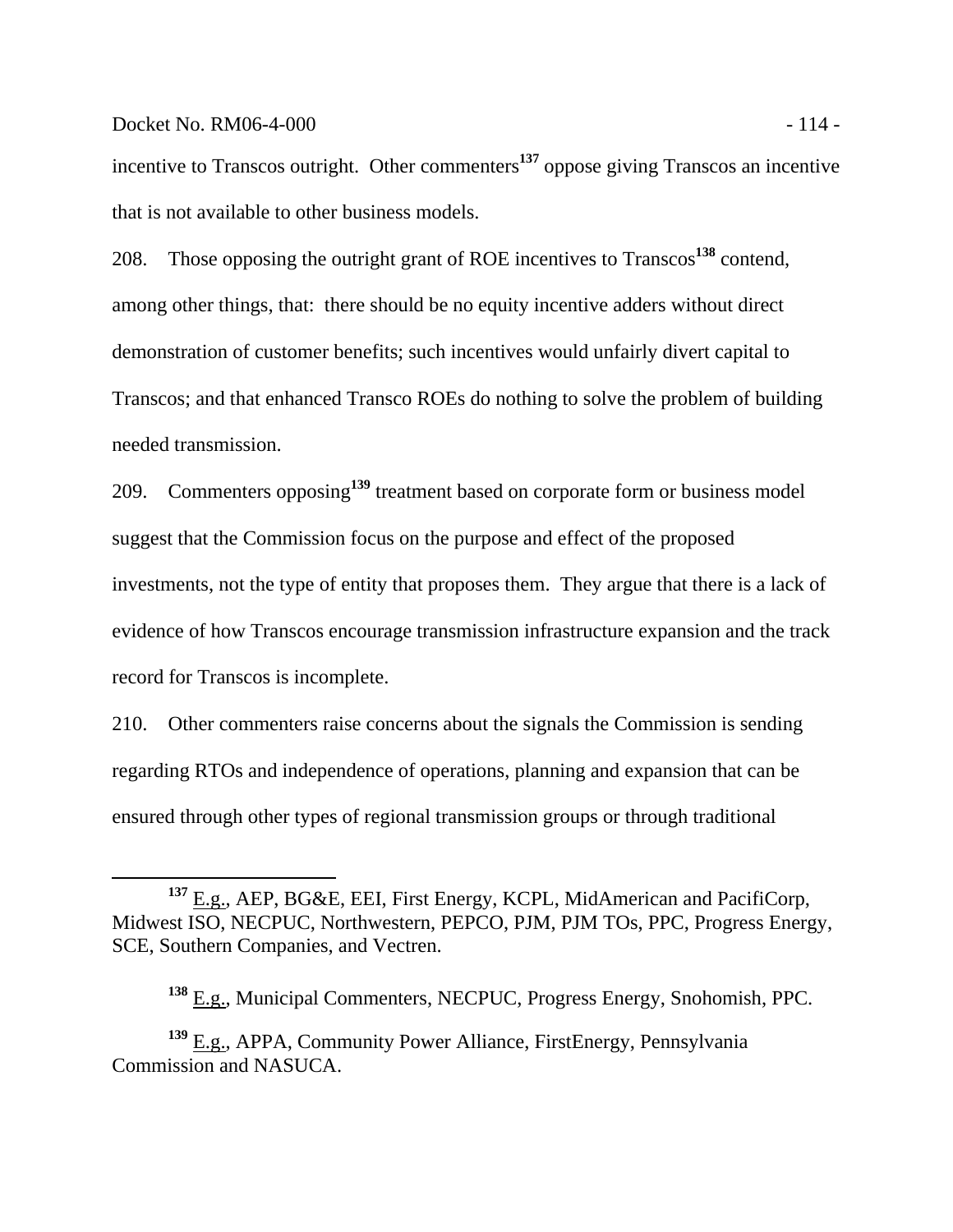### Docket No. RM06-4-000 - 115 -

utilities, particularly those in a RTO with a regional planning process.**<sup>140</sup>** EEI, for example, opposes the Commission managing business models and argues the Commission should not (even unintentionally) give the impression through incentives that it seeks to restructure the transmission sector.

211. Other commenters offer suggestions as to how to distinguish incentives. For example, NU and PJM suggest targeting incentives at companies that are investing in transmission and/or involved in regional planning, regardless of corporate structure. PJM suggests the Commission proceed on a case-by-case basis.

212. Finally, commenters argue that higher ROEs for only some transmission owners are discriminatory and not just and reasonable, and have no basis in section 219. Alternatively, some suggest that Transcos have lower risk than integrated companies and should receive lower ROEs. Others argue that incentives should cover only new investments and behavior,**<sup>141</sup>** not existing infrastructure. For example, California Commission opposes providing higher ROEs to Transcos, arguing that Transco and traditional integrated utility shareholders bear the same (and only significant) risk as transmission project owners - during the initial stage of project permitting and developing. SCE offers that Transco-specific ROEs might actually provide a disincentive

**<sup>140</sup>** E.g., American Wind, Mid American, PacifiCorp, and EEI.

**<sup>141</sup>** E.g., New Mexico AG, NRECA, Pennsylvania Commission, PG&E, Vectren, Southern Companies, California Commission, SCE, and TANC.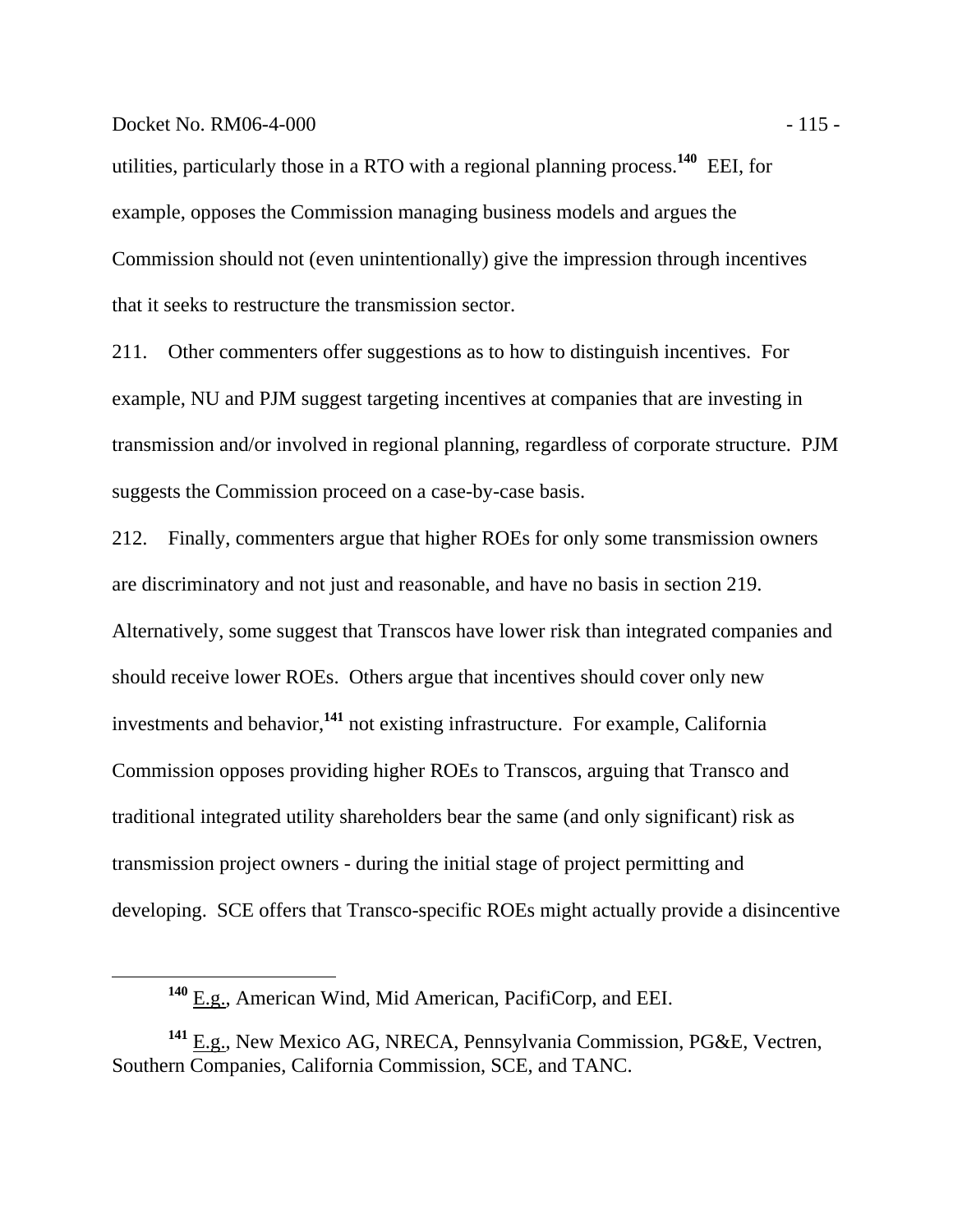### Docket No. RM06-4-000 - 116 - 116 - 116 - 116 - 116 - 116 - 116 - 116 - 116 - 116 - 116 - 116 - 116 - 116 - 116 - 116 - 116 - 116 - 116 - 116 - 116 - 116 - 116 - 116 - 116 - 116 - 116 - 116 - 116 - 116 - 116 - 116 - 116 -

for future Commission-jurisdictional transmission investments by traditional utilities if they can earn higher ROEs on state-jurisdictional facilities. TANC offers that a for-profit Transco has no incentive to make, and, in fact, is discouraged from making, economically efficient and/or energy efficient investments. Dairyland points out that American Transmission's plans for substantial investment were made in the context of a settlement agreement in which American Transmission agreed to a lower ROE than that approved for Midwest ISO transmission owners and that the settlement improved American Transmission's cash flow and reduced its risk, providing a sufficient financial package to enable its investments even with the lower ROE. Dairyland states that American Transmission shows that substantial investment by Transcos is likely to occur even if ROEs are reduced.

213. Some commenters take issue with the representations in the NOPR regarding state and federal jurisdiction.**<sup>142</sup>** For example, Community Power Alliance opposes rewarding changes in ownership structure resulting in transfer of jurisdiction from state to federal regulators. PEPCO believes the NOPR suggests that traditional utilities may be treated less well by federal regulators merely because they are subject to state as well as federal jurisdiction. New Mexico AG states Transco incentives are nothing more than an attempt by the Commission to override state regulatory jurisdiction. Nevada Companies state

**<sup>142</sup>** E.g., Community Power Alliance, PEPCO, NSTAR, and PJM TOs.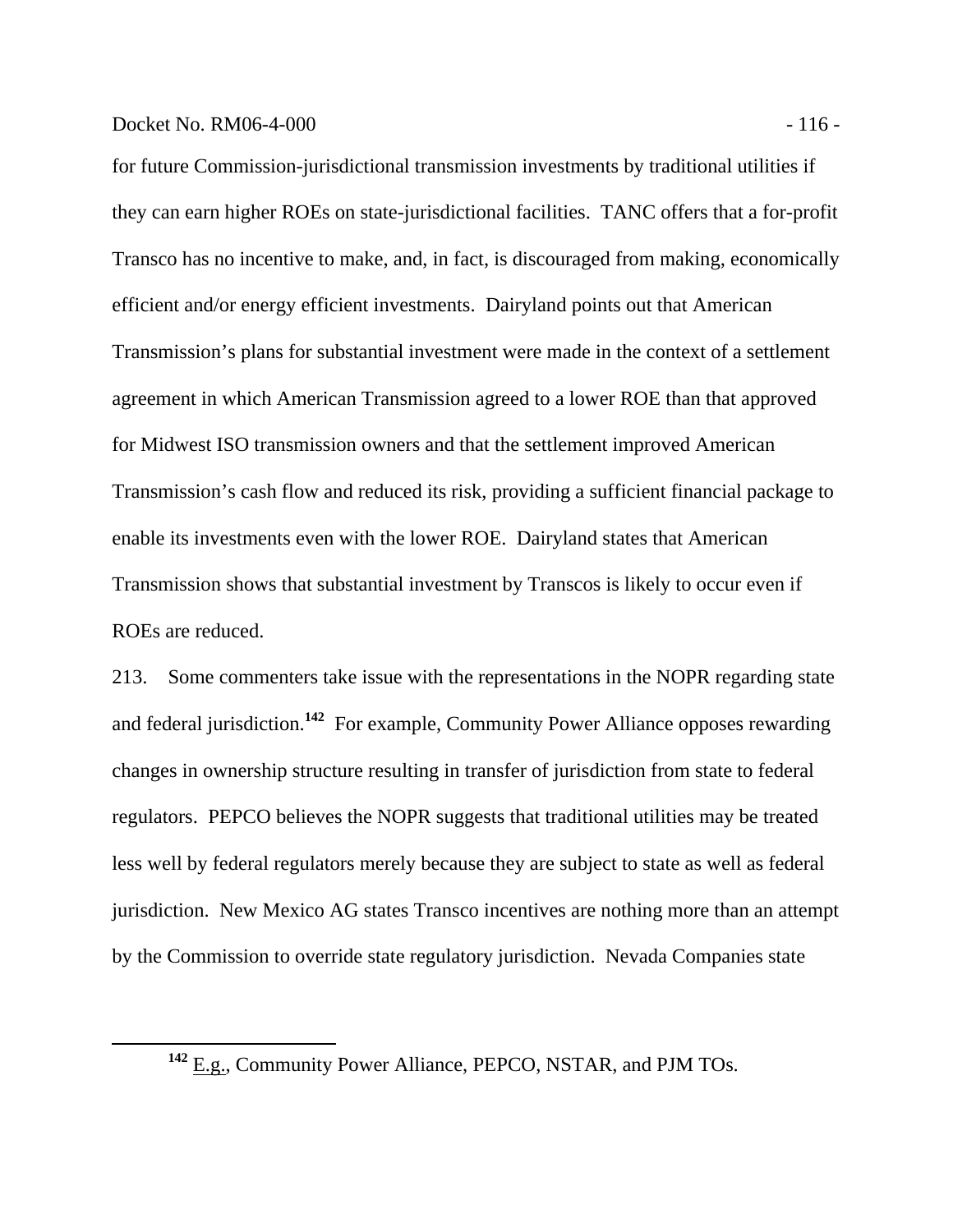that the Commission must work with state regulatory authorities to foster Transco formation.

214. TDU Systems opposes incentive rates for new investment by Transcos after those Transcos form. If any such award is granted, TDU Systems argues it be done only upon demonstration of need, and apply only to system expansions, not existing facilities. 215. Other commenters,**<sup>143</sup>** generally support incentive-based ROEs to encourage Transco formation. For example, International Transmission supports incentives for Transco formation and investment not merely to reward a particular transmission ownership structure but to encourage a type of transmission ownership that has produced the results that Congress sought when it enacted section 219. International Transmission states that both its own specific experience and the track record of Transcos generally illustrate the benefits of Transco ownership of transmission.**<sup>144</sup>** International Transmission

**<sup>144</sup>** International Transmission states that in the last decade of Detroit Edison's ownership of the facilities now owned by International Transmission, Detroit Edison invested about \$10 million a year in those transmission facilities that International Transmission states it invested \$41 million on in 2003; \$82 million on in 2004; and over \$118 million on in 2005. At the end of 2005, the net asset value of International Transmission's facilities has nearly doubled while its CWIP balance remained roughly flat. International Transmission states that this substantially increased investment is producing benefits for consumers in enhanced reliability and increased access to competitively priced generation. International Transmission states that in the latest Midwest ISO Transmission System Expansion Plan, the three transcos in the Midwest ISO account for 54 percent of the approximately \$2.9 billion in projected investment through 2009. Comparing the level of projected investment across transcos and non- (continued)

**<sup>143</sup>** E.g., International Transmission, KKR, Nevada Companies, TDU Systems, Trans-Elect and Upper Great Plains.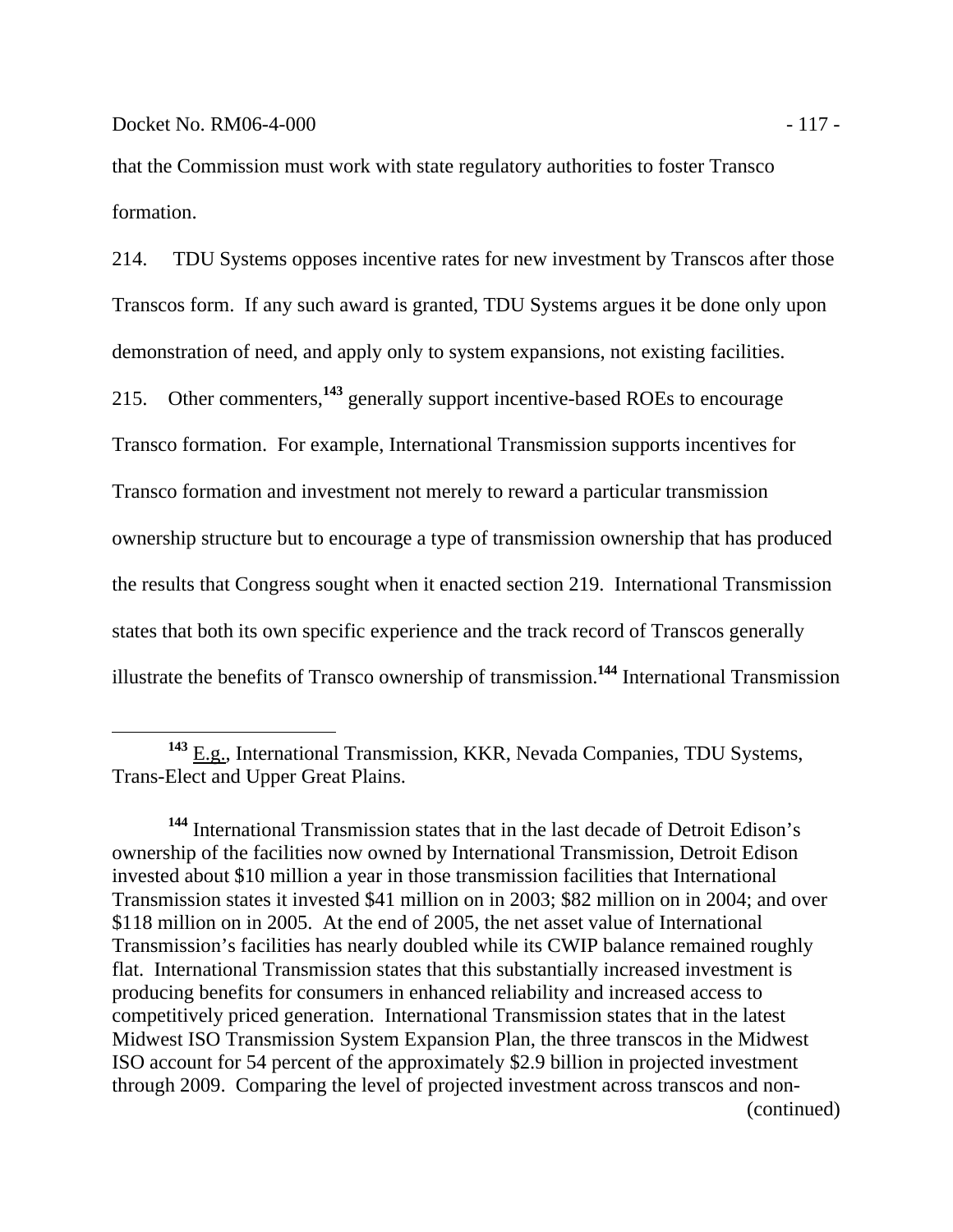### Docket No. RM06-4-000 - 118 -

states that if other forms of transmission ownership invest in transmission in a manner comparable to Transcos, those other entities should be eligible for equal incentives, but that until they do, Transco-specific incentives are fully appropriate.

216. KKR offers the following potential investment advantages of Transcos:

elimination of competition for capital between generation and transmission functions; a singular focus on transmission investment which allows more rapid and precise response to market signals indicating when and where transmission investment is needed; a lack of incentive to maintain congestion in order to protect generation market share; and an enhanced ability to manage assets and access to capital markets. As stand-alone entities lacking incentive to favor a particular market participant's generation, Transcos are likely to attract a variety of new generators, including solar and wind renewable generation. 217. KKR states that enhanced ROE can both drive capital investment and support Transco formation. An enhanced ROE in excess of that sufficient to support new investment will be factored into the purchase price of the Transco assets or company and

be delivered in whole or in part to the seller.

218. Additional comments in support of higher ROEs for Transcos,**<sup>145</sup>** note that Transco formation and investment will occur when actual Transco returns are equal to or greater

transcos, the average transco in the Midwest ISO is investing at over seven times the rate of the average non-transco in the Midwest ISO.

**<sup>145</sup>** E.g., Nevada Companies and Trans-Elect.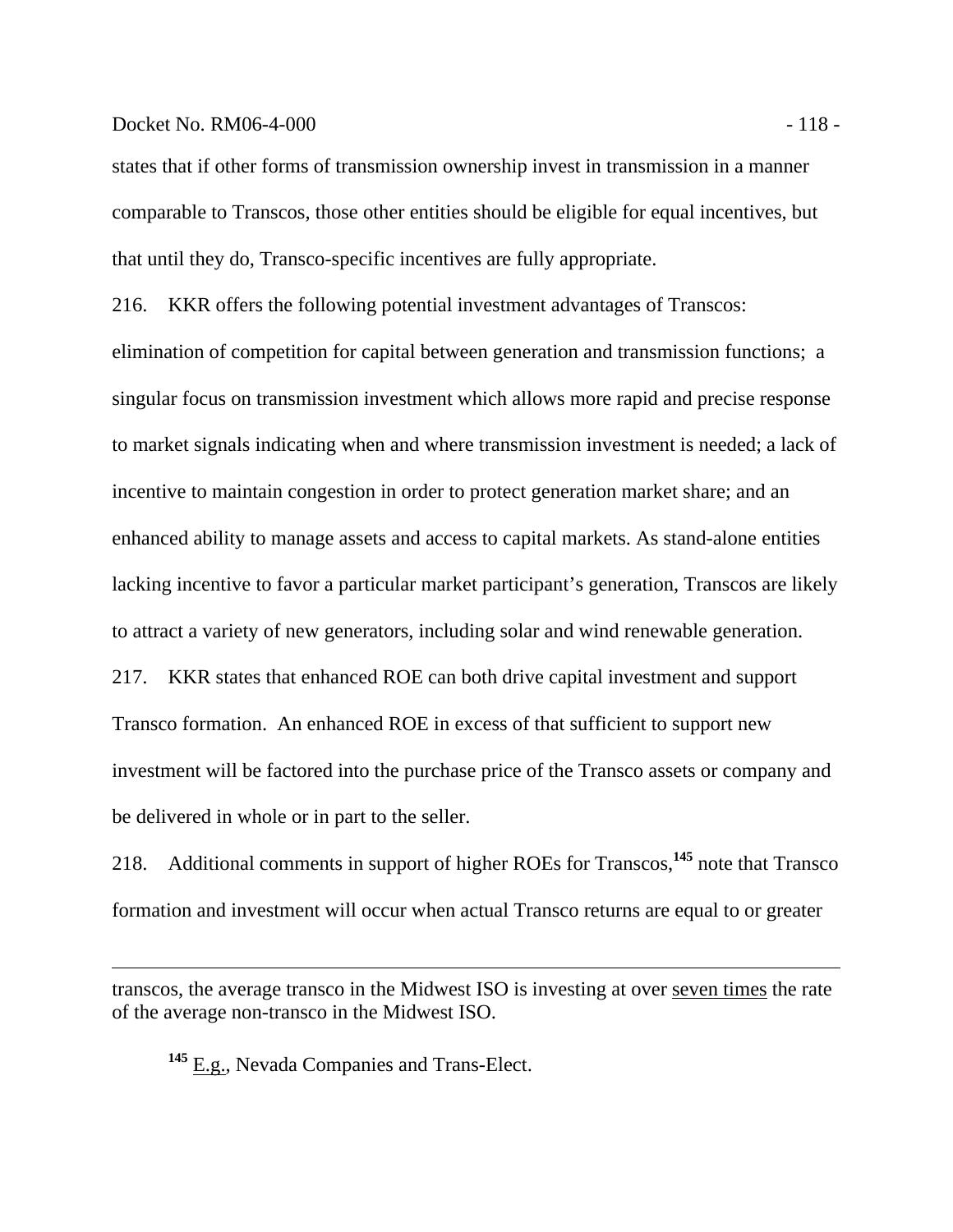### Docket No. RM06-4-000 - 119 - 119 - 119 - 119 - 119 - 119 - 119 - 119 - 119 - 119 - 119 - 119 - 119 - 119 - 119 - 119 - 119 - 119 - 119 - 119 - 119 - 119 - 119 - 119 - 119 - 119 - 119 - 119 - 119 - 119 - 119 - 119 - 119 -

than returns for investments with comparable risk and that these returns must be earned on a consistent basis.

219. Trans-Elect offers suggestions on the manner in which the incentive could be tied specifically (and exclusively) to the acquired facilities. In addition, Trans-Elect states that whatever methodology is used to develop a range of equity cost estimates, use of the mid-point (or average) of that range would be contrary to the notion of stimulating new transmission investment. Particularly in the context of the inherently higher-risk Transco business model, Trans-Elect supports ROEs toward (or at) the high end of the range. 220. Upper Great Plains supports Transco incentives but argues they be limited to what is necessary to put Transcos on an equal footing with other transmission developers. According to Upper Great Plains, leveling the playing field will encourage Transcos to more fully develop the advantages made possible by their business structure.

### **iii. Commission Determination**

221. After considering all the comments, we adopt in this Final Rule the proposal from the NOPR to provide to Transcos a ROE that both encourages Transco formation and is sufficient to attract investment after the Transco is formed. The incentive ROE does not preclude a Transco from applying for any other incentive adopted in this rule, including hypothetical capital structures, ADIT, acquisition premiums, formula rates or deferred cost recovery. We note that such additional incentives could aid the formation of Transcos as well as bolster their ability to add transmission infrastructure. We note, in addition, that application of the ROE incentive or applicable other incentives will likely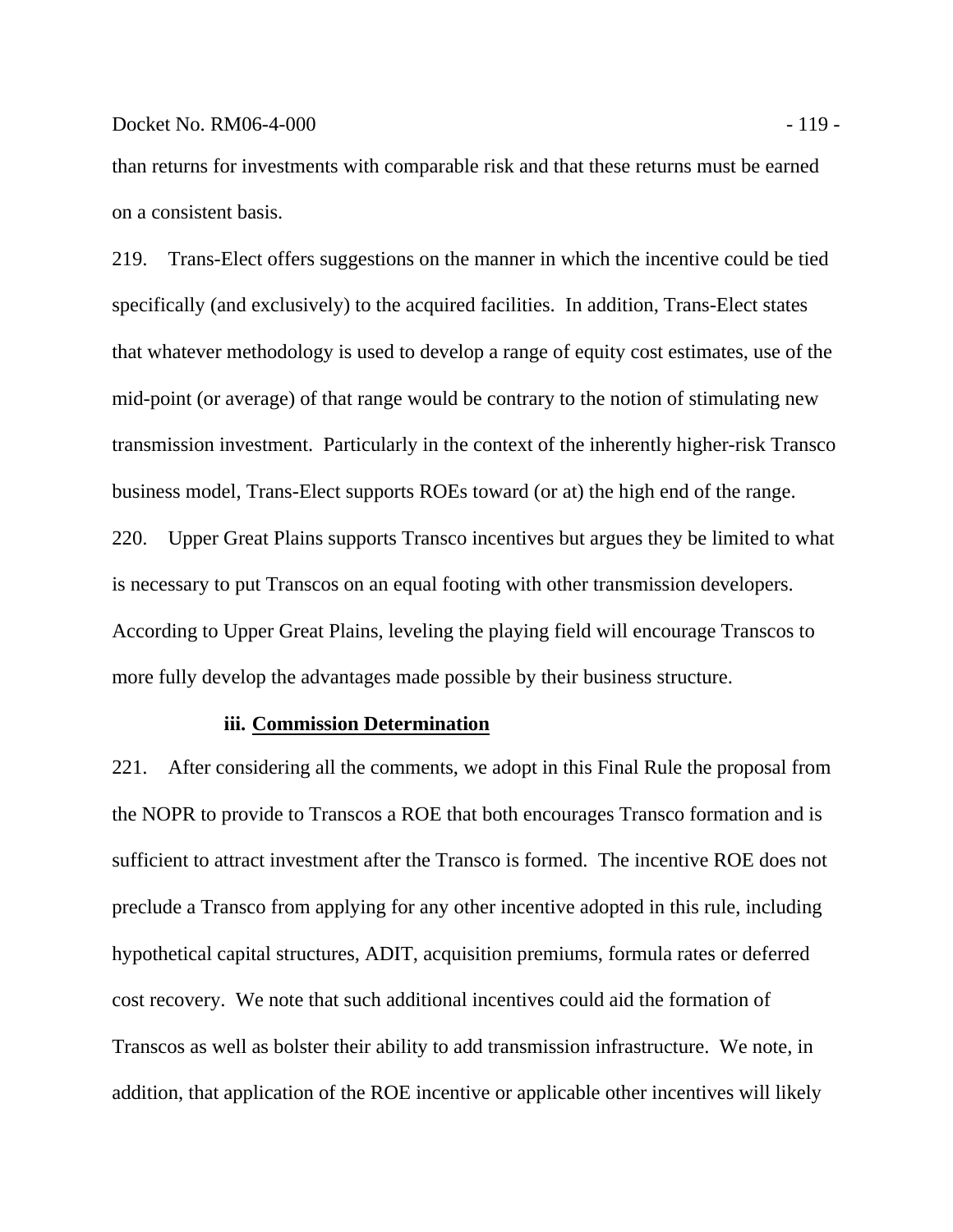### Docket No. RM06-4-000 - 120 - 120 - 120 - 120 - 120 - 120 - 120 - 120 - 120 - 120 - 120 - 120 - 120 - 120 - 120 - 120 - 120 - 120 - 120 - 120 - 120 - 120 - 120 - 120 - 120 - 120 - 120 - 120 - 120 - 120 - 120 - 120 - 120 -

be more efficiently translated into rates for those applicants that operate under or concurrently propose formula rates.

222. This decision is based on the proven and encouraging track record of Transco investment in transmission infrastructure. For example, International Transmission states that its investment was more than ten times higher in 2005 than the annual investment by DTE during the last decade of DTE's ownership of the same transmission system.**<sup>146</sup>** Trans-Elect states that it expended \$112 million in capital on its system from May 2002 through 2005.**<sup>147</sup>** Since January 1, 2001, American Transmission states that it has invested approximately \$1 billion in strengthening its system, essentially tripling its investment in transmission infrastructure in five years.

223. The expansion plans of existing Transcos are also encouraging. International Transmission notes that in the latest Midwest ISO Transmission System Expansion Plan, the three Transcos in the Midwest ISO account for 54 percent of the Plan's approximately \$2.9 billion in projected investment through 2009. It also states that comparing the level of projected investment across Transcos and non-Transcos, the average Transco in the Midwest ISO is investing at a rate that is over seven times that of the average non-Transco in the Midwest ISO.**<sup>148</sup>**

**<sup>146</sup>** International Transmission comments at 21.

**<sup>147</sup>** METC comments at 3.

**<sup>148</sup>** International Transmission Reply Comments at 6.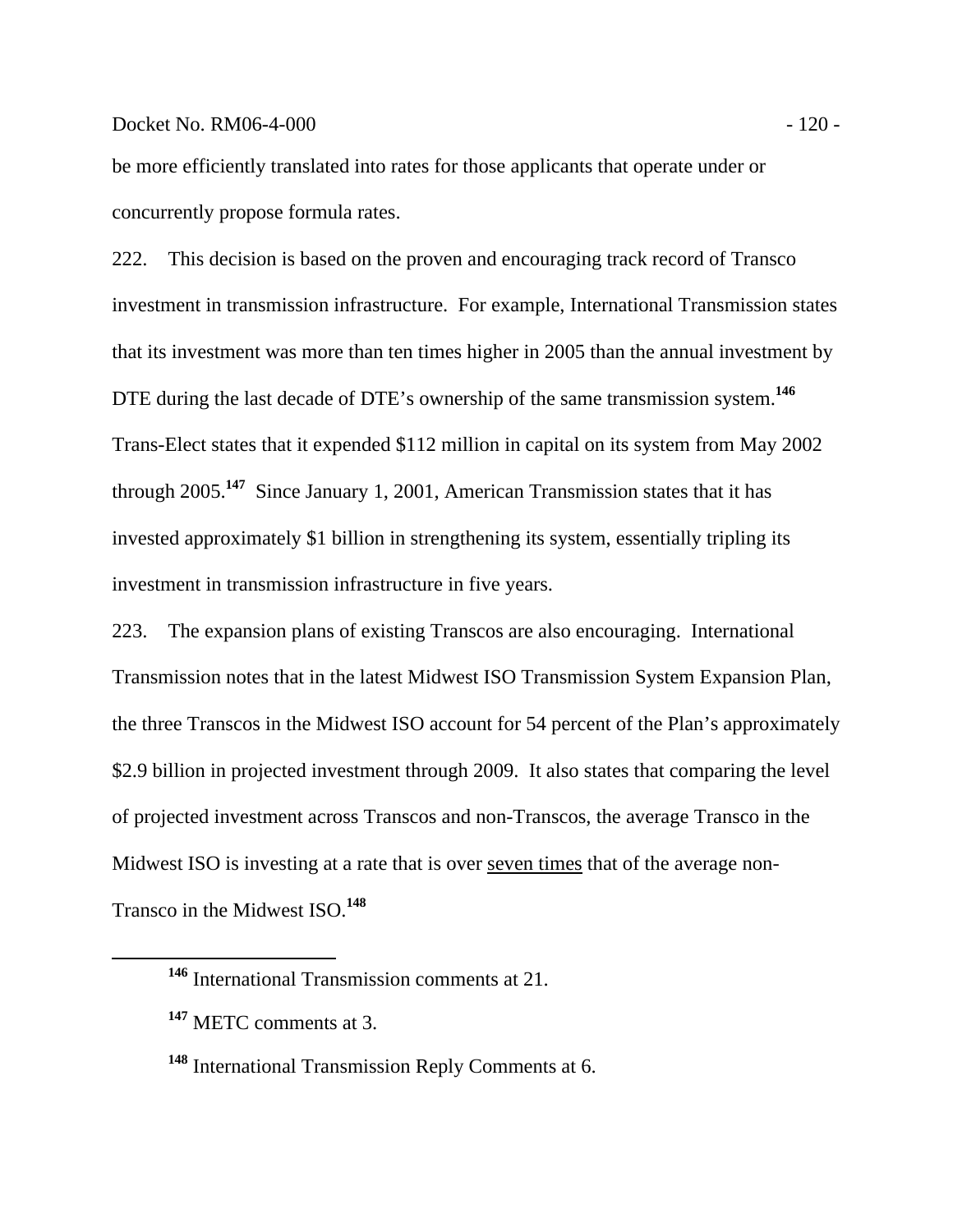Docket No. RM06-4-000 - 121 -

224. As stated in the NOPR, the Commission believes that this positive record of Transco investment in transmission facilities is related to the stand-alone nature of these entities.<sup>149</sup> In particular, we agree with the comments submitted by KKR explaining the benefits of the Transco model. By eliminating competition for capital between generation and transmission functions and thereby maintaining a singular focus on transmission investment, the Transco model responds more rapidly and precisely to market signals indicating when and where transmission investment is needed. We agree that Transcos have no incentive to maintain congestion in order to protect their owned generation. Moreover, Transcos' for-profit nature, combined with a transmission-only business model, enhances asset management and access to capital markets and provides greater incentives to develop innovative services. By virtue of their stand-alone nature, Transcos also provide non-discriminatory access to all grid users.

225. Numerous commenters state that the Commission should not favor one corporate structure (i.e., Transcos) over another. We agree in part. In the context of the goal to increase investment in needed transmission infrastructure, it is inappropriate to favor one corporate structure over another to the extent both business structures have similar transmission investment records. To date, however, no other business structure has a transmission investment record similar to that of a Transco and therefore our incentives that focus on Transcos are justified. While this rule provides incentives for all public

**<sup>149</sup>** NOPR at P 39.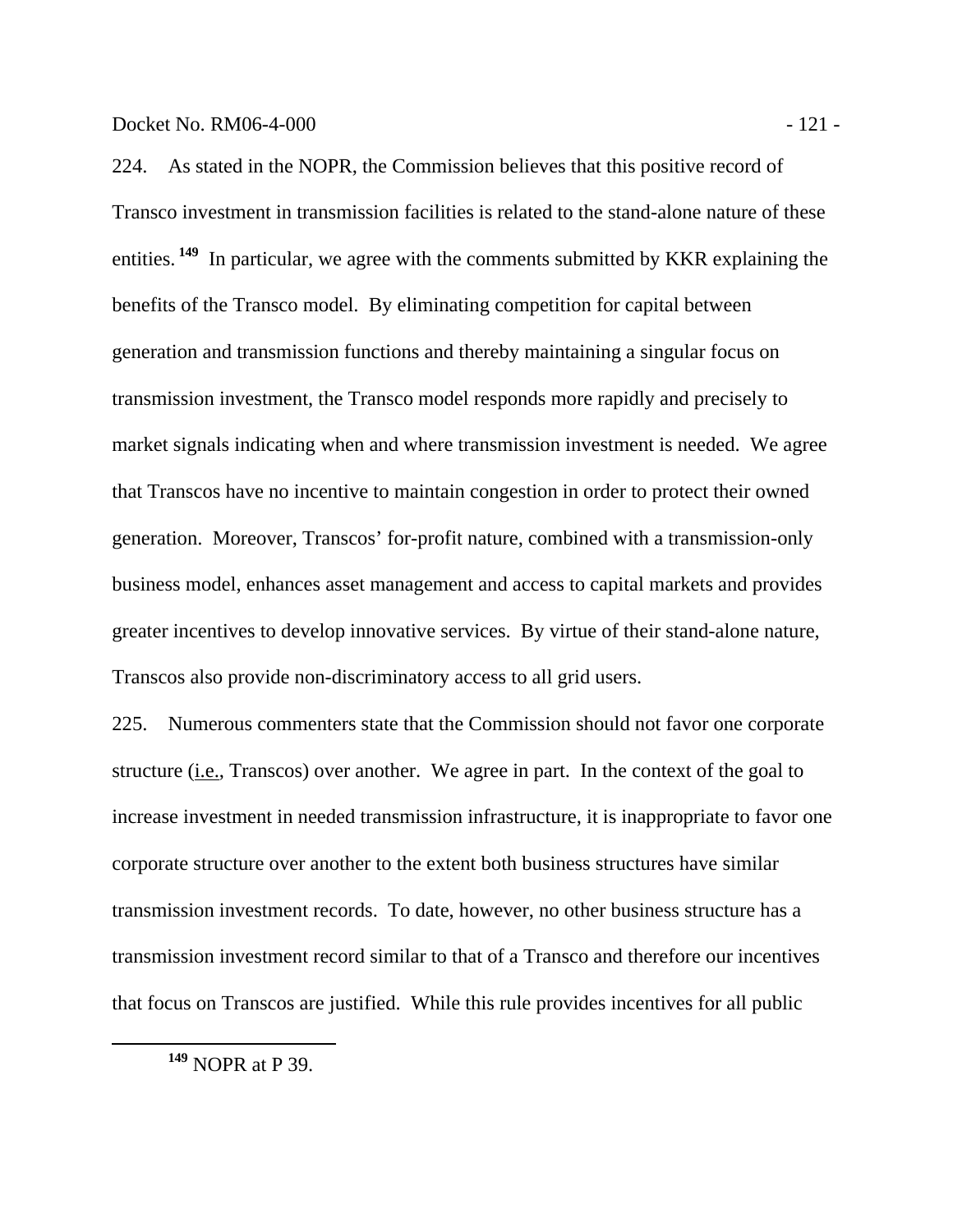# Docket No. RM06-4-000 - 122 -

utilities, the additional incentives for Transcos, in light of their superior record of adding infrastructure, are neither unduly discriminatory nor contrary to the goals of section 219. 226. We believe an incentive ROE for Transcos is justified because Transcos are spending their additional return on capital spending, as demonstrated by the negative cash flow profiles of the current Transcos and their future capital spending plans, as discussed in the comments of the Transcos and KKR. Though Transcos have demonstrated that they will build transmission, and plan to build more in the future, we agree with commenters that state that our focus should be on actual results—i.e., getting transmission built. Currently, Transcos are spending capital aggressively, reinvesting any earned returns and spending a significant amount more than they are earning. However, continuing to allow a Transco, over the long-term, to receive an incentive ROE for all its facilities that recognizes its increased transmission investment only makes sense if the Transco continues to provide the benefits which we are trying to incentive. Therefore, as discussed earlier, we encourage Transco applicants to submit proposals to measure performance and thereby justify continuation of ROEs (as well as other rate treatments) that were provided for the purpose of attracting and sustaining transmission investments. 227. We disagree with AWEA's statement that single-system Transcos do nothing for regional goals. Even a single-system Transco can build infrastructure that significantly aids a broad region. Moreover, to the extent Transcos belong to transmission organizations, their expansion plans must be approved by transmission organizations and

therefore they support regional planning goals.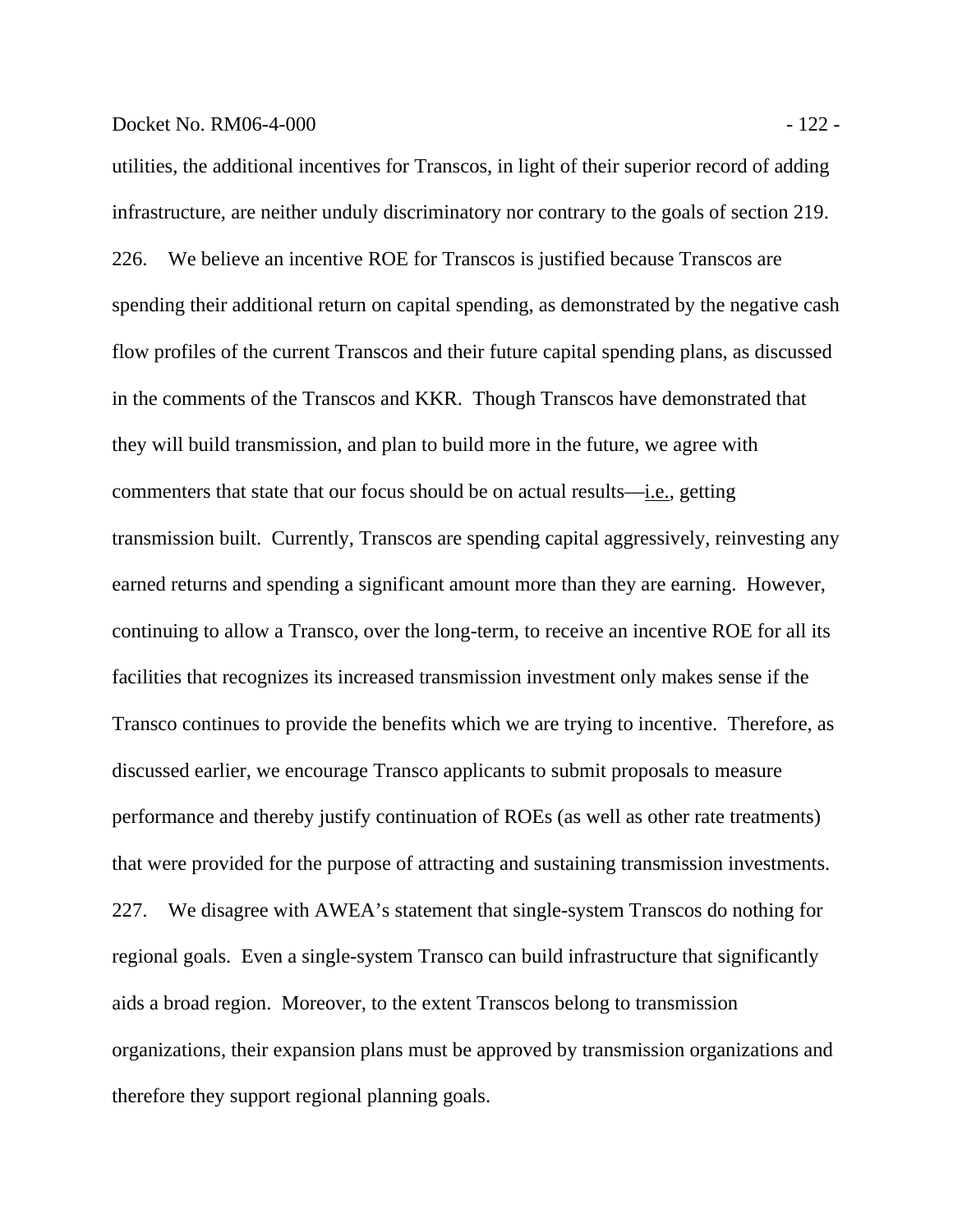228. We disagree with Municipal Commenters' contention that the Transco incentive is misguided as transmission prices have increased dramatically in regions where the transmission systems were spun off from investor owned utilities. We have no evidence that Transcos have increased prices, nor did Municipal Commenters provide supporting evidence. Nor do we agree Transco formation would simply increase earnings without any direct demonstration of customer benefits from such formation. The amount of infrastructure likely to be added by Transcos will directly benefit customers in the region. Responding to the Pennsylvania Commission, we have no basis to conclude Transcos may introduce undesirable biases in grid investment and operations. Furthermore, like any public utility, their rates remain subject to review to ensure justness and reasonableness. We therefore have no basis to change our conclusion that Transcos are appropriate structures for investment in infrastructure and accomplishment of the objectives of section 219.

229. In response to concerns of commenters such as NRECA and the California Commission that the incentive return for Transcos is not based on a risk evaluation of Transcos, we believe those concerns are premature. Such an evaluation is more appropriately part of the section 205 process in individual rate applications of assessing representative proxy companies and the impact of other factors, including risk. 230. We expect that providing for deferred cost recovery for Transcos, such as has been approved for Trans-Elect and International Transmission, will address Nevada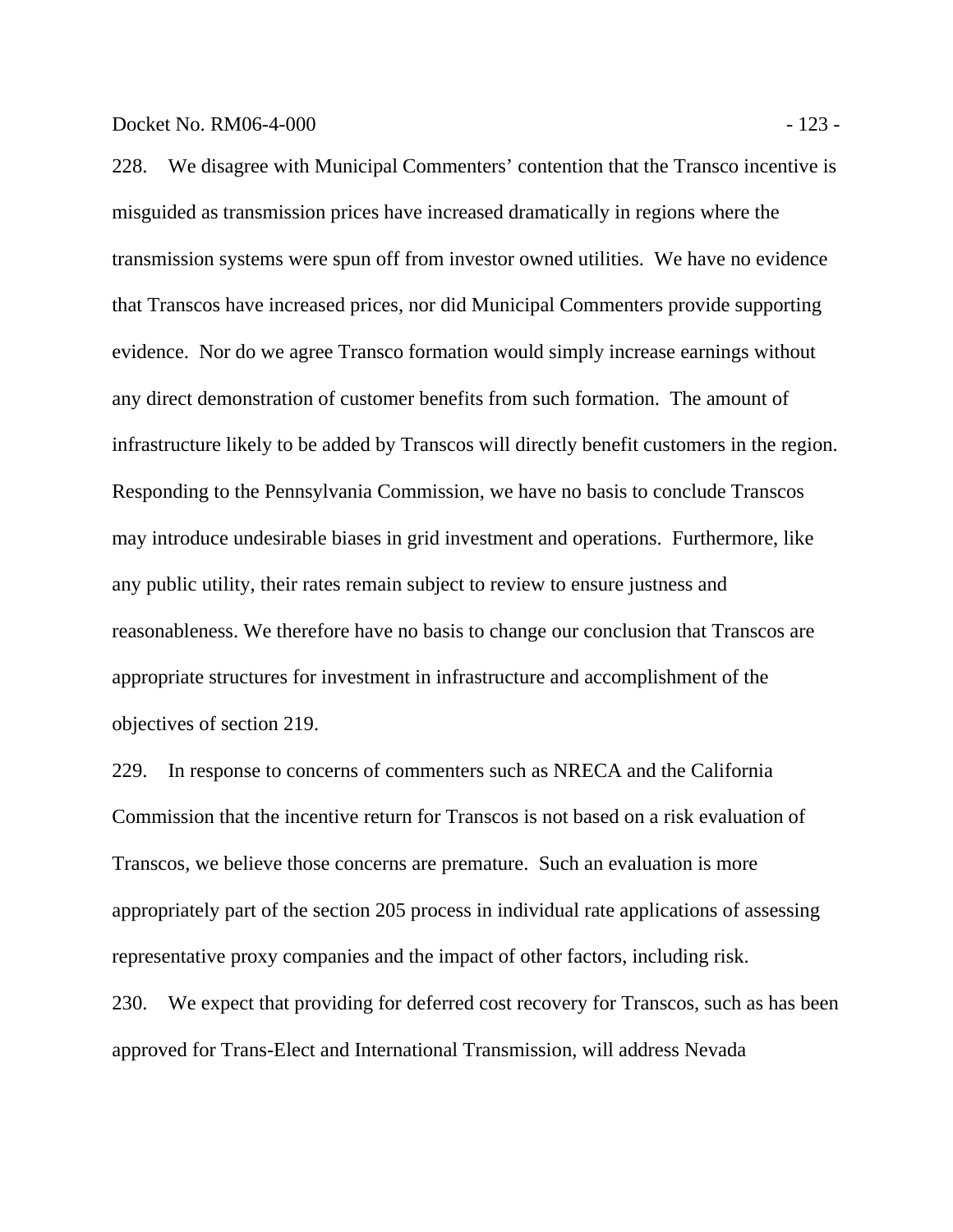# Docket No. RM06-4-000 - 124 -

Companies' concern that state-level rate freezes could preclude recovery of costs associated with divesting transmission assets to Transcos.

231. We believe PEPCO and the New Mexico AG have misinterpreted our statements in the NOPR regarding benefits of federal jurisdiction for Transcos. The NOPR does not state that a state's jurisdiction over some of the activities and assets of traditional utilities hinders investment, as PEPCO maintains. Rather, the NOPR indicated that Transcos would benefit from having incentive approvals determined in a single jurisdiction, by eliminating delay and uncertainty. The purpose of our policy of incentives for Transcos is to build much needed transmission infrastructure. States continue to have jurisdiction over the siting of new transmission infrastructure and many of the high voltage interstate projects will require extraordinary cooperation and collaboration between state and Federal regulators.

### **b. Transco Level of Independence**

#### **i. Background**

232. The Commission proposed to clarify and broaden the definition of Transcos to be stand-alone transmission companies approved by the Commission, without a condition of membership in a RTO or ISO, and requested comment on how to factor the level of independence into any request for ROE-based incentives for Transcos. The Commission sought comment on whether it should specify additional incentive levels within the zone of reasonableness to correspond to certain levels of independence and if so, what those amounts should be. The Commission also sought comments concerning whether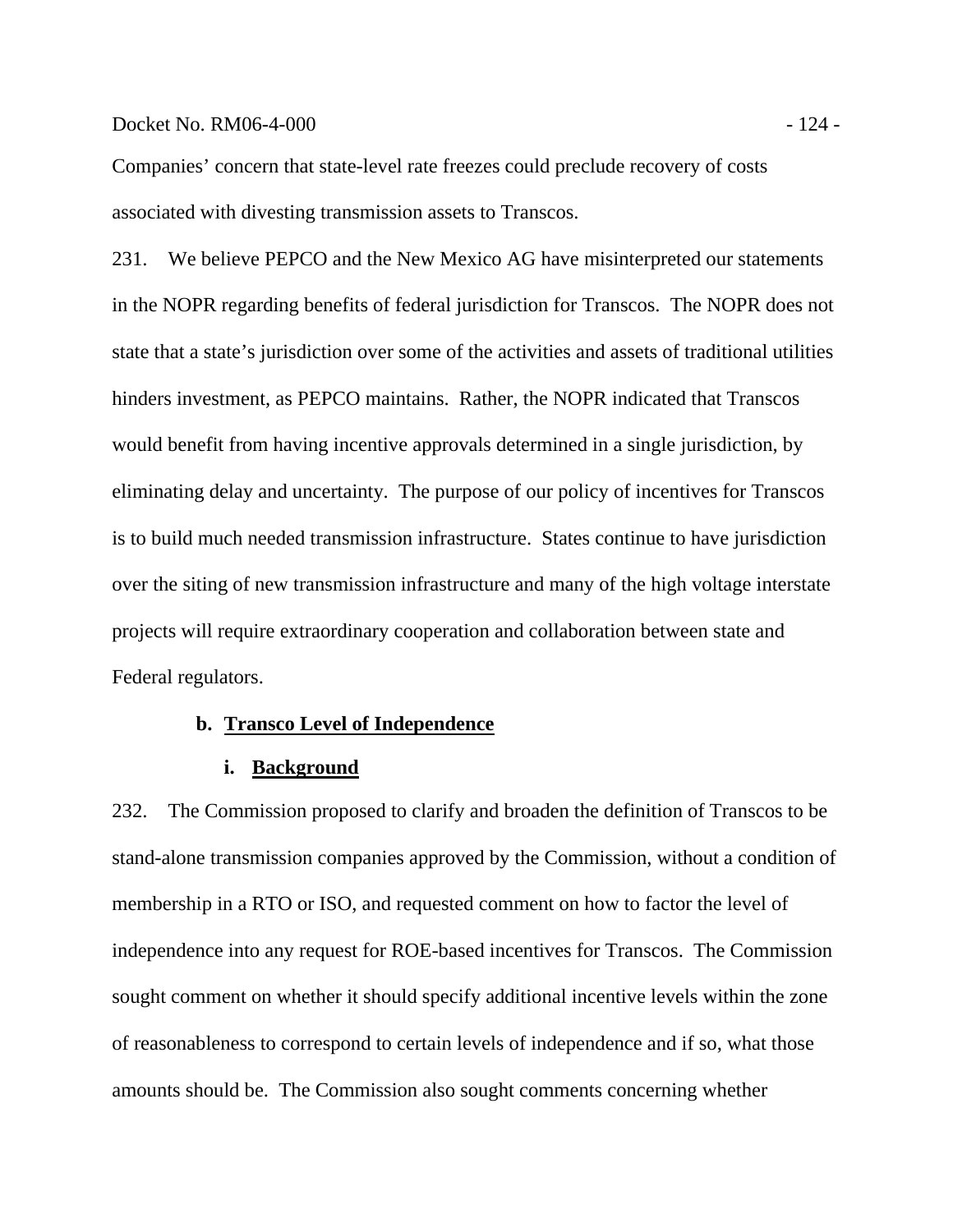membership in an RTO or ISO should be considered in setting incentive-based ROEs approved by the Commission for a Transco.**<sup>150</sup>**

## **ii. Comments**

233. Numerous commenters**<sup>151</sup>** generally support tying the level of incentives to the level of independence of the Transco. For example, Ameren proposes a tiered approach to ROE incentives, with Transcos that are members of an RTO or ISO entitled to the highest ROE incentive. International Transmission states that it is appropriate to award the highest ROE-based incentives to Transcos that are truly independent. KKR states that Transcos that have achieved total structural independence should receive the most generous set of incentives. MISO States state that the level of Transco independence is an important consideration and, accordingly, the Commission could apply a graduated ROE incentive depending upon the degree of independence between the Transco and market participants, affiliates or generation.

234. National Grid states that the Commission should establish the level of ROE-based incentives based on a sliding scale keyed to various levels of independence for all forms of Transmission Organizations, with one end of the sliding scale being "total structural independence," which would be entitled to full incentives.

**<sup>150</sup>** NOPR at P 42.

**<sup>151</sup>** E.g., Ameren, AWEA, Connecticut DPUC, International Transmission, KKR, MISO States, and National Grid.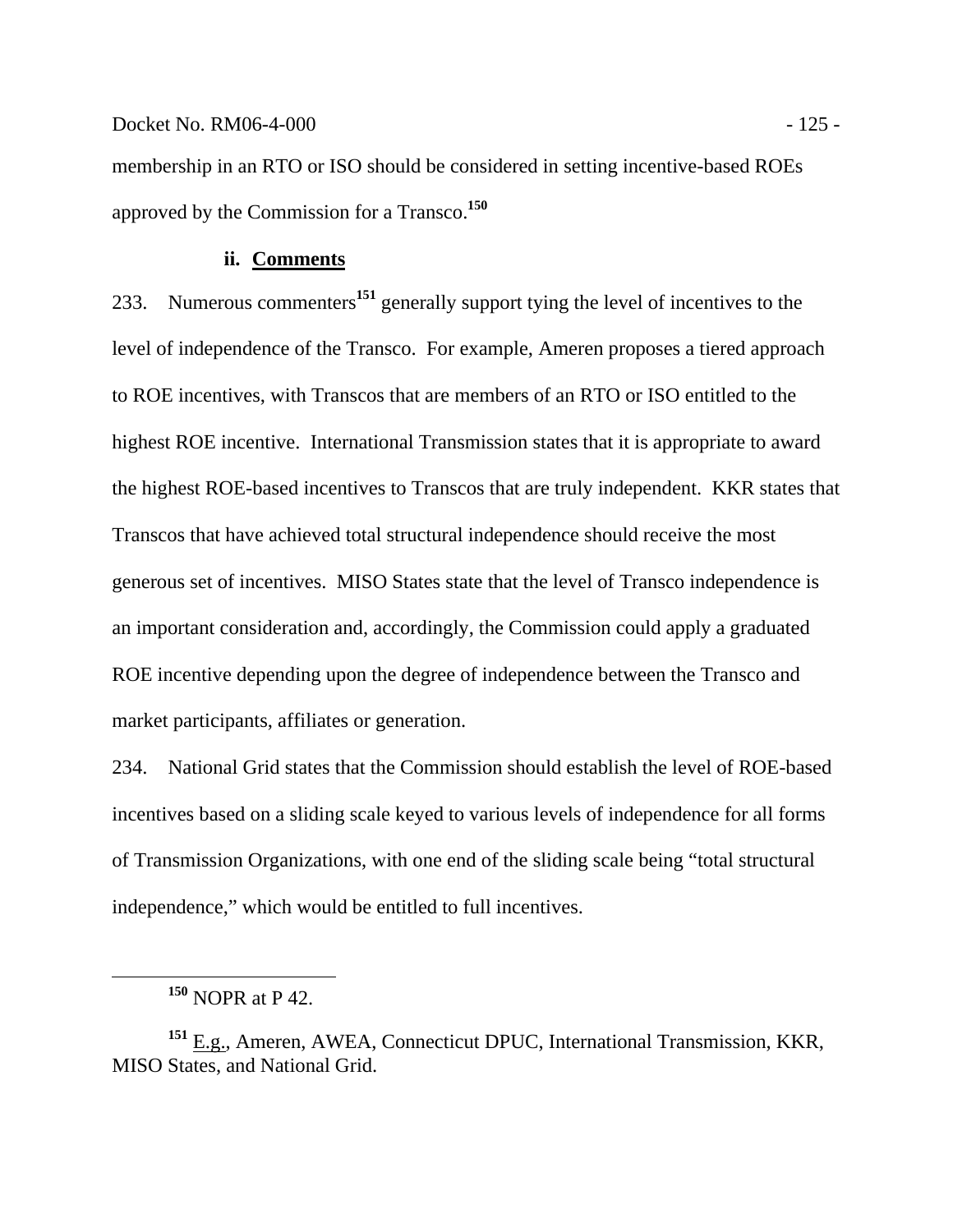Docket No. RM06-4-000 - 126 -

235. Trans-Elect states that only entities that establish independence as to operation, planning, construction and investment decisions should qualify for ROE-based incentives for Transcos. Rather than recognizing a "range" or "levels" of independence that would justify "additional incentive levels," the Commission should confirm that entities that meet the definition of Transco would qualify for the full ROE-based incentive, while those that do not would not be eligible for the incentive. According to Trans-Elect, it is critical that Transco ownership arrangements that reflect truly passive ownership qualify for the full ROE-based incentive and that the independence standard should be deemed satisfied when passive ownership is structured to ensure that the Transco will "operate free of market participant control or influence."

236. TDU Systems supports a policy to prevent a Transco with passive ownership interests from earning Transco incentives. TDU Systems assert that should the Commission authorize passive ownership interests by market participants in Transcos, those relationships should be rigorously scrutinized. Passive ownership interests by market participants in Transcos should only be authorized upon a showing that the option of investment in the Transco is open to all LSEs in the region up to their load ratio shares, according to TDU Systems, with governance based on equal and/or equally-weighted votes, if any, for all passive owners. TDU Systems recommend that the Commission commit to monitor these relationships in order to deter the potential for abuse.

237. Some commenters also address whether membership in an RTO or ISO should be considered in setting incentive-based ROEs approved by the Commission for a Transco.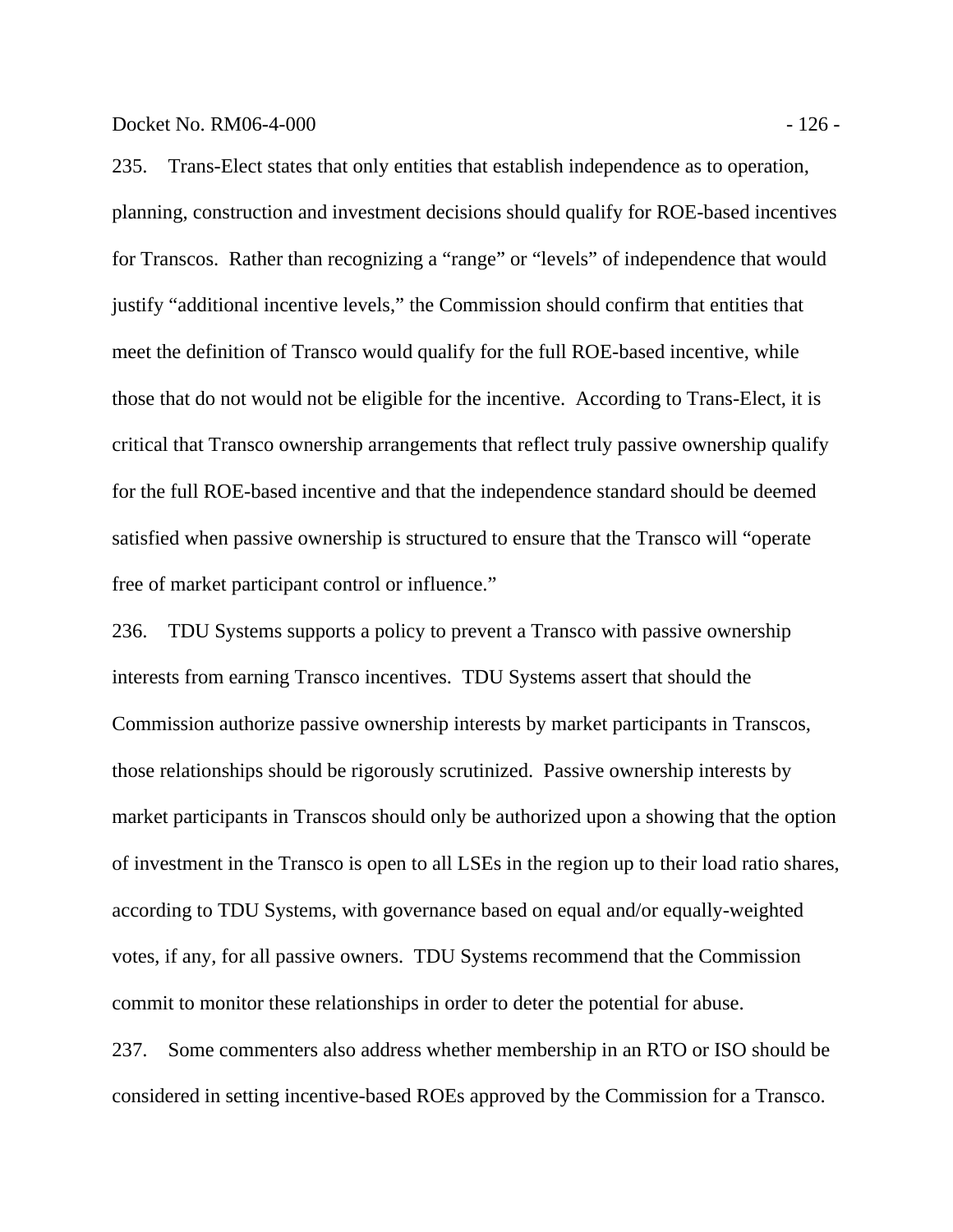Docket No. RM06-4-000 - 127 -

For example, PEPCO states that the Commission should not provide additional incentive levels for certain levels of Transco "independence" unless it also provides the same incentive levels for participants in other models, such as RTOs. MISO States and PJM believe that the Commission should reverse its proposed policy of not taking into account if the Transco is a member of an RTO and instead recognize the positive benefits of Transco membership in RTOs. AWEA states that incentives for regionalizing the grid through RTO participation should be an additional incentive.

238. Others, such as APPA, NRECA, and PG&E support the Commission's proposal that membership in an RTO or ISO should not be a factor in setting incentive-based ROEs for Transcos. WPS states that the proposed incentive for Transcos may be appropriate, but also could be duplicative if the Transco is an RTO member and also receives an incentive for that membership.

# **iii. Commission Determination**

239. We will not establish a specific methodology to factor the level of independence into any request for ROE-based incentives for Transcos. We will also not specify additional incentive levels that remain within the zone of reasonableness, to correspond to certain levels of independence. While not quantifying a precise formula or method, we will consider the level of independence of a Transco as part of our analysis when we determine the proper ROE for the Transco, and evaluate the specific attributes of a particular proposal, including the level of independence, to determine appropriate incentives.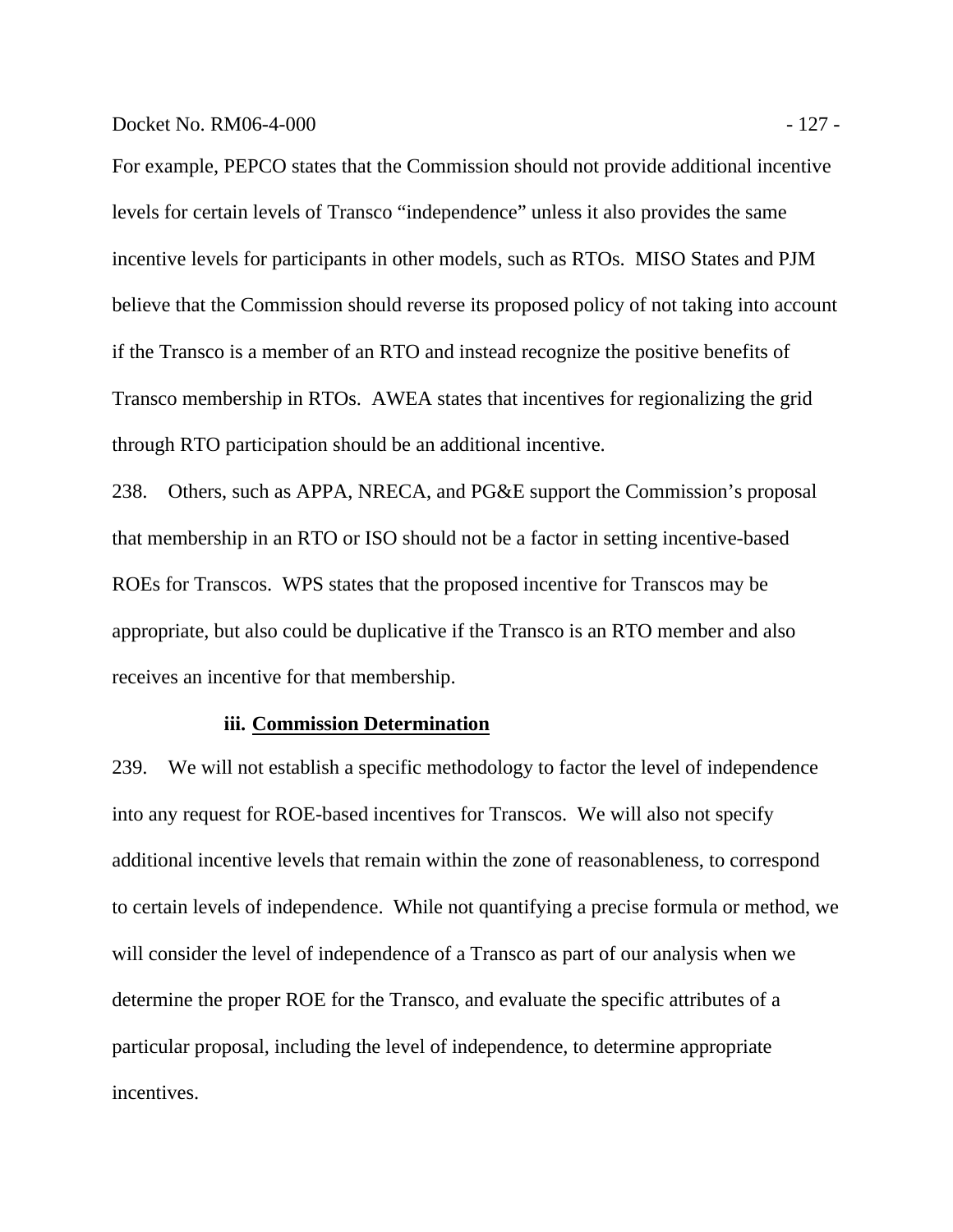240. Though we are not establishing a range of incentives based on independence, we note that the three existing Transcos, which have significantly increased their transmission investment post-formation, are either totally independent of market participants or can meet the independence standards in the Policy Statement Regarding Evaluation of Independent Ownership. Independence is an important component of the positive contribution of Transcos on investment in needed transmission infrastructure. A Transco with active ownership by a market participant or other new business arrangements is also eligible for Transco incentives to the extent it can show, for example, why active ownership by an affiliate does not affect the integrity of its investment planning, capital formation, and investment processes or how its business structure provides support for transmission investments in a way similar to the structure of non-affiliated Transcos or Transcos with only passive ownership by market participants.

241. In addition, while a Transco need not be a member of an RTO, ISO, or other Transmission Organization, we will also consider such membership as part of our evaluation process on the level of Transco incentives that might be appropriate. We also note that a Transco is eligible for incentives if it is a member in an RTO, ISO, or other Transmission Organization.

## **3. Accumulated Deferred Income Taxes** (**ADIT**)

#### **a. Background**

242. To remove any disincentives that might prevent the sale or purchase of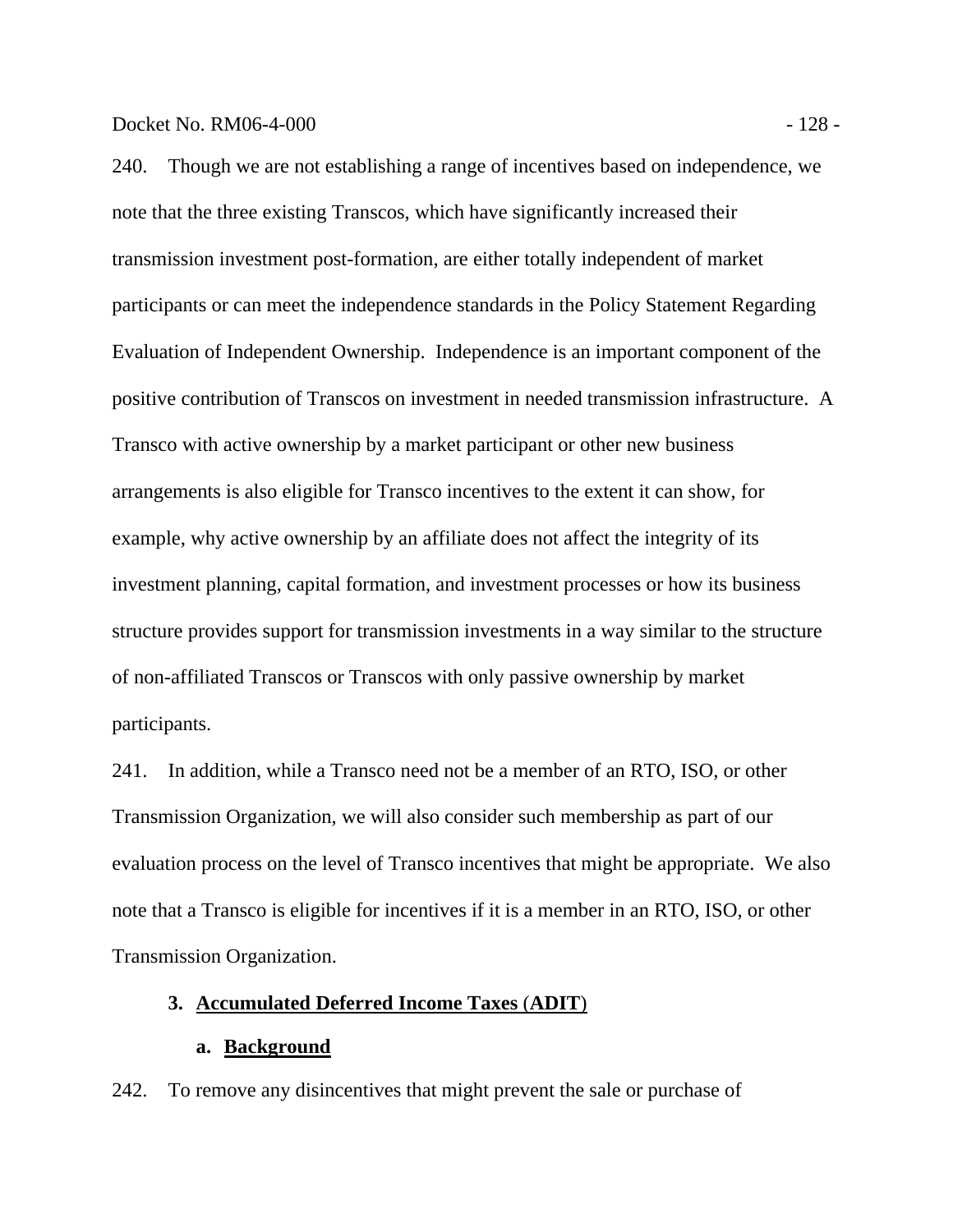transmission assets to form Transcos, such as capital gains taxes on sales of assets,**<sup>152</sup>** the Commission (NOPR at P 43) proposed to include in the rates of Transcos an adjustment to recover ADIT. This incentive would provide the assurance of recovery in rate base of adjustments for taxes associated with asset sales, thereby reducing uncertainty.

#### **b. Comments**

243. Several Commenters**<sup>153</sup>** submitted comments that generally support the Commission continuing to consider proposals to include adjustments for ADIT in rates when a Transco is purchasing transmission facilities. For example, Trans-Elect states that continuing to allow adjustments for ADIT will eliminate this tax-related disincentive and, in the process, demonstrate to potential sellers, purchasers and the investment community the Commission's commitment to promoting independent stand-alone transmission businesses. National Grid states that allowing recovery of ADIT is designed to ensure that there is no financial or tax penalty associated with undertaking the transactions necessary to form Transcos and therefore the Commission should allow such recovery to eliminate an obstacle to Transco formation. OMS states that allowing the ADIT cost recovery adjustment appears more reasonable than simply authorizing filings

<sup>&</sup>lt;sup>152</sup> See, e.g., International Transmission Co., 92 FERC ¶ 61,276 at 61,915-16 (2000) (explaining potential disincentives to sellers and buyers of transmission assets if the ADIT adjustment is not granted).

**<sup>153</sup>** E.g., International Transmission, KKR, National Grid, NorthWestern, OMS, PJM TOs, TAPS, and Trans-Elect.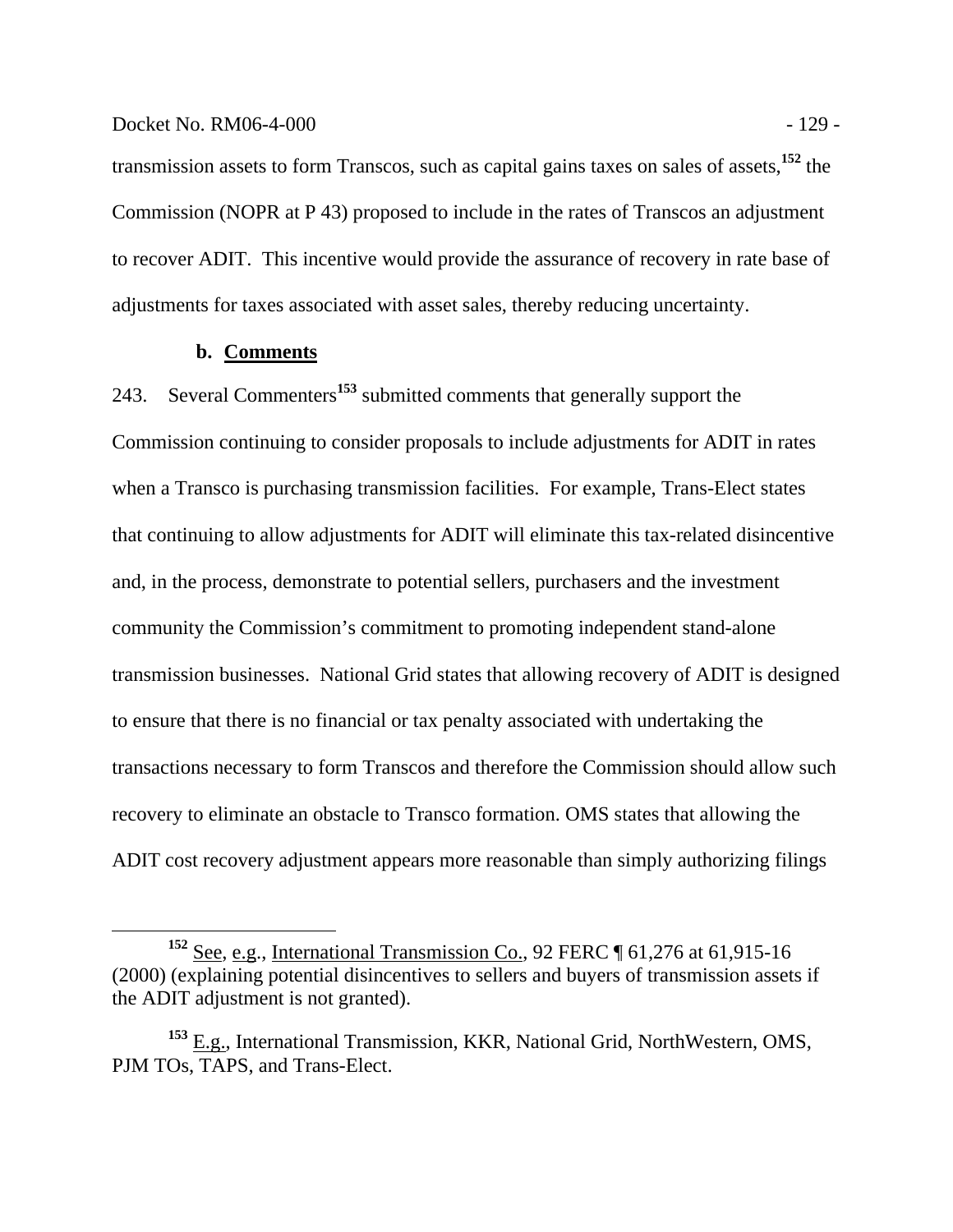#### Docket No. RM06-4-000 - 130 - 130 - 130 - 130 - 130 - 130 - 130 - 130 - 130 - 130 - 130 - 130 - 130 - 130 - 130 - 130 - 130 - 130 - 130 - 130 - 130 - 130 - 130 - 130 - 130 - 130 - 130 - 130 - 130 - 130 - 130 - 130 - 130 -

to recover acquisition premiums because the ADIT adjustment premium would be specifically quantifiable and tied to a specified purpose. International Transmission and Trans-Elect also specifically support the Commission's clarification that a stand-alone transmission company that requests an incentive ROE would not be precluded from also requesting the ADIT adjustment.

244. Some commenters raise specific concerns regarding how an ADIT adjustment will be calculated. TAPS states that after the seller is held harmless for its book-based gainon-sale tax consequences (if any) any remaining tax balance should flow back to ratepayers. TDU Systems state that the ADIT adjustment should be reduced by the seller's ADIT and investment tax credits associated with the transferred property. APPA is concerned about the difficulty a buyer of facilities will have in correctly calculating the ADIT, which is based on the *seller's* capital gains tax liability. NRECA states that the Commission needs to create sufficient safeguards to prevent double recovery. TAPS and APPA also cite the American Jobs Creation Act of 2004 as substantially mitigating, and potentially eliminating the ADIT concern.

245. APPA, PPC and Snohomish state that, in order to get the ADIT adjustment, buyers of transmission facilities should need to demonstrate concomitant customer benefits to offset increased transmission rates resulting from measures to recover capital gains taxrelated acquisition premiums.

246. PPC and Snohomish state that allowing recovery of ADIT goes beyond the stated goal of promoting investment in new transmission capacity, and. instead would promote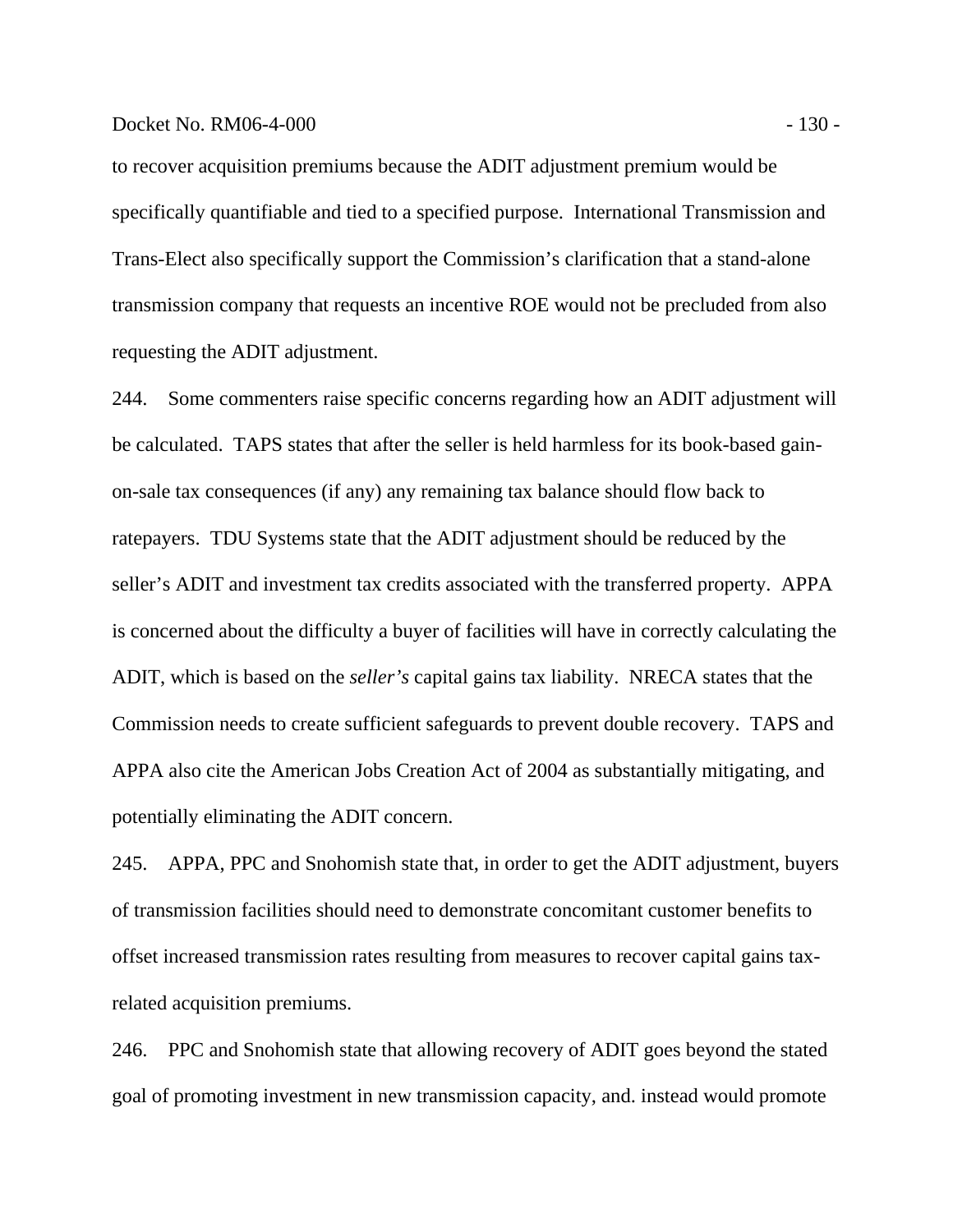### Docket No. RM06-4-000 - 131 -

the sale of existing transmission assets. They contend that allowing purchasers to amortize ADIT in rates will increase ratepayer costs and allow Transcos to benefit from the time-value of money without offsetting any actual expenditure. The value of ADIT should be passed through to customers only if the Transco is actually making tax payments, and then only in an amount equal to those payments.

# **c. Commission Determination**

247. We find that it is appropriate for the Commission to continue to consider proposals to make an adjustment to the book value of transmission assets being sold to a Transco to remove the disincentive associated with the impact of accelerated depreciation on federal capital gains tax liabilities. This adjustment is simply intended to remove a disincentive to Transco formation. As explained in the NOPR, transmission owners are unlikely to sell transmission assets at book value if they are not held harmless from capital gains taxes on such sales by including an adjustment for taxes associated with those sales. Buyers of transmission assets may be unwilling to pay such an adjustment without some assurance of recovery of the adjustment in their rate base, as the Commission has addressed in previous Transco-related orders. In addition, we find appropriate the clarification proposed in the NOPR that a Transco requesting an incentive ROE not be precluded from also requesting the ADIT adjustment.

248. While the Commission will continue to consider proposals to include adjustments for ADIT in rates when a Transco is purchasing transmission facilities, we emphasize that we will review such proposals on a case-by-case basis to ensure that the ADIT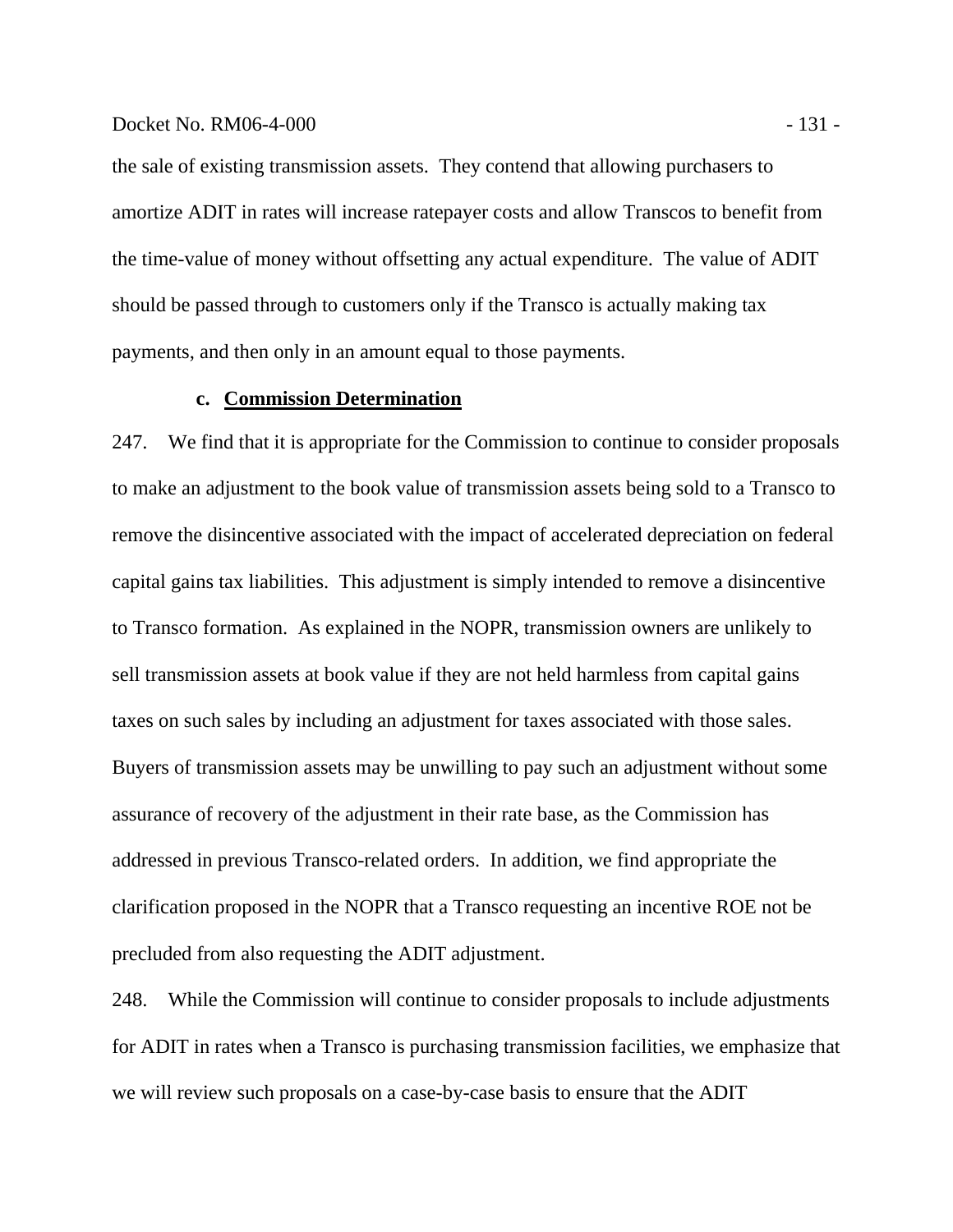### Docket No. RM06-4-000 - 132 -

adjustment is just and reasonable and not unduly discriminatory or preferential under the particular circumstances of the proposal.**<sup>154</sup>** Specific concerns about how the ADIT adjustment is calculated, such as those raised by TAPS, TDU Systems, APPA and NRECA, can be raised when a proposal is filed with the Commission. In addition, TAPS' and APPA's concern that the American Jobs Creation Act of 2004 may eliminate the need for an ADIT adjustment can be raised as an issue concerning an applicant's proposed ADIT adjustment in a specific proceeding. We note that, as there is no sunset date for the incentives, applications could be made after the potential tax benefits of the American Jobs Creation Act have lapsed, as the tax law only affects transactions that close by January 1, 2007.

249. We will not require, as requested by APPA, PPC and Snohomish, that our approval of any ADIT adjustment be conditioned on an analysis of costs and benefits related to such an adjustment, as discussed elsewhere in this Rule. We disagree with the implication of PPC that the Transco purchaser is receiving the benefit for ADIT costs that it is not really paying. ADIT is part of the purchase price of the transmission assets sold to the Transco, and hence represents actual costs to the purchaser.

250. However, as described more fully in the Performance Test section, we clarify that continuation of the ADIT adjustment, like continuation of other incentives, is conditional

**<sup>154</sup>** As discussed elsewhere in the Final Rule, an applicant may propose a number of incentives. Thus, a stand-alone transmission company is not precluded from requesting ROE and ADIT.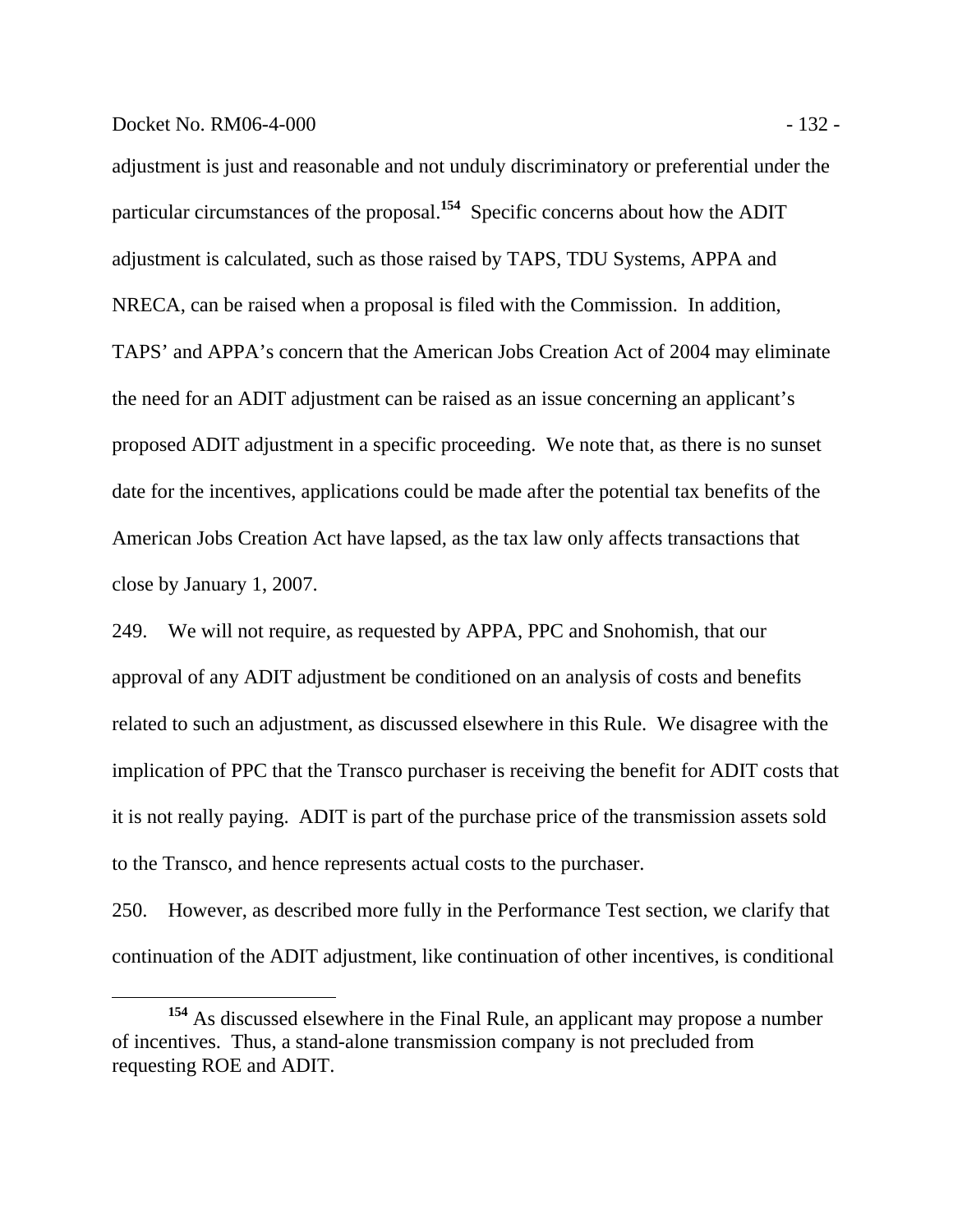on the applicant achieving benchmarks for its own proposed Commission-approved metrics.

# **4. Acquisition Premiums for Transco Formation**

# **a. Background**

251. The NOPR (at P 55) requested comments on whether the Commission should make a generic determination that general benefits would accrue to ratepayers as a result of Transco formation. It also sought comment on whether any change in the acquisition premium/ratepayer benefits review at the federal level would risk increased resistance to such acquisitions at the state level. The NOPR sought comment on whether there are other mechanisms that the Commission could institute to provide regulatory certainty of the recovery of the acquisition premium both through retail as well as wholesale rates. It also sought comment on what measure the Commission might use in evaluating the appropriateness of such premiums as measured against, for example, the size of the premium, the location of the assets, the level of independence of the Transco, and other relevant factors.

# **b. Comments**

252. Several Commenters**<sup>155</sup>** support a generic Commission determination that Transco formation benefits consumers and that fair value paid for transmission assets by a Transco will be recoverable, even if that fair value exceeds the book value of those assets

<sup>&</sup>lt;sup>155</sup> E.g., International Transmission, KKR, and Trans-Elect.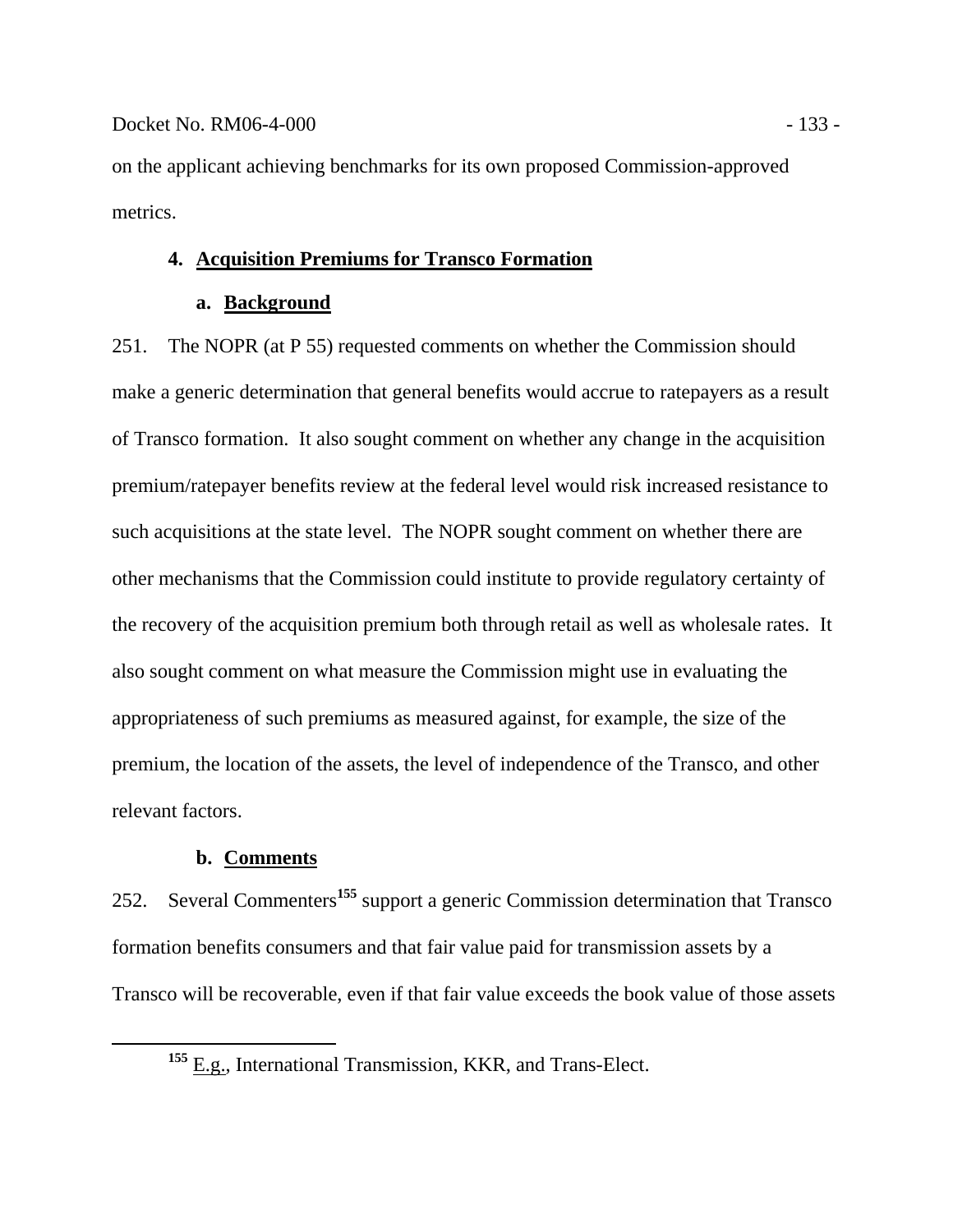### Docket No. RM06-4-000 - 134 -

by a significant amount. Trans-Elect argues for a case-by-case consideration, i.e., that a Transco should be entitled to make a showing that the benefits of a particular transaction justify allowing a specific acquisition adjustment and that the level of proposed adjustment is appropriate. KKR supports allowing a Transco Applicant to recover an acquisition premium in rates for all or a portion of any premium paid above net book value for purchases of transmission facilities. PNM encourages the Commission to eliminate its historical prohibition against recovery of acquisition adjustments for transmission assets.

253. Several commenters**<sup>156</sup>** oppose a generic determination regarding the allowance of acquisition premiums for Transcos, and generally support the continuation of current Commission policy which, according to commenters, is case-by-case. They also oppose the Commission making a general determination that Transco formation results in general benefits to customers for purposes of determining whether to allow recovery of an acquisition premium in rates.

254. In response to our request for comment on what measure to use to evaluate the appropriateness of such premiums, Pennsylvania Commission states that if the Commission determines that approval of acquisition adjustments is necessary to encourage acquisition and mergers of transmission systems in a business-neutral way, the

**<sup>156</sup>** E.g., Ameren, APPA, MISO States, Northwestern, NRECA, Pennsylvania Commission, PEPCO, PJM TOs, Snohomish, TDU Systems, and WPS.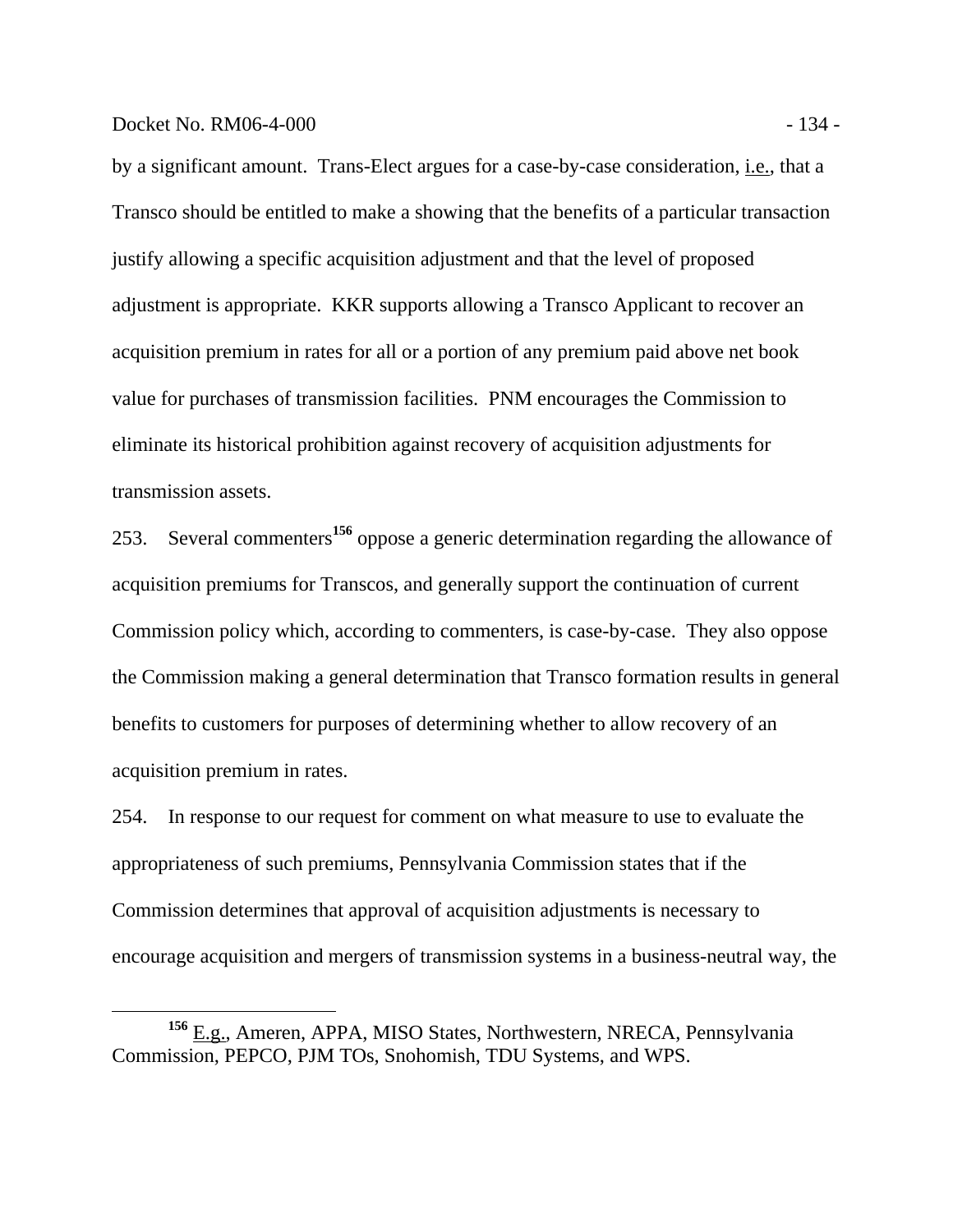### Docket No. RM06-4-000 - 135 -

Commission should require applicant(s) to demonstrate that such costs were both reasonable and negotiated at arms' length. According to the Pennsylvania Commission, the applicant should be required to offer proof that the purchase price of assets had a reasonable relationship to the market valuation of the assets transferred, that the buyer and seller were financially separate and unrelated, and that directors and officers of, and advisors to, the buyer and seller had a financial and legal "arm's-length" relationship before and after consummation of the acquisition. International Transmission suggests that recovery of the difference between book value and fair value, as represented in a proposed purchase price, be limited to no more than 50 percent of any amount paid above the book value of the assets, in order to provide market discipline with respect to the purchase price of the assets. Snohomish states that there must be a means to independently verify the purchase price, such as requiring submission of two or more independent appraisals.

255. Dairyland supports limiting acquisition adjustments to situations where the seller of the facilities to a Transco does not have (or does not simultaneously obtain) an ownership in the Transco. AEP, PJM TOs and SCE state that if the Commission allows recovery of acquisition premiums, it should allow all business models to recover them, including traditional investor-owned utilities.

256. TAPS and TDU systems argue that entities allowed to recover acquisition premium for the formation of Transcos should not also be authorized to receive an enhanced ROE.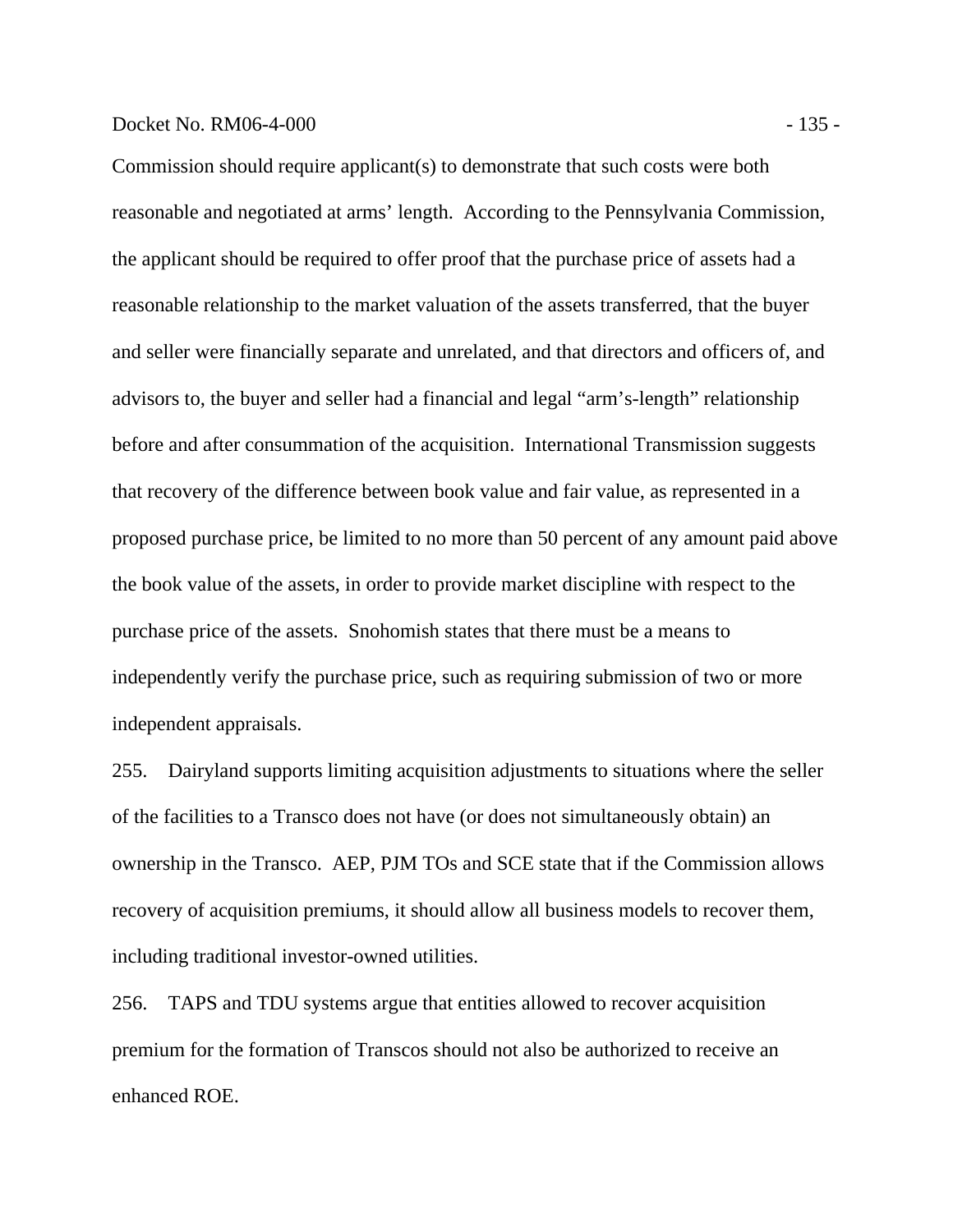257. Nevada Companies state that the Commission must work with state regulatory authorities to foster Transco formation since transmission owners' incentives are reduced if they must give a large portion of an acquisition premium back to customers.

### **c. Commission Determination**

258. We will not in this Final Rule change the Commission's policy of allowing acquisition adjustments in rates only upon a specific showing of ratepayer benefit.**<sup>157</sup>** However, given the positive contributions of Transcos on transmission investment discussed above, we find that a Transco may propose an acquisition premium as an incentive under the Final Rule, as provided under  $\S 35.35$  (d)(1)(viii). We will continue to evaluate proposals made by Transcos to recover acquisition premiums associated with the purchase of transmission facilities on a case-by-case basis. We appreciate the comments on how the Commission should evaluate the level of acquisition premiums, such as those from Pennsylvania Commission, International Transmission, and Snohomish, and we will take such factors into account in evaluating whether to allow recovery of particular acquisition premiums. While this discussion is limited to providing an incentive for Transco formation, entities other than Transcos can apply for

**<sup>157</sup>** While the proposed ADIT incentive discussed above would adjust book value and therefore may be considered a premium on net book value, we note that unlike the acquisition premium discussed here, the proposed ADIT incentive addresses tax-related issues outside of the applicant's control.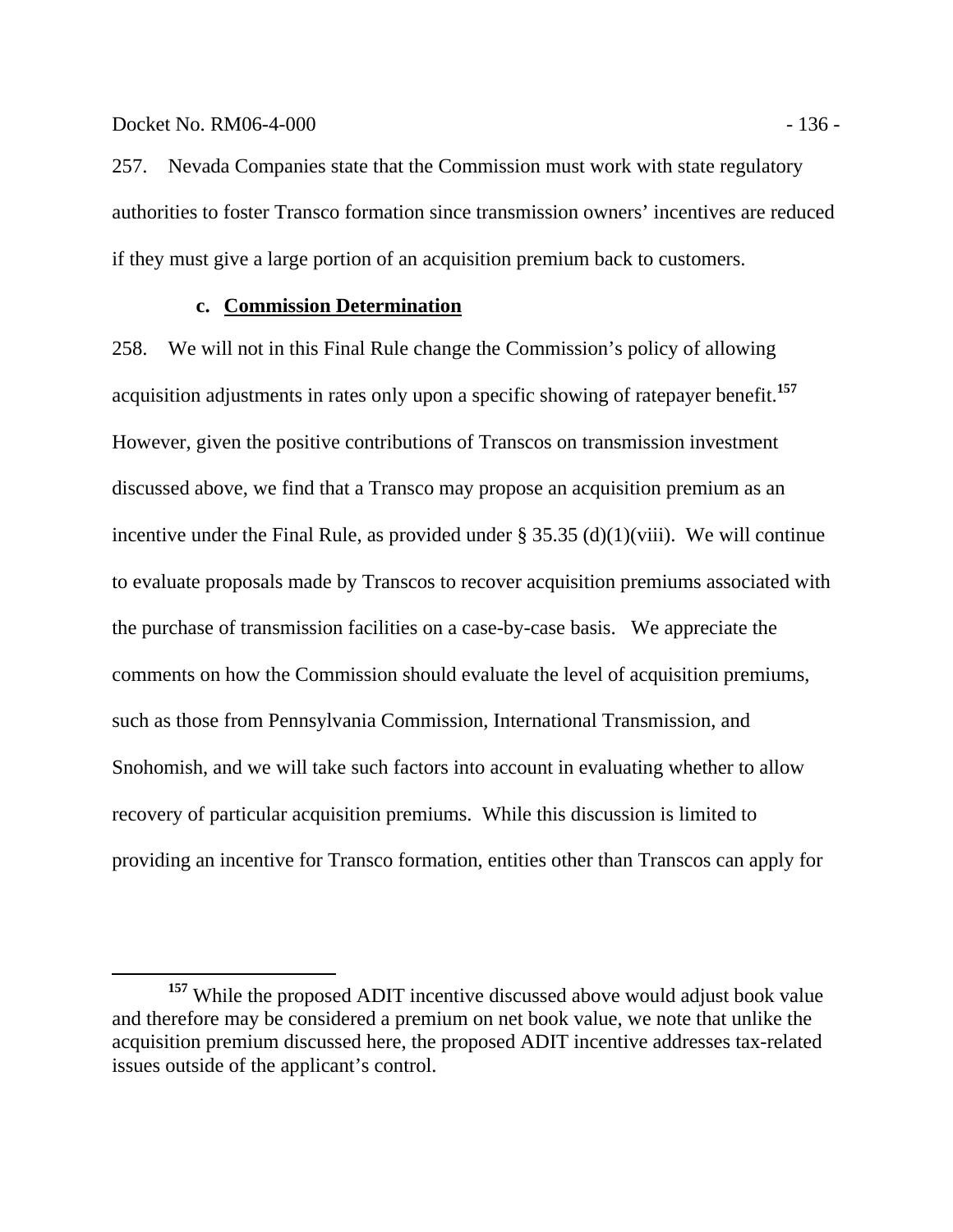the incentive and the Commission will evaluate those applications on a case-by-case basis.

### **5. Merchant Transmission**

#### **a. Comments**

259. LIPA states that because of the NOPR's focus on cost-of-service ratemaking, it has less impact on merchant transmission developers, whose rates are defined by contract (and thus market benefit), and not by Commission cost-of-service ratemaking standards. Merchant transmission developers are generally required to rely on market rates for transmission service negotiated directly with purchasers of their capacity, and to assume (along with the purchasers of their capacity) all of the market risk for their facilities. Merchant transmission developers will base their decisions on other factors, particularly their ability to efficiently attain the market benefits that their investments create. 260. TransCanada believes that a two-tier subscription process would provide merchant developers with some initial regulatory and business certainty by addressing the initial up-front siting and permitting risk (because of the ability to secure meaningful commitments from the first tier subscribers). It would also allow for a full open season

for the remainder of the capacity (the second tier) consistent with current Commission policy.

261. National Grid states that the key issues raised in this rulemaking (ensuring adequate returns on equity for investment and independence, facilitating timely and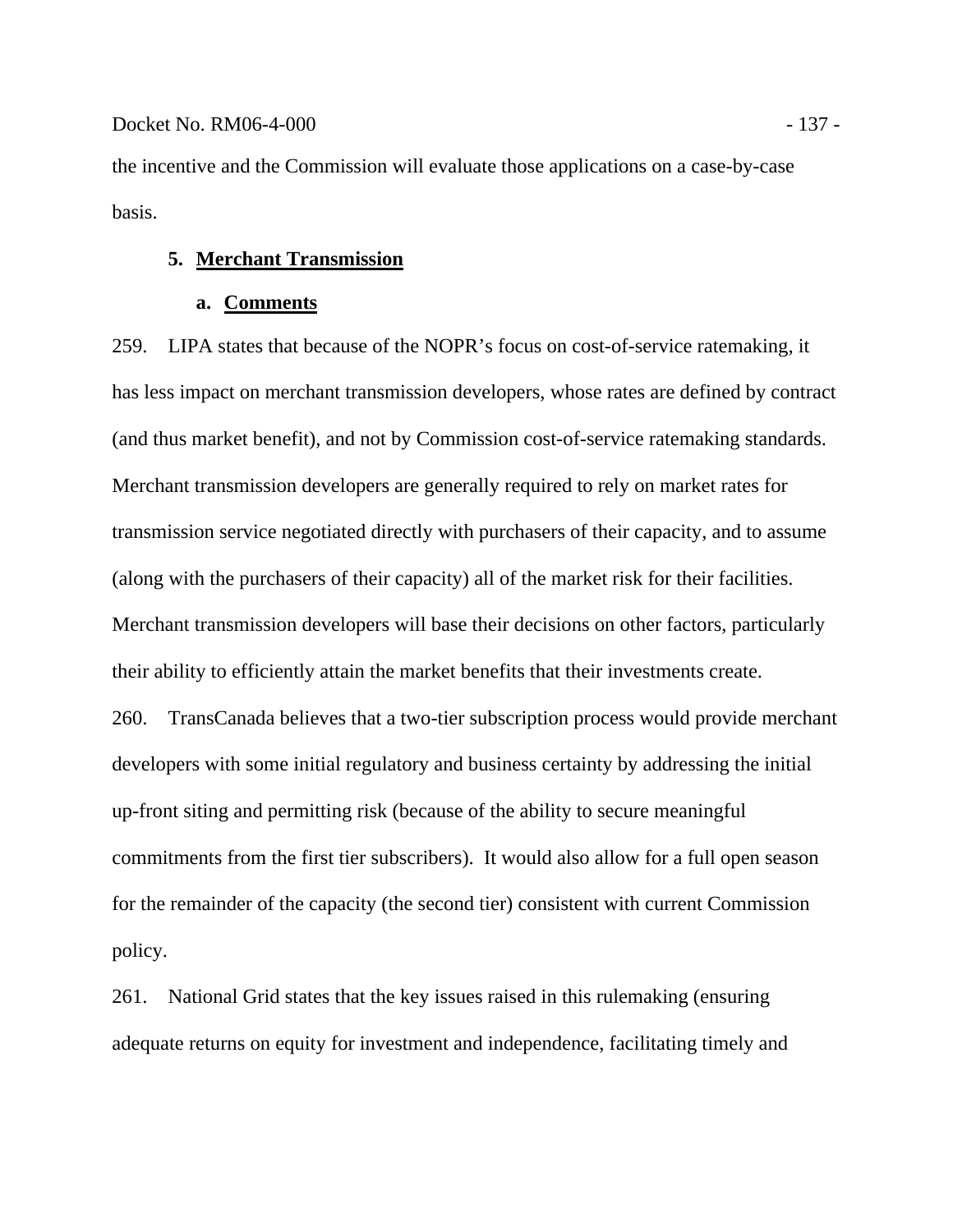complete cost recovery, etc.) are regulated rate issues, which should be of no concern to merchant transmission developers.

### **b. Commission Determination**

262. With respect to comments on merchant transmission, we agree with comments that this issue is beyond the scope of this Final Rule. Merchant projects are market driven while this final rule deals fundamentally with regulated transmission rates. True merchant transmission projects may play an important role in the future of transmission infrastructure development, but incentives related to, for example, ROE and cost recovery, do not apply to merchant transmission.

# **D. Performance-Based Ratemaking**

# **1. General Comments**

### **a. Background**

263. In the NOPR, the Commission sought comments on ways performance-based ratemaking (PBR) might apply to for-profit Transcos and traditional public utilities, and not-for-profit Transcos and public utility ISOs and RTOs. In the case of for-profit entities, the Commission sought comment on whether there should be mechanisms for sharing gains with ratepayers and, if so, what those mechanisms should be. In the case of not-for-profit public utility ISOs and RTOs, the Commission sought comment on whether and how PBR developed for for-profit entities might be applied to not-for-profit entities. Finally, the Commission sought comment on whether performance-based benchmarks for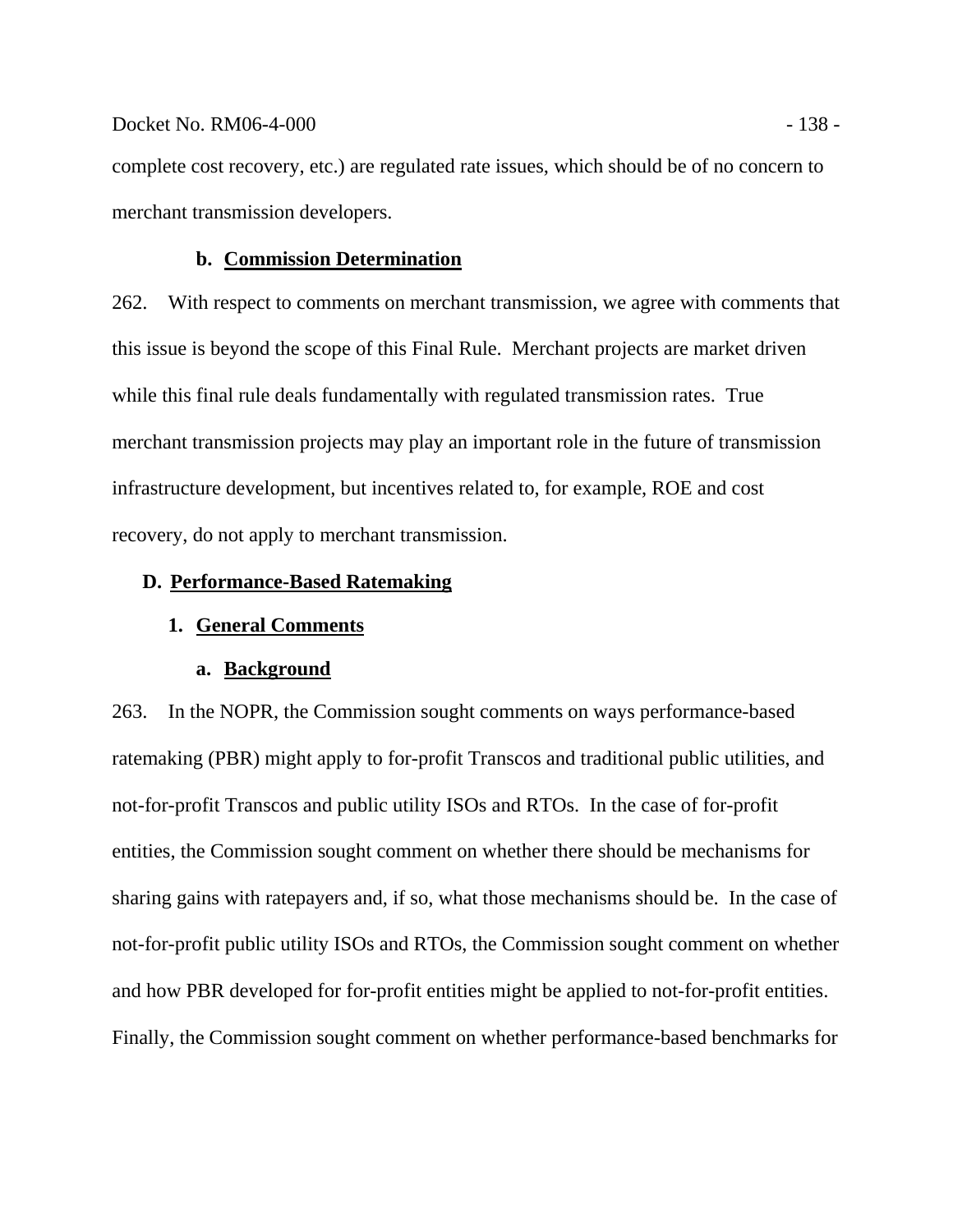### Docket No. RM06-4-000 - 139 - 139 - 139 - 139 - 139 - 139 - 139 - 139 - 139 - 139 - 139 - 139 - 139 - 139 - 139 - 139 - 139 - 139 - 139 - 139 - 139 - 139 - 139 - 139 - 139 - 139 - 139 - 139 - 139 - 139 - 139 - 139 - 139 -

transmission costs would provide incentives for the deployment of advanced technologies.158

# **b. Comments**

264. Commenters generally support the concept of PBR, especially as it was defined in the Commission's 1992 Policy Statement on Incentive Regulation and in Order No. 2000, which emphasize that PBR should be voluntary, have both an upside and downside, that gains should be shared with ratepayers, that benefits should be quantifiable, and that costs to consumers under PBR should not exceed what they would have been under traditional regulation. They urge the Commission to retain these principles.<sup>159</sup>

265. However, citing to current market structure, most commenters expressed a general lack of enthusiasm for PBR, and none held out any expectation that PBR would have a significant role to play in providing consumer benefits. Chief among the obstacles cited to implementing PBR is a difficulty in determining appropriate performance measures or benchmarks. For example, KCP&L emphasized that experts, such as EPRI, are researching appropriate performance measures but have not yet determined how to account for various factors such as system age and configuration, geography and customer density, a point of view shared by many.<sup>160</sup> Moreover, APPA cautions that

**<sup>158</sup>** NOPR at P 58.

**<sup>159</sup>** E.g., NASUCA, TDU Systems, Missouri Commission, and SMUD. **<sup>160</sup>** E.g., Comments of KCPL, SCE, and EEI.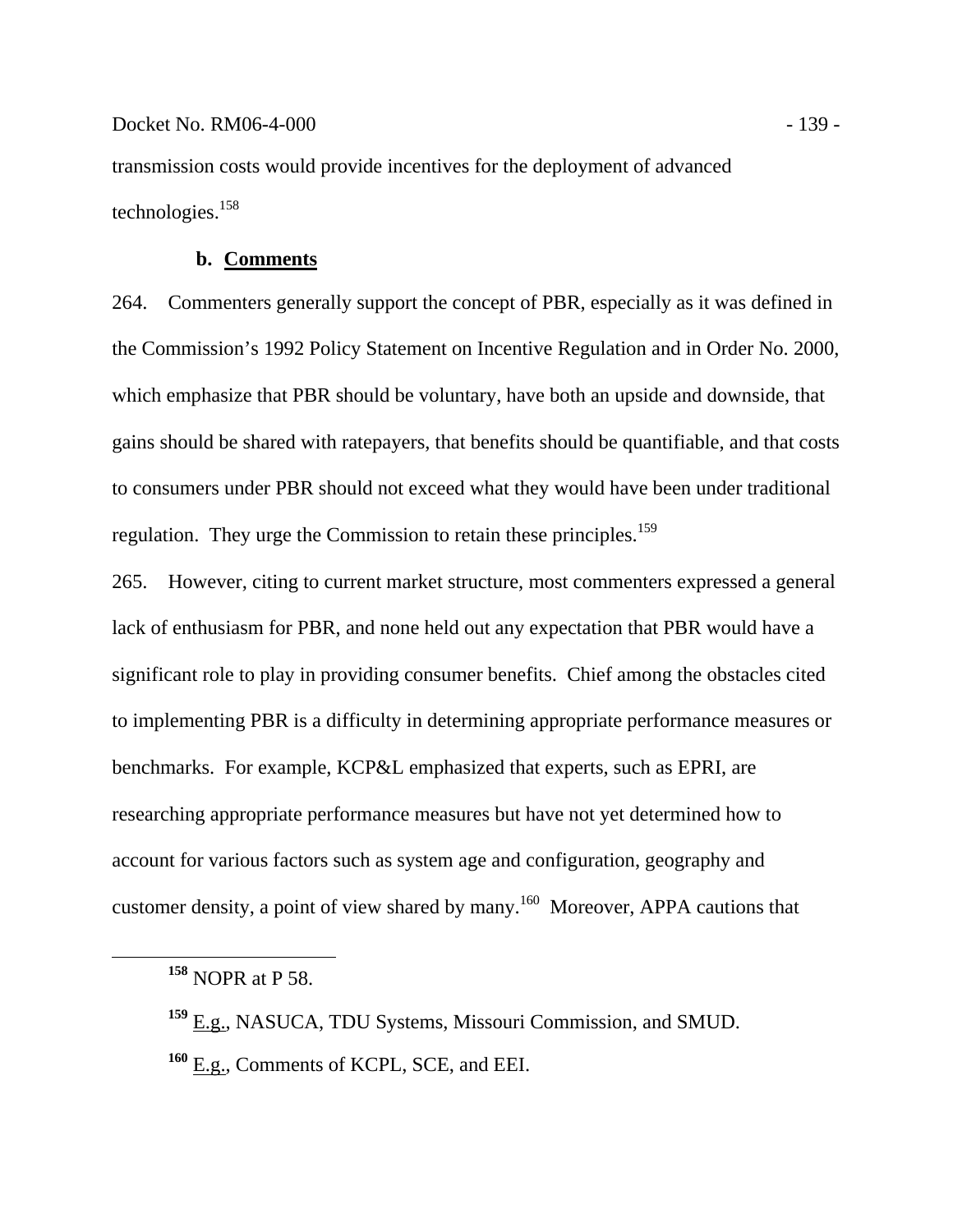#### Docket No. RM06-4-000 - 140 - 140 - 140 - 140 - 140 - 140 - 140 - 140 - 140 - 140 - 140 - 140 - 140 - 140 - 140 - 140 - 140 - 140 - 140 - 140 - 140 - 140 - 140 - 140 - 140 - 140 - 140 - 140 - 140 - 140 - 140 - 140 - 140 -

poorly designed performance measures could lead to unintended and undesirable consequences, and it recommends that the Commission conduct a series of technical conferences and workshops on PBR before considering any implementation. The Kentucky Commission states that performance-based benchmarks for transmission costs are not necessary because any technology that is beneficial will have an economic reward, thereby providing its own incentive. The transmission tariff should reflect prudent operation and maintenance so that, if there is improvement, a greater profit will be realized. For proven technologies, a sharing of both benefits and the risks would be appropriate for deployment of new technologies. Thus, many conclude that the value of PBR seems remote, although voluntary programs could be worth considering.

266. Some commenters oppose PBR because they believe it could deter investment in transmission facilities, contrary to the main objective of the proposed rulemaking. For example, International Transmission concludes that PBR might play a limited role in some circumstances, but warns that some PBR approaches, such as price cap regulation, could actually discourage investment. Others, such as FirstEnergy and Nevada Companies are concerned that PBR could increase risk and, thus, reduce investment. Some commenters believe that PBR might have a limited role in inducing utilities to adopt certain innovative practices and advanced technologies, $161$  while other commenters

**<sup>161</sup>** E.g., Comments of AEP and UTC Power.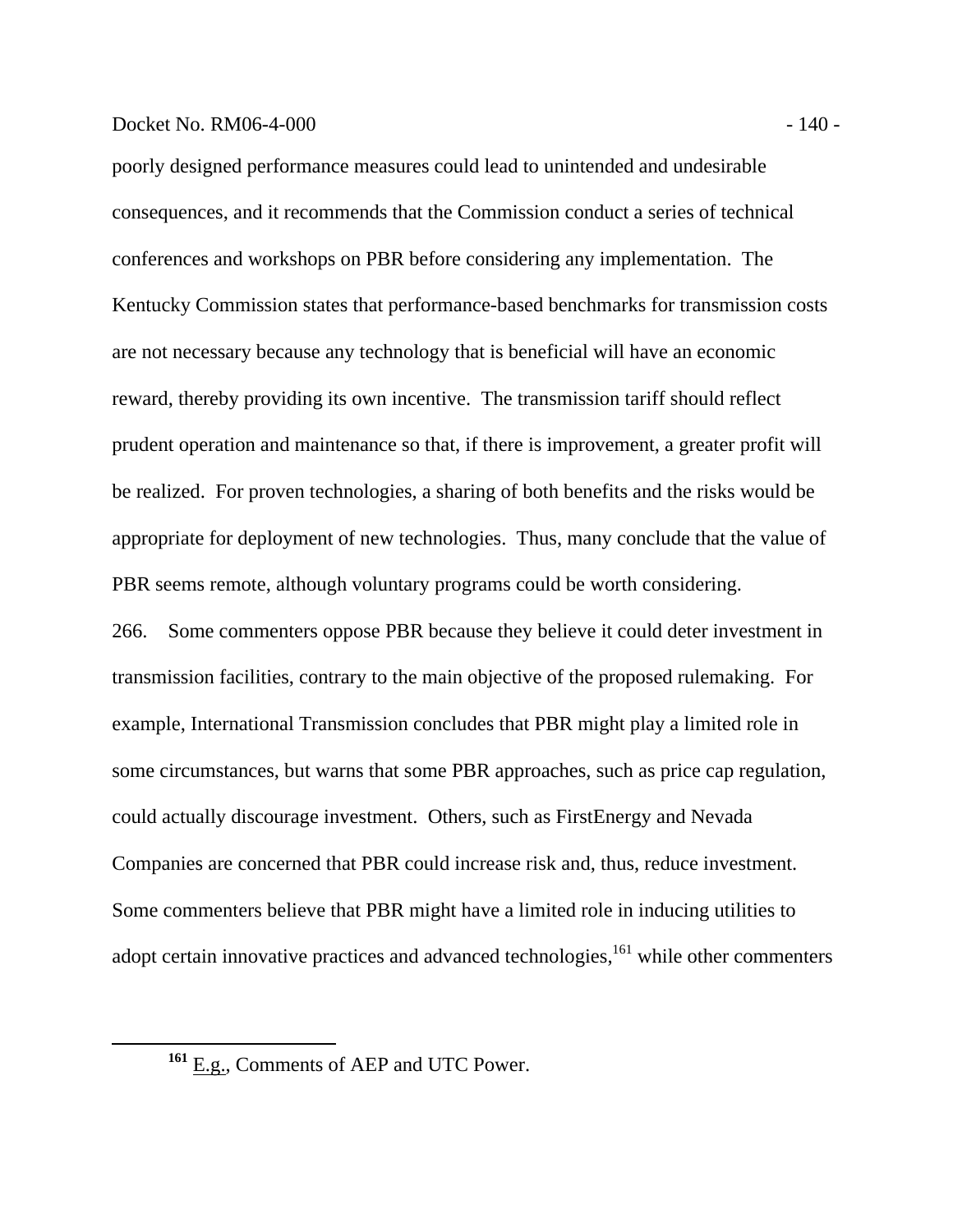were more concerned that PBR would discourage reliability and provide unwarranted benefits to utilities. $162$ 

267. Few commenters see any realistic role for PBR as a means of inducing cost saving behavior on the part of non-profit entities, although some, such as Ameren, believe that the Commission's oversight is inadequate. Industrial Consumers, in particular, express the view that PBR has no role to play in the non-profit area and, furthermore, that PBR should not be applied to the profit area unless a proven model would make pricing under PBR as transparent as pricing under conventional ratemaking. Some commenters**<sup>163</sup>** stress that safeguards already exist to insure that ISOs/RTOs are efficient and accountable, and they argue that there is no urgency to adopt PBR for RTOs/ISOs. Although they could consider PBR on a limited, case-by-case basis, PJM TOs also emphasize that RTOs with regional planning processes and requirements outside the transmission owners' control are poor candidates for PBR.

268. Among those commenting most favorably on implementing some form of PBR were Progress Energy, Southern Company, and National Grid. Although they see limited immediate applicability of PBR, both Progress Energy and Southern Company recommend specific types of PBR – Progress Energy favors loop flow pricing, and Southern Company favors revenue or rate caps that would reward utilities for increasing

**<sup>162</sup>** E.g., Comments of NSTAR and the New Mexico AG.

**<sup>163</sup>** E.g., NYISO, CAISO, PJM TOs and NECOE.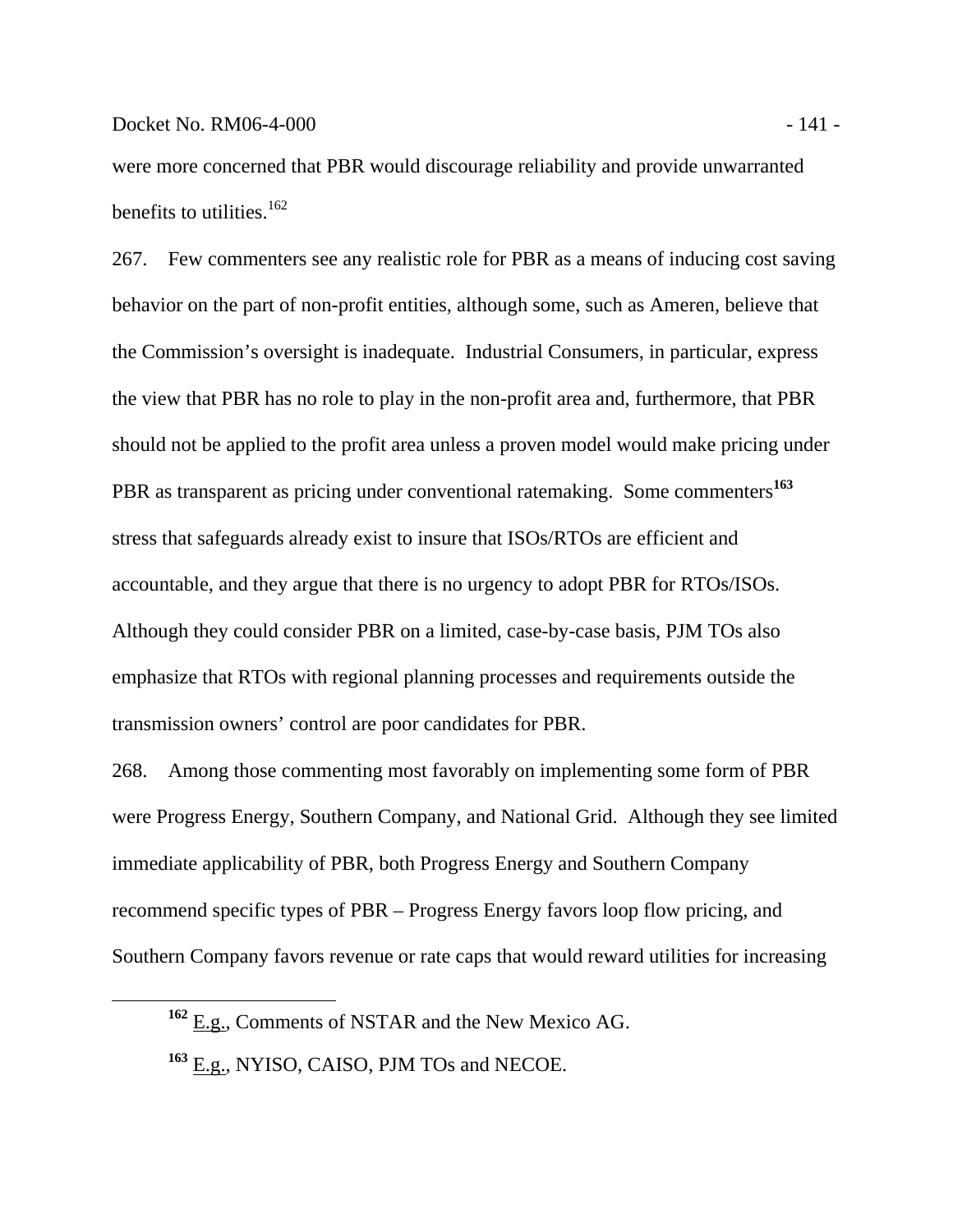throughput. In contrast, National Grid emphasizes that it has had success with PBR mechanisms different from those mentioned in the NOPR outside the U.S. However, until the U.S. industry is more independent and there is greater consolidation of ownership and operation, it does not believe that PBR is an immediate attractive option. 269. Connecticut DPUC, along with testimony submitted by two of its witnesses, Thomas P. Lyon and Pete Landrieu, support the view that PBR is either inappropriate or unlikely to provide important benefits. Lyon's affidavit emphasizes that critical principles for PBR include not only incentives to enhance efficiency and performance, but also should promote an efficient mix of infrastructure investment. He cautions against the use of price caps because they may induce firms to degrade quality, and he would favor some type of profit-sharing plan, perhaps a PBR that links a firm's financial performance to network congestion.<sup>164</sup> Landrieu's affidavit emphasizes that PBR is unnecessary, because system standards and performance are better managed directly by various regional reliability organizations. He also is pessimistic that PBR focused only on transmission will be able to account for important and complex tradeoffs between generation and transmission. He agrees with other comments that note that establishing appropriate benchmarks is an extremely complicated task and for that reason regards benchmark type PBR as unworkable.<sup>165</sup>

**<sup>164</sup>** Comments of Connecticut DPUC, Affidavit of Thomas P. Lyon at 16-19. **<sup>165</sup>** Comments of Connecticut DPUC, Affidavit of Pete Landrieu at 27-28.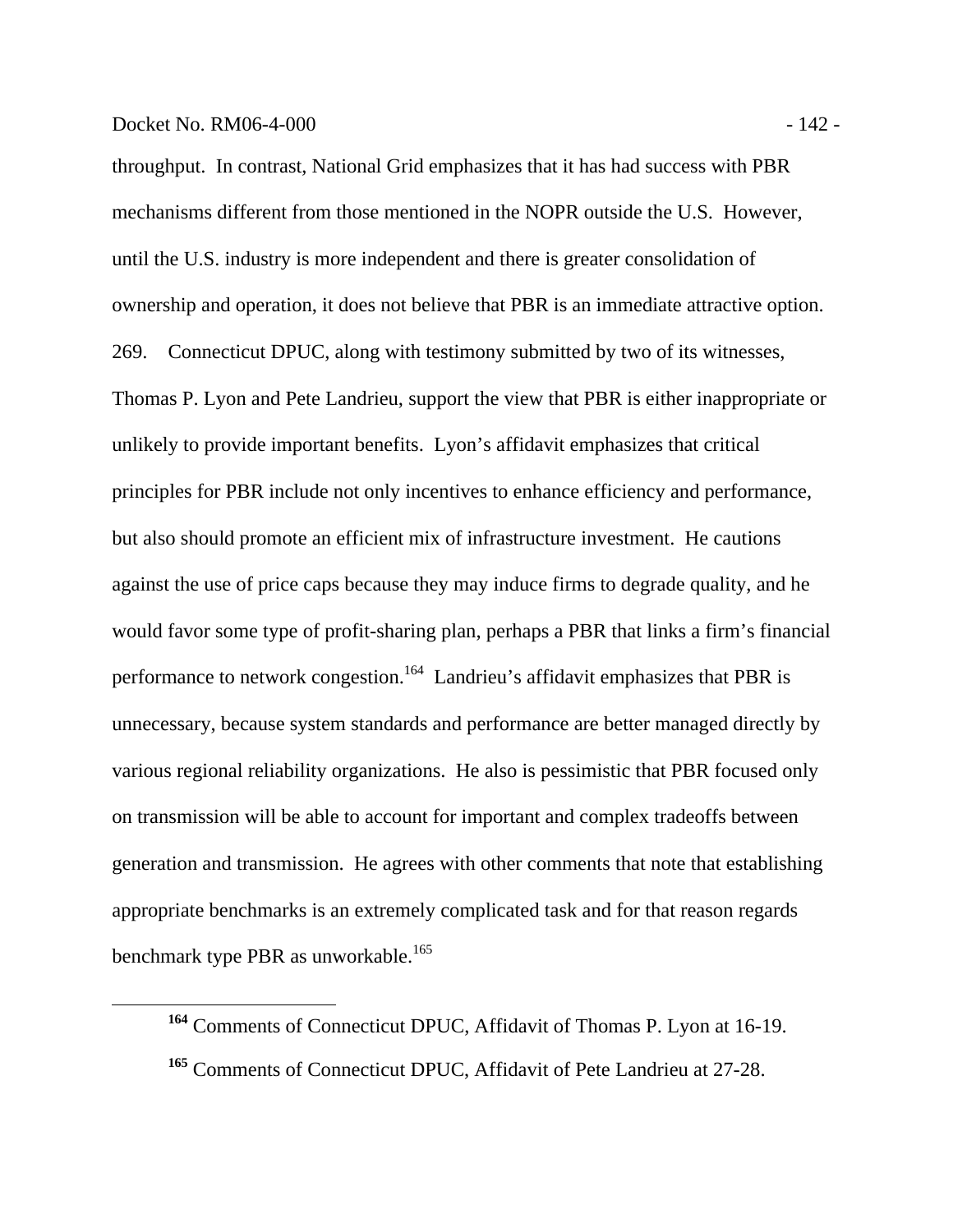270. We interpret "incentive-based (including performance-based) rate treatments" in section 219 to require the Commission to consider PBR as an option among incentive ratemaking treatments. To that end, the NOPR invited comments on how performancebased regulation might be used to motivate transmission entities to maintain and operate their systems reliably and efficiently. Consistent with Congress' directive to encourage PBR, we signaled our intention to reevaluate previous Commission policies on PBR. We did not intend that the NOPR be viewed as a rejection of our previous statements or as a comprehensive overview of all possible approaches to PBR. Our objective was to consider whether PBR can play a useful role in transmission pricing reforms in light of the many changes in electric markets that have occurred since our earlier statements. 271. The overwhelming view on PBR from all segments of the industry is "not at this time" and "not given the current industry structure." Although there is general support for our earlier principles, we acknowledge, as commenters stress, that our voluntary program has not resulted in any PBR proposals being filed with the Commission. The consensus appears to be that the current state of the industry structure – a multitude of transmission-owning entities, many that do not directly control their transmission assets and operate in diverse geographical regions with very different customer densities, system ages and configurations – makes the determination of generally applicable performance benchmarks unworkable. Some suggest further study of PBR, express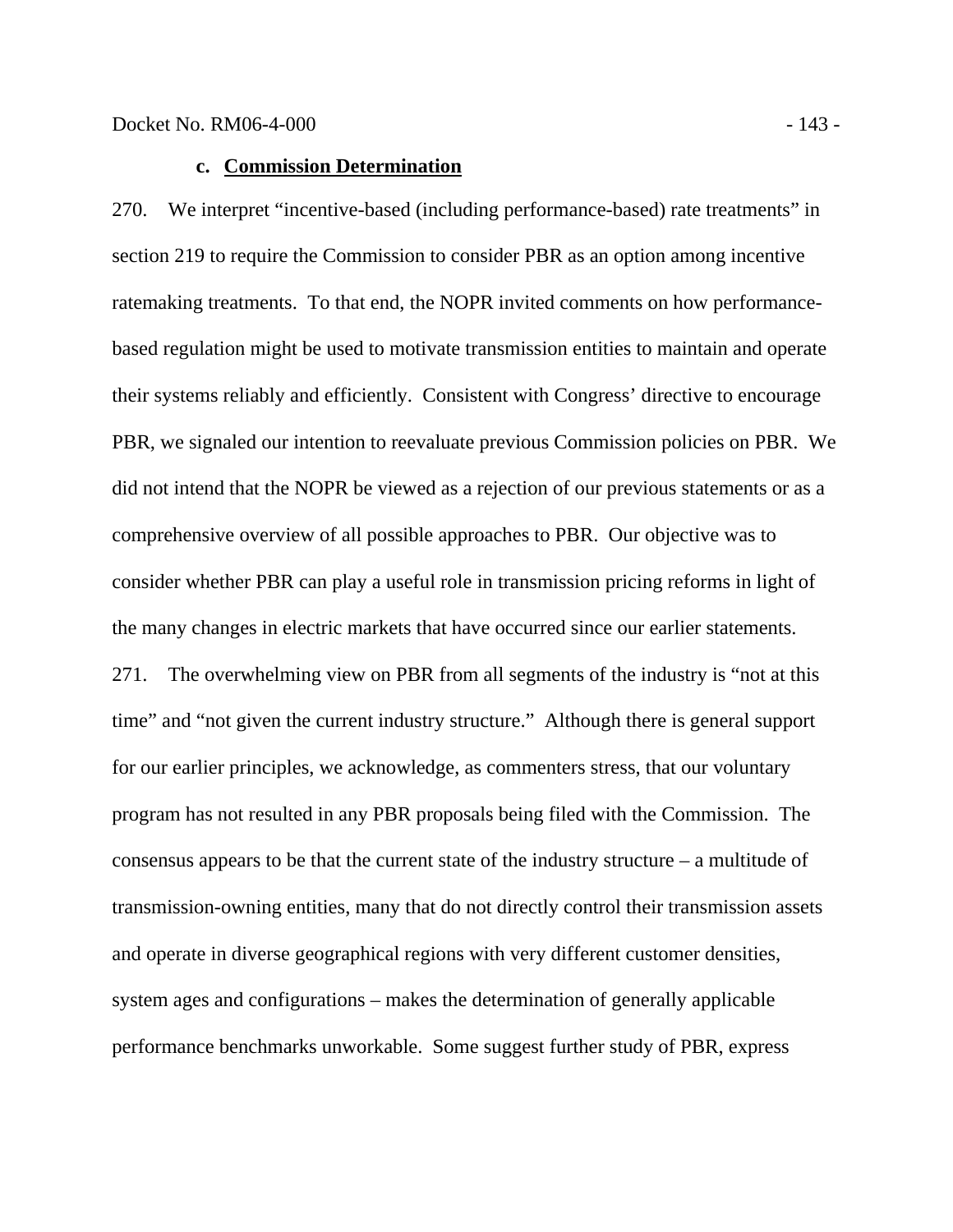#### Docket No. RM06-4-000 - 144 -

general support for the concept, and urge the Commission to remain open to considering voluntary proposals on a case-by-case basis.

272. We share the view of most commenters that it would be premature to adopt generic PBR measures at this time. However, the development of PBR measures may represent a long-term goal for the industry and the Commission to pursue. Among the goals of section 219 is to promote capital investment "in the enlargement, improvement, maintenance, and operation" of transmission facilities. Accordingly, we intend to continue to work with the industry to encourage development of PBR proposals.

# **2. Comments Proposing Performance Tests and Competitive Bidding a. Comments**

273. The New Mexico AG asserts that another way to implement an incentive-based mechanism is to penalize companies or RTOs that do not perform adequately and do not make the investments necessary to ensure the reliability of the transmission grid. The Delaware Commission contends that providing incentives without assessing penalties for failure to meet obligations violates the just and reasonable standard because it rewards monopoly power. Furthermore, the Delaware Commission claims that the plain meaning of incentive requires both rewards and penalties. NASUCA states that it is one-sided and inherently unfair to provide incentives that only increase utility profits with no performance accountability.

274. The Delaware Commission recommends that the Commission implement performance penalties by first defining the utility obligation, then determining whether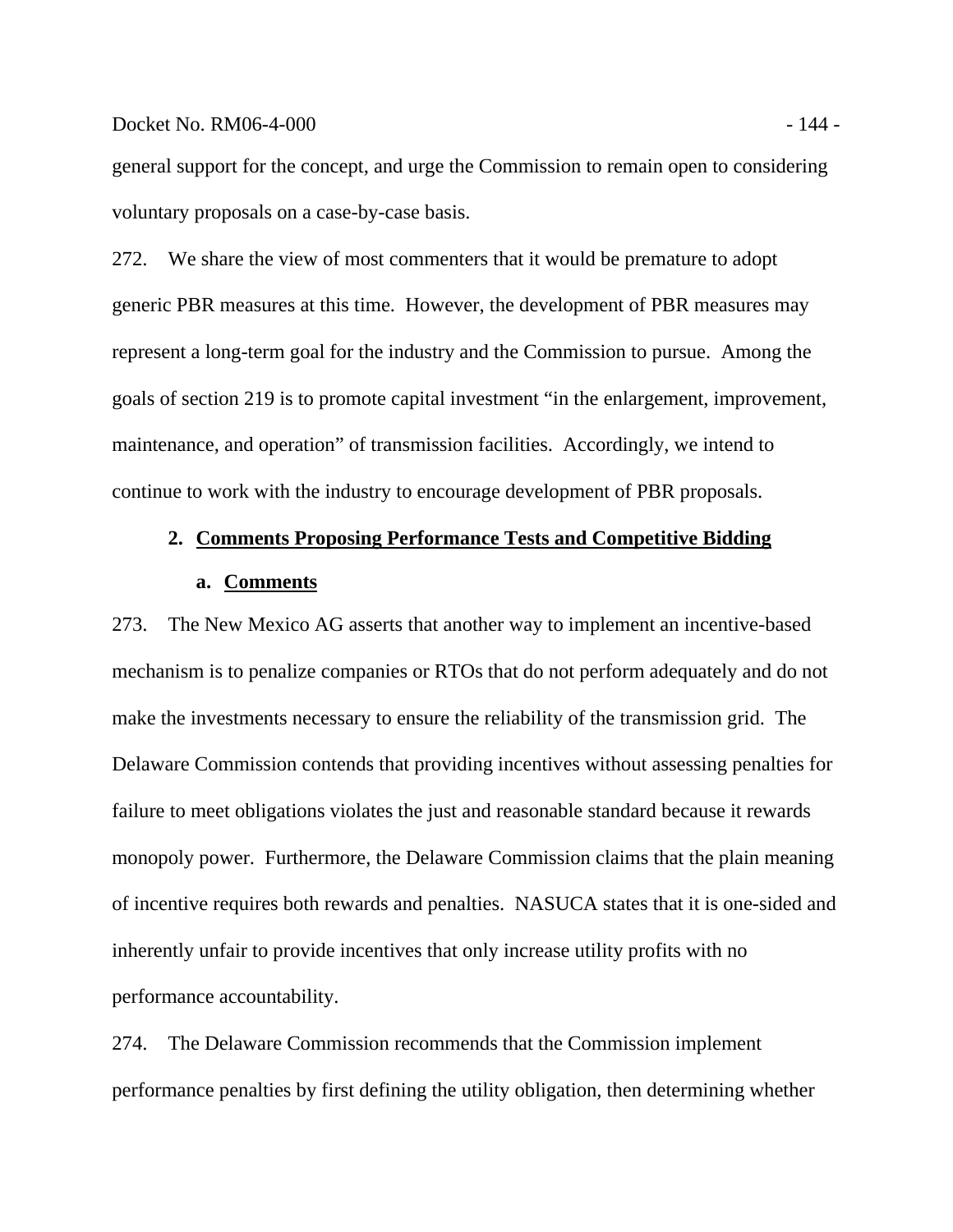#### Docket No. RM06-4-000 - 145 -

there are transmission incentive projects which the transmission owner has failed to carry out, and in such situations impose a penalty in the form of a prospective reduction in return on equity or prudence disallowance that can be lifted when the project is complete. 275. TAPS argues that transmission providers should have their returns reduced to the low end of the zone of reasonableness if they fail to achieve and maintain a robust transmission infrastructure. TAPS recommends the Commission consider a number of factors in its determination of system reliability, including congestion, proration of financial transmission rights (FTRs), lack of available transfer capacity (American Transmission), failure to meet customer needs and denial of reasonable access. TAPS also asserts that the capital requirements of major projects should be put out to bid if a vertically-integrated transmission owner is unwilling to permit transmission dependent utility (TDU) participation but refuses to build without receiving above-cost rate treatments.

276. The Missouri Commission proposes that the Commission implement a process that determines performance-based ROEs. The process, according to the Missouri Commission, would require transmission owners to bid out projects, thereby providing an incentive for keeping implementation costs as low as possible and minimizing the regulatory concern with cost overruns. Projects based on actual costs would receive an ROE below the median of ROEs from the proxy group while projects proposing fixed costs would receive higher ROEs, explains the Missouri Commission. The Missouri Commission also recommends that the bids include an assessment and quantification of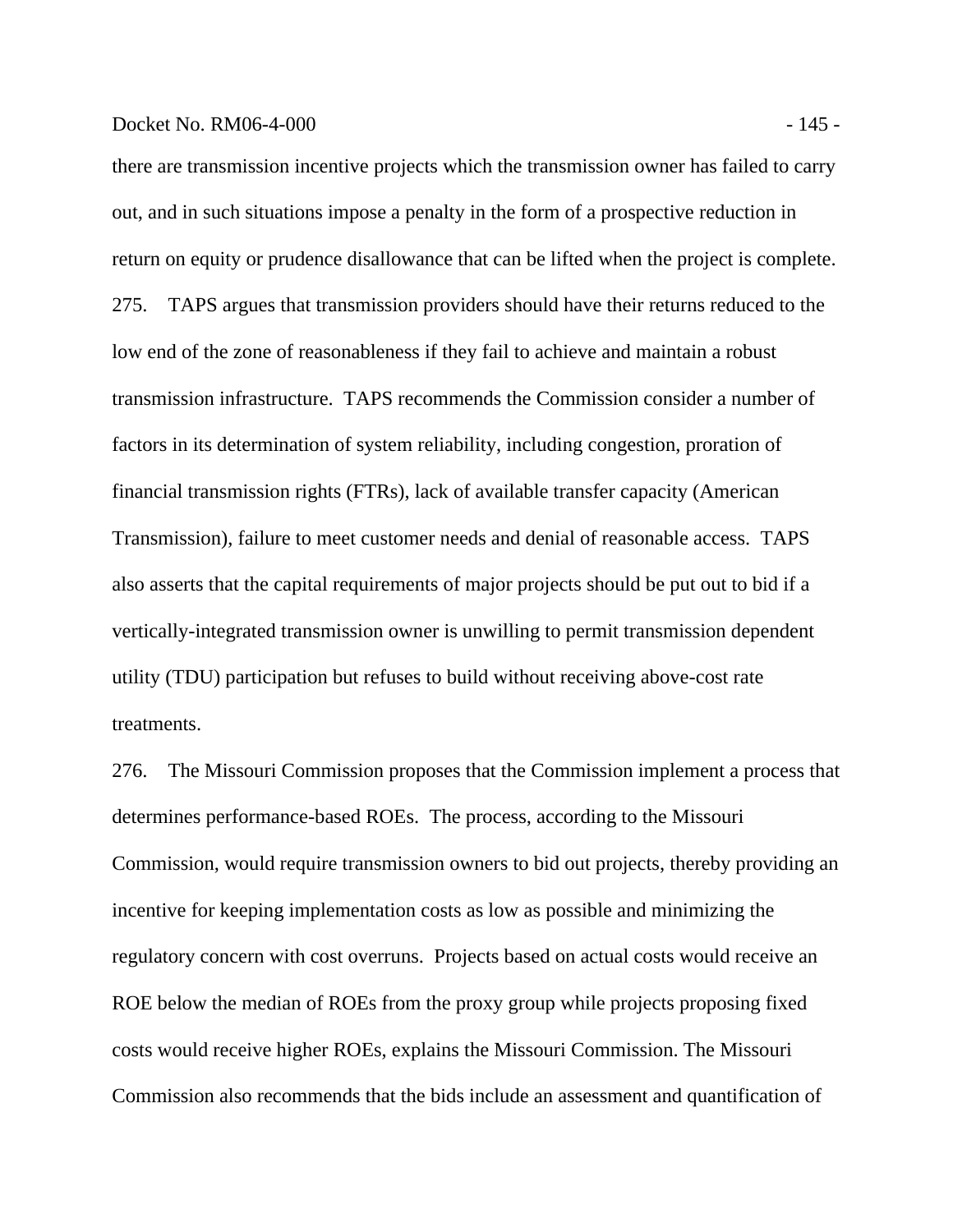specific risks associated with the project. E.ON US would support a competitive bidding process for transmission additions required to enhance reliability or to meet native load requirements.

# **b. Commission Determination**

277. As discussed in the preceding section, the Commission will continue to support industry in the development of PBR but will not in the Final Rule impose it. Accordingly, we will not pursue performance treatments and competitive bidding. Moreover to the extent these proposals consist of penalties (which would not provide incentives to expand transmission infrastructure and would likely limit the investment in infrastructure by reducing the return – and therefore funds for capital expansions), they do not implement the requirements of section 219.

278. We note that the Commission has other regulations to address concerns over access and discrimination raised by commenters, including rules promulgated under Order No. 888, the anti-manipulation provisions of Order No. 672**<sup>166</sup>** and market behavior rules. We believe those regulations provide adequate protections. Further, all rates that include incentives will remain in the zone of reasonableness, and, therefore, we disagree with the Delaware Commission that rates without penalties are not just and reasonable.

<sup>&</sup>lt;sup>166</sup> Rules Concerning Certification of the Electric Reliability Organization; and Procedures for the Establishment, Approval, and Enforcement of Electric Reliability Standards, Order No. 672, 71 FR 8662 (Feb. 17, 2006), FERC Stats. & Regs., ¶ 31,204 (2006), order on reh'g, Order No. 672-A, 71 FR 19,814 (Apr. 18, 2006), FERC Stats. & Regs. ¶ 31,212 (2006).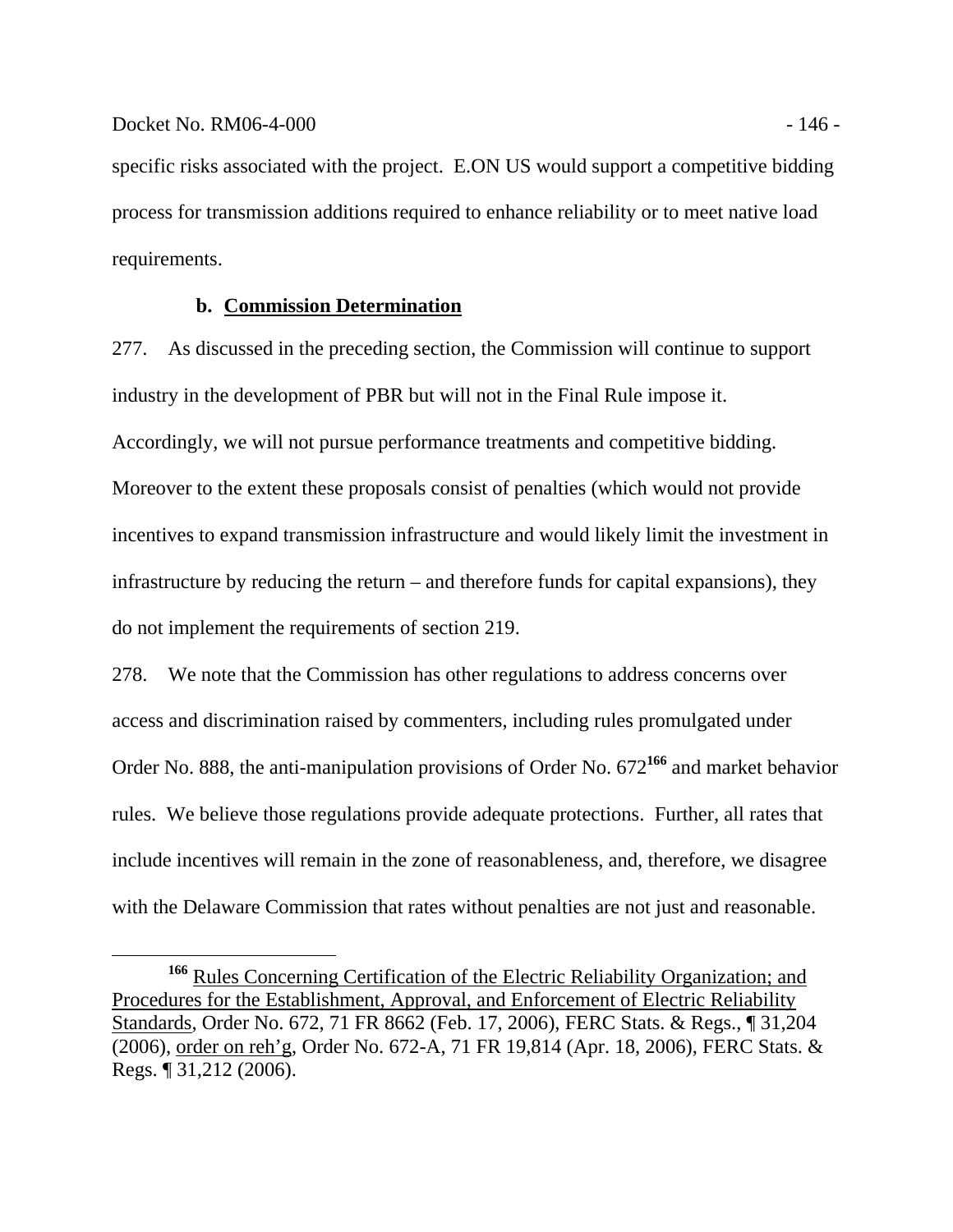279. While the requirements of section 219 and the Final Rule do not encompass bidding processes, as recommended by the Missouri Commission and TAPS, we are sympathetic to the objective of the Missouri Commission to reduce the costs of expansions to consumers. We expect that regional planning processes that evaluate and compare the costs and benefits of expansion proposals, as well as state commission reviews and requirement that costs be prudently incurred will serve to provide the screening function desired by the Missouri Commission, and therefore additional processes are not necessary. We agree with NASUCA that there is merit in holding utilities receiving incentives accountable for investing the capital and building the capacity for which the incentives are provided, as we discuss further in section IV.A (Standard for Approval) and section III.D (Effective Date and Duration Of Effectiveness For Incentives). As we discuss further below in section IV.H (Public Power), we will not make TDU participation in the project a precondition for receiving incentives.

# **E. Advanced Technologies**

### **1. General**

#### **a. Background**

280. Pursuant to section 219(b)(3) of the FPA, the NOPR proposed to encourage the use of advanced technology in new transmission projects. Advanced transmission technologies are defined in section 1223 of EPAct 2005 to be technologies that increase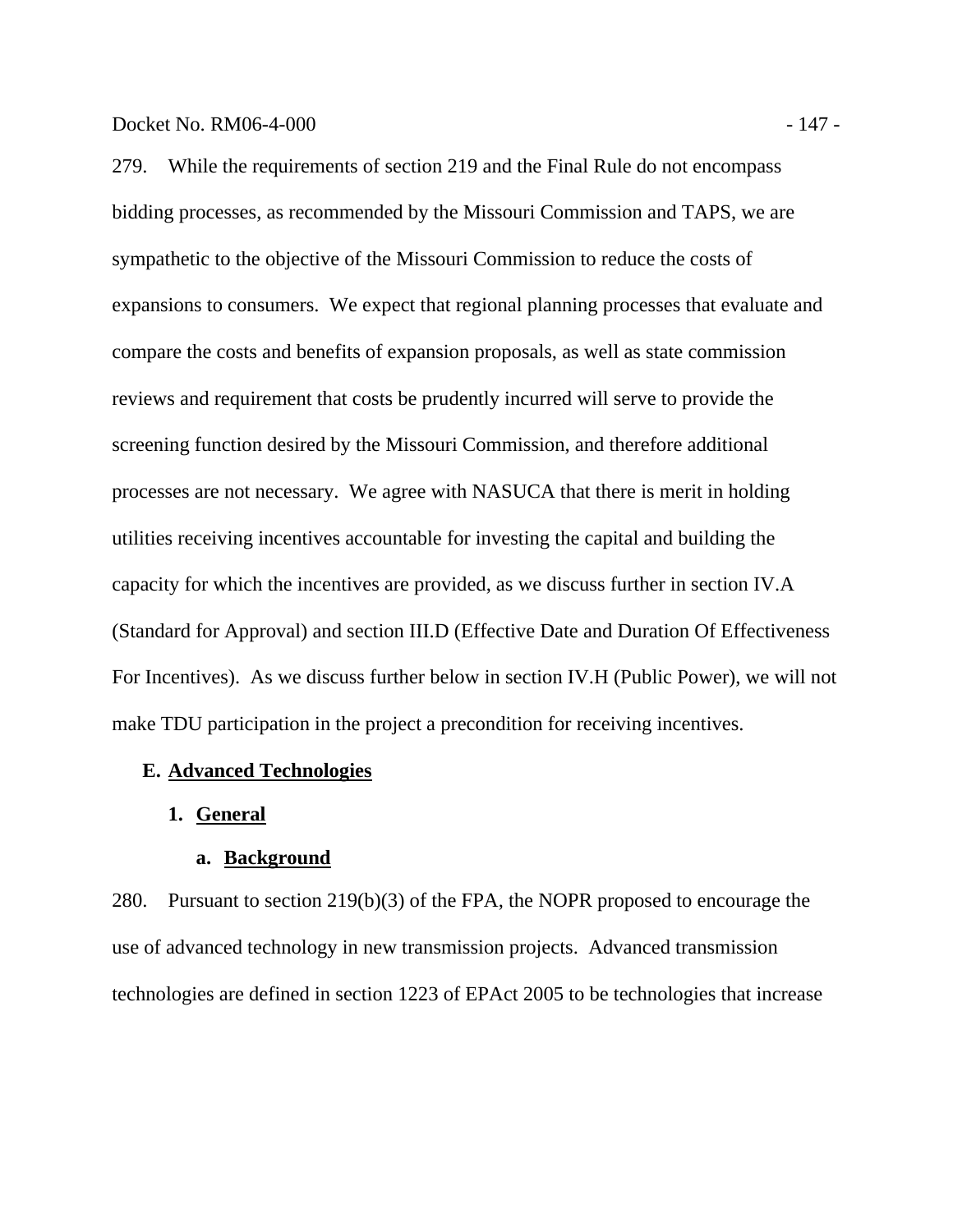#### Docket No. RM06-4-000 - 148 -

the capacity, efficiency, or reliability of an existing or new transmission facility.<sup>167</sup> The Commission stated that it expected that the NOPR's proposed incentives, including the ROE-based incentives, will stimulate investment in new transmission facilities, which will, in turn, provide opportunities for the deployment of innovative technologies for those new transmission facilities.

281. The NOPR also asked for comments on: (1) whether the Commission should require that applications for incentive-based treatment include a technology statement; (2) whether other incentives could fulfill the goals of section 219(b)(3); and (3) whether performance-based benchmarks for transmission costs (i.e., a risk-sharing approach) would provide incentives for the deployment of advanced technologies.<sup>168</sup>

#### **b. Comments**

282. NRECA and others support the incentives proposed in the NOPR and do not support additional separate incentives for advanced technology. They believe that technologies will be developed when they are cost effective.

283. NEMA believes the technology list from section 1223 of EPAct2005 should be incorporated into the Final Rule to ensure that the Commission's regulations express the intent of Congress. But, EEI argues that a predetermined list of advanced technologies

**<sup>168</sup>** NOPR at P 64-66.

**<sup>167</sup>** Section 1223 identifies 18 such technologies and further provides that advanced transmission technologies include any other technologies that the Commission considers appropriate.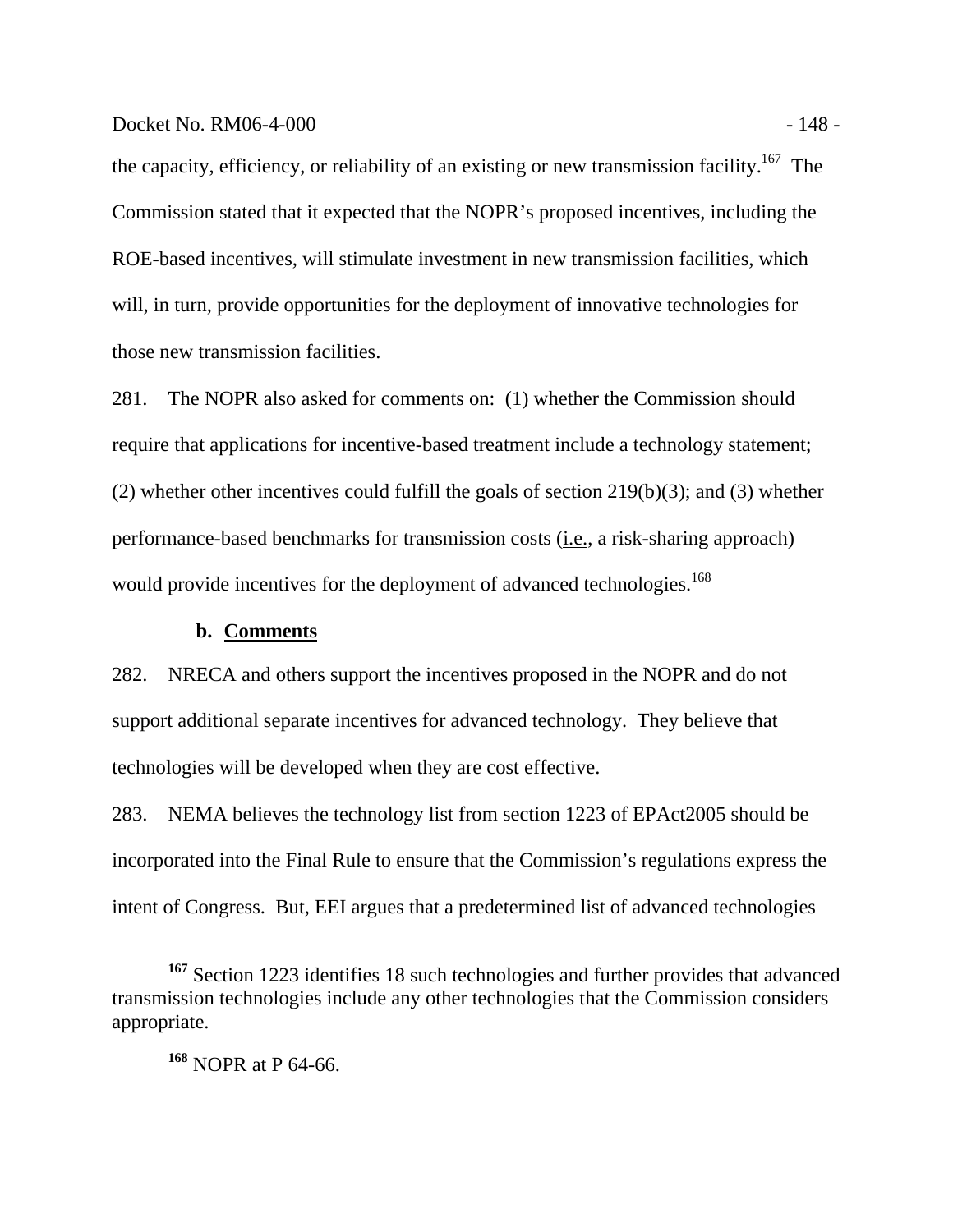#### Docket No. RM06-4-000 - 149 - 149 - 149 - 149 - 149 - 149 - 149 - 149 - 149 - 149 - 149 - 149 - 149 - 149 - 149 - 149 - 149 - 149 - 149 - 149 - 149 - 149 - 149 - 149 - 149 - 149 - 149 - 149 - 149 - 149 - 149 - 149 - 149 -

would soon become outdated, which may discourage the use of other worthwhile technologies. Bonneville states that the list in the NOPR is incomplete and includes items that range from measures in common use today to very speculative items. AEP believes that any list of advanced technology should be illustrative and non-exclusive. 284. AEP and others want the Commission to encourage additional measures related to reliability and infrastructure development, including control center upgrades, national security-related infrastructure facilities vital to the electric system and operation, the refurbishment of aging transmission assets, advanced grid control technologies for realtime measurement, communications and control, "non-wires" alternatives to control or dispatch loads and resources for optimum use of the transmission and distribution infrastructure, inventories of transformers and other critical equipment, and substation upgrades.

285. Some commenters seek incentives for technologies that could indirectly mitigate congestion and enhance grid reliability. UTC Power believes the Commission should provide incentives for distributed generation, such as fuel cells. Sabey believes that advanced technology usage on the distribution system may provide transmission congestion relief. FirstEnergy suggests incentives for pumped storage hydro and compressed air energy storage.

286. NSTAR and Vectren urge the Commission to recognize the higher risk caused by accelerated obsolescence of transmission facilities. Obsolescence may be the result of the changing transmission technology. Accelerated depreciation could be relevant to a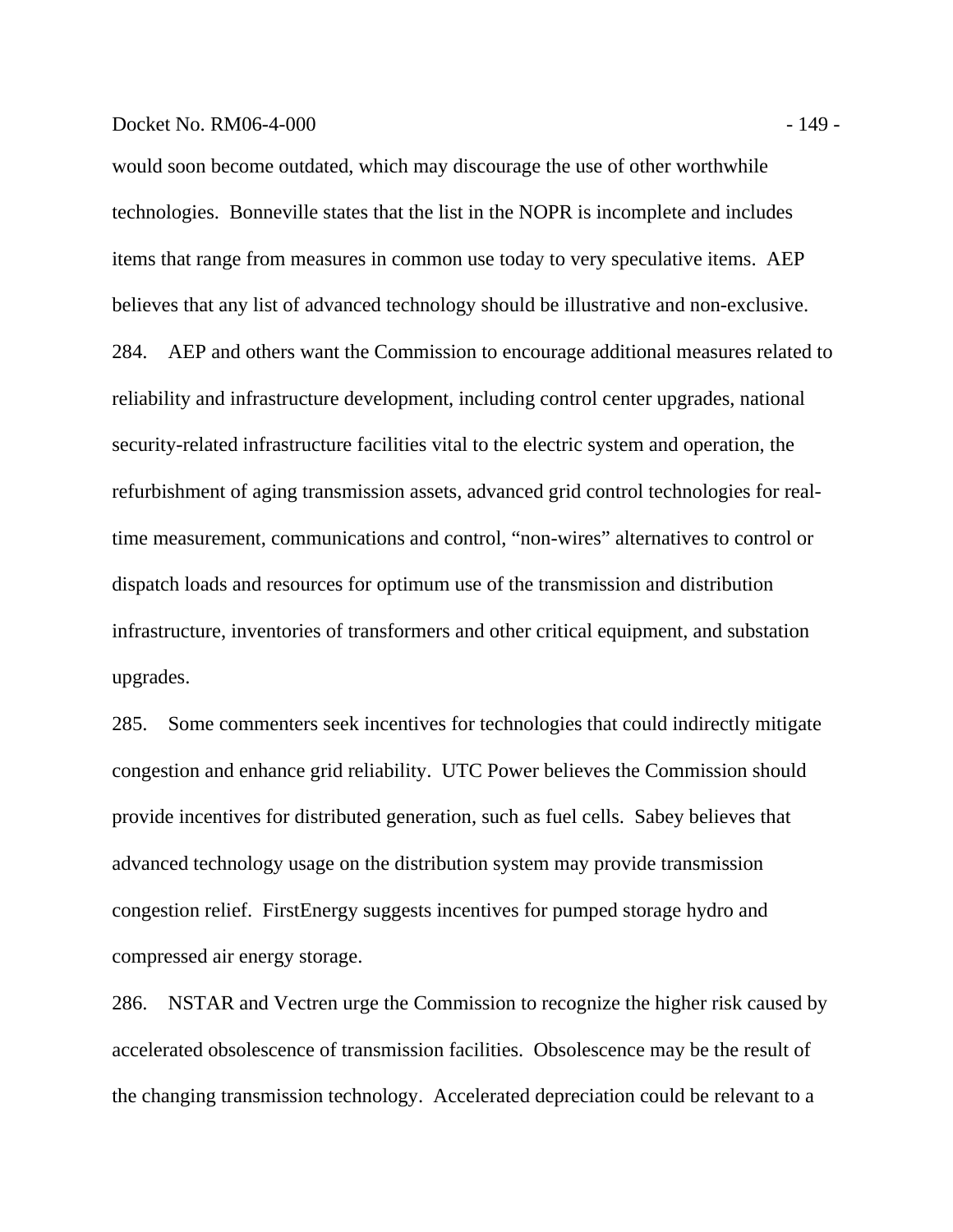#### Docket No. RM06-4-000 - 150 - 150 - 150 - 150 - 150 - 150 - 150 - 150 - 150 - 150 - 150 - 150 - 150 - 150 - 150 - 150 - 150 - 150 - 150 - 150 - 150 - 150 - 150 - 150 - 150 - 150 - 150 - 150 - 150 - 150 - 150 - 150 - 150 -

specific facility that may have a useful life less than its physical life due to obsolescence. 287. Some commenters, such as International Transmission, state that it is imperative that new technology installed on the grid be reliable and durable for decades. They express concern that new technologies may carry significant risks and may ultimately not be low cost and reliable.

## **c. Commission Determination**

288. We agree with comments that new technologies will be adopted when they are cost effective. Incentives will be considered for advanced technologies through the same evaluation process as other technologies, as discussed in this Final Rule.

289. We will not provide a unique incentive designed for a specific technology. To the extent that applicants seek additional incentives for advanced technologies, the Commission will consider the propriety of such incentives on a case-by-case basis. 290. Section 1223 of EPAct 2005 lists 18 advanced transmission technologies. We interpret this list as being illustrative of the kinds of technologies that Congress sought to encourage and not exclusive of advanced technologies that may be employed and considered for incentive ratemaking treatment. We expect new technologies to continually evolve. Moreover, as noted above, section 1223 of EPAct 2005 also provides that advanced transmission technologies include any other advanced transmission technologies that the Commission considers appropriate. Thus, we decline to adopt in the regulatory text a specific list of technologies eligible for incentive ratemaking, and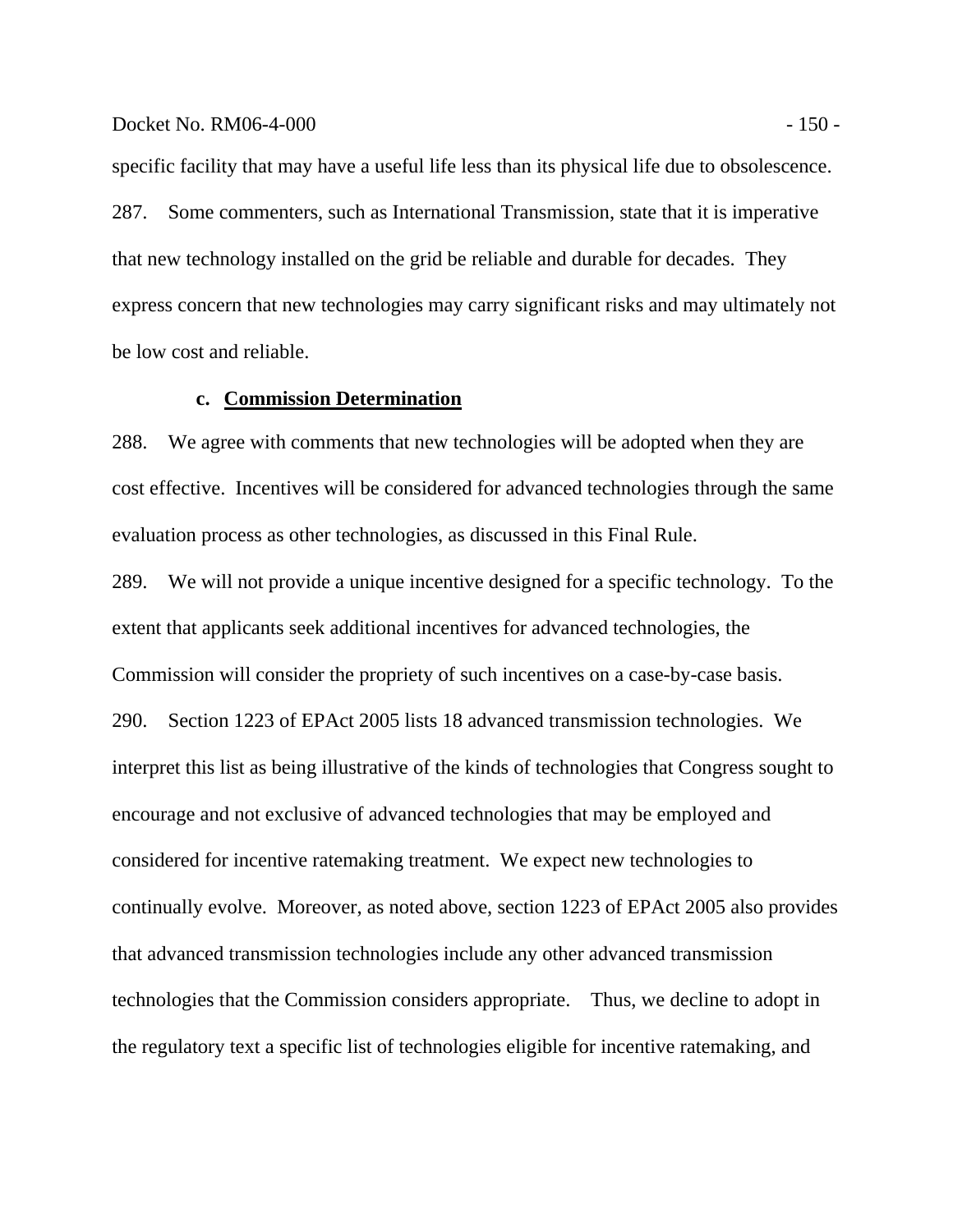#### Docket No. RM06-4-000 - 151 -

will entertain proposals for incentives rate treatments for advance technologies on a caseby-case basis.

291. This includes technologies that may indirectly mitigate congestion and enhance grid reliability, if such technologies can be shown to increase the capacity, efficiency, or reliability of an existing or new transmission facility.

292. The Commission does not have sufficient information to make generic judgments about what barriers exist, if any, to the introduction of particular technologies based on the record. To the extent applicants believe additional incentives for advanced transmission technologies are needed, they must support such requests in individual cases.

293. In addition, we note that those applicants that do not want to use accelerated depreciation for all their facilities may elect to utilize this incentive for advanced technologies since the useful life of such technologies may not be sufficiently known. The Commission will also consider requests to recover the costs of obsolescent plant, thereby facilitating the addition of new, more technically advanced transmission infrastructure.

# **2. Case-by-Case Review**

#### **a. Comments**

294. Ameren and others suggest the Commission should determine whether technology applications are just and reasonable on a case-by case basis, which would allow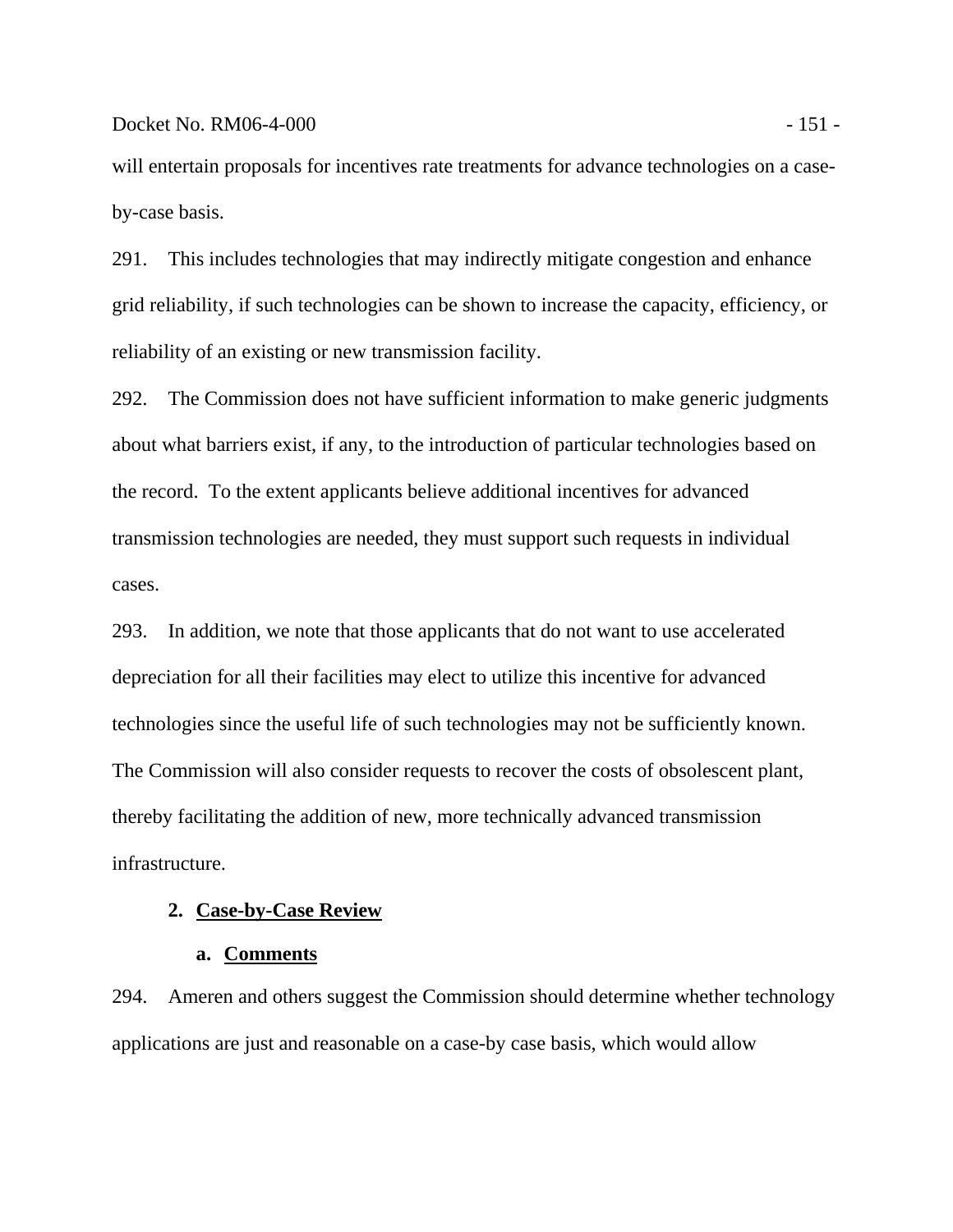applicants flexibility to determine which technologies are best suited for a particular project.

295. National Grid believes the Commission should encourage the development of the best technology for particular needs identified in transmission owners' planning processes. This avoids putting the Commission in a position of picking winners and losers, but would allow transmission owners to make appropriate decisions relative to costs, benefits and risks associated with advanced technologies.

296. International Transmission suggests the Commission should determine what incentives are necessary to overcome barriers to deployment of the technologies defined in section 1223 of EPAct 2005, and then authorize those incentives on a case-by-case basis.

297. As an alternative to the case-by-case consideration of incentives, AEP recommends establishment of criteria for transmission investment to receive full incentive treatment. Such criteria might include: reducing congestion, advancing growth and security of the interstate grid, and providing an opportunity to site fuel diverse, newer technology, and environmentally friendly generation.

# **b. Commission Determination**

298. The Commission will consider incentives for advanced technologies on a case-bycase basis. As discussed above, we are not making generic determinations regarding the applicability of incentives to particular technologies. Consistent with this case-by-case approach, we will not adopt AEP's suggestion to establish generic criteria for evaluating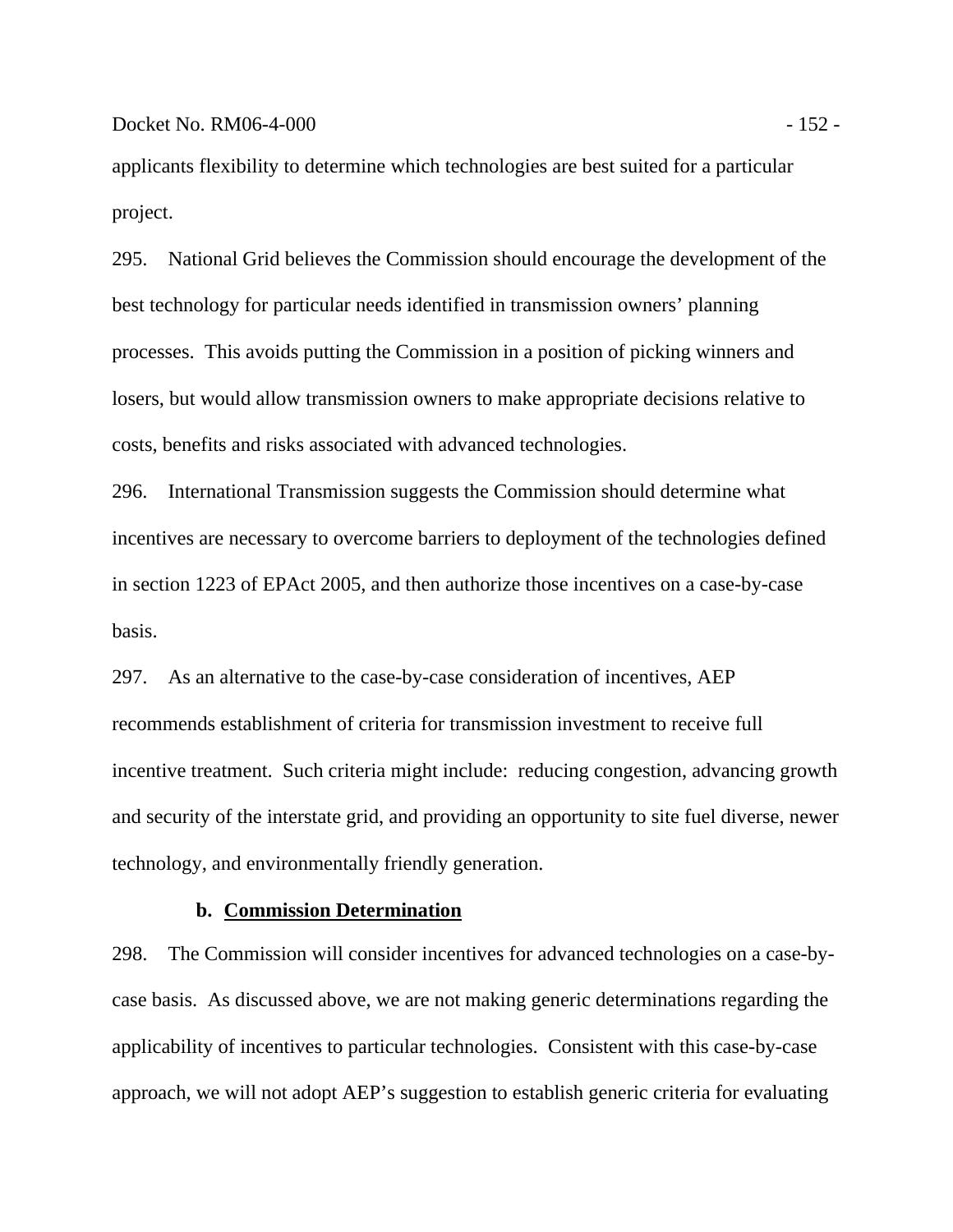#### Docket No. RM06-4-000 - 153 -

which transmission investments will receive full incentives. As discussed by Ameren and others, case-by-case review also provides flexibility to transmission providers in identifying the technologies that are most appropriate for their project applications and business models. It also avoids putting the Commission in a position of picking winners and losers, but allows transmission owners to make appropriate business decisions, as discussed by National Grid. The Commission in its reviews will provide incentives to technologies that increase the capacity, efficiency, or reliability of an existing or new transmission facility.

299. With regard to International Transmission's concerns, the Commission is not in a position to make generic judgments about what barriers exist, if any, to the introduction of particular technologies. To the extent applicants believe additional incentives for their advanced technology applications are needed, they can make a case for advanced technology incentives in their individual proceedings and the Commission will make a case-by-case determination.

# **3. Whether To Require A Technology Statement**

#### **a. Comments**

300. TAPS and others believe the Commission should not require that a particular technology or the most advanced technology be used in order to qualify for incentives. They believe that a technology statement would add an unnecessary burden to applications and would likely result in Commission approval of imprudent and routine transmission investment. They also argue that statements made by an applicant would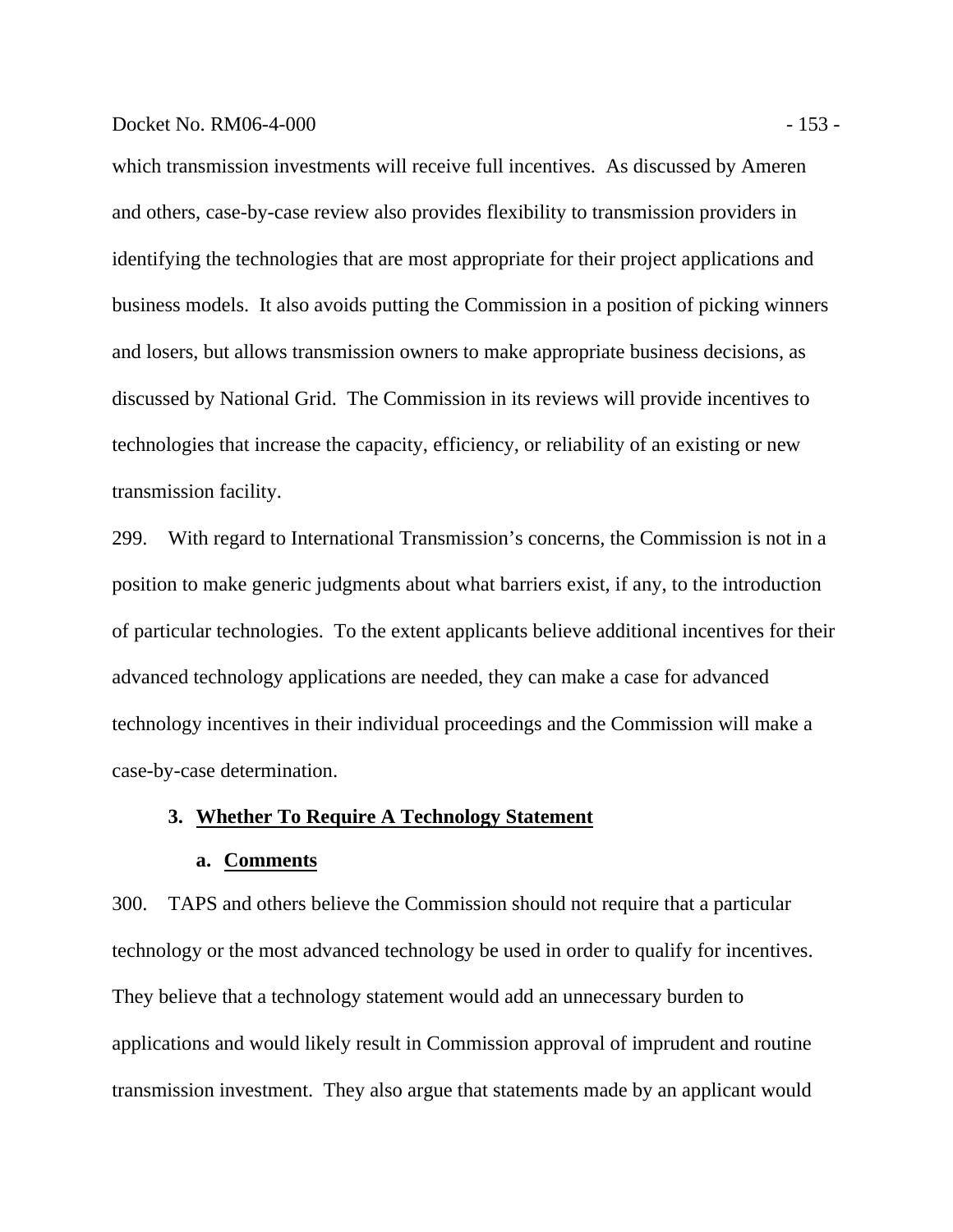#### Docket No. RM06-4-000 - 154 - 154 - 154 - 154 - 154 - 154 - 154 - 154 - 154 - 154 - 154 - 154 - 154 - 154 - 15

tend to be self-serving, and not detailed enough for proper Commission evaluation. Instead, the Pennsylvania Commission suggests that the Commission develop in-house technology expertise, or alternatively establish a peer review board of nationally recognized independent experts.

301. UTC Power believes the technology statement should also include a list of the advanced technologies capable of meeting the project goals for reducing congestion and increasing reliability, and reasons they were not employed. Duquesne supports a technology statement but does not believe that it should have to be specific as to describe all technologies that were considered and not used.

## **b. Commission Determination**

302. In as much as EPAct 2005 requires the Commission to encourage the deployment of transmission technologies, we will require applicants for incentive rate-treatment to provide a technology statement that describes what advanced technologies have been considered and, if those technologies are not to be employed or have not been employed, an explanation of why they were not deployed.

#### **4. Risk Sharing**

#### **a. Comments**

303. CCAS suggests that the Commission offer a framework of cost sharing among entrepreneurs, ratepayers, utility shareholders and taxpayers, peer review and competitive solicitation to share and recover qualified research development and demonstration project costs through transmission rates. NEMA supports performance-based ratemaking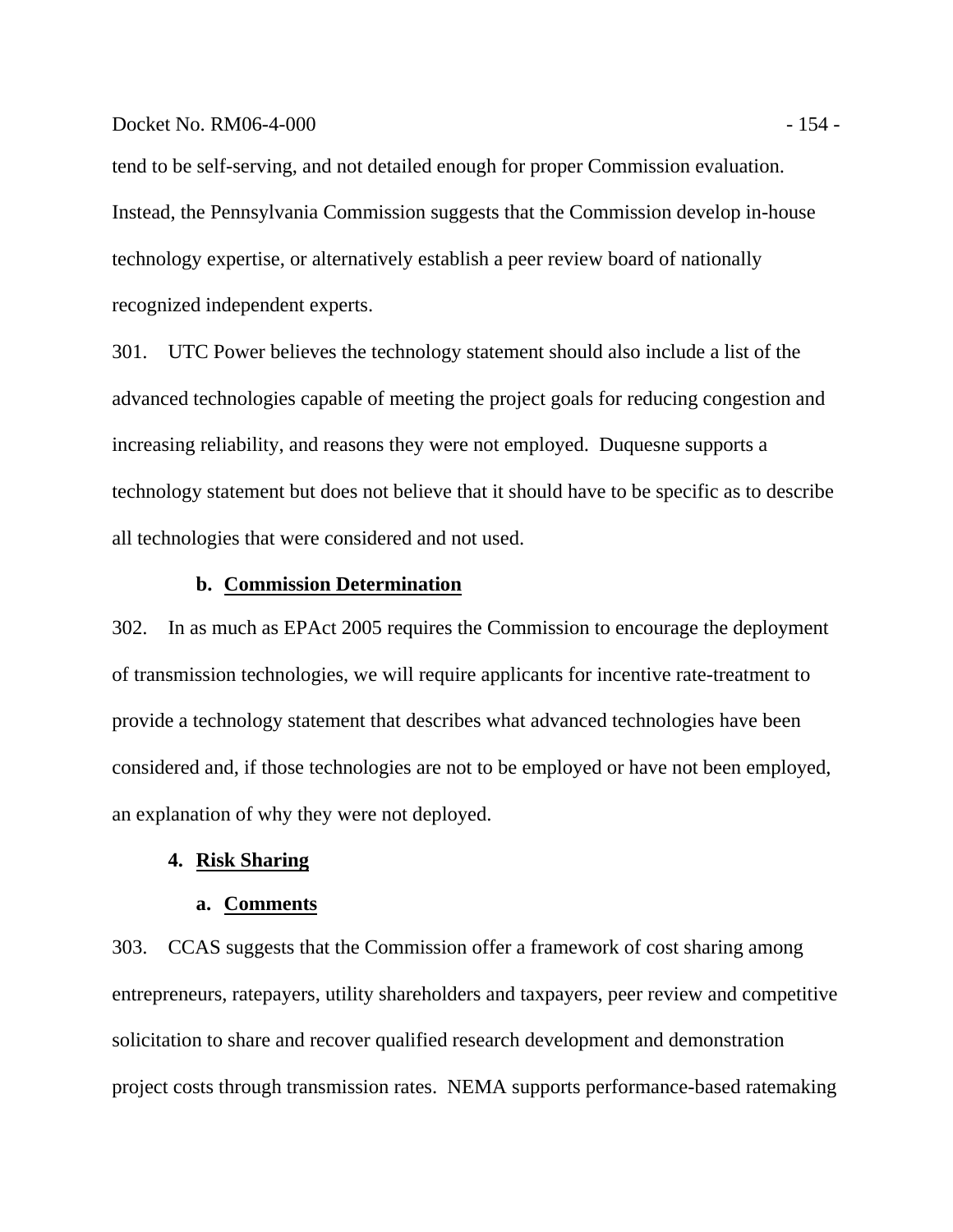#### Docket No. RM06-4-000 - 155 -

as a means of enabling advanced technology implementation for the sharing of benefits and risks between utilities and customers.

304. CAISO suggests that the Department of Energy and the Commission cooperate with the industry and reliability organizations on programs to identify, test, and disseminate information on new technology. APPA also suggests a process for the Commission to work with each region to develop a technology plan and a research and development budget, with costs to be recovered through regional transmission rates. Sabey encourages the Commission to provide incentives for technology demonstrations on small-to-medium scale projects.

305. NU and others suggests the Commission consider incentive ratemaking treatment of research and development dollars spent by utilities, which benefit the advancement of new technology. The Kentucky Commission believes in federal funding for research and that the Department of Energy is an appropriate sponsor for research in new transmission technology.

306. EPRI supports efforts to enhance grid infrastructure, and offers a list of advanced transmission technologies that are near term or commercially available, those that may be available for demonstration within four months with commercial availability in three to five years, and longer-term technologies still in the research and development stage with possible demonstration in three to five years.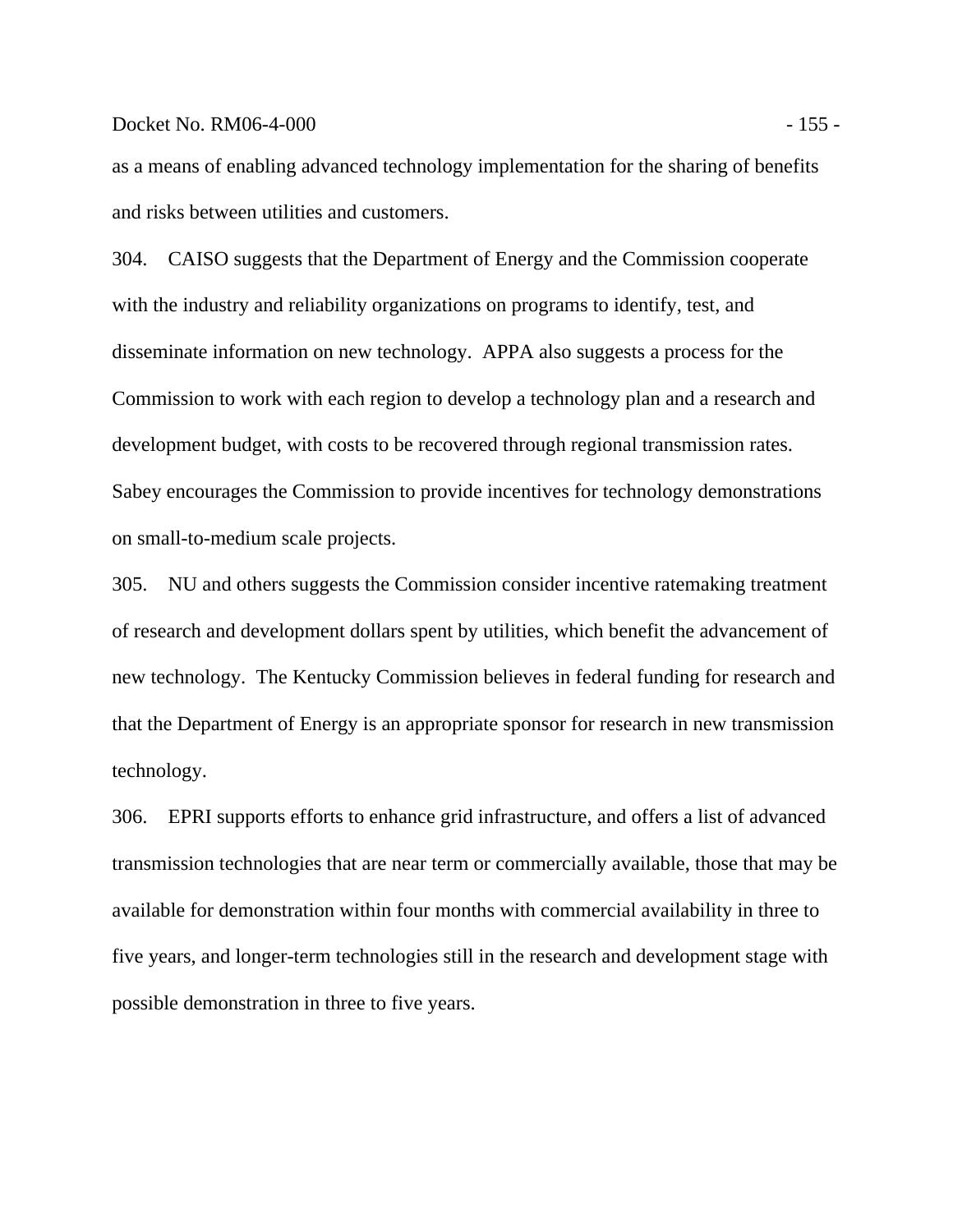# **b. Commission Determination**

307. The Department of Energy is a more appropriate federal agency to promote research and development. Accordingly, research and development are beyond the scope of this proceeding, and we will not include incentive ratemaking for research and development costs in the Final Rule.

#### **5. Other Technology-Related Issues**

#### **a. Comments**

308. Semantic states that the Final Rule needs to define "prudently-incurred" costs that are to be recoverable and proposes that "prudently-incurred" be defined to include a substitution test such that expenditures are not made in excess of that which is required. By way of example, Semantic offer that an open RFP process for congestion relief should provide for separate pricing for the avoided cost value of each separable reliability benefit for which the reliability standards require action. This separate pricing of strategies for achieving the reliability and congestion goals must be compared to the summed cost of the advanced technology that can achieve the goals when determining prudence and just and reasonable rates. Semantic believes that such an approach results in greater efficiency in the use of the existing grid and the Final Rule should provide incentives other than ROE adders to foster such efficiency through the use of Advanced Transmission Technologies for time of day congested segments of the grid. 309. American Superconductor states that the Commission should revisit and clarify its

Seven Factor Test for distinguishing between transmission and distribution facilities, to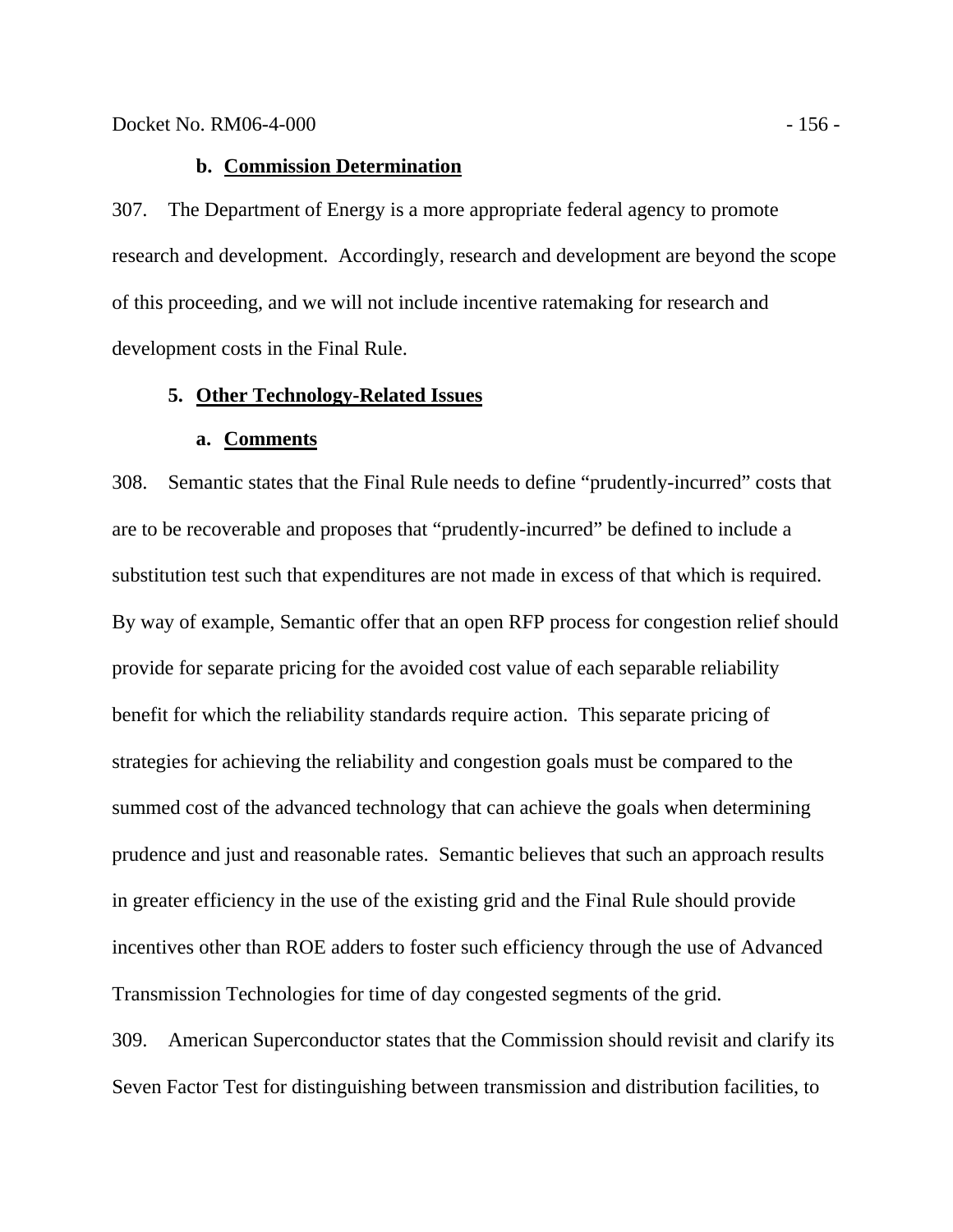#### Docket No. RM06-4-000 - 157 - 157 - 157 - 157 - 157 - 157 - 157 - 157 - 157 - 157 - 157 - 157 - 157 - 157 - 15

reflect technology advances made since the Commission adopted the Seven Factor Test. For example, American Superconductor states that it has developed dynamic VAR technologies that can effectively support transmission grids while connected to distribution facilities. Classification of such advanced technologies as transmission facilities would make them eligible for recovery under Commission-jurisdictional tariffs.

# **b. Commission Determination**

310. We deny Semantic's request to define "prudently-incurred" as requiring an open RFP process to consider alternative technologies and to provide additional incentives to address time of day congestion. As previously stated, we expect that new development programs will include, or at least consider, advanced technologies, but we will not mandate it. We agree that improvements in the operation of the grid, perhaps through advanced technologies addressing time of day congestion, could result in efficiency benefits and encourage such proposals on a case-by-case basis.

311. We also deny American Superconductor's request to revisit our Seven Factor Test because it is beyond the scope of this proceeding.<sup>169</sup>

**<sup>169</sup>** We note that if these technologies truly perform a transmission function, a more productive approach than modifying the Seven Factor Test may be to propose modification of the Uniform System of Accounts to reflect such plant in a new transmission-related plant account. But that is beyond the scope of this proceeding.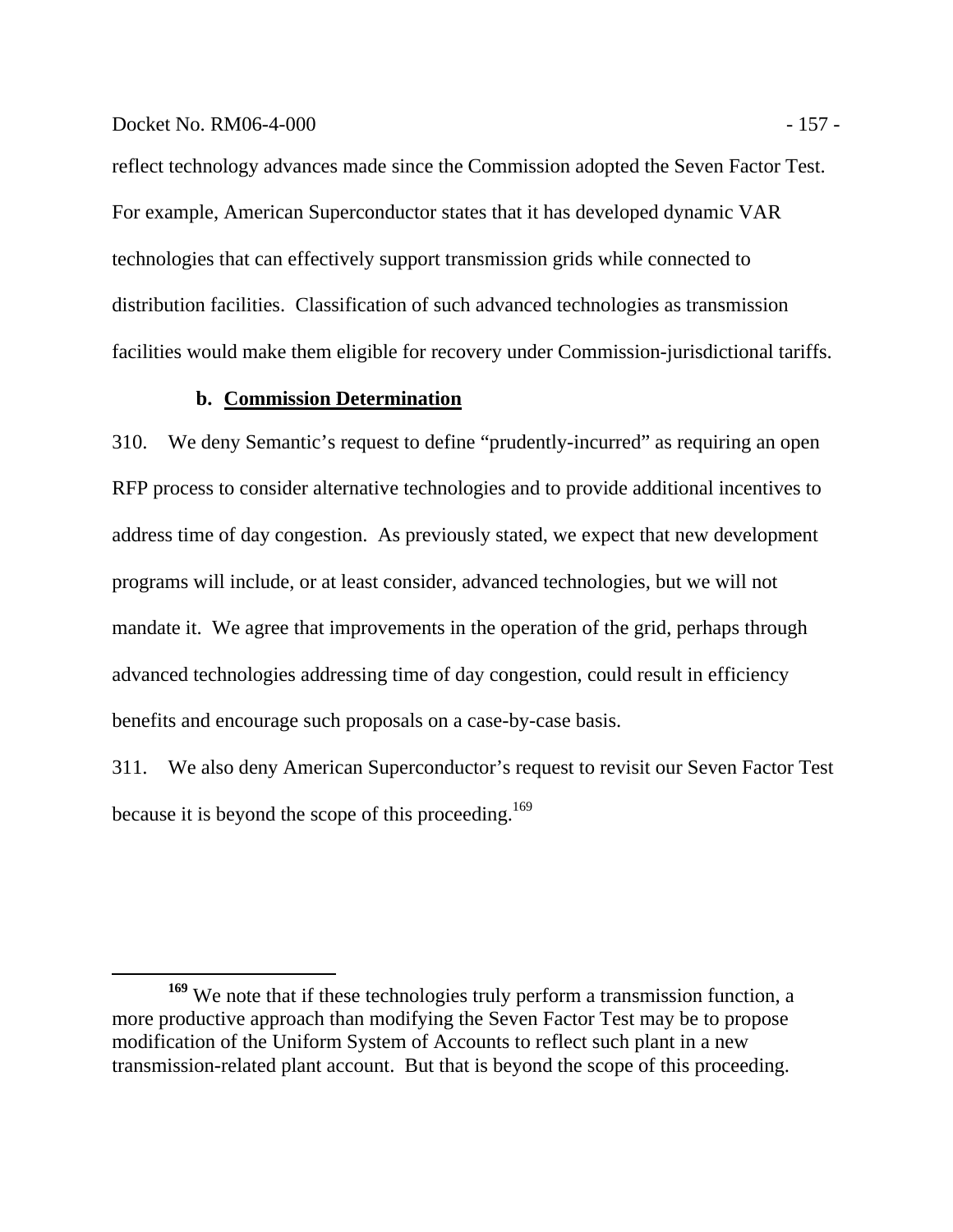# **F. Transmission Organization Incentive**

#### **1. Background**

312. The NOPR (at P 45) proposed that the Commission will continue to consider requests for ROE-based incentives for utilities that join an RTO, in recognition of the benefits such organizations bring to customers, as outlined in detail in Order No. 2000. In addition, it proposed that the Commission will consider similar requests by utilities that join an ISO for an incentive ROE that, while still in the zone of reasonableness, is higher than the ROE the Commission might otherwise allow if the utility did not join. 313. The NOPR (at P 46) also sought comment on whether the Commission should consider incentive-based ROE requests for public utilities that are not in an RTO but that join a Commission-approved regional planning organization.

# **2. Comments**

314. Comments span a wide range of views on proposed incentive for utilities that join an RTO. Several commenters**<sup>170</sup>** support the proposal to continue to consider requests for ROE-based incentives for utilities that join a Transmission Organization. Most of these commenters also request that the incentive apply equally to both new members and existing members. They contend that denying an incentive to existing Transmission Organization members while awarding it to new members who join these organizations

**<sup>170</sup>** E.g., Ameren, EEI, Electric Power Supply, FirstEnergy, KCPL, MidAmerican, National Grid, NYSEG, NorthWestern, New England TOs, NSTAR, PEPCO, PacifiCorp, PG&E, PJM, PJM TOs, TransCanada, Trans-Elect, Vectren, and WPS.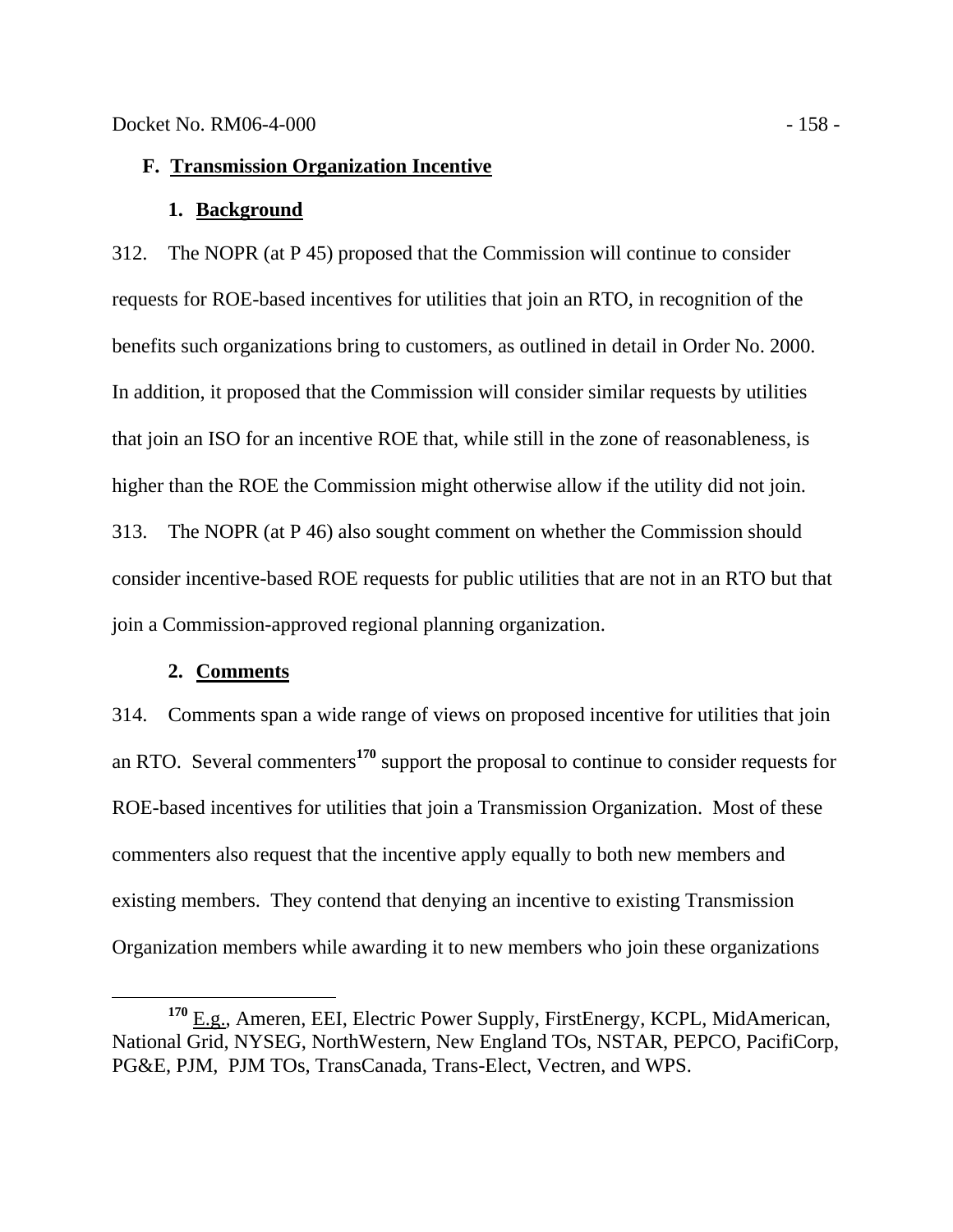#### Docket No. RM06-4-000 - 159 - 159 - 159 - 159 - 159 - 159 - 159 - 159 - 159 - 159 - 159 - 159 - 159 - 159 - 159 - 159 - 159 - 159 - 159 - 159 - 159 - 159 - 159 - 159 - 159 - 159 - 159 - 159 - 159 - 159 - 159 - 159 - 159 -

unfairly discriminates against those entities that should be rewarded for taking the initial step of establishing and joining an independent Transmission Organization and would therefore be contrary to good public policy, unjust, unreasonable, and unduly discriminatory. In addition, this discrimination could create an incentive for a transmission owner to depart from an existing RTO and to join a new RTO, simply to obtain the NOPR incentives "for public utilities that join a Transmission Organization." PEPCO states that an adder should apply generally to all facilities for utilities in the RTO, not just to new investment after a new company joins an RTO.

315. Other commenters**<sup>171</sup>** contend that, if the Commission does allow an incentive for joining a Transmission Organization, the incentive should only apply going forward for new members, not for those who already joined. They argue that incentives should incite or spur a desired future action, and thus it makes no sense to provide incentives to transmission owners for past behavior or for actions that are likely to occur under other normal business circumstances. Incentives for existing members would represent an unjustified windfall for utilities, at the expense of the transmission customers. In addition, the FPA does not permit the Commission to reward a utility "in recognition" of benefits for actions already taken by the utilities.

**<sup>171</sup>** E.g., Connecticut DPUC, Dairyland, Delaware Commission, NRECA, NECOE, NECPUC, New York Commission, SMUD, TANC, MISO States and TDU Systems.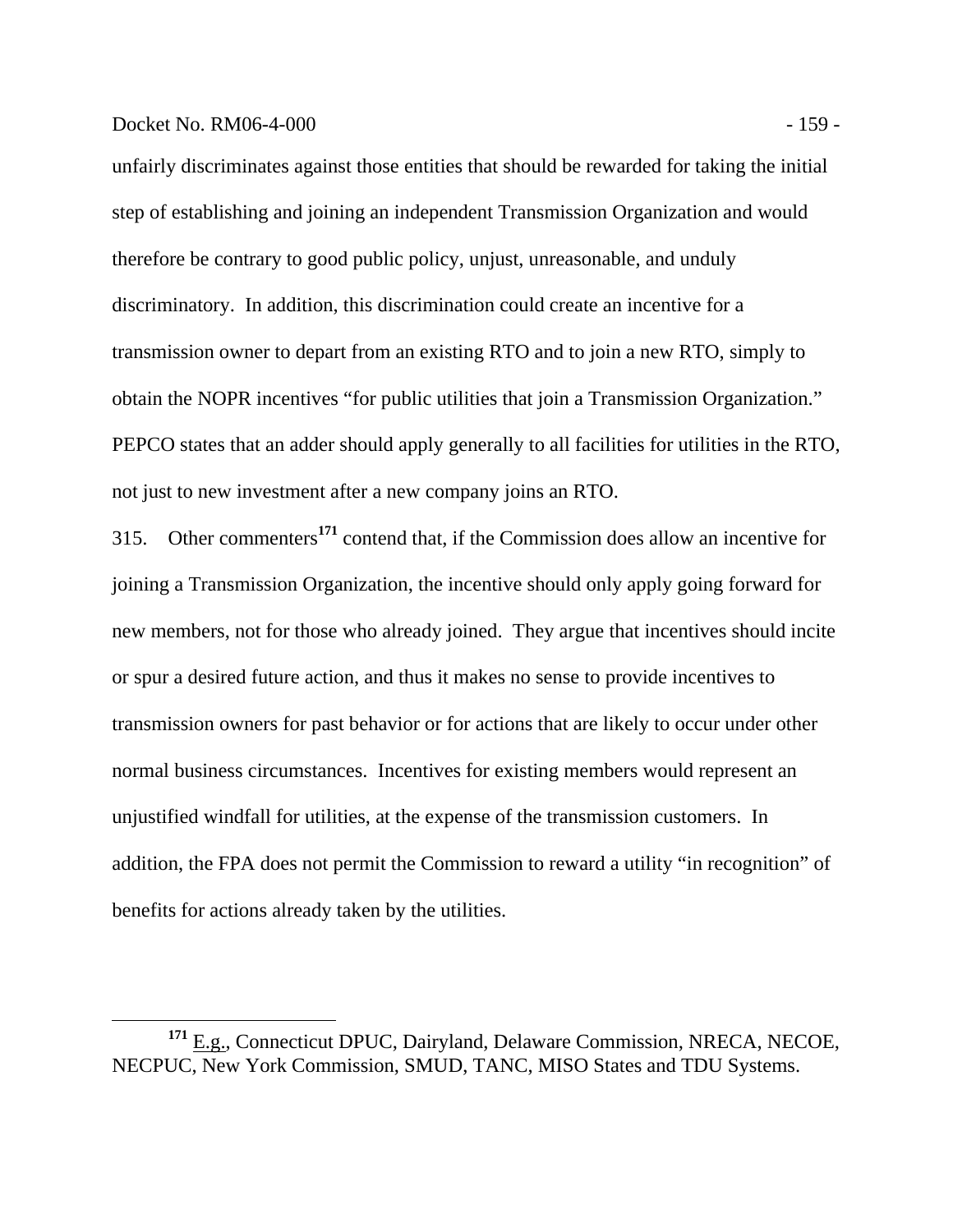316. Some of these commenters also assert that the incentive should not apply where a transmission owner is ordered to join a RTO/ISO by statute or has agreed to join an RTO/ISO as a condition of receiving approval for a merger, market-based rates, or because of other regulatory actions. Also, possible incentives for joining an RTO, and the procedures for requesting such incentives, are already addressed in Order No. 2000. 317. Certain commenters**<sup>172</sup>** contend that the Commission should consider giving ROE incentives only to companies joining a newly forming Transmission Organization, rather than existing ones, and then only for a limited period of time; and if a public utility withdraws from an RTO or ISO for which it obtained an ROE adder for joining, the Commission should issue an order immediately eliminating such ROE adders.

318. Others request that the Commission make a generic finding that entities that join an ISO or RTO automatically qualify for the incentive. For example, Trans-Elect submits that the Commission can and should use the record developed in this proceeding to find, on a generic basis, that RTO/ISO membership produces sufficient customer benefits to qualify for the 50 basis-point ROE adder.

319. Some commenters**<sup>173</sup>** state that this incentive should not be limited to public utilities. It should apply to all transmitting utilities and electric utilities, including municipal utilities. Another view, that of Northwestern's, would have the Commission

**<sup>172</sup>** E.g., MISO States, NRECA, and TDU Systems.

**<sup>173</sup>** E.g., CAISO, APPA, and NRECA.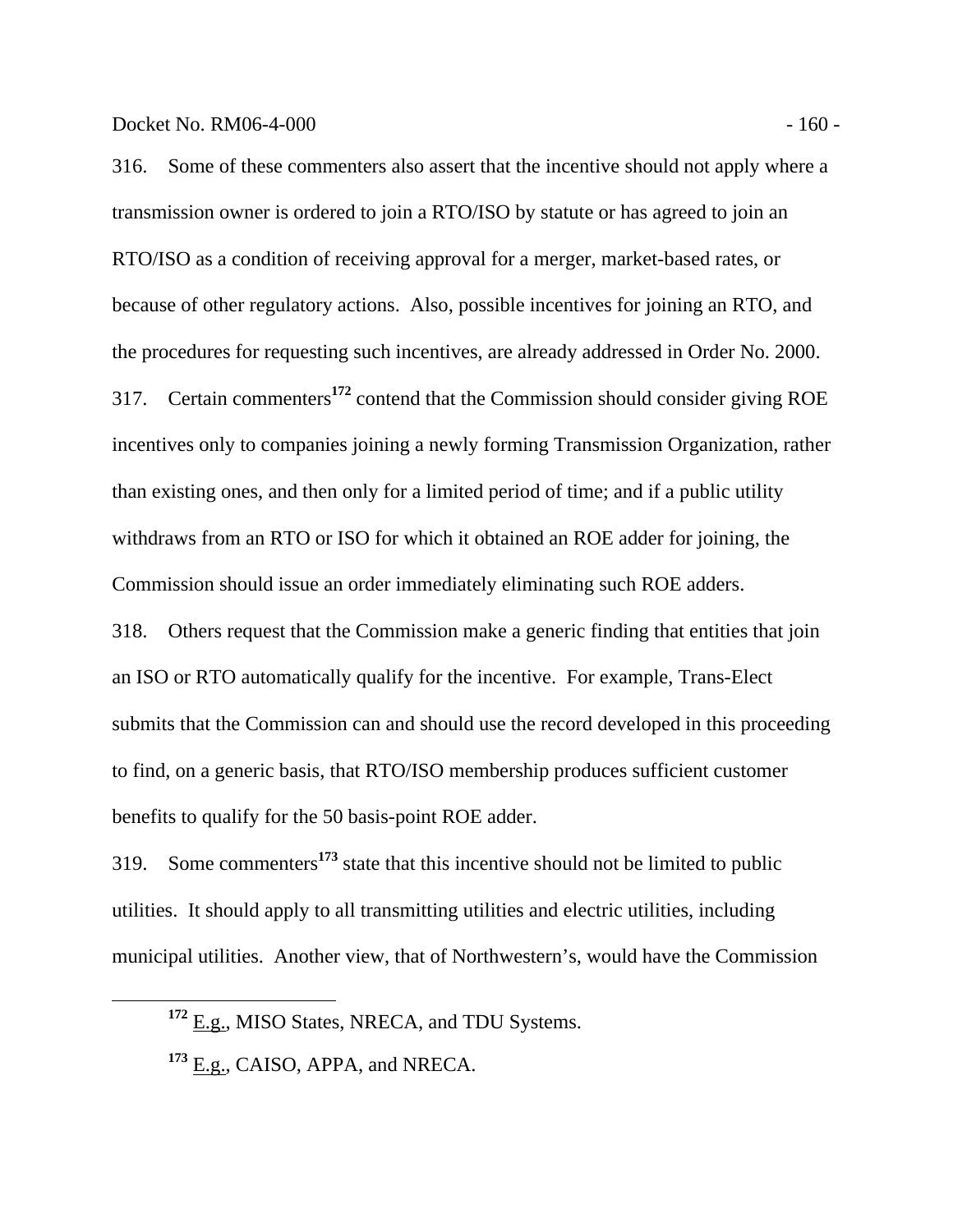consider granting such incentives to transmission owners that are actively engaged in the development of an RTO or ISO, and permit transmission owners to recover prudently incurred costs of developing an RTO or ISO as they are incurred, in regions that do not currently have such an independent entity. American Wind strongly supports the objective to regionalize the grid, but believes that it would not serve the Commission's or Congress' goal to allow incentives to any type of Transmission Organization that is approved by the Commission for the operation of facilities. For example, American Wind states that single-system Transcos do nothing for regional goals.

320. Some commenters raise issues concerning the definition of a Transmission Organization. For example, Bonneville and PNM believe that incentives should be available to utilities that enter agreements or form transmission associations outside the specific models of RTOs or ISOs. MISO States contend that the Commission should not grant ROE incentives to utilities joining Transmission Organizations until these entities are more clearly defined. MISO States assert that the Commission currently has inadequately specified standards and requirements for "independent transmission providers" and no established standards or requirements for "other transmission organizations."

321. Some commenters seek some type of conditions/criteria for receiving the Transmission Organization incentive, including: ongoing participation in an ISO that provides open access on the basis of competitive bids and that allocates the costs of grid access to users based on LMP ; participation in the relevant ISO or RTO planning process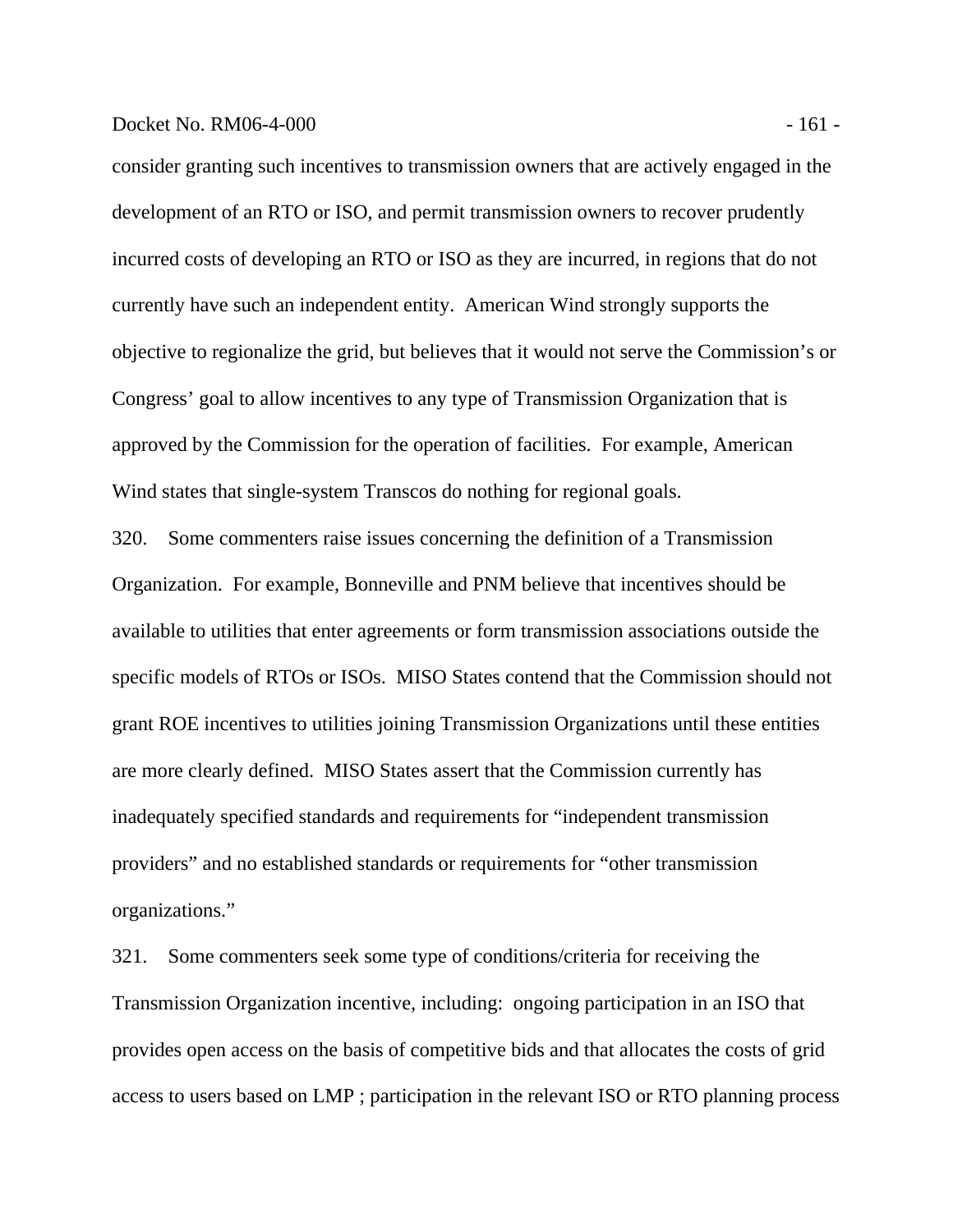such that the ISO or RTO will make a determination of need; or tying the incentives to whether the Transmission Organization has an effective regional planning process that results in the construction, not merely the identification, of transmission. Others suggest tying the level of the incentive to meeting certain criteria, including: a single sliding scale ROE adder mechanism which is tied to levels of independence; or a graduated incentive tied to important features of the Transmission Organization like degree of independence, range of functions, transparency of operations, openness of stakeholder forums, and geographic scope of the transmission planning area.**<sup>174</sup>**

322. Some commenters state that there should be penalties associated with a lack of participation in Transmission Organizations.**<sup>175</sup>** For example, they contend that: the ROE should be reflecting that service not provided by an ISO or RTO is less optimal; there should be a negative 50 basis point penalty on those public utilities that seek to withdraw from RTOs within the first 5 to 10 years of participation to recognize the costs paid by consumers to fund the public utility's participation; and there should be penalties for incumbent transmission owners that continue to frustrate RTO formation.

**<sup>175</sup>** E.g., California Oversight Board, TDU Systems, and TransCanada.

**<sup>174</sup>** E.g., SDG&E, CAISO, International Transmission, National Grid, and MISO States.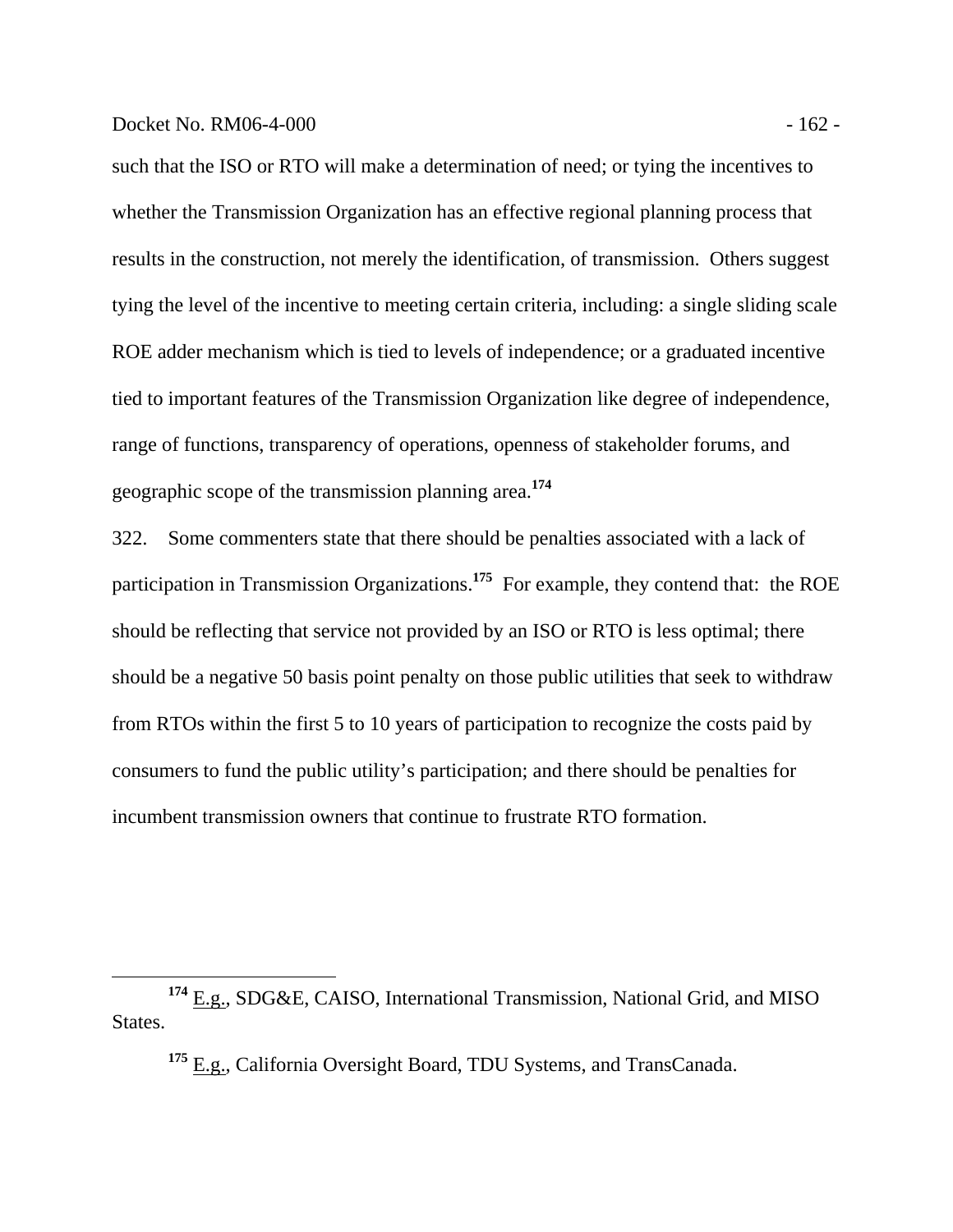323. Some commenters oppose ROE-based incentives for joining an RTO or ISO.**<sup>176</sup>** Among other reasons, they state that: it has not been determined whether the benefits of participation in RTOs outweigh the costs, and, therefore, there is no justification for an incentive to encourage participation in RTOs; that the incentive is unwarranted because RTOs and similar organizations have a poor track record for getting new transmission built; that return incentives for RTO participation raise the already heavy RTO cost burden and add fuel to the concerns of state commissions and customers about RTO costs, thus undermining RTOs; that the risk of joining an RTO/ISO will already be reflected in the utility's return allowance; that joining an RTO/ISO is already lucrative, a fact that can be illustrated by the sound business conditions of the existing transmission

(including existing facilities) would merely drive up transmission rates. 324. According to PPC, EPAct 2005 is conspicuously silent regarding whether Transmission Organizations are desirable, and section 219(c) cannot fairly be read to authorize the Commission to provide incentives to the utilities that join such organizations that are greater than those incentives that are available to other, nonmember utilities.

owners' businesses in an RTO/ISO area in which transmission businesses will have

guaranteed returns as a monopoly business; and that the incentive is not tied to actual

new investments, and allowing an increased ROE on all transmission investment

**<sup>176</sup>** E.g., APPA, NRECA, and TDU Systems.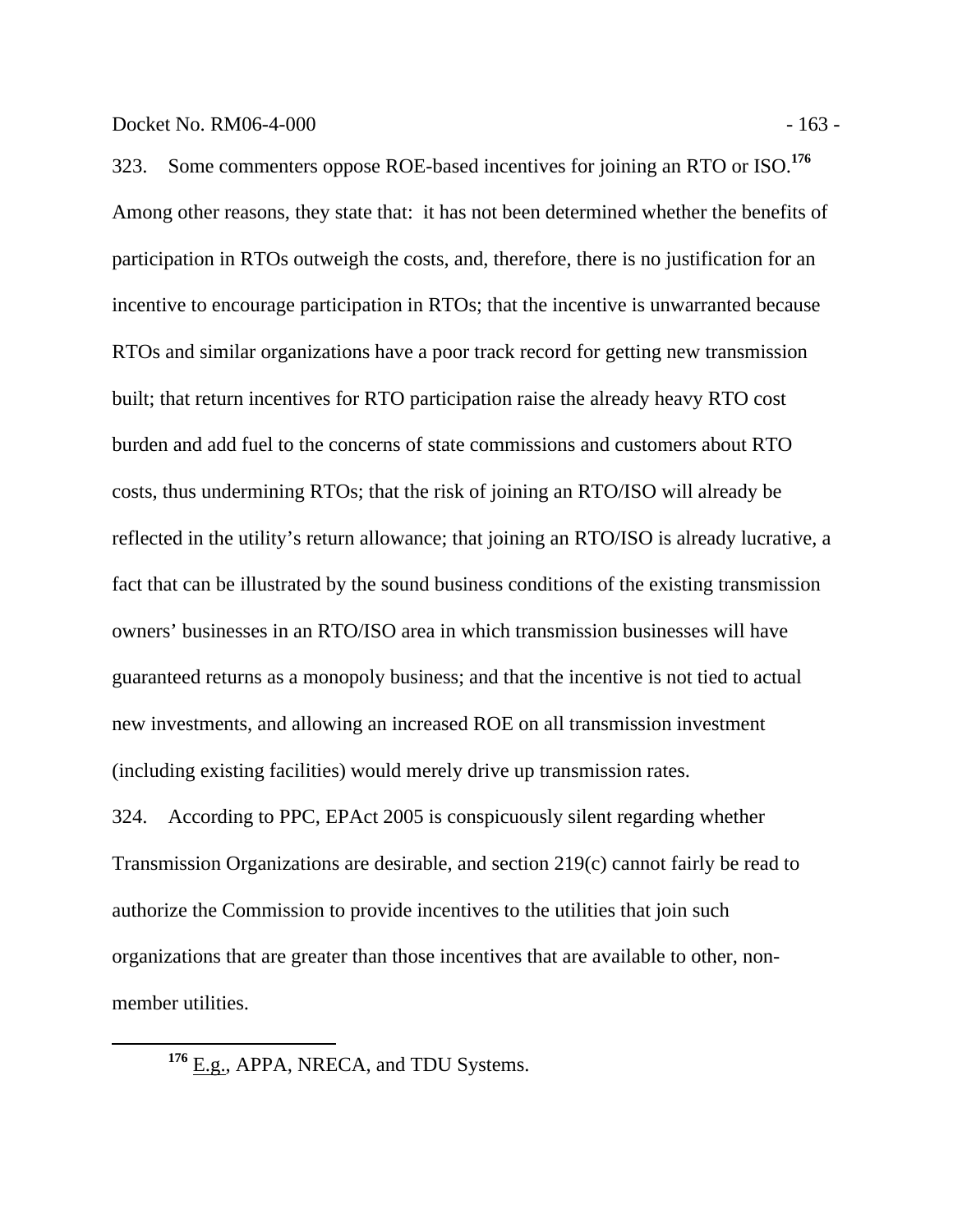325. Several commenters support incentives for participation in a regional planning process that is not necessarily an RTO.**<sup>177</sup>** For example, PJM supports incentives for transmission owners' participation in robust regional transmission planning processes as an effective, collaborative and transparent means to ensure the development of economically efficient transmission projects that truly benefit customers. MidAmerican states that a strict requirement for public utility participation in an RTO or ISO could discourage certain transmission owners, particularly non-jurisdictional transmission owners, from regional participation under any structure. Bonneville states that modest financial incentives linked to construction of new facilities advocated by an independent regional planning process may be sensible, but incentives must be tied to implementation of the regional plan, not just for mere participation in the organization.

# **3. Commission Determination**

326. To the extent within our jurisdiction, we will approve, when justified, requests for ROE-based incentives for public utilities that join and/or continue to be a member of an ISO, RTO, or other Commission-approved Transmission Organization. However, we are not persuaded that we should create a generic adder for such membership, but instead will consider the appropriate ROE incentive when public utilities request this incentive. The decision in this rule to consider specific incentives on a case-by-case basis fulfills the

**<sup>177</sup>** E.g., Ameren, Southern Companies, SCE, PJM, and MidAmerican.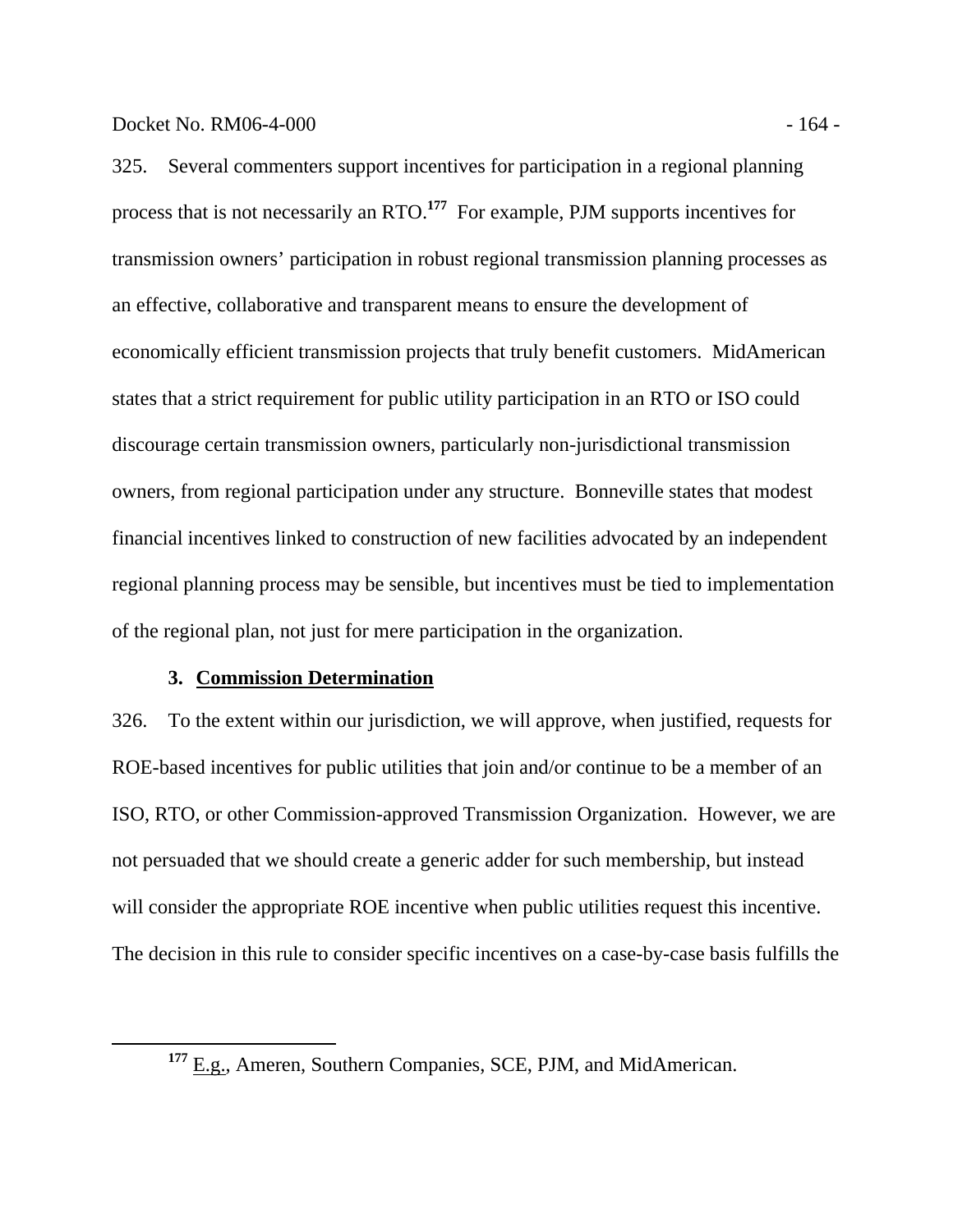Docket No. RM06-4-000 - 165 -

Congressional mandate to the Commission.<sup>178</sup> Thus, issues concerning risk such as those raised by SMUD are more appropriately addressed in the proceedings that evaluate proxy companies and set a zone of reasonableness.

327. We will not make a generic finding on the duration of incentives that will be permitted for public utilities that join Transmission Organizations. An entity will be presumed to be eligible for the incentive if it can demonstrate that it has joined an RTO, ISO, or other Commission-approved Transmission Organization, and that its membership is on-going. Any public utility receiving an incentive ROE for joining a Transmission Organization but that withdraws from such organization is no longer eligible for the ROE incentive.

328. We will not broaden or restrict the definition of Transmission Organization. For purposes of this Final Rule, and as defined in section 3(29) of the FPA, a Transmission Organization means a Regional Transmission Organization, Independent System Operator, independent transmission provider, or other transmission organization finally approved by the Commission for the operation of transmission facilities. We note that all RTOs and ISOs are already covered by this definition, and we will consider, on a caseby-case basis, applications for other types of entities to be classified as Transmission

**<sup>178</sup>** We believe that the Commission's accounting and reporting procedures for RTOs, as required by Order No. 668, address commenters' concerns about the management of RTO costs. See Accounting and Financial Reporting for Public Utilities Including RTOs, Order No. 668, FERC Stats. & Regs. ¶ 31,199 (2005).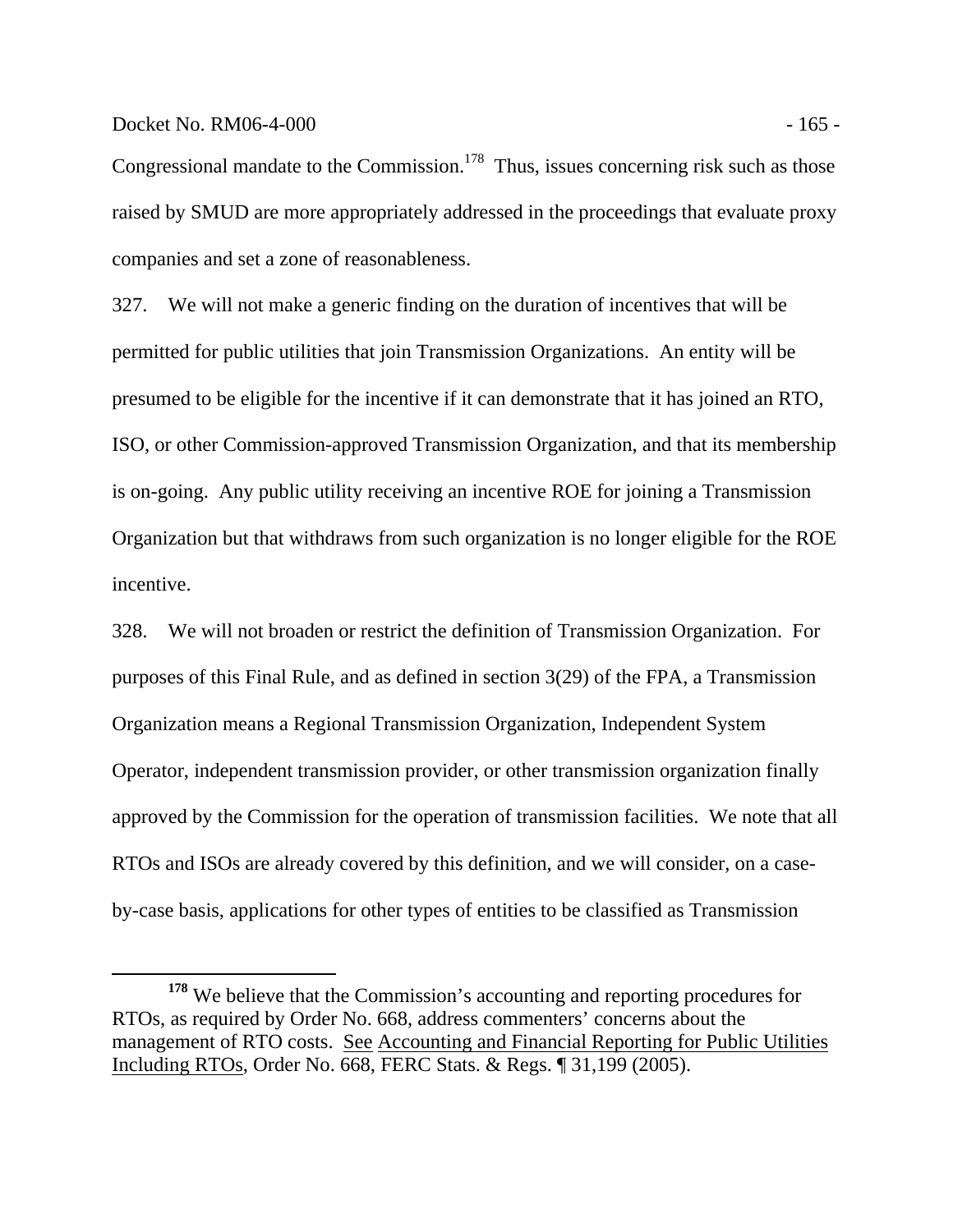Organizations for purposes of whether membership warrants incentives under these provisions.

329. With respect to NorthWestern's argument that the Commission should consider incentives for the development of a Transmission Organization and permit recovery of prudently incurred costs of such development as they are incurred, the Commission will review applications for incentives in the context of filings for the creation of Transmission Organizations and determine the appropriate methods for recovery of costs on a case-by-case basis. With respect to comments suggesting specific criteria to qualify for the incentive  $(e.g.,$  participation in a planning process) or that the level of the incentive be tied to meeting certain criteria, we will not specify such criteria in this Final Rule.

330. Several comments urge that eligibility for these incentives not be limited to public utilities. However, the fact is that section 219(a) directs that this rulemaking provide incentives for "public utilities" and public utilities are the only entities whose rates are jurisdictional under sections 205 and 206 of the FPA. Further, although section 219(c) refers to incentives for "transmitting utilities" and "electric utilities" that join Transmission Organizations, it also contains the provision "to the extent within its jurisdiction." Accordingly, the rule will apply to jurisdictional public utilities.**<sup>179</sup>** We

**<sup>179</sup>** We note that new section 211A gives the Commission authority to order transmission services by otherwise non-jurisdictional transmitting utilities. The Commission has never exercised authority under the new provision and the new (continued)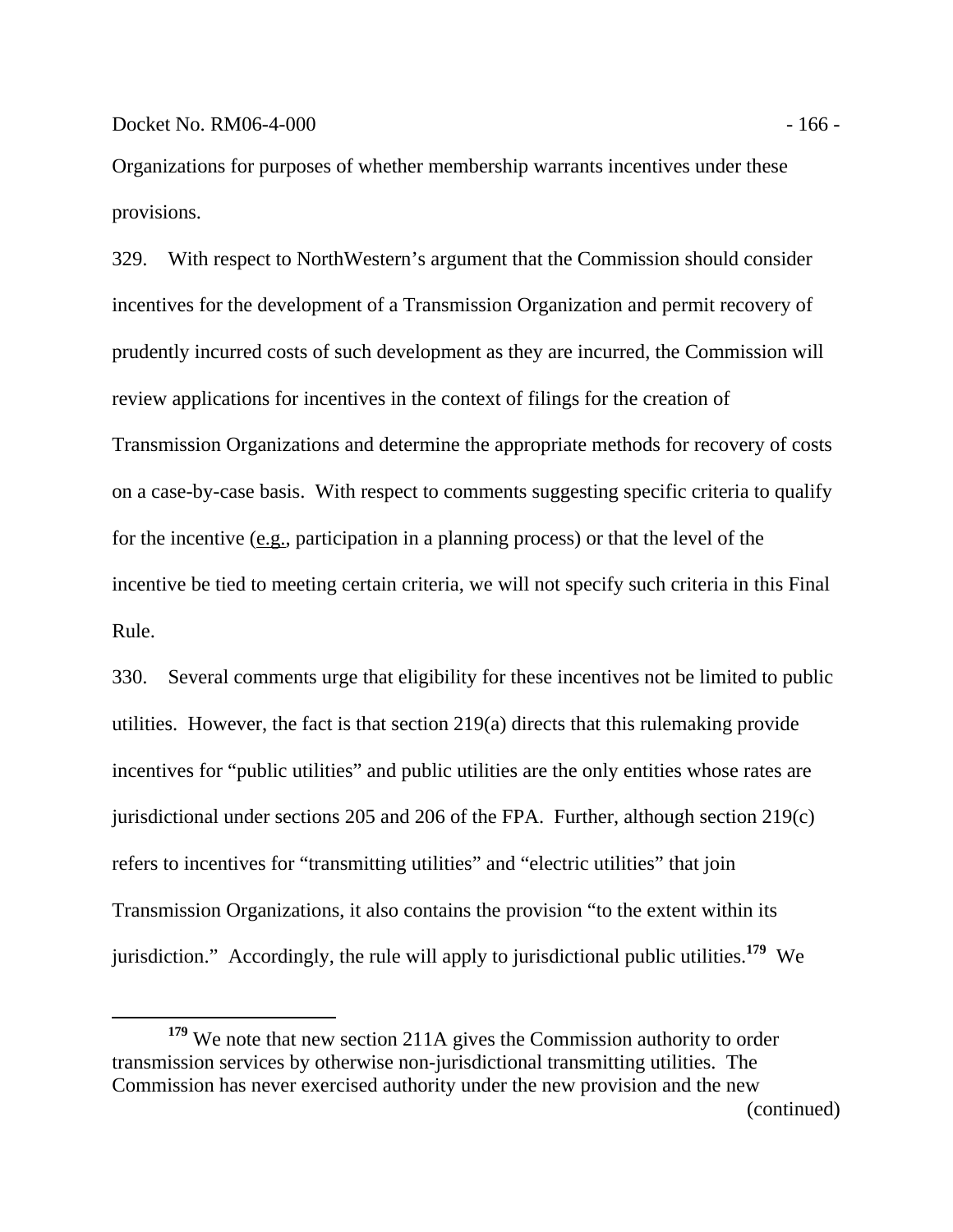$\overline{a}$ 

clarify that this does not mean that public utilities are precluded from proposing incentive plans under section 205 whereby incentives would be given to public utilities as well as non-public utilities. Indeed, we encourage such plans. However, we would generally not have authority under sections 205 and 206 to enforce such incentives for the non-public utilities.

331. We also clarify that, as explained earlier, entities that have already joined, and that remain members of, an RTO, ISO, or other Commission-approved Transmission Organization, are eligible to receive this incentive. The basis for the incentive is a recognition of the benefits that flow from membership in such organizations and the fact continuing membership is generally voluntary.<sup>180</sup> Our interpretation of the statute is that eligibility for this incentive flows to an entity that "joins" a Transmission Organization and is not tied to when the entity joined. As some commenters note, to do otherwise could create perverse incentives for an entity to actually leave Transmission Organizations and then join another one. It would also be unduly discriminatory for the Commission to consider the benefits of membership in determining the appropriate ROE for new members but not for similarly situated entities that are already members.

provision provides limited rate authority. However, we leave open the possibility that incentives for otherwise non-jurisdictional transmitting utilities could be permitted in an order under section 211A.

**<sup>180</sup>** Our clarification also applies to utilities that joined RTOs or ISOs because of merger conditions or market-based rate requirements.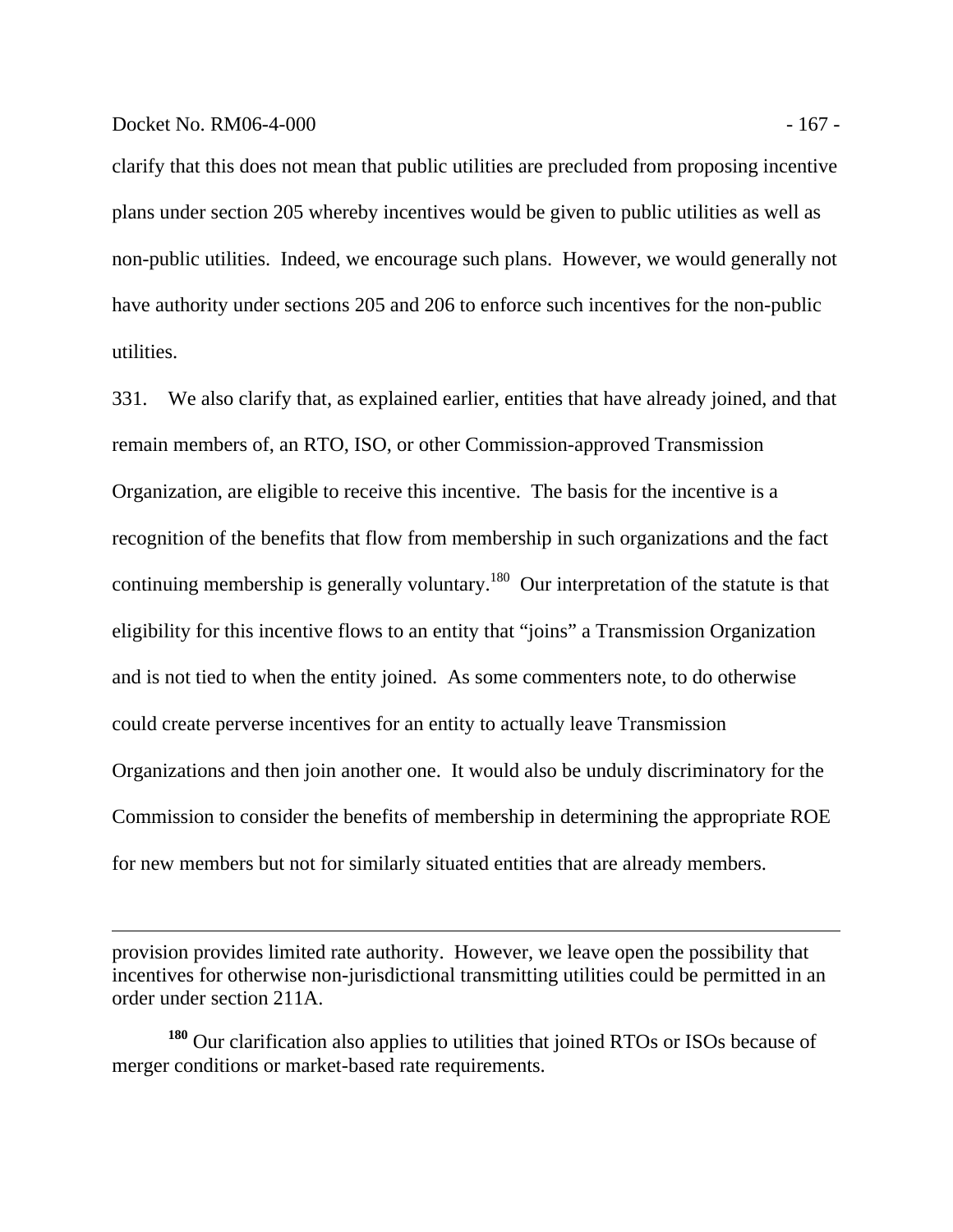332. We will not at this time establish a specific incentive for joining a Commissionapproved regional planning organization. A regional planning process is very important to meeting regional transmission needs, and, we believe it will produce benefits for customers. For this reason, we have initiated a proposed rulemaking to require transmission providers to coordinate with interconnected systems when planning transmission system additions.**<sup>181</sup>** This increased coordination in regional planning proposed in the OATT Reform NOPR would be mandatory, not optional, and therefore we will not offer at this time an incentive for such coordination. However, if a region develops a planning processes that is superior to that required by the OATT reform rulemaking (such as by using an independent entity to perform system planning), nothing in this final rule would preclude entities in the region from requesting appropriate incentives under FPA section 219.

333. As stated earlier in this Final Rule, we will not adopt performance-based ROEs that reduce ROEs for transmitting utilities that do not join Transmission Organizations, as recommended by several commenters. The purpose of this rule is to provide incentives, per the requirements of section 219.

**<sup>181</sup>** See OATT Reform NOPR at 214.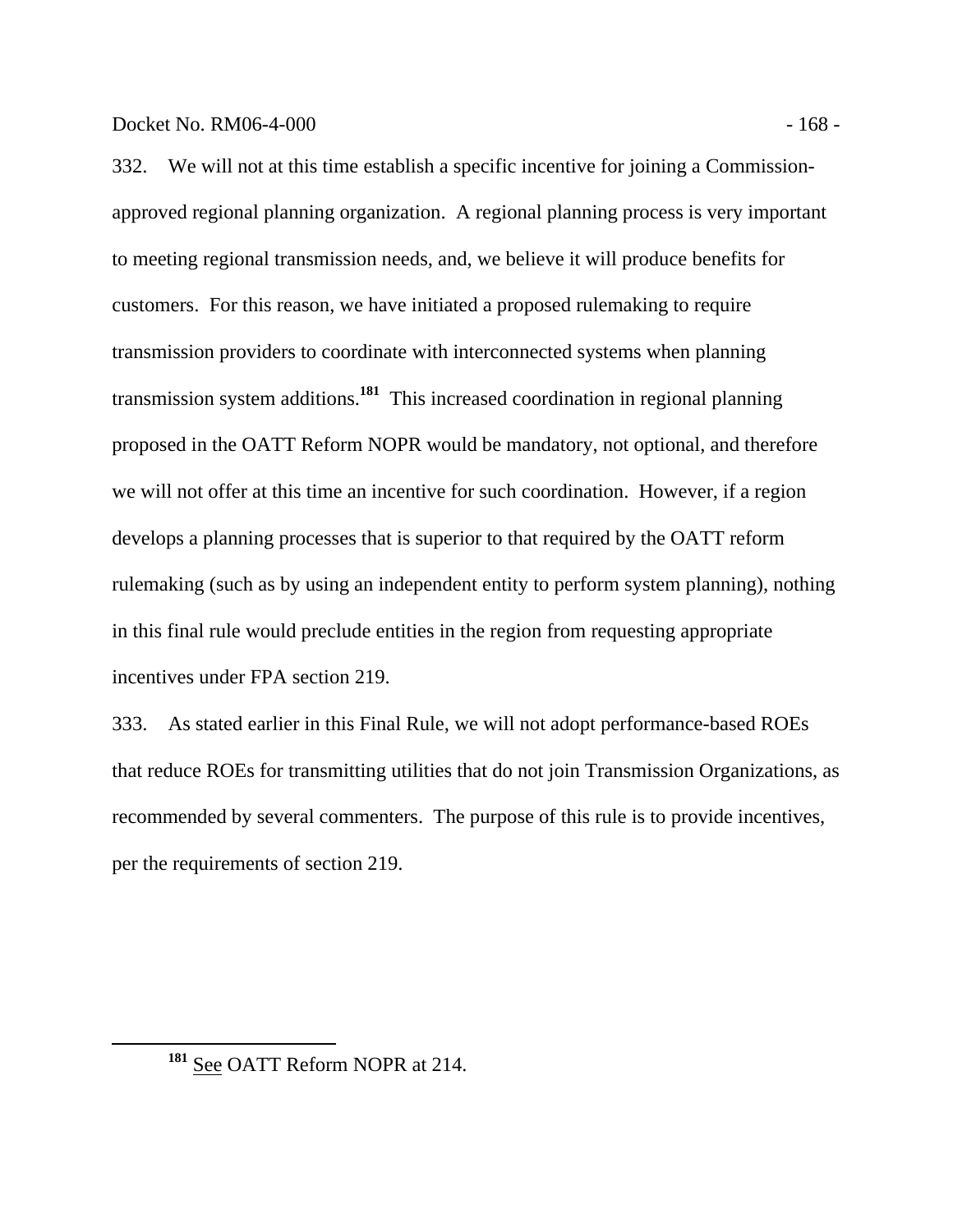# **G. Recovery of Prudently Incurred Costs to Comply with Reliability Standards and Recovery of Prudently Incurred Costs Associated with Transmission Infrastructure Development**

# **1. Background**

# **a. Prudently Incurred Costs to Meet Mandatory Reliability Standards**

334. Under FPA section 215 (Electric Reliability), an Electric Reliability Organization may propose, and the Commission may approve by rule or order, reliability standards.<sup>182</sup> Pursuant to section  $219(b)(4)(A)$  of the FPA, the NOPR (at P47) proposed to allow recovery of all prudently incurred costs necessary to comply with these mandatory reliability standards. Proposed new § 35.35(f) would allow for such recovery.

# **b. Prudently Incurred Costs Associated with Transmission Infrastructure Development**

335. Under FPA section 216 (siting of interstate electric transmission facilities), the Commission has certain backstop siting authority for transmission facilities when the Secretary of Energy designates a geographic area experiencing electric transmission capacity constraints or congestion that adversely affects consumers as a National Interest Electric Transmission Corridor. Pursuant to section 219(b)(4)(B) of the FPA, the NOPR (at P 48) proposed to allow recovery of all prudently incurred costs related to infrastructure development pursuant to section 216. Proposed new  $\S 35.35(g)$  would allow for recovery of such prudently incurred costs.

**<sup>182</sup>** An Electric Reliability Organization is the organization certified by the Commission to establish and enforce reliability standards for the bulk power system, subject to Commission review. See Order Nos. 672 and 672-A.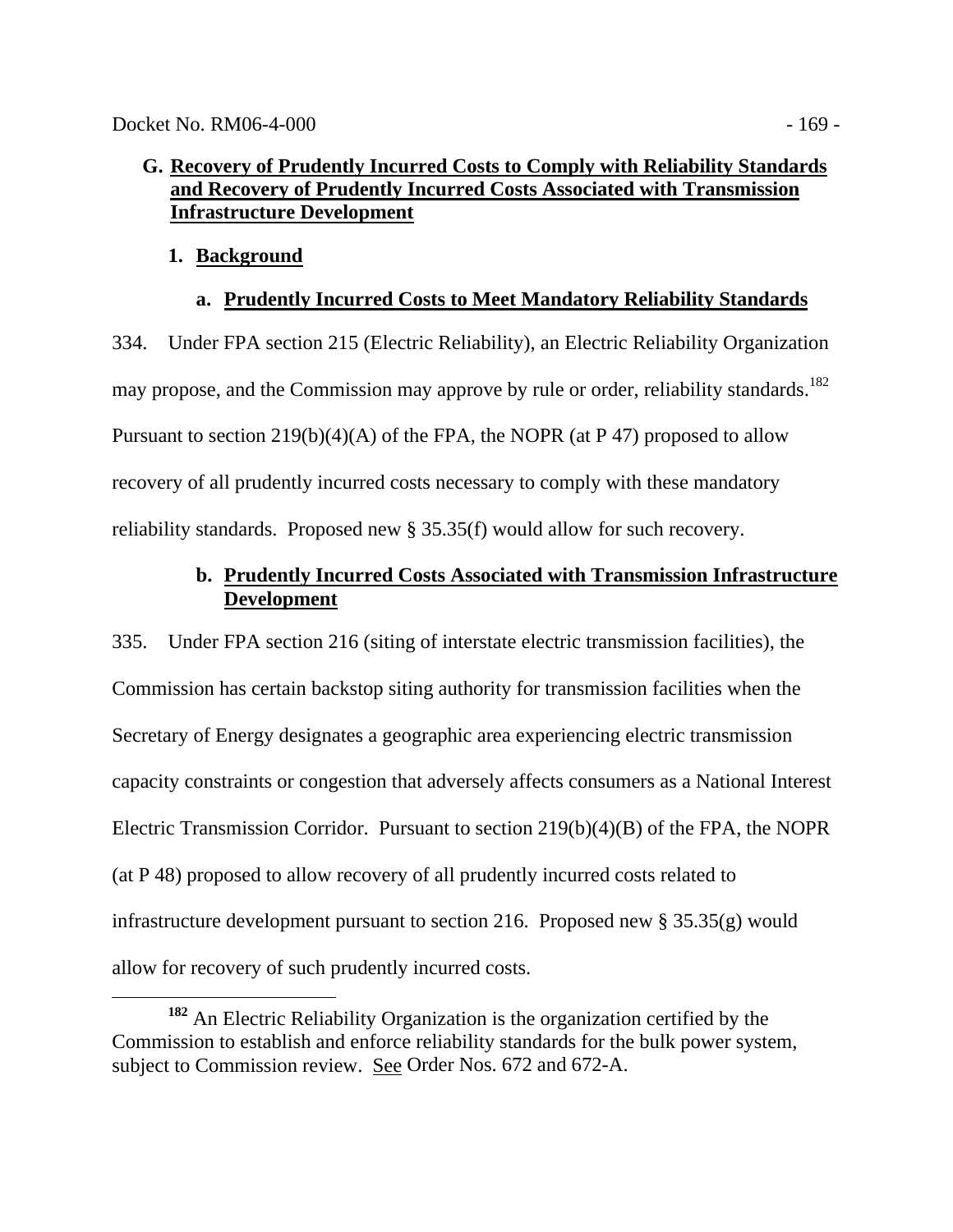#### **2. Comments**

336. Several commenters raise issues applicable to both the mandatory reliability standard-related incentive and the infrastructure development-related incentive. For example, PJM TOs argue that the Commission should require that recovery of such prudently incurred costs be through stand-alone section 205 filings.

337. FirstEnergy and National Grid seek clarification that the NOPR is not revising existing policy on the recovery of prudently incurred costs and that there continues to be a presumption that investment is prudently made, with the burden of the challenging party to prove otherwise.

338. NRECA requests guidance from the Commission on what it considers to be prudently incurred costs. NRECA suggests the addition of a test to determine if the costs to comply with mandatory reliability standards and infrastructure development are just, reasonable and not unduly discriminatory, and that the Commission require participation in a regional planning process, with LSE participation.

339. Some commenters proffer specific examples they believe should be considered as prudently incurred reliability or infrastructure development costs. For example, AEP recommends the cost of control centers and national security infrastructure, and Semantic recommends substation tests as reliability costs.

340. East Texas and others caution the Commission to approve only the costs that are necessary to comply with mandatory reliability standards and for transmission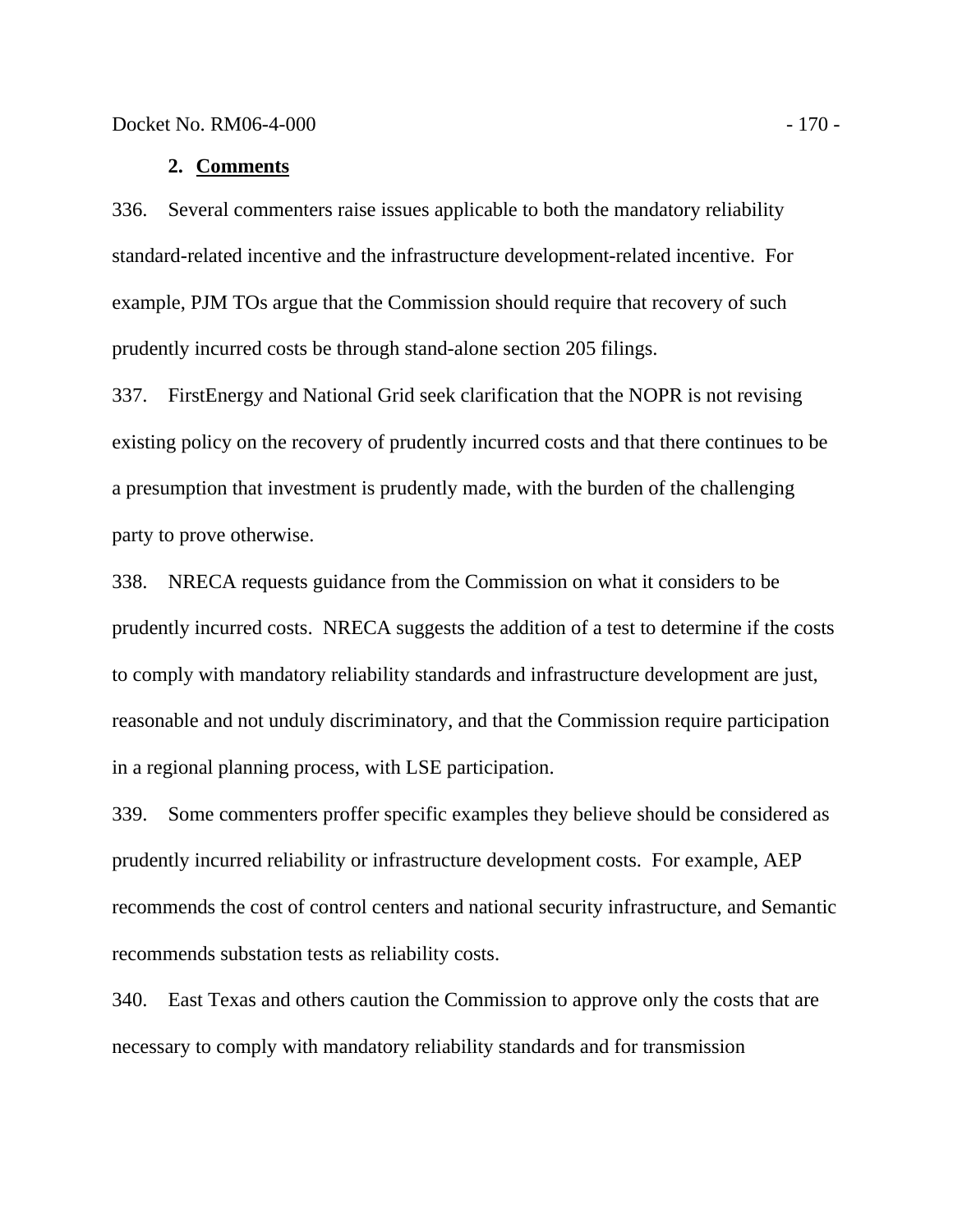#### Docket No. RM06-4-000 - 171 -

infrastructure development. They express concern about the potential for rising costs to customers that may result from additional transmission investment.

341. APPA and others raise issues specific to recovery of prudently incurred costs to comply with mandatory reliability standards. APPA and other commenters agree that it is appropriate for the Commission to allow recovery of all prudently incurred costs to comply with mandatory reliability standards, and recommend the Commission clarify standards for determining that such costs are prudently incurred. TDU Systems suggest the Commission approve only prudently incurred costs to comply with mandatory reliability standards that are approved by a regional entity and in the context of a full FPA section 205 rate hearing or under a formula rate.

342. East Texas raises an issue specific to recovery of prudently incurred costs associated with infrastructure development. It requests that the Commission make explicit provisions in its transmission incentives rules for any actions that it may undertake under the new siting authority provided to it under section 216.

# **3. Commission Determination**

343. The Commission will allow recovery of all prudently incurred costs necessary to comply with the mandatory reliability standards under section 215 and all prudently incurred costs associated with infrastructure development under section 216. In response to commenters, we further clarify that the Commission will review applications for the recovery of such prudently incurred costs under its section 205 procedures.

344. Some confusion may have been caused because the NOPR is more broadly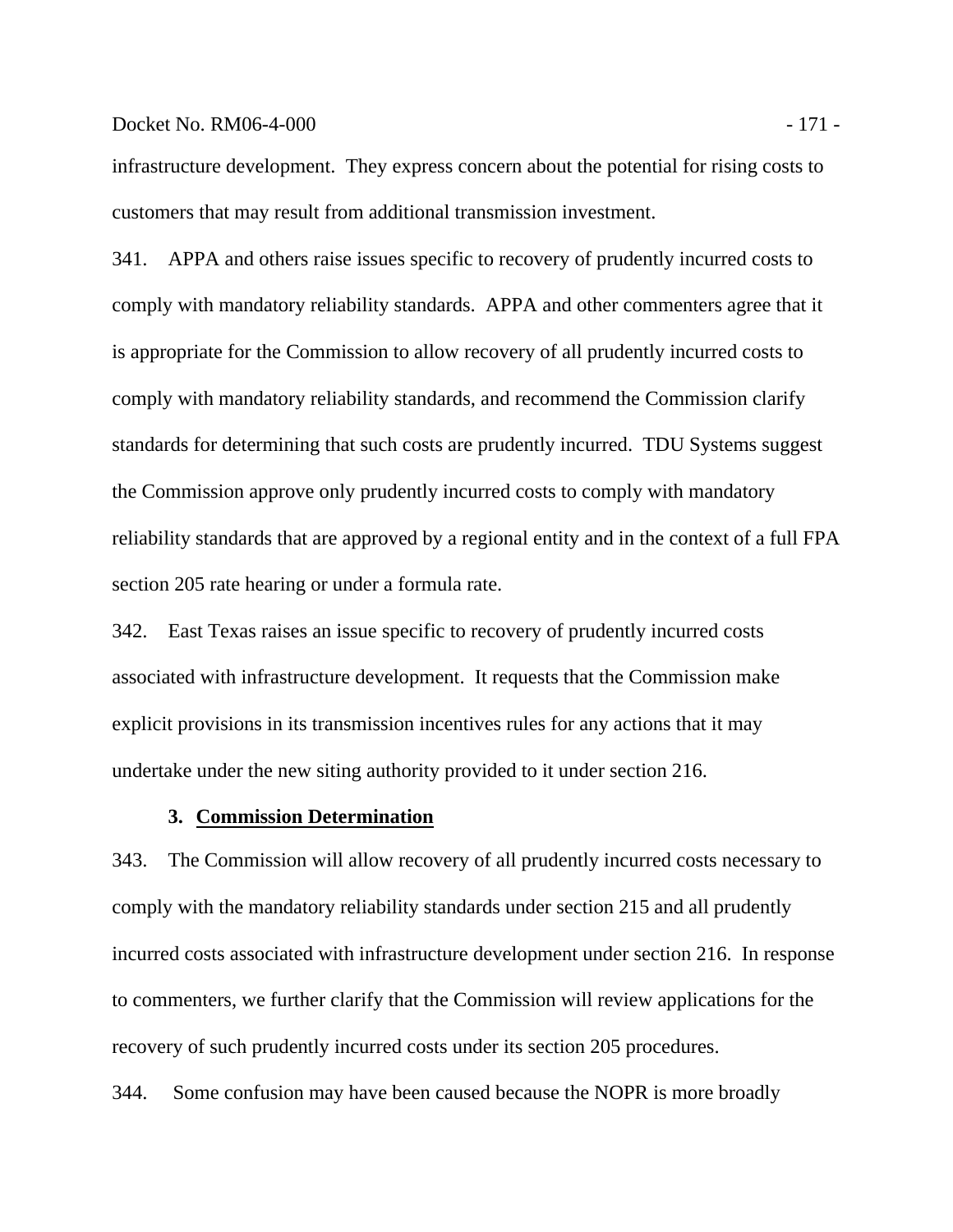# Docket No. RM06-4-000 - 172 -

related to transmission pricing reform and expresses the Commission's willingness to consider a variety of transmission pricing "incentives" to encourage the construction of new transmission. In many instances new investment in transmission may both improve reliability and reduce congestion. However, the NOPR specifically referred to recovery of "prudently incurred costs" in the context of the section 215 and 216-related expenses and investment. We take this opportunity to clarify that we are simply codifying our long standing regulatory policy that allows utilities the opportunity to recover all prudently incurred costs associated with the provision of transmission service in interstate commerce.

345. We deny NRECA's request that the Commission require participation in a regional planning process as part of the prudence review. As we have stated earlier in this rule, we will not make regional planning a precondition of receiving incentive ratemaking treatment. However, we expect and encourage participation in regional planning processes for all major transmission additions, including those within a designated national interest corridor.

346. In regard to commenters' specific examples of what they believe should be considered as prudently-incurred reliability or infrastructure development costs, we find it premature to develop such a list of pre-approved costs without proper consideration of the equipment involved and its application to the transmission system. This type of casespecific justification would be required from the applicant in its section 205 filing. 347. Similarly, we deny APPA's request to establish standards for determining that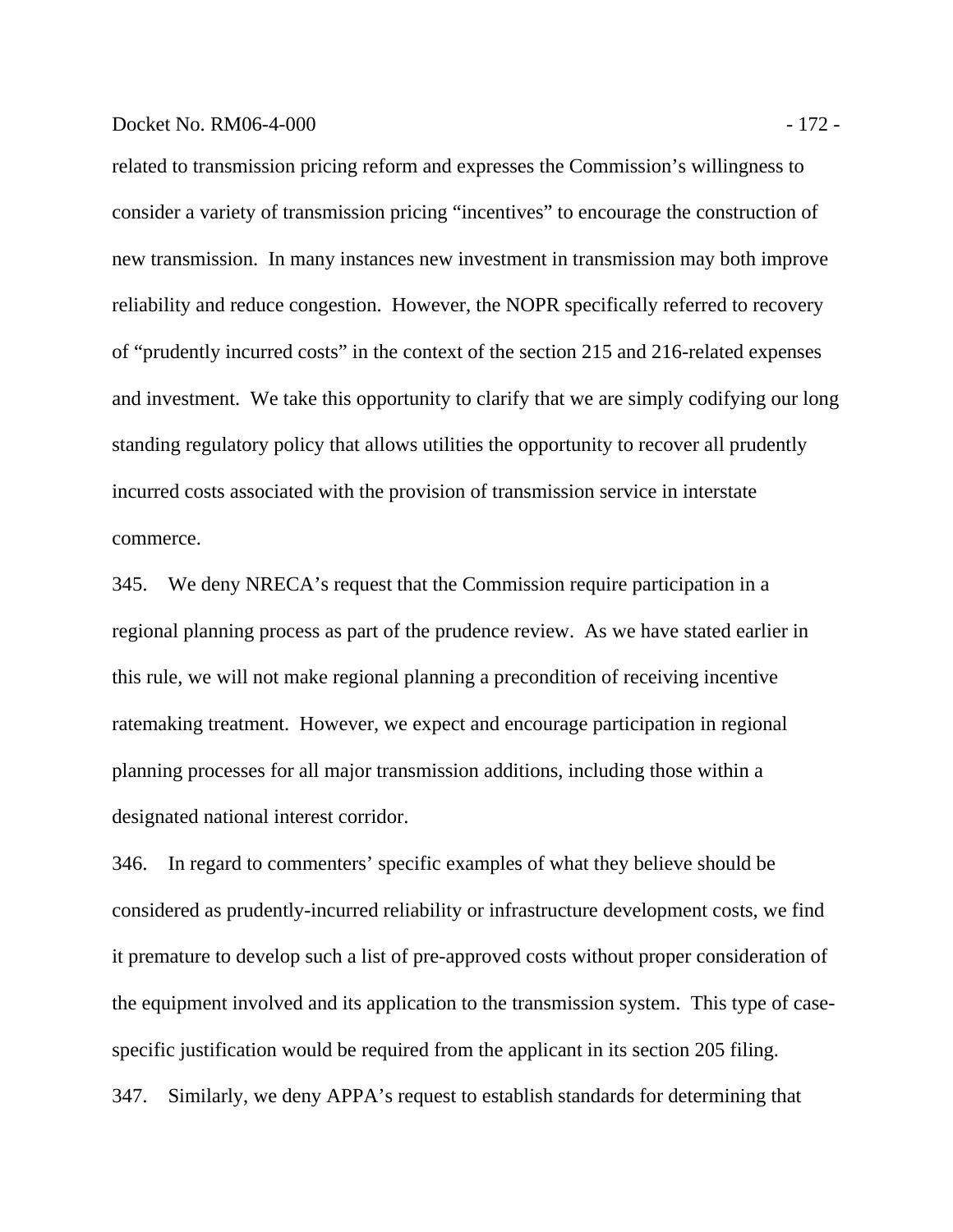# Docket No. RM06-4-000 - 173 -

reliability standards compliance costs are prudently incurred. The Commission is making no change in the long-standing regulatory presumption in a section 205 proceeding that costs are prudently incurred, but parties are free to provide evidence to the contrary; and, ultimately, the burden is on the applicant to demonstrate that its proposal is just and reasonable.

348. We deny the request of East Texas that the Final Rule include explicit provisions for any actions the Commission may take with respect to the Commission's backstop siting authority under FPA section 216. This is beyond the scope of this rulemaking, which addresses only the recovery of prudently-incurred costs related to transmission infrastructure development pursuant to FPA section 216, not the Commission's backstop siting authority under that section. This issue is best addressed in the National Interest Electric Transmission Corridors proceeding in Docket No. RM06-12-000.

## **H. Public Power**

#### **1. Background**

349. Given the importance of public power participation and the requirements of section 219, the NOPR (at P 63) requested comments on what actions the Commission should take in this rulemaking to encourage public power participation in new transmission projects. The NOPR asked, for example, whether the consortium approach would help to promote expansion of the transmission grid, and, if so, what types of incentives the Commission could provide to encourage such consortia.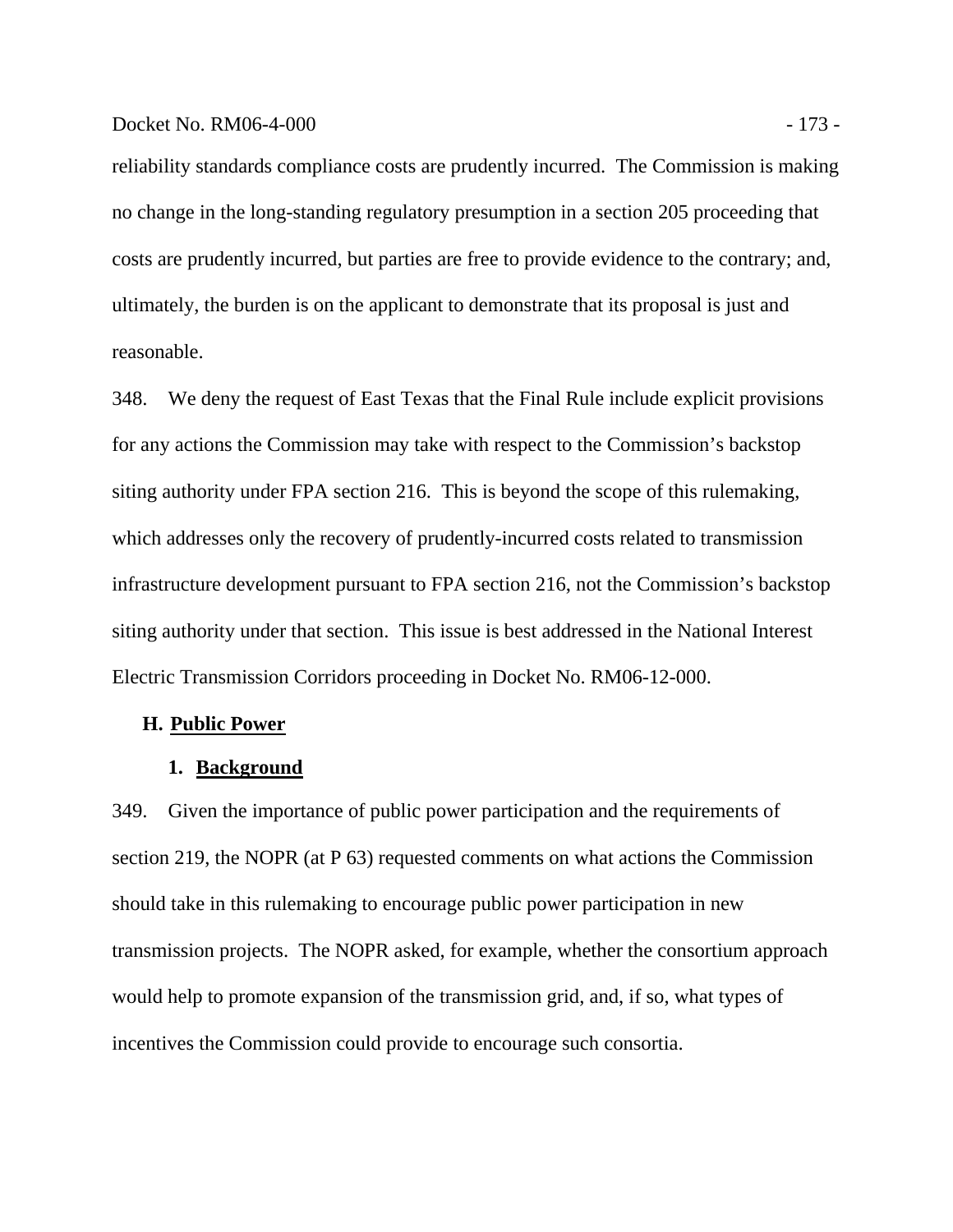## **2. Comments**

350. Commenters express diverse views. Several commenters**<sup>183</sup>** express support for the consortium approach. For example, Connecticut DPUC states that the approach has appeal especially for very large transmission projects involving multiple states and that where there is agreement on the project, a sharing of the benefit incentives might be applicable. Similarly, Ameren and PJM state that public power involvement can be valuable and that the Consortium should receive the same incentives available to public utilities developing such projects. PJM supports a case-by-case approach for incentive rate treatment for these types of projects. EEI and MidAmerican offer that regardless of whether public power is involved, any member of the consortium should receive the same incentives that public utilities receive for building new projects. Upper Great Plains states that incentives should be available to all forms of joint projects, not just those arising from an RTO-led consortium.

351. Certain commenters**<sup>184</sup>** state that public power participation should not be mandated. New England TOs warn that requiring that utilities offer participation in transmission projects to certain pre-specified parties will be counter-productive. New England TOs state that there are other entities (e.g., private equity, merchant

**<sup>183</sup>** E.g., Connecticut DPUC, PJM, Municipal Commenters, Semantic, Progress Energy, and Ameren Services.

**<sup>184</sup>** E.g., KCPL, National Grid, International Transmission, New England TOs, NU, NYSEG, and SMUD.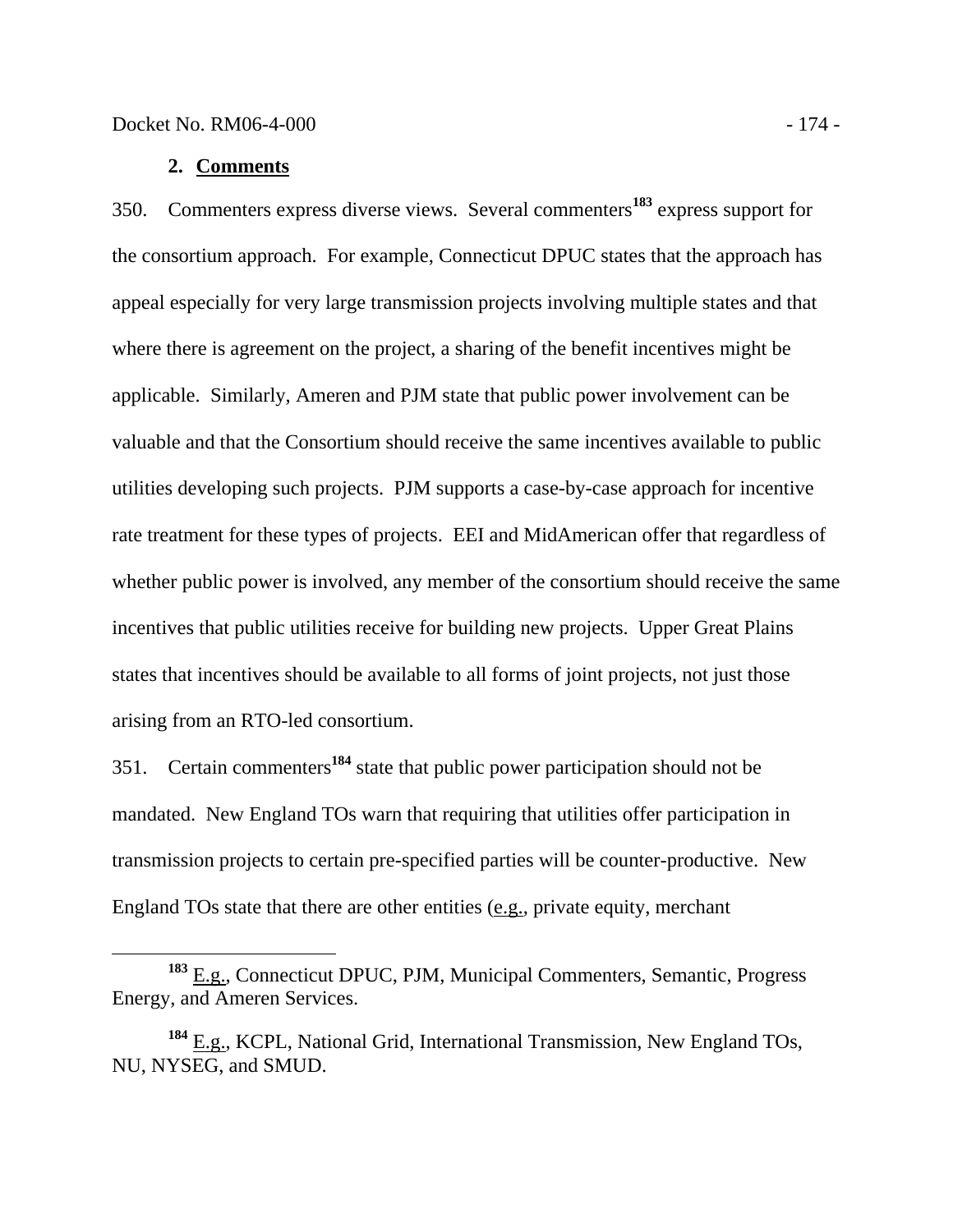#### Docket No. RM06-4-000 - 175 -

transmission) who might have an interest in investing in a particular project and that the Commission has no basis for discriminating in favor of public power by giving it special investment rights and that doing so will create controversy.

352. Some of these same commenters that support the consortia**<sup>185</sup>** also support the Commission offering to public power entities the same incentives it is offering to jurisdictional public utilities, including Transcos. For example, AMP-Ohio states that the Commission should encourage arrangements that allow public power entities to obtain direct ownership. Wyoming Infrastructure Authority states that public power participation has demonstrably aided grid expansion projects to increase reliability and efficiency of the transmission grid.

353. Others propose limitations, including limiting incentives to those applicants offering third-party participation in projects.**<sup>186</sup>** Citizens Energy, for example, states that the Commission should require Transmission Organizations to adopt rules which ensure non-discrimination against merchant transmission. TransCanada proposes a specific process for merchant transmission. FirstEnergy states that public power participation should be permitted only when such entities have an OATT on file with the Commission.

**<sup>185</sup>** E.g., AMP-Ohio, Ameren, CAISO, Municipal Commenters, Nevada Companies, Upper Great Plains, Powder River, Wyoming Infrastructure Authority and Snohomish.

**<sup>186</sup>** E.g., TAPS, TANC, NECOE, Citizens Energy, TDU Systems, and Municipal Commenters..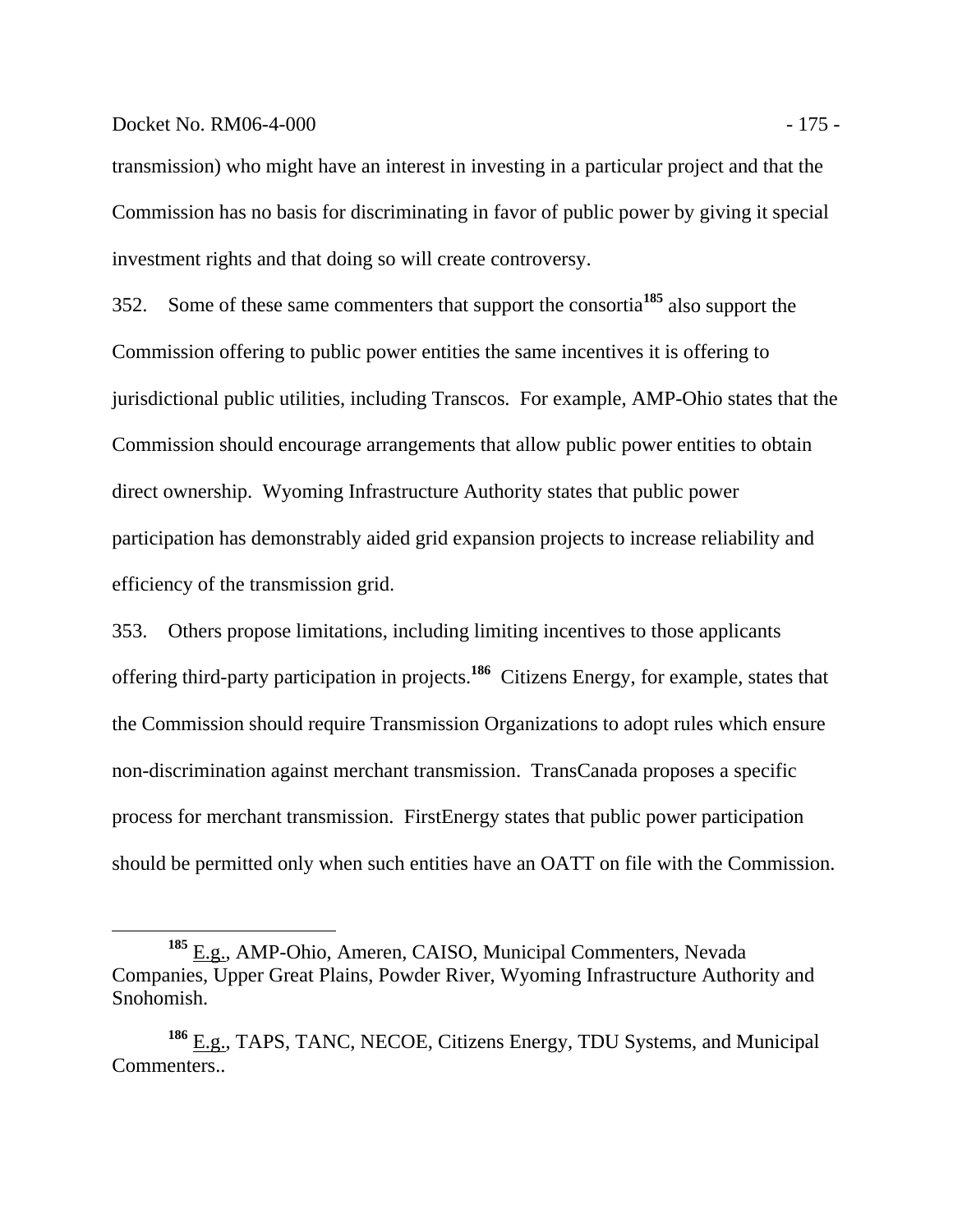## Docket No. RM06-4-000 - 176 - 176 - 176 - 176 - 176 - 176 - 176 - 176 - 176 - 176 - 176 - 176 - 176 - 176 - 176 - 176 - 176 - 176 - 176 - 176 - 176 - 176 - 176 - 176 - 176 - 176 - 176 - 176 - 176 - 176 - 176 - 176 - 176 -

Still other commenters**<sup>187</sup>** state public power already enjoys various benefits over investor-owned utilities (e.g., access to low-cost borrowing funds, ability to set own rates, tax advantages) and that the Commission should not further the rate advantages.

# **3. Commission Determination**

354. We agree with comments that public power participation can play an important role in the expansion of the transmission system. We want to encourage public power participation in new transmission projects, but the ratemaking incentives we discuss in the Final Rule are generally not directly available to non-jurisdictional entities such as most public power entities, because they do not file their rates with the Commission. However, to the extent our jurisdiction allows, the Commission will entertain appropriate requests for incentive ratemaking for investment in new transmission projects when public power participates with jurisdictional entities as part of a proposal for incentives for a particular joint project.**<sup>188</sup>** Encouraging public power participation in such projects is consistent with the goals of section 219 by encouraging a deep pool of participants. 355. We will not specify which incentives might be most appropriate for encouraging participation by public power entities but instead will allow the applicants to make

**<sup>187</sup>** E.g., KCPL and EEI.

**<sup>188</sup>** This is not to say that the Commission would not consider incentive ratemaking treatment for a consortium project that did not include public power participation. Nothing in this rule prevents jurisdictional entities from combining their resources on a project.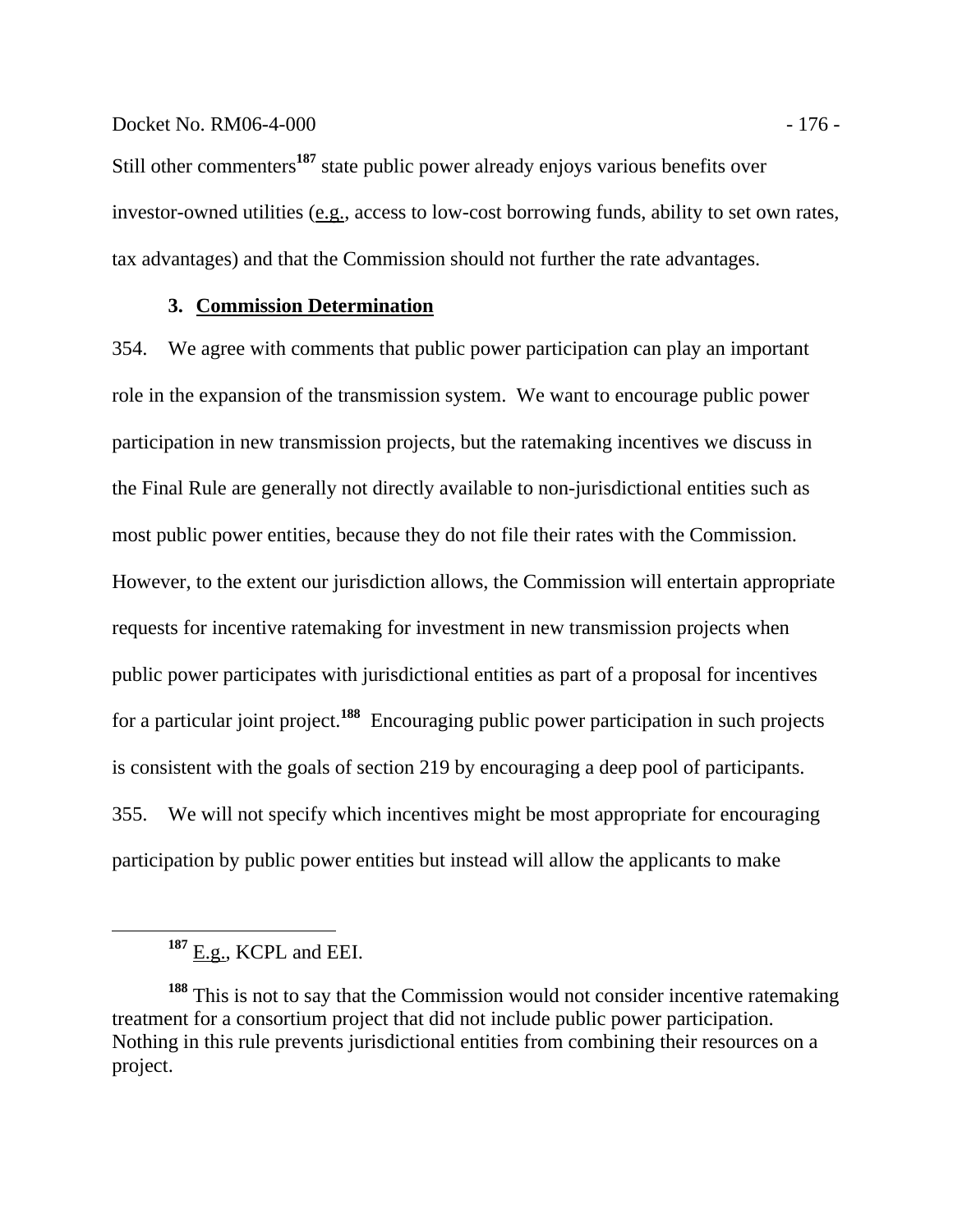# Docket No. RM06-4-000 - 177 -

proposals that best suit their circumstances. We also clarify that the Commission's approval of an incentive plan proposed by a public utility that also pertains to an entity that is not otherwise jurisdictional under sections 205 and 206 (e.g., public power), does not affect the non-jurisdictional status of the entity.

356. We will not, however, require public power or other joint participation in a transmission project in order for investment in a project to be eligible for incentives. While participation by a diverse group of investors might be the best structure for an individual project, it is inappropriate to mandate a particular joint-structure be used in all cases. However, we clarify that, to the extent allowed under our jurisdiction, a public power entity should have the same opportunity afforded to jurisdictional entities to recover costs related to new transmission investment.

357. We believe a consortium approach that includes public power and other entities for new investment has value and we encourage participation by public power in meeting the transmission infrastructure provisions of section 219. However, we will not require a consortium approach. We believe it is more appropriate for applicants to fashion proposals for new transmission infrastructure projects that are tailored to the specific circumstances and needs of a particular project. In addition, we believe a consortium-led proposal that is the result of an open, collaborative, regional process and that includes a diverse group of participants may face less resistance from parties when a filing is made here, because competing interests will have already been addressed before the proposal is filed with the Commission.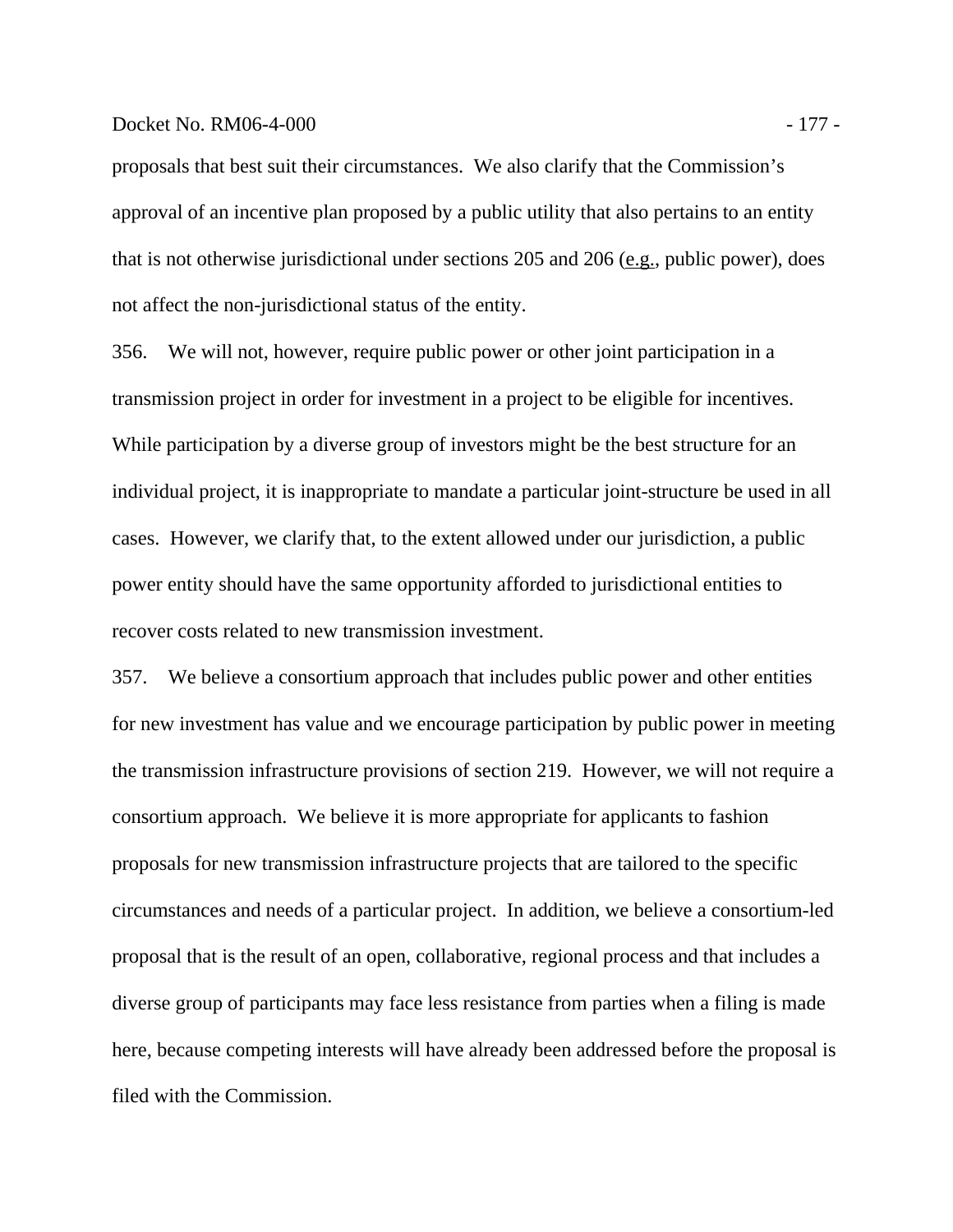## **V. Reporting Requirement**

## **A. Background**

358. Section 35.35(h) of the proposed rule would require jurisdictional public utilities to report annually to the Commission no later than April 18, 2007, and, in succeeding years, on the date on which FERC Form No. 1 information is due the following data and projections: (subsection i) in dollar terms, actual investment for the most recent calendar year, and planned investments for the next five years; and (subsection ii) for all current and planned investments over the next five years, a project by project listing that specifies for each project the expected completion date, percentage completion as of the date of filing and reasons for delay. A draft Form X was provided in the Appendix. 359. In the NOPR (at P 49), the Commission stated that the purpose of the reporting requirement is to determine the effectiveness of the proposed rules and to provide the Commission with an accurate assessment of the state of the industry with respect to transmission investment.

#### **B. Comments**

360. A number of commenters**<sup>189</sup>** support the proposed Form X reporting requirement. For example, International Transmission states that such reports are important to determine if the investment incentives adopted by the Commission are actually working to elicit investment in transmission that benefits consumers. Some of these commenters

**<sup>189</sup>** E.g., International Transmission, NRECA, APPA, National Grid, AEP and TAPS, Siemans, and NEMA.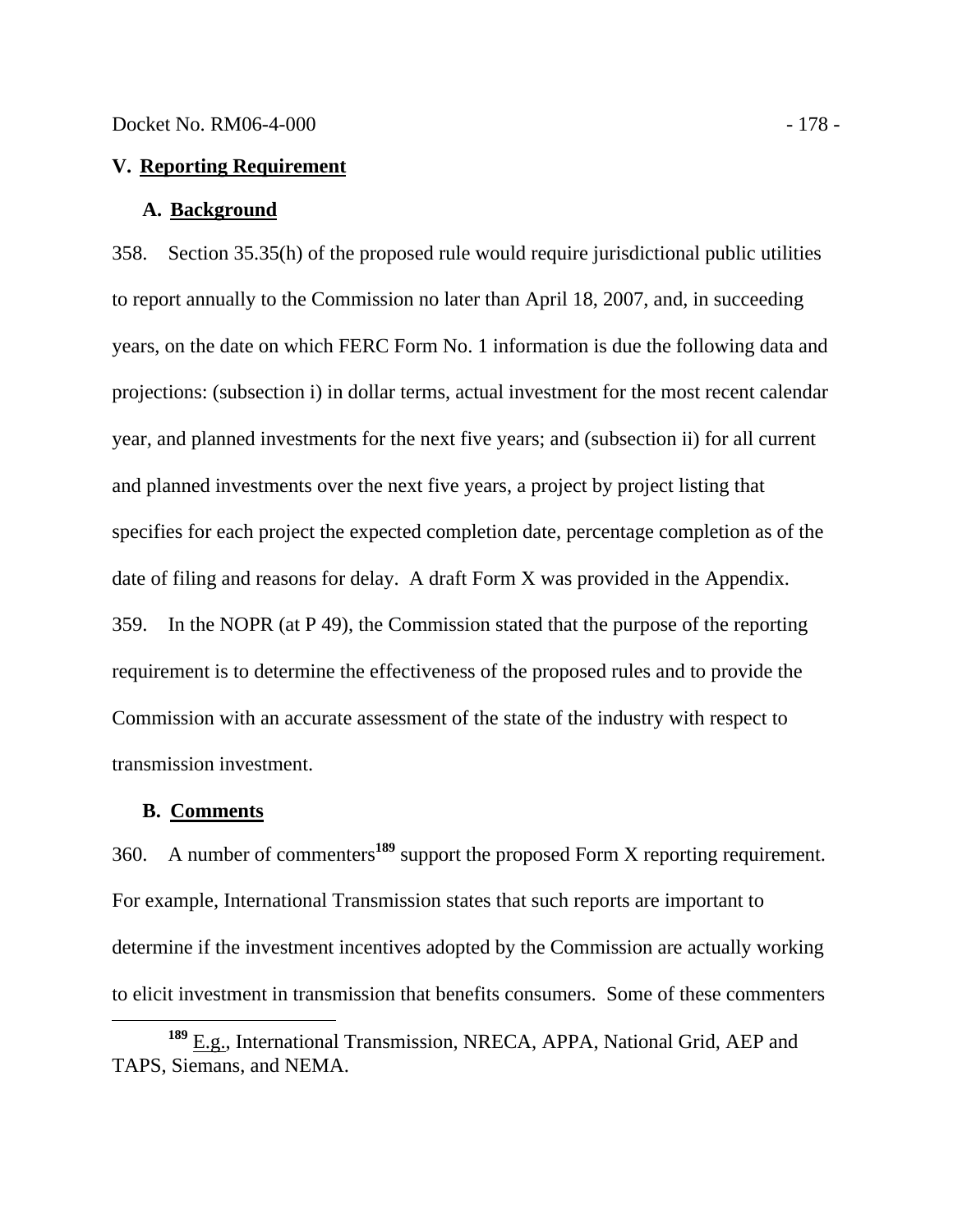# Docket No. RM06-4-000 - 179 -

make a number of recommendations, including the following: define transmission investment for reporting; include separate categories for new generation interconnection versus other types of system upgrades; classify investments by voltage level to distinguish facilities that have little or nothing to do with the interstate transmission grid; exclude small, miscellaneous upgrades; provide instructions that Transmission Facilities in the table "Capital Spending On Electric Transmission Facilities" are defined as transmission assets under the Uniform System of Accounts in accounts 350 through 359; like the report with FERC Form No. 1; provide a list of categories for the "Reasons for Delay" column, such as siting, delayed completion of a new generator; report the consumer benefits of the project (e.g., congestion relief, enhanced reliability); require the posting of the information on RTO, ISO, Transco or public utility websites or OASIS; require that all the reports be aggregated in one report that is made public, thereby providing manufacturers with a better basis to plan for industry needs.

361. Commenters also contend that the report does not go far enough.**<sup>190</sup>** Some**<sup>191</sup>** state that such reports should extend to all transmission providers, including those subject to new section 211A of the FPA and government-owned entities. Semantic asserts that the reporting requirements proposal is incomplete and does not adequately secure the

**<sup>190</sup>** E.g., International Transmission, Northwestern, Siemans, NEMA, and Semantic.

**<sup>191</sup>** E.g., International Transmission, EEI, Northwestern, and KCP&L.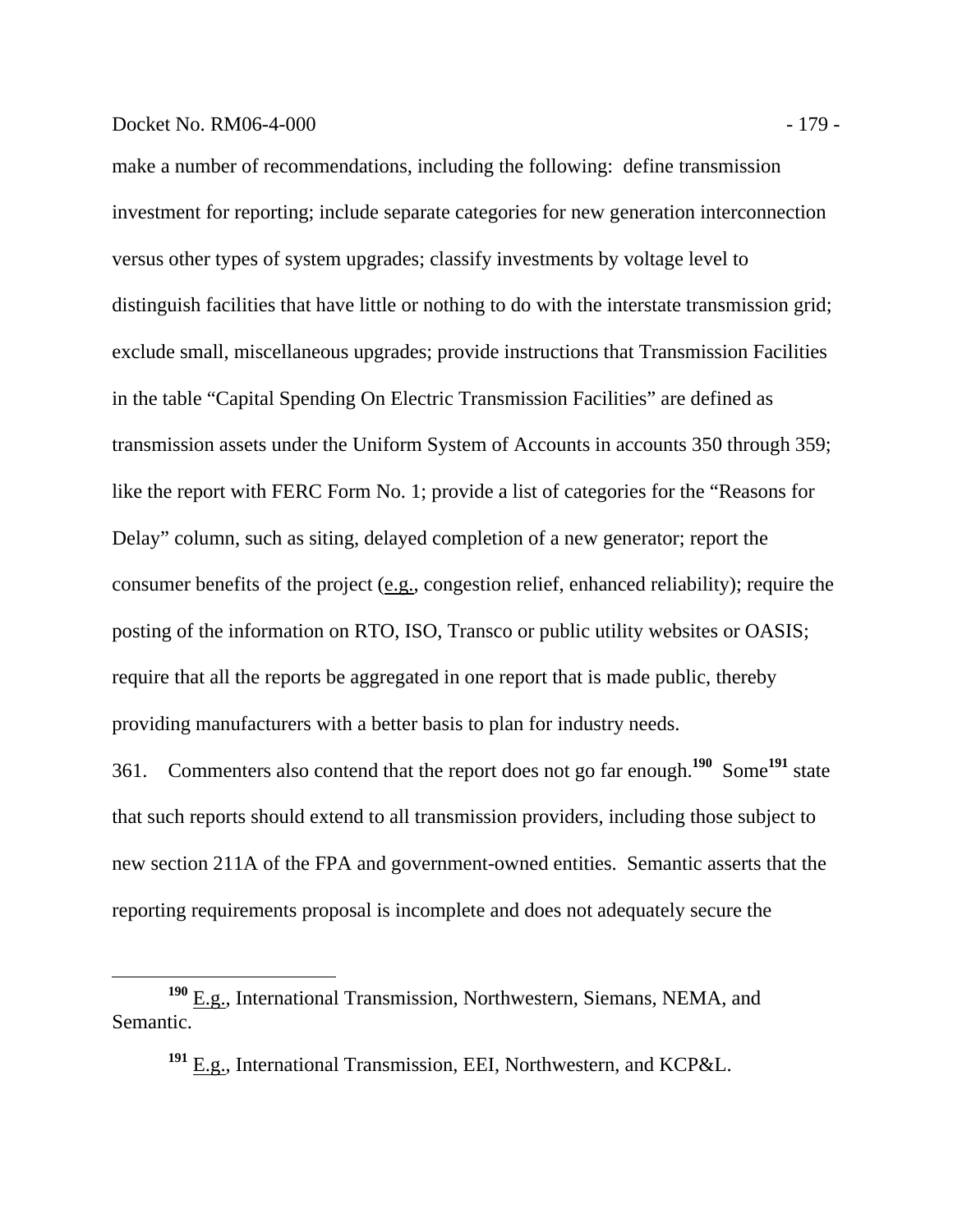## Docket No. RM06-4-000 - 180 - 180 - 180 - 180 - 180 - 180 - 180 - 180 - 180 - 180 - 180 - 180 - 180 - 180 - 180 - 180 - 180 - 180 - 180 - 180 - 180 - 180 - 180 - 180 - 180 - 180 - 180 - 180 - 180 - 180 - 180 - 180 - 180 -

comprehensive state of the grid information required by the regulators and market participants. Semantics would require that power systems state data must be made available in real-time to identify parallel flows and to avoid under-investment, overinvestment or bad investments; that the report should provide for the filing of data that enables the Commission to fulfill its oversight responsibility for RTOs under  $\S$  35.34(k)(4) and to promote compliance with  $\S$  35.34(k)(1). Semantics further recommends that time of day rate schedules should be reported into a web-accessible national repository. Semantic explains that capital investment in advanced technologies will relieve congestion if this information is made known to technology vendors and entrepreneurial entities.

362. Certain commenters**<sup>192</sup>** that support the reporting also express concerns. For example, National Grid states the Commission should clarify that the forward-looking projections in Form X, rendered in good faith and upon a reasonable basis, would not subject the reporting transmission owners to claims of fraud, detrimental reliance or other liabilities arising from the fact that actual capital spending may vary from reported projections.**<sup>193</sup>** Ameren requests that the Commission clarify that the reported information is to be provided for informational purposes only and should not be allowed

**<sup>192</sup>** E.g., National Grid, Ameren, PG&E, and Nevada Companies.

**<sup>193</sup>** See Section 27A of the Securities Act of 1933, as amended; Section 21E of the Securities Exchange Act of 1934, as amended; 15 U.S.C. §§ 77z-2 and 78u-5; 17 CFR § 240.3b-6.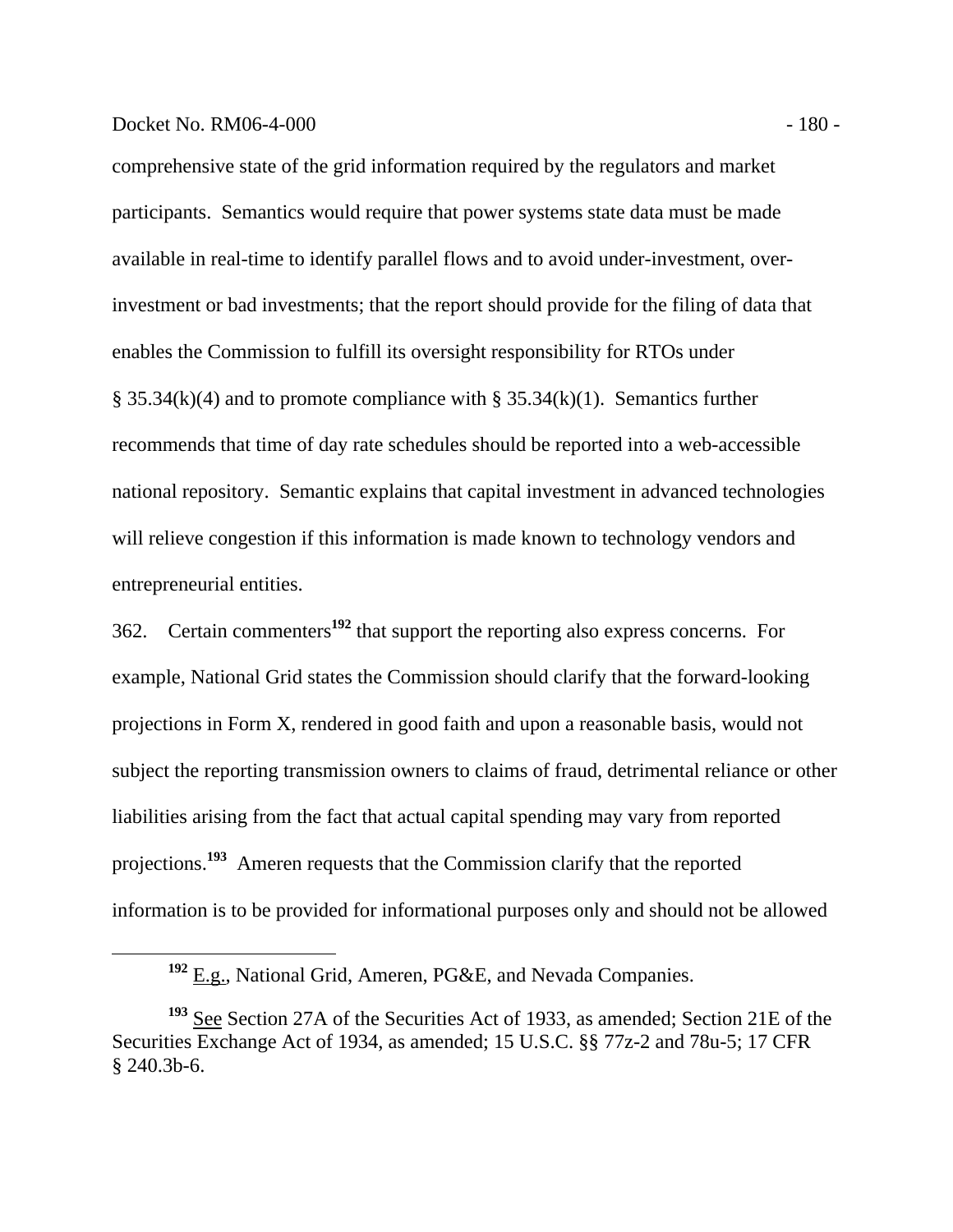## Docket No. RM06-4-000 - 181 -

to form the basis of a review by the Commission or other entities regarding the reasonableness or prudence of the amounts reported. PG&E and the Nevada Companies assert that a disclaimer should be added to footnote 1 explaining that much of the information reported here may change over time and may be subject to correction. Trans-Elect asserts that the reporting requirement, alone, should not be allowed to form a basis for a section 206 investigation.

363. Some commenters raise confidentiality concerns.**<sup>194</sup>** EEI and KCP&L urge that the Commission afford Critical Energy Infrastructure Information (CEII)**<sup>195</sup>** status to this information since it clearly relates to the production, generation, transmission or distribution of energy, could be useful to a person planning an attack and gives strategic information beyond the location of critical infrastructure. EEI encourages the Commission to perform an evaluation as to the need for confidentiality of selected company information due to the commercially sensitive nature of the information. Similarly, Ameren and TransElect request that the Commission clarify that the required information may be submitted pursuant to the Commission's confidential filing procedures.**<sup>196</sup>**

**<sup>196</sup>** See 18 CFR 388.112.

**<sup>194</sup>** E.g., TransElect, EEI, KCP&L, and Ameren.

<sup>&</sup>lt;sup>195</sup> They cite *Critical Infrastructure* Information, Order No. 630, 68 FR 9857 (March 3, 2003), FERC Stats. & Regs. ¶ 31,140 (2003), order on reh'g, Order No. 630-A, 68 FR 46,456 (Aug. 6, 2003), FERC Stats. & Regs. ¶ 31,147 (2003)..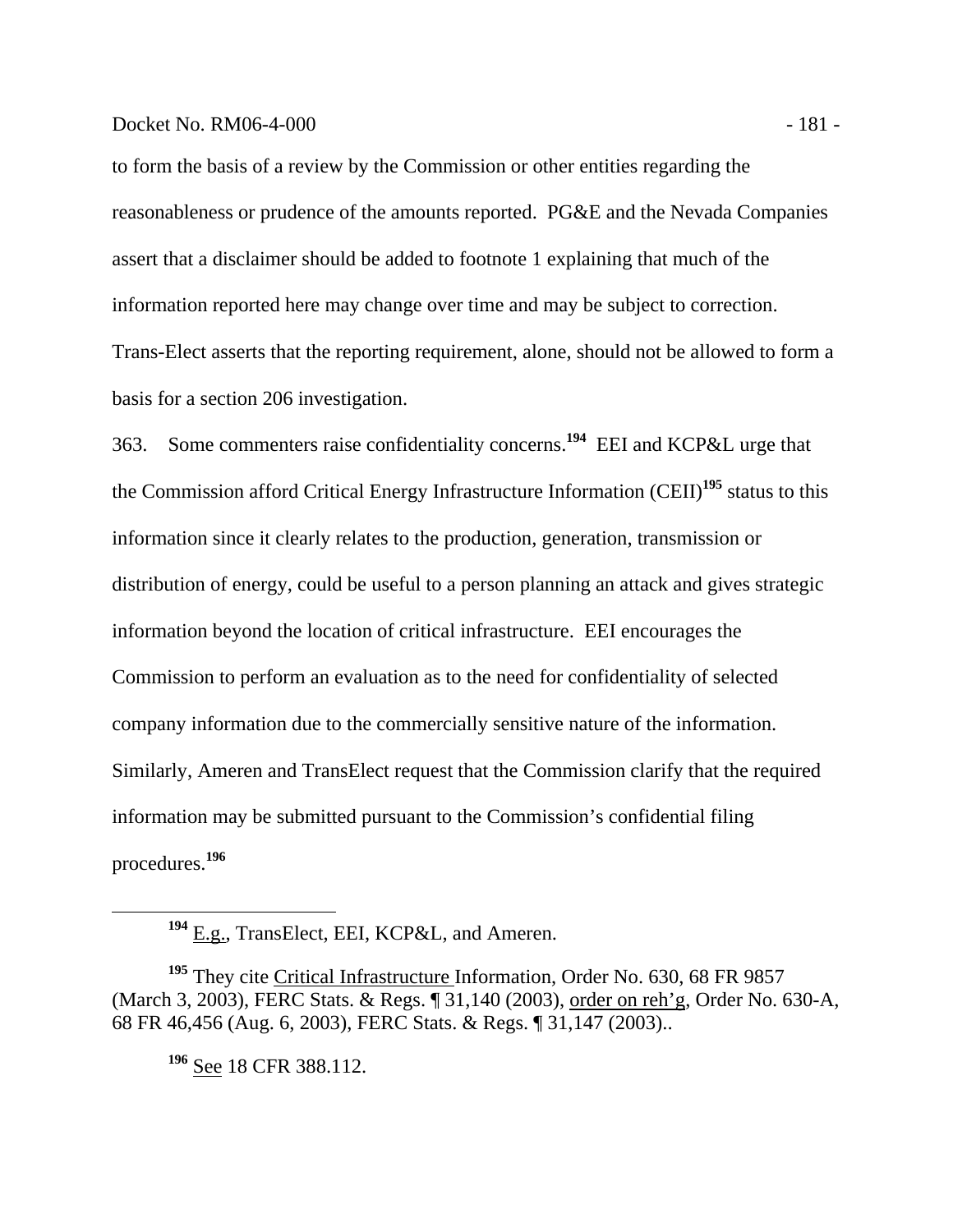364. A number of commenters oppose the reporting requirement for a variety of reasons. Several**<sup>197</sup>** claim that the Commission has not provided adequate justification for the Form X data collection, as required by the Paperwork Reduction Act, given that the Commission already collects information on utility transmission investment and planning in existing FERC Form Nos. 1, 714 and 715 and that the Commission has not demonstrated the need to make the information collection mandatory. Ameren, AEP and PJM TOs state that the requested information duplicates information already being compiled by RTOs in their planning process; and MISO States suggest that the Commission obtain an aggregate report from the RTO. PJM TOs recommend that Form No. 1 requirements be modified prospectively, instead of requiring a new form. EEI is concerned that the Commission, state commissions and the public may inappropriately rely on the information, expecting the plans to be implemented without regard to the regulatory approvals and applicant and market decisions involved. EEI further states that reporting information on planned future facilities can lead to unnecessary opposition that might not occur with a proper public siting process, lead to speculation in land use fees that can harm the applicant's customers.

365. EEI, arguing that the only accurate measure of the effectiveness of the incentives is the number of applications filed for incentives, encourages the Commission to simply

**<sup>197</sup>** E.g., EEI, Southern, SCE, KCP&L, Nevada Companies, Progress Energy, Mid-American and PG&E.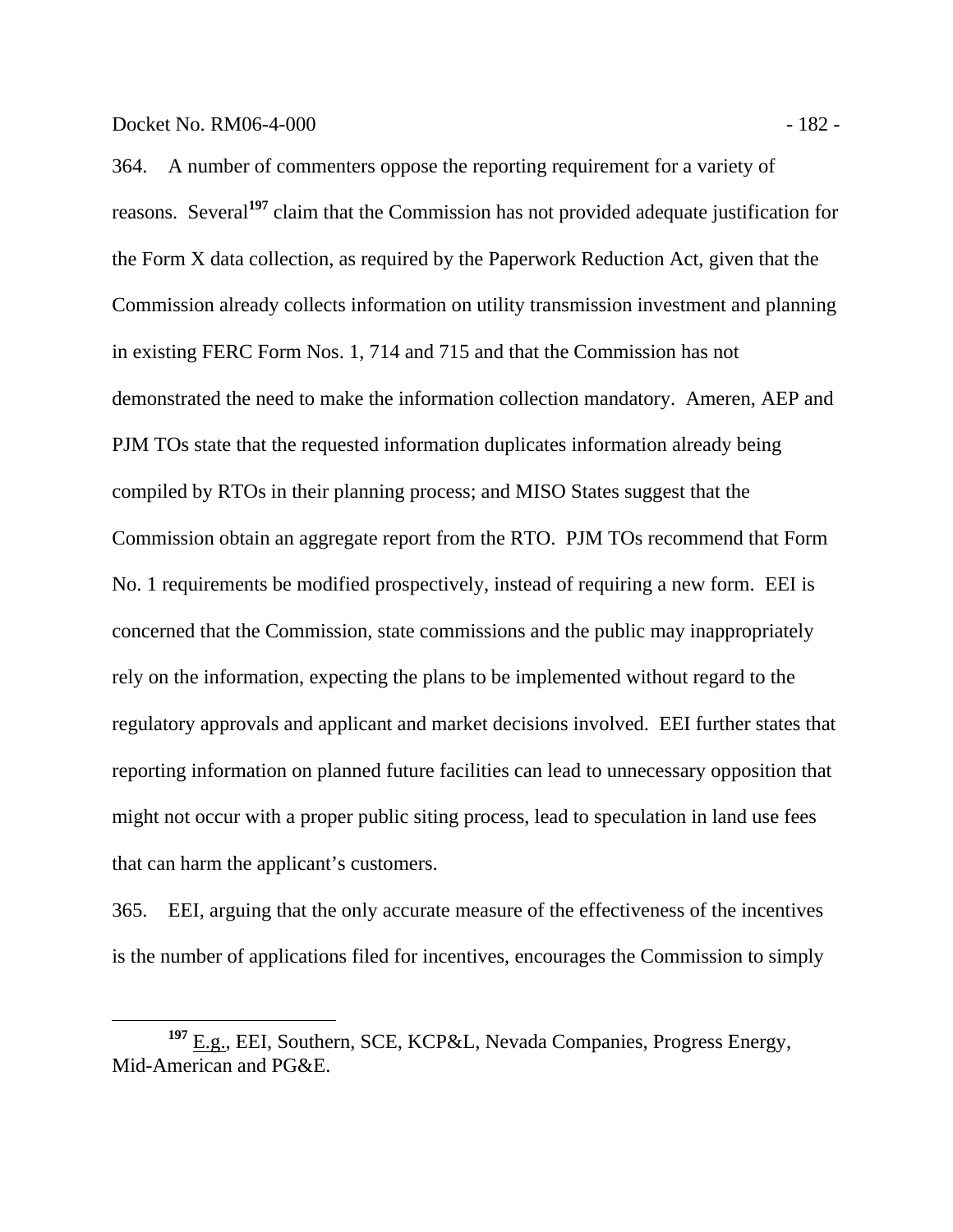### Docket No. RM06-4-000 - 183 -

monitor the number of applications for new transmission facilities, the magnitude of the facilities involved and the incentives sought and thereby obtain the most accurate measure of the effectiveness of the proposed incentives. EEI also encourages the Commission to rely on annual aggregate transmission investment information that EEI has provided to the Commission and can continue collecting for the Commission's benefit. Nevada Companies assert this information should not be required since it is inaccurate and incomplete.

366. Southern, SCE and Ameren propose limitations on the information to be provided as follows: only aggregate information should be required, and project-specific information should not be required since it is extremely burdensome, entails security and confidentiality issues, and is subject to change; if project-level information is required, that it be limited to major transmission projects, i.e., 345 kv and above; and limit projectspecific reporting requirements to only projects costing \$20 million or more and that are subject to a Transmission Organization's or a regional planning organization's planning and approval process.

## **C. Commission Determination**

367. To ensure that these rules are successfully meeting the objectives of section 219, the Commission needs industry data, projections and related information that detail the level of investment. The rule's purpose is to both provide new investment as well as ensure that customers benefit. Thus, information regarding projected investments as well as information about completed projects will help the Commission to monitor the success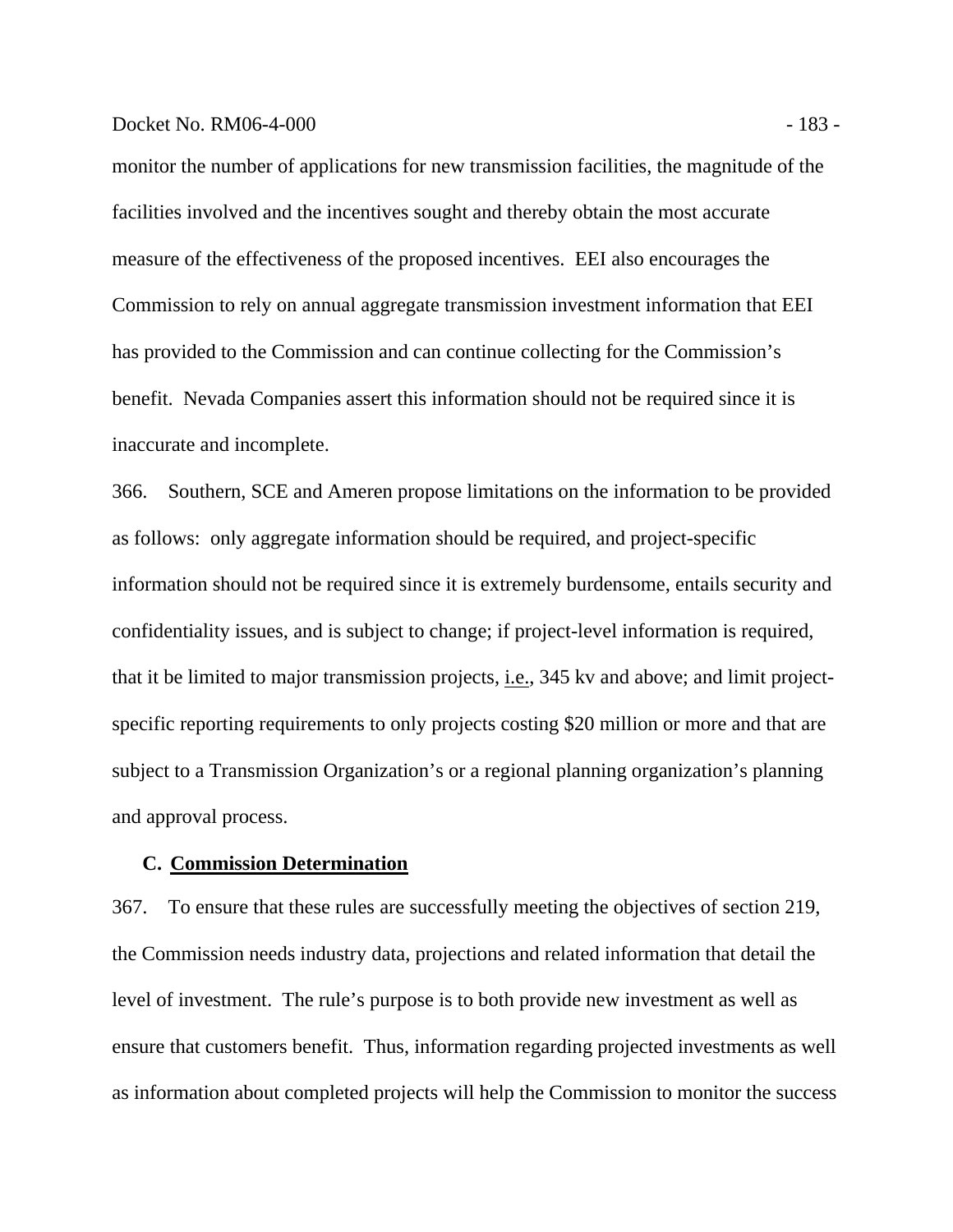of the ratemaking reforms announced in this rule. Thus, the Commission will adopt the proposed reporting requirement Form X and designate it as the FERC-730. Further, the Commission will make certain modifications to clarify when reports must be filed and what data must be submitted in FERC-730 reports.<sup>198</sup> The information required in FERC-730 is not available from Form Nos. 1, 714 or 715, nor is it available from other federal agencies. For instance, FERC Form No. 1 requires the reporting of historical financial data but does not contain forward looking projections of expected transmission investments.**<sup>199</sup>** Thus, the information sought is not already readily available and will be required only from public utilities that have been granted incentive rate treatment for specific transmission projects under the provisions of § 35.35.

368. We agree with commenters that, for some utilities, the information requested is similar to information submitted to RTOs. However, the Commission does not receive that information, and the information provided to RTOs may not be identical to the information requested here. Therefore, to ease the administrative burden, those utilities providing information to RTOs can submit the same information to the Commission. We

**<sup>198</sup>** FERC-730 filers are reminded that each FERC-730 filing must be accompanied by a Subscription consistent with the requirements of 18 CFR 385.2005(a).

**<sup>199</sup>** See e.g*.,* FERC Form No. 1 schedule pp. 204-7, "Electric Plant in Service (Accounts 101, 102, 103 and 106)" which requires the reporting of the original cost of electric plant in service and p. 216, "Construction Work in Progress—Electric (Account 107)" which requires the reporting of expenditures for certain construction projects at December 31 of the reporting year.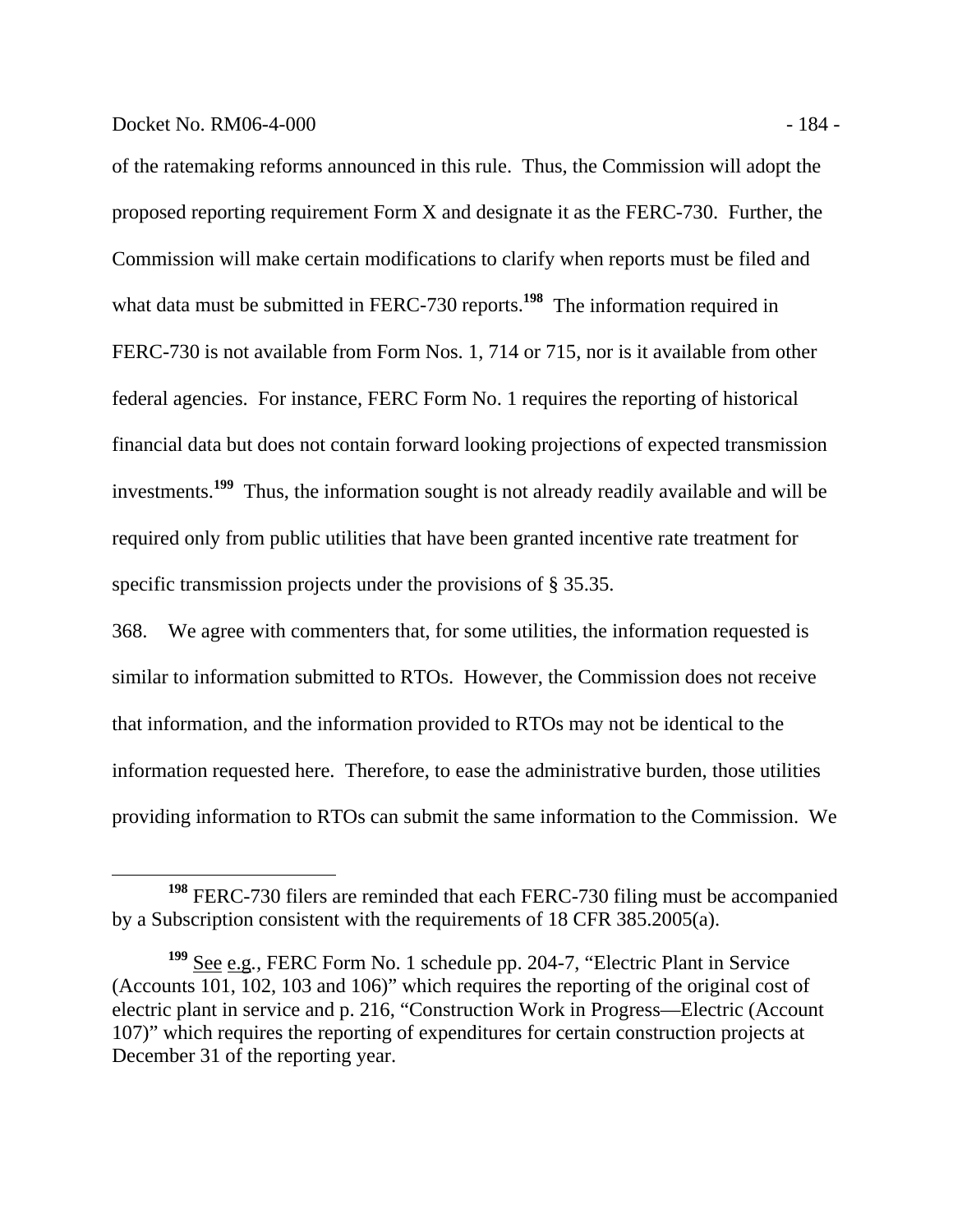## Docket No. RM06-4-000 - 185 -

strongly encourage utilities that submit FERC-730 reports to do so in an electronic format via eFiling.**<sup>200</sup>** To rely on information collected by EEI, as recommended, would not provide the Commission with the accurate information we need to assess the effectiveness of our regulations under section 219. The Commission would not have available to it the survey instruments or the analysis behind the reported information. Thus, reliance on second-hand gathered survey information for the purposes of rate setting would not provide the independent, factual basis to allow the Commission to make a determination that continuing incentives is appropriate. Likewise, the summary investment information available in existing reports does not provide information on projected investment or reasons for delays in projects, thereby limiting its value for determining the effectiveness of the rules.

369. We do not believe a CEII designation is required for this information since it is expected to only include information on capital spending and a general designation of the project name, without requiring data on facility location. With respect to confidential treatment of FERC-730, as a general matter we do not believe that this type of general planning information involves commercially sensitive information. However, while we will require applicants to provide capital spending projections and other information in their applications, we also recognize that applicants may have legitimate reasons to

**<sup>200</sup>** The Commission will issue a separate notice on how to submit this data electronically via eFiling.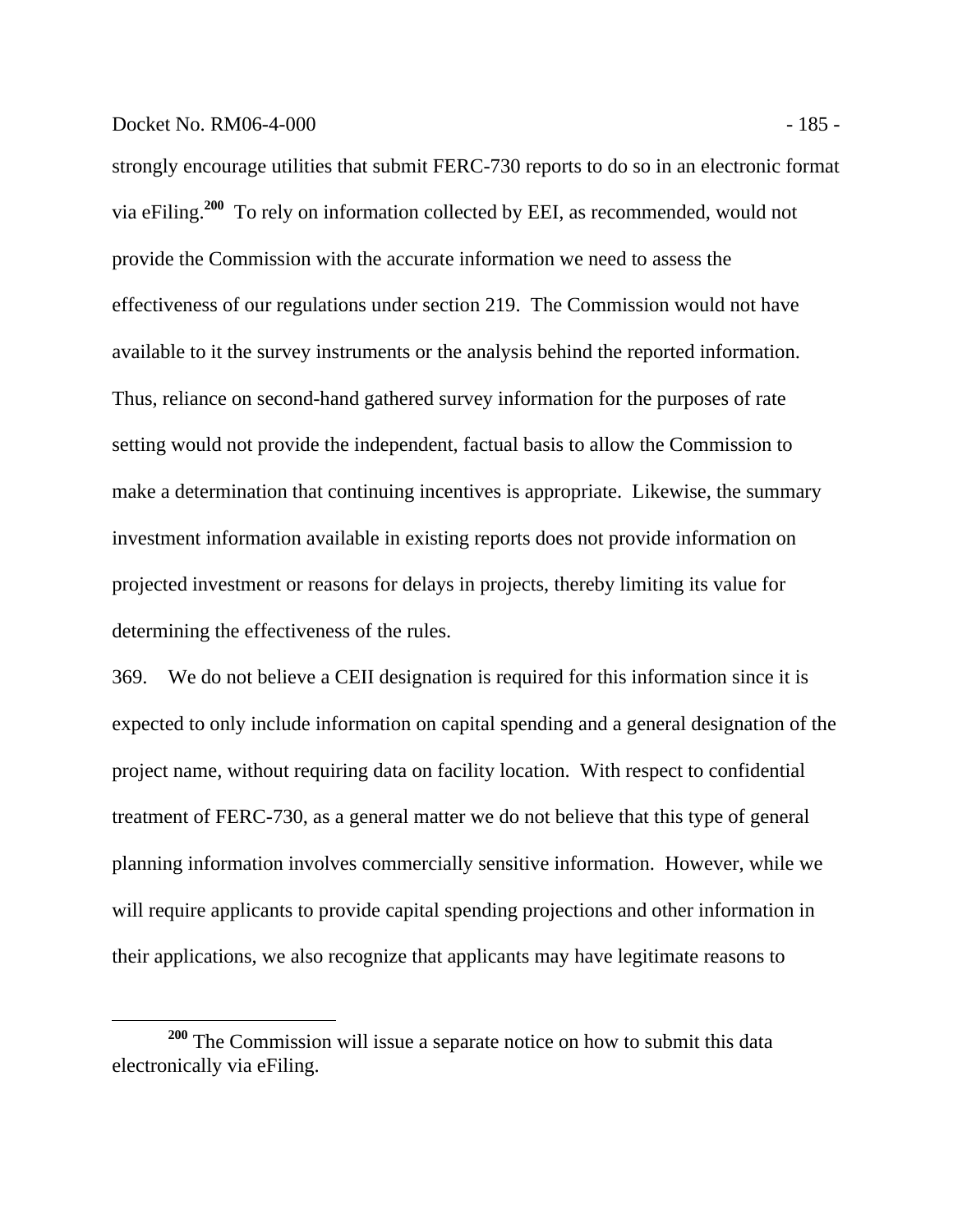### Docket No. RM06-4-000 - 186 -

maintain confidentiality of certain information. For this reason, applicants can request protection of information under § 388.112.

370. With respect to project-level information, this information is needed to determine the status of critical projects and reasons for delay, and will play a role in the Commission's evaluation of continuing incentives. To facilitate this review, we will require that filers specify which projects are currently receiving incentives in the project detail table and that they group together those facilities receiving the same incentive. We will not limit the information to projects above a certain voltage, since lower-voltage projects can have significant impacts on reliability and congestion relief, nor will we limit the information to projects subject to a Transmission Organization's or a regional planning organization's planning and approval process since we are addressing a national problem and complete coverage is therefore necessary. As discussed earlier in this rule, projects eligible for incentives – and hence required to submit data – are not restricted to projects or investments that result from regional planning processes. We agree with SCE that a minimum dollar threshold of \$20 million is a reasonable level for reporting of significant projects.

371. We agree with many of the recommendations for modifications to the tables as shown in the revised FERC-730 in the Appendix. We will not require the reporting of consumer benefits of projects. In order for these projects to have received an incentive, the project must have met the requirements of this rule, which includes that it benefit consumers by ensuring reliability and reducing the cost of delivered power by reducing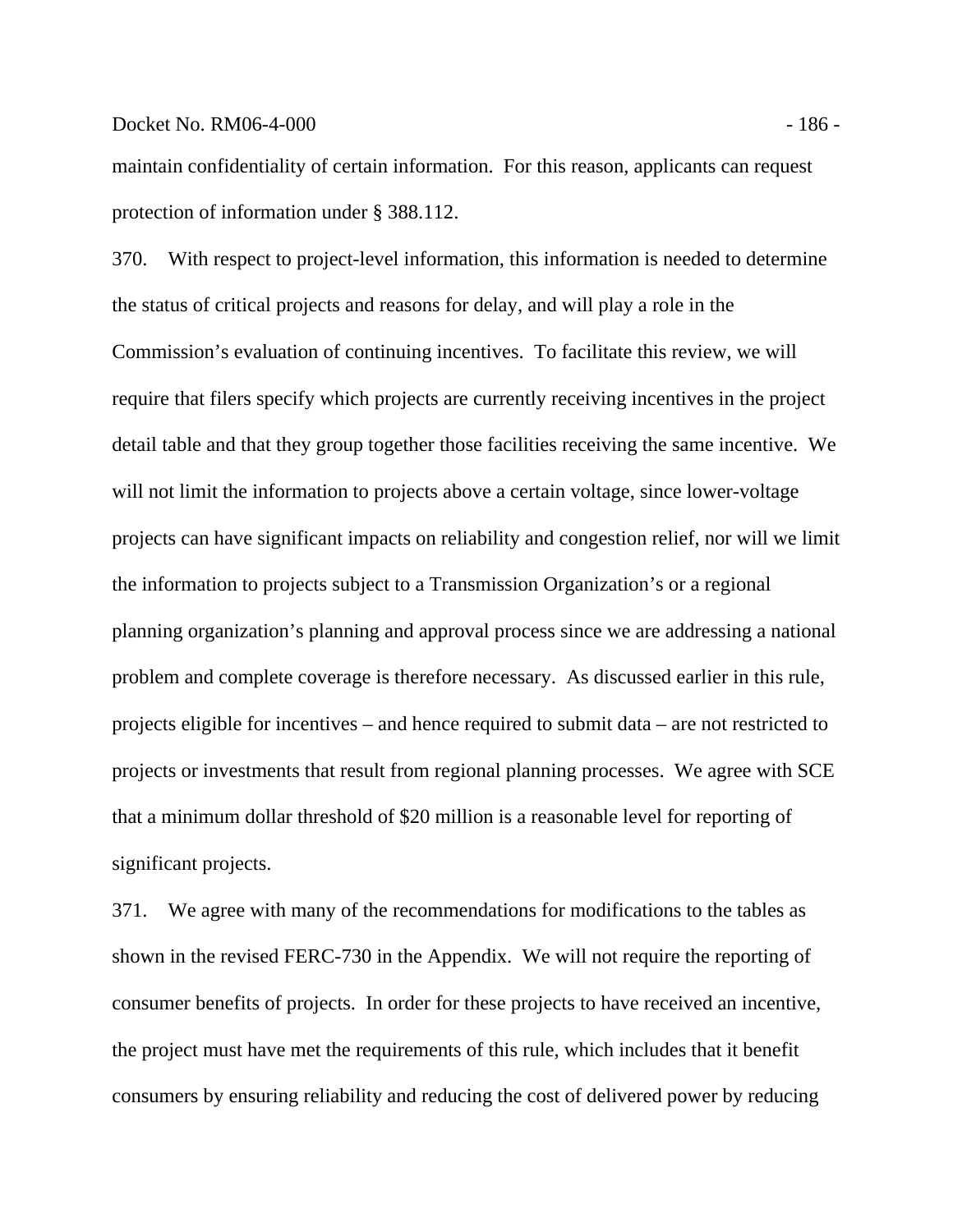### Docket No. RM06-4-000 - 187 -

transmission congestion. We will not require the addition of operating data to the table since the sole purposes of the information collection is to determine the level of capital spending, the status of significant and critical projects and reasons for delay. We will not require a Proposed Operating Date, as recommended by Ameren, since our sole concern with this information is that the planned projects are completed on time; operational startup issues such as synchronization with the grid and testing introduce additional issues not directly relevant to tracking the progress of investments in new infrastructure.

372. Further, we will not require year-by-year capital spending estimates for the project detail table as recommended by TAPS since the goal of the rule is not to ensure the achievement of annual capital spending targets but rather to ensure the overall project is completed, and if not, the reasons for the delay. We will not require the inclusion of cost allocation or pricing information as recommended by TAPS since that information is beyond the scope of our requirements. We do not see the need for a disclaimer that information is subject to change, since the required information is clearly labeled "projected" and "expected" and therefore assumed to be subject to change. Since this rulemaking applies to public utilities and incentives are being permitted pursuant to sections 219 and 205, which pertain to public utilities, we will not require information from entities that are not jurisdictional under section 205, although such entities are encouraged to voluntarily provide this information. We clarify that the meaning of "On Schedule" in the Project Detail table is the most up-to-date, expected project completion date.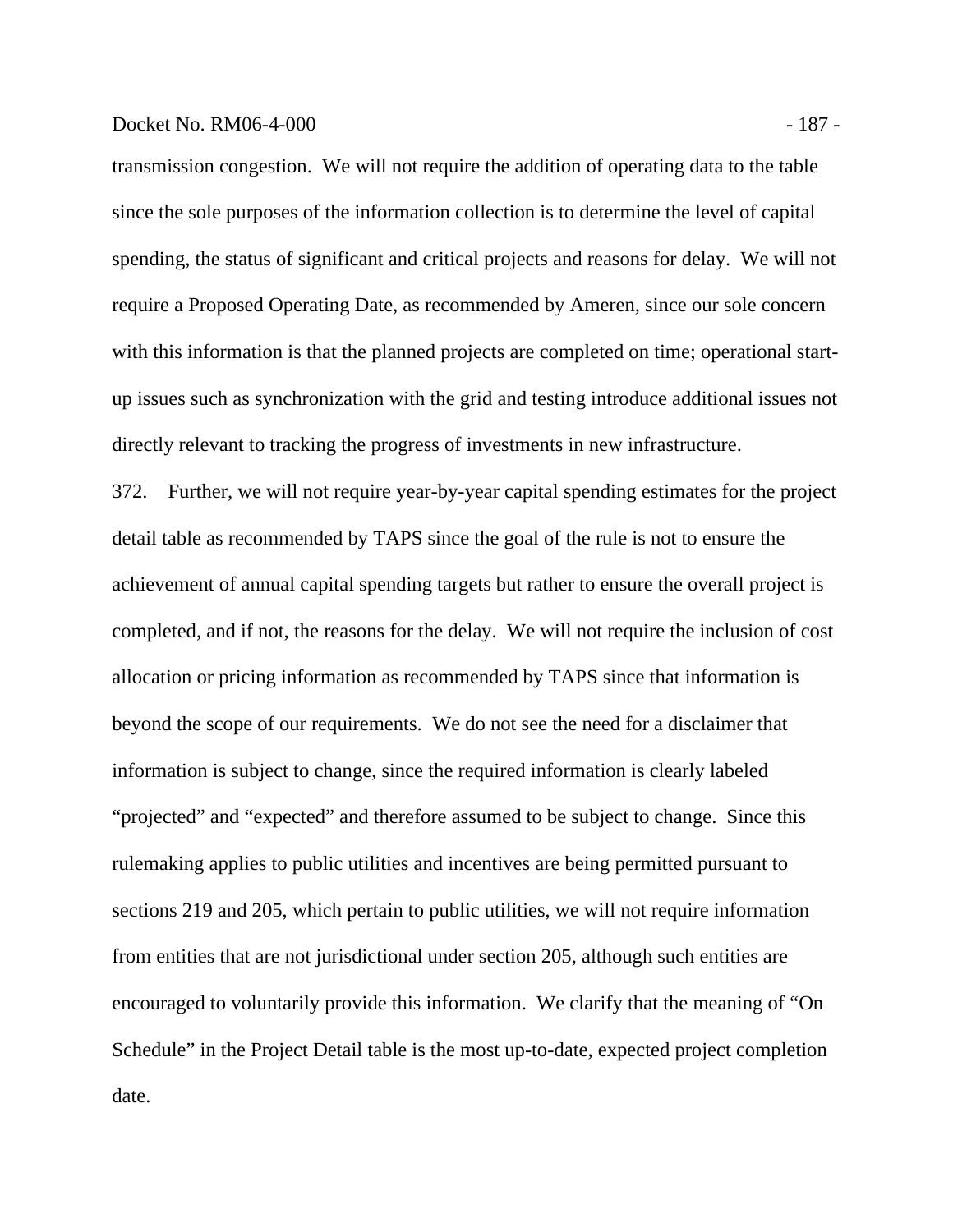373. We clarify that the reported information is to be provided for informational purposes only, and its purpose is not to establish the prudence of the amounts spent. As we specified earlier in the rule, we expect applicants will propose metrics and provide a nexus between the incentive and the investment, and therefore the information in this report will not be the sole basis for a section 206 investigation. We further clarify that the projections in FERC-730, rendered in good faith and upon a reasonable basis, would not subject the reporting transmission owners to claims of fraud, detrimental reliance or other liabilities arising from the fact that actual capital spending may vary from reported projections.

374. Rather than requiring all public utilities to submit FERC-730, we clarify that only those public utilities that have been granted incentive-based rate treatment for specific transmission projects under the provisions of § 35.35 must file FERC-730 in the manner prescribed in Appendix A. A public utility is subject to the FERC-730 reporting requirement beginning with the year the Commission issues an order in response to a filing made pursuant to section 205 of the Federal Power Act, or in a petition for a declaratory order that precedes a filing pursuant to section 205. The initial FERC-730 filing is due by April 18 of the following calendar year and subsequent filings are due each April 18 thereafter.

375. In addition, we will add a new provision to § 35.35(h) and delegate to the Chief Accountant or the Chief Accountant's designee authority to act on requests for extension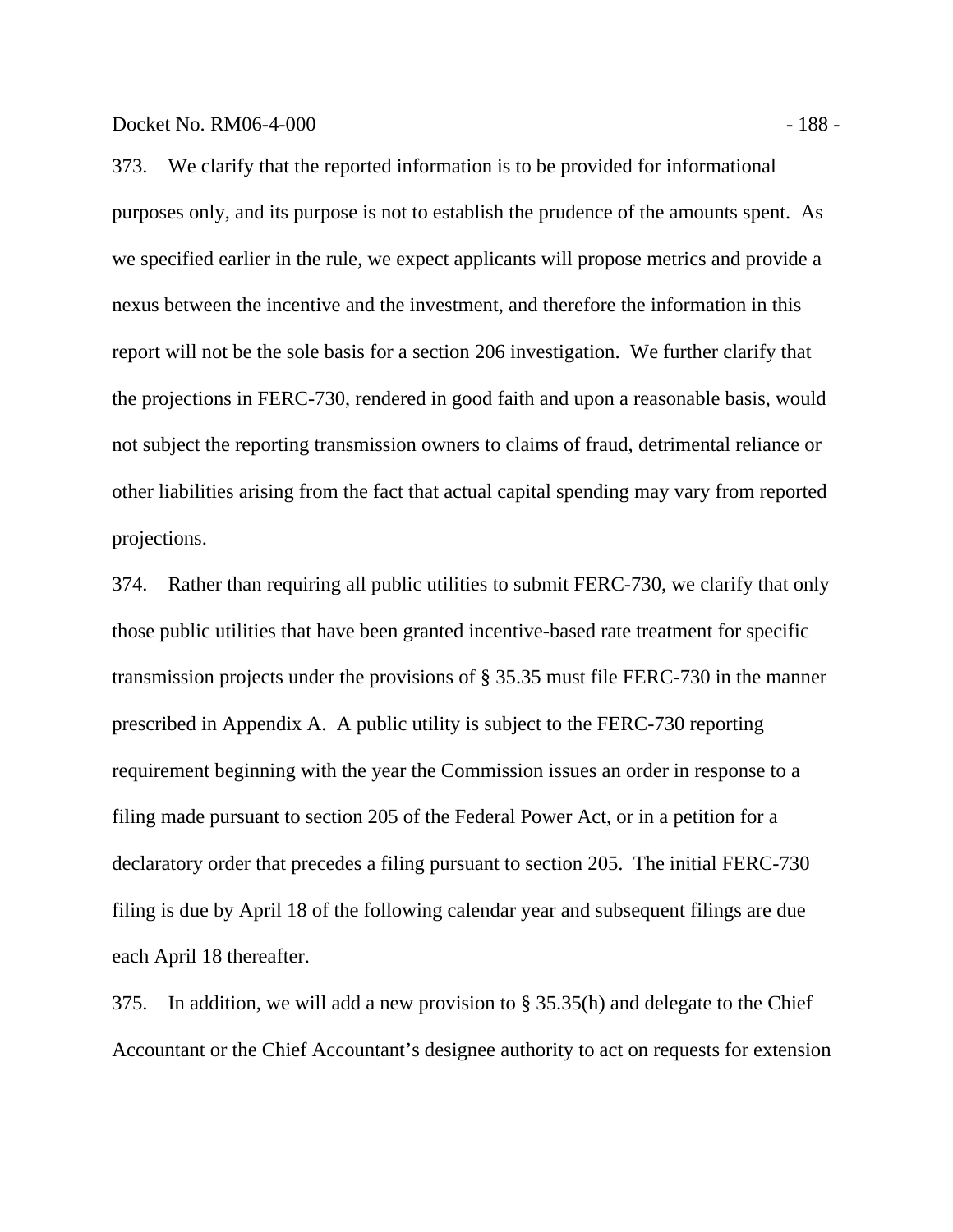Docket No. RM06-4-000 - 189 - 189 - 189 - 189 - 189 - 189 - 189 - 189 - 189 - 189 - 189 - 189 - 189 - 189 - 189 - 189 - 189 - 189 - 189 - 189 - 189 - 189 - 189 - 189 - 189 - 189 - 189 - 189 - 189 - 189 - 189 - 189 - 189 -

of time to file FERC-730 or to waive the requirements applicable to any FERC-730 filing.

376. Finally, we find the data issues raised by Semantic to be beyond the scope of this rulemaking. While the data requested by Semantic could provide a useful purpose for the operations and management of electric facilities and may have applicability to the Commission's regulations for RTOs, this rulemaking is limited to an evaluation of incentives for investment in electric transmission facilities. Therefore, the reporting requirements of the rulemaking are appropriately limited to data on industry investment.

# **VI. Other Issues**

# **A. Rate Related Issues**

### **1. Rate Related Issues**

377. Commenters also raised other rate issues such as formula rates, rate design, the five-month suspension policy and recovery of other costs. The Commission addresses these issues below.

# **a. Comments on Formula Rates**

378. As an alternative to single-issue ratemaking, certain commenters urge the Commission to require recovery of incentives through various forms of formula rates.**<sup>201</sup>** Certain MISO TOs state that the Commission should facilitate recovery from wholesale and retail customers including bundled and unbundled retail load through a formula rate

**<sup>201</sup>** E.g., APPA, AWEA, KKR, MDU, PG&E, Certain MISO TOs, and TAPS.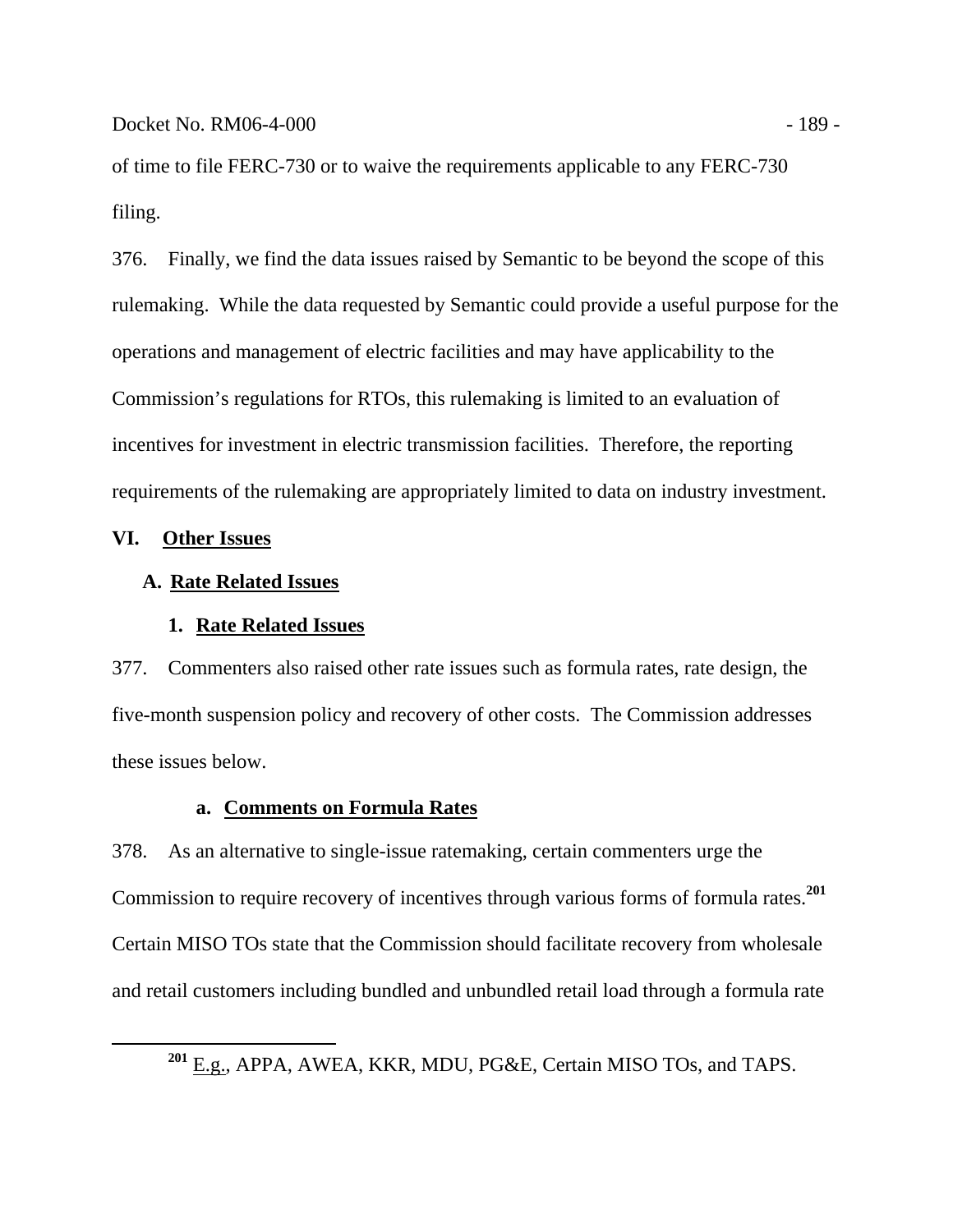## Docket No. RM06-4-000 - 190 - 190 - 190 - 190 - 190 - 190 - 190 - 190 - 190 - 190 - 190 - 190 - 190 - 190 - 190 - 190 - 190 - 190 - 190 - 190 - 190 - 190 - 190 - 190 - 190 - 190 - 190 - 191 - 191 - 191 - 191 - 191 - 191 -

for new investments. Certain MISO TOs cite section 219 of the FPA to argue that Congress required the Commission to ensure the recovery of all prudently incurred costs necessary to comply with mandatory reliability requirements and related to transmission infrastructure development.**<sup>202</sup>**

379. EEI argues that the section 205 filing for a public utility with a formula rate should be limited to including appropriate language in the formula rate allowing the utility to get the incentives and not be the basis to challenge any other aspect of the formula rate.

# **b. Comments on Rate Design**

380. Several commenters urge the Commission to require applicants to seek rolled-in treatment, rather than participant funding, to recover any costs incurred under the rule.**<sup>203</sup>** Those commenters assert that participant funding is inequitable because it imposes too much of a system burden on limited customers and that participant funding may actually discourage investment.

381. Other commenters support participant funding for projects.**<sup>204</sup>** They argue that socialization unfairly requires others to pay for facilities that they do not need and may deter new investment. Xcel requests that the Commission provide clear guidance on the

**<sup>202</sup>** Certain MISO TOs state that all costs of new investment should include the costs of facilities built by the company as well as the costs of facilities allocated to the company through a RTO transmission cost allocation process.

**<sup>203</sup>** E.g., East Texas, TDU Systems, and TAPS.

**<sup>204</sup>** E.g., NorthWestern, Progress, Southern Companies, PSEG, and E.ON US.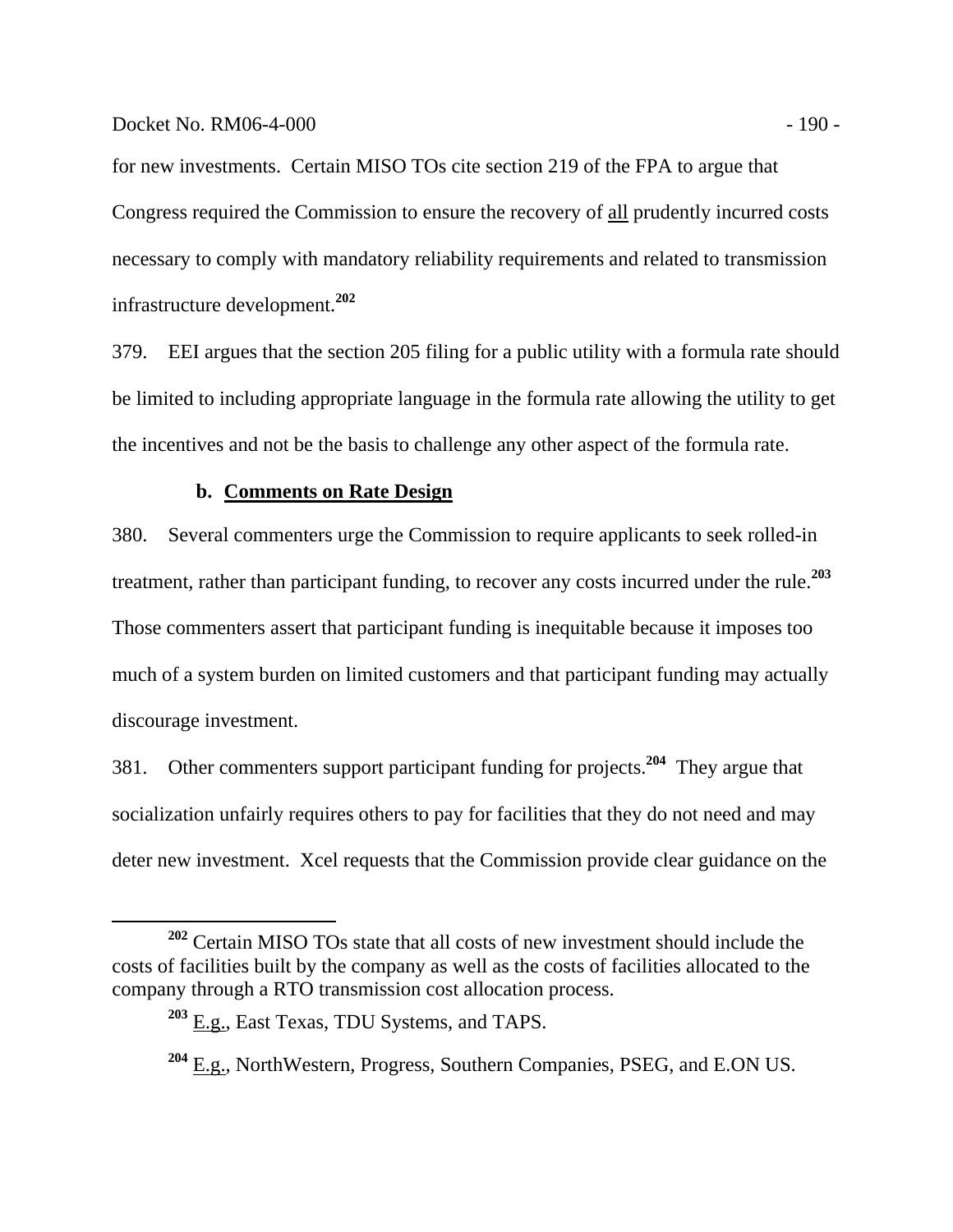## Docket No. RM06-4-000 - 191 -

issue of "rolled in" versus "incremental" pricing. Xcel states that the Commission should allow phased roll-in of transmission facilities as it does for natural gas pipelines because rolled-in pricing would encourage proper siting of generation.

382. EEI states that the Commission should be open to proposals that deviate from the "higher of" policy where justified.

383. Other commenters express support for regional or zonal rates.**<sup>205</sup>** They argue that regional rates would foster new projects because the rates would match cost recovery to the broad regional benefits obtained and reduce opposition from local consumers and state regulators and litigation.

## **c. Comments on Five-Month Suspension**

384. EEI, SCE and Xcel argue that the Commission's current suspension policy hinders transmission investment because delaying the effective date of rates forces a utility to absorb the costs associated with the new facilities during the suspension period, thereby effectively reducing that utility's return on equity. Additionally, EEI argues that, because any rate increase authorized by the Commission could be made subject to refund, with interest, customers could be made whole even without a five-month suspension. SCE suggests that the Commission should either change the threshold for determining when rates are excessive or use a sliding scale that would impose a longer suspension the larger the excessive revenues.

**<sup>205</sup>** E.g., TAPS and Upper Great Plains.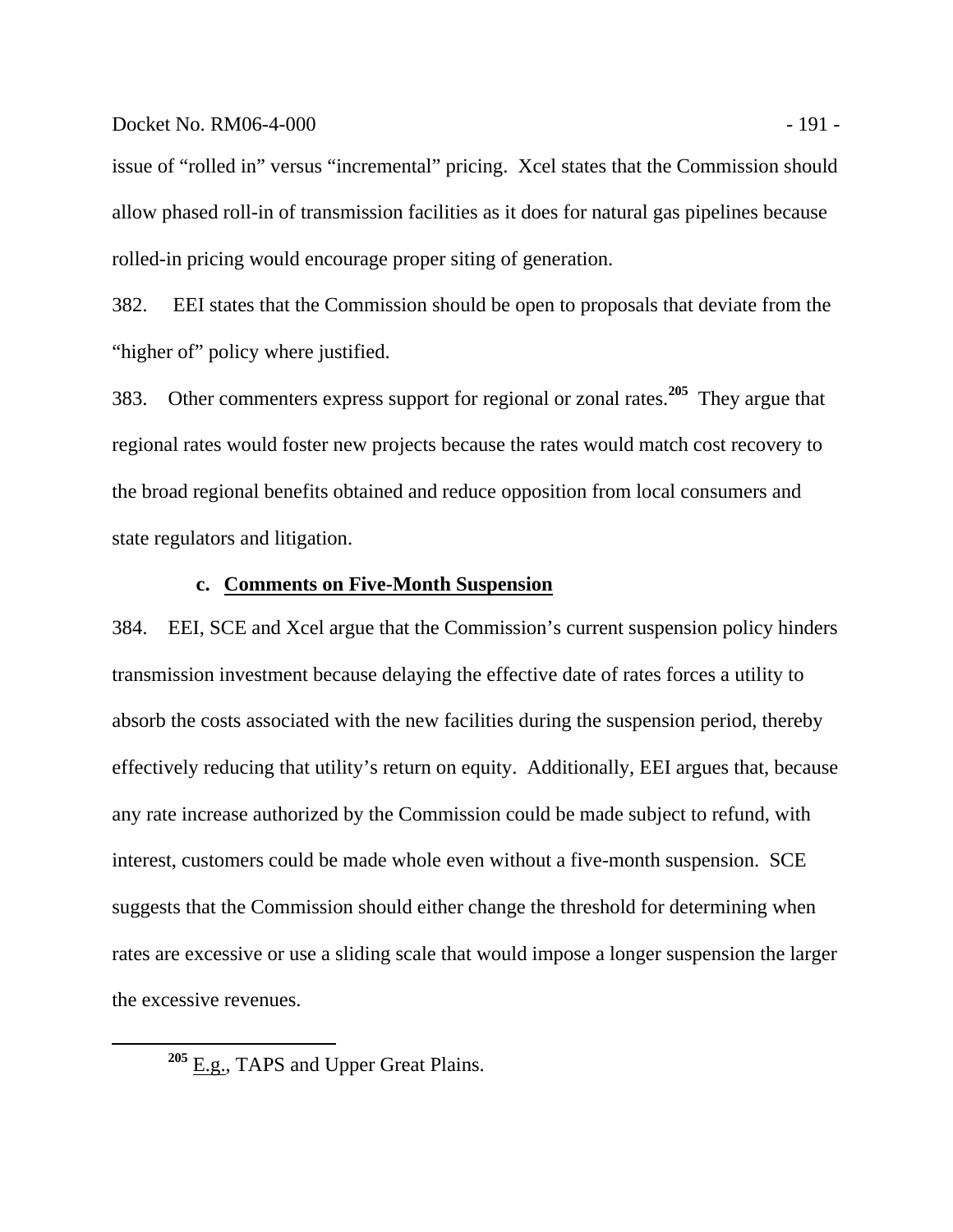## **d. Other Comments on Rate Design**

385. Commenters raised a variety of rate design issues. Energy Capital states that the Commission must modify traditional ratemaking practices to recognize the risks and structures required to fund a single line transmission project. SCE states that an additional disincentive to transmission investment is the imputation of revenues from grandfathered agreements that are greater than the actual revenues under the agreements, thereby reducing the earned return for transmission tariff service. TAPS faults the Commission's policy of excluding EPRI dues from transmission rates because wholesale customers may make their own direct contributions. Trans-Elect requests the Commission to confirm that all financing costs, including prepaid liquidity reserve and working capital costs required by the lender as a condition to financing, are recoverable in rates.

## **e. Commission Determination**

386. We agree with several commenters that formula rates can provide the certainty of recovery that is conducive to large transmission expansion programs.**<sup>206</sup>** Moreover, formula rates alleviate the need for other relief sought by commenters. For example, public utilities with formula rates will generally be able to flow through increased transmission investment without concern as to the Commission's five-month suspension

**<sup>206</sup>** We will not rule on PG&E's proposed rate base tracking mechanism here because we do not have an actual proposal with supporting documents before us.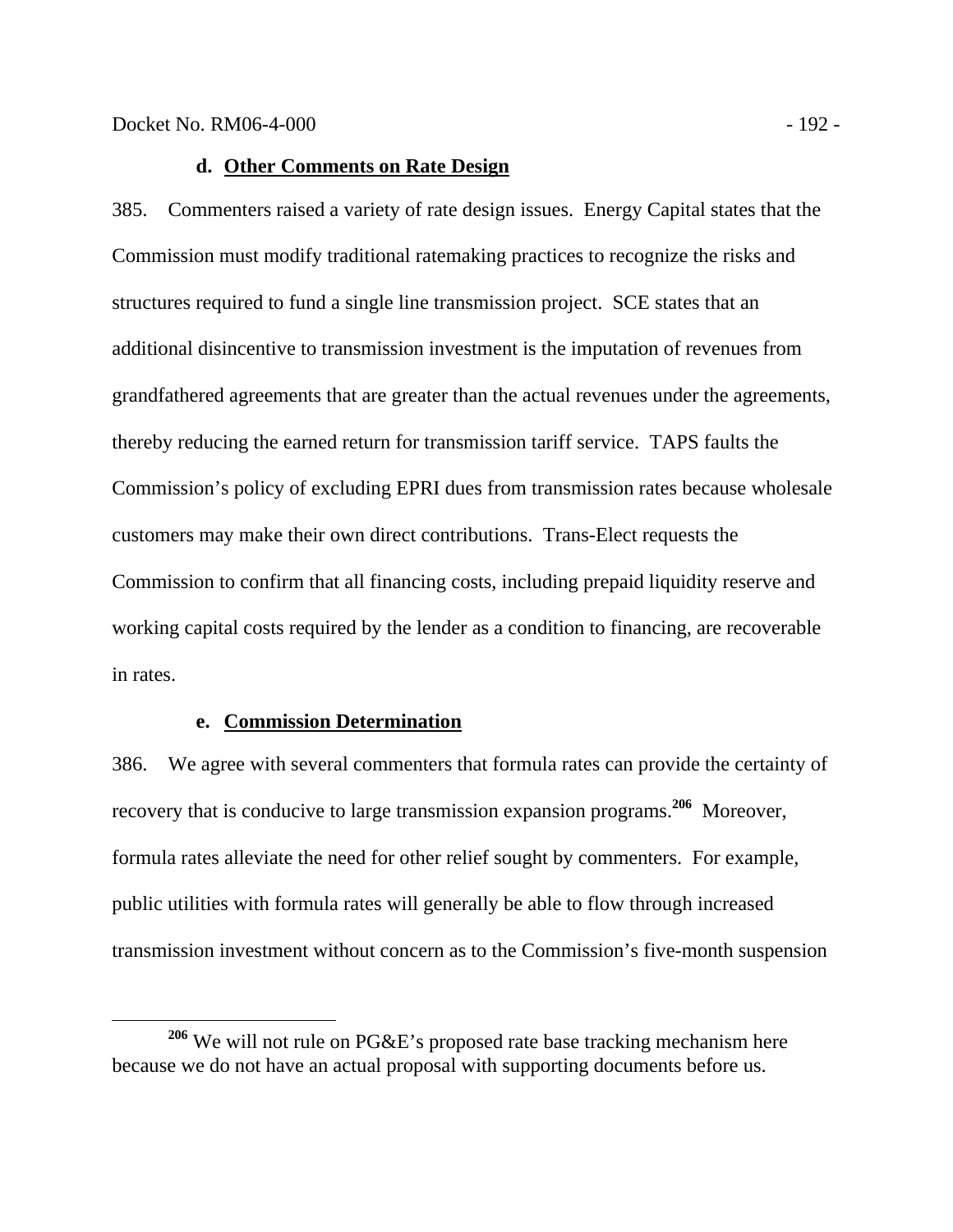policy with the exception of the suspension period for approval of initial rates. While we continue to encourage public utilities to explore the benefits of filing transmission-related formula rates,**<sup>207</sup>** we will not require public utilities to use formula rates to recover incentives.

387. We disagree with the interpretation that section 219 requires the Commission to claim jurisdiction over the transmission component of bundled retail load. While MISO TOs are correct that section 219 requires the Commission to ensure the recovery of all costs prudently incurred for section 215 reliability compliance and section 216 national interest corridor investments, we do not believe it is necessary to assert jurisdiction over bundled retail transmission to fulfill this statutory requirement.**<sup>208</sup>**

388. The rate design issues raised in the comments are beyond the scope of this proceeding.**<sup>209</sup>** While rate designs can impact infrastructure investment, this rule is

**<sup>208</sup>** We will not add the term "all" to the regulatory text in 18 CFR 35.35(f) and (g) as recommended by Certain MISO TOs. The text in those sections reflects the language in section 219 of the FPA and therefore meets the Commission's compliance requirements.

**<sup>209</sup>** We will not retain 18 CFR 35.34(e) in the new regulations as requested by MISO States. However, the new regulations allow RTOs to propose alternative incentives in 18 CFR 35.35(d)(1)(iii) and under these new regulations, RTOs may (continued)

<sup>&</sup>lt;sup>207</sup> Allegheny Power System Operating Companies, 111 FERC ¶ 61,308 at P 51 (2005). See also Allegheny Power System Operating Companies, 106 FERC ¶ 61,003 at P 32 (2004) ("The parties may explore whether adopting formula rates for recovery of the costs of both the TOs' existing transmission facilities and new transmission facilities would be best. Specifically, we note that other TOs that we have approved incentive rates for also have formula rates.").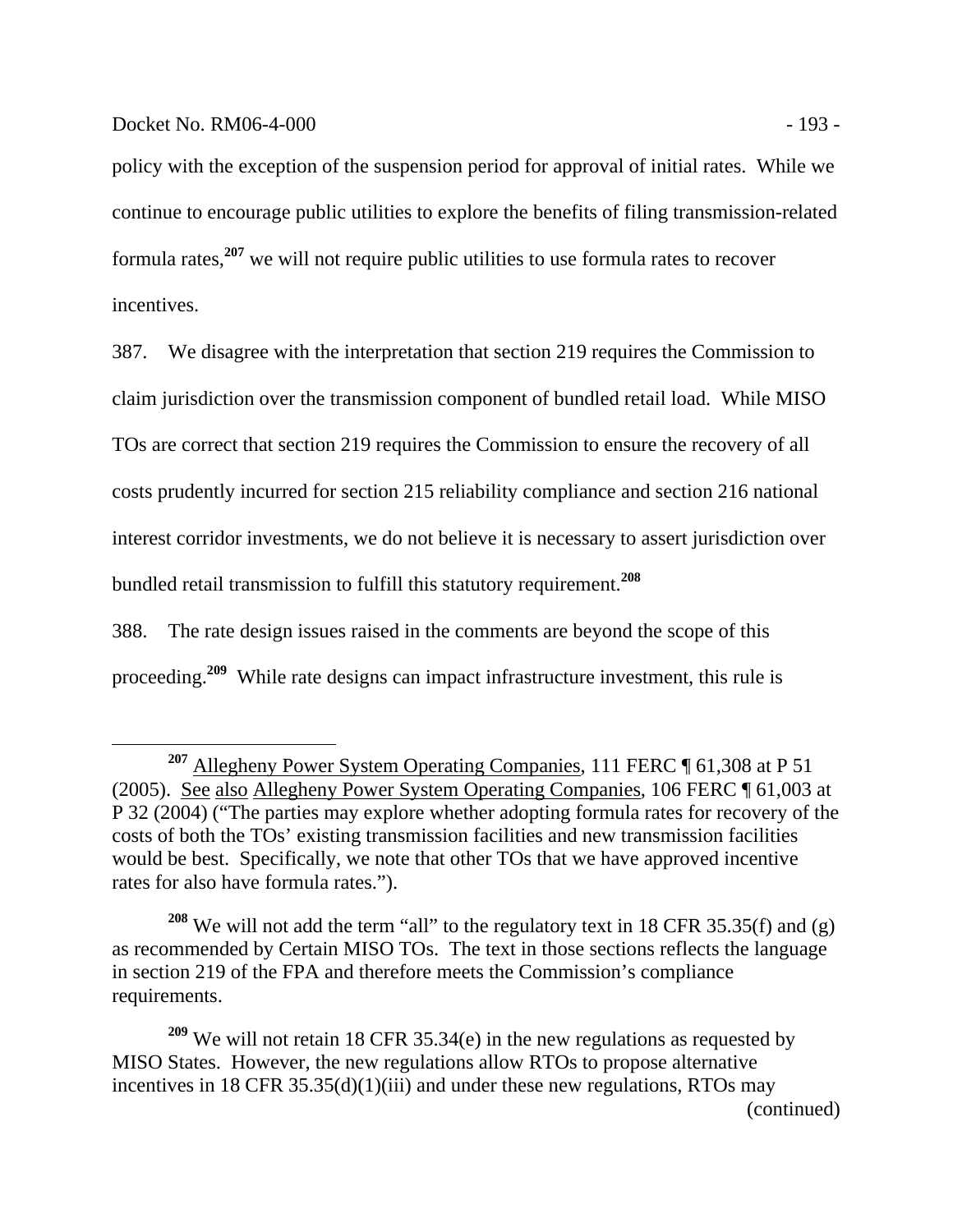### Docket No. RM06-4-000 - 194 -

 $\overline{a}$ 

limited to addressing incentive treatments that foster infrastructure investment. Interested parties may raise issues associated with rate design policies in the associated section 205 filings in which applicants are seeking rate recovery of transmission incentives.

389. We will not revise our five-month suspension policy in this proceeding. To the extent that public utilities are concerned that the Commission's suspension policy unnecessarily delays recovery of prudent costs, there are alternative means to ensure such recovery. As mentioned previously, formula rates enhance cost recovery certainty. Further, public utilities that are concerned that a particular rate increase may be deemed "excessive" under our suspension policy may use our pre-filing process for discussing those concerns.

390. We will not make the determination on Energy Capital's proposal that the Commission modify its traditional ratemaking practices to recognize unique aspects of non-traditional transmission owners because the issues raised are novel and we would be better informed with an actual proposal before us. Regarding SCE's concern about imputing the transmission revenues under grandfathered agreements using the OATT rate, this issue is beyond the scope of this proceeding.

391. We shall deny TAPS proposal to reconsider our policy on recovery of EPRI research and development costs when the unbundled retail load takes service under the

propose the incremental pricing provisions previously included in 18 CFR 35.34(e).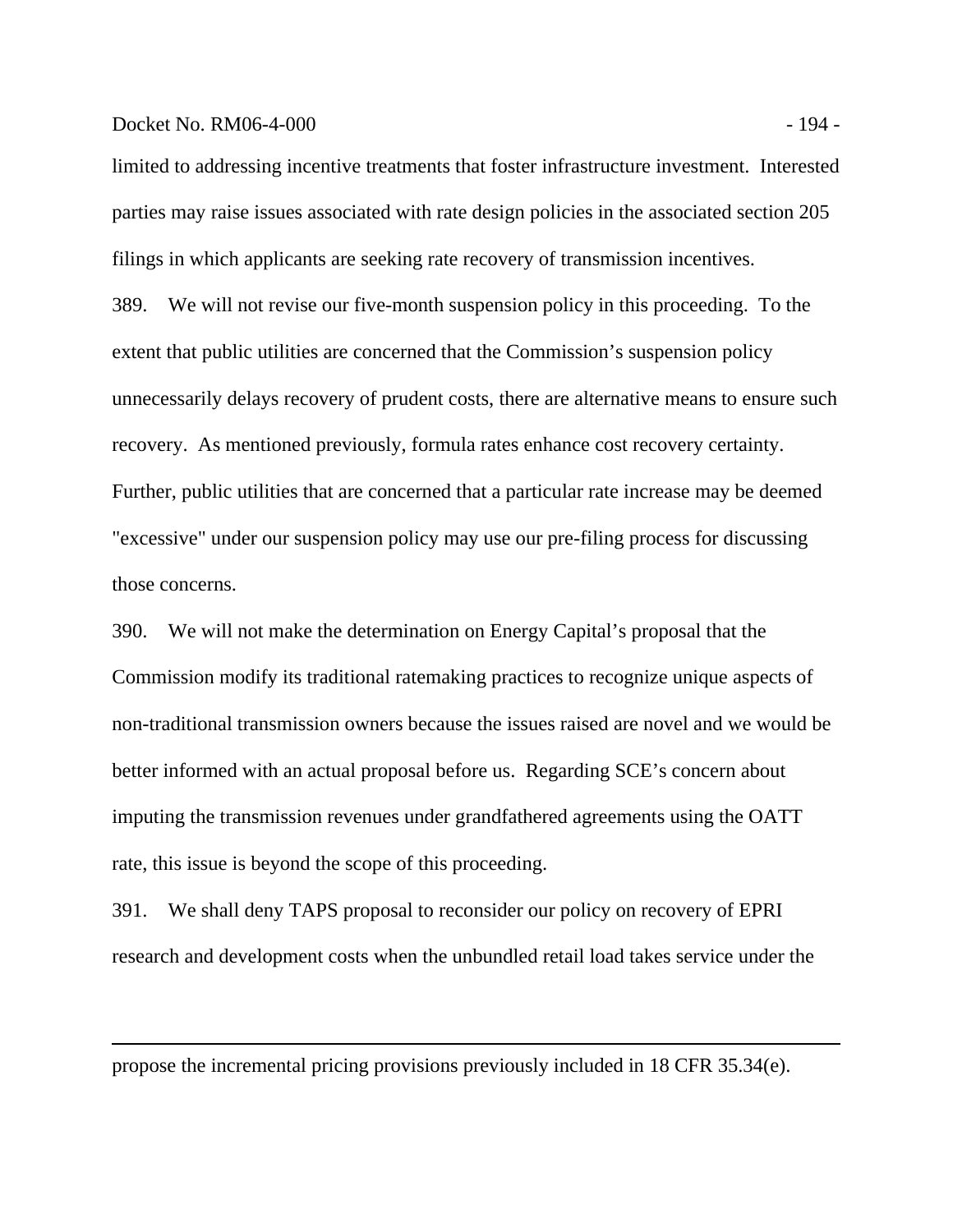same transmission rate as wholesale customers.**<sup>210</sup>** That is beyond the scope of this proceeding.

392. The Commission will remain flexible with respect to rate treatments proposals that applicants or interested parties can demonstrate to be just and reasonable.

393. We will deny the request to confirm in this proceeding that prepaid liquidity reserve and working capital costs required by project lenders as a condition to financing are recoverable. Those issues were the subject of an Administrative Law Judge's Initial Decision in Docket No. ER05-17-002 and are pending Commission review. Those issues are better addressed in that proceeding because that proceeding has a complete litigated record.

394. We also find that EEI's request that the Commission use this rule to revisit "and" pricing to be beyond the scope of this rule.

# **B. Section 35.34**

# **1. The Proposal to Eliminate Section 35.34(e)**

# **a. Background**

395. The NOPR proposed that applicants for incentive ratemaking treatment under section 35.35 would not be required to support their applications with cost-benefit

**<sup>210</sup>** The Commission has explained that, when the basis for calculating the amount of the voluntary contribution to EPRI for research and development is based on the amount of retail sales, recovery from wholesale customers is unreasonable. See Public Service Company of New Mexico, Opinion 133, 17 FERC ¶ 61,123 at 61,249 (1981), order on reh'g, Opinion No. 133-A, 18 FERC ¶ 61,036 (1982).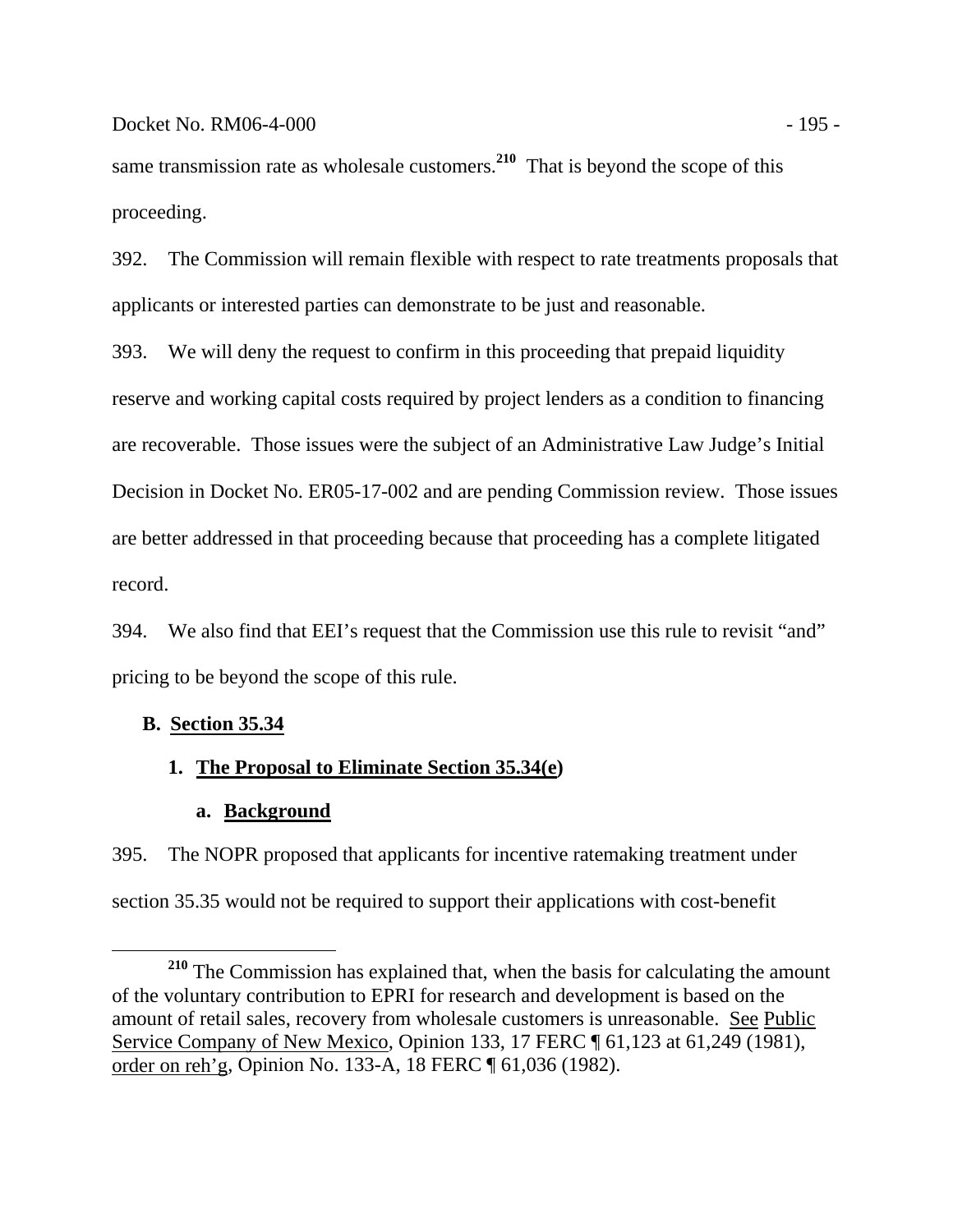## Docket No. RM06-4-000 - 196 - 196 - 196 - 196 - 196 - 196 - 196 - 196 - 196 - 196 - 196 - 196 - 196 - 197 - 19

analyses. The NOPR also proposed to eliminate § 35.34(e), which requires cost-benefit analyses by RTO applicants in order to avoid potential conflict between or overlap of the pre-existing regulations and the new § 35.35.

# **b. Comments**

396. Several comments specifically addressed the NOPR's proposal to eliminate § 35.34(e). TDU Systems do not oppose elimination of § 35.34(e), so long as the consumer protections embodied in that section are incorporated into a new rule adopted to replace it. TDU Systems argues that adoption of the conditions and criteria it recommends (i.e., public power participation in planning, financing and construction, and rolled-in rate treatment for expansions of network facilities) would ensure that these protections remain in place. TAPS, APPA and Industrial Consumers support retention of the cost-benefit provision for reasons given in their comments on the cost-benefit issue. 397. NRECA supports the Commission's proposal. Public utilities have had the opportunity for five years now to form RTOs and obtain transmission rate incentives for RTO membership. In light of the fact that it is yet to be demonstrated that the benefits of RTOs outweigh their cost, elimination of this provision is appropriate.

398. MISO supports the elimination of § 35.34(e), because it will be superfluous and unnecessary if the NOPR is adopted. Moreover, MISO points out that the authorization for RTOs to include innovative rate treatments in their rates found in § 35.34(e) expired after January 1, 2005, with respect to transmission rate moratoriums and rates of return that do not vary with capital structure.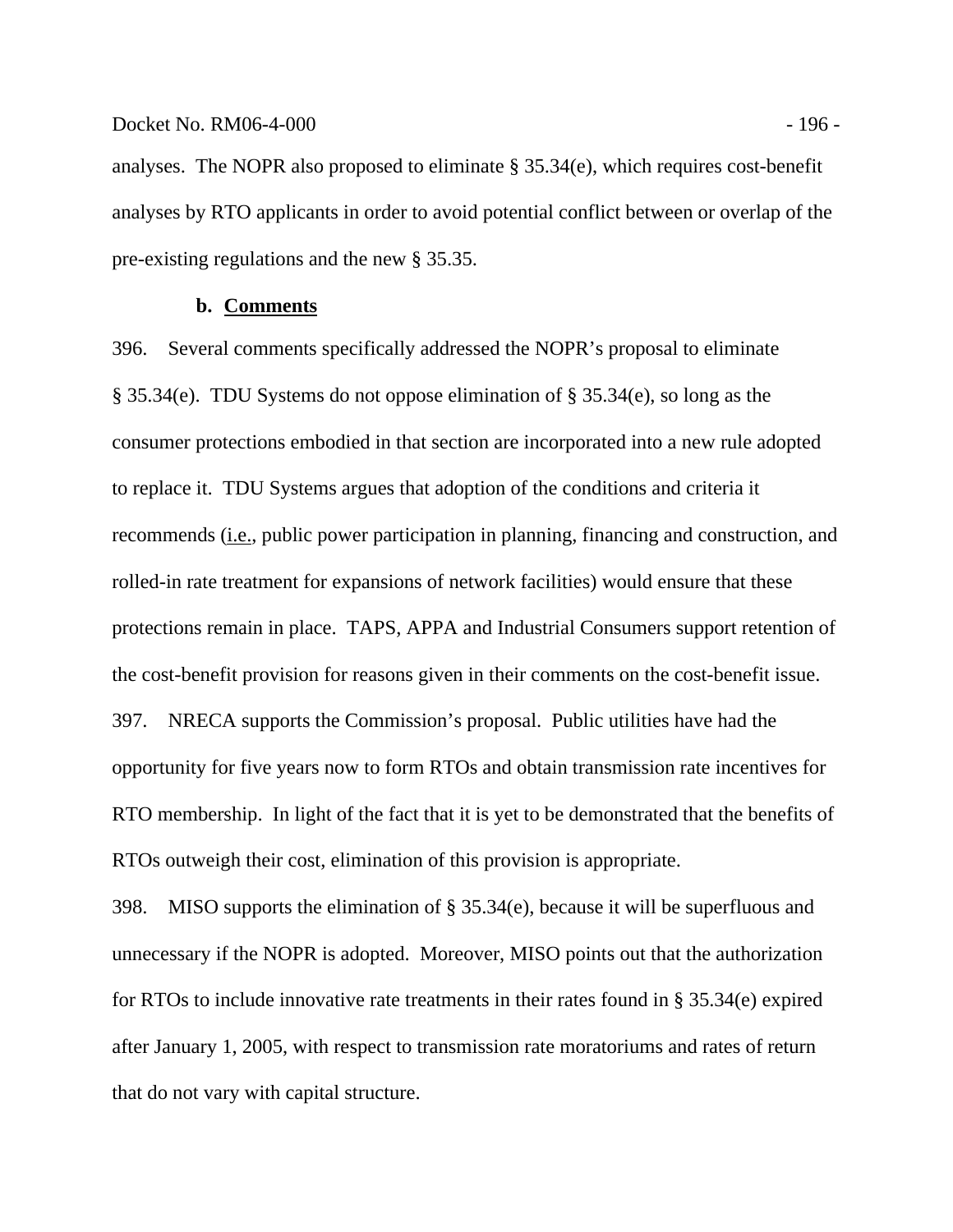Docket No. RM06-4-000 - 197 -

399. Ameren Services does not oppose the Commission's proposal to remove existing section 18 C.F.R. § 35.34(e) from its regulation. This is consistent with the mandate of new FPA section 219 to provide incentives for qualifying entities. Ameren Services contends that removal of § 35.34(e) will avoid confusion that could arise from potential conflicts between innovative rate treatments available under existing § 35.34(e) and the additional incentives proposed to be adopted in new § 35.35.

400. MISO States generally support the elimination of § 35.34(e). However, MISO States point out that § 35.34(e) appears to contain a provision that permits RTOs to apply for incremental pricing for new transmission facilities in association with an embeddedcost access fee for existing transmission facilities. Such a provision does not appear to be encompassed in the language of the Commission's proposed new § 35.35 rule. MISO States believe that such a provision could prove useful in certain circumstances and urges the Commission not to drop this provision in the transition process of deleting the elements in § 35.34(e) and replacing them with the new elements in § 35.35.

401. NorthWestern opposes preferential treatment based on corporate structure. It argues that if the Commission does remove § 35.34(e) as proposed, it should make certain that its resulting policies provide the appropriate non-preferential treatment.

# **c. Commission Determination**

402. Comments opposing the elimination of the cost-benefit analysis requirement are addressed above in our determination to affirm the NOPR on the cost-benefit issue. 403. MISO States expresses concern that the proposed new § 35.35 does not appear to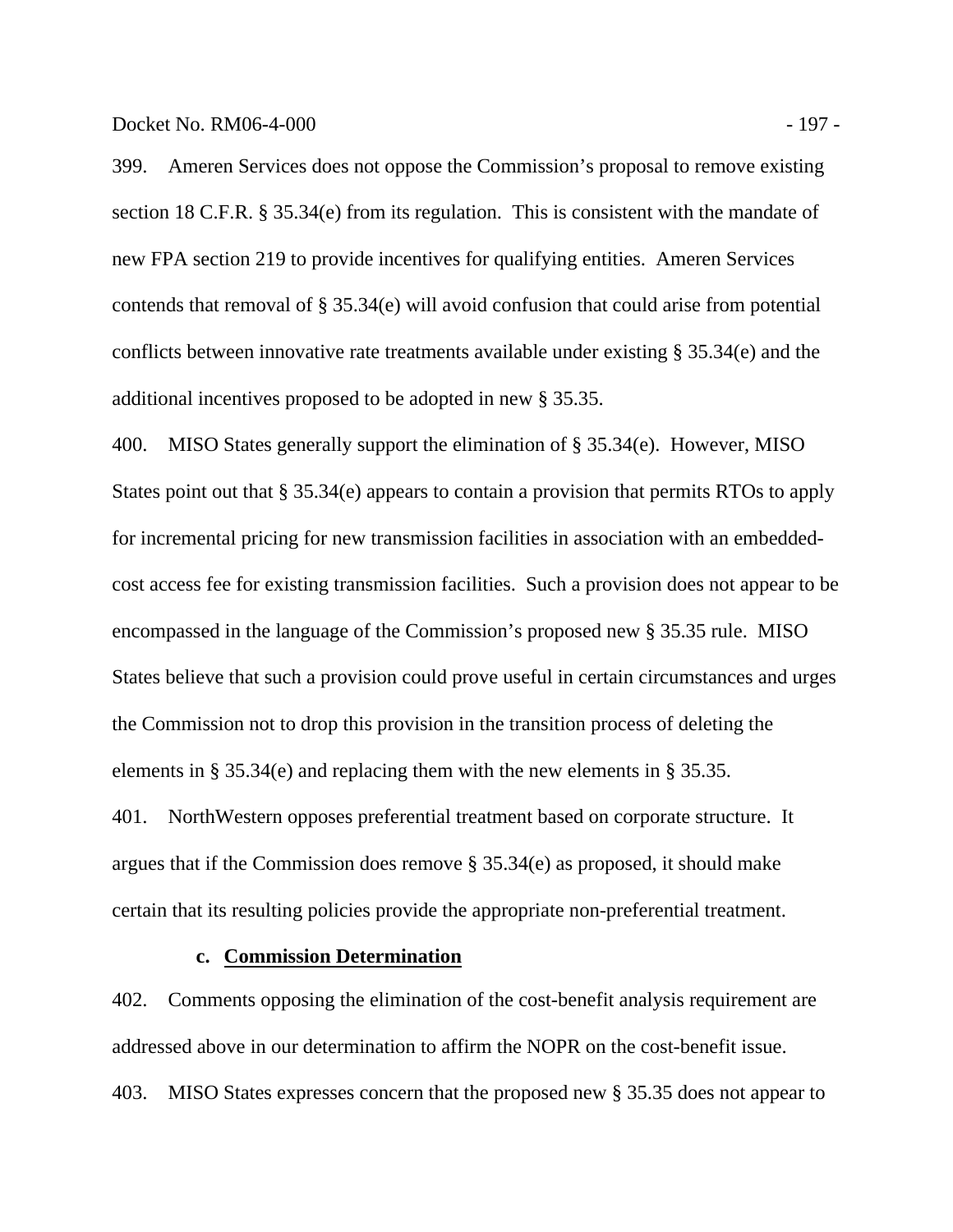### Docket No. RM06-4-000 - 198 -

encompass the provision in pre-existing § 35.34(e)(v) allowing RTOs to apply for incremental pricing for new transmission facilities in association with an embedded-cost access fee for existing transmission facilities. The deletion of § 35.34(e) is intended to eliminate potentially conflicting or overlapping regulations concerning requests for incentive rate treatment. Thus, for example, the deletion of § 35.34(e) eliminates potential confusion over whether a proposal would be an "innovative" rate treatment (and require a cost-benefit analysis) under the pre-existing rules or be an incentive rate treatment requirement (with no cost-benefit analysis) under the new rules.

404. In Section IV.D. of this preamble in our determination segment, we find that we do not have a sufficient basis to adopt rules for PBR in this rule. Notwithstanding that determination not to enumerate PBR in the list of incentive rate treatments, we also state that we remain open to consider PBR proposals as an incentive rate treatment pursuant to section 219. Given that determination, and to avoid potential conflict or overlap with the rules adopted herein, we believe that removal of the pre-existing PBR provisions – §§  $35.34(e)(2)(v)$  and  $35.34(e)(3) -$  is appropriate.

405. We address NorthWestern's comment that the Commission should not favor any particular corporate structure in the discussion of the Transco incentives, supra Section IV.

# **VII. Information Collection Statement**

406. The Office of Management and Budget (OMB) regulations require approval of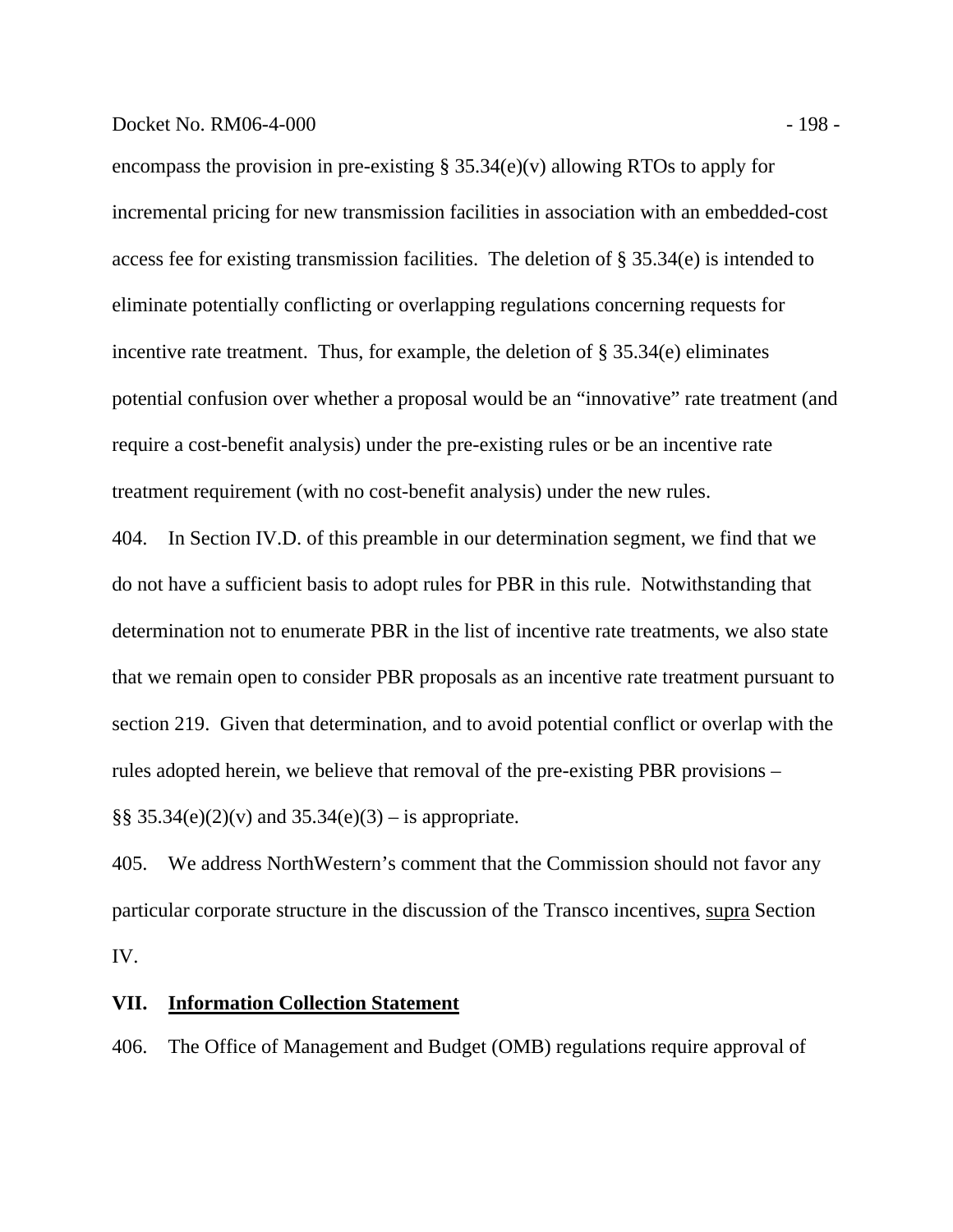# Docket No. RM06-4-000 - 199 -

certain information collection requirements imposed by agency rules.**<sup>211</sup>** The Commission is submitting these reporting requirements to OMB for its review and approval under section 3507(d) of the Paperwork Reduction Act.**<sup>212</sup>** Upon approval of a collection(s) of information, OMB will assign an OMB control number and an expiration date. Respondents subject to the filing requirements of this rule will not be penalized for failing to respond to these collections of information unless the collections of information display a valid OMB control number. Interested persons may obtain information on the reporting requirements by contacting: Federal Energy Regulatory Commission, 888 First Street, N.E., Washington, D.C. 20426 [Attention: Michael Miller, Office of the Executive Director, Phone: (202) 502-8415, fax: (202) 273-0873, e-mail: michael.miller@ferc.gov].

407. Public Reporting Burden: The Commission did not receive specific comments concerning its burden estimates and uses the same estimate here. Comments on the proposed reporting requirement (proposed in the NOPR as Form X) are addressed above in Section V, Reporting Requirements, where we adopt the FERC-730 information collection requirement. The comments received and our adoption of FERC-730 do not lead us to revise the NOPR's estimates of the public reporting burden.

**<sup>212</sup>** 44 U.S.C. 3507(d) (2000).

**<sup>211</sup>** 5 CFR 1320.13 (2005).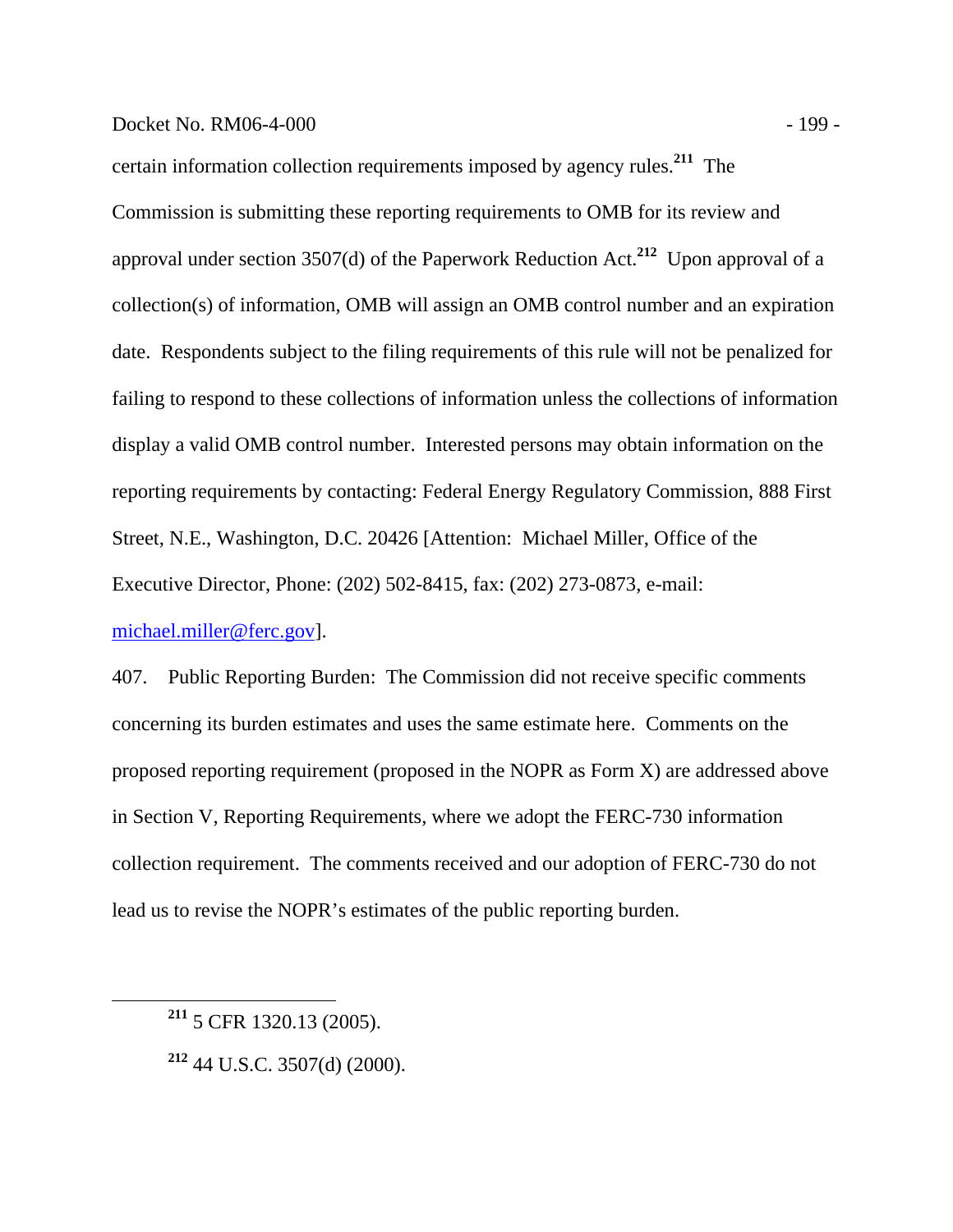# Docket No. RM06-4-000 - 200 -

| Data Collection         | No. of      | No. of       | Hours Per | <b>Total Annual</b> |
|-------------------------|-------------|--------------|-----------|---------------------|
|                         | Respondents | Responses    | Response  | Hours               |
| <b>FERC-516</b>         |             |              |           |                     |
| Transcos                | 30          | 1            | 296       | 8,880               |
| Traditional             | 200         | $\mathbf{1}$ | 181       | 36,200              |
| <b>Public Utilities</b> |             |              |           |                     |
| <b>FERC-730</b>         | 200         | $\mathbf{1}$ | 30        | 6,000               |
| Totals                  | 230         | $\mathbf{1}$ | 222       | 51,080              |

Total Annual hours for Collection: (Reporting + recordkeeping, (if appropriate)*=* 51,080 hours.

Information Collection Costs: The Commission sought comments about the time and corresponding costs needed to comply with these requirements. No comments were received. Costs for FERC-516 and FERC-730 =  $$6,129,600$  (51,080 hours at \$120 an hour). (The hourly rate was determined by taking the median annual salary from Bureau of Labor Statistics, Department of Labor Occupational Outlook Handbook. The figures reported by BLS are for 2002 and added to them was an inflation factor of 4.73 percent for the period January 2003 through December 2004.)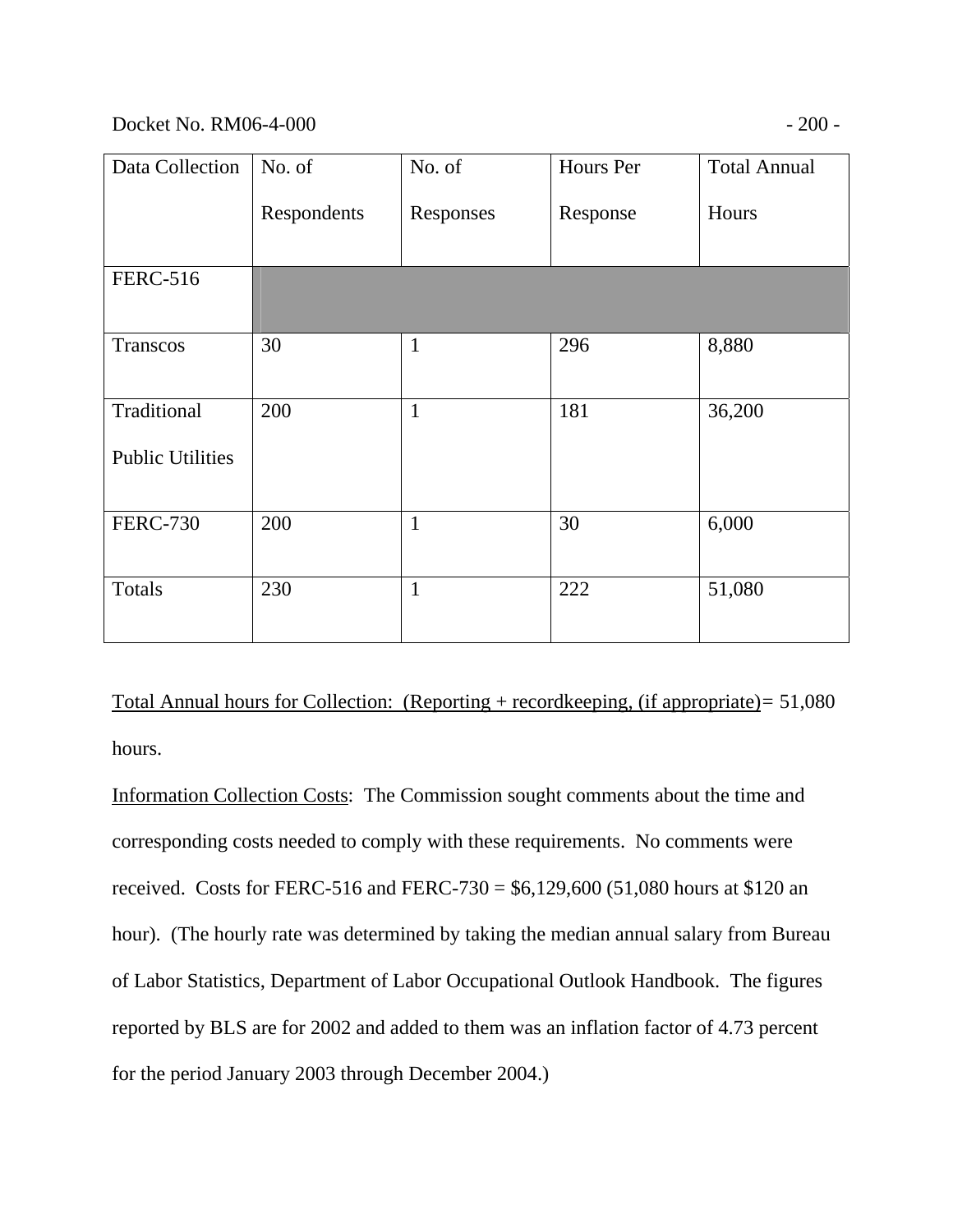Docket No. RM06-4-000 - 201 -

Title:FERC-516 "Electric Rate Schedule Filings", FERC-730 "Report of Transmission Investment Activity"

Action: Proposed Collections

OMB Control No:1902-0096; and to be determined

Respondents:Business or other for profit

Frequency of Responses:On occasion for applicants and annually for transmission investment report.

Necessity of the Information:The Final Rule amends the Commission's regulations to implement the statutory provisions of section 1241 of EPAct 2005. The Act directs the Commission to establish incentive-based (including performance-based) rate treatments for the transmission of electric energy in interstate commerce by public utilities in order to benefit consumers by ensuring reliability and reducing the cost of delivered power by relieving transmission congestion. This mandate addresses an identified need to encourage construction of transmission infrastructure and encourage investment. Sufficient supplies of energy and a reliable way to transport those supplies are necessary to assure reliable energy availability and to enable competitive markets. Without sufficient delivery infrastructure, some suppliers will not be able to enter the market, customer choices will be limited, and prices may be needlessly higher or volatile. The implementation of incentive and performance-based rate treatments supports the Commission's mandate to support investments in transmission capacity to reduce the cost of delivered power by reducing congestion.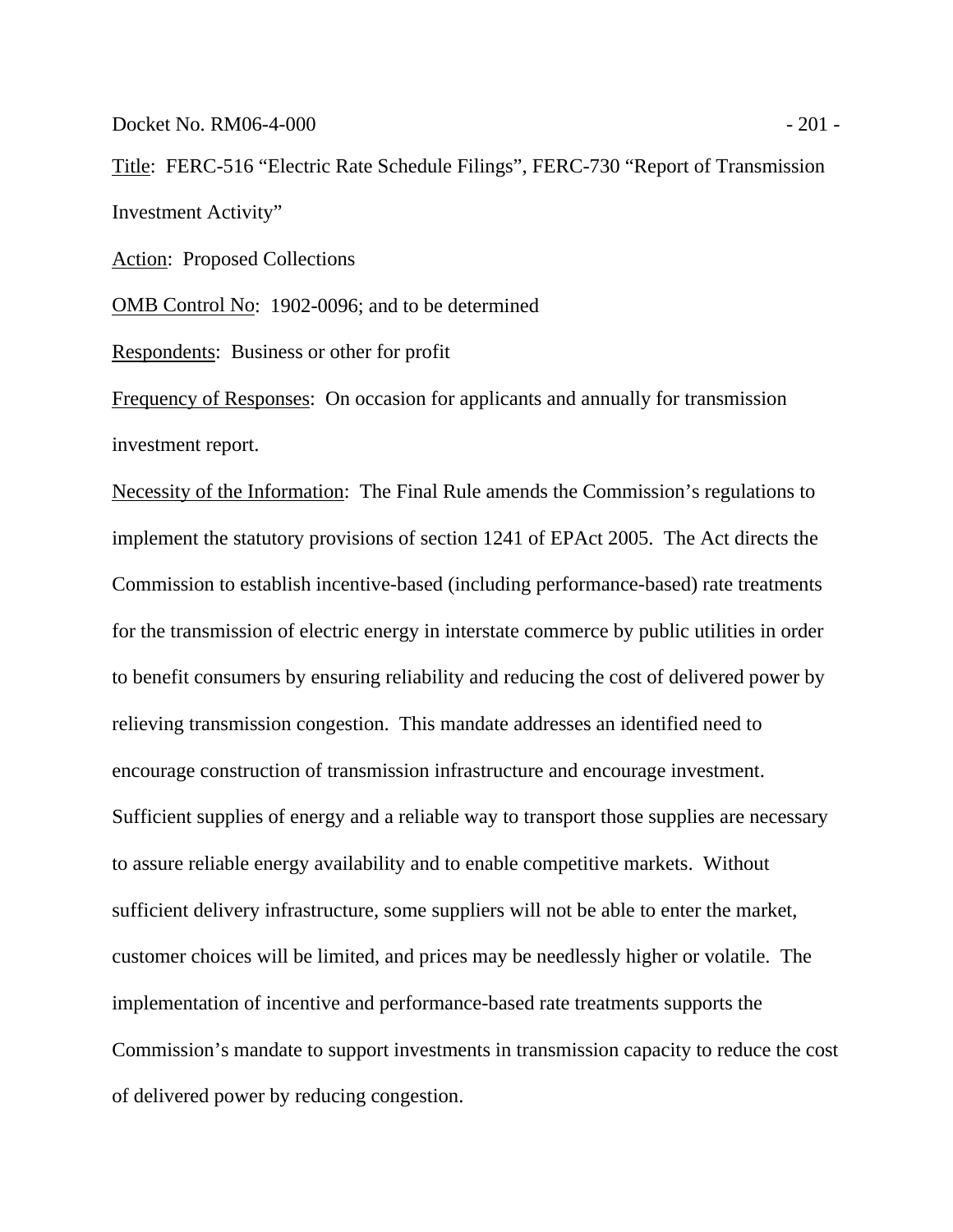Docket No. RM06-4-000 - 202 -

408. Entities seeking incentives to build new transmission facilities must file under Part 35 of the Commission's regulations, an application describing how the entity will bring benefits to the grid. The information provided for under Part 35 is identified as FERC-516. The information for actual and planned investments as proposed in an annual report is identified as FERC-730 and the information is provided for under § 35.35(h) of the Commission's regulations.

409. Comments on the final rule may also be sent to the Office of Management and Budget. For information on the requirements, submitting comments on the collection of information and the associated burden estimates including suggestions for reducing this burden, please send your comments to the Federal Energy Regulatory Commission, 888 First Street, N.E., Washington, D.C. 20426 (Attention: Michael Miller, Office of the Executive Director, (202-502-8415) or send comment to the Office of Management and Budget (Attention: Desk Officer for the Federal Energy Regulatory Commission, fax: 202-395-7285, e-mail: oria\_submission@omb.eop.gov., and please reference this rulemaking docket no. in your submission.

# **VIII. Environmental Statement**

410. The Commission is required to prepare an Environmental Assessment or an Environmental Impact Statement for any action that may have a significant adverse effect on the human environment.**<sup>213</sup>** The Commission has categorically excluded certain

**<sup>213</sup>** Regulations Implementing the National Environmental Policy Act, Order No. (continued)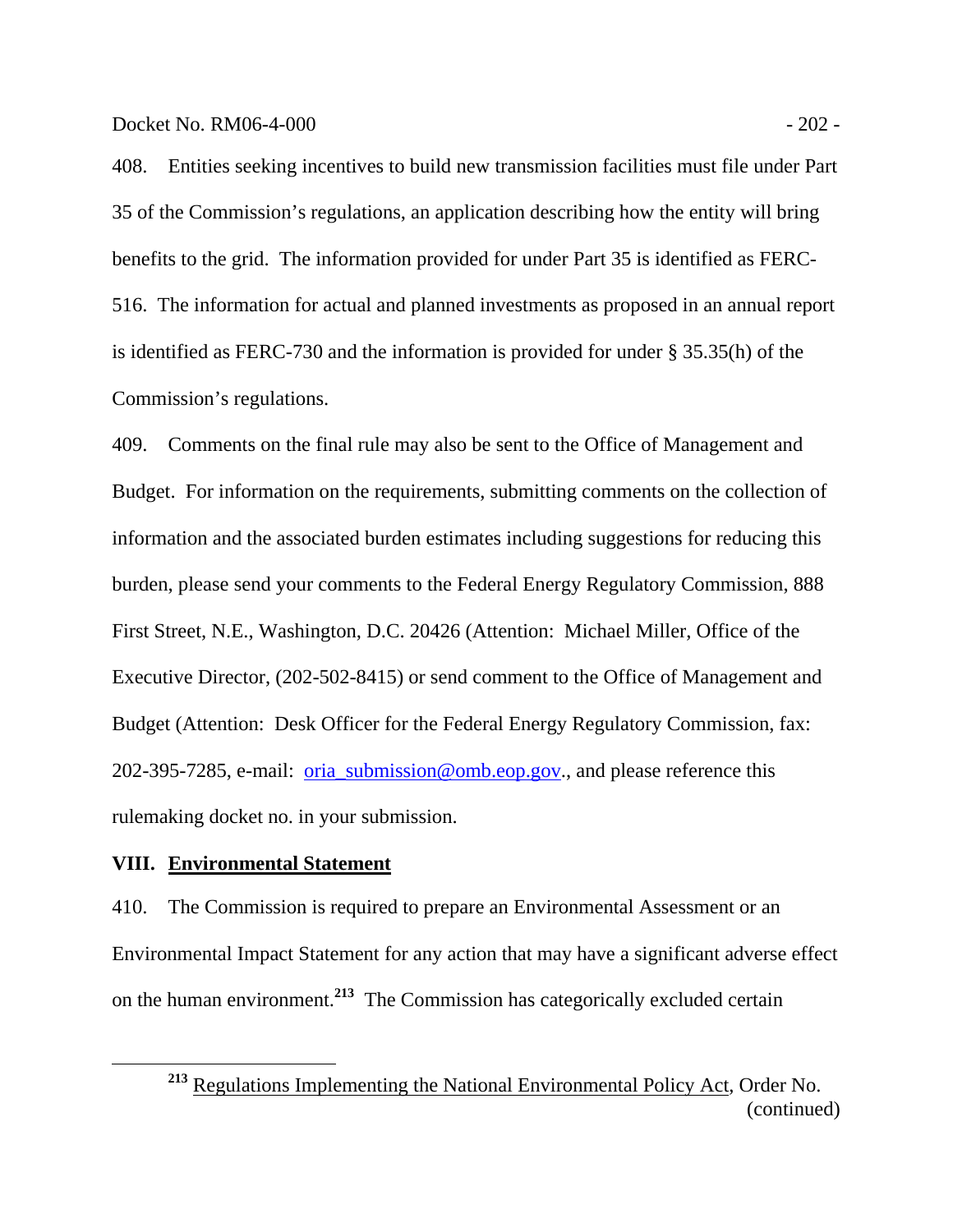## Docket No. RM06-4-000 - 203 -

actions from this requirement as not having a significant effect on the human environment. Included in the exclusion are rules that are clarifying, corrective, or procedural or that do not substantially change the effect of the regulations being amended.**<sup>214</sup>** Thus, we affirm the finding we made in the NOPR that this Final Rule is procedural in nature and therefore falls under this exception; consequently, no environmental consideration would be necessary.

# **IX. Regulatory Flexibility Act Certification**

411. The Regulatory Flexibility Act (RFA)**<sup>215</sup>** requires that a rulemaking contain either a description and analysis of the effect that the Final Rule will have on small entities or a certification that the rule will not have a significant economic impact on a substantial number of small entities. However, the RFA does not define "significant" or "substantial" instead leaving it up to any agency to determine the impacts of its regulations on small entities. The Final Rule will not have a significant adverse impact on a substantial number of small entities. The Final Rule applies only to entities that own, control, or operate facilities for transmitting electric energy in interstate commerce and not to electric utilities per se. Small entities that believe this Final Rule will have a significant impact on them may apply to the Commission for waivers.

486, 52 FR 47897 (1987), FERC Stats. & Regs. ¶ 30,783 (1987).

**<sup>214</sup>** 18 CFR 380.4(a)(2)(ii).

 $\overline{a}$ 

**<sup>215</sup>** 5 U.S.C. 601-612 (2000).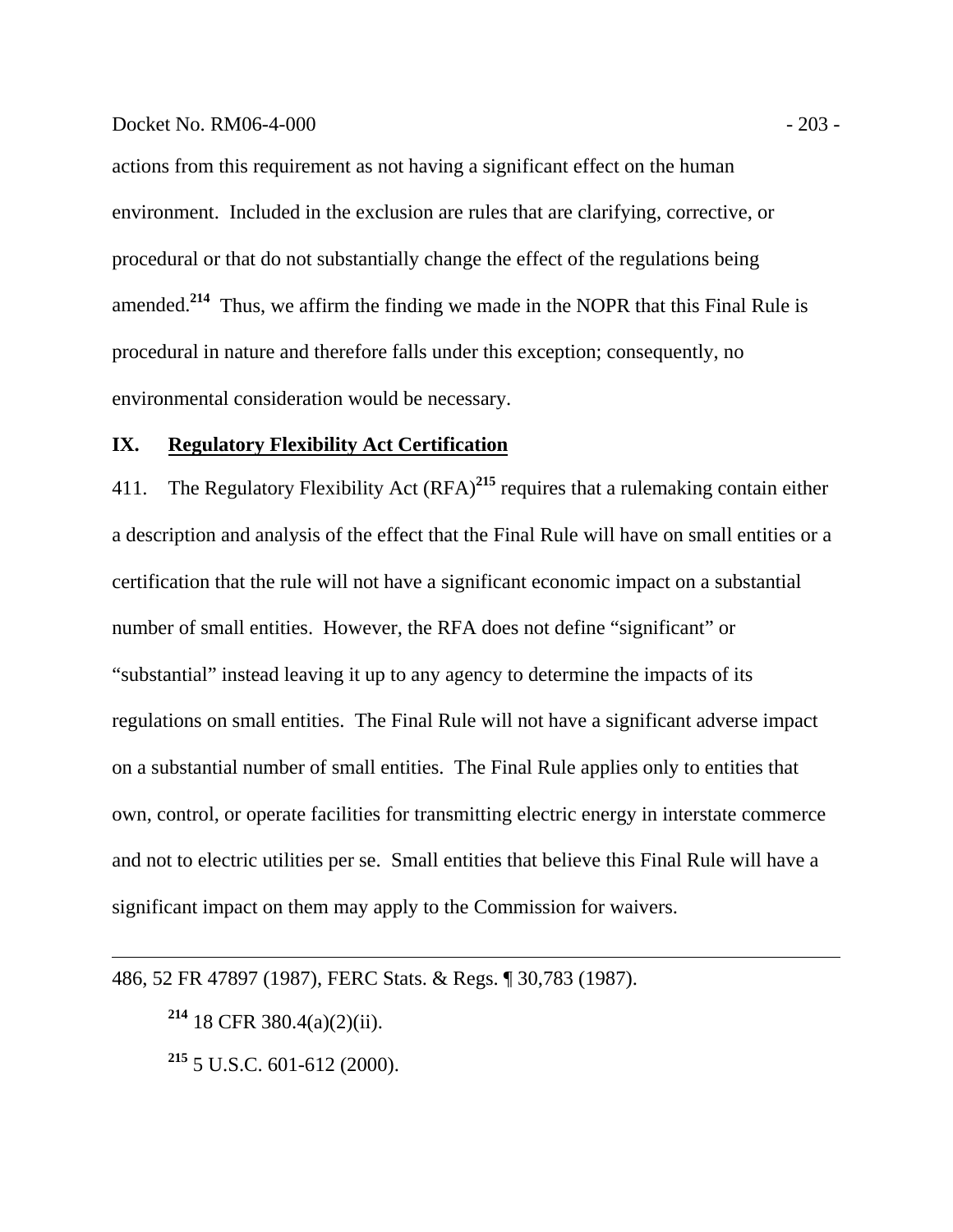### **X. Document Availability**

412. In addition to publishing the full text of this document in the Federal Register, the Commission provides all interested persons an opportunity to view and/or print the contents of this document via the Internet through the Commission's Home Page (http://www.ferc.gov) and in the Commission's Public Reference Room during normal business hours (8:30 a.m. to 5:00 p.m. Eastern time) at 888 First Street, N.E., Room 2A, Washington, D.C. 20426.

413. From the Commission's Home Page on the Internet, this information is available in the eLibrary. The full text of this document is available on eLibrary both in PDF and Microsoft Word format for viewing, printing, and/or downloading. To access this document in eLibrary, type the docket number excluding the last three digits of this document in the docket number field.

414. User assistance is available for eLibrary and the Commission's website during normal business hours. For assistance, please contact Online Support at 1-866-208-3676 (toll free) or 202-502-6652 (e-mail at FERCOnlineSupport@FERC.gov), or the Public Reference Room at 202-502-8371, TTY 202-502-8659 (e-mail at public.referenceroom@ferc.gov).

# **XI. Effective Date and Congressional Notification**

415. This Final Rule will take effect [insert date 60 days after date of publication in the Federal Register]. The Commission has determined, with the concurrence of the Administrator of the Office of Information and Regulatory Affairs of the Office of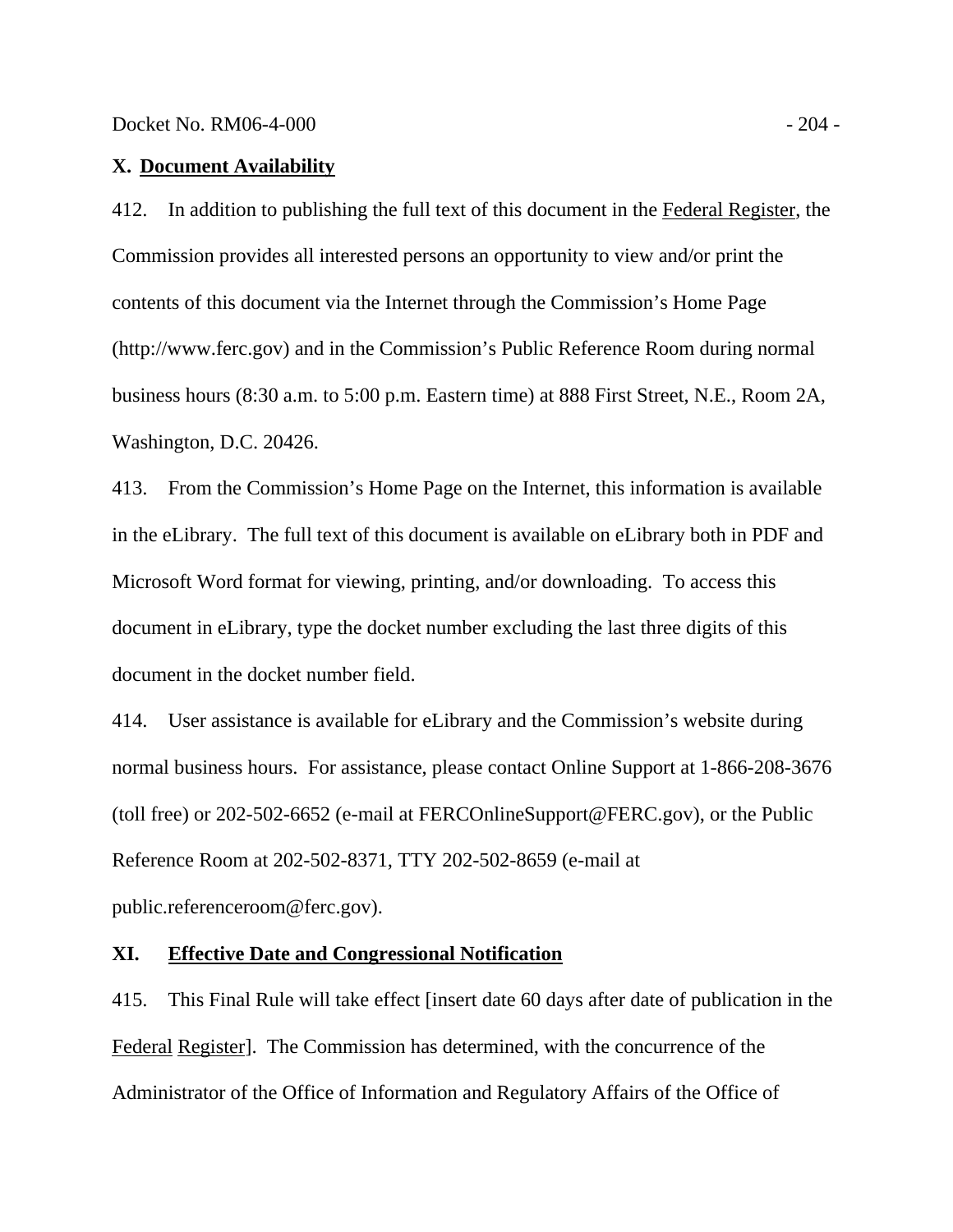Docket No. RM06-4-000 - 205 -

Management and Budget, that this rule is not a major rule within the meaning of section

251 of the Small B**u**siness Regulatory Enforcement Fairness Act of 1996.**<sup>216</sup>** The

Commission will submit the Final Rule to both houses of Congress and the Government

Accountability Office.**<sup>217</sup>**

List of subjects in 18 CFR Part 35

Electric power rates Electric utilities Reporting and recordkeeping requirements

By the Commission.

Magalie R. Salas, Secretary.

**<sup>217</sup>** 5 U.S.C. 801(a)(1)(A) (2000).

**<sup>216</sup>** 5 U.S.C. 804(2) (2000).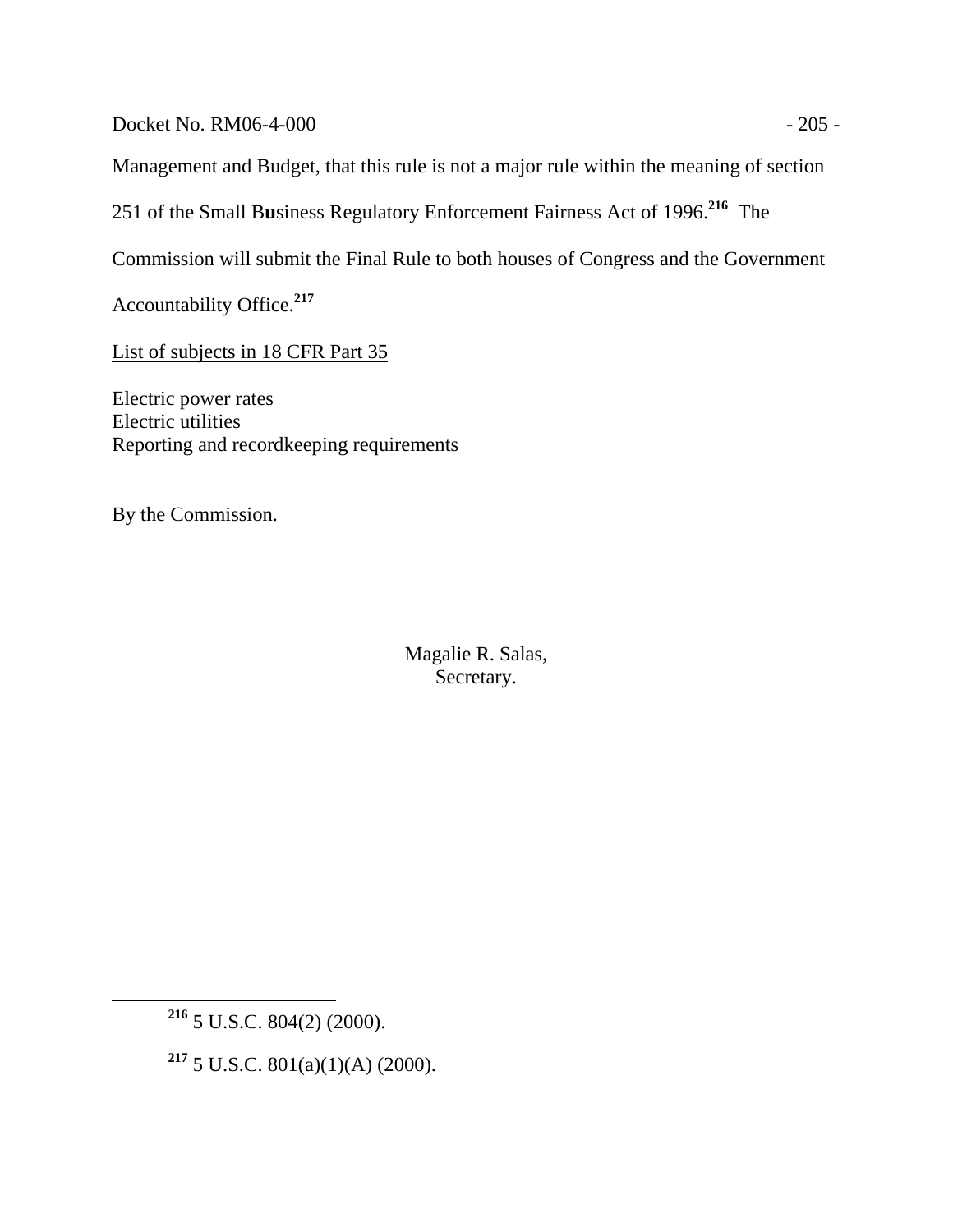Docket No. RM06-4-000 - 206 - 206 - 206 - 206 - 206 - 206 - 206 - 206 - 206 - 206 - 206 - 206 - 206 - 206 - 20

In consideration of the foregoing, the Commission amends part 35 of Chapter I,

Title 18, Code of Federal Regulations, as follows:

# **PART 35 – FILING OF RATE SCHEDULES AND TARIFFS**

1. The authority citation for part 35 continues to read as follows:

Authority: 16 U.S.C. 791a-825r, 2601-2645; 31 U.S.C. 9701; 42 U.S.C. 7101-

7352.

# **Subpart F – Procedures and Requirements Regarding Regional Transmission**

# **Organizations**

§ 35.34 [Amended]

2. In § 35.34, remove and reserve paragraph (e).

3. A new subpart G is added to read as follows:

# **Subpart G – Transmission Infrastructure Investment Provisions**

## **§ 35.35 Transmission infrastructure investment.**

 (a) Purpose*.* This section establishes rules for incentive-based (including performance-based) rate treatments for transmission of electric energy in interstate commerce by public utilities for the purpose of benefiting consumers by ensuring reliability and reducing the cost of delivered power by reducing transmission congestion.

(b) Definitions*.*

 (1) Transco means a stand-alone transmission company that has been approved by the Commission and that sells transmission services at wholesale and/or on an unbundled retail basis, regardless of whether it is affiliated with another public utility.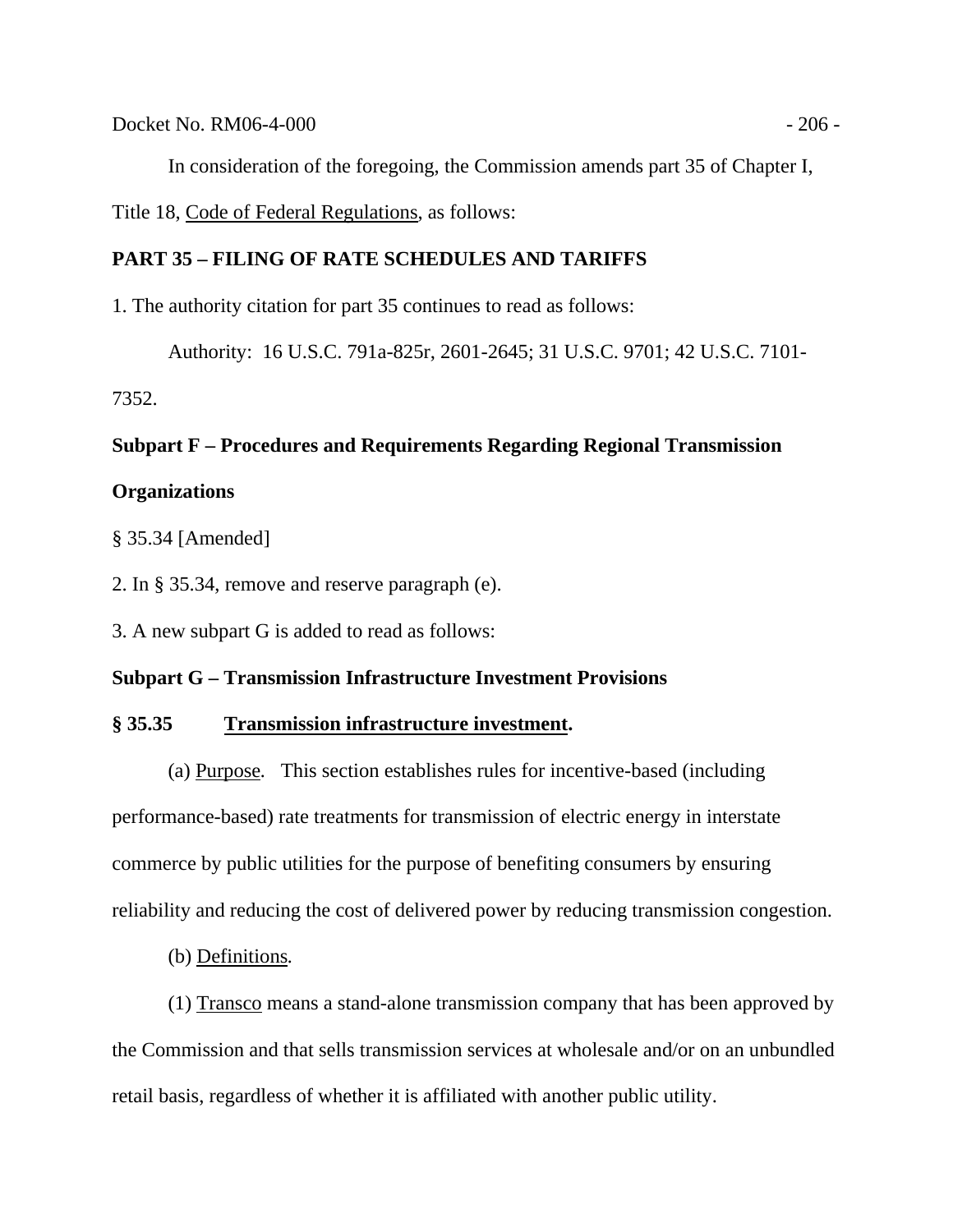(2) Transmission Organization means a Regional Transmission Organization, Independent System Operator, independent transmission provider, or other transmission organization finally approved by the Commission for the operation of transmission facilities.

 (c) General rule*.* All rates approved under the rules of this section, including any revisions to the rules, are subject to the filing requirements of sections 205 and 206 of the Federal Power Act and to the substantive requirements of sections 205 and 206 of the Federal Power Act that all rates, charges, terms and conditions be just and reasonable and not unduly discriminatory or preferential.

 (d) Incentive-based rate treatments for transmission infrastructure investment*.* The Commission will authorize any incentive-based rate treatment, as discussed in paragraph (d), for transmission infrastructure investment, provided that the proposed incentivebased rate treatment is just and reasonable and not unduly discriminatory or preferential. A public utility's request for one or more incentive-based rate treatments, to be made in a filing pursuant to section 205 of the Federal Power Act, or in a petition for a declaratory order that precedes a filing pursuant to section 205, must include a detailed explanation of how the proposed rate treatment complies with the requirements of section 219 of the Federal Power Act and a demonstration that the proposed rate treatment is just, reasonable, and not unduly discriminatory or preferential. The applicant must demonstrate that the facilities for which it seeks incentives either ensure reliability or reduce the cost of delivered power by reducing transmission congestion consistent with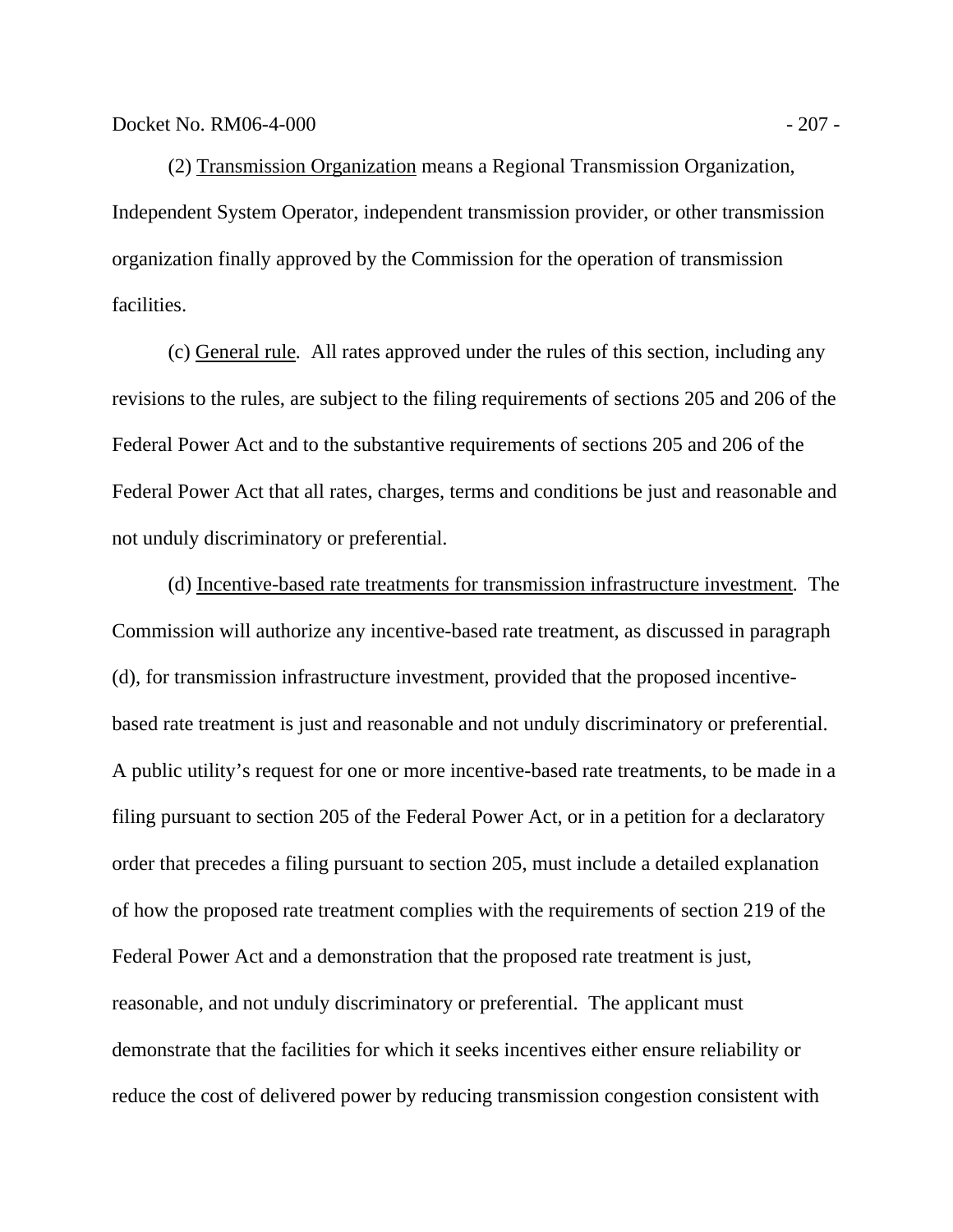## Docket No. RM06-4-000 - 208 -

the requirements of section 219, that there is a nexus between the incentive sought and the investment being made, and that resulting rates are just and reasonable. For purposes of paragraph (d), incentive-based rate treatment means any of the following:

 (1) The Commission will authorize the following incentive-based rate treatments for investment by public utilities, including Transcos, in new transmission capacity that reduces the cost of delivered power by reducing transmission congestion or ensures reliability, and is otherwise just, reasonable and not unduly discriminatory or preferential, as demonstrated in an application to the Commission:

 (i) A rate of return on equity sufficient to attract new investment in transmission facilities;

 (ii) 100 percent of prudently incurred Construction Work in Progress (CWIP) in rate base;

(iii) Recovery of prudently incurred pre-commercial operations costs;

(iv) Hypothetical capital structure;

(v) Accelerated depreciation used for rate recovery;

(vi) Recovery of 100 percent of prudently incurred costs of transmission facilities that are cancelled or abandoned due to factors beyond the control of the public utility;

(vii) Deferred cost recovery; and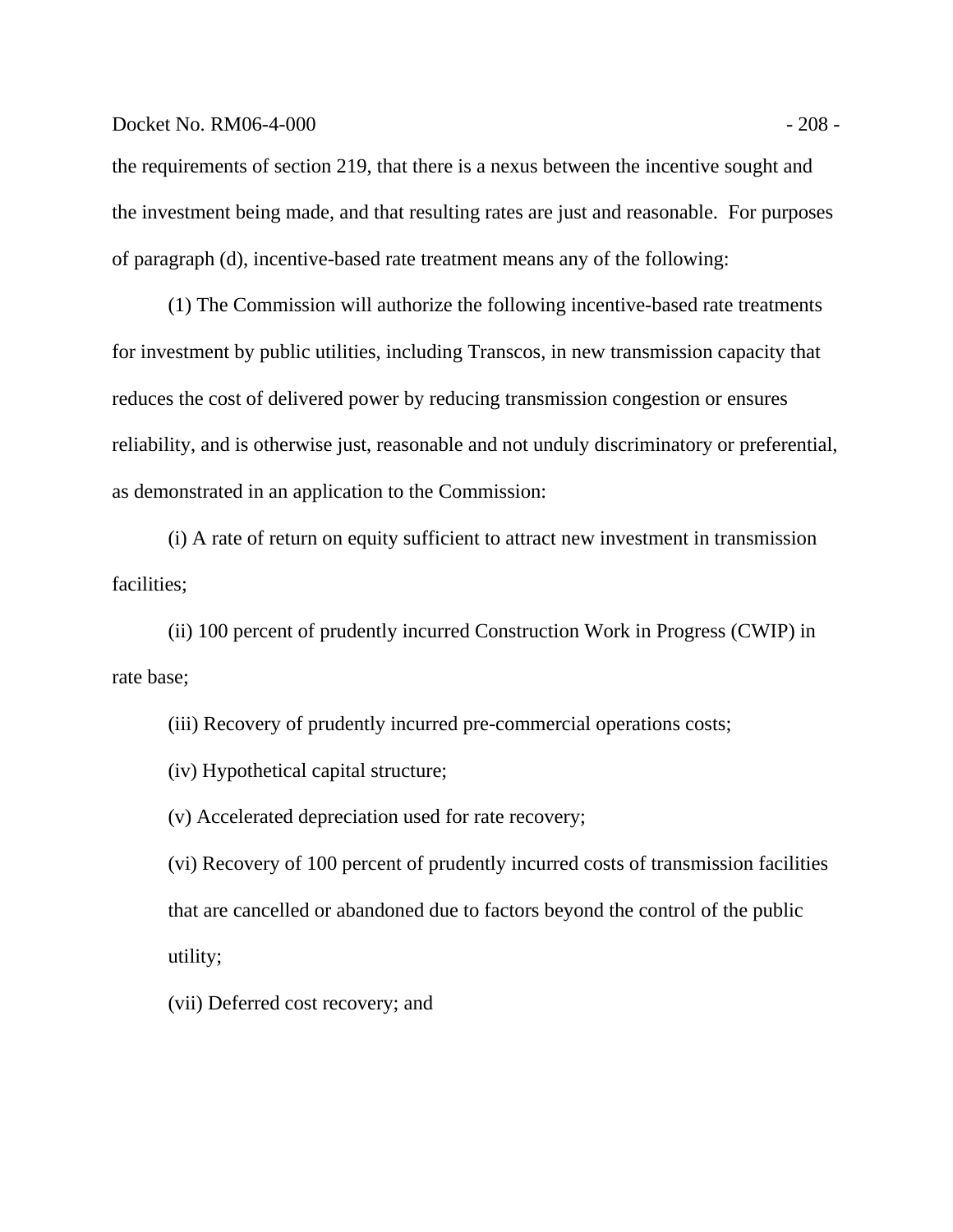(viii) Any other incentives approved by the Commission, pursuant to the requirements of this paragraph, that are determined to be just and reasonable and not unduly discriminatory or preferential.

(2) In addition to the incentives in §  $35.35(d)(1)$ , the Commission will authorize the following incentive-based rate treatments for Transcos, provided that the proposed incentive-based rate treatment is just and reasonable and not unduly discriminatory or preferential:

 (i) A return on equity that both encourages Transco formation and is sufficient to attract investment; and

 (ii) An adjustment to the book value of transmission assets being sold to a Transco to remove the disincentive associated with the impact of accelerated depreciation on federal capital gains tax liabilities.

 (e) Incentives for joining a Transmission Organization. The Commission will authorize an incentive-based rate treatment, as discussed in paragraph (e), for public utilities that join a Transmission Organization, if the applicant demonstrates that the proposed incentive-based rate treatment is just and reasonable and not unduly discriminatory or preferential. Applicants for the incentive-based rate treatment must make a filing with the Commission under section 205 of the Federal Power Act. For purposes of paragraph (e), an incentive-based rate treatment means a return on equity that is higher than the return on equity the Commission might otherwise allow if the public utility did not join a Transmission Organization. The Commission will also permit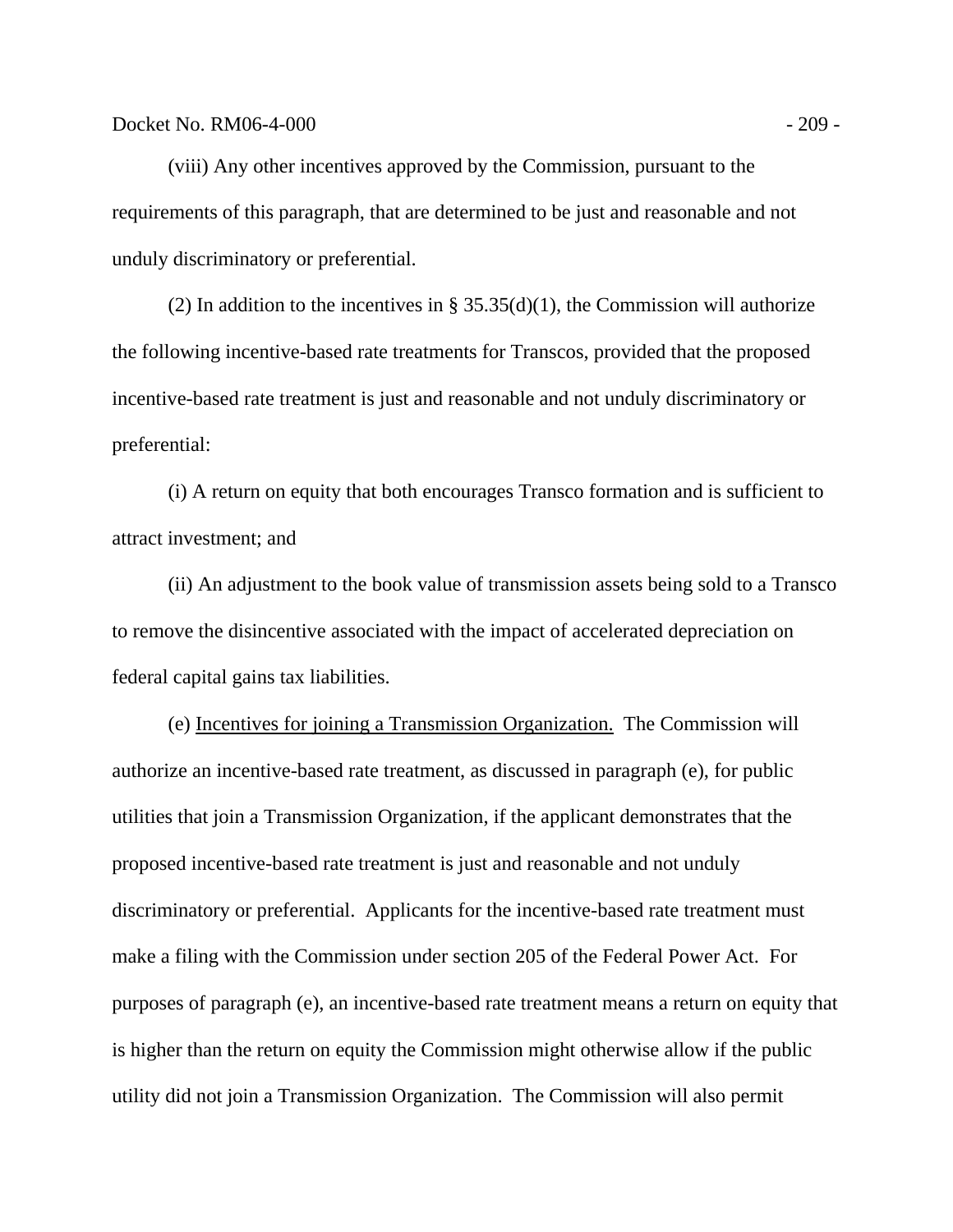### Docket No. RM06-4-000 - 210 - 220 - 220 - 220 - 220 - 220 - 220 - 220 - 220 - 220 - 220 - 220 - 220 - 220 - 220 - 220 - 220 - 220 - 220 - 220 - 220 - 220 - 220 - 220 - 220 - 220 - 220 - 220 - 220 - 220 - 220 - 220 - 220 -

transmitting utilities or electric utilities that join a Transmission Organization the ability to recover prudently incurred costs associated with joining the Transmission Organization, either through transmission rates charged by transmitting utilities or electric utilities or through transmission rates charged by the Transmission Organization that provides services to such utilities.

 (f) Approval of prudently-incurred costs*.* The Commission will approve recovery of prudently-incurred costs necessary to comply with the mandatory reliability standards pursuant to section 215 of the Federal Power Act, provided that the proposed rates are just and reasonable and not unduly discriminatory or preferential.

 (g) Approval of prudently incurred costs related to transmission infrastructure development. The Commission will approve recovery of prudently-incurred costs related to transmission infrastructure development pursuant to section 216 of the Federal Power Act, provided that the proposed rates are just and reasonable and not unduly discriminatory or preferential.

 (h) FERC-730, Report of transmission investment activity. Public utilities that have been granted incentive rate treatment for specific transmission projects must file FERC-730 on an annual basis beginning with the calendar year incentive rate treatment is granted by the Commission. Such filings are due by April 18 of the following calendar year and are due April 18 each year thereafter. The following information must be filed:

 (1) In dollar terms, actual transmission investment for the most recent calendar year, and projected, incremental investments for the next five calendar years;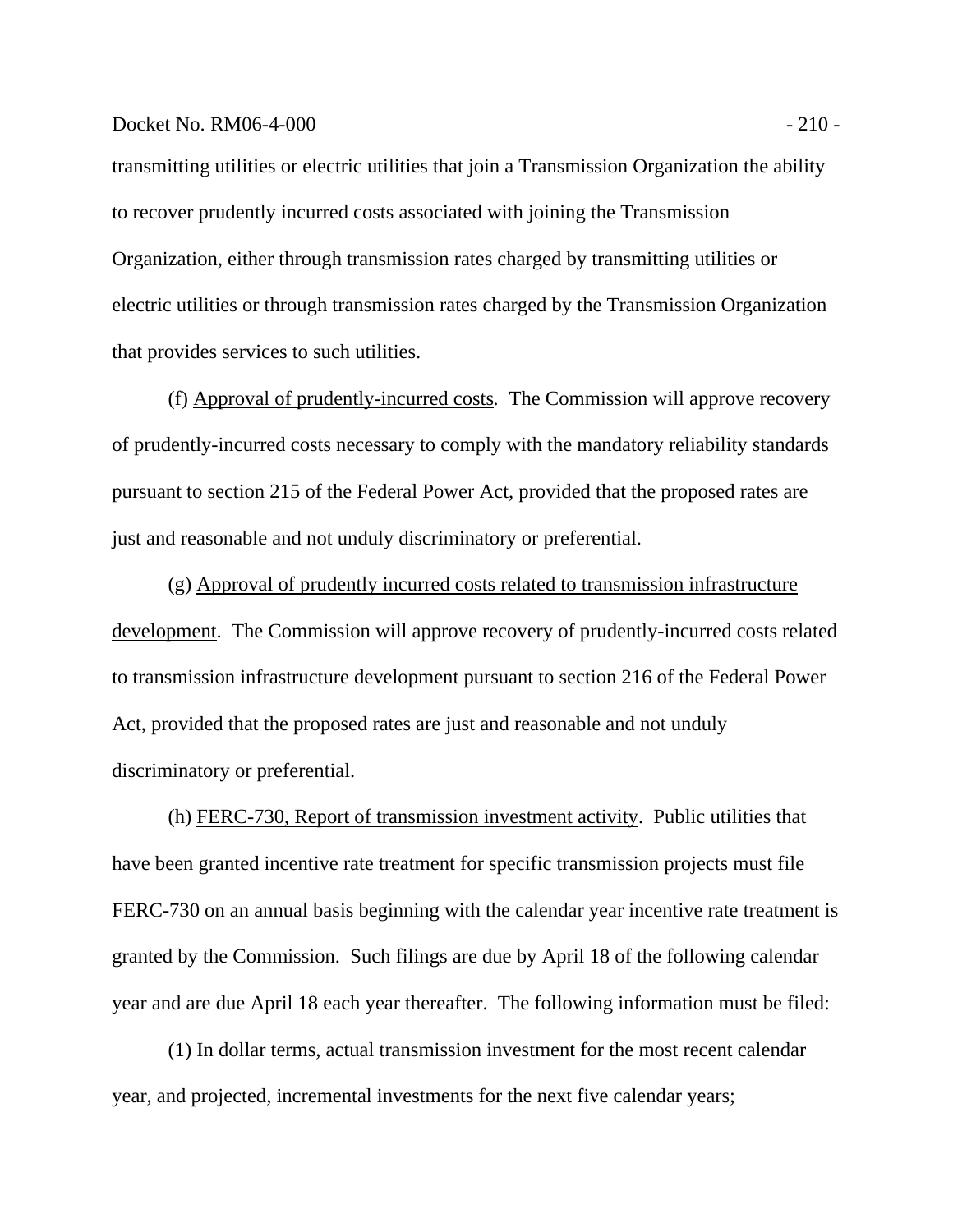(2) For all current and projected investments over the next five calendar years, a project by project listing that specifies for each project the most up-to-date, expected completion date, percentage completion as of the date of filing, and reasons for delays. Exclude from this listing projects with projected costs less than \$20 million; and

 (3) For good cause shown, the Commission may extend the time within which any FERC-730 filing is to be filed or waive the requirements applicable to any such filing. The authority to act on motions for extensions of time to file FERC-730 or to waive the requirements applicable to any FERC-730 filing, including granting or denying such motions, in whole or in part, is delegated to the Chief Accountant or the Chief Accountant's designee.

 (i) Rebuttable presumption. The Commission will apply a rebuttable presumption that an applicant has met the requirements of section 219 for:

 (i) A transmission project that results from a fair and open regional planning process that considers and evaluates projects for reliability and/or congestion and is found to be acceptable to the Commission;

 (ii) A project that has received construction approval from an appropriate state commission or state siting authority; or

 (iii) A proposed project that is located in a National Interest Electric Transmission Corridor pursuant to section 216 of the Federal Power Act.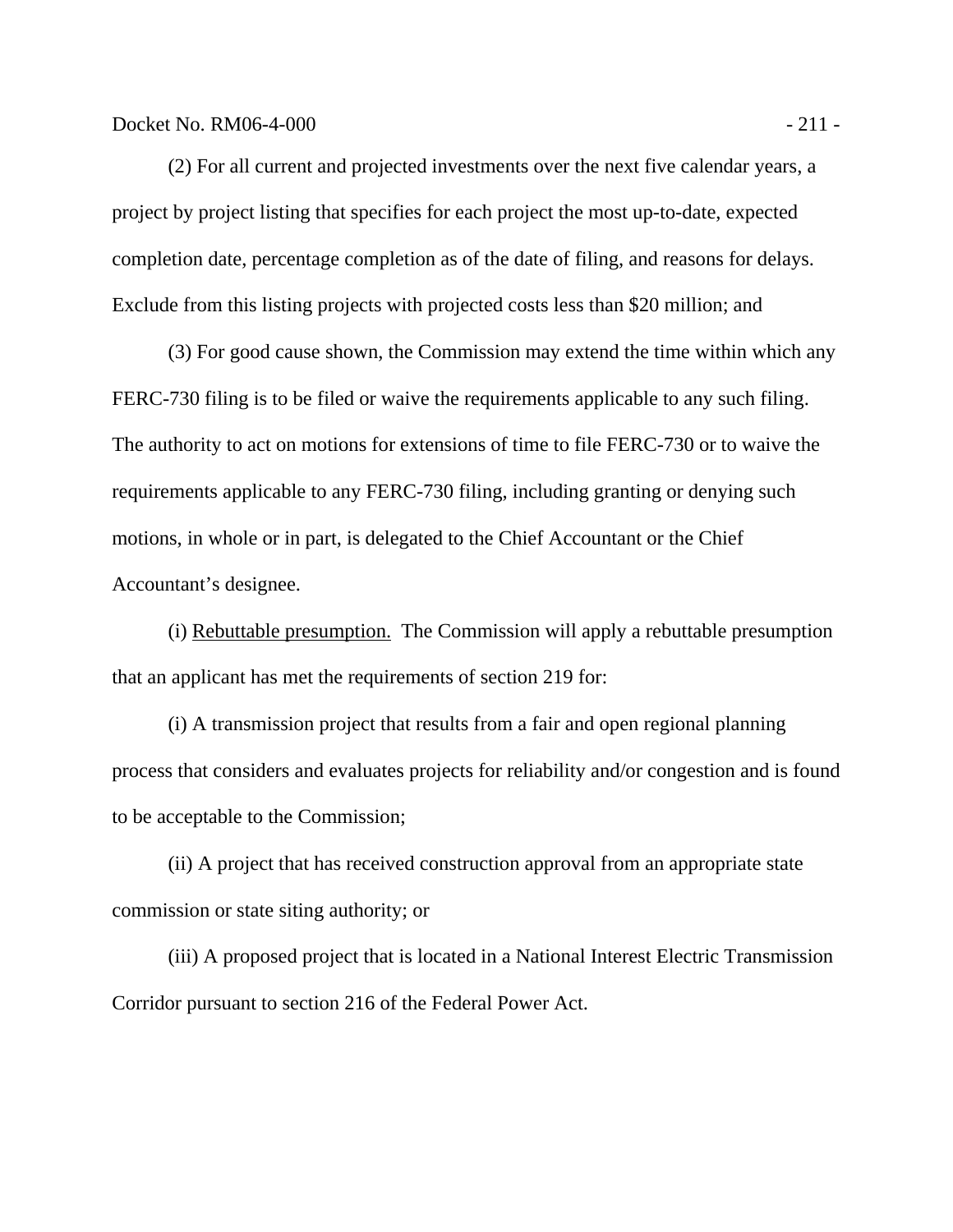## **Note: The following appendices will not be published in the Code of Federal Regulations.**

# **APPENDIX A**

## **FERC-730, Report of Transmission Investment Activity**

**Company Name: \_\_\_\_\_\_\_\_\_\_\_\_\_\_\_\_\_\_\_\_\_\_\_\_\_\_\_\_\_\_\_\_\_\_\_\_\_\_\_\_** 

## **Table 1: Actual and Projected Electric Transmission Capital Spending**

|                              | Actual at | Projected Investment (Incremental Investment by |    |    |    |    |
|------------------------------|-----------|-------------------------------------------------|----|----|----|----|
| Capital Spending On          | December  | Year for Each of the Succeeding Five Calendar   |    |    |    |    |
| <b>Electric Transmission</b> | 31,       | Years)                                          |    |    |    |    |
| Facilities 1/                | 20        | 20                                              | 20 | 20 | 20 | 20 |
| (\$ Thousands)               |           |                                                 |    |    |    |    |
|                              |           |                                                 |    |    |    |    |

1/ Transmission facilities are defined to be transmission assets as specified in the Uniform System of Accounts in account numbers 350 through 359 (see, 18 CFR Part 101).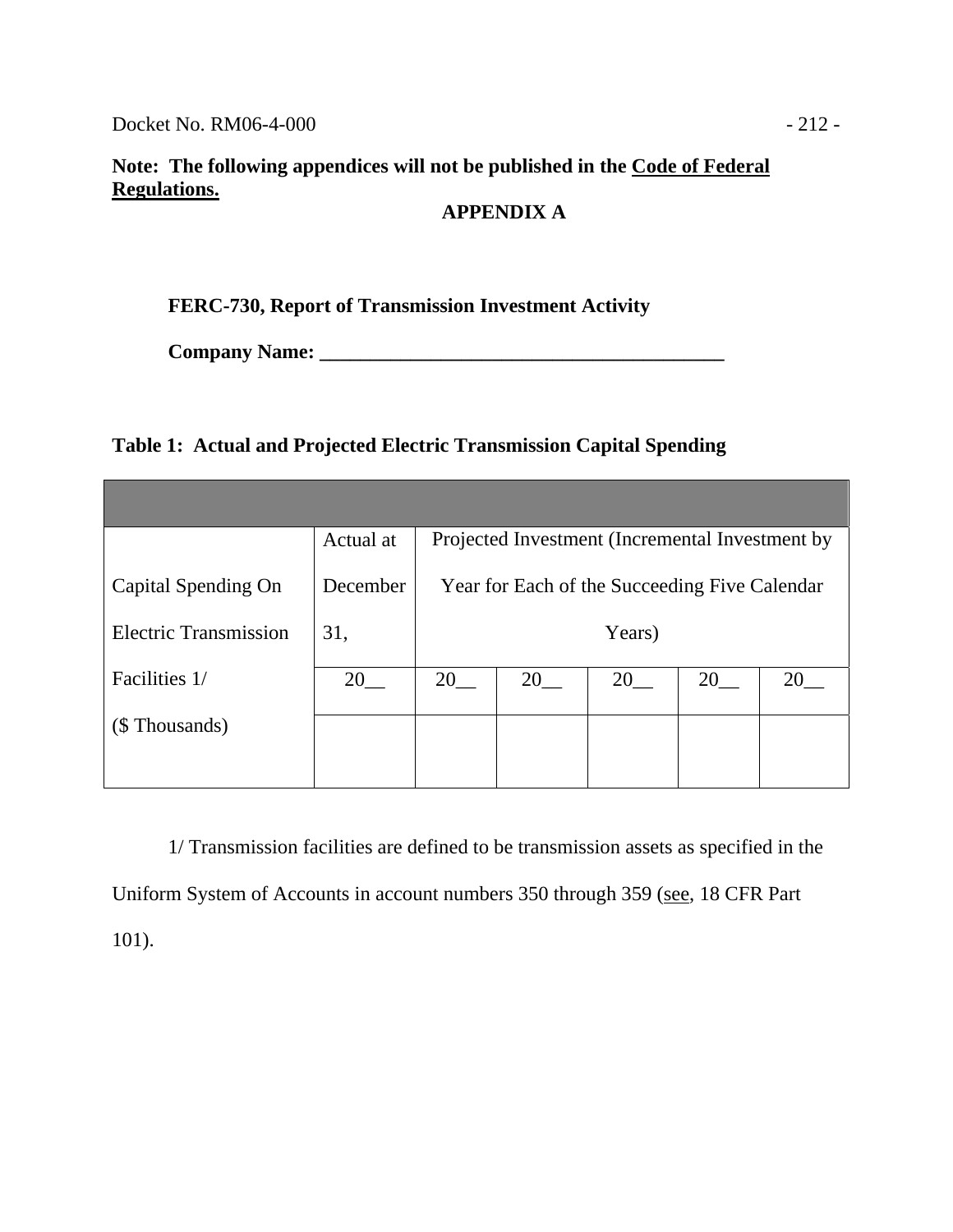| Project<br>Description 2/ | Project<br>Type $3/$ | Expected<br>Project<br>Completion<br>Date<br>(month/year) | Completion<br>Status 4/ | Is Project<br>On<br>Schedule?<br>(Y/N) | If Project Not On<br>Schedule, Indicate<br><b>Reasons For Delay</b><br>5/ |
|---------------------------|----------------------|-----------------------------------------------------------|-------------------------|----------------------------------------|---------------------------------------------------------------------------|
|                           |                      |                                                           |                         |                                        |                                                                           |

|  | Table 2: Project Detail 1/ |
|--|----------------------------|
|--|----------------------------|

1/ Respondents must list all projects included in the actual and projected electric transmission capital spending table, excluding those projects with projected costs less than \$20 million.

2/ Project description should include voltage level.

3/ Project types are New Build, Upgrade of Existing, Refurbishment/Replacement, or Generator Direct Connection.

4/ Completion status designations are Complete, Under Construction, Pre-Engineering, Planned, Proposed, and Conceptual.

5/ Reasons for delay designations are Siting, Permitting, Construction, Delayed Completion of New Generator, or Other (specify).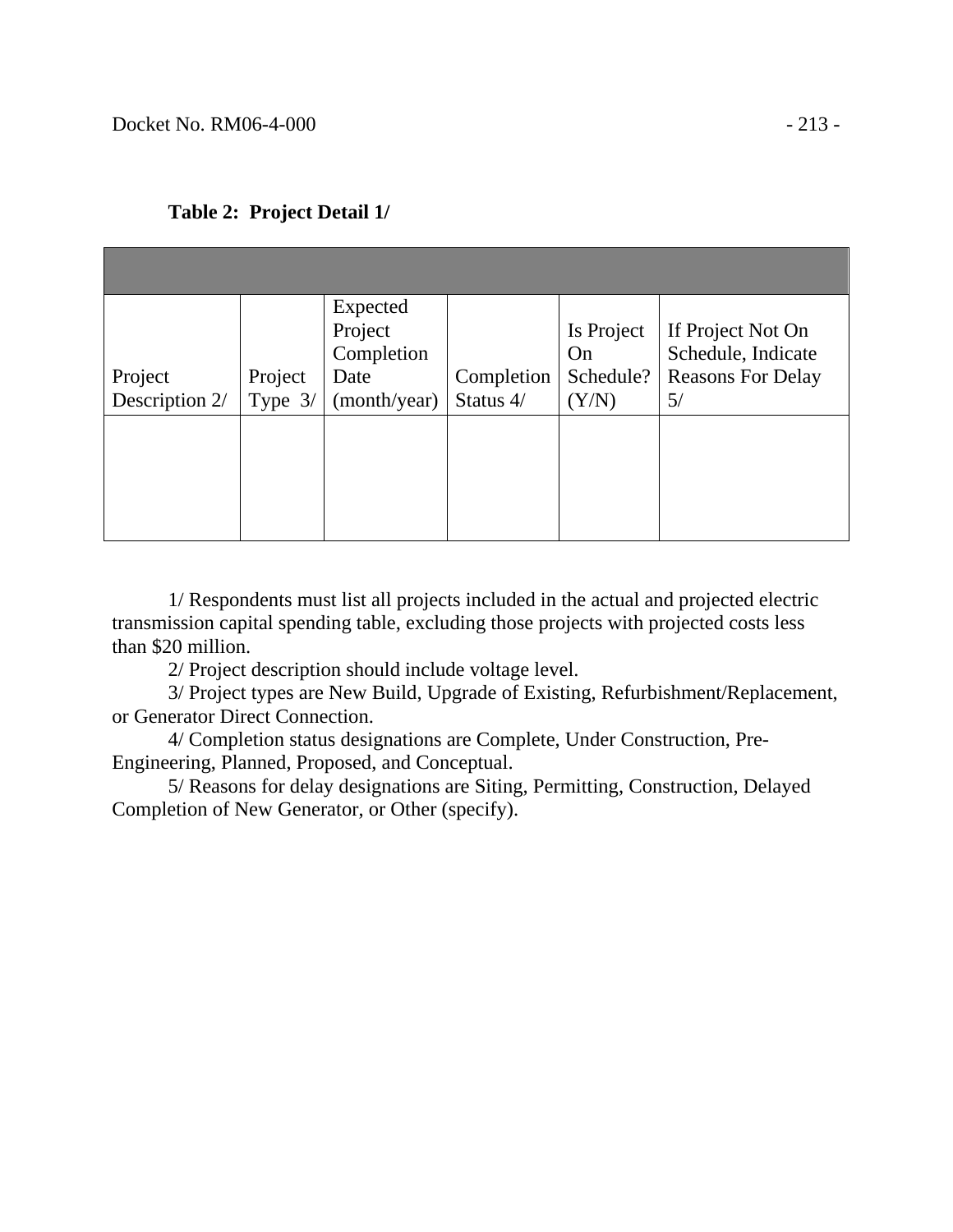## **APPENDIX B**

Commenters on the NOPR

Public Utilities and Trade Associations Ameren Service Company (Ameren) American Electric Power System Corporation (AEP) American Transmission Companies (American Transmission) WestConnect Public Utilities (WestConnect) Baltimore Gas and Electric Company (BG&E) California Independent System Operator Corporation (California ISO) Certain Midwest ISO Transmission Owners (Certain MISO TOs) Citizens Energy Corporation (Citizens Energy) Consumers Energy Company (Consumers Energy) DTE Energy Company (DTE Energy) Duquesne Light Company (Duquesne) E.ON U.S. LLC (E.ON US) Edison Electric Institute (EEI) Electric Power Supply Association (EPSA) FirstEnergy Service Company (FirstEnergy) Gridwise Alliance (Gridwise) International Transmission Company (International Transmission) ISO New England (ISO-NE) Kansas City Power & Light Company (KCPL) MidAmerican Energy Company (MidAmerican) Midwest Independent Transmission System Operator, Inc. (Midwest ISO) Montana-Dakota Utilities (Montana-Dakota) National Grid USA (National Grid) Nevada Power Company and Sierra Pacific Power Company (Nevada Companies)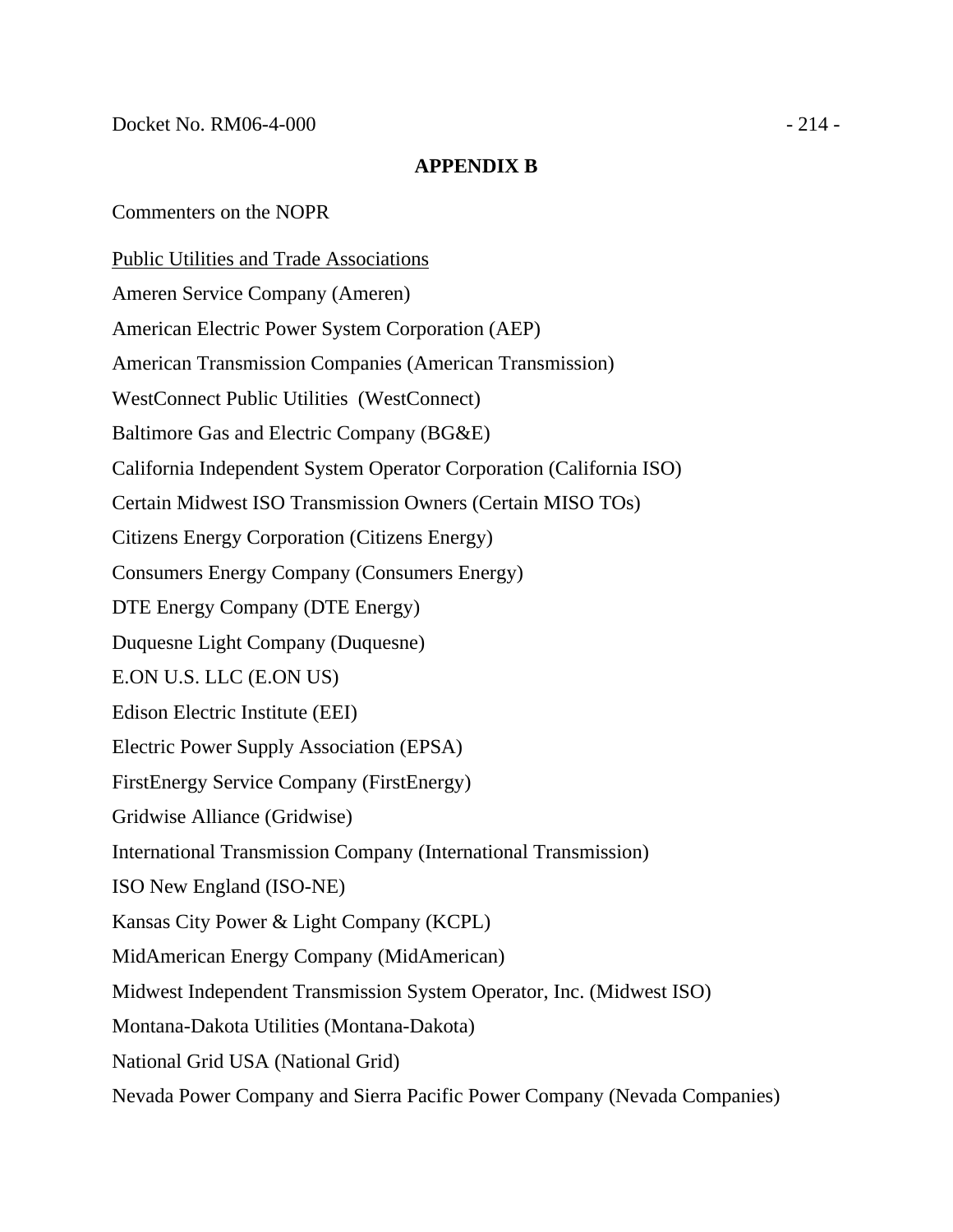New England Transmission Owners (New England TOs) New York Independent System Operator, Inc. (New York ISO) New York Electric & Gas Corporation and Rochester Gas & Electric Corporation (NYSEG and RGE) Northeast Utilities (NU) NorthWestern Corporation (NorthWestern) NSTAR Electric & Gas Corporation (NSTAR) Pacific Gas and Electric Company (PG&E) PacifiCorp Pepco Holdings, Inc., et al. (Pepco) PJM Interconnection, LLC (PJM) PJM Transmission Owners (PJM TOs) Progress Energy, Inc. (Progress Energy) PSEG Companies (PSEG) Public Service Company of New Mexico and Texas-New Mexico Power Company (PNM and TNMP) San Diego Gas & Electric Company (SDG&E) Southern California Edison Company (SCE) Southern Company Services, Inc. (Southern Companies) Trans-Elect, Inc. (Trans-Elect) United Illuminating Company (United Illuminating) WPC Companies (WPS) Xcel Energy Services, Inc. (Xcel)

Public Power Entities and Associations American Municipal Power-Ohio, Inc. (AMP-Ohio) American Public Power Association (APPA) Bonneville Power Administration (Bonneville)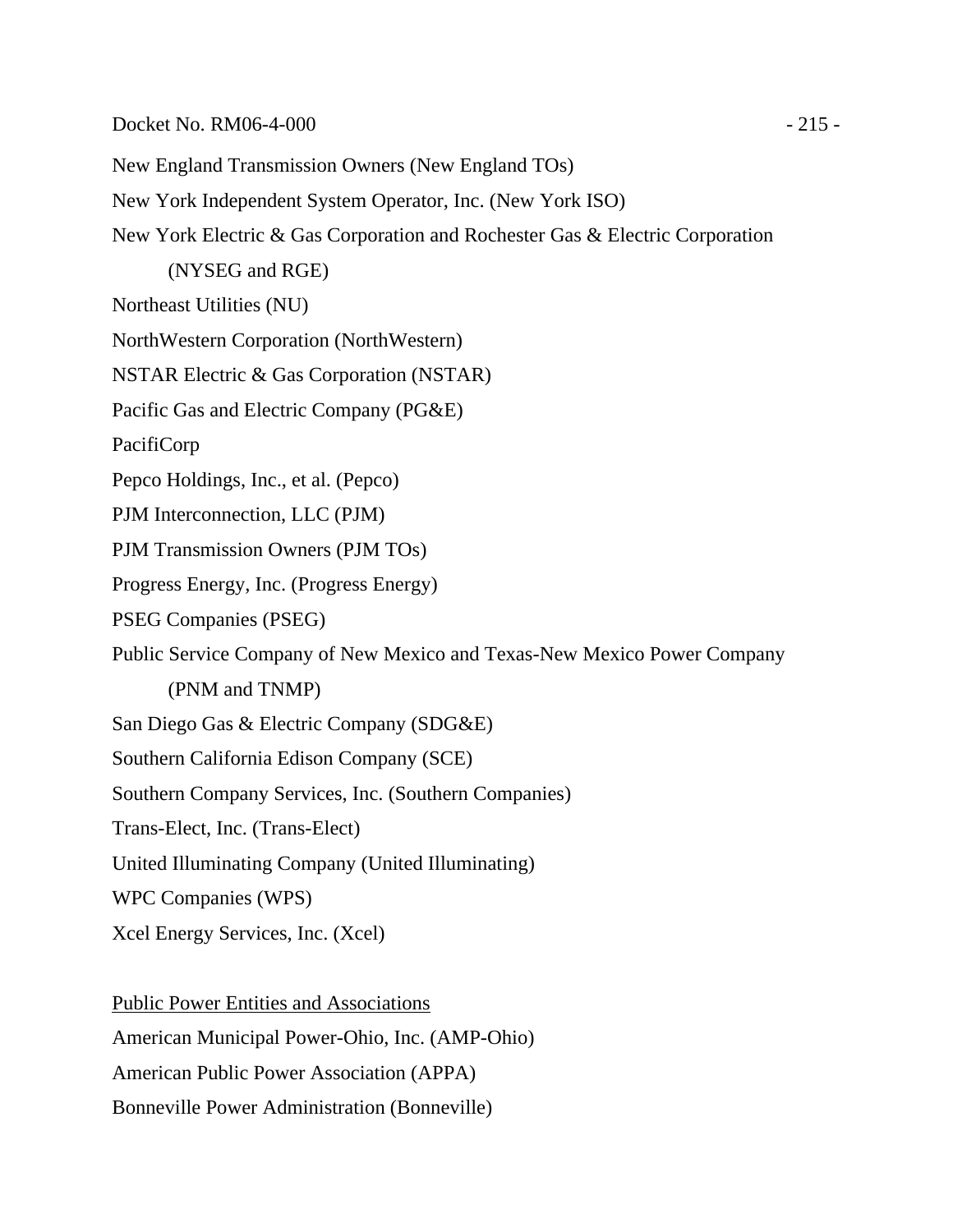California Department of Water Resources State Water Project (CADWR) CAPX Utilities (CAPX Utilities) Community Power Alliance Dairyland Power Cooperative (Dairyland) East Texas Cooperatives (East Texas) Hamilton, Ohio, et al. (Municipal Commenters) Imperial Irrigation District (Imperial) Los Angeles Department of Water and Power (LADWP) National Rural Electric Cooperative Association (NRECA) New England Consumer-Owned Entities (NECOE) New York Association of Public Power (NY Association) Public Power Council (PPC) Public Utility District No. 1 of Snohomish County, Washington (Snohomish) Sacramento Municipal Utility District (SMUD) Transmission Access Policy Study Group (TAPS) Transmission Agency of Northern California (TANC) Transmission Dependent Utility Systems (TDU Systems) Upper Great Plains Transmission Coalition (Upper Great Plains) Wyoming Infrastructure Authority

State Commissions and Other State Entities California Electricity Oversight Board (California Oversight Board) Public Utilities Commission of the State of California (California Commission) Committee on Regional Electric Power Cooperation (CREPC) Connecticut Attorney General (Connecticut AG) Connecticut Department of Public Utility Control (Connecticut DPUC) Delaware Public Service Commission (Delaware Commission) Kentucky Public Service Commission (Kentucky Commission)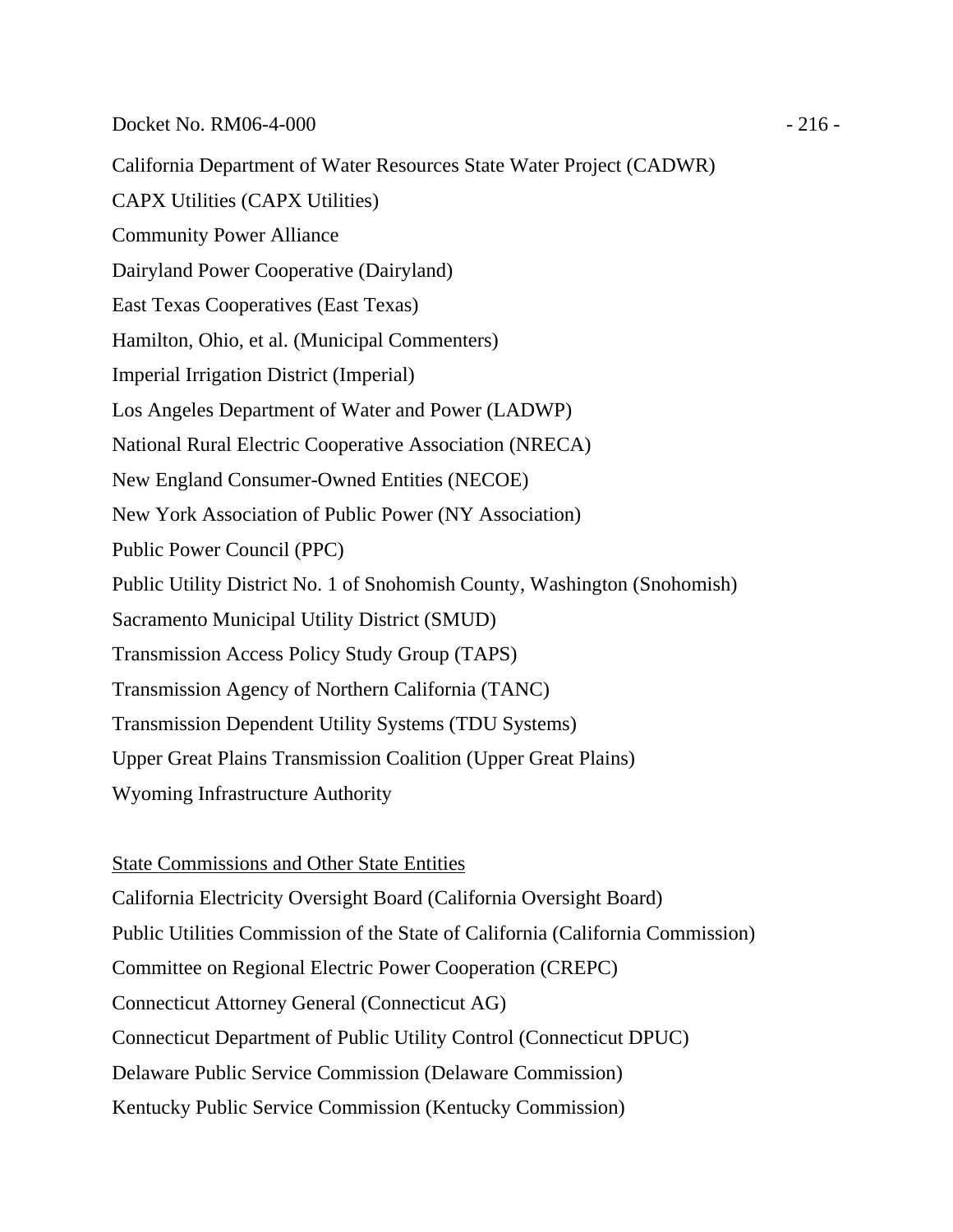### Docket No. RM06-4-000 - 217 -

Long Island Power Authority and Long Island Lighting Company (LIPA) Maryland Public Service Commission (Maryland Commission) Missouri Public Service Commission (Missouri Commission) National Association of Regulatory Commissioners (NARUC) National Association of State Regulatory Consumer Advocates (NASUCA) New England Conference of Public Utility Commissioners (NECPUC) New Jersey Board of Public Utilities (New Jersey Board) New Mexico Attorney General (New Mexico AG) New York Public Service Commission (New York Commission) North Dakota Industrial Commission (North Dakota Commission) Oklahoma Corporation Commission (Oklahoma Commission) Organization of MISO States (MISO States or OMS) Pennsylvania Public Utility Commission (Pennsylvania Commission) Wyoming Office of Consumer Advocate (Wyoming Consumer Advocate)

#### **Others**

American Superconductor Corporation (American Superconductor) American Wind Energy Association (AWEA) Babcock & Brown, L.P. (Babcock & Brown) Coalition for the Commercial Application of Superconductors (CCAS) Consumer Energy Policy of America (CECA) Electric Power Research Institute (EPRI) Energy Capital Energy Financing, Inc. (Energy Financing) Industrial Consumers [ELCON, et al.] (Industrial Consumers) JH2 Risk Advisors (JH2) Kohlberg Kravis Roberts & Co. (KKR) National Electrical Manufacturers Association (NEMA)